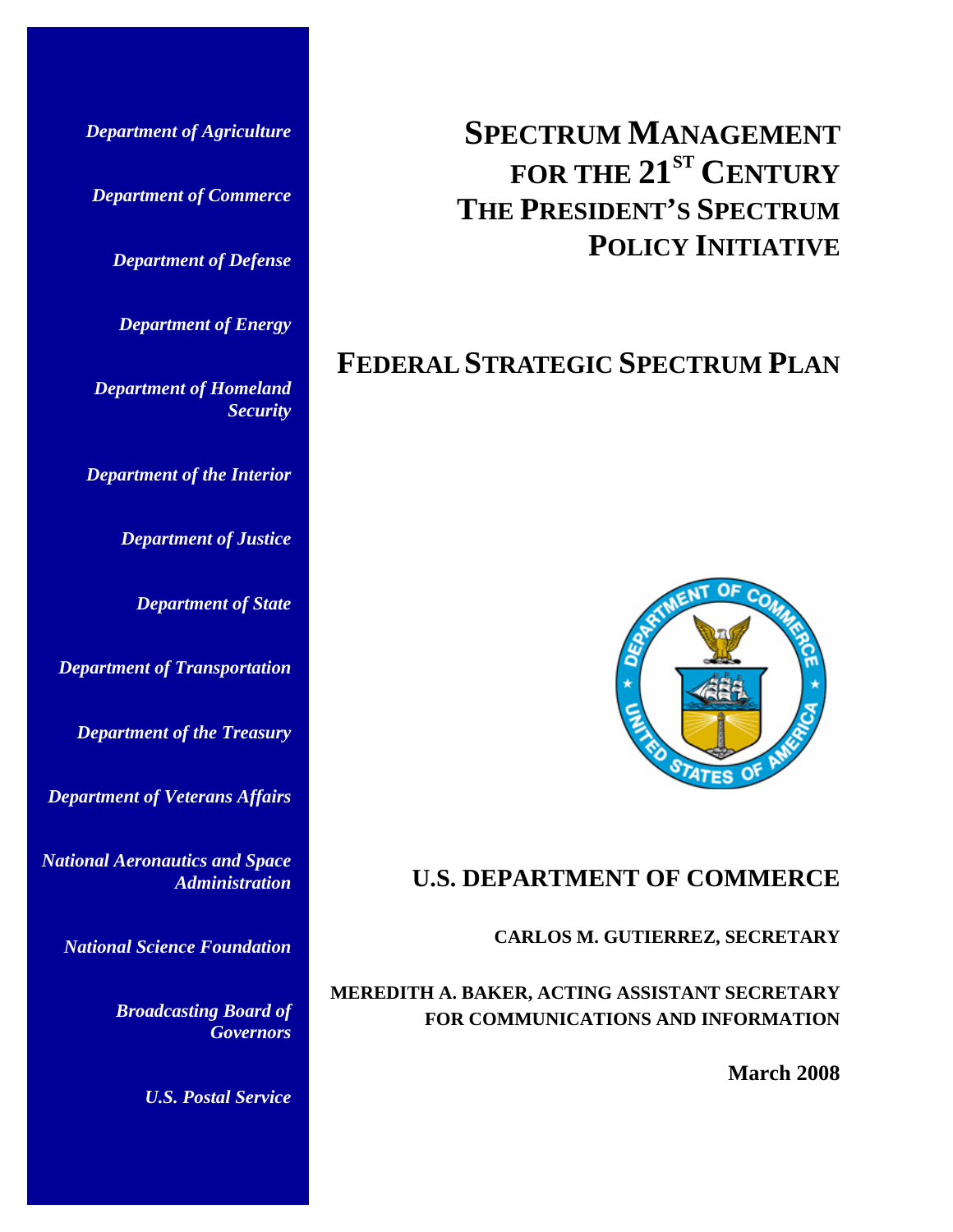This page intentionally blank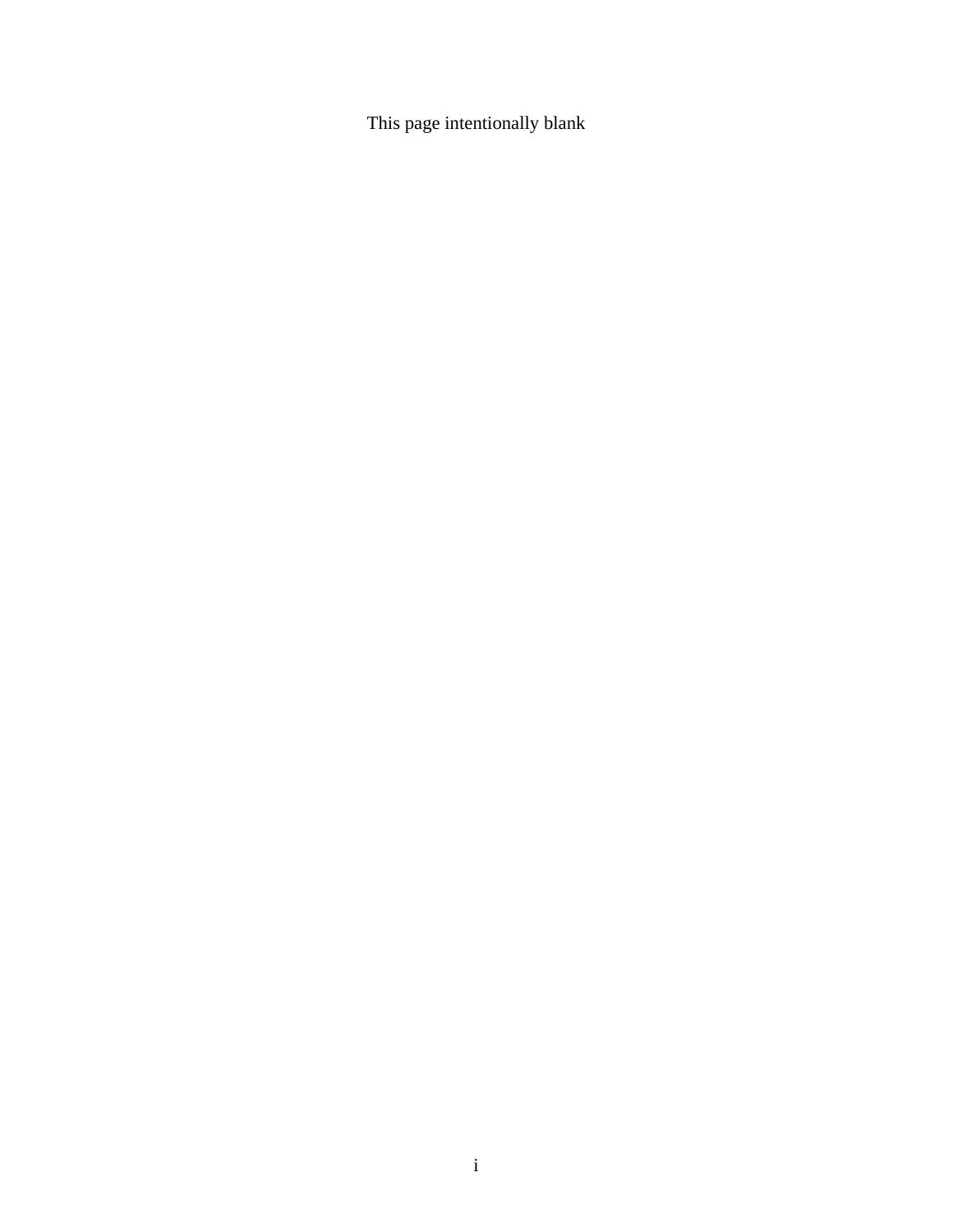## **LEADERSHIP AND CONTRIBUTORS**

#### **National Telecommunications & Information Administration**

Meredith A. Baker Acting Assistant Secretary for Communications and Information

#### **Office of Spectrum Management**

Karl B. Nebbia Associate Administrator

#### **Strategic Planning Division**

Byron K. Barker Division Chief

Leslie A. Taylor Team Lead

Geri Averytt Regina Harrison Fredrick Matos Delmon Morrison Eric Rosenberg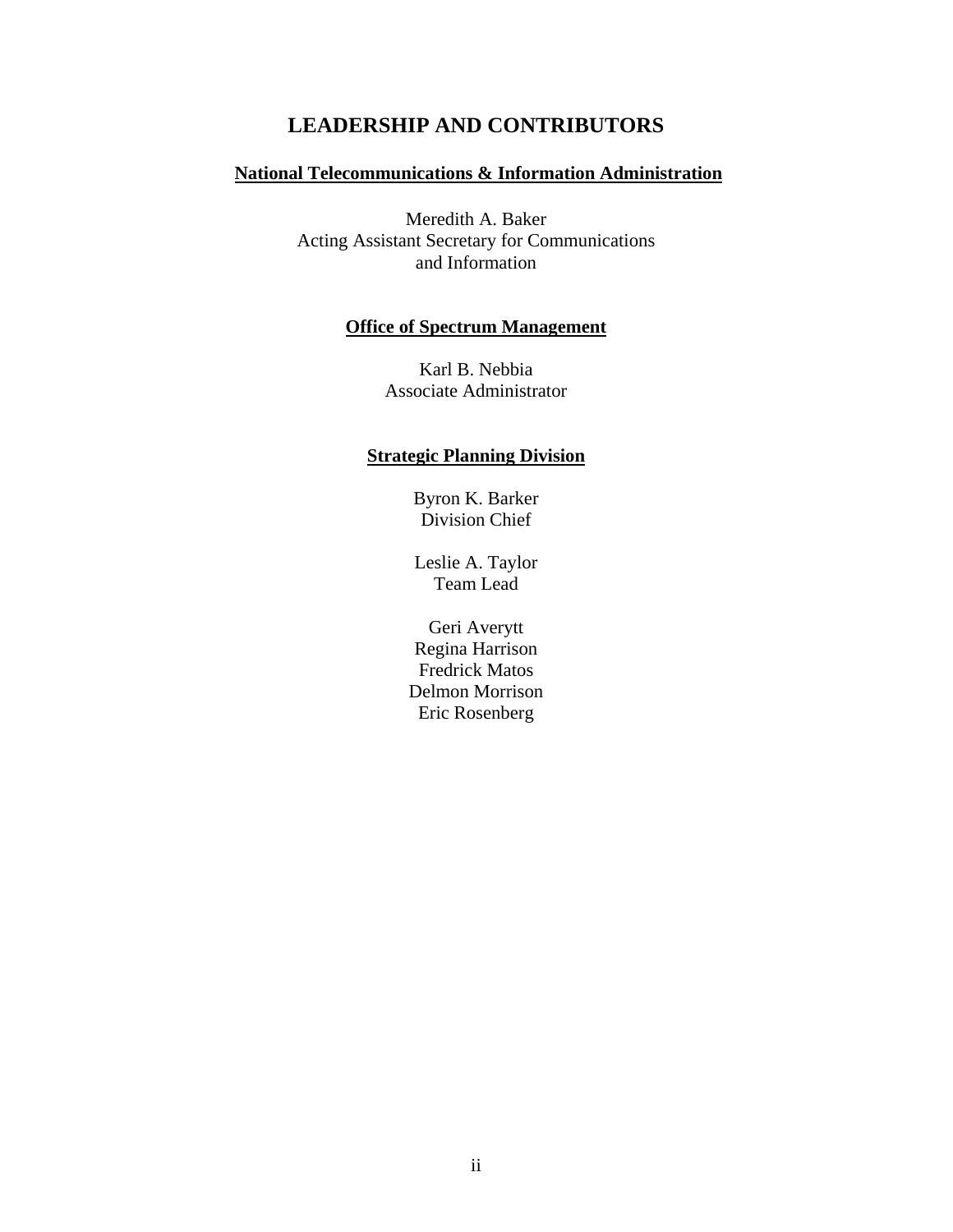This page intentionally blank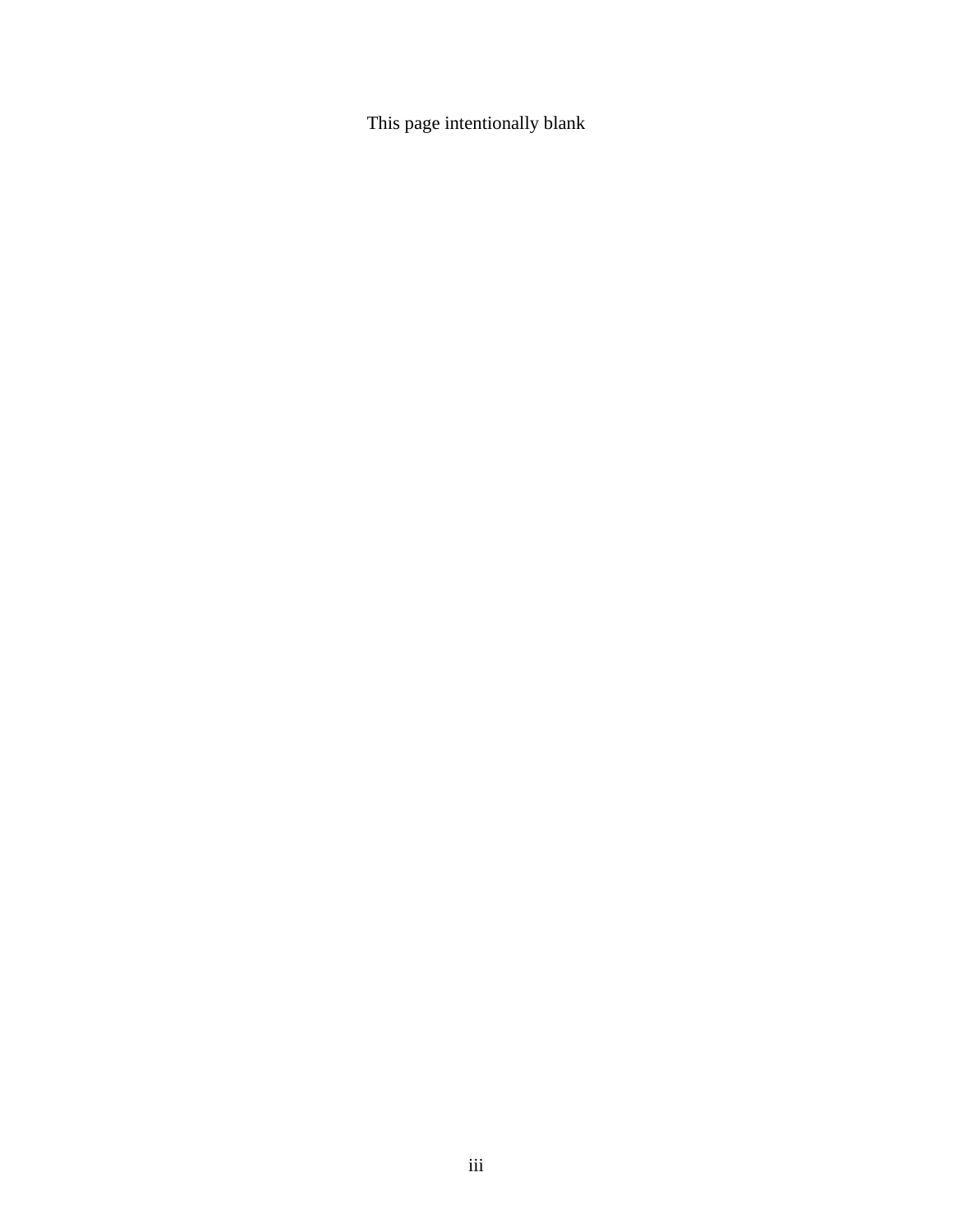#### **ACKNOWLEDGEMENTS**

The National Telecommunications and Information Administration (NTIA) would like to thank the Federal agencies who submitted agency-strategic spectrum plans which provided the foundation for this Federal Strategic Spectrum Plan as well as their outstanding cooperation in clarifying information and reviewing drafts. In addition, the Strategic Planning Division acknowledges the contributions from the Division Chiefs and staff of other Office of Spectrum Management Divisions, as well as from the NTIA Associate Administrator for Policy Analysis and Development (OPAD) and the staff of OPAD.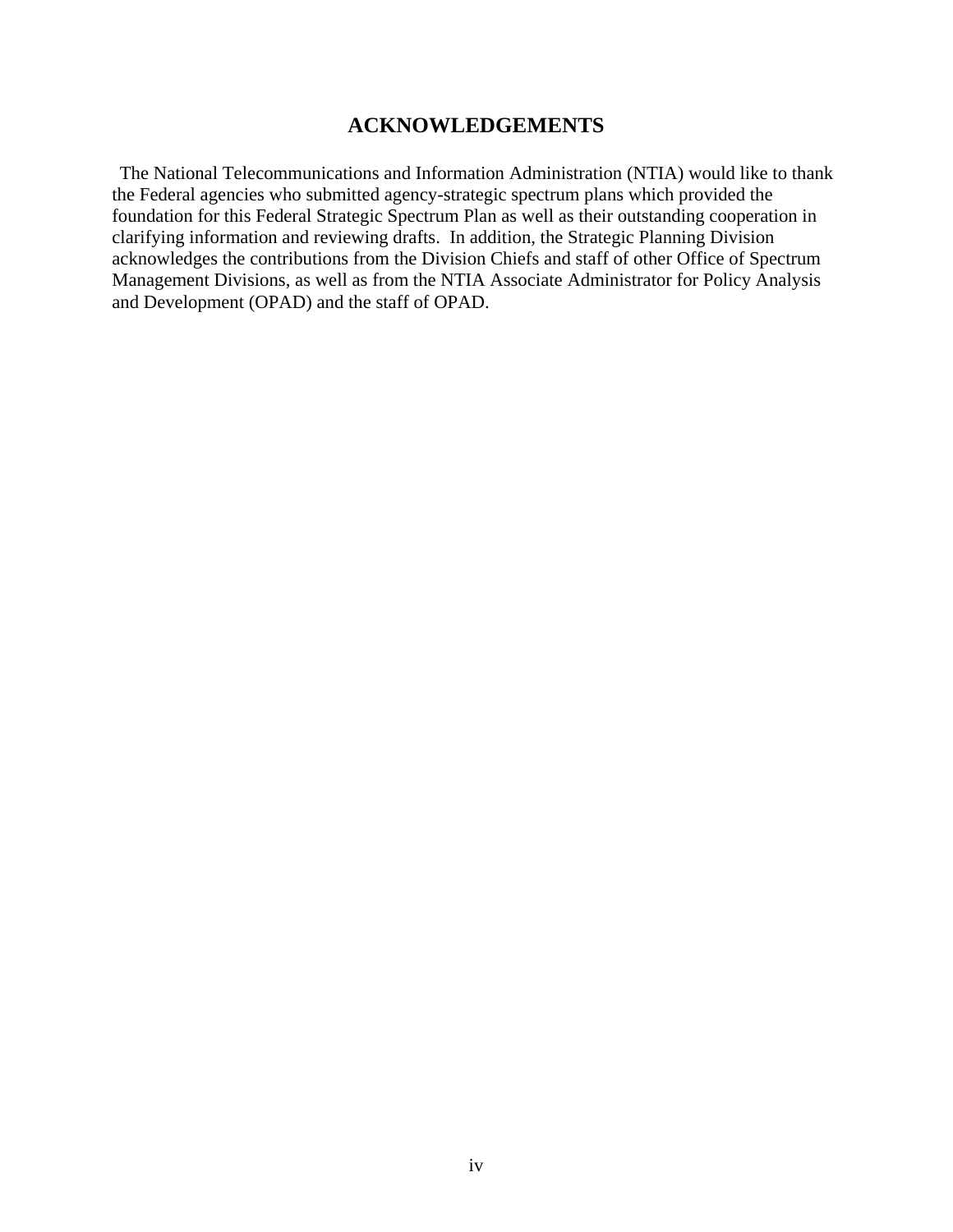## **TABLE OF CONTENTS**

| EARTH EXPLORATION-SATELLITE SERVICE, SPACE RESEARCH SERVICE AND |  |
|-----------------------------------------------------------------|--|
|                                                                 |  |
|                                                                 |  |
|                                                                 |  |
|                                                                 |  |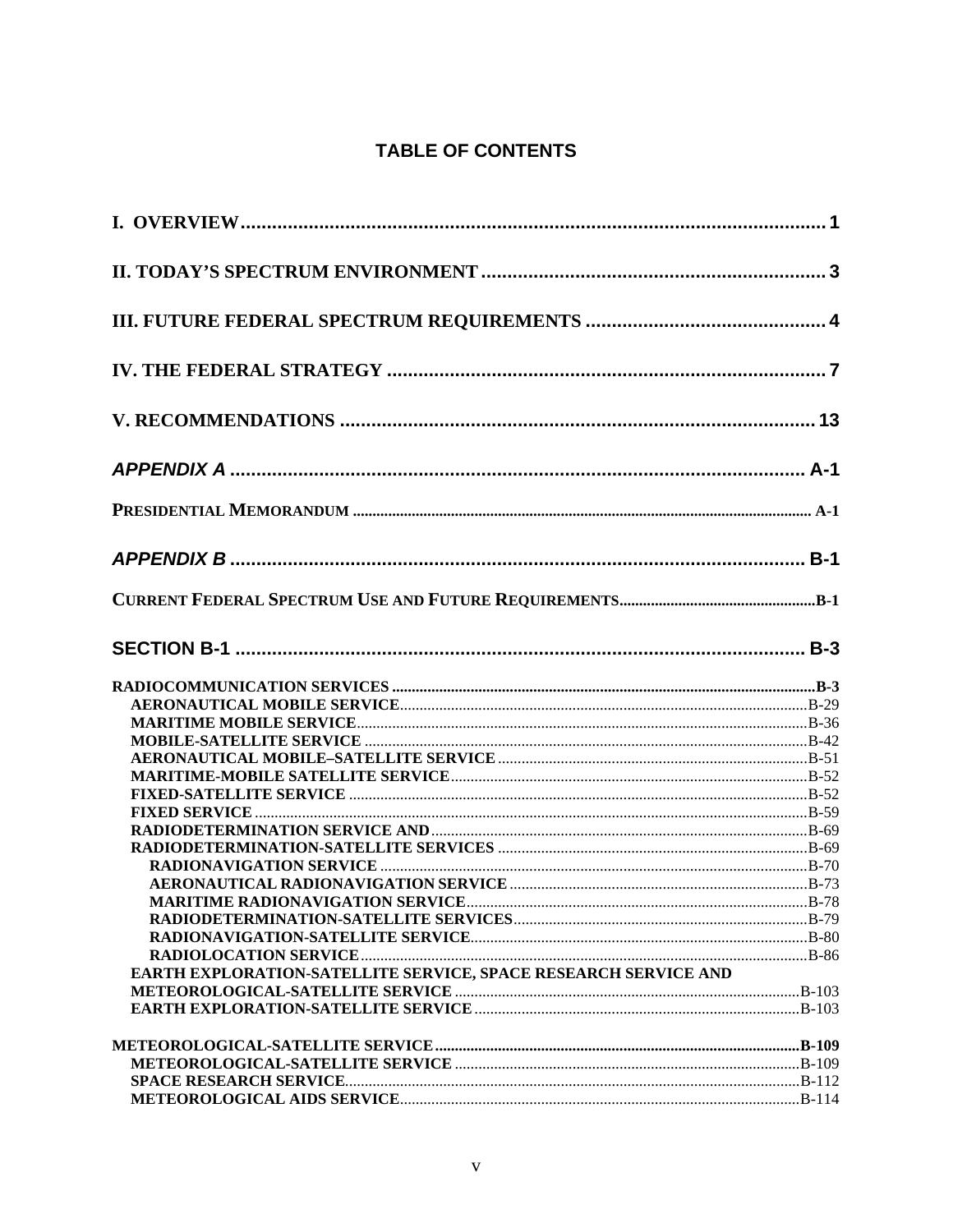| STANDARD FREQUENCY AND TIME SIGNAL SERVICE                         |  |
|--------------------------------------------------------------------|--|
| AND THE STANDARD FREQUENCY AND TIME SIGNAL-SATELLITE SERVICE B-130 |  |
|                                                                    |  |
| <b>SPACE TELECOMMAND SPACE STATION</b>                             |  |
|                                                                    |  |
| <b>SPACE TRACKING SPACE STATION</b>                                |  |
|                                                                    |  |
| <b>SPACE TELEMETERING SPACE STATION</b>                            |  |
|                                                                    |  |
|                                                                    |  |
|                                                                    |  |
|                                                                    |  |
|                                                                    |  |
|                                                                    |  |
|                                                                    |  |
|                                                                    |  |
|                                                                    |  |
|                                                                    |  |
|                                                                    |  |
|                                                                    |  |
|                                                                    |  |
| NEW TECHNOLOGIES, EXPANDED SERVICES, AND NEW SPECTRUM MANAGEMENT   |  |
|                                                                    |  |
|                                                                    |  |
|                                                                    |  |
|                                                                    |  |
|                                                                    |  |
|                                                                    |  |
|                                                                    |  |
|                                                                    |  |
|                                                                    |  |
|                                                                    |  |
|                                                                    |  |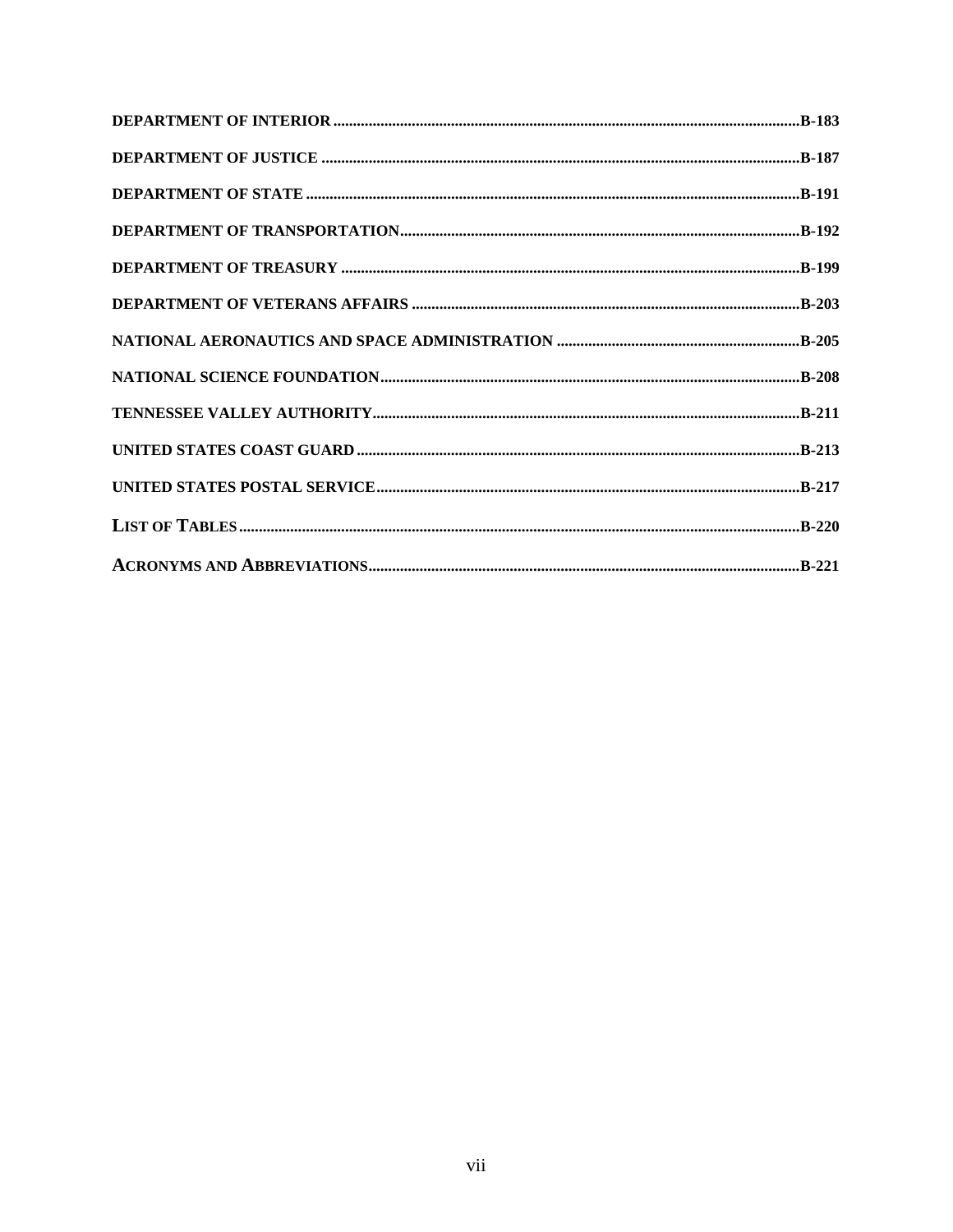### **I. OVERVIEW**

#### **A**. **The Presidential Mandate**

 Today, wireless technologies are essential in supporting Federal agency missions crucial to the nation and enabling commercial and non-Federal public safety operations that support economic growth and safeguard lives and property. As changing government missions increase demands for mobility and agility, and private sector uses continue to expand, spectrum's role as a critical asset intensifies. To ensure that United States' spectrum policy for the 21<sup>st</sup> Century continues to harness fully the power of the airwaves to meet Federal mission requirements and to enhance prosperity, President George W. Bush established the Spectrum Policy Initiative (Presidential Initiative) in 2003.<sup>1</sup> The goal is a U.S. spectrum policy for the 21<sup>st</sup> Century that will foster economic growth; ensure our national and homeland security; maintain U.S. global leadership in communications technology and services; and satisfy other vital U.S. needs in areas such as public safety, scientific research, Federal transportation infrastructure, and law enforcement.

#### **B. The Federal Response**

 The Federal Strategic Spectrum Plan (Federal Plan) is an important component of the *Presidential Initiative*. In a 2004 Executive Memorandum (Appendix A), the President directed Federal agencies to formulate within one year agency-specific strategic spectrum plans ("agency plans") that include: (1) "spectrum requirements … for future technologies or services," (2) "the planned uses of new technologies or expanded services requiring spectrum," and (3) "suggested spectrum efficient approaches to meeting identified spectrum requirements." The 2004 Executive Memorandum also required that the Department of Homeland Security (DHS), through consultation with other Federal, state and local agencies, develop a Spectrum Needs Plan "to address issues related to communications spectrum used by the public safety community, as well as the continuity of Government operations."<sup>2</sup> The Federal Plan thus incorporates these two additional key elements.

#### **C. The Federal Needs**

 $\overline{a}$ 

 Fifteen Federal agencies submitted agency strategic spectrum plans to the National Telecommunications and Information Administration (NTIA) in November 2005 for inclusion in the Federal Plan.<sup>3</sup> As directed by the President, NTIA integrated the agency plans and the DHS

<sup>&</sup>lt;sup>1</sup> Memorandum for the Heads of Executive Departments and Agencies, *Spectrum Policy for the 21st Century*, 69 Fed. Reg. 1569 (Jan. 9, 2004), 39 WEEKLY COMP. PRES. DOC. 726, 727 (May 29, 2003), *available at* http://www.whitehouse.gov/news/releases/2003/06/20030605-4.html. 2

Presidential Determination: Memorandum for the Heads of Executive Departments and Agencies, *Improving Spectrum Management for the 21st Century*, 40 WEEKLY COMP. PRES. DOC. 2875 (Nov. 30, 2004), *available at*  http://www.whitehouse.gov/news/releases/2004/11/20041130-8.html (hereinafter "2004 Executive Memorandum"), attached as Appendix A.

<sup>&</sup>lt;sup>3</sup> In response to the 2004 Executive Memorandum, the following agencies submitted agency-specific plans in November 2005: the Departments of Agriculture, Commerce, Defense, Energy, Homeland Security, Interior, Justice, State, Transportation, Treasury, and Veterans Affairs; and the United States Postal Service; the Broadcasting Board of Governors; the National Aeronautics and Space Administration; and the National Science Foundation.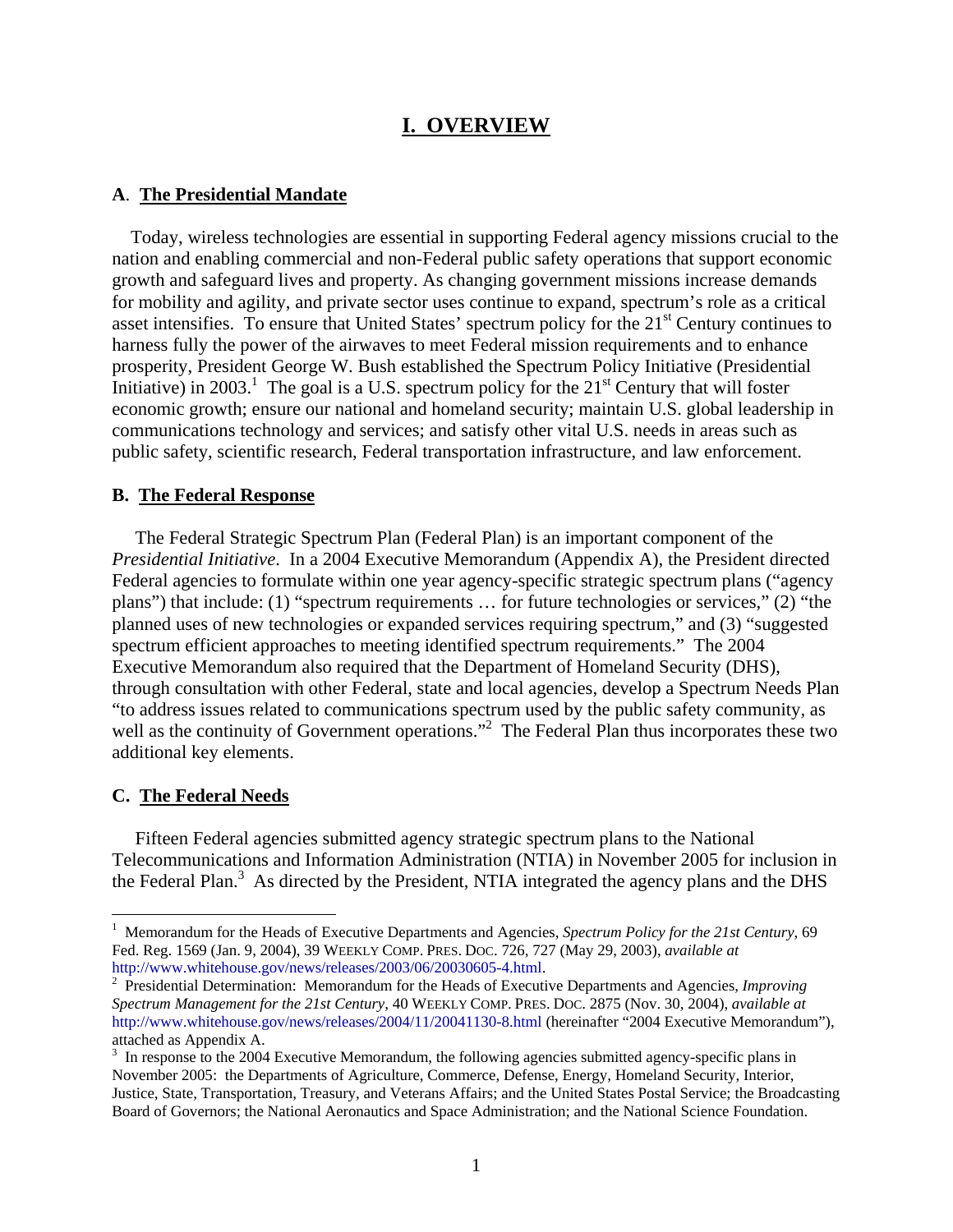Spectrum Needs Plan into a Federal Strategic Spectrum Plan that provides the foundation for a national strategic vision to meet critical future spectrum needs. This foundation supports NTIA's goal of changing the current spectrum management system into a new model. This new and evolving spectrum management system will 1) enable more efficient and effective use of this vital resource; and, 2) where feasible and appropriate, increasingly allow dynamic access to spectrum.

 Appendix B to this document is organized as follows: (1) B-1 provides a comprehensive description of current Federal spectrum use and future spectrum requirements of the 15 Federal agencies, by radio service, frequency band, and spectrum-supported systems; (2) B-2 addresses public safety spectrum requirements; (3) B-3 discusses new technologies; and (4) B-4 contains summaries of the agency-specific strategic spectrum plans.

#### **D. The National Response**

 The President directed that NTIA consult with the Federal Communications Commission (FCC) on the creation of a National Strategic Spectrum Plan (National Plan) that will provide a basis for meeting future Federal and private sector radio-frequency needs.<sup>4</sup> This National Plan will address spectrum requirements for essential Federal missions, including national and homeland security, critical infrastructure, transportation, law enforcement; state, local and tribal public safety spectrum needs; and requirements of non-Federal entities for spectrum to support new services and systems.<sup>5</sup>

 NTIA initiates in this Federal Plan a strategy to address the diverse mission-driven needs of the Federal agencies as well as the President's broadband goals and protection of lives and property. This strategy is needed to support Federal missions and the spectrum-dependent systems upon which they rely, while at the same time fostering the commercial systems that underpin the nation's economic growth and technological innovation. This unified strategy must ensure that Federal spectrum-based systems possess the necessary capabilities, including speed and mobility, that  $21<sup>st</sup>$  Century defense, homeland security, law enforcement, and other priority undertakings demand.

 This initial Federal Plan recognizes that Federal agency missions will continue to rely on the use of radio frequencies for the long-term. The agencies' plans indicate a future need for greater, dynamically available data throughput and mobility, often requiring additional spectrum or significant advances in technology. Recognizing that Federal and non-Federal spectrum requirements, much of which are below 5 GHz, will continue to grow, new methods must be

DHS submitted a DHS agency-specific strategic spectrum plan, as well as a separate Coast Guard plan. In addition, DHS completed a Spectrum Needs Plan with a Continuity of Government operations plan (COG Annex) attached.

<sup>&</sup>lt;sup>4</sup> Jurisdiction over spectrum management in the United States is divided between NTIA and the FCC. NTIA manages Federal spectrum uses for agency missions such as defense, homeland security, and science. The FCC manages all non-Federal spectrum uses, including commercial wireless communications and state and local public safety. There are also many bands which have shared Federal and non-Federal jurisdiction. *See generally*, National Telecommunications and Information Administration, U.S. Dep't of Commerce, *Spectrum Policy for the 21st Century – The President's Spectrum Policy Initiative: Report 1* (2004) (Report 1), *available at*  http://www.ntia.doc.gov/reports/specpolini/presspecpolini\_report1\_06242004.htm. 5

*See supra* note 2, at 1.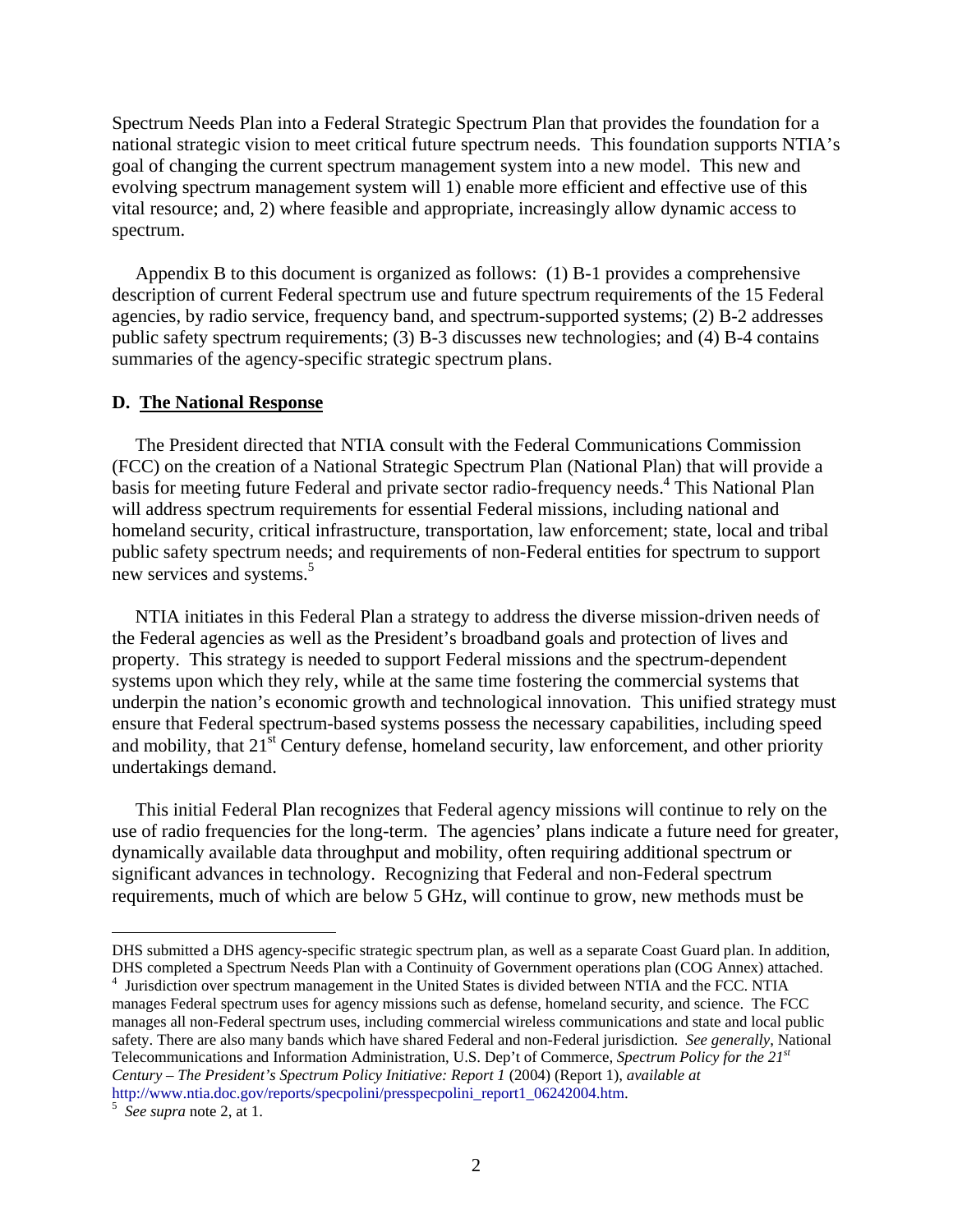established to enable more use in the same amount of spectrum space. These requirements necessitate a new, evolutionary model for spectrum management, one that will encourage and facilitate spectrum efficient and effective operations and will meet the need to rapidly exploit the various aspects of spectrum operations, for example, dimensions of frequency, time and location. Ultimately, this model will provide the means to meet the increasing demand and, where appropriate, to assure dynamic spectrum access to bandwidth, wherever required, whenever required. This new spectrum management model will provide Federal agencies with the bandwidth and agility the Federal agencies identified as requirements in their agency plans, while at the same time ensuring access to spectrum for private sector growth and innovation.

 This Federal Plan further recognizes that Federal agencies will need access to up-to-date, low cost, interoperable, and spectrally efficient technology, solutions that may only be found in commercial services. Meeting these needs will require greater coordination and cooperation among Federal agencies, the NTIA, the FCC, state and local public safety entities and private sector spectrum users and technology innovators.

#### **II. TODAY'S SPECTRUM ENVIRONMENT**

 Sixty-nine Federal agencies and departments further their missions by using radio frequency spectrum for communications, navigation, broadcasting and other purposes. The radiofrequency spectrum is allocated to specific radio services, operating in specified frequency bands, and subject to technical and service rules. The Federal agencies use over 40 specific radio services and their frequency assignments are recorded in the Government Master File maintained by NTIA. These frequency assignments are coordinated via a collaborative Executive Branch review. The FCC licenses non-Federal spectrum use through a public process.

 The current spectrum management system at times lacks the flexibility to rapidly accommodate new operational requirements and innovative technologies. The *Presidential Initiative* and ongoing NTIA efforts will enable the existing Federal agency spectrum management system to be more responsive to Federal agency needs. For example, NTIA is implementing extensive information technology (IT) improvements that will streamline the process of obtaining spectrum authorizations and improve access to information concerning Federal agency spectrum use. To the extent possible, obtaining frequency authorizations and coordination among Federal agency systems, and between Federal agency and non-Federal agency systems, will be automated. Several Federal agencies already share frequencies and networks.<sup>6</sup> Some Federal agencies also share facilities and frequencies with state and local entities. Many Federal agencies have revamped and centralized their spectrum management functions, integrating them with their agency's strategic and capital planning processes. In some Federal agencies, strategic spectrum planning is encompassed within the agency's IT activities. Further details on this spectrum management evolution are discussed in Section IV.

<sup>&</sup>lt;sup>6</sup> For example, USDA runs the National Interagency Fire Center, where emergency supplies, including 8000 land mobile radios, can be used during emergencies wherever they are needed. Treasury operates the "Federal Common," an interoperable frequency assignment which can be shared among all Federal agencies for law enforcement, as well as in coordination with State and local police in emergencies.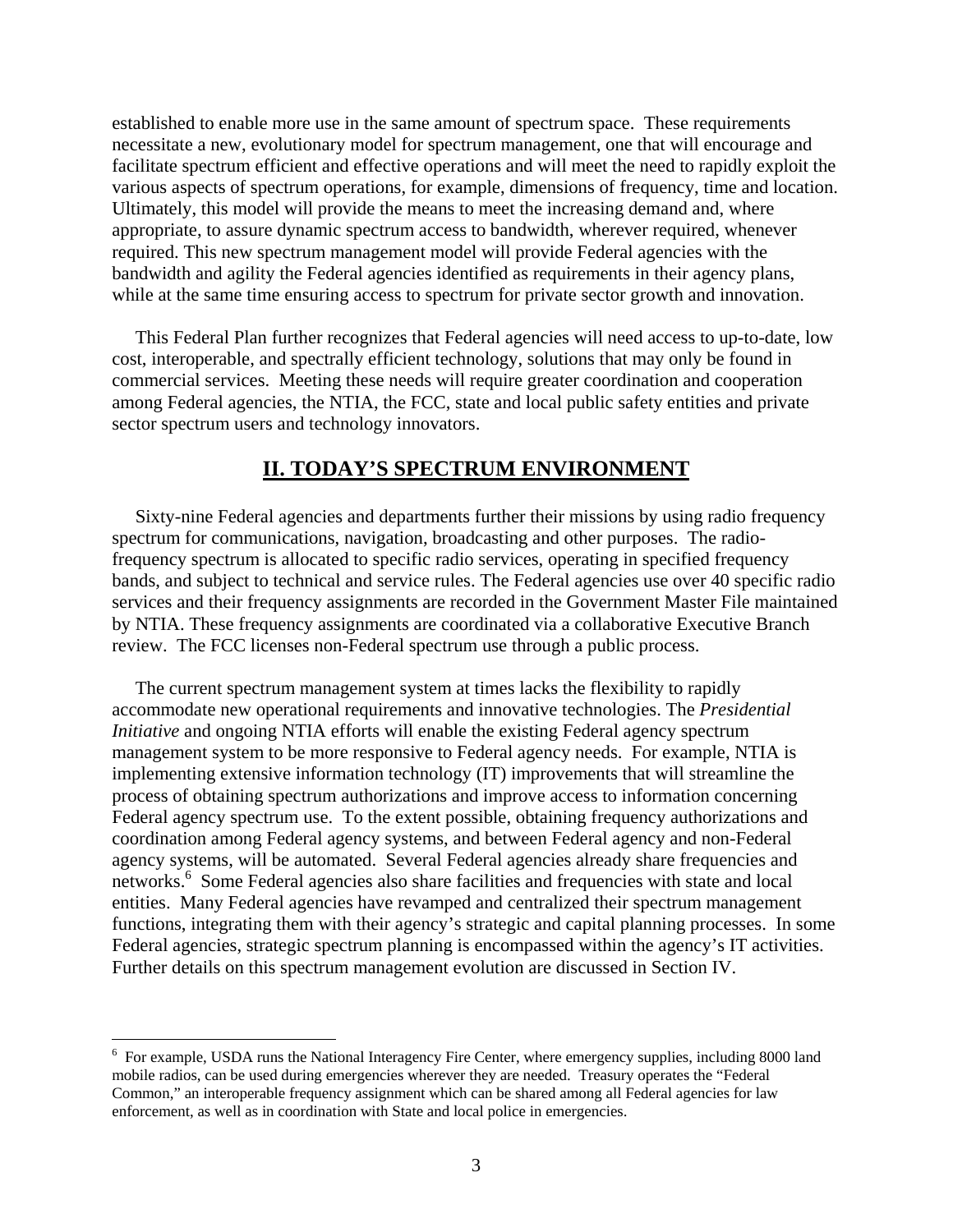### **III. FUTURE FEDERAL SPECTRUM REQUIREMENTS**

#### **A. More Data/ Higher Speeds**

 **1. Overall.** Federal agencies have identified a widespread demand for greater data throughput, which often translates into a need for more bandwidth. The agencies underscore a heightened need for wireless broadband applications. For example, DOD projects a substantial, but not yet quantified, requirement for broadband communications-on-the-move. DOD envisions an IP-based flexible, ad-hoc mobile network providing constant connectivity and situational awareness.<sup>7</sup> Faced with increased complexity in crime fighting, DOJ forecasts increased demand for new spectrum-dependent technologies and systems. These requirements may mean wider operating bandwidths and/or spectrum access in higher frequency bands, although most requirements for mobile communications focus on use of spectrum below 5 GHz. Some Federal agencies project increases in the use of wireless broadband access for desktop and mobile computers and for public safety broadband applications.

 **2. Public Safety.** The DHS Spectrum Needs Plan outlines the utility of broadband in a number of public safety scenarios.<sup>8</sup> These range from fire services situational awareness to medical high-speed resolution video transmission, to mobile surveillance emergency response video and images. The Spectrum Needs Plan recommends that NTIA, the FCC and DHS study the use of additional spectrum below 1 GHz for public safety broadband applications.

**3. Unmanned Systems.** Agencies foresee more unmanned systems applied in military, law enforcement and public safety missions. Unmanned aerial and ground systems often require a number of frequencies for functions ranging from control of the vehicle to communications relay and mission functionality (*e.g.,* sensor data transfer, weapons functions and situational awareness). Compression techniques may assist in reducing the amount of bandwidth needed for some data links. Nevertheless, agencies project substantial demand for spectrum for unmanned vehicles, with large bandwidths necessary for data transfer.

#### **B. Satellite and Space Services**

 $\overline{a}$ 

 **1. Increased Demand for Satellite Capacity.** Agencies, such as DOD, project an increased demand for satellite capacity for defense, backup for disaster relief and remote area communications. In the past decade, commercial satellite service providers have often met such requirements. Consolidation in the commercial satellite industry could affect the future availability of such services. If commercial satellite capacity is insufficient to meet agency missions, additional Federal satellite systems may be required, along with additional spectrum allocations. Also, current regulatory mechanisms do not automatically provide Federal use of

 $<sup>7</sup>$  "Situational awareness" with respect to communications enables devices and personnel to have accurate and up-</sup> to-date information concerning their operational environment.

<sup>&</sup>lt;sup>8</sup> The DHS Spectrum Needs Plan addresses state, local and tribal public safety needs. The COG Annex addresses continuity of government operations requirements. In addition, agencies have commented on emergency preparedness and continuity of Government operations issues in their agency-specific plans.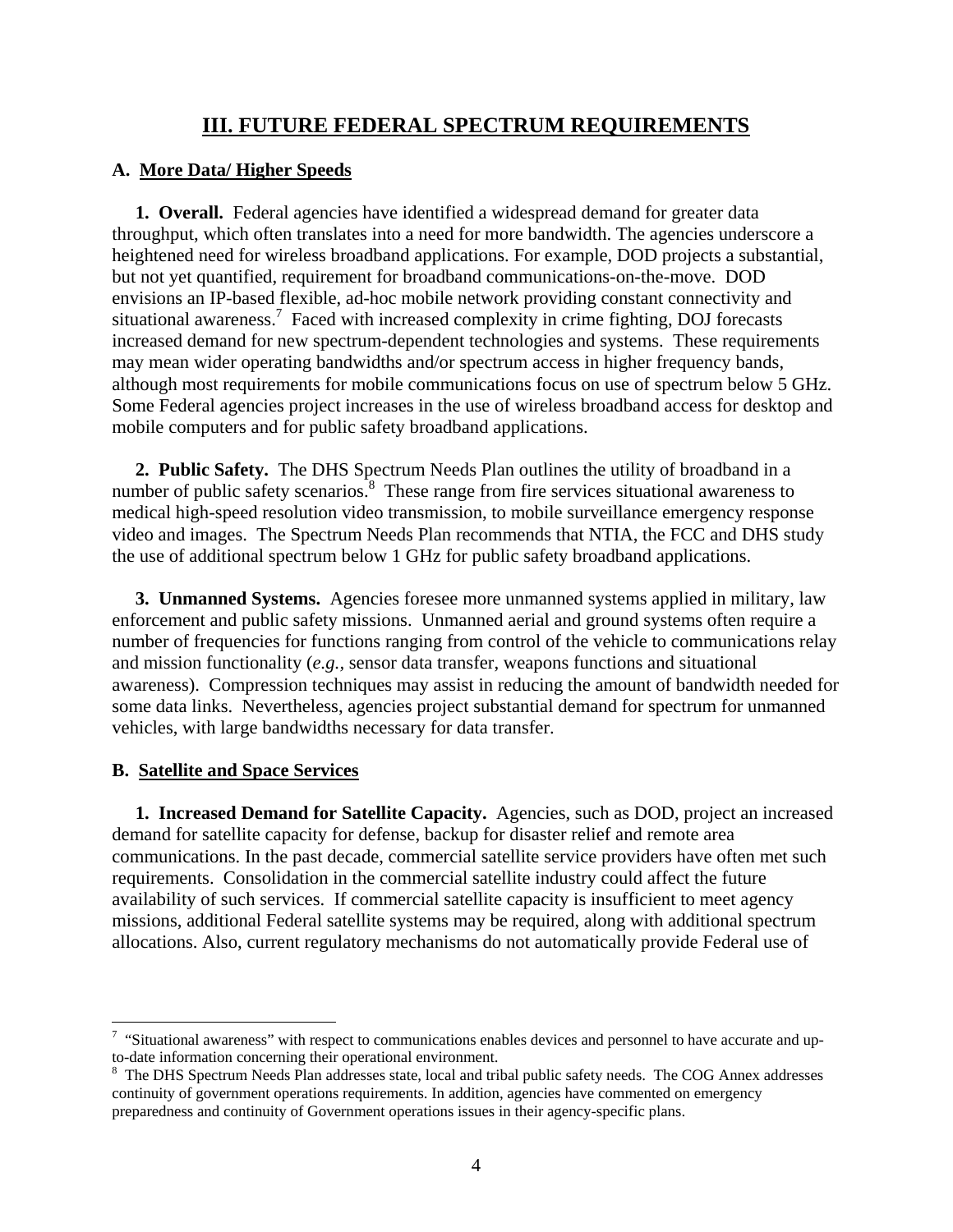fixed-satellite earth stations in conjunction with commercial satellites with the same regulatory status as commercial users for purposes of protection from interference.<sup>9</sup>

 **2. Global Positioning System (GPS).** DOD developed and operates GPS, a satellite constellation that provides radionavigation worldwide supporting its military aviation, maritime and terrestrial operations. The civilian community now uses GPS tracking and direction-finding extensively in civil aviation, automobiles, cell phones and other applications. Continued growth in use of GPS-enabled devices will be facilitated by the additional frequencies allocated to the radionavigation satellite service at the World Radiocommunication Conference in 2000 (WRC-2000). As the full civil potential of GPS services and its augmentations are realized, the demand for services provided by other Federal radionavigation systems is expected to decrease.

#### **3. Remote Sensing Operations.**

 $\overline{a}$ 

*a) Meteorological Satellite (MetSat) Service***.** The Department of Commerce, National Oceanographic and Atmospheric Administration (NOAA), uses satellites to collect information about weather and conditions on the Earth, supporting a variety of economic interests in addition to disaster relief operations. NOAA projects additional spectrum needs for MetSat data transmission, passive sensing, radar, telemetry links for control and programming of autonomous vehicles and for marine and wildlife tracking.

*b) Climatic research applications.* The Department of Interior, United States Geological Survey and NASA use active and passive sensing satellites for research into a variety of areas including earthquakes, volcanoes and climate modeling. This research directly contributes to disaster prediction/detection on a global basis.

Near-term, NASA will require additional spectrum to provide global observations of soil moisture under substantial vegetation canopies and at subsurface depth. This information can aid understanding of the global environment.

<sup>9</sup> NTIA petitioned the FCC to address this matter. *See*, Amendment to the National Table of Frequency Allocations, RM-11341, *Petition for Rulemaking*, National Telecommunications and Information Administration, filed Aug. 4, 2006. NTIA also cited the National Space Policy as support for NTIA's petition in a letter to the FCC stating that the U.S. should "seek spectrum regulatory status under U.S. domestic regulations for United States Government owned and operated earth stations operating through commercial satellites, consistent with the regulatory status afforded commercial operations and with the allocation status of the satellite service." *See*, Letter of John M.R. Kneuer, Assistant Secretary of Commerce for Communication and Information to Kevin J. Martin, Chairman, Federal Communications Commission, dated Nov. 16, 2006. *See also*, U.S. National Space Policy, at 9 (August 31, 2006), *available at*

http://www.ostp.gov/html/US%20National%20Space%20Policy.pdf.http://www.ostp.gov/html/US%20National%20 Space%20Policy.pdf. The FCC has developed some mechanisms for providing such protection, on a case-by-case basis.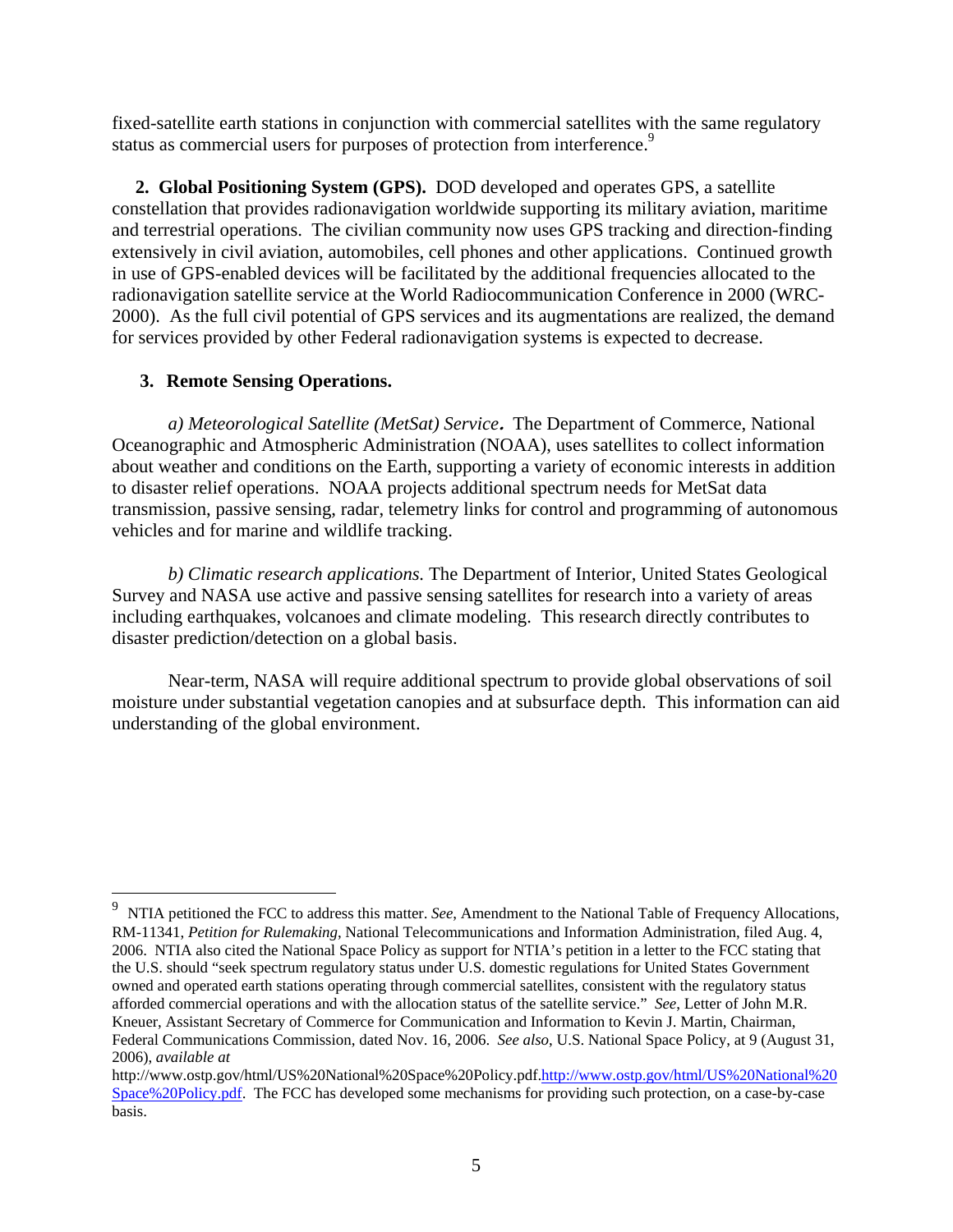#### **4. Space Policy and Research.**

*a) Overall.* The President has authorized a new overarching national space policy.<sup>10</sup> The policy aims to strengthen the nation's space leadership and ensure that space capabilities are available when needed and free from harmful interference in order to further U.S. national security, homeland security and foreign policy objectives, to increase the benefits of discovery and environmental activities, and enable a dynamic, globally competitive domestic commercial space sector.

*b) Research.* President Bush has made space travel to the Moon and Mars a priority for NASA. NASA identifies specific additional spectrum requirements to meet the large bandwidth necessary to fulfill these missions. NASA has also developed a "Space Communications Architecture" for implementing the Presidential vision for space exploration.

#### **C. High Frequency (HF)**

 Continued and growing demand for HF spectrum stands out in agency forecasts for defense, homeland security, public safety and continuity of Government operations, both fixed and mobile. Also known as "shortwave" radio, HF encompasses radio frequencies between 3 and 30 MHz. HF can achieve over-the-horizon communications at relatively low cost.<sup>11</sup> HF can serve as a main communications system, and as a backup for satellite communications. DOD notes that HF can be a "common denominator," achieving interoperable communications in multi-service and multi-national operations, especially with coalition partners that have limited communications capabilities.

 Several Federal agencies use HF for emergency communications. The National Communications System has established the SHARES HF program for national security and emergency preparedness.12 The BBG and the Coast Guard identify additional specific requirements for HF spectrum. The BBG uses HF for international non-military broadcasting. The Coast Guard uses HF for maritime mobile communications, and is also exploring use of HF radar systems. The Public Safety Spectrum Needs Plan underscores public safety's reliance on HF in disaster and emergency scenes when commercial and other terrestrial systems are disrupted.

 NTIA recognizes the continued and potentially growing need for HF spectrum and will work with the Federal agencies and the FCC to further refine needs and identify possible solutions.

<sup>&</sup>lt;sup>10</sup> See, National Space Policy, *supra* note 9 at 5.

<sup>&</sup>lt;sup>11</sup> HF waves can transmit to the other side of the earth because they are refracted by the Earth's atmosphere, a phenomenon known as ionospheric skip propagation.

<sup>&</sup>lt;sup>12</sup> SHARES or SHAred RESources HF radio communications program provides a single, interagency emergency message-handling system. SHARES brings together existing HF radio resources of Federal, state and industry organizations when normal communications are unavailable. *See* http://www.ncs.gov/shares/.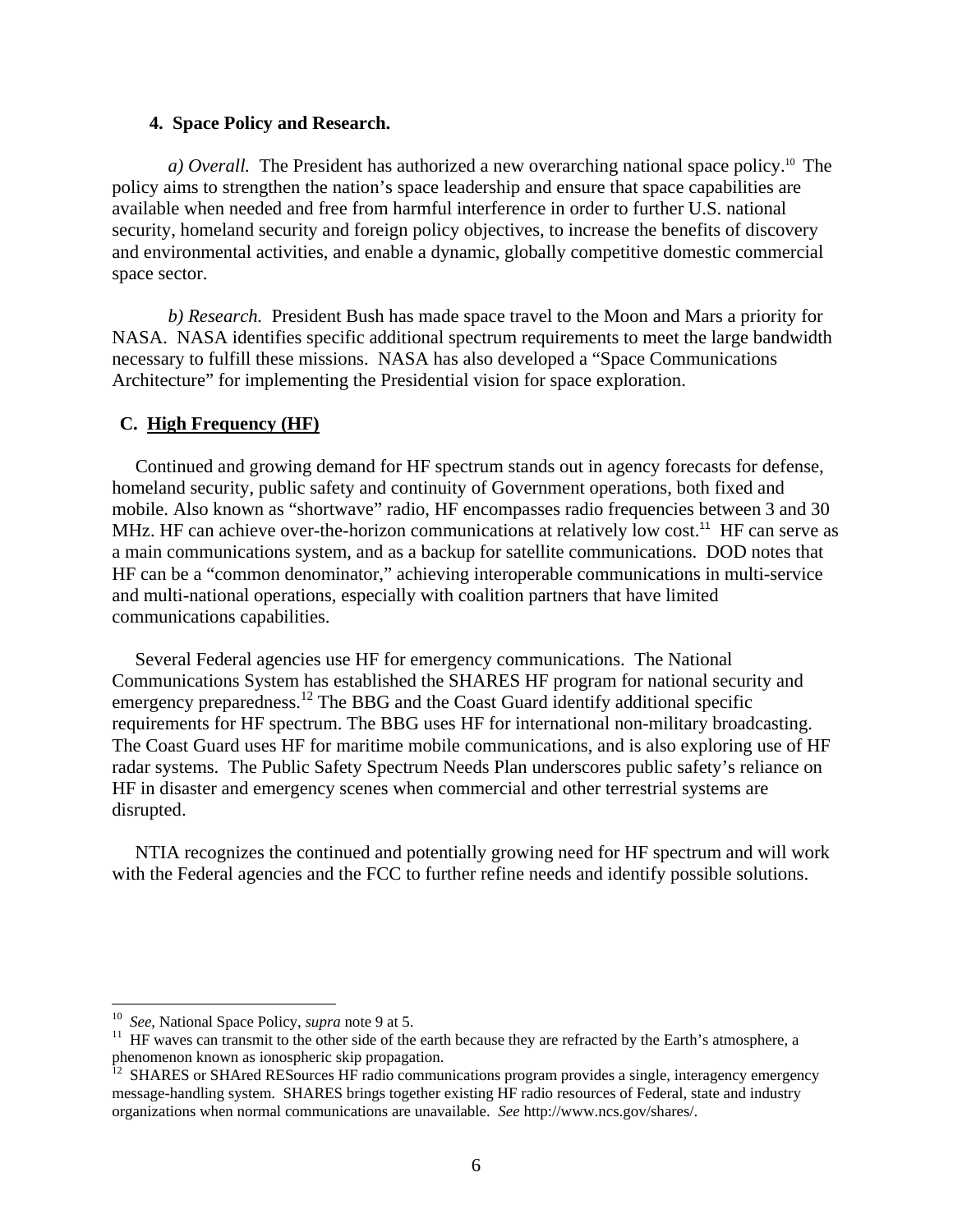#### **D. Radar**

 Agencies use radar for air and maritime navigation. In addition, the Federal Government, particularly the DOD, uses radar for location, targeting, tracking and surveillance.

 Defense and security use of radar systems will continue to grow and evolve. Agencies have projected future radar demand in the HF and VHF bands. Many spectrum bands for radar are not fungible. Rather, radar systems present particular engineering cases and require propagation qualities that are suited to specific missions and purposes vital to national security. However, these Federal uses face increased competition for spectrum from expanding commercial services, as well as services that can serve both Federal and non-Federal users. For example, RFID technologies are heavily used by certain agencies but the technology operates within UHF spectrum allocated for the radiolocation service. Commercial interest in the radar bands for non-Federal applications often begins overseas, but as international implementation becomes successful, interest in U.S. market implementation grows.

#### **E. Air Traffic Control**

 The FAA projects steady increases in demand for aeronautical mobile capacity. Many of these demands will be met through equipment upgrades. However, flight safety and efficient aircraft movement require greater and timelier information, which could create a need for more spectrum.

#### **F. Above 30 GHz**

 There are several emerging applications for radar in the upper regions of the spectrum. DOD's study of millimeter wave bands (30-300 GHz) includes radar ground-mapping applications such as precise resolution and target identification. In addition, there is developing interest in the above 300 GHz region for applications such as radio astronomy and remote sensing. Scientists anticipate using these upper frequency ranges to study galaxy and star formation with giant telescopes like the Atacama Large Millimeter Array in Chile. Researchers also are applying "T-rays," or radio waves in the terahertz range above 1000 GHz, to medical imaging and explosive detection.

#### **IV. THE FEDERAL STRATEGY**

 While the Federal agencies have provided extensive information on their current and projected future spectrum use, this information is primarily qualitative in nature. Only a few have been able to supply quantified estimates of future spectrum uses. Furthermore, while agencies are motivated to utilize effective systems in order to meet their missions, further improvements to the Federal spectrum management framework are needed to improve spectrum efficiency. Agencies have taken some actions to utilize more spectrally efficient systems, for example, by implementing narrowband equipment and taking initial steps to consider the economic value of spectrum. However, more action is needed to meet growing spectrum demand. Further integration of spectrum management into agency capital planning and budget processes is needed to provide a mechanism for consideration of the value of spectrum when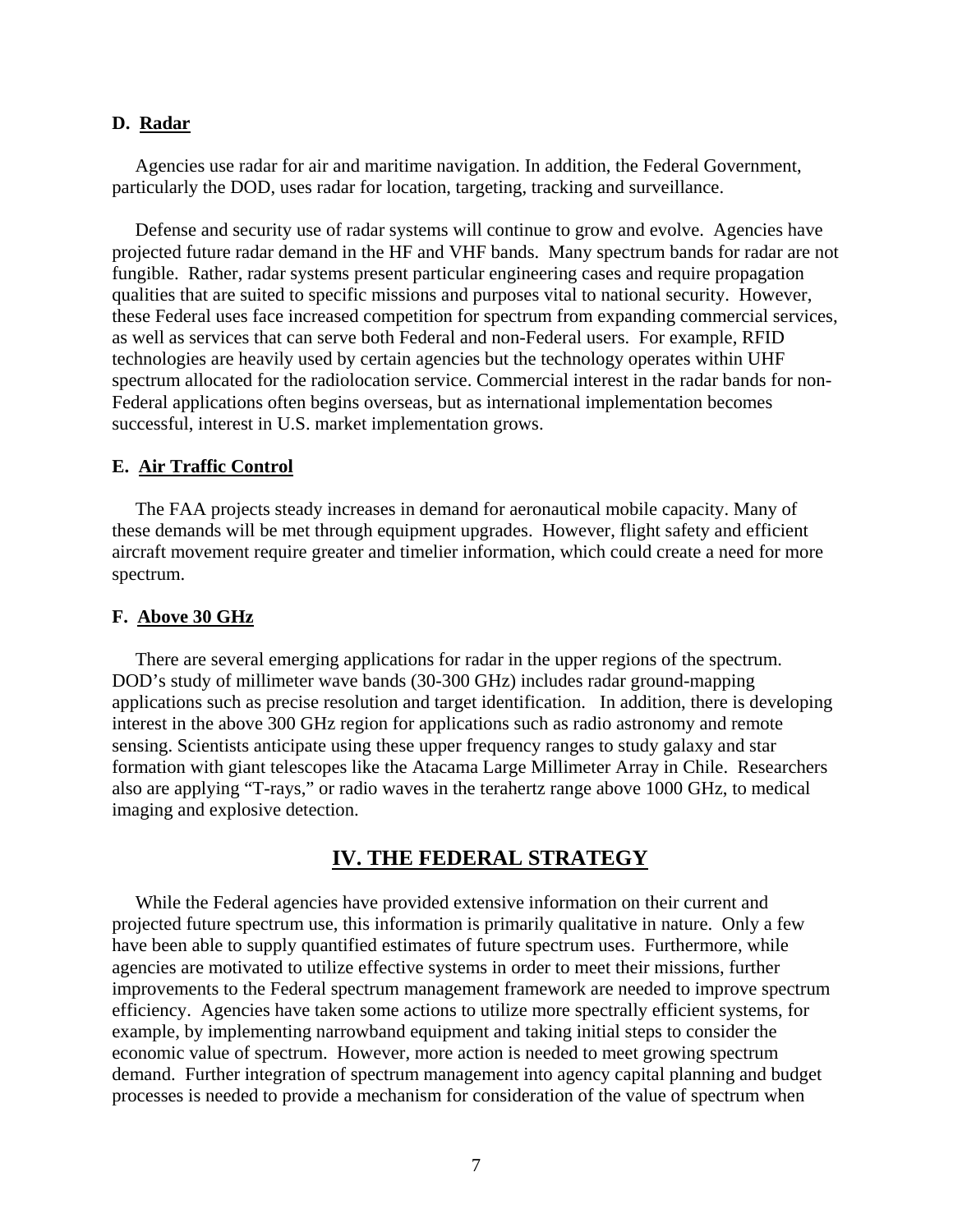investing in new major spectrum-dependent systems. Mechanisms that enable agencies to factor in the value of spectrum or provide other means to use it more efficiently, along with assessment of system effectiveness in meeting mission requirements, could result in investment in more spectrum-efficient systems.

With respect to future non-Federal spectrum requirements, such needs generally are driven by market forces as well as state and local public safety requirements, which are difficult to project over the long run. Moreover, pending collaboration with the FCC on development of a National Strategic Spectrum Plan, information concerning future non-Federal agency spectrum requirements can only be inferred by the rapid growth of new wireless technologies and services over the past few years. In order to accommodate these trends, this Federal Strategic Spectrum Plan seeks to incrementally improve the Federal spectrum management processes through: automation and advanced analytical tools; standardized generation of spectrum requirements; and methods to forecast spectrum trends. These improvements will lead to a better understanding of existing and intended spectrum use and a comprehensive operational picture of the spectrum environment. This increased understanding will enable development of policies and standards which support the introduction and use of adaptive and dynamic means of utilizing spectrum. Improvements to Federal spectrum management must foster promising technologies that improve efficiency and effectiveness and ultimately result in the flexibility, agility and adaptability of spectrum-dependent systems required by Federal and non-Federal entities in the future.

#### **A. Near–Term**

 $\overline{a}$ 

 For the next five years, NTIA expects the Federal agencies to continue many of the spectrum management improvements they have already instituted in response to the *Presidential Initiative,*  including more strategic spectrum planning linked to overall agency strategic and capital planning processes as well as more rigorous analyses of alternative solutions to meeting mission requirements*.* The Federal Government and the nation will continue to reap the benefits of these and several other ongoing *Presidential Initiative* projects.

The Spectrum Needs Plan identifies the need for further study of public safety requirements.<sup>13</sup> In addition, the Spectrum Needs Plan encourages state and local public safety agencies to formulate long-term strategic spectrum plans that foster interoperability.<sup>14</sup>

 NTIA will continue its program to streamline and integrate spectrum management processes through enterprise-wide information services which will reduce the time required to perform

<sup>&</sup>lt;sup>13</sup> In 1995, the FCC and NTIA convened experts from local, state, and Federal user communities, as well as staff of their respective agencies, and private industry to form the Public Safety Wireless Advisory Committee (PSWAC). The goal of the PSWAC was to determine comprehensively the public safety spectrum requirements through 2010. The 1996 PSWAC Final Report stands as the first and only study of public safety spectrum requirements at all levels of government. *See*, Final Report of the Public Safety Wireless Advisory Committee to the Federal Communications Commission and the National Telecommunications and Information Administration, Sept. 11, 1996, http://www.ntia.doc.gov/osmhome/pubsafe/pswac\_al.pdf.<br><sup>14</sup> The Spectrum Needs Plan specifically recommends that non-Federal public safety agencies address how they

intend to use all available spectrum efficiently, and to maximize the use of new technology, in public safety Tactical Interoperable Communication Plans (TICP), as required by the fiscal year 2005 Homeland Security Grant Program guidance.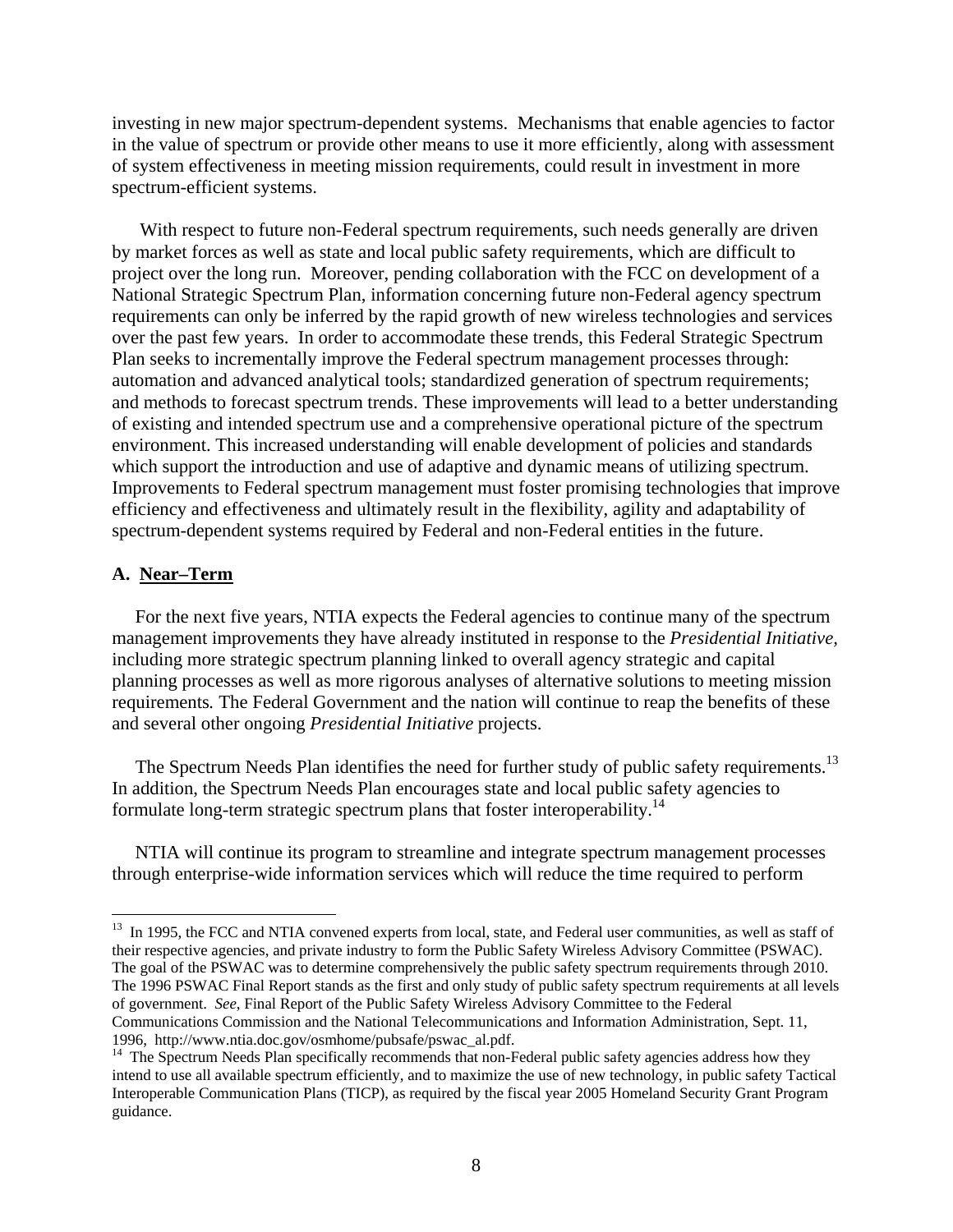operations, eliminate duplicative steps encountered with spectrum management processes, increase information sharing, and encourage consideration of adaptive technologies and efficiency measures. NTIA will continue to work with the Federal agencies in this effort so that the spectrum management community optimizes its human capital and investments as it improves operational effectiveness.

 **1. Use of Commercial Services Where Feasible.** Federal regulations require Federal agencies to use commercial communications and spectrum-dependent services where possible.<sup>15</sup> The rapid deployment of improved commercial technologies, their decreasing costs, and tight Federal budgets can provide incentives to use such services.<sup>16</sup> The COG Annex acknowledges that, as a general rule, the Federal Government should make better use of commercial services.<sup>17</sup> The COG Annex, however, underscores that emergency services require higher standards of reliability and redundancy and that commercial networks may not be designed to this level.

 Commercial communications services and networks nevertheless are an important adjunct to dedicated government systems. DOD, in particular, relies heavily on capacity on commercial communications satellites but cannot control the availability of such commercial capacity on an on-going basis. Thus, a rational plan is needed to balance commercial use, involving multiple commercial providers, with availability of government-dedicated systems, to ensure access to satellite capacity, whenever and wherever needed.

 **2. "Smart" Technologies**.Many agencies plan to implement "smart" radio technologies such as software-defined radio (SDR) to improve adaptability and flexibility within an operational environment. Ultimately, these and other technologies will provide more rapid access to needed frequencies, wherever needed, whenever needed.

 Through automatic reprogramming, an SDR device can transmit and receive on a wide range of frequencies, and operate pursuant to changing technologies and service rules and standards. "Cognitive" radios are programmed to "perceive" and "learn" their radio environment. By tracking and adapting to their electro-magnetic environment, cognitive radios can dynamically use whatever spectrum is available in any particular moment, and at the same time prevent interference to co-existing systems. NTIA is monitoring the development of such spectrally efficient approaches and encourages additional technology developments, particularly in the area of dynamic spectrum access. NTIA will look to both the government and private sector for assistance and support in devising the necessary plans and strategies that will allow evolution of the spectrum management system to support use of these technologies and minimize humandirected processes.

 **3. Flexible Approach to Incentives.** Currently, regulatory hurdles prevent Federal and non-Federal spectrum users from efficiently sharing spectrum. New policies could allow Federal agencies to benefit from making available underutilized spectrum to non-Federal entities. More

1

<sup>&</sup>lt;sup>15</sup> *See e.g.*, NTIA Manual, supra note 39 § 8.2.48A ("Federal agencies implementing new land mobile communication systems and replacing aging ones should use available commercially offered land mobile services, or share land mobile services operated by other Federal, state or local government agencies whenever possible." )

<sup>&</sup>lt;sup>16</sup> NTIA authorization is required for Federal entities operating on spectrum allocated to non-Federal users. <sup>17</sup> COG Annex, at 2-7.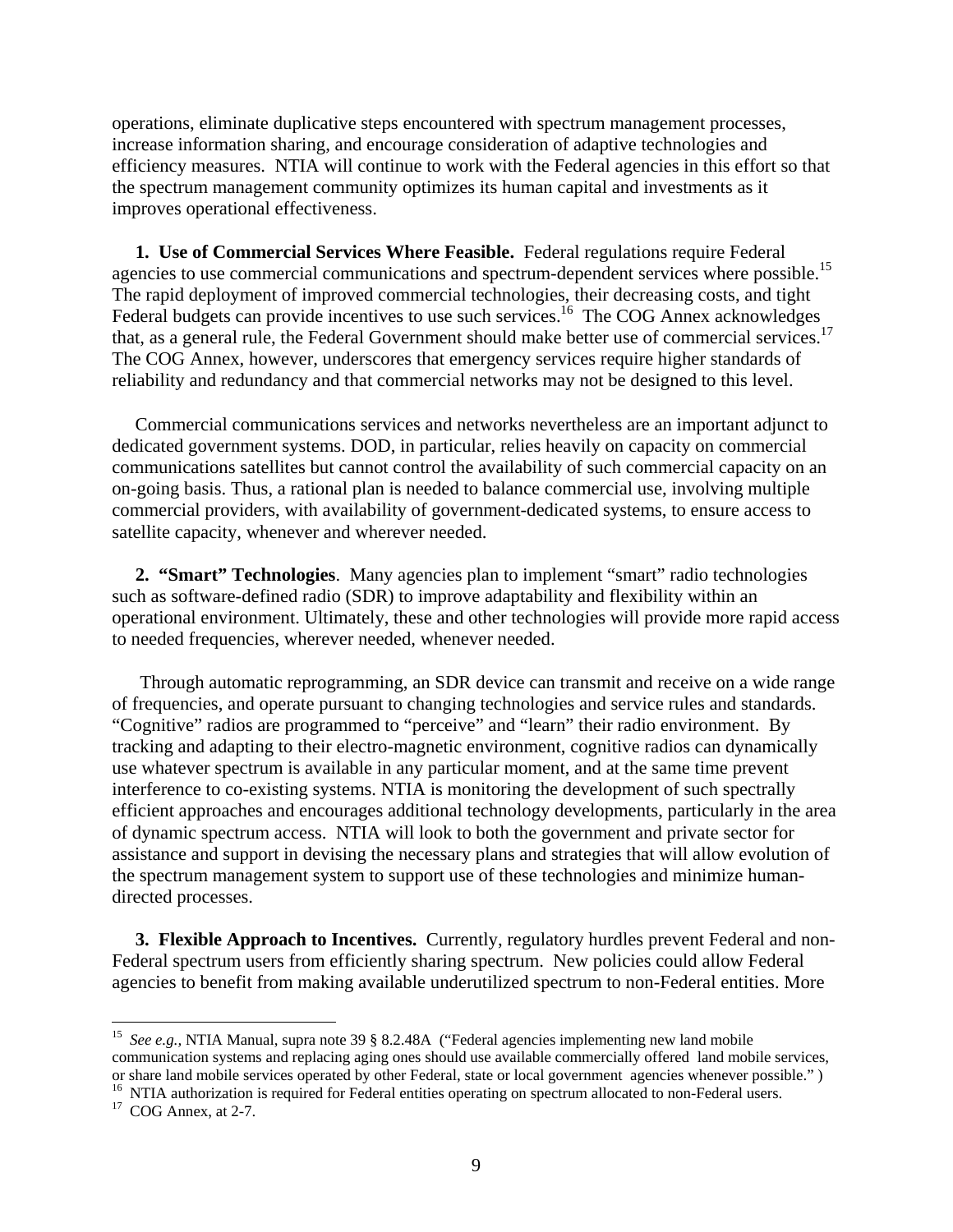flexible spectrum sharing could allow both Federal and non-Federal users to more efficiently utilize the spectrum resource through economic and non-economic incentives. NTIA is studying various incentive approaches and methodologies to promote the use of spectrum-efficient technologies to satisfy Federal and non-Federal spectrum needs. These studies will identify policy changes required to implement these incentive mechanisms, possibly including secondary markets, property rights, sharing, and fees. NTIA expects to develop recommendations relating to these policy changes, as appropriate, develop legislative proposals as required, and implement such policies within the Federal Government.

#### **4. Interoperability and Other Public Safety Issues.**

*a) Regulatory Flexibility.* The lack of communications interoperability among public safety agencies is a complex and key concern. Several agencies have called for rule changes and policy reforms to improve interoperability and sharing in emergencies. NTIA, with the advice of the Interdepartment Radio Advisory Committee (IRAC), recently took steps to address the need for non-Federal entities to use public safety spectrum in appropriate situations.<sup>18</sup>

*b) Federal/Non-Federal Public Safety Demonstration*. Pursuant to the *Presidential Initiative*, NTIA tested the operational and cost effectiveness of sharing spectrum and communications infrastructure among Federal, state and local governments, and other non-Federal users.<sup>19</sup> This test utilized the Washington, DC Wireless Accelerated Responder Network (WARN), a pilot program operating on a dedicated public safety network in the 700 MHz band under an FCC experimental license. WARN provides real-time video for city-wide remote surveillance, chemical and biological detection and other emergency-related services. NTIA published a report on the results and observations of the demonstration project and associated recommendations in 2007.<sup>20</sup>

*c) Microwave Backhaul*. The Spectrum Needs Plan anticipates requirements for expanded microwave backbone networks to accommodate new public safety services, as contemplated in the 700 MHz band. The Spectrum Needs Plan recommends that the FCC, in coordination with NTIA and DHS, work with the public safety community to assess this need, as well as opportunities for sharing within the public safety community.

**5. COG Considerations.** The COG Annex to the Spectrum Needs Plan advises that, as new frequencies are assigned or re-allocated, spectrum managers consider how to support alternative communications in emergencies. NTIA will take these concerns into account, as appropriate.<sup>21</sup>

 $\overline{a}$ 

http://www.ntia.doc.gov/reports/specpolini/presspecpolini\_report2\_06242004.pdf. 20 *See*, *A Public Safety Sharing Demonstration,* U.S. Dep't of Commerce, NTIA (May 2007),

<sup>18</sup> *See*, NTIA Manual, *supra* note 39 § 4.3.16.

<sup>&</sup>lt;sup>19</sup> *See*, *Spectrum Policy for the 21<sup>st</sup> Century -- The President's Spectrum Policy Initiative: Report 2, Recommendations from State and Local Governments and Private Sector Responders*, U.S. Dep't of Commerce, National Telecommunications and Information Administration (June 2004) (Report 2),

http://www.ntia.doc.gov/reports/NTIAWARNReport.pdf. This report fulfilled Recommendation 9(b) of Report 2. *See, supra* note 19, at 26. 21 *See generally,* section III.C, *supra* at page 6.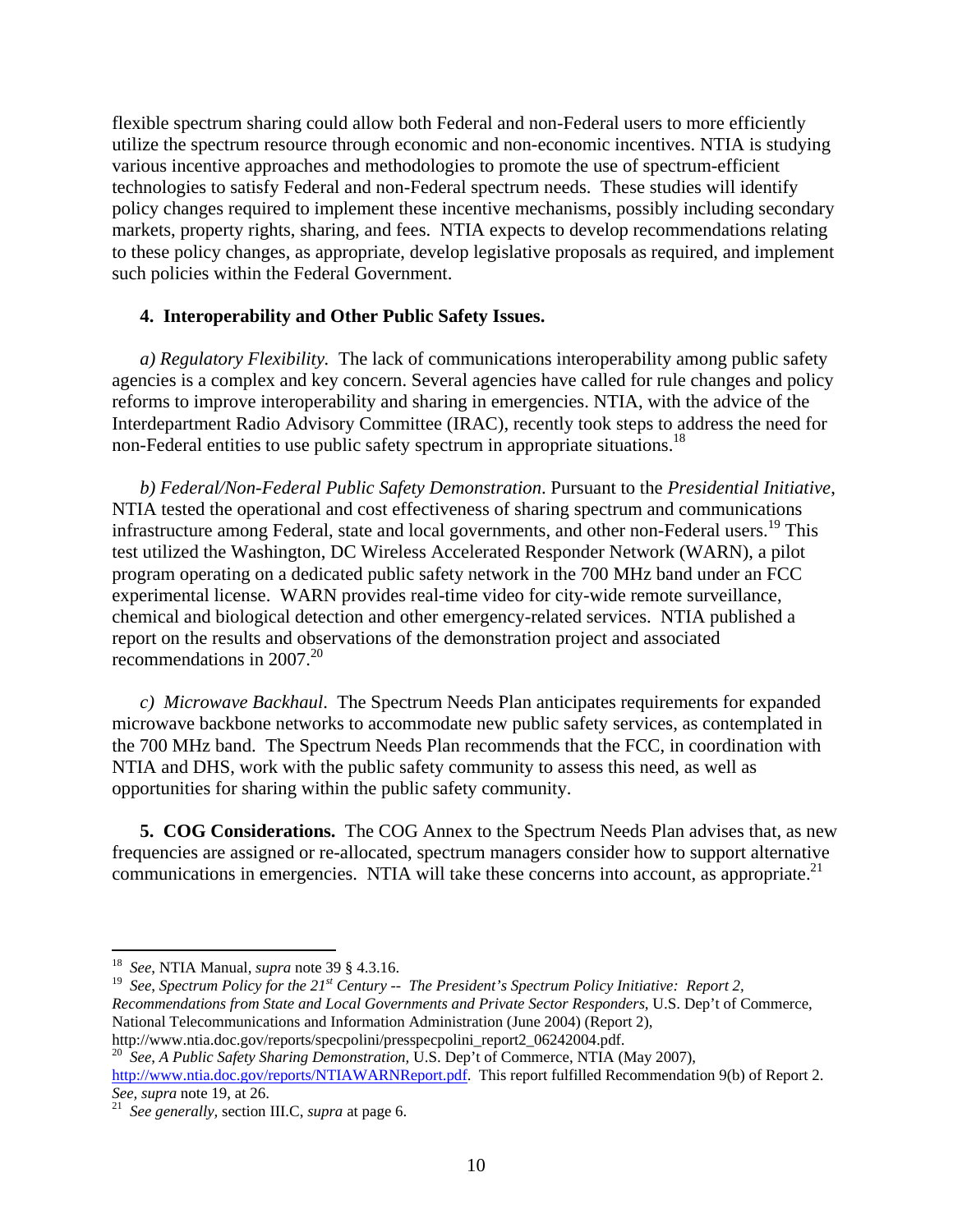**6. IT Upgrades to the Federal Spectrum Management System.** The *Presidential Initiative* underscores the criticality of information technology to reaching the ultimate goal of real-time processing of requests for new or additional frequency assignments. NTIA and the FCC have worked together in the past to automate frequency coordination. Future automation could build upon the success of 70-80-90 GHz coordination, where millimeter wave bands, once exclusively used by Federal agencies, can now be approved for non-Federal use in a matter of minutes. NTIA also is working to streamline the work of Federal spectrum managers through IT innovations such as single portal access to both classified and non-classified systems, electronic access to the IRAC documents and creation of a "Data Dictionary" that will standardize the terminology used in frequency applications.

 **7. Spectrum Valuation and Economic Efficiency.** As directed by the President, the Office of Management and Budget has instructed the Federal agencies to consider the economic value of radio spectrum when developing justifications for new systems.22 NTIA's *Presidential Initiative* program is considering methods of valuing Federal spectrum as well as incentives for more efficient spectrum use within the Federal Government.

 The 2004 Executive Memorandum also directed the NTIA to develop a plan to identify and establish possible incentives for both the Federal and non-Federal sectors to use spectrum more efficiently and effectively. NTIA has created a project plan for this task, and begun its implementation. NTIA convened a public-private workshop on incentives in 2006 and inventoried international spectrum management "best practices". NTIA continues to focus on spectrum valuation, possible levying of user fees for Federal spectrum use, increased sharing and other, market and non-market-based approaches to stimulate the most efficient use of this important natural resource.

 **8. Technical Efficiency.** NTIA's engineers are developing more precise methods to improve management of scarce spectrum. For example, NTIA is developing models for optimizing efficiency and effectiveness in land mobile systems. The Commerce Spectrum Management Advisory Committee (CSMAC) is studying technical and operational sharing efficiencies. DOD is developing a spectrum evaluation mechanism, the "spectrum scorecard", which provides a spectrum efficiency and effectiveness trade-off analysis for program managers. Further programs will develop automated spectrum management tools that also will promote dynamic frequency use, increasing the amount of time frequency assignments are in use.

**9. Forecasting Trends.** Development of new spectrum management tools will improve quantification of Federal spectrum use, and refine estimates of future requirements. NTIA will continue to collaborate with the Federal agencies, and other entities, as appropriate, on how to make projections of spectrum usage as accurate as possible. These efforts include exploring how to better predict both Federal and private sector spectrum use, including study of scenario-based simulation methods. These new approaches will improve forecasts of spectrum trends, and new tools will enable tracking spectrum usage in the dimensions of both time and space.

<sup>22</sup> The Office of Management and Budget (OMB), Circular A-11, § 33.4 (2006), *available at*  http://www.whitehouse.gov/omb/circulars/a11/current\_year/s33.pdf (last visited, Feb. 7, 2008).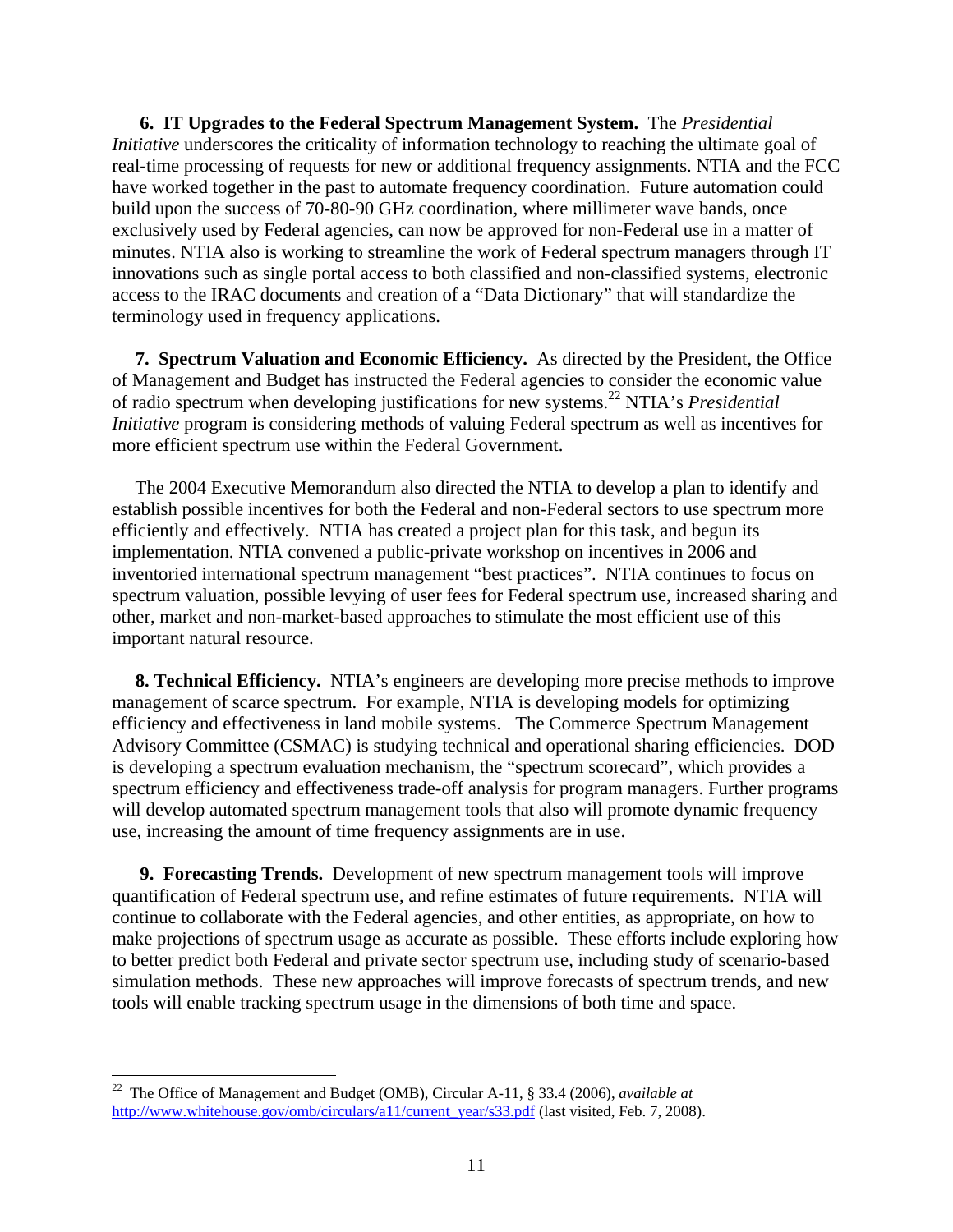**10. Improved Interagency and Federal/Private-Sector Coordination.** The Policy and Plans Steering Group (PPSG), an advisory group of senior, political-level Federal officials advising NTIA's Administrator on spectrum policy and strategic plans, will continue to serve as a forum for issue resolution and harmonization on *Presidential Initiative* tasks.23 The CSMAC will provide valuable input from the private sector. In addition, the working partnership between NTIA and the FCC on automation will reduce the need for staff to handle individual spectrum requests. Finally, NTIA's collaboration with the FCC on a National Strategic Spectrum Plan will promote full integration and execution of *Presidential Initiative* recommendations.

#### **B. Mid-Term**

 **1. Median Objectives.** NTIA's five-to-ten-year goal is achieving a unified approach to improved spectrum situational awareness and adaptive spectrum use and control. Improved processes will increase the accuracy and fidelity of Federal spectrum requirements data. NTIA and FCC coordination will be automated, eliminating the "man in the loop" for most aspects of spectrum assignment and frequency coordination. DOD also is taking steps now to achieve automated coordination of its internal spectrum assets.

 **2. NTIA/FCC New Technology Testbed.** The test bed proposal is a key recommendation of the President's Initiative.<sup>24</sup> It will enable Federal and non-Federal users of spectrum to explore new technologies and methods to share the finite radio spectrum. Both the NTIA and the FCC have solicited comment on the proposal. Each agency will identify 10 MHz of spectrum to be used in the test. NTIA expects that this project will drive future innovation and increased sharing to benefit government and commercial users, and serve as a proving ground and catalyst for advancing technologies important to dynamic spectrum access.

#### **C. Long-Term**

 Because the agency-specific strategic spectrum plans contain limited information regarding future requirements and technology, NTIA's long-range assumptions are necessarily also limited. At this time, NTIA cannot predict the precise technologies, services and processes that will be utilized a decade from now. Current allocation and authorization methods and low-power unlicensed underlays will continue in use. For many bands and services, NTIA also envisions increased spectrum sharing through cognitive, self-adjusting spectrum use. This will provide a higher level of confidence of increased spectrum access for Federal, public safety and commercial users, providing an overall framework for meeting increasingly complex spectrum needs**.** Spectrum access on a dynamic basis will be realized only through effective planning by the spectrum management community to define and take the steps necessary to achieve this longterm vision. It is NTIA's goal within the next two-to-five years to identify the spectrum management framework required for the Federal Government to keep pace with the dramatic changes in technology and to achieve this vision of spectrum use. NTIA expects to execute this new framework within Federal spectrum management and related processes by 2012.

<sup>&</sup>lt;sup>23</sup> See Report 1, Recommendation 13, *supra* note 4, at 29.

<sup>23</sup>*See* Report 1, Recommendation 13, *supra* note 4, at 29. 24 *See*, Recommendation 11, Report 1, *supra* note 4, at 28.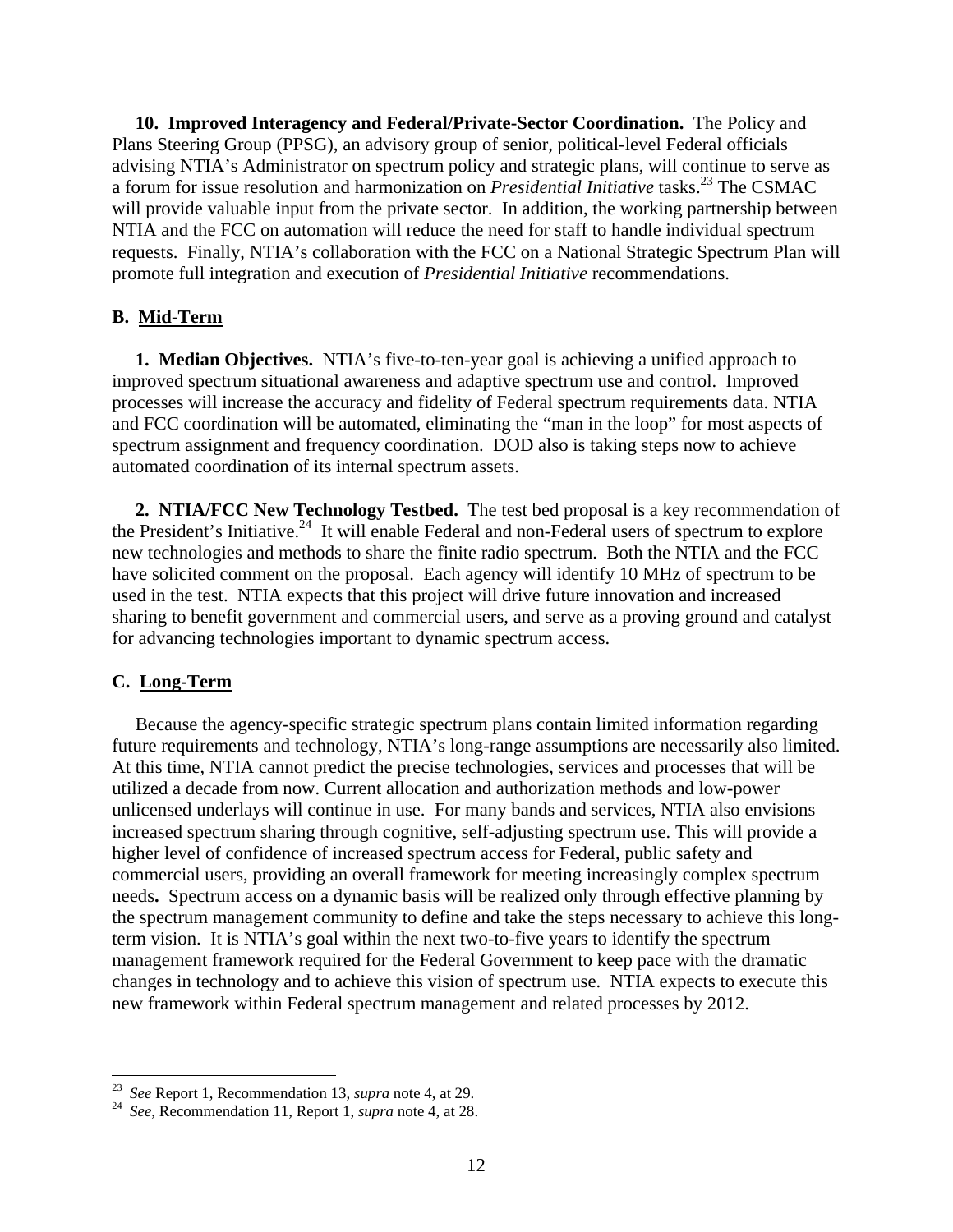#### **V. RECOMMENDATIONS**

 This Federal Plan sets in motion an evolutionary strategy for an overarching national spectrum policy for the  $21<sup>st</sup>$  Century. The goal of this strategy is to provide access to spectrum for Federal and non-Federal users alike on an increasingly dynamic basis. In charting this course, both Federal and non-Federal sectors must work together to create a unified vision for this future state. The overarching, high-level vision, architecture, and steps to achieve the goals of the President's Spectrum Policy for the  $21<sup>st</sup>$  Century will be articulated in this policy. A Federal or National Strategic Plan for Spectrum Management must embody this vision, architecture and steps and provide a blueprint for spectrum management for the Federal Government. Each Federal agency should then formulate a corresponding strategic plan for spectrum management to ensure that all agencies are consistent and unified in realizing this holistic vision. Finally, NTIA will continue to work with the Federal agencies to collectively and collaboratively establish the foundation, incremental steps, actions and milestones necessary to move the United States forward to achieving this goal. The National Telecommunications and Information Administration invites the Federal agencies, the Federal Communications Commission, and the spectrum-using American public, with input from technology and equipment developers and service providers, to work together to achieve this future of dynamic spectrum access.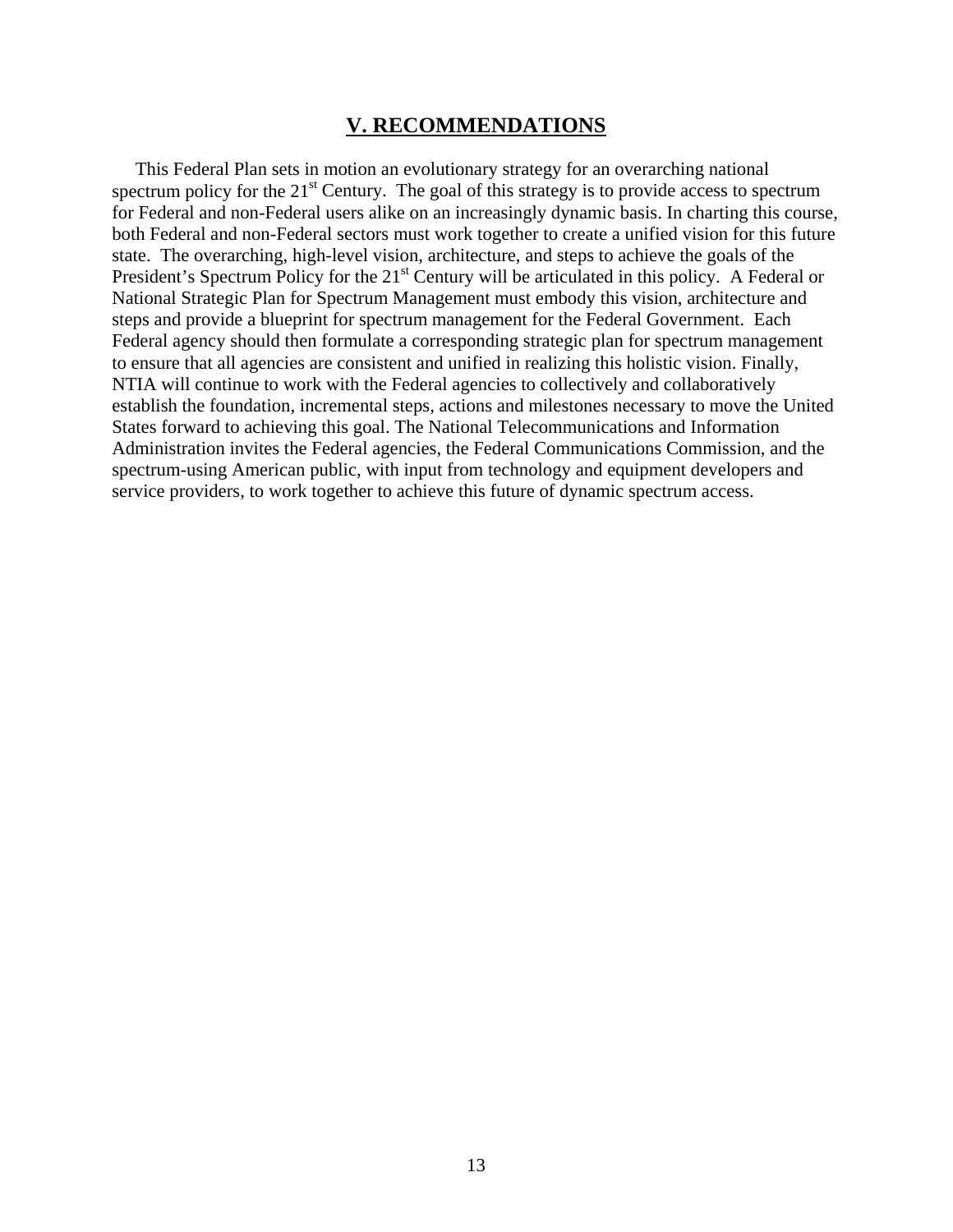## *Appendix A*

### **PRESIDENTIAL MEMORANDUM**

President George W. Bush

For Immediate Release Office of the Press Secretary November 30, 2004

#### **Presidential Determination: Memorandum for the Heads of Executive Departments and Agencies**

MEMORANDUM FOR THE HEADS OF EXECUTIVE DEPARTMENTS AND AGENCIES

SUBJECT: Improving Spectrum Management for the 21st Century

In May 2003, I established the Spectrum Policy Initiative to promote the development and implementation of a U.S. spectrum management policy for the 21st century. This initiative will foster economic growth; promote our national and homeland security; maintain U.S. global leadership in communications technology; and satisfy other vital U.S. needs in areas such as public safety, scientific research, Federal transportation infrastructure, and law enforcement.

The existing legal and policy framework for spectrum management has not kept pace with the dramatic changes in technology and spectrum use. Under the existing framework, the Federal Government generally reviews every change in spectrum use. This process is often slow and inflexible and can encourage the introduction of new technologies. Some spectrum users, including Government agencies, have argued that the existing spectrum process is insufficiently responsive to the need to protect current critical uses.

As a result, I directed the Secretary of Commerce to prepare recommendations for improving spectrum management. The Secretary of Commerce then established a Federal Government Spectrum Task Force and initiated a series of public meetings to address improvements in policies affecting spectrum use by the Federal Government, State, and local governments, and the private sector. The recommendations resulting from these activities were included in a two-part series of reports released by the Secretary of Commerce in June 2004, under the title Spectrum Policy for the 21st Century - The Presidents Spectrum Policy Initiative (Reports).

Therefore, to the extent permitted by law and within existing appropriations, I hereby direct the heads of executive departments and agencies (agencies) to implement the recommendations in the Reports as follows:

Section 1. Office of Management and Budget.

Within 6 months of the date of this memorandum, the Office of Management and Budget (OMB) shall provide guidance to the agencies for improving capital planning and investment control procedures to better identify spectrum requirements and the costs of investments in spectrum-dependent programs and systems. Within 1 year of the date of this memorandum, agencies shall implement methods for improving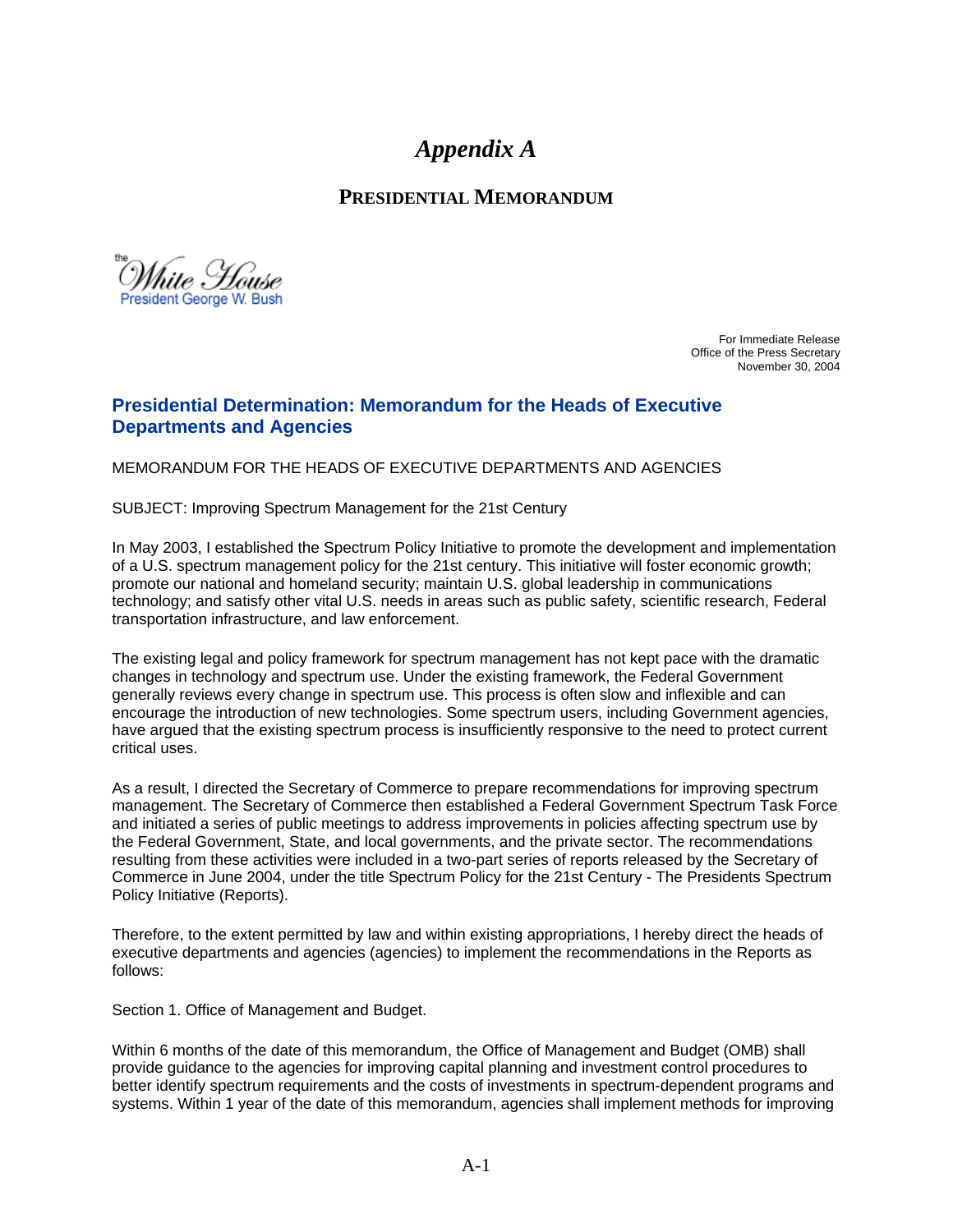capital planning and investment control procedures consistent with the OMB guidance, including making any modifications to agency capital planning procedures necessary to ensure greater consideration of more efficient and cost-effective spectrum use.

Section 2. Other Executive Departments and Agencies.

(a) Within 1 year of the date of this memorandum, the heads of agencies selected by the Secretary of Commerce shall provide agency-specific strategic spectrum plans (agency plans) to the Secretary of Commerce that include: (1) spectrum requirements, including bandwidth and frequency location for future technologies or services; (2) the planned uses of new technologies or expanded services requiring spectrum over a period of time agreed to by the selected agencies; and (3) suggested spectrum efficient approaches to meeting identified spectrum requirements. The heads of agencies shall update their agency plans biennially. In addition, the heads of agencies will implement a formal process to evaluate their proposed needs for spectrum. Such process shall include an analysis and assessment of the options available to obtain the associated communications services that are most spectrum-efficient and the effective alternatives available to meet the agency mission requirements. Heads of agencies shall provide their analysis and assessment to the National Telecommunications and Information Administration (NTIA) for review when seeking spectrum certification from the NTIA.

(b) Within 6 months of the date of this memorandum, the Secretary of Homeland Security, in coordination with the Secretary of Commerce and, as appropriate, the Chairman of the Federal Communications Commission, and considering the views of representatives from: (1) the public safety community, (2) State, local, tribal, and regional governments; and (3) the private sector, shall identify public safety spectrum needs.

(c) Within 1 year of the date of this memorandum, the Secretary of Homeland Security, in consultation with the Secretary of Commerce, the Director of the Office of Science and Technology Policy, the Director of the Office of Management and Budget, the Attorney General, the Secretaries of State, Defense, Transportation, Agriculture, and the Interior, the heads of other appropriate agencies, and, as appropriate, the Chairman of the Federal Communications Commission, shall develop a comprehensive plan, the Spectrum Needs Plan, to address issues related to communication spectrum used by the public safety community, as well as the continuity of Government operations. The Spectrum Needs Plan shall be submitted to the President through the Assistant to the President for Homeland Security, in coordination with the Assistant to the President for Economic Policy and other relevant components of the Executive Office of the President.

Section 3. Department of Commerce.

(a) Within 6 months after receiving the agency plans developed in section 2(a) of this memorandum, the Secretary of Commerce shall integrate the agency plans and Spectrum Needs Plan, based upon a Department of Commerce framework, into a Federal Strategic Spectrum Plan and shall assist in the formulation of a National Strategic Spectrum Plan. The Secretary of Commerce, in consultation with the Chairman of the Federal Communications Commission, as appropriate, shall update the National Strategic Spectrum Plan on a biennial basis thereafter.

(b) Within 1 year of the date of this memorandum, the Secretary of Commerce, in coordination with other relevant Federal agencies identified by the Secretary, shall develop a plan for identifying and implementing incentives that promote more efficient and effective use of the spectrum while protecting national and homeland security, critical infrastructure, and Government services.

(c) Within 6 months of the date of this memorandum, the Secretary of Commerce shall establish a plan for the implementation of all other recommendations included in the Reports. Not more than 1 year from the date of this memorandum, the Secretary of Commerce shall provide to the President a report describing the progress on implementing the recommendations in the Reports. The report shall include a section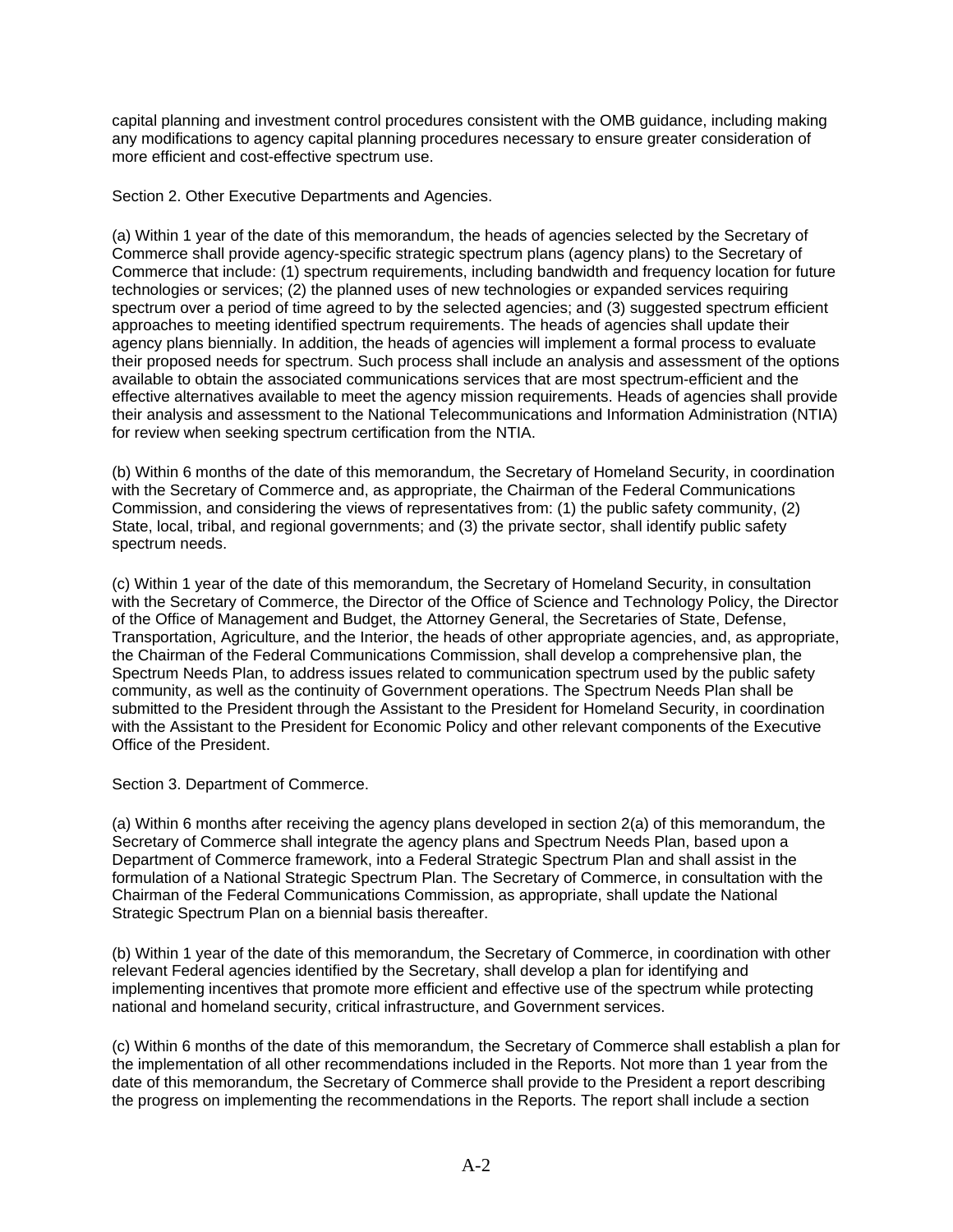prepared by the Secretary of Homeland Security that describes the progress made with respect to public safety spectrum issues. This report shall be updated on an annual basis, until completion of the actions required by this memorandum. The heads of agencies shall provide the Secretary of Commerce and the Secretary of Homeland Security with any assistance or information required in the preparation of the annual report.

(d) The plans in sections 3(a)-(c) and the annual report developed in section 3(c) of this memorandum shall be submitted to the President through the Assistant to the President for Economic Policy, in coordination with the Assistant to the President for National Security Affairs and other relevant components of the Executive Office of the President.

(e) As appropriate, the Secretary of Commerce and heads of other agencies shall consult with the Chairman of the Federal Communications Commission regarding the implementation of the recommendations in the Reports.

Section 4. General.

(a) Nothing in this memorandum shall be construed to impair or otherwise affect the functions of the Director of the Office of Management and Budget relating to budget, administrative, or legislative proposals.

(b) This memorandum is intended only to improve the internal management of the Federal Government and is not intended to, and does not, create any right or benefit, substantive or procedural, enforceable at law or in equity, by a party against the United States, its departments, agencies, entities, instrumentalities, its officers or employees, or any other person.

(c) This order shall be implemented in a manner consistent with existing statutes, treaties, Executive Agreements, and Executive Orders affecting the operation of any of the departments, agencies, or instrumentalities of the Federal Government.

GEORGE W. BUSH

# # #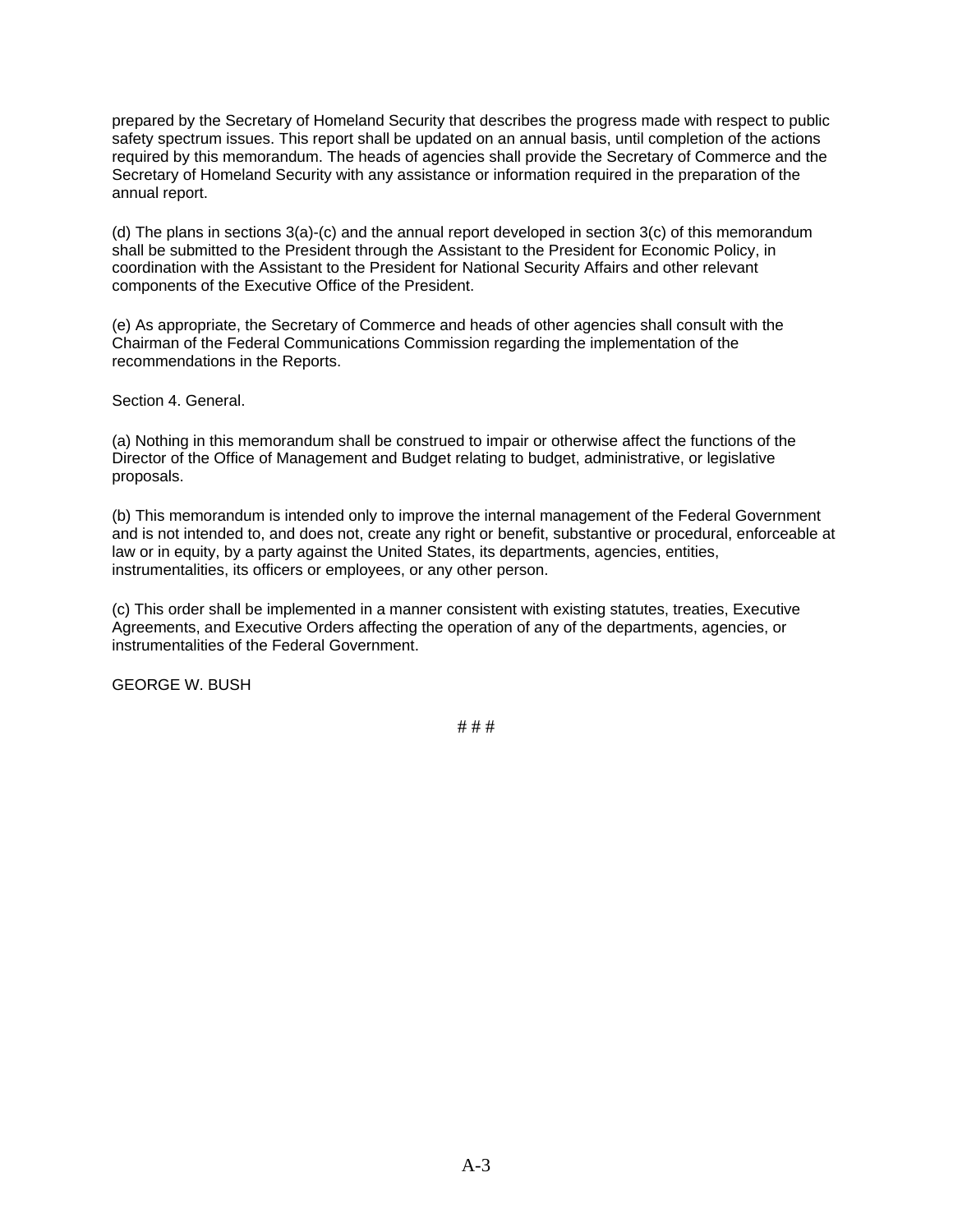## *Appendix B*

#### **CURRENT FEDERAL SPECTRUM USE AND FUTURE REQUIREMENTS**

#### **INTRODUCTION**

This Appendix describes the current and expected future uses of the spectrum for radiocommunication based on the submissions of the fifteen Federal agencies selected by the Secretary of Commerce in accordance with the direction of the President. This compendium is based on the National Telecommunications and Information Administration's (NTIA) review, compilation, and synthesis of these submissions so that the Federal Government's current and future spectrum needs could be described in the context of agency missions and functions. In preparing this Appendix, NTIA sought, as requested by the various Federal agencies, to ensure that the descriptions and subject matter presented would not jeopardize the sensitivity of government operations. This Appendix: (1) summarizes Federal agency spectrum use on a service-by-service basis; (2) addresses the specific needs of the public safety community; (3) discusses the impact of new technologies on Federal agency spectrum use; and (4) provides summaries of the Federal agency-specific strategic spectrum plans submitted to NTIA.

#### **SPECTRUM ALLOCATIONS**

 $\overline{a}$ 

Radio frequency spectrum allocations are a result of domestic and international spectrum planning processes in which parts of the spectrum ("frequency bands" or simply "bands") are set aside or allocated to the different radio services in a table of radio frequency spectrum allocations.25 Most allocations result from the collective activities of the member nations of the International Telecommunication Union (ITU), a United Nations specialized agency. An international Table of Frequency Allocations is necessary because radio transmissions can transcend national borders. Furthermore, some services, such as aeronautical radionavigation, require the international commonality that such a table provides.

The ITU Table of Frequency Allocations is part of the ITU Radio Regulations, which has international treaty status. Each country, however, retains national sovereignty with respect to operation of wireless devices within its boundaries, and can adopt its own allocations. However, most ITU signatory countries, including the United States, use the ITU table as the basis for their national table. Many nations consider their table of frequency allocations as their national spectrum plan, since it provides guidance as to where in the radiofrequency spectrum to operate radio systems, including those under development. The ITU Table of Frequency Allocations not

<sup>&</sup>lt;sup>25</sup> Three key terms "allocation," "allotment," and "assignment" have precise legal definitions based on international telecommunications treaty law. These are incorporated into the U.S. regulations and are:

An allocation (of a frequency band) is "entry in the Table of Frequency Allocations of a given frequency band service under specified conditions. This term shall also be applied to the frequency band concerned." An allotment (of a radio frequency or radio frequency channel) is "entry of a designated frequency channel in an agreed plan."

An assignment (of a radio frequency or radio frequency channel) is "authorization given by an administration for a radio station to use a radio frequency or radio frequency or a radio frequency channel under specific conditions."

*See*, ITU Radio Regulations, art. 1, sec. II, at 1.16-1.18 (Geneva 2004).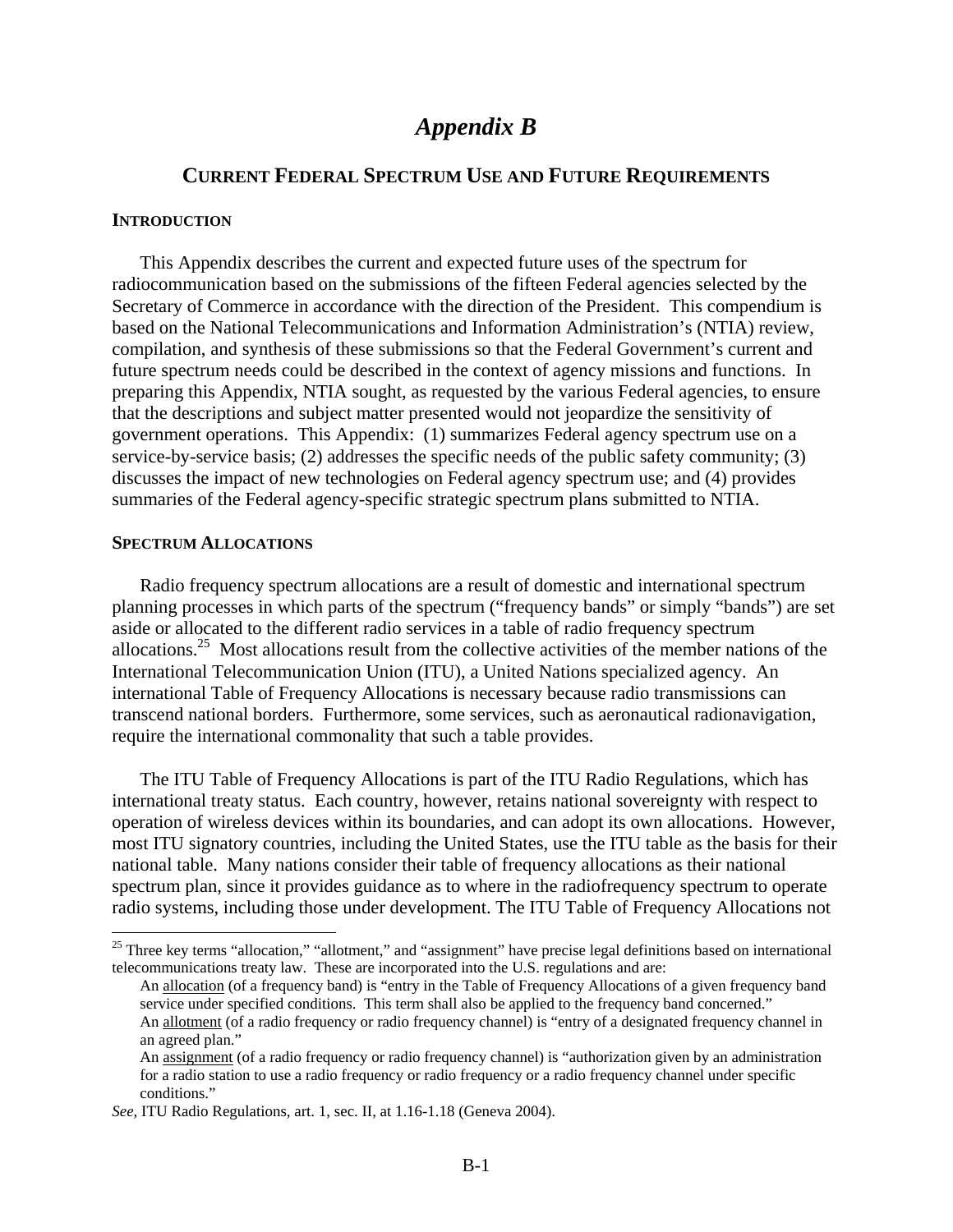only pertains to current uses but provides allocations which can address many future needs. In some cases, individual country allocations may differ slightly from the ITU table, depending upon the spectrum needs of that nation. The United States further divides its allocation table into Federal and non-Federal allocations.<sup>26</sup>

The allocation table structure, both international and domestic, often allows multiple radio services in a frequency band. This provides flexibility within a country to use location, time or another aspect of a radio operation to allow sharing the same spectrum without harmful interference. In many cases, a country takes a band allocated to multiple services and separates those services into specific subbands to prevent interference or simplify assignment. The table of frequency allocations is changed as needed to accommodate new technologies and radio services, and to accommodate additional spectrum requirements created by growth in existing services. Similarly, spectrum allocations may no longer be required for some obsolete technologies or services that are no longer used, freeing that spectrum for other uses. The ITU changes the Table of Frequency Allocations via decisions made during World Radiocommunication Conferences (WRC). With the exception of changes in the bands allocated exclusively to Federal Government users, spectrum allocation changes in the United States are made in accordance with administrative law procedures.<sup>27</sup> For example, if a new service or system does not "fit" into an existing service category or allocation, a lengthy domestic, and often international process, is required to define the new service and provide allocations for such service. These processes, when they require changes to the international table of frequency allocations, can take many years.

<sup>&</sup>lt;sup>26</sup> For the purposes of this Federal plan, Federal frequencies or allocations are those allocated for the Federal Government and NTIA authorization is required for federal entities operating in the radio frequency spectrum. Those allocated for use by state and local governments, commercial and private entities are non-Federal allocations and FCC authorization is required for non-federal entities operating in the spectum. It should be noted that there also are shared Federal and non-Federal allocations.

<sup>27</sup> *See*, Administrative Procedures Act, 5 U.S.C. § 553 (1946, as amended).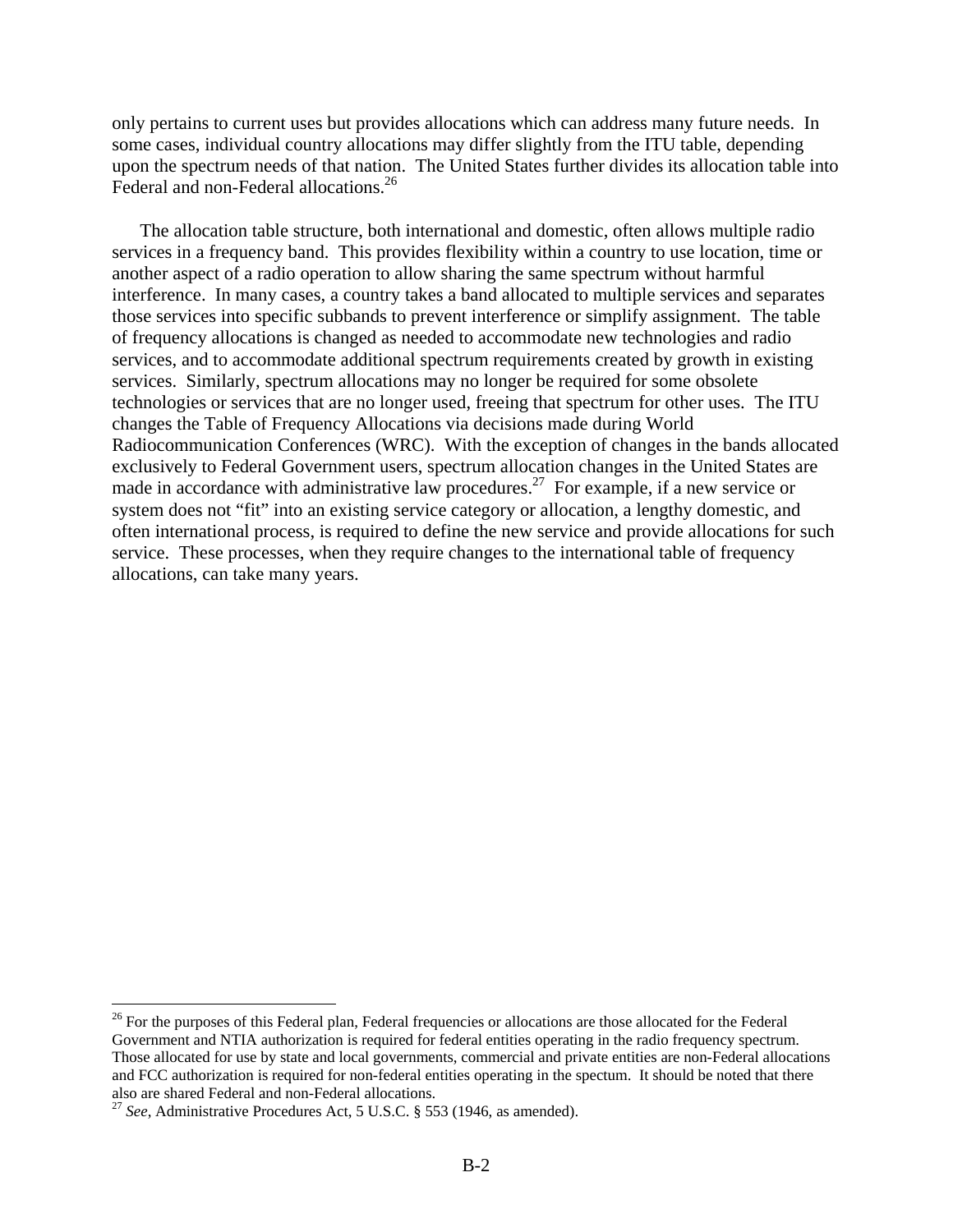## **SECTION B-1**

## **RADIOCOMMUNICATION SERVICES**

#### **APPROACH**

The discussion within this plan regarding the major radiocommunication services has been divided as follows, with some services grouped within one section, based on similarities in function:

- Mobile Service and Land Mobile Service;
- Aeronautical Mobile Service;
- Maritime Mobile Service:
- Mobile-Satellite Service;
- Aeronautical Mobile-Satellite Service;
- Maritime Mobile-Satellite Service;
- Fixed-Satellite Service;
- Fixed Service:
- Radiodetermination Service and Radiodetermination-Satellite Service, including Radionavigation Service, Radionavigation-Satellite Service and Radiolocation Service;
- Earth Exploration-Satellite Service, Space Research Service, and Meteorological-Satellite Service
- Meteorological Aids Service:
- Radio Astronomy Service;
- Space Operations Service and Inter-Satellite Service;
- Broadcasting Service and Broadcasting-Satellite Service;
- Miscellaneous Services; and
- Unspecified Services.

The following sections describe current Federal Government use of the radiofrequency spectrum, by radio service. These sections describe frequency bands used, the types of systems operated, and the Federal missions supported by these systems. The sections also address projected future requirements for spectrum to the extent addressed in the agency plans, Federal use of commercial systems, and how new technologies are being employed and are expected to be deployed in spectrum-dependent systems.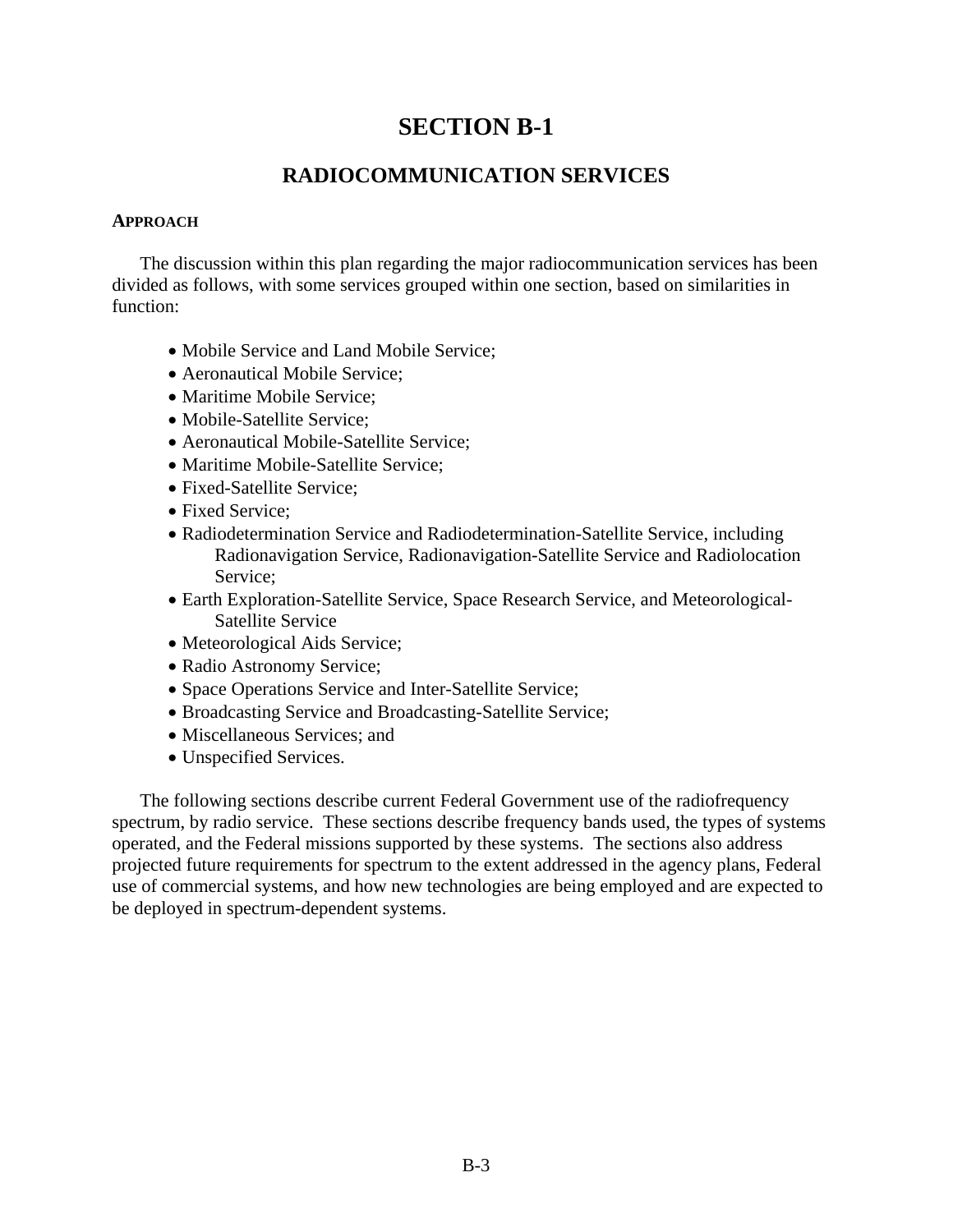#### **MOBILE SERVICE AND LAND MOBILE SERVICE**

#### **INTRODUCTION**

This section addresses the mobile and land mobile services. The mobile service includes stations used for communications purposes while in motion on various platforms such as handheld, automobiles, ships, and aircraft. The land mobile service includes mobile stations that operate only on land. The aeronautical mobile service, the maritime mobile service, and the mobile-satellite service are considered in separate sub-sections.

The mobile service is defined as "a radiocommunication service between mobile and land stations, or between mobile stations."<sup>28</sup> Any mobile station operating on the surface of the Earth, including operations in the air or on ships may operate in spectrum allocated to the mobile service. However, spectrum allocated specifically to the land mobile service can be used only for stations operating on land.

The land mobile service is defined as "a mobile service between base stations and land mobile stations, or between land mobile stations." Furthermore, a "land mobile station" is a "mobile station … capable of surface movement within the geographical limits of a country or continent." A mobile station is used "while in motion or during halts at unspecified points."<sup>29</sup>

The land mobile service has the largest number of Federal assignments of all the radio services. Federal agencies operate stations in the land mobile service in many frequency bands throughout the spectrum. Because of the physics of radio propagation and readily available equipment, the greatest land mobile usage is concentrated in the 30-300 MHz (VHF) and 300- 3000 MHz (UHF) frequency ranges. In addition to using Federal Government frequencies and dedicated systems for mobile communications, Federal agencies make extensive and growing use of commercial services such as cellular communications.

Recognizing the critical importance of land mobile communications, NTIA has conducted a number of analyses and planning studies, including long-term spectrum requirements for the land mobile service and the 3-30 MHz (HF) bands. These studies are discussed and referenced in the sub-sections that follow.

Federal land mobile spectrum serves many functions. These include conventional mobile voice communications used for facilities operations, administration, maintenance or security, scientific, medical or meteorological uses, supporting the electrical power grid at Federallyoperated electric utilities, security and maintenance of our national parks, security and law enforcement, highway safety and administration, public safety, homeland security, continuity of government operations, interoperability with other agencies, military equipment testing and training, and national defense. Agency requirements with respect to public safety uses are addressed in the Public Safety Section.

<sup>28</sup> *See*, ITU Radio Regulations, art. 1, sec. III, at 1.24 (Geneva 2004). A land station is formally defined as "a station in the mobile service not intended for use while in motion," *i.e.*, a base station or repeater.

<sup>29</sup> *See*, ITU Radio Regulations, art. 1, sec. IV, at 1.67 (Geneva 2004).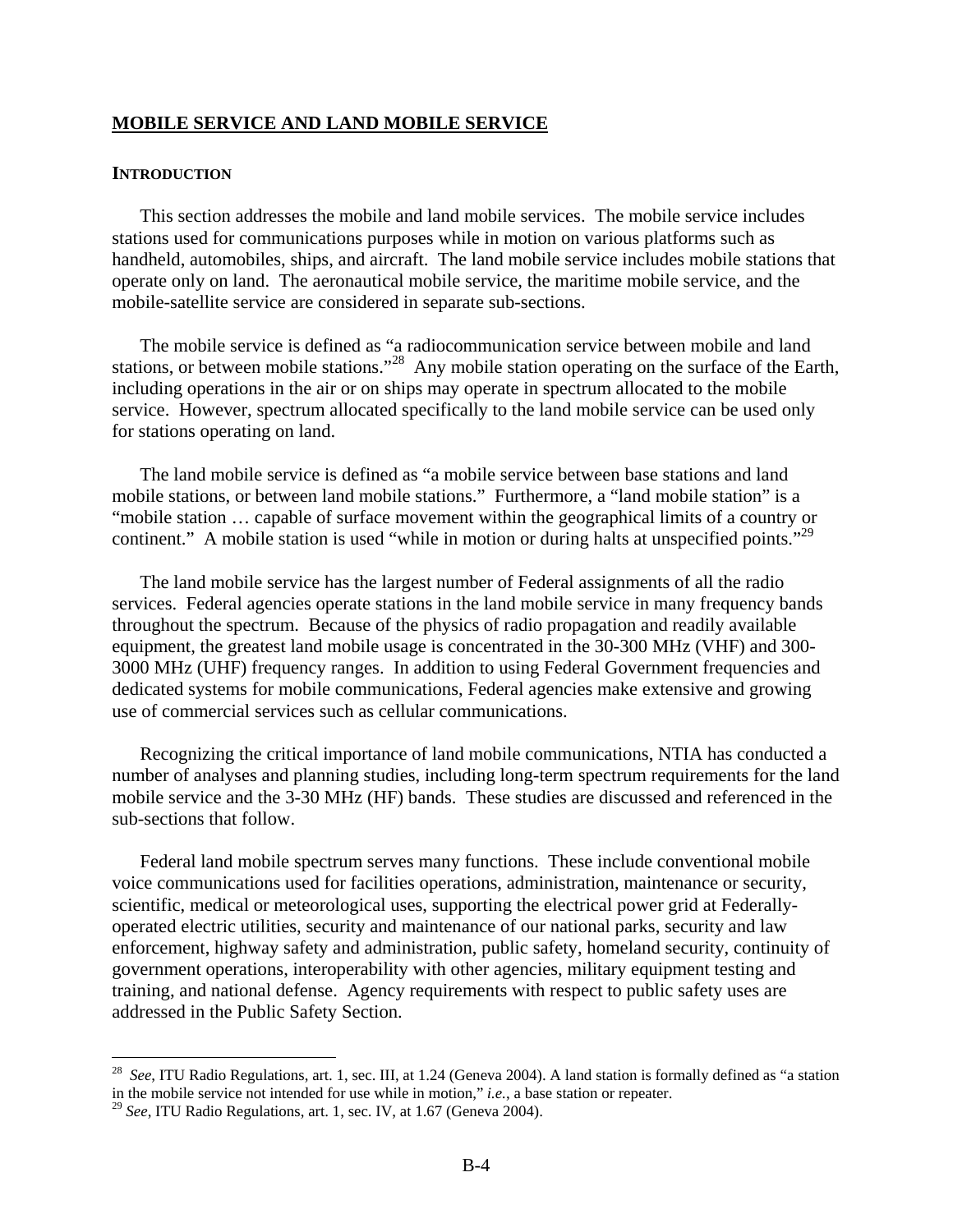#### **Land Mobile Service – Related NTIA Spectrum Planning**

In 1995, NTIA published its national long-range spectrum requirements report titled "U.S. National Spectrum Requirements Projections and Trends" that addressed all of the then current and projected ten-year spectrum needs.<sup>30</sup> The land mobile service was a significant part of the study, and the report concluded that a total of 204 MHz would be needed for Federal and non-Federal land mobile operations through 2005. Later in 1995, NTIA produced a subsequent planning report devoted solely to the land mobile service, "Land Mobile Spectrum Planning Options."31 This land mobile planning study identified several communications modes that required additional spectrum: 1) conventional or trunking dispatch requirements; 2) wide-area land mobile; 3) wide-area and wide-bandwidth public safety, industrial, and business; 4) mobile video; and, 5) intelligent transportation systems.

NTIA currently has two land mobile communications studies underway with the overall objective of improving spectrum-use efficiency and usage effectiveness.<sup>32</sup> The studies focus on: 1) developing standardized methods for evaluating the efficiency obtained by the Federal Government in its use of the land mobile spectrum; and 2) proposing improvements in efficiency though use of new technologies, spectrum management practices, technical standards, and policies. Both of the current NTIA studies examine the use of the 162-174 MHz Federal land mobile frequency band in the Washington, D.C. metropolitan area, considered to be a spectrally congested land mobile radio environment. These efforts are reviewing:

- 1. Adopting a frequency assignment method based on improved interference analysis methodology and detailed equipment characteristics;
- 2. Using digital trunking technology in facility-shared land mobile communications systems in areas where there are many users; and
- 3. Reducing or rearranging the existing frequency allotments<sup>33</sup> and the use of area frequency assignments.34

Currently, NTIA also is investigating how frequency allotments and area frequency assignments are used by the Federal agencies. NTIA is developing proposals to reduce the number of channels allotted to individual agencies and to limit the use of area frequency

<sup>30</sup> *U.S. National Spectrum Requirements: Projections and Trends,* U.S. Dep't. of Commerce, NTIA (March 1995) (NTIA 1995 Report).

<sup>&</sup>lt;sup>31</sup> *Land Mobile Spectrum Planning Options*, NTIA Special Publication 95-34, NTIA (Oct. 1995) (NTIA Land Mobile Report).

<sup>&</sup>lt;sup>32</sup> Spectrum effectiveness refers to how well a resource satisfies the overall service requirements of the users. Using more accurate standardized interference analysis methodologies for assigning frequencies will increase the effectiveness of the Federal agencies obtaining frequency assignments in spectrally congested areas and in performing their missions.

 $33$  Frequency allotments are designated radio frequencies in a channel plan within an allocated band for use by specific agencies. *See generally*, NTIA Manual, supra note 39 at 6.1.1 (for the definition of "allotment of a radio frequency or radio frequency channel"). In the NTIA spectrum management process, channel allotments essentially provide a structure within which agencies select frequencies. However, these allotments do not convey a right to or ownership of the allotted channel. Moreover, Federal agencies must obtain assignments from NTIA to use allotted channels.

<sup>&</sup>lt;sup>34</sup> An area assignment of a frequency provides an agency with access throughout a specified geographic area (*e.g.*, a specific state or portion thereof, or indeed the United States and its Possessions).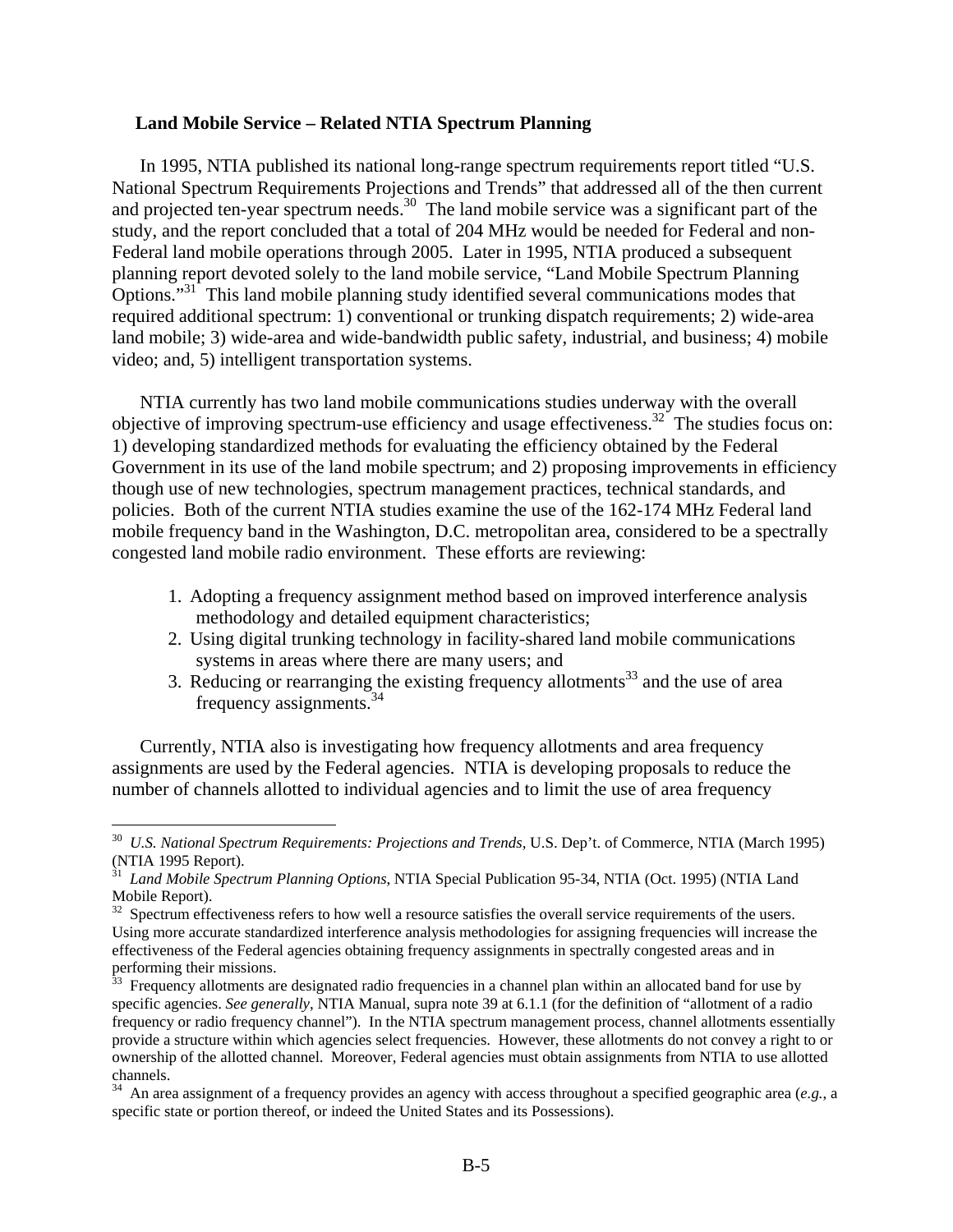assignments unless the agency can show a very high level of use throughout the region covered by the assignment.<sup>35</sup> For example, in place of the area frequency assignments, an NTIAmanaged pool of frequencies could be created from which agencies could obtain assignments where and when they need them in a timely and efficient manner. If NTIA decides to manage a pool of frequencies, reducing or eliminating the specified channel allotments to Federal agencies, an automated capability based on commercial interference calculation methodologies, such as that contained in the Telecommunications Industry Association's TSB-88-B methodology, would be employed to ensure that the spectrum is used efficiently.<sup>36</sup>

Federal jurisdictions and their communications operations can be broad depending upon the nature of their authority and mission, and the frequency reuse reflects the larger geographic operating areas. The Federal system capabilities must meet the demands of the larger Federal missions and associated communications requirements. These demands are not static, and in many cases are constantly evolving and necessitate deployment of systems in new locations. Therefore, the fundamental methods of assigning frequencies and reuse have been significantly different between the Federal and non-Federal sectors.

#### **Improving Spectrum Efficiency by Narrowbanding Land Mobile Channels**

NTIA recognized in 1993 that the critical land mobile communications bands of 162-174 MHz and 406.1-420 MHz were becoming congested and that future spectrum requirements would not be likely to be met under the 25 kHz channel plans.<sup>37</sup> NTIA concluded that the spectrum efficiency could be almost doubled if the channelization was halved to 12.5 kHz thereby enhancing the possibility of satisfying future requirements. This reduction in channel size is called narrowbanding.<sup>38</sup>

With the advice of the IRAC, NTIA adopted 12.5 kHz channel plans for the 138-150.8 MHz, 162-174 MHz, and 406.1-420 MHz bands. For the latter two bands, conformance was required by 2005 and 2008 respectively, providing a transition period of ten years.<sup>39</sup> Because of fiscal and administrative constraints, not all of the Federal agencies expect to comply with these mandates. For example, narrowbanding is one of the Department of Homeland Security's (DHS) three major spectrum-related issues. New, narrowband equipment suitable for Federal missions has been slow to reach the market, and there is potential for interference from the not-yet transitioned 25 kHz systems.

The U.S. Department of Agriculture's (USDA) Forest Service (FS) completed all of its migration to VHF narrowband equipment in 2005. These assignments represented 90 percent of

<sup>&</sup>lt;sup>35</sup> Allotments are discussed in more detail in the sub-section "Land Mobile Service Allotment Plans." Each agency must request frequency assignments from NTIA for use of channels allotted for use by that agency.

<sup>36</sup> TIA TSB-88-B-1 *Wireless Communications Systems - Performance in Noise and Interference - Limited Situations - Recommended Methods for Technology - Independent Modeling, Simulation, and Verifications*, May 1, 2005.

<sup>37</sup> *Land Mobile Spectrum Efficiency: A Plan for Federal Government Agencies to Use More Spectrum-Efficient Technologies*, NTIA Report 93-300, NTIA (Oct. 1993) (1993 NTIA Efficiency Report). 38 *Id*. at 52.

<sup>39</sup> *See, Manual of Regulations and Procedures for Federal Radio Frequency Management*, U.S. Dep't. of Commerce, NTIA, May 2003 Edition, September 2006 Revision at §§ 4.3.7 and 4.3.9 (NTIA Manual).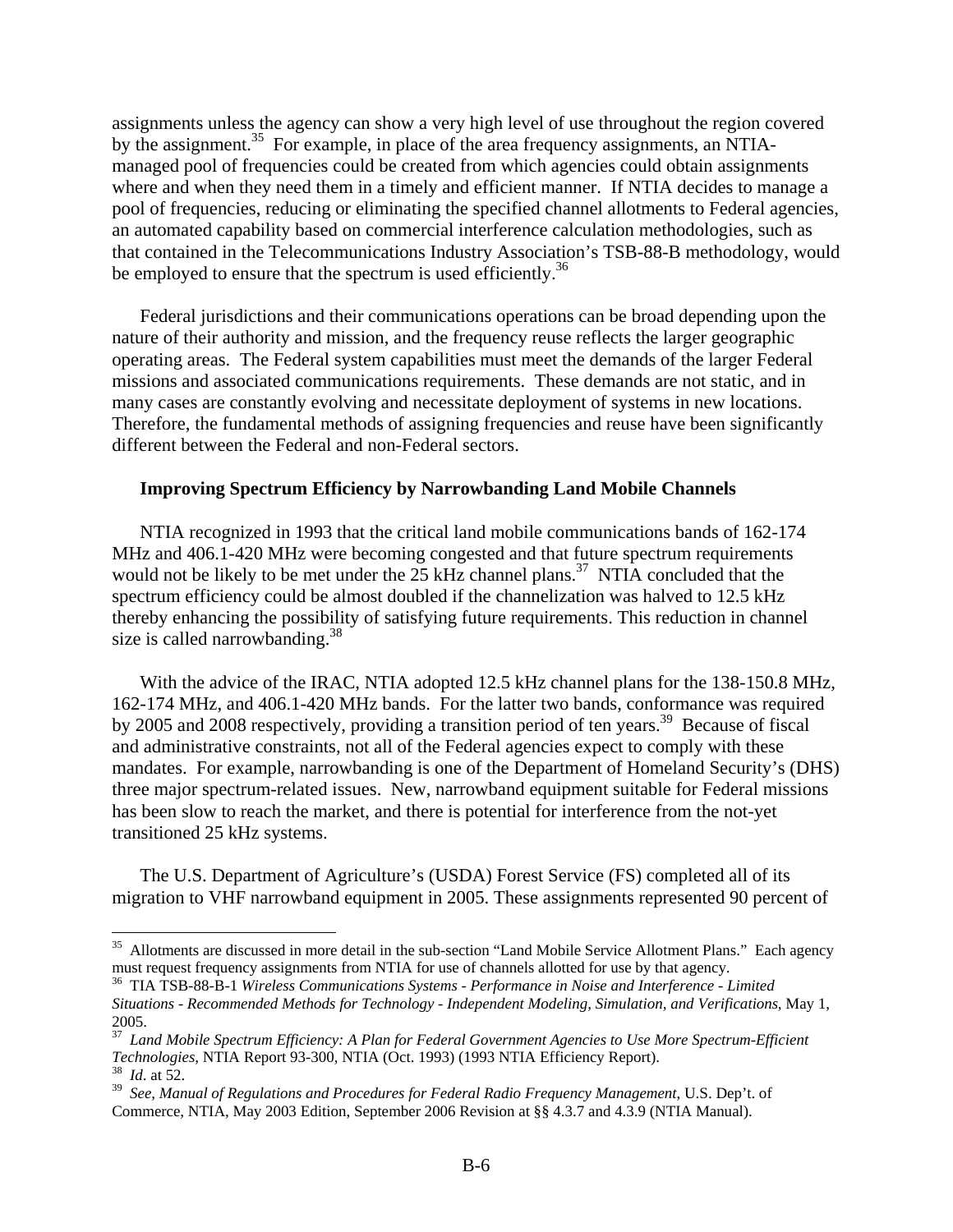the USDA's VHF infrastructure. However, agencies such as the Agricultural Research Service (ARS), the Animal and Plant Health Inspection Service (APHIS), and the Food Safety and Inspection Service (FSIS) have not been able to obtain funding for new narrowband equipment to replace the 25 kHz legacy systems. This is a particular challenge for APHIS, which operates the next largest number of radios outside of the Forest Service.

The Broadcasting Board of Governors (BBG) is moving to comply with the narrowband mandate by migrating out of the 162-174 MHz band into the 406.1-420 MHz band. BBG is working to upgrade its headquarters' 406.1-420 MHz system to narrowband. BBG is reviewing its systems in the 406.1-420 MHz band at two locations to decide if they should be upgraded, merged, or deleted.

The Department of Justice (DOJ) expects to meet the NTIA narrowband mandates by transitioning many operations into the Integrated Wireless Network (IWN) in the 162-174 MHz band. The IWN program and network will also serve DHS and the Department of Treasury (Treasury). However, the DOJ's encryption needs are increasing and it may have to rely on technological advances to use narrowband channels for these purposes, possibly delaying transition.

The Department of Interior (DOI) will meet NTIA's narrowband goal in all bureaus and offices by October 1, 2010. The National Aeronautics and Space Administration (NASA) will replace older land mobile systems and assignments in accordance to the channel plans presented in the NTIA Manual Sections 4.3.7 and 4.3.9. Three Treasury bureaus have complied with NTIA's narrowbanding mandates (the largest users included) and others are complying. The Department of State (DOS) expects to comply with narrowbanding in the 406.1-420 MHz band by January 1, 2008.

The mandate to migrate from technology that operates on 25 kHz channel bandwidths to technology that supports 12.5 kHz channel bandwidths will continue to affect the Department of Energy (DOE) for the foreseeable future.

#### **Improving Spectrum Efficiency and Management Flexibility with Land Mobile Service National Frequency Allotment Plans**

The 162-174 MHz and 406.1-420 MHz bands are the backbone of Federal land mobile communications and are used for critical law enforcement, national security functions, and many other purposes. The 162-174 MHz and 406.1-420 MHz bands are channelized via national channeling plans, and many of the channels are allotted to specific agency use. The allotment plan, originally established over fifty years ago as an extension of the allocation plan, allows the users to make deployment decisions using the channels allotted to them with a high degree of confidence of interference free operation. In Federal Government allotment plans, specific channels are allotted to individual Federal agencies and others are allotted for all Federal agencies. For example, a channel such as 162.4250 MHz may be allotted nationally to the Department of the Navy (Navy) and the adjacent channel at 162.4375 MHz may be allotted nationally to the USDA. Subject to agreement, channels may be made available by one agency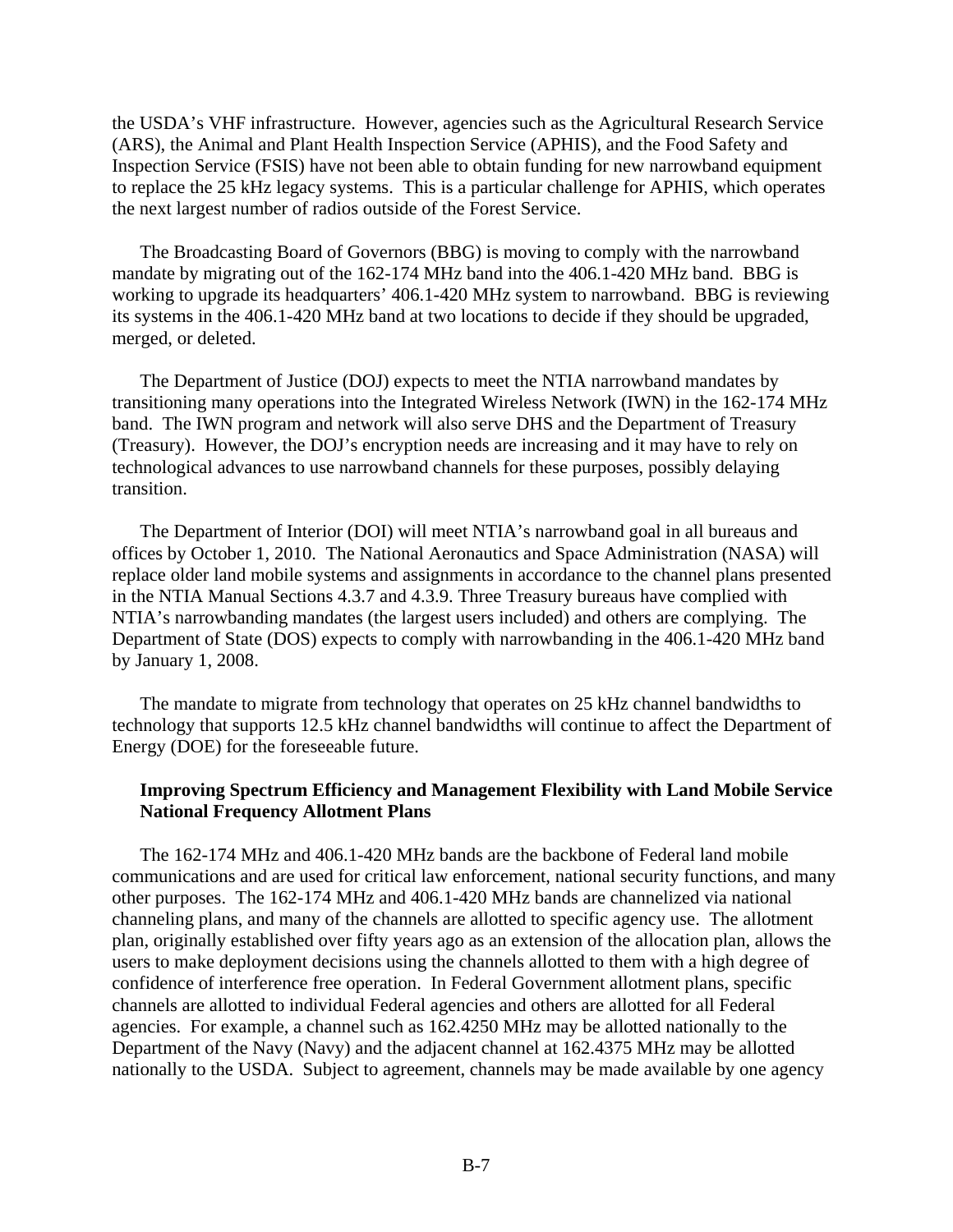for use by another agency. These allotment plans require precise technical standards for equipment operation, and the equipment is generally compliant with these standards.

In this process, an agency may use another agency's allotment with the permission of the agency "allotted" that channel. Such use allows for cooperative use of specific frequencies between the two agencies. For example, the Navy may need more channels than it is allotted in an area with extensive Navy activities such as the Norfolk, Virginia Naval base. The Navy could arrange to use another agency's allotted channels in Norfolk, but there is no assurance that the other agency will be willing to relinquish its use to the Navy. Since all agencies face this situation from time to time, they are usually willing to make such allotment sharing arrangements.

Spectrum management computer models are now widely available, including models that can select available channels in heavily congested areas. These models differ in complexity and accuracy. Some are built using simple and practical rules that have been in use for decades and offer only more rapid calculation and selection of frequencies. They do not increase spectrum– use efficiencies. Others use accurate system and terrain characteristics to predict the interference levels expected in each receiver in the existing and planned systems. These latter systems offer both increased speed in identification of usable frequencies as well as increased spectrum efficiency. When these more advanced spectrum management models are used, Federal spectrum managers no longer need to be as heavily reliant on allotment plans because the models can easily identify an available channel. However, some models can select only the agency's allotted channels, and other models are very conservative in their frequency reuse interference calculations. Models are continually being modernized and improved so that they can be used to enable more spectrum sharing and frequency reuse to improve the overall spectrum-use efficiency.

However, allotments do allow a specific agency to maximize the agency reuse of frequencies and more readily plan for caches of equipment that can support nationwide contingency operations. Furthermore, the effective use of both interference models and channel plans is dependent on an accurate and reliable up-to-date national database of current spectrum use that provides the foundation for frequency selection.

National allotment plans have the appearance of not being a spectrally efficient method of spectrum management because channels may remain fallow in some parts of the country, *e.g.*, the Navy's light use in Iowa, Nebraska, and other interior United States areas that are far removed from Navy facilities, where the channels could easily be used by other agencies. However, balancing this concern are the advantages associated with allowing the agencies to work with each other to meet shifting demands. Greater spectrum management flexibility could be achieved by reviewing the current allotment plans to determine what, if any, restructuring or re-designating of specific allotments would provide more effective spectrum use.

On the other hand, the missions of the Federal agencies undergo major changes over the years and these changes need to be considered when developing communications requirements. In the post-9/11 environment with the increased emphasis on national and homeland security, the Federal agencies' spectrum needs should be reassessed, especially those agencies that have a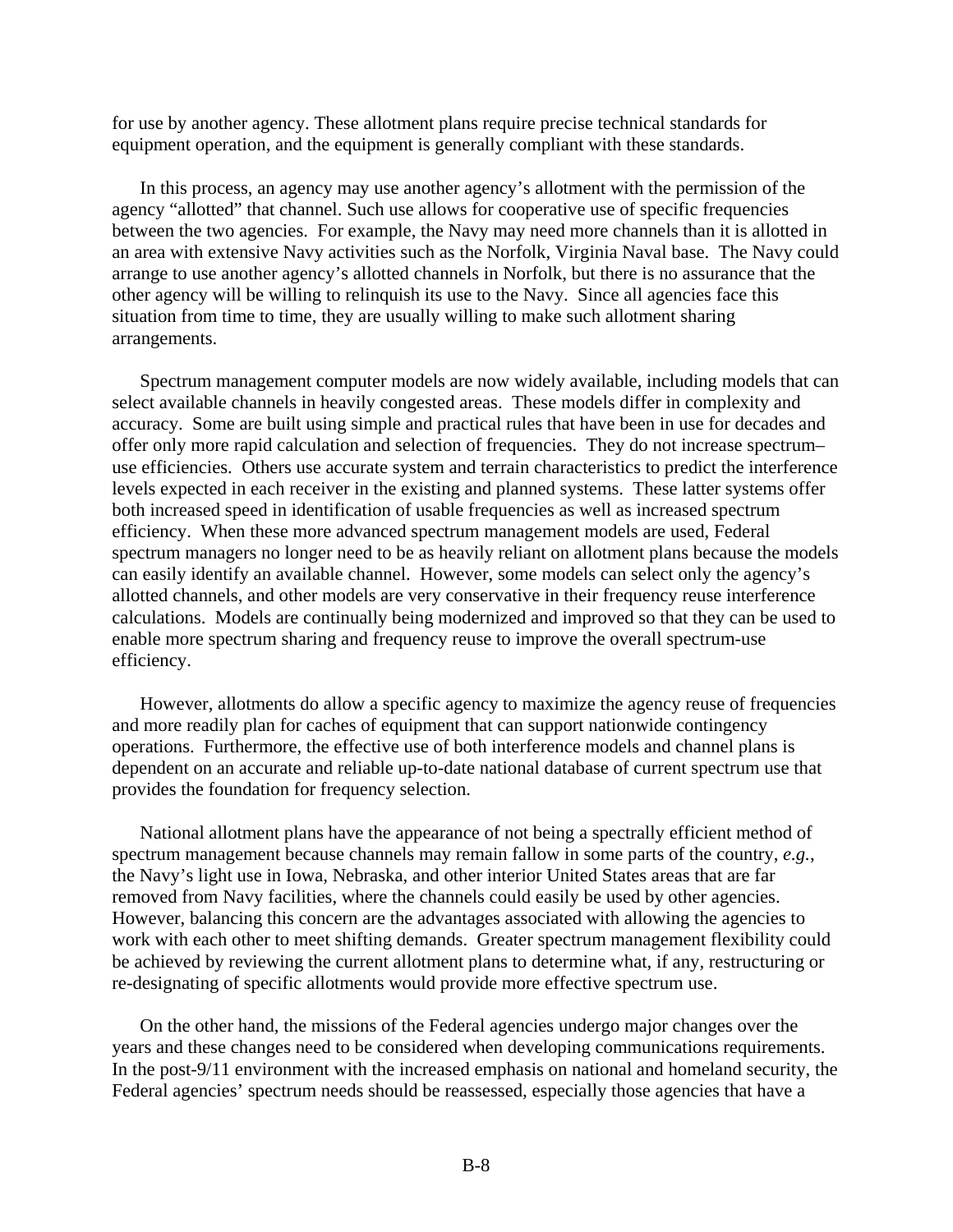greater mission today than they had fifteen years ago. Any new rearrangement of the allotments with new procedures could be problematic if done without reassessing the agencies' missions and operational requirements.

A study of allotment plans could result in revising the allotments of these frequencies based on current and anticipated trends in these bands. However, some nationally allotted channels may still be required for uses such as national security because law enforcement agents may be required to operate anywhere in the United States on very short notice, requiring immediate communications capabilities that can be most easily satisfied by readily available allotment channels. Thus, some channels are needed to remain readily available to satisfy emergency law enforcement needs.

To communicate classified information, DOJ requires Type 1 encrypted land mobile communications that meet National Security Agency (NSA) encryption standards. Type 1 NSAcertified equipment is available and is used by DOJ on 25 kHz channels in the 162-174 MHz and 406.1-420 MHz bands. However, there currently is no Type 1 NSA-certified equipment that operates on the 12.5 kHz narrowband channels in the 162-174 MHz or 406.1-420 MHz bands. NSA has approved a commercial Digital Encryption Standard (DES) on the wider 25 kHz channels, but it does not meet Type 1 encryption standards. The lack of suitable encryption technology presents operational problems on the narrowband channels and new technology must be developed. DOJ recognized this problem during the development of the narrowband allotment plans and the required implementation date was selected to allow industry to develop the required equipment. However, Type 1 encrypted equipment still is not available.

The Federal Aviation Administration (FAA) is experiencing difficulties in locating suitable frequencies in the 162-174 MHz and 406.1-420 MHz bands in metropolitan areas and in the Canadian and Mexican border areas. There are a limited number of FAA-allotted channels in these bands but FAA would support an NTIA study to review the allotment plans in these bands.

The frequencies in the 162-174 MHz band allotted specifically to DOE in the western United States, where many DOE facilities are located, are insufficient in number to meet DOE requirements. The border areas with Canada and Mexico provide significant challenges where there are fewer frequencies available because of international agreements. DOE utilizes the allotments of other Federal agencies to meet its frequency requirements in these areas.

In the past, the Federal Communications Commission (FCC) also used allotments in the land mobile radio bands, based on the type of activities or entities using the spectrum. However, in a rulemaking proceeding, the FCC developed an overall strategy for using the spectrum allocated to the land mobile radio service more efficiently to meet future communications requirements. In June 1995, the FCC adopted a new narrowband channel plan in the public land mobile radio (PLMR) bands below 800 MHz.40 The FCC adopted a Second Report and Order in February

1

<sup>&</sup>lt;sup>40</sup> Replacement of Part 90 by Part 88 to Revise the Private Land Mobile Radio Services and Modify the Policies Governing Them, PR Doc. No. 92-235, *Report and Order and Further Notice of Proposed Rulemaking*, 10 F.C.C.R. 10,076 (1995).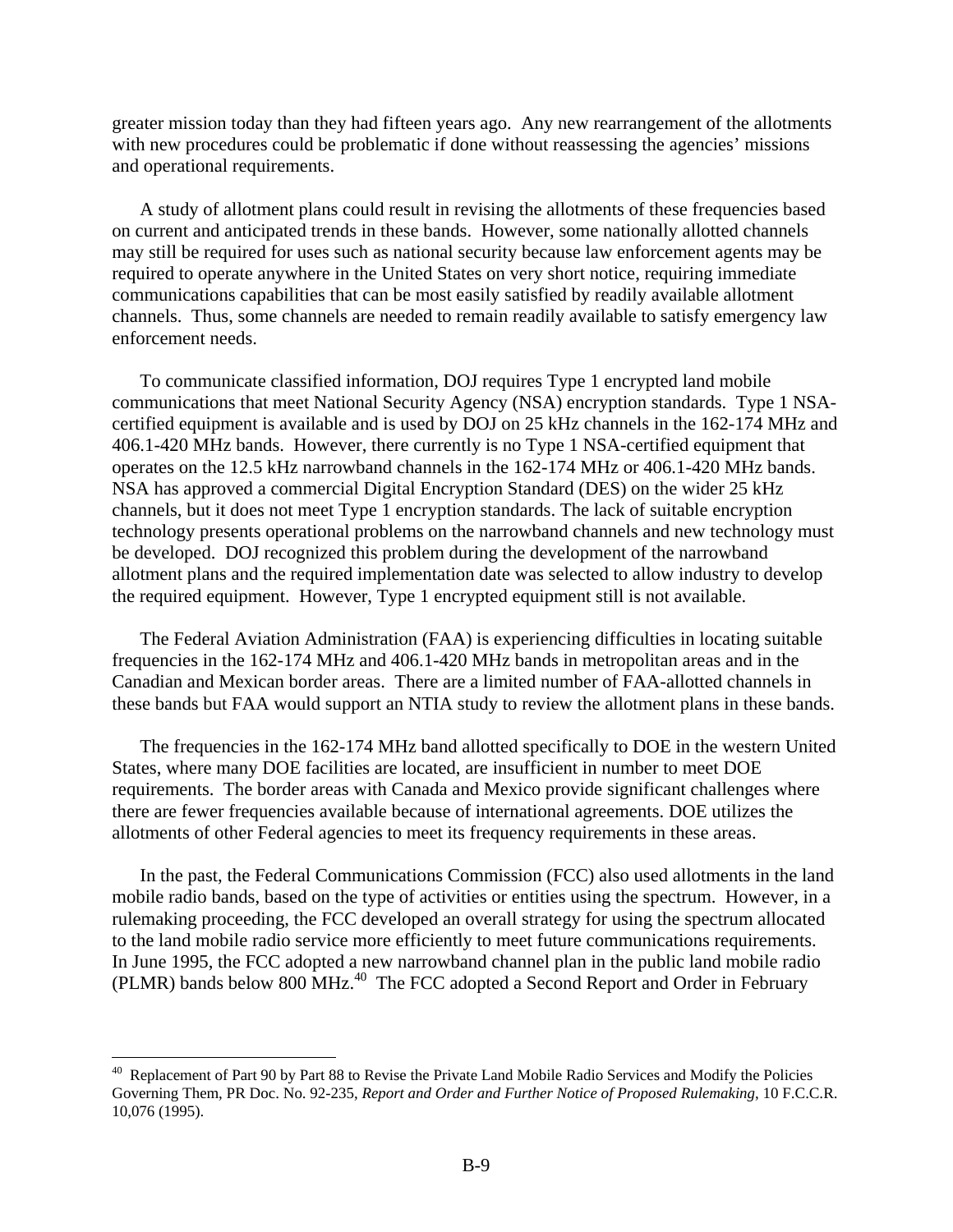1997, which eliminated twenty discrete radio services and replaced them with two frequency pools: the Public Safety Pool and the Industrial/Business Pool.<sup>41</sup>

NTIA has on-going a project to improve spectrum efficiency in land mobile systems that includes the investigation of the use of national frequency allotments by the Federal agencies. As part of the *President's Spectrum Policy Initiative*, NTIA is investigating options that could be used to reduce the number of channels allotted to individual agencies.

#### **ALLOCATION ASSETS**

 $\overline{a}$ 

There are numerous frequency bands allocated to the mobile service or land mobile service throughout the spectrum. There are five bands allocated to these services in the 1705-3000 kHz band, twenty-three bands in the 3-30 MHz HF region of the spectrum, and forty-eight bands allocated to these services in the 30 MHz to 20 GHz region of the spectrum.

#### **Current Mobile Service and Land Mobile Service Usage And Future Spectrum Requirements**

The largest Federal users of spectrum with the mobile service station class are the USDA, DOJ, Department of Army (Army), DOI, and DHS. Following the creation of the DHS, some units of Treasury were transferred to DHS, accounting for major changes in the number of Treasury assignments. The number of DOJ assignments has declined in recent years as they have consolidated assignments to United States and its possessions (US&P) or regional assignments resulting in fewer numbers of assignments. The Departments of the Air Force (Air Force), Army, and Navy have increased assignments due to deployment of more systems. The largest Federal users of the land mobile service are the DHS, Army, Air Force, Navy, DOI, and DOJ.

In the mobile service, the Federal agencies, especially the Department of Defense (DOD), operate many systems that fall under the mobile service allocation rather than the more specific land, maritime, or aeronautical mobile service allocations. Many of the mobile systems provide communications such as networking of land units with airborne units, air-to-air communications, or air-to-ground data links. Data links are becoming increasingly critical in military applications since the use of precision-guided munitions and unmanned aircraft systems and the like is increasing.

This section is arranged from lower to higher frequency bands, except that the DOD is broken out in a separate sub-section because of the extensive DOD use of land mobile communications, recognizing that much of the DOD land mobile use is on the battlefield and in training.

*Use of Bands in the 1705-3000 kHz Range.* There are five bands allocated to the mobile service in the 1705-2850 kHz part of the spectrum: 1705-1800 kHz; 2000-2065 kHz; 2107-2170

<sup>&</sup>lt;sup>41</sup> Replacement of Part 90 by Part 88 to Revise the Private Land Mobile Radio Services and Modify the Policies Governing Them, PR Doc. No. 92-235, *Second Report and Order*, 12 F.C.C.R. 14,307 (1997).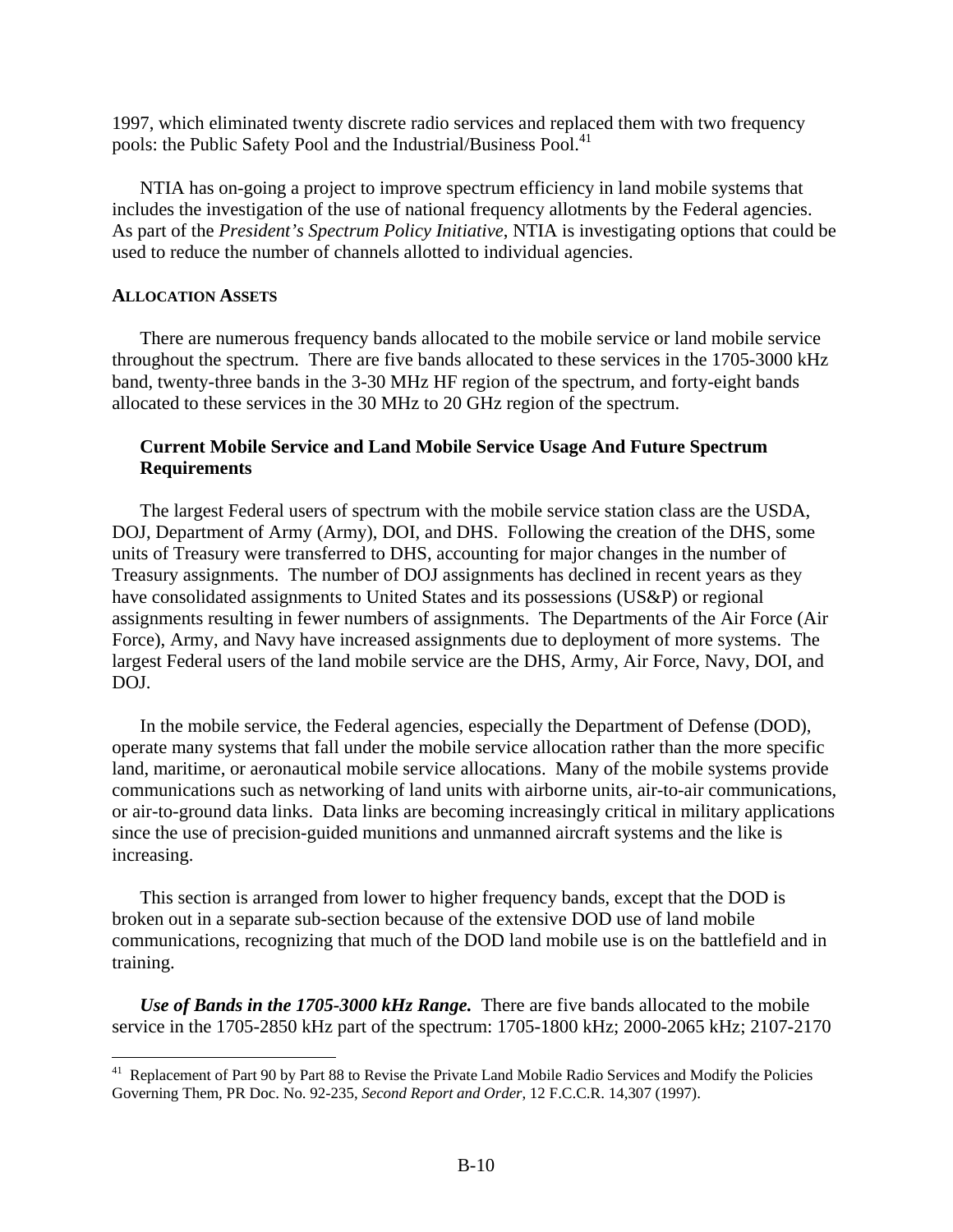kHz; 2194-2495 kHz; and 2505-2850 kHz. These bands are used to achieve over-the-horizon communications via ionospheric skip propagation, normally at distances up to 400 km. Reliable ground-wave communications can also be achieved at distances up to 60-100 km, depending on transmitter power and other technical factors.

The DOD is the primary user of these five frequency bands. The DOE has frequency assignments in the 2505-2850 kHz band that are used for nationwide "aerial tracking" communications with aircraft. The Department of Veterans Affairs (VA) uses the 2-3 MHz part of the spectrum for emergency long-haul communications.

In summary, spectrum usage and requirements of the bands in the 1705-3000 kHz region of the spectrum for mobile communications are expected to continue for at least the next ten years, although there is an overall decline in spectrum usage as agencies satisfy their spectrum needs in other frequency bands.

*Use of Bands in the 3-30 MHz (HF) Range.* There are twenty-eight frequency bands in the 3-30 MHz (HF) spectrum range allocated to the mobile service. Many of the bands are shared with the fixed service on a co-primary basis, thus permitting the establishment of communications networks with both fixed stations and mobile stations on various platforms. The HF bands can achieve over-the-horizon communications via ionospheric skip propagation at a relatively low cost.

The Federal agencies make extensive use of the HF bands for land mobile communications, which is frequently the preferred mode of operation when communications are required at distances over 200 kilometers using ionospheric skip propagation. In many communications applications, there are both fixed and mobile stations within the same network, and thus both the fixed service and land mobile service allocations are used.

The most significant advance in HF communications over the past twenty years has been the development of Automatic Link Establishment (ALE) technology that enables systems to automatically select usable frequencies to overcome the vagaries of ionospheric propagation. The ALE system uses automated techniques and ionospheric sounding to automatically determine and select the best operating frequencies from a pre-determined group. Once the communications link has been established, any normal type of traffic such as voice or data can be passed. Reliable HF communications requires a number of frequency assignments to a specific communications link, in a number of different HF bands, only one frequency of which may be usable for reliable communications at any one time.<sup>42</sup> A typical frequency assignment group would consist of five or six frequencies, each in widely separated HF bands.

HF bands can be a "common denominator" in achieving interoperable communications in multi-service and multi-national operations, especially with coalition partners with limited communications capabilities. DOD uses the HF bands extensively for mobile and fixed service communications, and it has developed and published HF communications technical and operating standards.

<sup>42</sup> *High Frequency Radio Automatic Link Establishment (ALE) Application Handbook*, U.S. Dep't. of Commerce, NTIA, Institute of Telecommunications Sciences (Sept. 1998).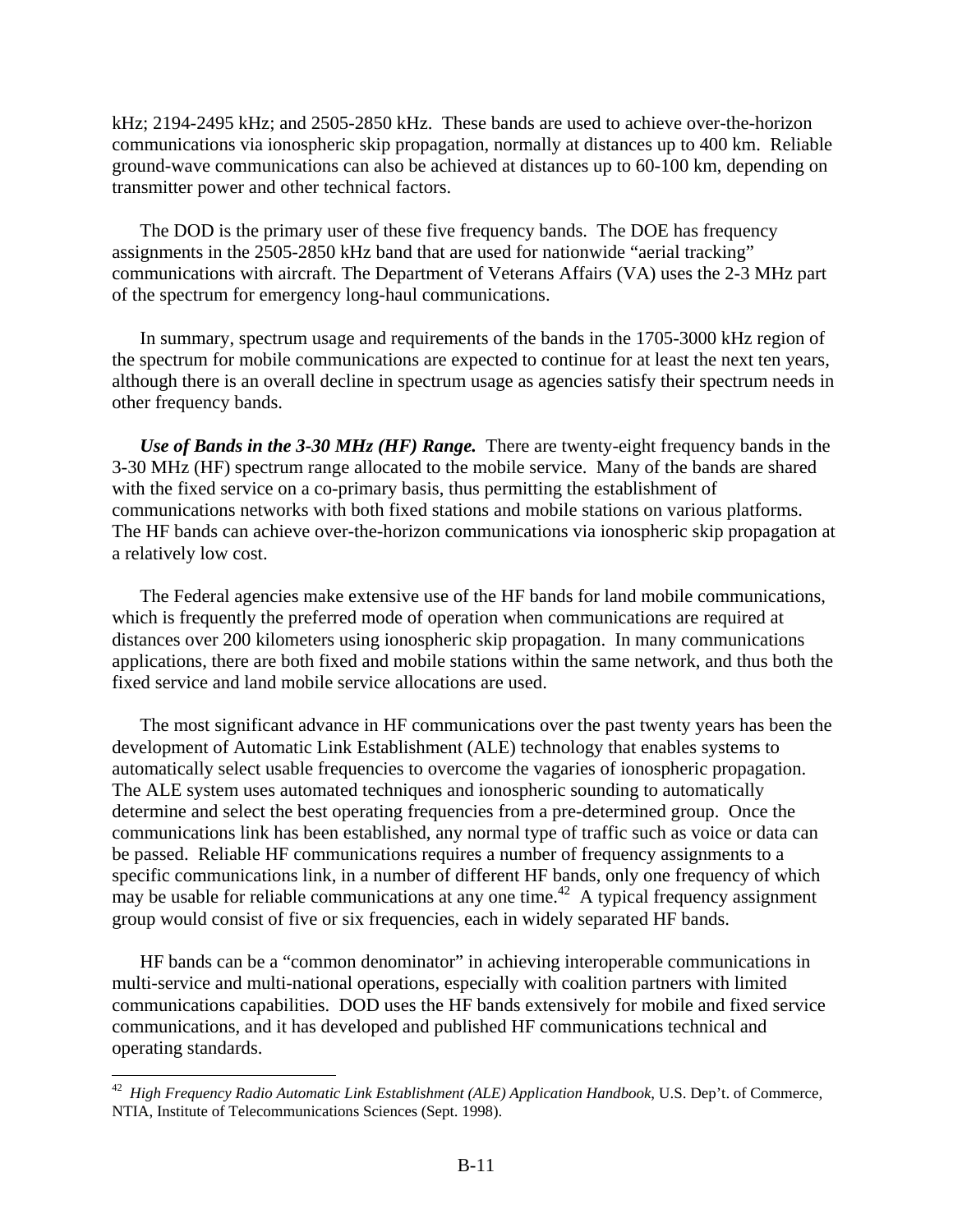The National Communications System (NCS) has also established a number of HF and ALE operational standards. For example, the NCS standard FED-STD-1045A, "Telecommunications: HF Radio Automatic Link Establishment" supports interoperability between telecommunications facilities and systems and interface with data processing equipment.<sup>43</sup> The NCS also has seven other HF communications technical and operating standards.

DOI uses the HF bands to provide communications in its various bureaus. The VA uses the HF spectrum for emergency long-haul communications.

NCS has established the SHAred RESources (SHARES) HF radio communications program for national security and emergency preparedness. The SHARES system includes ninety-three Federal, state, and industry entities as resource contributors, with over 1000 HF stations located in every state and at twenty overseas locations. Over 150 frequencies have been authorized for use in the SHARES program.<sup>44</sup> In addition to using the HF bands for SHARES, the VA will implement a department-wide HF emergency communications system called the Trans-America Radio Program (TARP) to provide end-to-end survivable communications among all VA sites. In addition, DHS expects a growing need for access to HF spectrum by both fixed and mobile services.

Over the past ten years, Federal access to HF spectrum for mobile stations has decreased. The Federal agencies cannot afford further loss of HF spectrum to services other than communications if they are to support these growing Federal requirements for HF spectrum sufficient to support communications operational requirements.

In summary, there are many current as well as projected increased future requirements for access to HF bands for critical mobile and land mobile communications, both for primary communications and for emergency and back-up communications. In particular, HF systems can be used as a backup for satellite communications. New applications are being developed which will use HF communications links for e-mail and compressed multimedia communications that combine voice and data services.

*Use of Bands in the 30-88 MHz Range.* The physics of radio propagation make the 30-88 MHz bands ideal for land mobile communications at distances normally within a 50-70 km radius, but occasionally at longer distances up to 170 km. The Federal agencies use the 30-50 MHz band for operations within the properly allocated bands in the US&P. The 50-88 MHz bands that are not available in the United States may be used in other parts of the world. The largest Federal users of the 30-50 MHz band for the mobile and land mobile services are the DOD, DOI, USDA, DOJ, Tennessee Valley Authority (TVA), Treasury, and the Department of Commerce (DOC).

The number of DOD assignments has substantially increased over the past ten years in the mobile service as more tactical systems have been fielded. Most of the DOD's spectrum usage

<sup>43</sup> *Telecommunications: HF Radio Automatic Link Establishment*, Federal Standard, FS-1045A, U.S. General Services Administration (Oct. 18, 1993), http://www.its.bldrdoc.gov/fs-1045a/45-scop.htm. 44 *Shared Resources (SHARES) High Frequency Radio Program*, National Communications System,

http://www.ncs.gov/shares.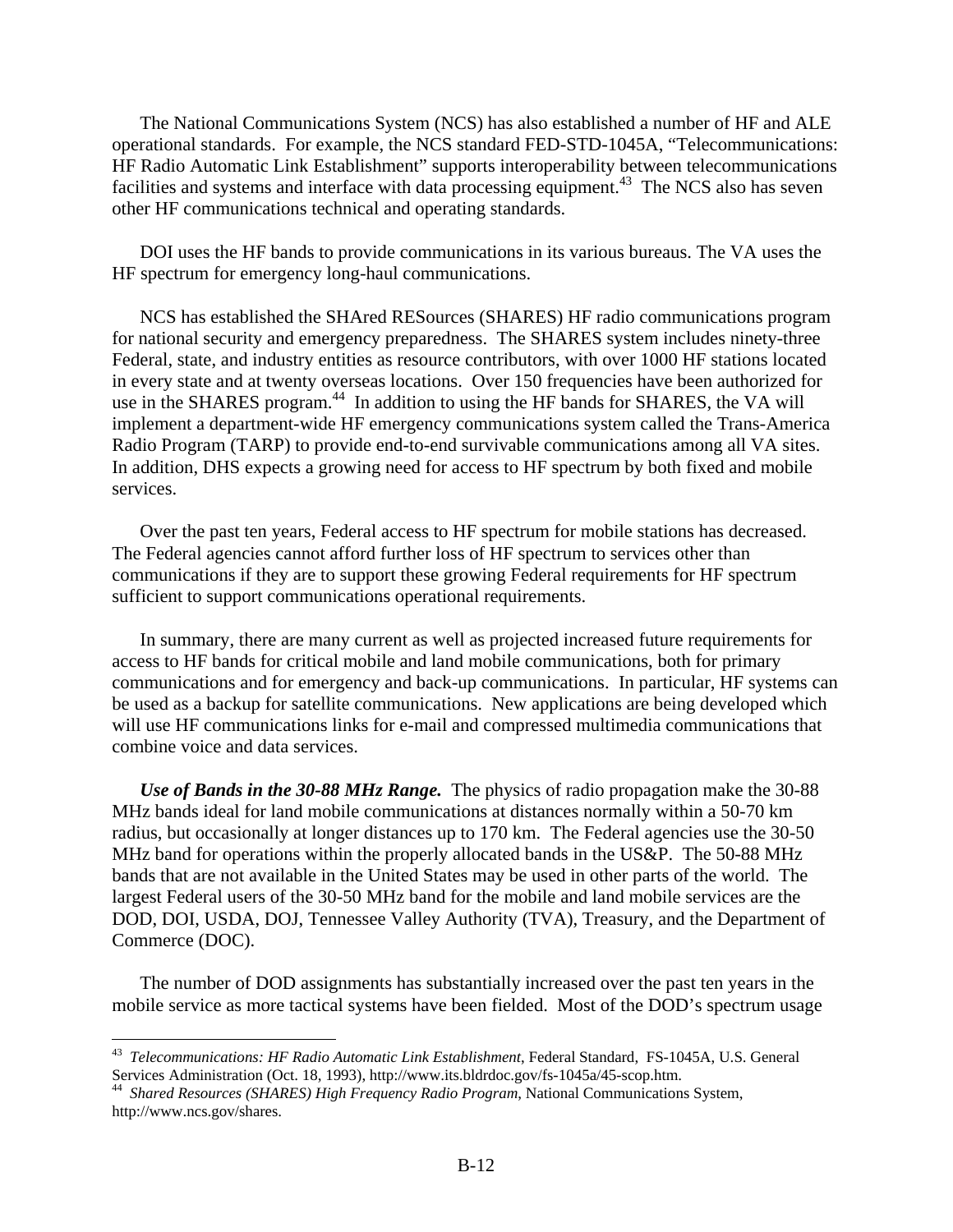in the 30-88 MHz range is in the bands exclusively allocated to the Federal Government below 50 MHz. Parts of 30-88 MHz band above 50 MHz are allocated to the amateur service, television broadcasting, and other services in the United States, and are not available for DOD use. However, the DOD units may use some of the bands in the 30-88 MHz bands in overseas locations that have different allocations. The DOD uses parts of the 30-88 MHz band for tactical and tactical-exercise communications, and non-tactical communications such as Mobile Subscriber Equipment (MSE).

TVA operates communications systems in these bands for security communications along its electrical grid. The National Oceanic and Atmospheric Administration (NOAA) has spectrum requirements in the 30-40 MHz band for mobile radio for law enforcement, geodetic field communications and telemetry for fish tags. NOAA also uses the 40-42 MHz band for meteor burst communications for meteorological and hydrologic operations. VA uses the 30-56.32 MHz band for hospital paging systems.

*Use of Bands in the 138-150.8 MHz Range.* Three frequency bands in the 138-150.8 MHz range are allocated to the mobile service on a shared primary basis to the Federal Government: 138-144 MHz, 148-149.9 MHz, and 150.05-150.8 MHz. DOD is the primary user of the 138- 150.8 MHz band.<sup>45</sup> The military agencies use these bands for voice communications in tactical operations, using both land and airborne units under the mobile allocation. Operations in the United States are for training purposes. The U.S. Coast Guard (Coast Guard), NASA, and the Federal Emergency Management Agency (FEMA) are the other users but their usage is much less. In addition to the military agencies, DOJ uses the 148-150.8 MHz bands for interoperability communications by their law enforcement units with military law enforcement units.

*Use of the 162-174 MHz and 406.1-420 MHz Bands.* The 162-174 MHz band (the band is divided into two segments consisting of 162.0125-173.2 MHz and 173.4-174 MHz) and the 406.1-420 MHz band have the most Federal frequency assignments of any bands allocated to the Federal Government. The two bands are used extensively for land mobile communications and the majority of Federal non-military mobile communications are conducted in the two bands.

USDA's frequency assignments may increase in the 162-174 MHz and 406.1-420 MHz bands as the Department transitions from narrowband analog to narrowband digital technology because of a potential need for additional repeaters in locations where the signal strength is weaker using new digital equipment than in the legacy analog mode. As USDA transitions to more spectrally efficient digital technology, interoperability with state and local agencies and cooperating entities still operating in an analog mode will be achieved by installing backward compatible systems.

The law enforcement agencies or those with law enforcement units report continuing land mobile needs. For the short term through 2010, DOJ's most significant requirement for spectrum is in direct support of law enforcement tactical communications, mainly within these two major Federal land mobile communications bands. Although DOJ does not expect to seek additional

<sup>&</sup>lt;sup>45</sup> NTIA Manual, supra note 39 at § 4-160. Footnote G30 states that "the fixed and mobile services are limited primarily to operations by the military services."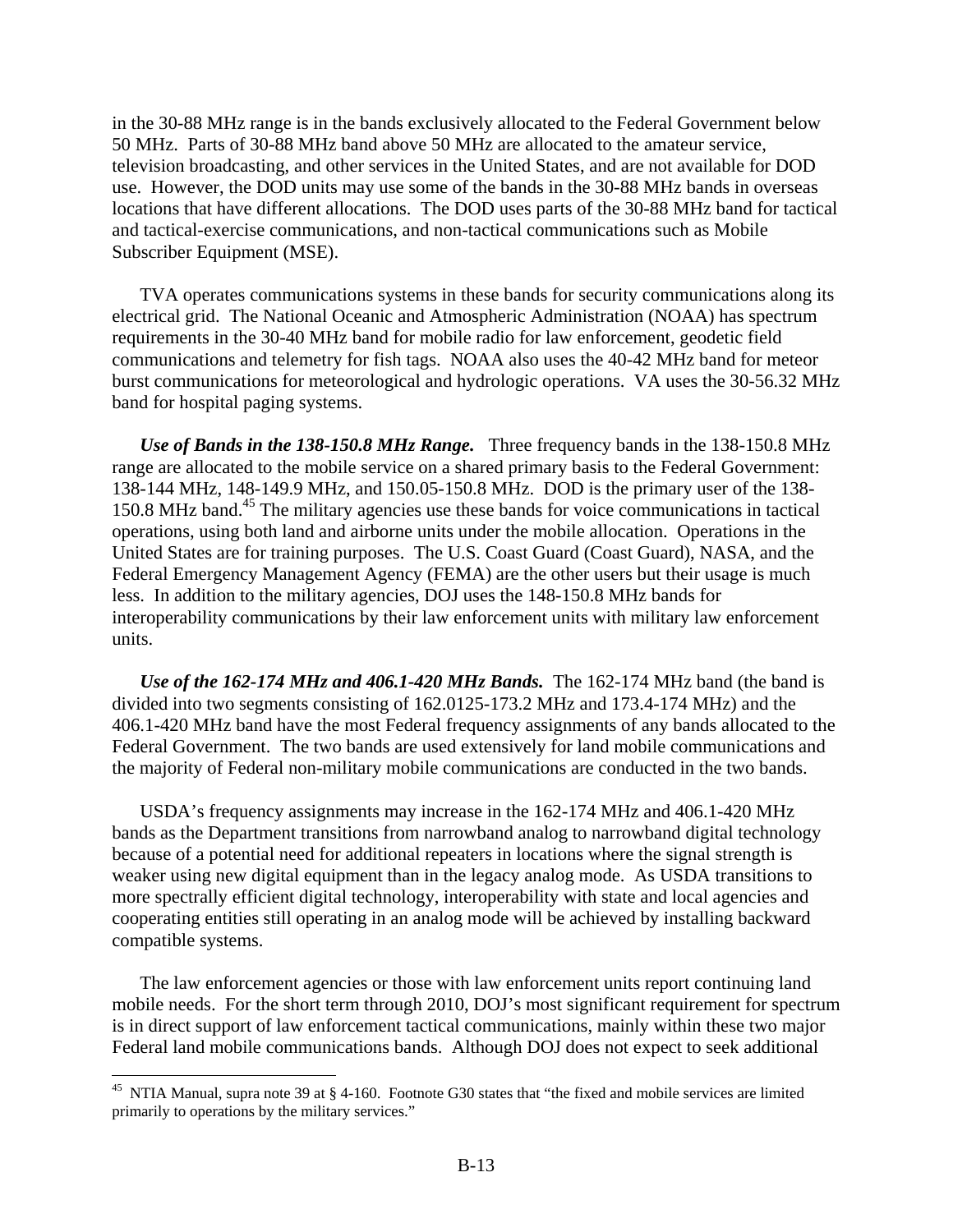allocations, it will intensify its use of these bands. New technologies will be needed to meet increased requirements for tactical communications and surveillance.

The Coast Guard projects an overall 300 percent growth in its assignments, including the 162-174 MHz and the 406.1-420 MHz bands, for Rescue 21, the maritime emergency response system for the coastal United States as well as for the infrastructure supporting all Coast Guard coastal missions. Overall, the Coast Guard envisions land mobile growth in the 162-174 MHz, and 406.1-420 MHz bands, (and in the 700-800 MHz spectrum range) for fixed and mobile services, as well as in multi-band interoperability and aeronautical frequencies. Since the 162- 174 MHz and 406.1-420 MHz bands have been channelized into narrowband 12.5 kHz channels, Coast Guard communications in this band are generally limited to voice. Coast Guard broadband data requirements would require other spectrum resources.

DOC's NOAA has spectrum requirements for tracking of marine mammals via data telemetry in the 162-174 MHz band, and the use will be expanded. NOAA also has mobile communications requirements in the 406.1-420 MHz band for: 1) satellite fish tracking, specifically to uplink fish data to satellites; 2) the Physical Oceanographic Real Time System (PORTS) to measure ocean currents; and 3) water level stations to measure tide levels. NOAA also uses the 406.1-420 MHz band for an Automated Surface Observing System (ASOS) to support meteorological operations from aircraft.

The United States Fish and Wildlife Service (USFWS) manages the wildlife telemetry program in the 406.1-420 MHz for the DOI and other Federal agencies. There are interstitial channels between 162 MHz and 174 MHz for dedicated wildlife telemetry use. The USFWS and eight DOI bureaus in almost every state use these assignments to track migratory birds, wolves, bears, caribou, and other wildlife. The transmitters are very low power, but the receivers are very sensitive. This usage will continue to increase every year for at least the next ten years.

DOE also uses land mobile spectrum at its national laboratories, area offices, and throughout the regions served by the power marketing administrations. DOE also uses land mobile spectrum at its national laboratories and area offices. Looking to the future, DOE expects that its tracking of radioactive materials will be done with commercial or Federal Government satellites, radar, and a variety of multi-service commercial and Federal voice and data mobile systems in the 162 MHz to 2 GHz bands. Incident prevention and control will require ultra-wideband technology and robot-controlled and secure communications systems in these bands to communicate with other public safety units. Nuclear storage and lab control will require robust Federal communications systems using secure voice and data and commercial wireless services for administrative and operations functions. Security sensors may be deployed using land mobile radio systems in this band.

DOE has experienced difficulties locating available frequencies in the 162-174 MHz band in the Mexican and Canadian border areas. The U.S. Postal Service (USPS) will need access to additional spectrum in the 162-174 MHz and 406.1-420 MHz bands where it projects a requirement for an aggregate 413 kHz in the 162-174 MHz band and an aggregate 588 kHz in the 406.1-420 MHz band. The DOS anticipates that over the next ten years, it will have an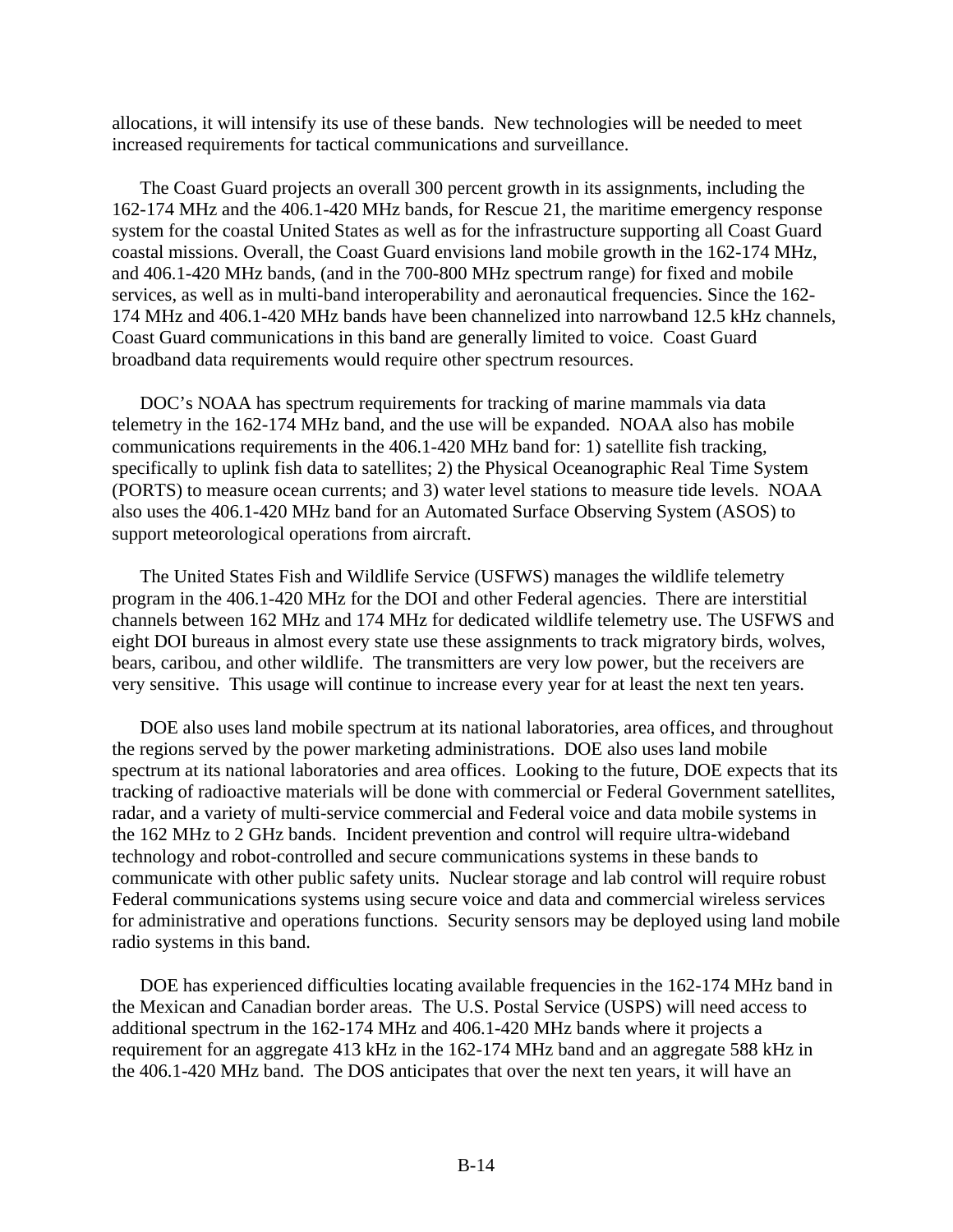approximate three percent rise in assignments in existing bands, except for 406.1-420 MHz, where it projects that 100 new assignments will be needed.

BBG uses the 406.1-420 MHz band for security, operations, maintenance, and computer help desk support, for administration, maintenance, and journalists. The FAA also uses these bands to operate various fixed stations at airports. These fixed stations are an integral component in support of the National Airspace.

A number of frequencies in the 162-174 MHz band are authorized for non-Federal use, such as for public safety services, and in some cases, non-public safety services, by the U.S. Table of Frequency Allocations.<sup>46</sup> In addition, Part 90 of the FCC Rules lists numerous channels allocated for Federal use in the 162-174 MHz band, including the entire 169-172 MHz band, as available for use by non-Federal entities through the FCC public safety pool frequency table.<sup>47</sup> Within the 162-174 MHz band, the 173.2-173.4 MHz band is allocated exclusively to the non-Federal sector. There are a significant number of non-Federal assignments in the 162-174 MHz band, many of which are for public safety communications.

### **The Multi-Agency Integrated Wireless Network (IWN)**

DOJ is developing the IWN, an interoperable, narrowband VHF trunked land mobile system operating in the 162-174 MHz band. The IWN system is planned to be shared by DOJ, Treasury, and DHS. IWN is a first-of-its kind joint initiative led by the DOJ, DHS, and Treasury to provide a consolidated Federal wireless communications service with voice, data, and multimedia capabilities and opportunities for interoperability with state, local, and tribal public safety agencies. The IWN will reduce the total spectrum needs in this band. However, certain Treasury Bureaus, such as the Bureau of Engraving and Printing, and the U.S. Mint, may not participate directly in the IWN because they have very specific communications requirements, including in-building coverage for a campus environment that might not be supportable by the IWN.

In conjunction with IWN, Treasury's campus facilities will transition from the 162-174 MHz band to the 406.1-420 MHz band, reducing the need for using the 162-174 MHz band. For several Treasury Bureaus including the Bureau of Engraving and Printing, the U.S. Mint, and the Internal Revenue Service (IRS) facilities, to interface with the IWN, access to the 162-174 MHz band will be required. Treasury plans to provide gateways to access the IWN for emergencies and law enforcement incidents that involve multi-agency communications. The Integrated Treasury Network frequencies that were transitioned to DHS when the Department was created could be integrated into the IWN.

For DOJ and other agencies which use the system, the IWN, when fully implemented, is expected to provide a unified system for law enforcement officers. Together with its narrowbanding efforts, and based on the initial IWN implementation in Seattle, DOJ will achieve a fifty percent reduction in spectrum use, a sixty-five percent reduction in its 162-174 MHz band assignments. Participating agencies plan to use the IWN to further their interoperability goals.

1

<sup>46</sup>*See*, U.S. Table of Frequency Allocations, 47 C.F.R. § 2.106, U.S. footnotes 8, 11, 216, 223, 300 and 312. 47 *Id.* at § 90.265.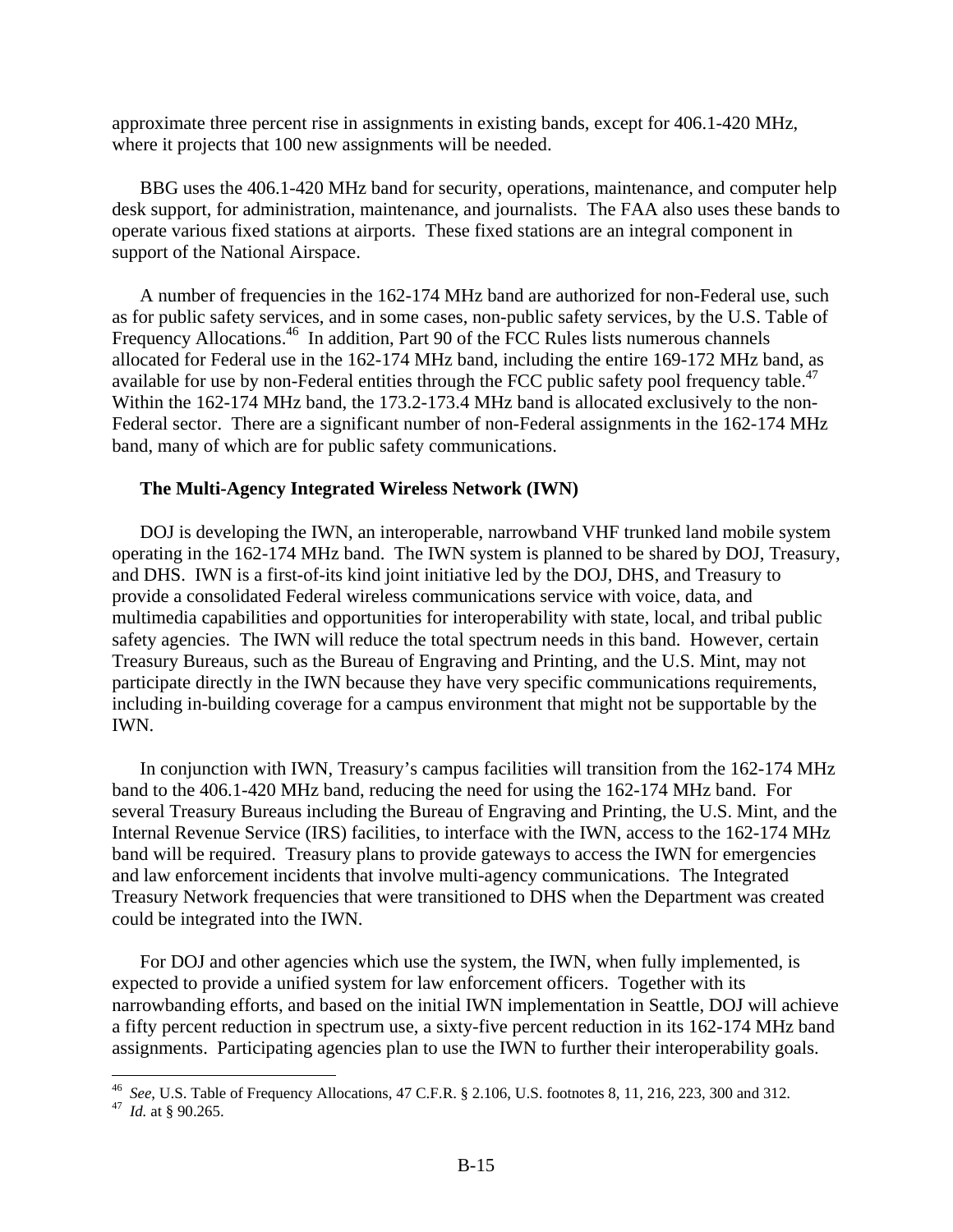Several other agencies have expressed an interest in utilizing IWN. USDA's Office of Inspector General plans to join the IWN system. USPS wants to merge its Inspection Service land mobile system into the IWN. DOI has joined the IWN to build interoperable networks in the metropolitan areas of Washington, D.C. and New York City. Some agencies, however, experience challenges presented by joining this system. DHS was created after IWN's formation. Issues such as the need to support new technologies such as voice-over-IP, potential system congestion, especially in metro areas, and border issues with Mexico and Canada must be addressed. Conversion to the IWN may require Treasury to have access to additional spectrum so that a parallel system (*i.e*., legacy system) may run during a transition period. It is not clear whether the transition to narrowband channels at the same time may meet these additional requirements.

*Use of Bands in the 225-399.9 MHz Range.* There are six bands within the 225-399.9 MHz range of the spectrum, five of which are allocated to the mobile service. The exception is 328.6- 335.4 MHz which is allocated to the aeronautical radionavigation service. The military agencies are the heaviest users of the band, and substantial growth is noted for both the mobile service and the land mobile service. The growth is attributed to deployment of more communications systems, especially by DOD.

DOD operates critical air-to-air and air-to-ground communications systems in the 225-399.9 MHz band, which since the 1950s has been preserved for military operations by the North Atlantic Treaty Organization (NATO) and within the individual member countries. The military nature of this band has also been maintained by certain allied and friendly nations outside the NATO alliance such as Australia, Israel, New Zealand, and Saudi Arabia, and most recently by the European Cooperation Partner nations and the Partners for Peace nations. (In addition to terrestrial mobile communications, parts of the 225-399.9 MHz band are also used for the aeronautical radionavigation service for aircraft landing systems and by mobile satellite systems, as discussed in the sub-sections on those services.)

One major DOD system operating in the 225-399.9 MHz range is a radiocommunication system used for air-to-air, air-to-ground, and ground-to-air communications. It allows the Army to communicate with Air Force, Navy, and NATO units.

The Coast Guard uses the 225-399.9 MHz band for tactical operations such as ship-to-air and ship-to-ship clear and secure voice communications.

The DOD has begun to use the 380-399.9 MHz band for non-tactical land mobile communications using digital trunking systems. Widespread national use is likely on military bases to provide communications to support various base activities such as security, maintenance, medical applications, and other communications.

*Use of the 420-450 MHz Band.* In the United States, the 420-450 MHz band is allocated to the radiolocation service on a primary basis. There are no mobile or land mobile allocations in the United States, although the ITU Table of Frequency Allocations allocates the mobile service on a primary basis in the 420-430 MHz and 440-450 MHz bands in all three ITU Regions. Thus,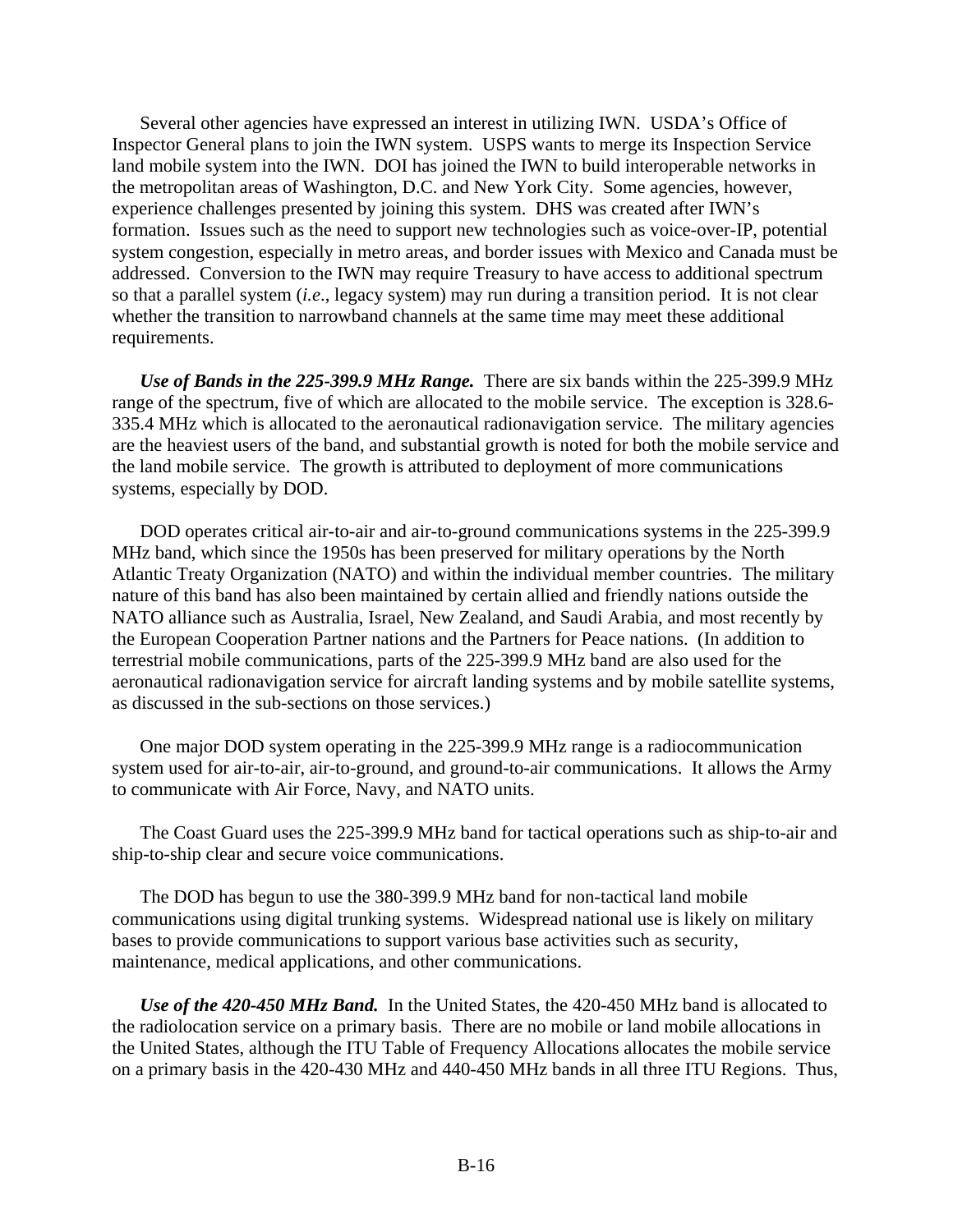some of the military usage for mobile and land mobile services in the United States must be on a non-interference basis (NIB).

*Use of the 902-928 MHz Band*.The DOD uses the 902-928 MHz band for communications for drone control and other land and air vehicles at military test ranges. The BBG uses the 902- 928 MHz band for wireless microphones and for communications from the studio to reporters for live coverage of news events.

*Use of the 960-1215 MHz Band.* The 960-1215 MHz band is allocated to the radionavigation service and partially to the aeronautical radionavigation-satellite service, both on a primary basis. The DOD also operates the Joint Tactical Information Distribution System (JTIDS), which includes a major communications subsystem, in this band. JTIDS is a military system used by United States and NATO forces to provide tactical, secure, jam-resistant voice and data communications and general situation awareness information. It has been operational since 1981 and deployed aboard aircraft and ships of all three military Departments with mantransportable versions available. The Multifunctional Information Distribution System (MIDS) is a major international program that also operates in the band.

JTIDS is authorized on the condition that no harmful interference will be caused to current or future aeronautical radionavigation users authorized to operate in the band. Extensive use of the 960-1215 MHz band is made by aeronautical radionavigation service and radionavigation satellite service systems including the ATCRBS, Mode-S, TCAS, DME, TACAN and the planned 2006/2007 Global Positioning System (GPS) civil-use L5 signal. A test program was conducted to assure that JTIDS, employing spread spectrum modulation (frequency hopping and phase coding) techniques, could operate compatibly with other navigation systems operating in the band. A Memorandum of Understanding (MOU) was implemented between the Department of Transportation (DOT) and DOD to further greater technical and operational compatibility between civilian navigation systems and the JTIDS/MIDS, including placing possible limitations on the JTIDS/MIDS operating frequencies.<sup>48</sup>

The JTIDS/MIDS system is expected to operate well into the middle of this century, and thus, the long-range spectrum requirements for its operation in the 960-1215 MHz band are expected to continue.

*Use of the 1429-1435 MHz Band.* The 1432-1435 MHz band has been reallocated from the Federal Government to non-Federal sector use following Title III of the Balanced Budget Act of 1997.49 However, essential Federal operations will be protected indefinitely. The military uses the band for a number of mobile communications applications such as test range aeronautical telemetry, the flight test telemetry of aircraft, remote telecommand of aircraft guided weapons

<sup>48</sup> *2005 Federal Radionavigation Plan*, Departments of Defense, Homeland Security and Transportation, DOT-VNTSC-RITA-05-12/DOD-4650.5 at pp. 61, 62 (Dec. 2005) (2005 FRP). The GPS L5 channel will operate on 1176.45 MHz, providing an additional civil use signal. The L5 satellite is scheduled to launch in 2009. *See* GPS Program Office Website, http://www.losangeles.af.mil/library/factsheets/factsheet.asp?id=5325. GPS is discussed in more detail in the Radionavigation Section of this report.

<sup>&</sup>lt;sup>49</sup> Spectrum Reallocation Report, Response to Title III of the Balanced Budget Act of 1997, NTIA Special Pub. 98-36, NTIA (February 1998).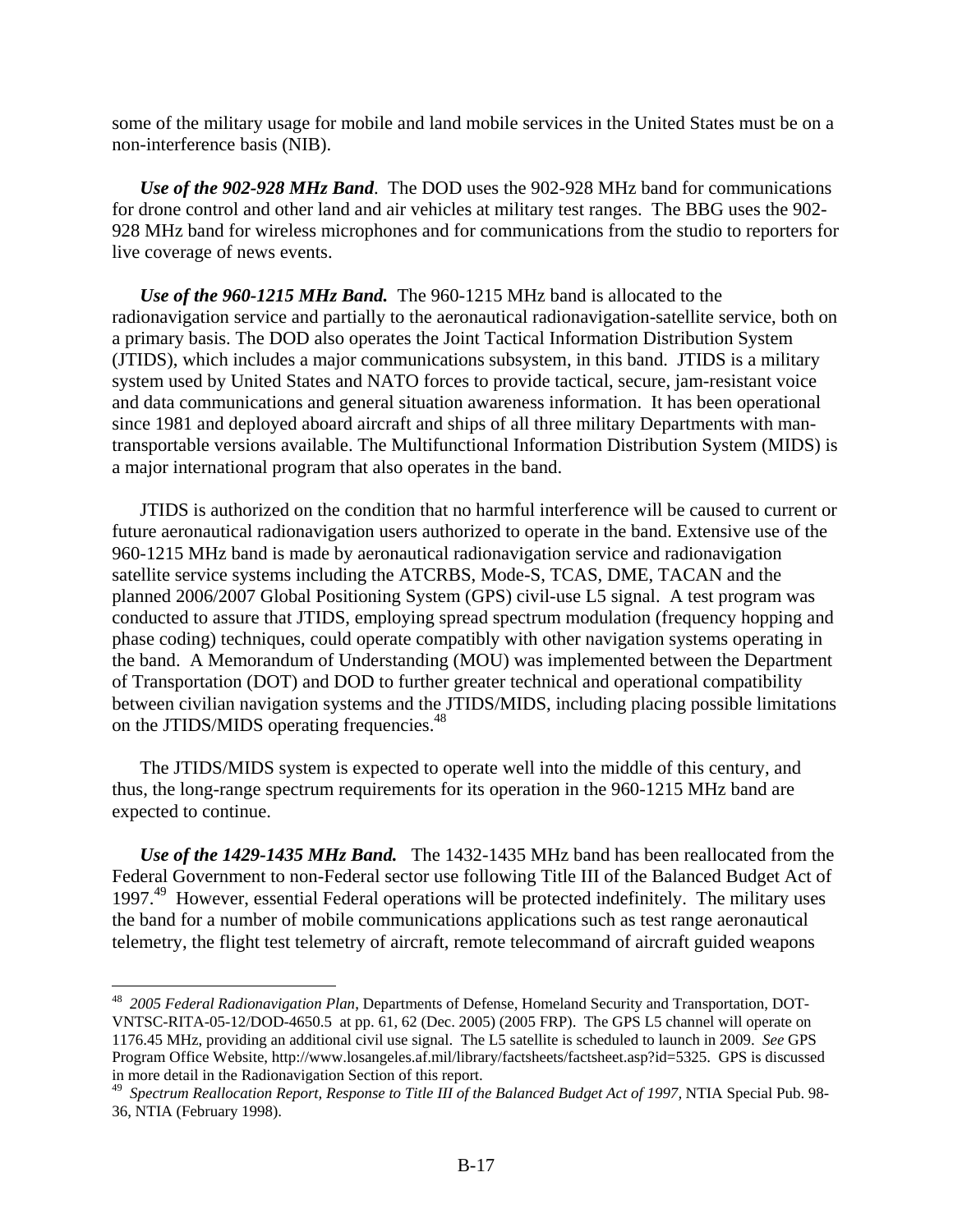systems, and other operation.

The USPS has a spectrum requirement for 10 kHz in the 1429-1435 MHz band for future communications for radio frequency identification (RFID) tracking and asset management systems.

*Use of Bands in the 1435-1525 MHz and the 1525-1535 MHz Ranges.* The 1435-1525 MHz band is allocated to the mobile service (aeronautical telemetry) on a primary basis, while the 1525-1535 MHz band is allocated to the mobile-satellite (space-to-Earth) service on a primary basis. Both bands are allocated for Federal and non-Federal users.

Furthermore, footnote US78 states: "In the mobile service, the frequencies between 1435 and 1535 MHz will be assigned for aeronautical telemetry and associated telecommand operations for flight testing of manned or unmanned aircraft and missiles, or their major components. Permissible usage includes telemetry associated with launching and reentry into the Earth's atmosphere as well as any incidental orbiting prior to reentry of manned objects undergoing flight tests. The following frequencies are shared with flight telemetry mobile stations: 1444.5, 1453.5, 1501.5, 1515.5, 1524.5, and 1525.5 MHz."50

*Use of the 1755-1850 MHz Band.* DOD currently uses the 1755-1850 MHz band for a broad range of mobile or transportable and advanced wireless systems applications such as mobile video control links. Almost all of the Federal assignments in the band are used by DOD with mobile service assignments in the band. The DOD has substantially increased its use of the band in the 1995-2005 period. Furthermore, DOD's Training and Test and Evaluation (TT&E) needs are increasing, corresponding to an increase in its tactical spectrum needs.

*Use of Bands in the 2290-2700 MHz Range.* The 2310-2320 MHz band falls within the 2310-2360 MHz band allocated on a primary basis to the non-Federal mobile service and to the Federal Government on a secondary basis. The non-Federal allocation includes a primary allocation to the non-Federal mobile service in 2310-2320 MHz, shared with broadcasting and radiolocation. Footnote US339 pertains to both the Federal and non-Federal allocations and addresses aeronautical telemetry activities. The 2360-2395 MHz band is allocated to the mobile service on a primary basis, with footnote US276 authorizing aeronautical telemetry and telecommand in the 2360-2395 MHz band.

These bands within the 2290-2700 MHz range can be used by the mobile service or the land mobile service. The most extensively used band is 2345-2390 MHz with a large number of assignments in the mobile service. There are very few land mobile assignments in the bands.

The 2310-2320 MHz and 2345-2390 MHz bands are used extensively for aeronautical telemetry and telecommand functions.

The 2290-2700 MHz band is used for DOD's communications for aircraft and missile flighttesting telemetry, the operation of simulators during combat aircrew training for surface-to-air

<sup>50</sup> NTIA Manual, *supra* note 39 at 4-131.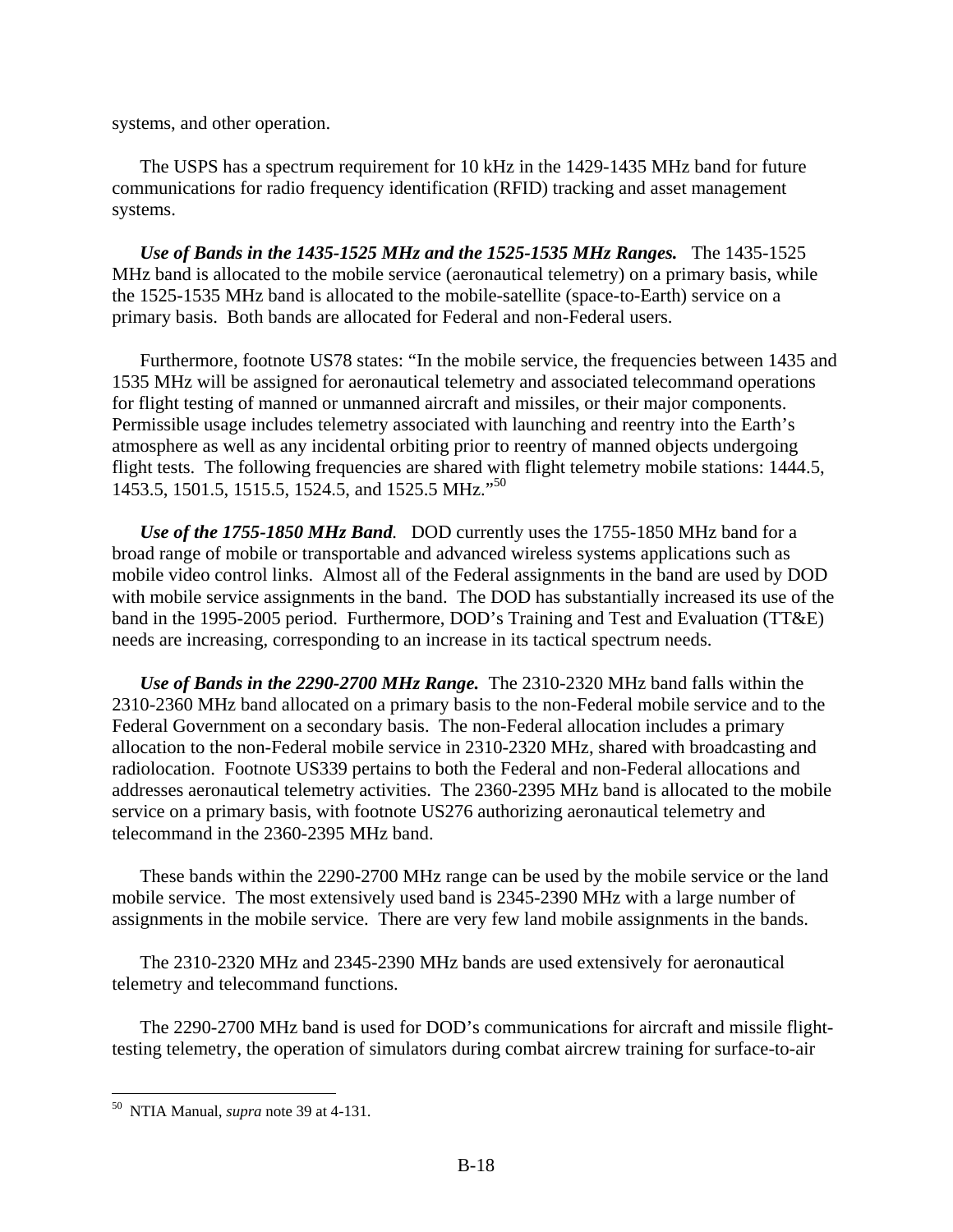missile operations, and the scoring of air-to-air missiles against targets. The Army uses, on a non-interference basis, the 2400-2483.5 MHz portion of the band, the "unlicensed" band used by Wireless Fidelity (WiFi), for tactical communications and for wireless local area networks (WLANs).

*Use of the 4400-4940 MHz Band.* This band includes three sub-bands: 4400-4500 MHz, 4500-4800 MHz, and 4800-4940 MHz. Footnotes US203, US342, and 5.149 apply to some of the bands to protect radio astronomy observations, which may limit the use of parts of the bands for communications, especially airborne operations.

In the 4400-4500 MHz range, the Federal agencies have both land and mobile service with the DOD having the most usage. The DOD is the largest user of the 4500-4800 MHz range. In the 4800-4940 MHz range, the DOD is the largest user.

The Navy operates a wideband data link in the 4400-4940 MHz frequency range.

The USPS is developing vehicle telemetry and vehicle location and tracking systems for use in conjunction with GPS. These systems will utilize 8 MHz in the 4800-4990 MHz band for mobile and stationary networks in support of these activities.

*Use of the Bands in the 14.4-15.35 GHz Range.* This range of spectrum is allocated to six frequency bands for the mobile service either on a primary or secondary basis. Some of the bands are shared between the Federal and non-Federal sectors. The Coast Guard uses this band for a mobile tactical data link. Other services using the bands are fixed, space research, non-Federal fixed-satellite uplinks, and the non-Federal mobile-satellite service.

*Use of the 25.25-27.5 GHz Band.* The three Federally-allocated bands that make up this band are 25.25-25.5 GHz, 25.5-27 GHz, and 27.0-27.5 GHz, which contain no Federal assignments for the mobile service or the land mobile service. The DOD has future communications systems requirements for this band.

### **Future DOD Mobile Spectrum Usage and Requirements**

DOD is reforming its communications strategy with the goal of "net-centric" and seamless real-time military voice, data and video across U.S. military services, and bridging coalition forces and allies. DOD sees its future shaped by "Network-Centric Warfare." Network-Centric Warfare would link sensors, communications systems and weapons systems in an interconnected grid. The new tactical communications infrastructure will include modular, software-defined, multimode radios to replace existing inventory and ultimately satellite communications terminals. These radios will have cross-banding and networking capabilities to allow mobile forces to stay connected to an Internet Protocol (IP)-based network. Bandwidth requirements for such new programs will alter projected spectrum usage.

DOD sees spectrum use as a principal component of the Global Information Grid (GIG) foundation layer. The GIG is the globally interconnected end-to-end set of information capabilities that manage and provide information, on demand, to war fighters, defense policy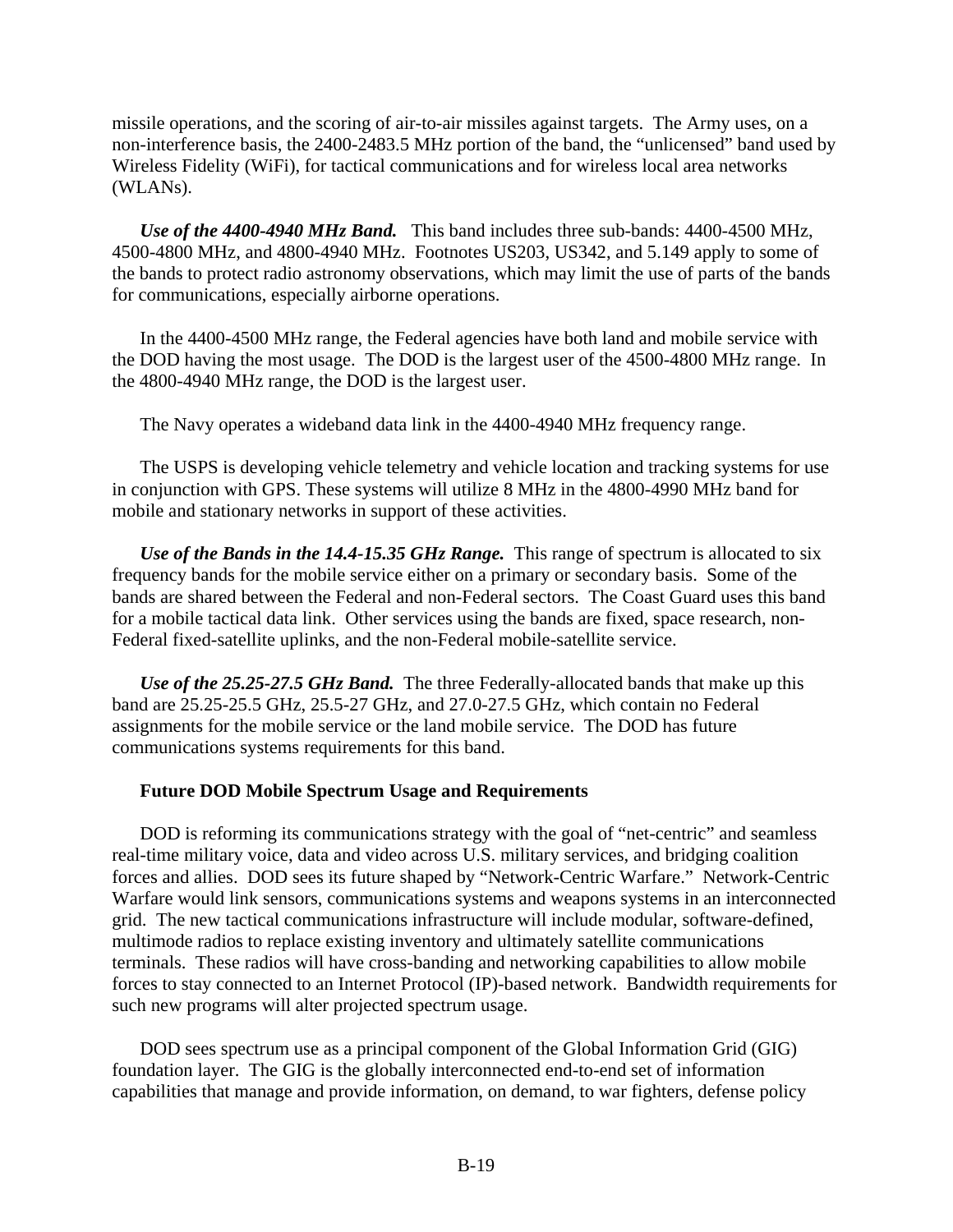makers and support personnel. The Global Electromagnetic Spectrum Information System (GEMSIS) is both a near and long-term initiative to unify and improve DOD spectrum operations in anticipation of network-centric operations and associated spectrum requirements.

DOD anticipates significant additional requirements through 2015 and beyond, regardless of modernization efforts, with the biggest growth in the frequency bands below 3 GHz. The addition of the new Joint Tactical Radio System (JTRS) radios and unmanned intelligence, surveillance and reconnaissance and combat delivery platforms will all require additional spectrum.

DOD's transformational agenda, particularly its use of unmanned and Future Combat Systems (FCS), drives its future spectrum needs. DOD expects a very substantial rise in the need for unmanned systems, resulting in a continuing need for spectrum in all frequency bands used today, with growth in selected bands. Unmanned ground system control links, most often operating in VHF or UHF bands, require as much spectrum as unmanned air systems. Increases in the number of frequencies needed, in bandwidth required to support data transfer, and in the operation time for longer mission requirements are expected. To meet this demand, improved spectrum management schemes and scheduling that will promote frequency sharing are required. Without significant spectrum reuse and spectrum-efficient technologies, unmanned systems will be constrained, and may require highly refined scheduling plans.

Pending budget approvals, the Army anticipates that fielding the FCS elements will commence in 2010, with first operations expected in 2014. Several homogenous communication systems such as JTRS, Wideband Network Waveform and Soldier Radio Waveform, will combine to form the FCS.

The FCS requires a fully mobile tactical communications infrastructure that can conduct combat operations on the move, at the quick halt and during sustained operations. Information must safely cross the wireless network regardless of environment and arrive within identified timelines. This means using omni-directional systems, and limiting reuse and sharing. The FCS requires very high bandwidth capability for large numbers of forces over a dispersed area. This translates into large blocks of contiguous spectrum. DOD may specify spectrum requirements for FCS in future revisions to its strategic spectrum plan.

DOD may need access to more mobile-service spectrum use after 2014 to bolster the joint transformational concepts of Army and Marine Future Combat Systems, Air Force Command and Control Constellation, and Navy FORCEnet. The Wideband Network Waveform (WNW) wireless networks are expected to drive spectrum requirements beyond 2014. These networks will provide increased situational awareness, timely dissemination of intelligence, and direct high-bandwidth communications to all battlefield users.

### **Spectrum Requirements for Aeronautical Flight Test Telemetry**

Although not a specifically allocated radiocommunication service, *per se*, Aeronautical Mobile Telemetry (AMT) and telecommand are extensive spectrum uses falling within the mobile service allocation. The major AMT applications are for flight test data collection of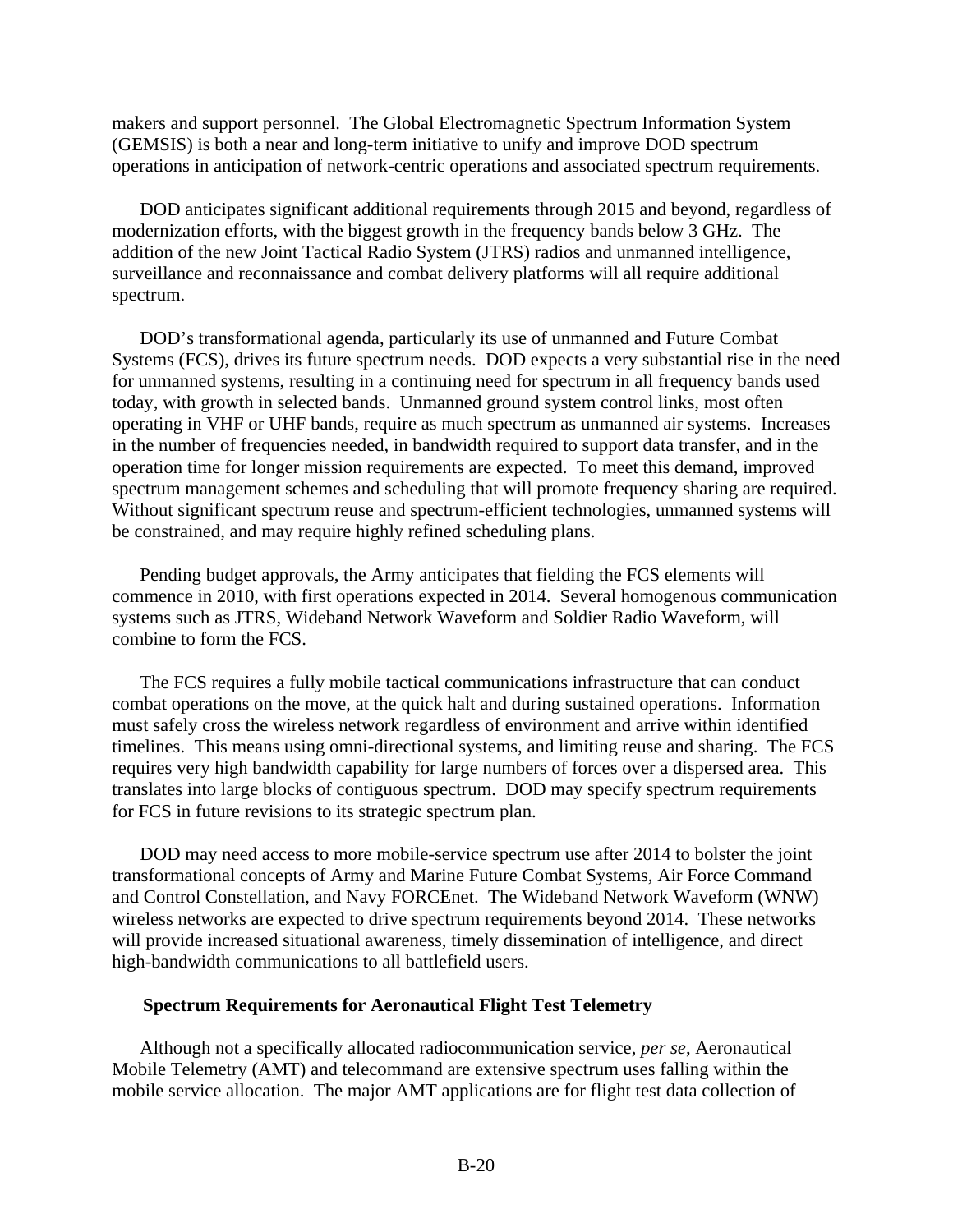manned and unmanned aircraft, missiles, and rockets. Flight telemetry systems currently operate in several frequency bands, but the most used bands are the previously discussed 1435-1535 MHz, 2310-2320 MHz, and 2345-2390 MHz bands. Footnote US339 authorizes aeronautical telemetry and associated telecommand operations for flight-testing in the 2310-2320 MHz and  $2345-2360$  MHz bands.<sup>51</sup> The telemetry systems are used by both Federal agencies and non-Federal entities, frequently in cooperative working arrangements.

The Aerospace and Flight Test Radio Coordinating Council (AFTRCC), an organization of aerospace companies, coordinates flight testing operations and planning, in the United States.<sup>52</sup> Furthermore, the International Foundation for Telemetering (IFT) serves the telemetering "community."53 Another international organization called the International Consortium on Telemetry Spectrum (ICTS) ensures the future availability of spectrum for telemetering. The ICTS is concerned with all types of telemetry, including applications such as meteorology and industry.

The ITU has recognized the need for additional spectrum for aeronautical telecommand and telemetry via Agenda Item 1.5 of the 2007 World Radiocommunication Conference (WRC-07), which charges the WRC-07 "to consider additional spectrum requirements and possible additional spectrum allocations for aeronautical telecommand and high bit-rate aeronautical telemetry, in accordance with Resolution 230 (WRC-03)."<sup>54</sup> Resolution 230 adopted at WRC-03 calls for: "[c]onsideration of mobile allocations for use by wideband aeronautical telemetry and associated telecommand."<sup>55</sup>

The United States preparations for WRC-07 include several aeronautical telemetry-related documents for submission to the ITU-R Working Party (WP) 8B. United States input document, Document 8B/139-E, addresses potential candidate bands for wideband aeronautical telemetry, concluding that, "[o]f the bands considered, the potential for success in meeting the short to near term spectrum requirements seems greatest in the 4400-4940 MHz and 5925-6700 MHz bands."56 For long-term requirements, where technology advances are necessary, the preferred bands are 22.5-23.6 GHz,  $24.75$ -25.5 GHz, and 27.0-27.5 GHz.<sup>57</sup> However, the five preferred bands have incumbent users with potential spectrum sharing problems, and the document acknowledges "each of the candidate bands identified in this document would appear to warrant further study in WP 8B to determine the ability to share the bands between AMT and the incumbent services in these bands."58

<sup>51</sup> NTIA Manual, *supra* note 39 at 4-144. 52 *See* Aerospace and Flight Test Radio Coordinating Council website, http://www.aftrcc.org/ (last visited, Feb. 7, 2008).

<sup>&</sup>lt;sup>53</sup> See International Telemetering Conference website, *http://www.telemetry.org/* (last visited, Feb. 7, 2008).<br><sup>54</sup> Agenda of the 2007 World Radiocommunication Conference, Resolution 802, Final Acts of the 2003 World

Radiocommunication Conference (Geneva, 2003).<br><sup>55</sup> See Final Acts of the 2003 World Radiocommunication Conference, Resolution 230 (Geneva, 2003).

<sup>&</sup>lt;sup>56</sup> Potential Candidate Bands for Wideband Aeronautical Mobile Telemetry (AMT), U.S. Input Document 8B/139-E submitted to ITU-R Working Party 8B, at 3 (March 30, 2005). *See*, ITU Website, http://www.itu.int/md/R03- WP8B-C-0139/en.

<sup>57</sup>*Id.* at 3. 58 *Id*. at 7.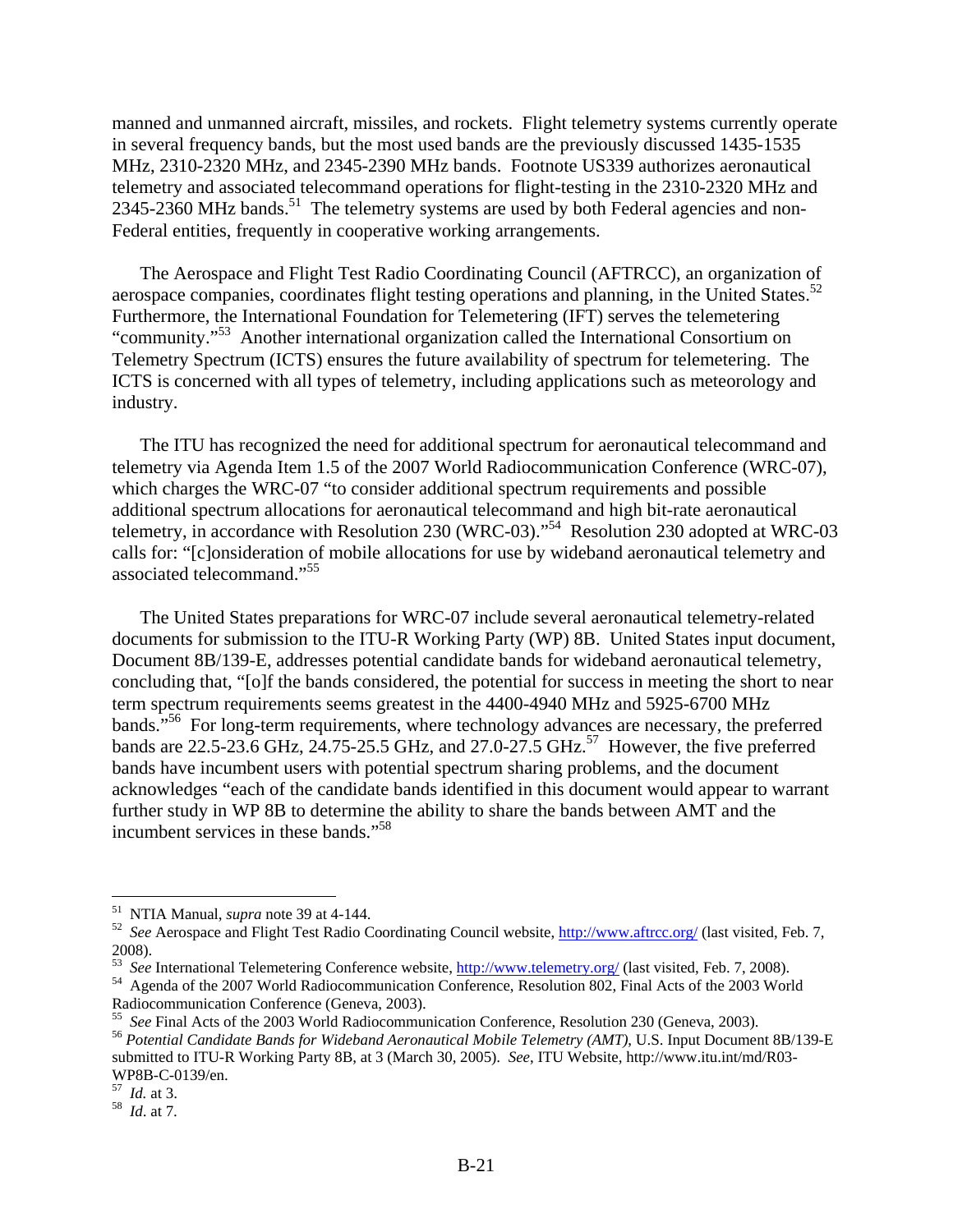The United States submitted Document 8B/143-E to address the future spectrum requirements for airborne telemetry. Using a queuing analysis and various scenarios, the document concludes that "even if the most advanced spectrally-efficient modulation techniques were used for telemetering, by the end of 2017, a single aerial vehicle would not have sufficient spectrum to send its data, even assuming all others in the area ceased operation." The study also showed that, "given current trends, no less than 650 MHz would be required for a single test vehicle by the year 2024."59 The 650 MHz spectrum will be used for safety-related and timecritical information, networked downlink telemetry, video downlinks, and uplink traffic.<sup>60</sup>

In summary, there are increased spectrum requirements for the mobile service for aeronautical telemetry and telecommand operations. Some of these requirements may be satisfied via an allocation to the aeronautical mobile service.<sup>61</sup>

### **Spectrum Requirements for Medical Telemetry**

Medical telemetry represents another use of the radio spectrum of interest to Federal agencies. Medical telemetry transmits patient information to a medical center for observation by medical staff. The telemetry operations can be short range such as on a hospital floor, or longerrange transmissions such as from a medical emergency vehicle. Medical telemetry communications can assist in saving lives by providing critical medical data to medical personnel. The operating frequencies are usually used by both Federal agencies and non-Federal entities. The primary Federal users are military and VA hospitals.

The shorter-range systems are frequently unlicensed and operate under NTIA Manual Section 7.8 and 7.9 which are based on Part 15 of the FCC Rules, while Medical Implant Communications (MICS) falls under Part 95 of the FCC Rules. Many licensed and unlicensed operations are located in the 608-614 MHz band, where television (TV) channel 37 would normally operate, but is precluded by radio astronomy observations in that band. Footnote US246 provides for licensed or authorized medical telemetry operations but they must be coordinated with radio astronomy operations. The US246, US345, US350, US351, and US352 footnotes authorize medical telemetry operations. Furthermore, footnote US216 provides for "medical radio communications" on a number of VHF and UHF frequencies and small subbands. The frequencies are authorized for "... the purpose of delivering or rendering medical services to individuals (medical radiocommunications systems)."<sup>62</sup> The operations are authorized for both Federal and non-Federal operations. These operations are in conventional land-mobile bands where longer distance communications can be achieved, for example, to transmit an injured person's medical data from an emergency ambulance to the emergency room of a hospital. The medical operations are not exclusive to these frequencies and sub-bands, and the operations are in land mobile and mobile bands used by land mobile and other systems.

<sup>&</sup>lt;sup>59</sup> Spectrum Requirement for Aeronautical Mobile Telemetry, U.S. Input Doc. 8B/143-E at 5 (March 31, 2005).<br><sup>60</sup> Id. at § 8B/139-E.<br><sup>61</sup> For more information on aeronautical telemetry, see sections entitled "Aeronautical Mobile-Satellite Service," *infra* at B-32 and B-53. 62 NTIA Manual, *supra* note 39 at 4-135.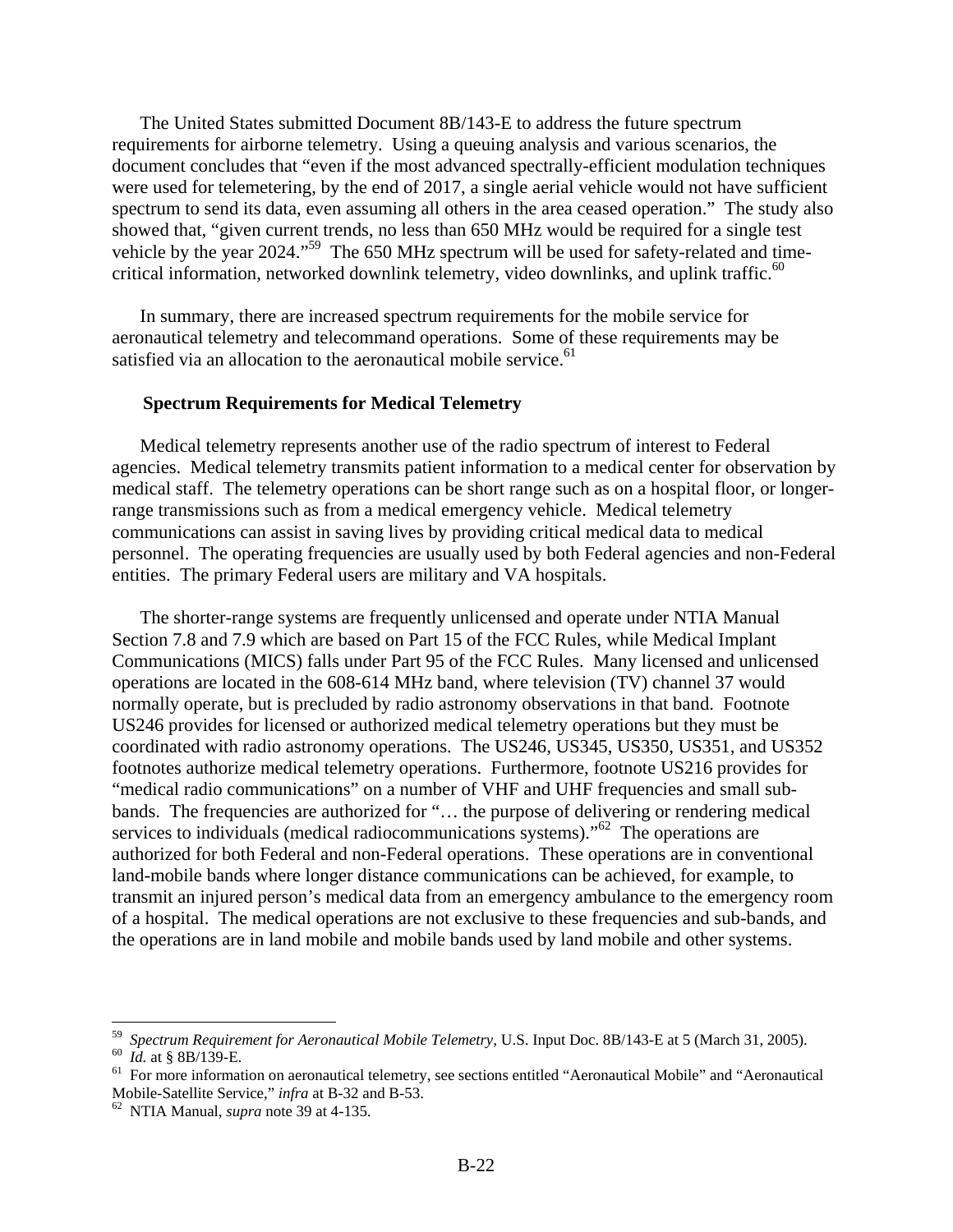The VA currently operates in the 460-470 MHz band for telemetry in coronary care cases, but the band must be vacated and operations moved to the 608-614 MHz band. However, the medical telemetry operations in the 608-614 MHz band have been experiencing interference from TV transmitters operating on the adjacent TV channels 36 and 38. Additional allocations in the 1395-1400 MHz and 1427-1429.5 MHz band were provided about five years ago, but the equipment has been slow to develop, and users have not been driving the demand to the new bands. Furthermore, the VA has rejected the use of the 1395-1400 MHz and 1427-1429.5 MHz bands because equipment is not available.

#### **Federal Use of Exclusive Non-Federal Frequency Bands**

Federal agencies are authorized to use frequencies assigned by the FCC to non-Federal public safety agencies and for emergency operations. Section 7.12 of the NTIA Manual, "Use of Frequencies Authorized to Non-Government Stations under Part 90 of the FCC Rules," provides for the Federal use of frequencies authorized to non-Federal stations under Part 90 of the FCC Rules when such operation is necessary for inter-communication with non-Federal entities.<sup>63</sup>

Section 7.3.4 of the NTIA Manual provides for the Federal agency emergency use of non-Federal frequencies. This section permits such operations when emergency inter-communication is necessary between Federal and non-Federal entities and a verbal or written agreement is provided.<sup>64</sup>

*Federal Use of the Non-Federal 150.8-156.2475 MHz and 157.1875-162.0125 MHz Bands.* These bands are allocated to non-Federal land mobile service, and are used extensively by private sector units. Federal agencies, especially the law enforcement and public safety agencies, use these bands to communicate with state and local law enforcement agencies under the provisions of Section 7.12 of the NTIA Manual. There is an upward trend in band usage, especially by the agencies with public safety missions such as DHS, DOI, and DOJ. The VA uses the 152.855-157.0375 MHz and 157.1875-161.575 MHz for emergency communications with VA medical facilities and local police, fire, and emergency medical units.

DOJ uses the 150.8-162 MHz non-Federal bands extensively for cooperative support with non-Federal law enforcement agencies. DOI uses the band to coordinate public safety and mission support activities with non-Federal agencies with similar missions.

*Federal use of the Non-Federal 450-470 MHz Band.* The 450-470 MHz band is used extensively by the private sector, and is one of the main land mobile frequency bands regulated by the FCC. Federal agencies, especially the law enforcement and public safety agencies, use the 450-470 MHz band to communicate with state and local law enforcement agencies under the provisions of Section 7.12 of the NTIA Manual, "Use of Frequencies Authorized to Non-Government Stations under Part 90 of the FCC Rules."<sup>65</sup>

<sup>63</sup> NTIA Manual, *supra* note 39, Part 7.12, at 7-17. (Part 90 of the FCC Rules deals with private land mobile radio services, including public safety communications).<br><sup>64</sup> NTIA Manual, *supra* note 39 at 7-3.

<sup>&</sup>lt;sup>65</sup> NTIA Manual, *supra* note 39, Part 7.12, at 7-17.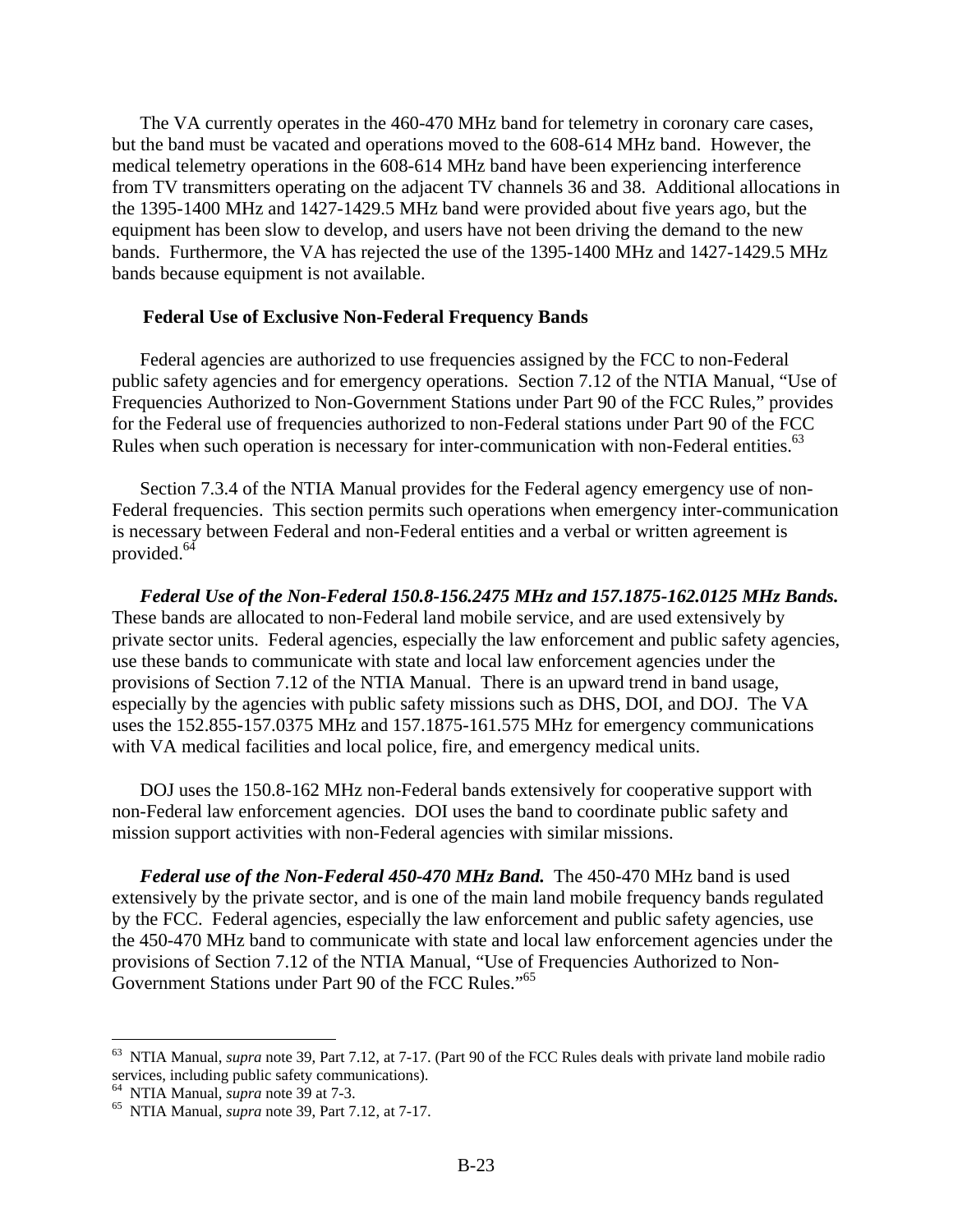The VA uses part of the 450-460 MHz band extensively for emergency communications with local public safety and emergency medical units. The VA also uses the 460-470 MHz portion of the band in its medical facilities for telemetry of coronary care patients. DOC uses 458.54 MHz for animal tracking telemetry data as part of a fish tracking system. These operations have been coordinated with the FCC.

DOJ's most significant spectrum requirements are in support of tactical law enforcement communications. DOJ is an extensive user of the 420-512 MHz band that it uses for cooperative support with non-Federal law enforcement agencies. Moreover, the DOJ has a critical spectrum requirement for interoperability with non-Federal units operating in the 150.8-162 MHz and 420- 870 MHz bands.

In summary, there are critical spectrum access requirements for Federal agencies to interoperate with non-Federal entities. Such interoperability as well as ongoing use by Federal entities of non-Federal spectrum requires agreements between the Federal and non-Federal entities.

### **ADDRESSING FUTURE MOBILE SERVICE SPECTRUM REQUIREMENTS**

Satisfying future communications and spectrum access requirements can be accomplished in a number of ways such as increased spectrum sharing, network or facilities sharing, and using commercial services.

### **Spectrum Sharing**

Federal agencies can "share" spectrum in various ways. They may use a technical solution such as a distance separation that enables frequency reuse without interference. Several agencies stressed the need for improvements in the use of the spectrum-sharing management techniques. DOJ advocates regulatory changes, such as technology-based assignment procedures, that would foster improved spectrum sharing. DOJ also advocates changes to NTIA Manual Sections 7.12 and 4.3.16, governing the procedures, respectively, for Federal users to obtain commercial spectrum and for non-Federal users to obtain Federal spectrum for public safety interoperability purposes. VA wants to find better ways to share spectrum and increase the efficiency of the spectrum currently in use. Many agencies have acknowledged that sharing in some form will increase in the future.<sup>66</sup> However, even supporters acknowledge that sharing is not always possible, especially for critical communications in areas where propagation anomalies are common.

NTIA supports more efficient and effective use of spectrum for land mobile, as well as other radio services. In particular, with respect to land mobile systems, agencies should: (1) continue to implement narrowbanding where appropriate; (2) utilize better spectrum management and interference analysis tools; (3) utilize trunking technology; (4) share frequencies, infrastructure and systems where feasible; (5) use commercial systems and services wherever possible; and (6) plan for the use of cognitive and adaptive techniques in their future systems.

<sup>66 1993</sup> NTIA Efficiency Report, *supra* note 37, at 43.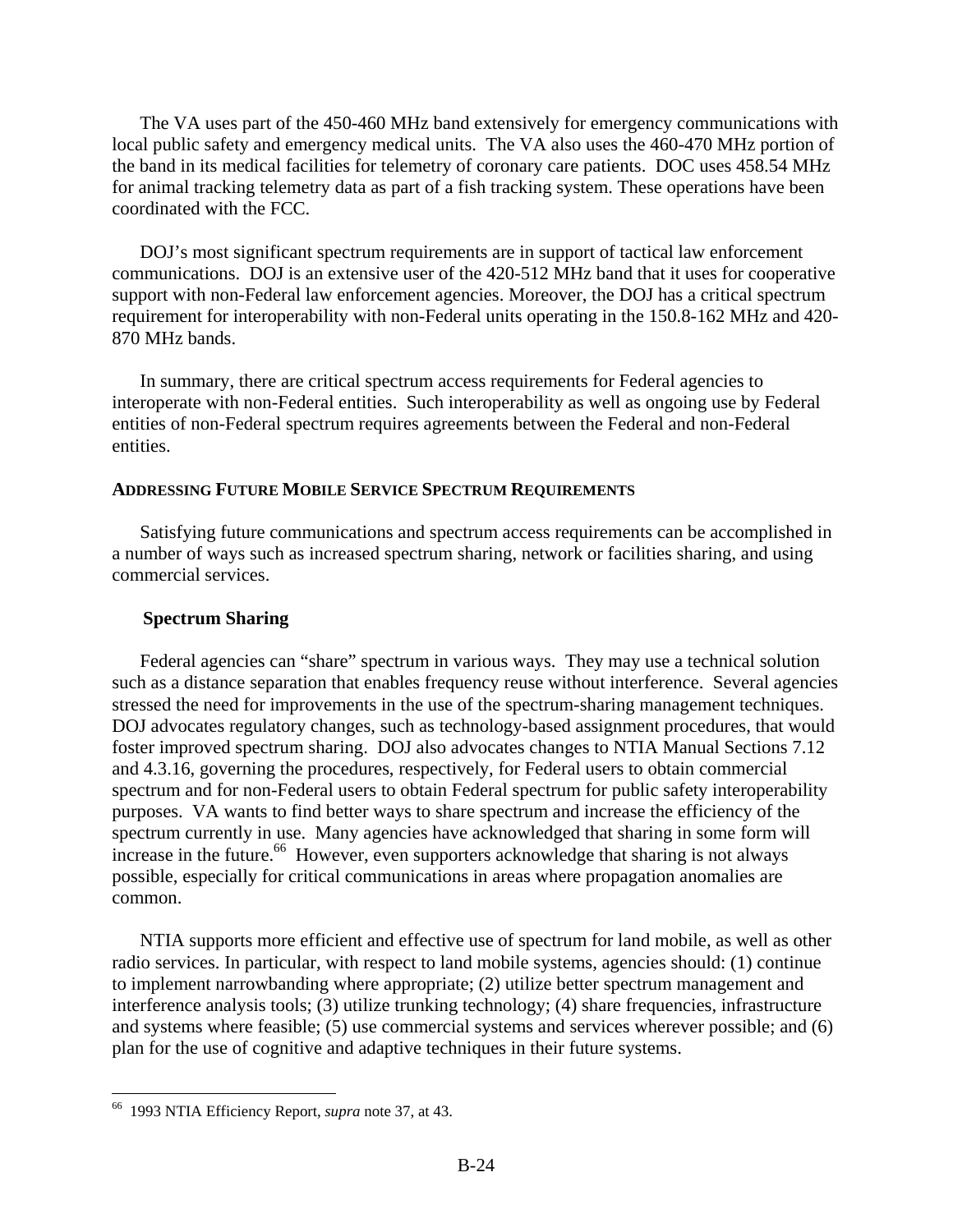Furthermore, the current allotment channel plans used in the 162-174 MHz and 406.1-420 MHz bands could be revised, or eventually phased out, providing more flexibility in assigning frequencies and supporting more channel sharing by Federal agencies.

## **Network or Facilities Sharing**

Digital trunking communications systems provide spectrum access via network sharing and are spectrally efficient in dense user environments. Trunking systems can establish "talk groups" for several groups of users so that they automatically "time share" the same group of frequencies in a virtually transparent way. The NTIA Efficiency Report generally estimates that a fivechannel trunking system, appropriately loaded, is about 3.5 times as efficient as a non-trunking system.<sup>67</sup> Moreover, agencies may enter into formal or informal arrangements to share channels with other Federal agencies, or with local and state groups. For example, DOC participates in the DOD Pacific Mobile Emergency Radio System. Many agencies endorse this practice.

The 406.1-420 MHz band is used for digital trunking operations by the Federal Radio Service Corporation under contract to NTIA under the Federal Specialized Mobile Radio Program (FedSMR). The frequencies are assigned for operation in five urban areas on the East Coast. The purpose of FedSMR is to provide spectrum-efficient trunked radio communications to a number of Federal users that can benefit from multiple talk groups and other features.

Many agencies use digital trunking systems as part of their operations, and several use the NTIA-administered FedSMR system, which supports Continuity of Operations (COOP) requirements for various agencies as well as for day-to-day communications. The FedSMR systems will be transitioned to narrowband by the end of 2007. DOC's Patent and Trademark Office, for example, meets its land mobile needs through the DOC FedSMR trunking radio system. The number of subscribers is growing, with the number doubling from 2002 to 2004. In Washington, D.C., the main users are the Smithsonian Institution, the National Archives, the National Zoo and the U.S. Holocaust Memorial. However, the Treasury's U.S. Mint finds that the monthly cost per subscriber unit of using the FedSMR Federal trunking system in Washington, D.C. and Philadelphia would be cost prohibitive.

FedSMR growth is expected to be twenty percent per year for at least the next five years, requiring about three additional channels per year. Use of technologies such as CDMA could permit more efficiency and reduce the requirements for additional channels. The FedSMR contractor is working with an equipment manufacturer to develop a digital system operating on 6.25 kHz channels.

Land-mobile networks can also be shared among agencies with common missions. For example, USDA infrastructure is shared with other agencies. The Forest Service maintains firefighting supplies, including land mobile radios, at the National Interagency Fire Center, located in Boise, Idaho. These radios are used during emergencies wherever they are needed for battling remote wildland fires, and performing emergency support functions under the National Response Framework.

 $\overline{a}$ 67 *See supra* note 37.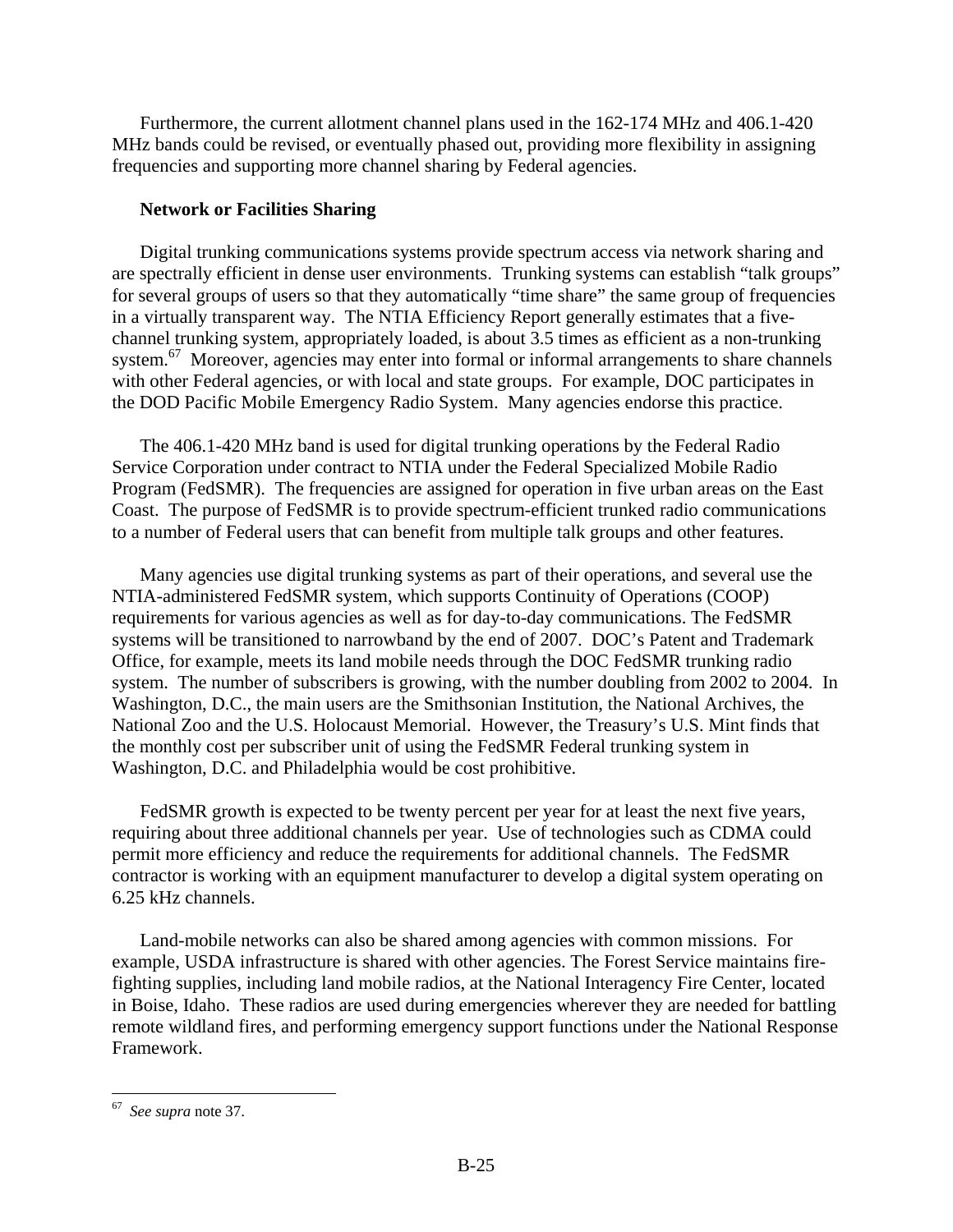Treasury operates an interoperability frequency assignment called the Federal Common, which can be shared among all Federal agencies for law enforcement, as well as in coordination with state and local police in emergencies.

A number of DOE's sites and facilities share spectrum with other Federal agencies and local public safety units. The DOE Nevada Operations Office, which oversees nuclear test sites, shares with the Air Force at Nellis Air Force Base and with other Federal agencies for incidentresponse purposes.

DOI's Bureau of Land Management plans to continue reengineering and consolidating with partners to reduce spectrum demand in the HF, VHF and UHF bands and support and improve interoperability. Some agencies see an increased emphasis on sharing in the future.

### **Use of Commercial Services**

Federal agencies increasingly use commercial spectrum through use of non-Federal communications systems and services. These include cellular phone service for routine or conventional uses such as facility maintenance. Non-tactical Treasury missions are mainly supported by commercial services and unlicensed devices. DOC uses commercial services where they fully support mission requirements and save money. USDA's Office of the Inspector General uses commercial land mobile services but will be transitioning to IWN. DOJ uses commercial services (Blackberries, cellular phones, satellite communications terminals) to augment its day-to-day law enforcement activities. For example, cellular phones are frequently used for non-tactical purposes; whereas agency dedicated land mobile networks are used in mission-critical for sensitive or tactical applications.

In some cases, however, due to remote locations or unique requirements, use of commercial services may not be possible. For example, DHS's law enforcement and homeland security functions require rapid push-to-talk types of connections, security and broadcast capabilities in land mobile service, which Federal 162-174 MHz frequencies can satisfy. DOC may not be able to use commercial services during emergencies when operations must be assured or simultaneous transmission to multiple users is needed. With respect to electric power plant operation, the commercial cellular and satellite communications services do not provide the reliability, availability, and ease of control needed for DOE's missions. Commercial land mobile lacks the encryption needed for DOE's Nevada operations, including the Yucca Mountain test site and DOE assets located at Nellis Air Force Base.

USDA's perspective is that continued access to Federal spectrum is needed because much of its operations are in isolated areas where cell coverage is not available. To maintain communications for safety and emergency communications, USDA requires access to Federal radio-based systems.

Even if commercial cellular service were available in 100 percent of USDA's operating areas, the requirements for simultaneous broadcast voice messages across the entire operating territory cannot currently be met with existing commercial products and services. However,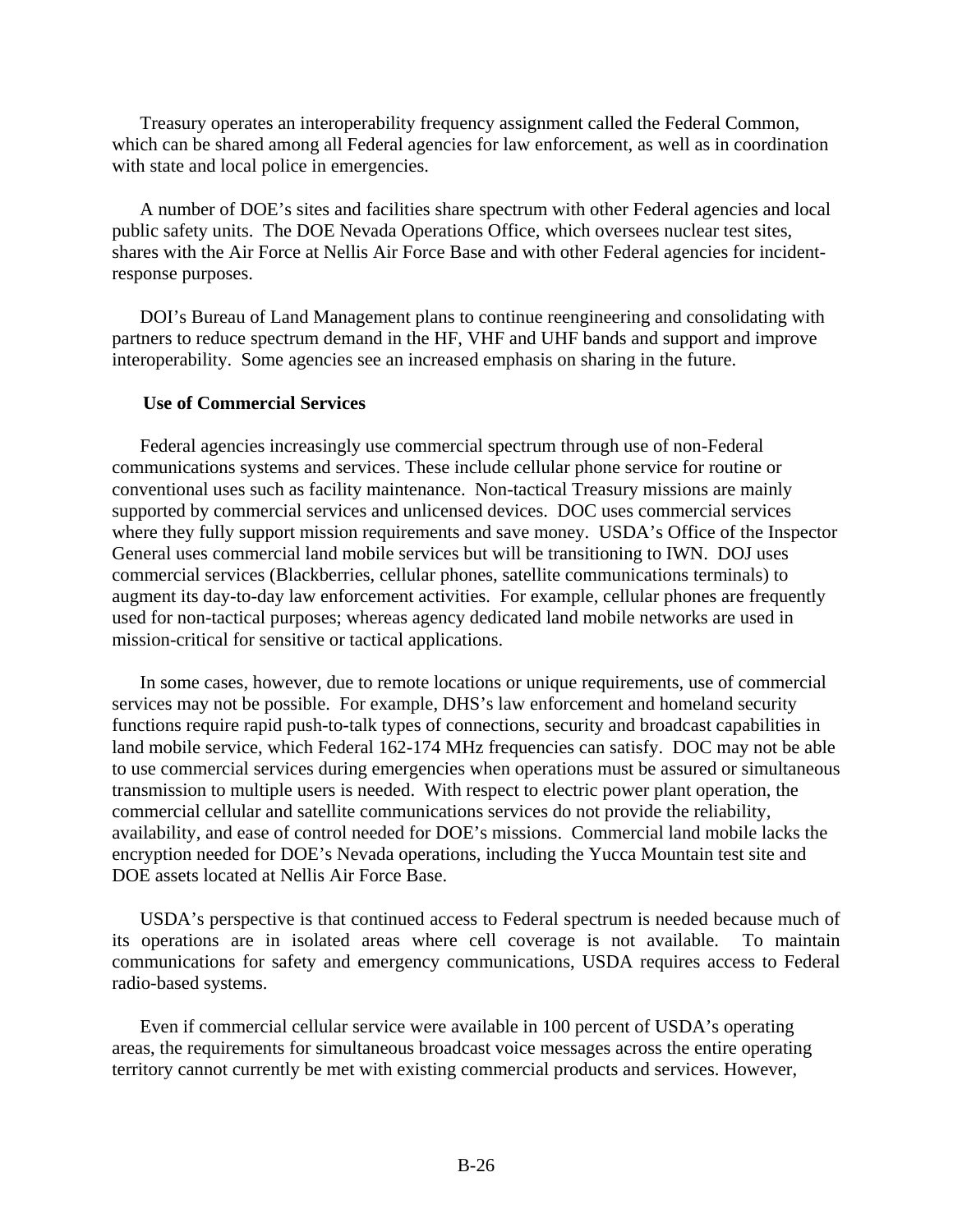some cellular service providers are developing capabilities that USDA plans to explore as coverage becomes available across the USDA's broad operational footprint.

Several agencies expect to increase their reliance on commercial services in the future. The requirements of today's law enforcement demand unencumbered access to spectrum far exceeding those associated with voice operations in Federal exclusive bands. DOJ's operations cannot be frequency band or assignment limited. It plans to use commercial services to meet these needs. Commercial alternatives will be a large factor in DOI's spectrum planning through 2010. DOI assumes that wireless voice, data, and video transmission integration will be maximized through use of commercial as well as dedicated Federal systems. The potential for increased use of commercial applications to enhance DHS communications systems will also have a significant impact on the DHS's spectrum needs. NOAA may be able to use cellular telephones where cell coverage is adequate in the future. DOS will seek to use commercial sources of communications services.

Increased use of commercial services for non-secure activities to improve cost effectiveness and efficiency is foreseen by Treasury. However, demand may increase for commercial land mobile and unlicensed spectrum beyond Treasury's current level of usage. The U.S. Mint, for example, is investigating the feasibility of moving to a completely wireless desktop environment in the future. The IRS has considered the feasibility of using wireless broadband for computer connectivity in the field.

Additional requirements for cellular and paging services from DOE's field offices are projected. With respect to its power plant operations and support of the nation's electrical power grid, DOE predicts that sharing and interoperability will result in commonality of Federal and private utility systems.

### **LAND MOBILE SERVICE REQUIREMENTS SUMMARY**

The Federal agencies make extensive use of many frequency bands to satisfy numerous mobile communications requirements. The military makes extensive use of HF networks on many platforms, and it will continue to do so for at least the next fifteen to twenty years. Federal agencies operate HF emergency communications networks, and they plan to implement more such networks for emergency back-up. The Federal agencies anticipate a need for 100 kHz of additional spectrum for the mobile service to accommodate uses such as emergency communications networks that permit interoperability.

Greatly expanding use of unmanned vehicles and spectrum-intense technologies is projected for military, law enforcement, and public safety applications.

There are increased spectrum requirements for aeronautical telemetry used for in flighttesting of manned and unmanned aircraft, rockets, and missiles.

With minor exceptions, most agencies expect to use the entire land mobile spectrum they currently use for at least five to ten years, and possibly fifteen years.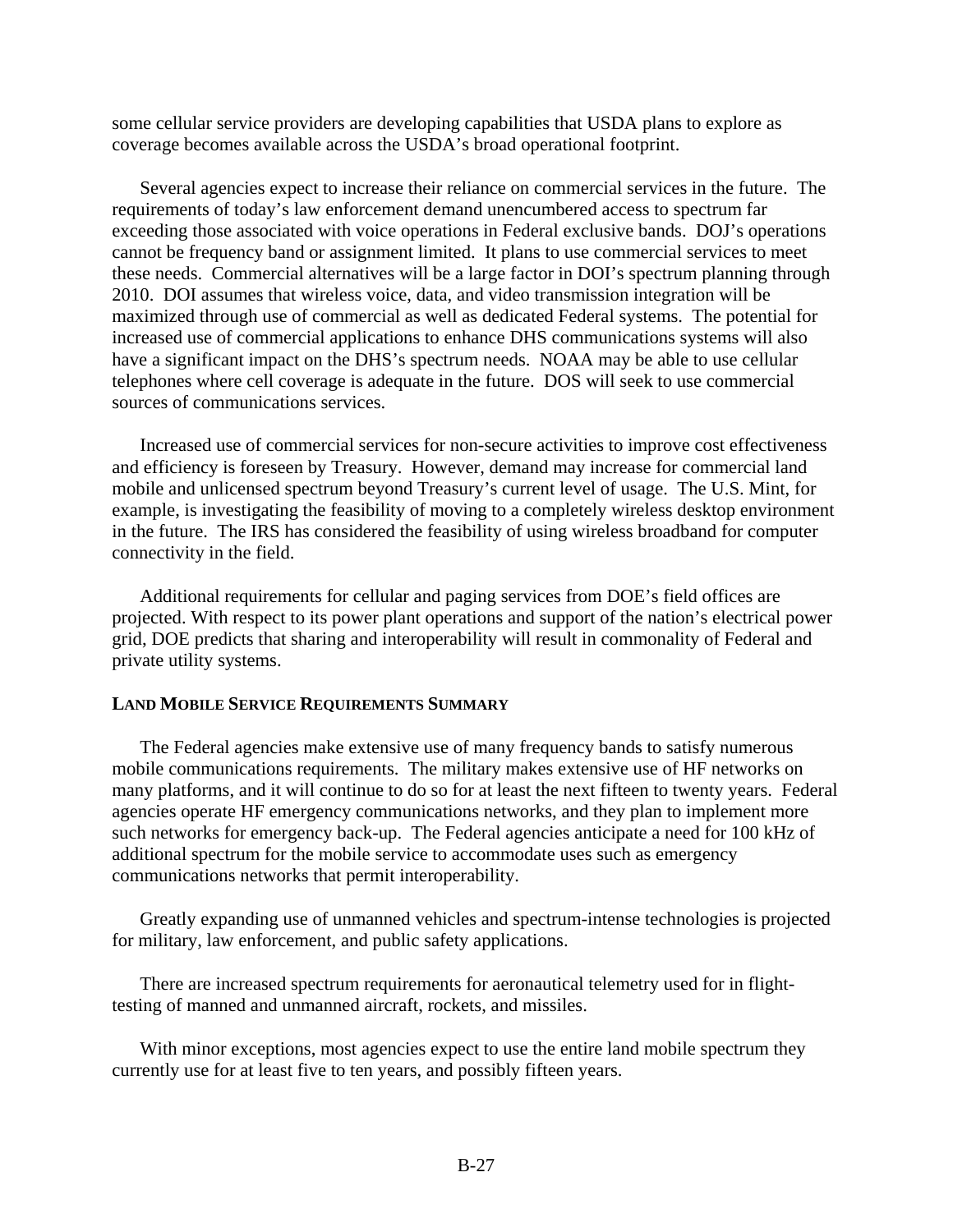Although no specific quantities are provided, substantial growth is predicted for land mobile communications in defense and homeland security missions. Most of DOD's domestic assignments are below 6 GHz because this spectrum is conducive to terrestrial mobile operations with reliable, moderate capacity communications links and with excellent propagation characteristics through dense foliage. DOD's expected growth through 2015 may not be supportable without advances in spectrum utilization technologies and changes in spectrum management approaches. Furthermore, any loss of spectrum nationally or internationally will make it more difficult to satisfy DOD's requirements.

DOJ needs increased assignments in the 162-174 MHz and 406-420 MHz bands where the majority of DOJ's land mobile communications are located. Expanded activities and needed access to spectrum in the non-Federal bands 150-162 MHz, 450-470 MHz, and 800 MHz may also be necessary. Some agencies such as DOC-Census Bureau, DOC-NOAA and the BBG, do not foresee any major increases in demand.

Treasury is reviewing its use of frequency assignments, and releasing any that are no longer needed. USDA's total number of frequency assignments will decline as Federal systems are replaced with commercial services, such as in the bands USDA has relinquished to the FCC for public auction for advanced wireless communications. During FY2006, USDA released 1,027 frequencies for auction in the 1710-1755 MHz band. USDA will use its current frequency assignments more intensively to provide additional service in the same amount of spectrum.

The effects of techniques meant to increase spectrum efficiency are unclear during the transition period to narrowband, shared systems such as IWN and use of more trunked systems. In particular, with respect to agency participation in the IWN, several agencies caution that there may be a short-term need for more spectrum because both the legacy system and the new system will be in use for a transition period. Furthermore, the adaptation of narrowband land mobile spectrum to meet the expanding requirements for broadband applications is unclear. Agencies will consider new technologies or commercial systems that can be used for such purposes, and several agencies have identified software-defined radio (SDR) and radio over IP as future technologies to be considered.

### **Satisfying Future Land Mobile Service Spectrum Requirements**

Several changes to the United States allocations in the 162-174 MHz spectrum region could assist the agencies in meeting their requirements. As discussed above, the 173.2-173.4 MHz band, allocated for non-Federal use, is within the 162-174 MHz Federal band. Exclusive Federal access to the band would facilitate Federal planning and improve spectrum-use efficiency. In addition, relocation of wireless microphones which operate on eight frequencies in the 162-174 MHz band and are extensively utilized in fast-food restaurants would enhance Federal use of the band. These unlicensed operations cause interference to mobile systems used by Federal law enforcement agencies. The 162-174 MHz band is critical to law enforcement communications, and to preclude harmful interference and to provide for more Federal spectrum access, relocating wireless microphones from this band and reallocating the 173.2-173.4 MHz band to exclusive Federal use may be needed.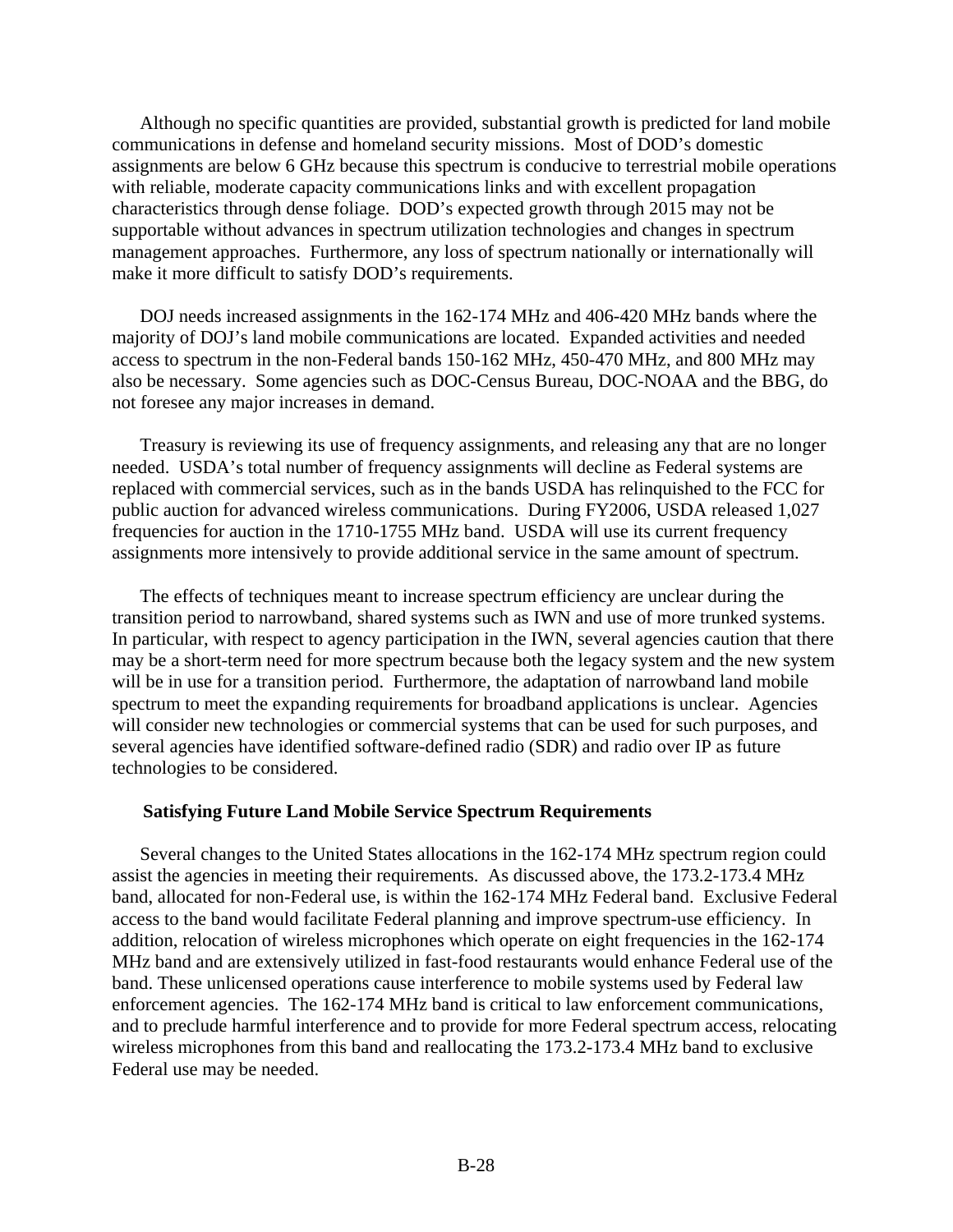Most of the future spectrum requirements could be satisfied in the existing land mobile service frequency bands by: 1) using more spectrum sharing; 2) network or facilities sharing; and 3) use of more commercial services. Rearrangement of the allotment channel plans in the 162- 174 MHz and the 406.1-420 MHz bands also could facilitate more sharing, and the re-use of the same channels could improve spectrum-use efficiency.

Network or facilities sharing, especially the use of digital trunking, would use less spectrum and improve efficiency, and could provide cost savings to the Federal agencies. The increased use of non-Federal Government spectrum and systems, especially for administrative traffic, would relieve demands on Federal spectrum. The development of a commercial secure, reliable network for government use at all levels, and using portions of the spectrum currently allocated to those purposes, would also provide great relief to the currently crowded spectrum.

### **AERONAUTICAL MOBILE SERVICE**

### **INTRODUCTION**

The aeronautical mobile service (AMS) is a communications service that provides for the safety and regularity of aircraft flight. This service is a critical component of our nation's transportation communications infrastructure providing service to commercial, military, and private aircraft. There are a large number of Federal VHF frequency assignments in the United States to aeronautical communications, with approximately 50,000 air and ground VHF and UHF transmitters and receivers, and when counting both main and standby transmitters and receivers the figure rises to about 65,000.

The aeronautical mobile service is defined as: "A mobile service between aeronautical stations and aircraft stations, or between aircraft stations, in which survival craft stations may participate; emergency position-indicating radiobeacon stations may also participate in this service on designated distress and emergency frequencies."<sup>68</sup> There are two subcategories within the broader aeronautical mobile category:

- 1. Aeronautical Mobile (Route) Service or AM(R)S, defined as: "An aeronautical mobile service reserved for communications relating to safety and regularity of flight, primarily along national or international civil air routes."<sup>69</sup>
- 2. Aeronautical Mobile (Off Route**)** Service, or AM(OR)S, defined as: "An aeronautical mobile service intended for communications, including those relating to flight coordination, primarily outside national or international civil air routes, (mostly for military aircraft use). $\cdot$ <sup>70</sup>

The aeronautical mobile services are considered to be safety services, a term that also has a definition: "Any radiocommunication service used permanently or temporarily for the

<sup>68</sup>*See*, ITU Radio Regulations, art. 1, at § 1.32 (Geneva, 2004). 69 *Id.* at § 1.36. 70 *Id.* at § 1.37.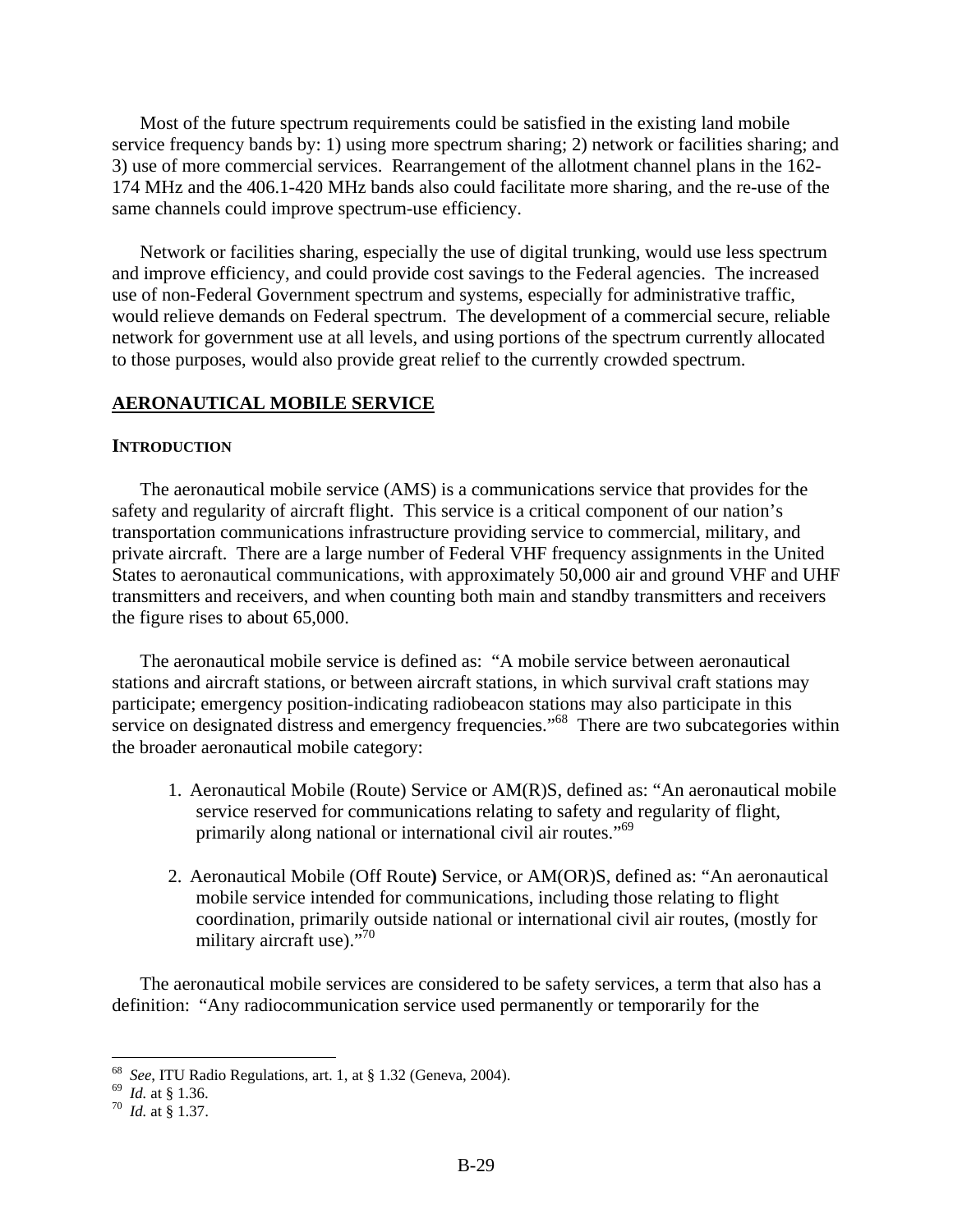safeguarding of human life and property. $171$  The aeronautical mobile service does not include personal communications to or from the passengers, such as telephone calls by passengers.

The aeronautical mobile service supports voice and data communications between ground stations and aircraft or between aircraft including flight testing, telecommunications, airdrome control, and route (R) and off-route (OR) services. Many of the communications within this service are used for Air Traffic Services (ATS) and Aeronautical Operational Control (AOC) safety communications.

ATS communications include Air Traffic Control (ATC) communications, communications providing alphanumeric and graphical weather data, and communications intended to notify appropriate organizations regarding aircraft in need of search and rescue, and to aid and assist such organizations as required.

AOC communications are used to initiate, continue, divert, or terminate a flight in the interest of the safety of the aircraft, and to ensure the regularity and efficiency of a flight. AOC functions operate via air-ground voice and data communications either through the cockpit crew or directly with airborne sensors or systems.

The AM(R)S operations, including certain frequency bands and technical standards used for this service, are coordinated internationally through the International Civil Aviation Organization (ICAO), a United Nations treaty organization, to ensure the worldwide interoperability of these services. Since the United States is an active member of ICAO, it incorporates the ICAO treaty, regulations, and standards into the relevant U.S. rules and regulations. Consequently, many of the aeronautical-related regulations found in Part 87 of the FCC Rules and the NTIA Manual are based on ICAO rules and standards. The AM(R)S supports voice and data communications between ground stations and aircraft or between aircraft operating within designated fight paths. As with other aeronautical mobile services, many of the communications within this service are used for ATS and AOC safety communications.

Aircraft operated by Federal agencies, the commercial airlines, and general aviation communities all depend on ATS and AOC radiocommunications services to foster the safe, economic, and efficient operation of aircraft. The FAA mission is to provide the safest, most efficient aerospace system in the world. In the spectrum management area, the mission of the FAA's ATC Spectrum Engineering Services spectrum management office is to:

- 1. Secure and manage the radio frequency spectrum;
- 2. Protect aeronautical spectrum domestically and U.S civil aviation interests internationally; and
- 3. Satisfy both present and future spectrum requirements for the flying public and the U.S. aviation community.

This mission is accomplished through optimization of resources and negotiation with other users of the radio spectrum at the national and international levels.<sup>72</sup>

 $\overline{a}$ <sup>71</sup> *Id.* at § 1.59.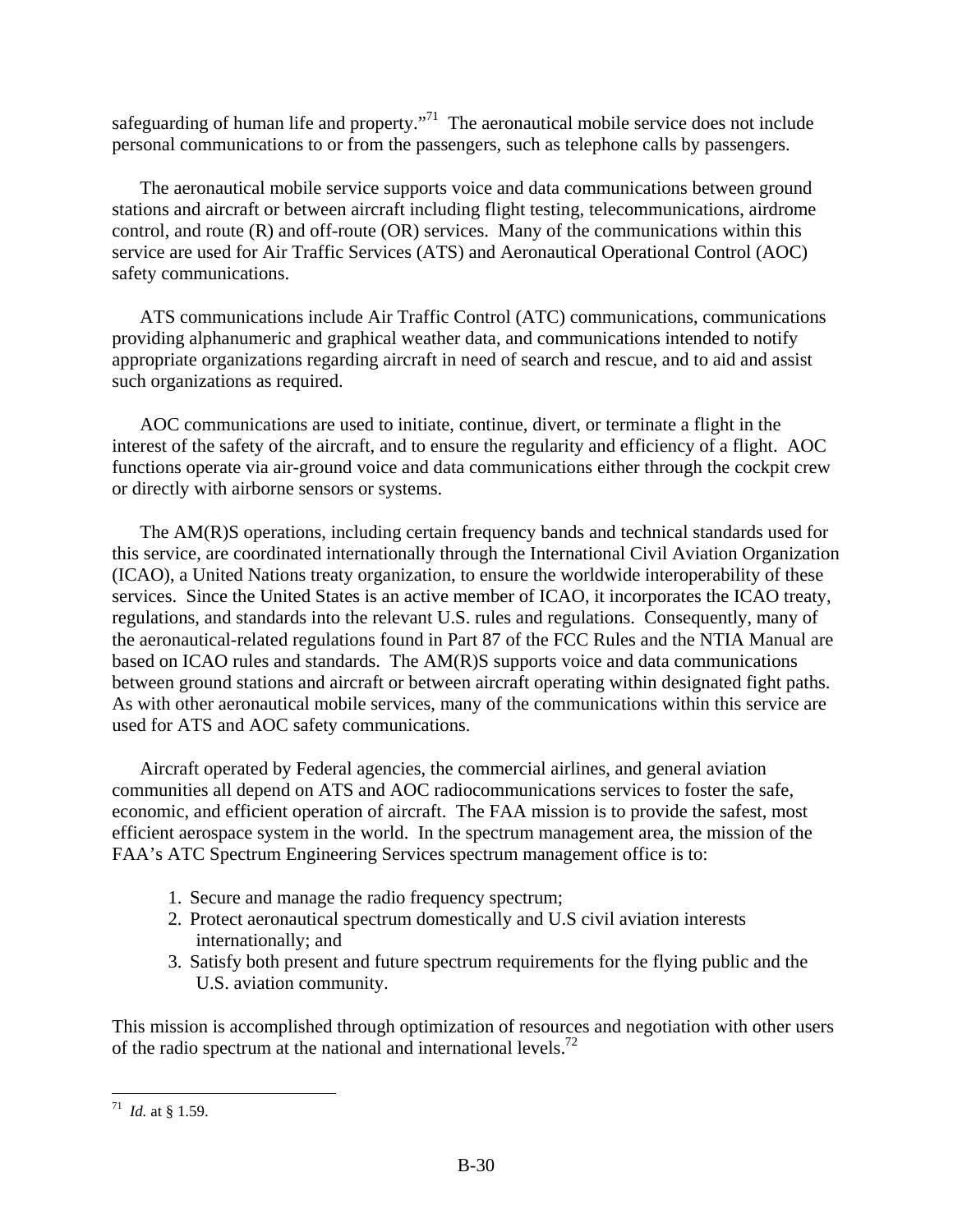Public participation with the Federal aeronautical-related regulatory and standards development processes is conducted through the Radio Technical Commission for Aeronautics (RTCA), Inc., a not-for-profit corporation that develops consensus-based recommendations regarding communications, navigation, surveillance, and air traffic management system issues. RTCA functions as a Federal Advisory Committee. Its recommendations are used by the FAA as the basis for policy, program, and regulatory decisions, and by the private sector as the basis for development, investment, and other business decisions.<sup>73</sup>

### **CURRENT AERONAUTICAL MOBILE SERVICE SPECTRUM USE AND FUTURE REQUIREMENTS**

### **General**

The aeronautical mobile spectrum is shared between Federal and non-Federal entities, enabling a Federal agency such as the FAA to communicate with aircraft operated by both Federal and non-Federal entities such as commercial airliners.

The FAA provides air-ground communications support for en route, terminal, and flight services to end users such as the commercial airlines, general and private aviation, the military services and other Federal agencies. En route services include the aircraft separation services, traffic advisories, and weather information to pilots en route between airports, etc. Terminal communications include the radio communications in the airspace that immediately surrounds the airport and on the ground. Flight services include flight plan filing, preflight and in-flight weather briefings, en route communications with pilots flying under visual flight rules, and assistance to pilots in distress.

The AM(R)S is used by both Federal and non-Federal entities in identical ways and operations are conducted in the 2-23 MHz (MF and HF) and 117.975-137 MHz (VHF) bands. Additionally, the FAA provides air traffic control services to military aircraft on allotted frequencies in the 225-399.9 MHz band. The FAA has many frequency assignments in the 117.975-137.0 MHz VHF band. DOD is the other Federal agency with extensive spectrum usage in the band.

The AM(R)S bands are mostly used for aeronautical communications. A large majority of Federal HF spectrum for the aeronautical mobile service use is accounted for by the military services, while the FAA accounts for over eighty-eight percent of the VHF spectrum use in its support to aeronautical mobile requirements of the commercial airlines and the flying public. Most of the FAA's HF communications requirements are satisfied by a private company, ARINC, Inc. (ARINC) under an FAA contract. The ARINC HF assignments are licensed by the FCC. ARINC provides civil aviation with communications services, planning and management.

1

<sup>&</sup>lt;sup>72</sup> FAA ATC Spectrum Engineering Services,<br>http://www.faa.gov/about/office\_org/headquarters\_offices/ato/service\_units/techops/spec\_management/

<sup>&</sup>lt;sup>73</sup> RTCA, Inc. Home Page, http://www.rtca.org/aboutrtca.asp. (last visited, Feb. 7, 2008).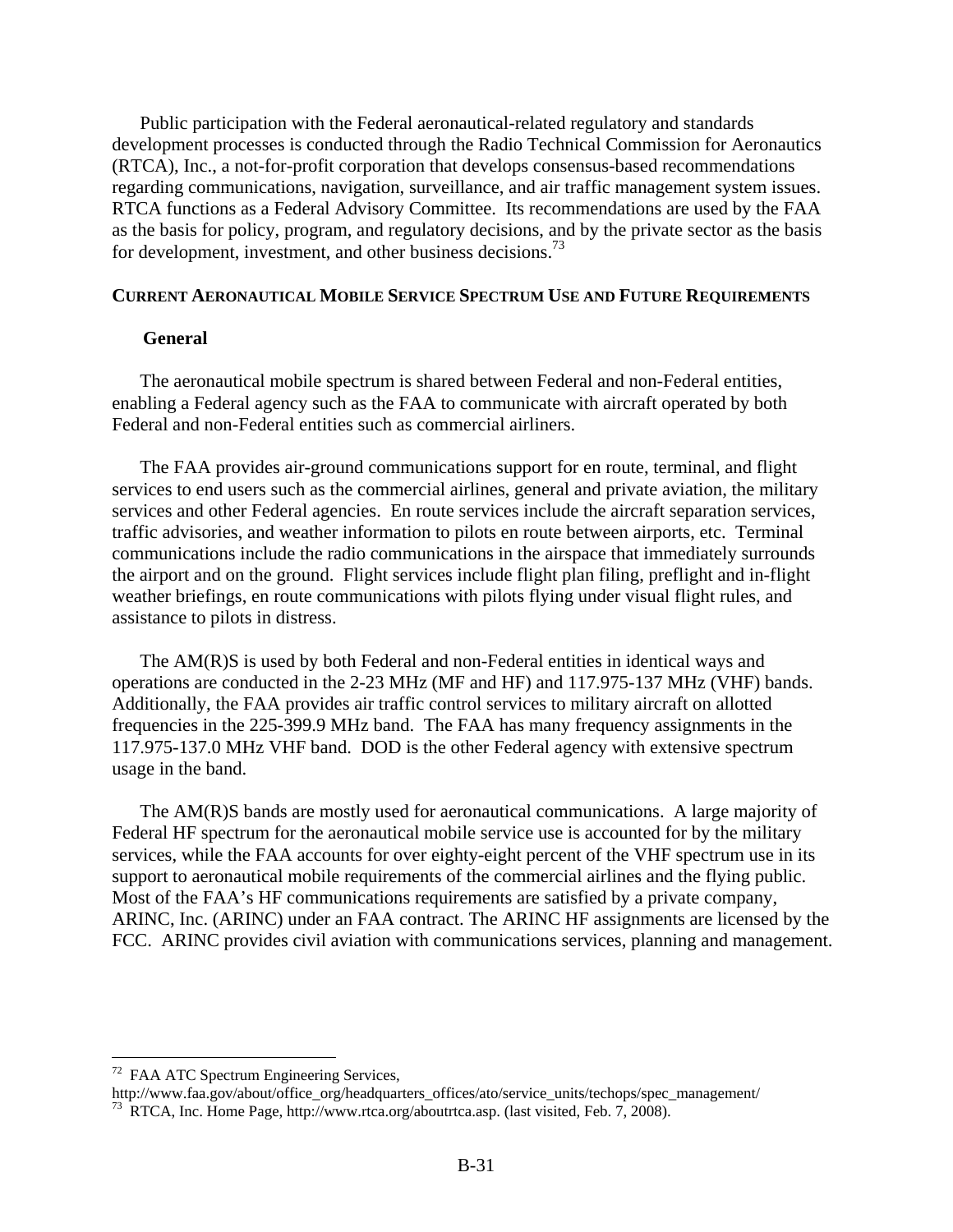### **Spectrum Use and Future Requirements in the MF and HF Bands**

The 2-23 MHz bands include twenty-one distinct frequency bands that are shared equally by Federal and non-Federal users for ATS and AOC functions. The MF and HF bands, regulated by international agreement, have long provided the major means of communications with aircraft in transoceanic service, because the signals propagate over long distances, and in some developing countries. Because MF and HF propagation is dependent on time of day, time of year, sunspot cycles, and other factors, airborne MF and HF systems generally have multiple frequencies assigned during flight. MF and HF communications are not used over the continental United States, except in Alaska.<sup>74</sup>

DOD uses the MF and HF bands for a variety of functions, including tactical air-to-ground communications, command and control communications, and for communications supporting disaster relief operations. The Air Force uses MF and HF for global command and control stations, flight testing, tactical communications, data coordination and satellite recovery operations. One example of MF and HF aeronautical mobile service spectrum use is NASA's support of the space shuttle operations.<sup>75</sup>

### **Spectrum Use and Future Requirements in VHF Bands and in 960-1215 MHz**

The 117.975-137 MHz VHF band provides the primary communications mode for ATS and AOC safety communications for all areas of the world where radio Line-Of-Sight (LOS) services can be established in a practical manner. Though VHF radio is limited to LOS, modern aircraft fly at altitudes where LOS can exceed 800 km. The 117.975-137 MHz band is used by civil aviation authorities to provide ATS safety communications and by the airlines, business aviation, and general aviation to provide AOC safety communications. Each communications frequency is re-used as often as possible due to the limited number of available frequencies.

The FAA and ARINC maintain an extensive network of VHF radio stations giving reliable coverage over the United States and off-shore areas. The communications in the 117.975-137 MHz band are via Double-Sideband Amplitude Modulation (DSB-AM), and since 1992 mostly on 25 kHz channels. In the United States, the 117.975-137 MHz band is divided into 760 (25 kHz) channels, with 524 available for ATS and the remainder used by AOC and general aviation. Although the band was narrowbanded to 25 kHz channels in 1977, there are many general aviation aircraft still operating on 50 kHz channels, requiring the FAA to have 50 kHz assignments for many operations. Furthermore, the 136-137 MHz segment was made available in 1977, but the expansion of the available channel capacity has been slow.<sup>76</sup>

The FAA estimated in 2004 that the channel requirements would grow and approximately 1230 frequency assignments might be needed to satisfy the air traffic control system needs until 2010. The present VHF communications system will be able to support the operation of the

 $74$  NTIA 1995 Report, *supra* note 30, at 41.

<sup>&</sup>lt;sup>75</sup> Spectrum Resource Assessment of Government Use of the HF (3-30 MHz) Band, NTIA Technical Memorandum 89-141 at 67-68 (June 1989).

<sup>76</sup> *Radio Spectrum Plan for 2001-2010 (2004 Revision)*, FAA, at 1 and 2 (March 2005) (FAA Radio Spectrum Plan).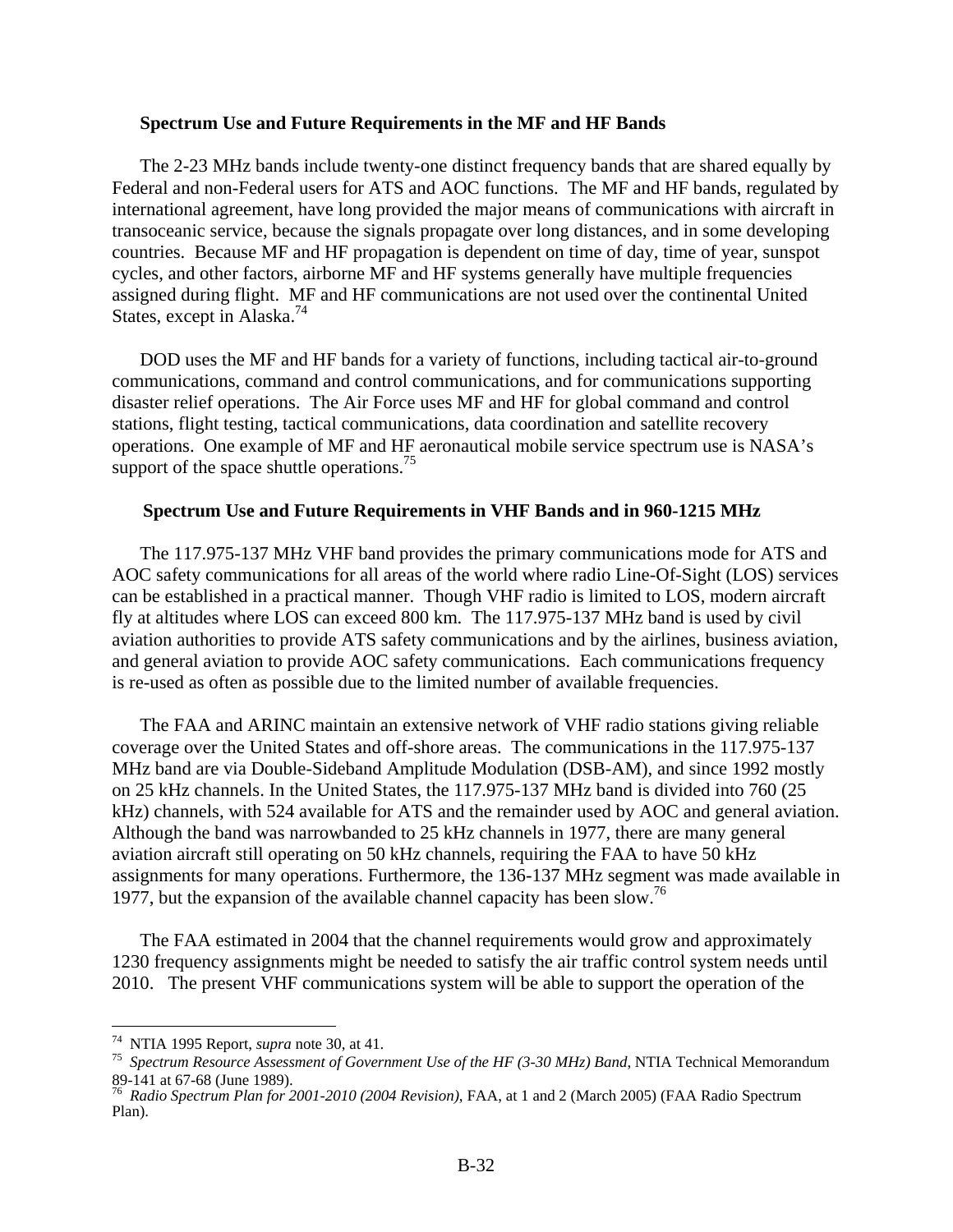National Airspace System (NAS) until 2010 if FAA-identified improvements can be made.<sup>77</sup> The FAA Radio Spectrum Plan for 2001-2010 (updated 2005), states that "It was previously estimated that the Next Generation Air-to-Ground Communications (NEXCOM) concept would be implemented and used to satisfy new requirements in the United States in the 2010 time period. However, it is presently projected that a new system will not be implemented until  $2015.^{978}$ 

DOT expects a future spectrum requirement for the 960-1215 MHz band for a satellite-based integrated communications and surveillance system. The band is currently allocated to aeronautical radionavigation, but is needed for the potential AOC and ATS communications applications.

The United States, within the ITU Radiocommunication Sector, submitted Document 8B/491-E to address the estimate of new aviation AM(R)S spectrum requirements. The study referenced in the document determined that new AM(R)S applications, like the Universal Access Transceiver (UAT) or Automatic Dependent Surveillance – Broadcast (ADS-B), "will require longer propagation distances *(e.g.,* out to radio line-of-sight), moderate bandwidth, and a number of distinct channels to allow for sector-to-sector assignments."79 Based on technical characteristics of the radio spectrum, the study notes "it is expected that the former [UAT] applications will be accommodated in some portion of the 960-1164 MHz band." $80$ <sup>60</sup> The study considered evolving aeronautical applications and integration of a new system on an aircraft and estimated a need of approximately 60 MHz in some portion of the 960-1164 MHz band."<sup>81</sup>

Research continues into the use of the 960-1024 MHz radionavigation band as a communications band. Most recently, a NASA sponsored research paper was presented at the Working Group C of the International Civil Aviation Organization (ICAO) Aeronautical Communications Panel on propagation and interference modeling of communications and navigation systems via simulation.<sup>82</sup>

In conclusion, the transition from DSB-AM to a digital system in the 117.975-137 MHz band is a major spectrum management and engineering challenge to avoid interference and operating disruptions. The 960-1024 MHz band may be necessary to accommodate the future growth or to provide for the adoption of modern new technologies, but compatibility analyses are required.

Communications Panel, Working Group C,  $10<sup>th</sup>$  Meeting, Paper ACP WGC10/WP6 (March 13-17, 2006).

 $\overline{a}$ <sup>77</sup>*Id*. at 1. 78 *Id*.

<sup>79</sup>*Initial Estimate of New Aviation AM(R)S Spectrum Requirements*, U.S. Input Doc. 8B/491-E at 1 (March 31, **2005).**<br> **2005).**<br> **80** *Id.*<br>
<sup>81</sup> *Id.* at 5.<br>
<sup>82</sup> *Future Communications Study Technology Assessment Activities and Progress*, ICAO Aeronautical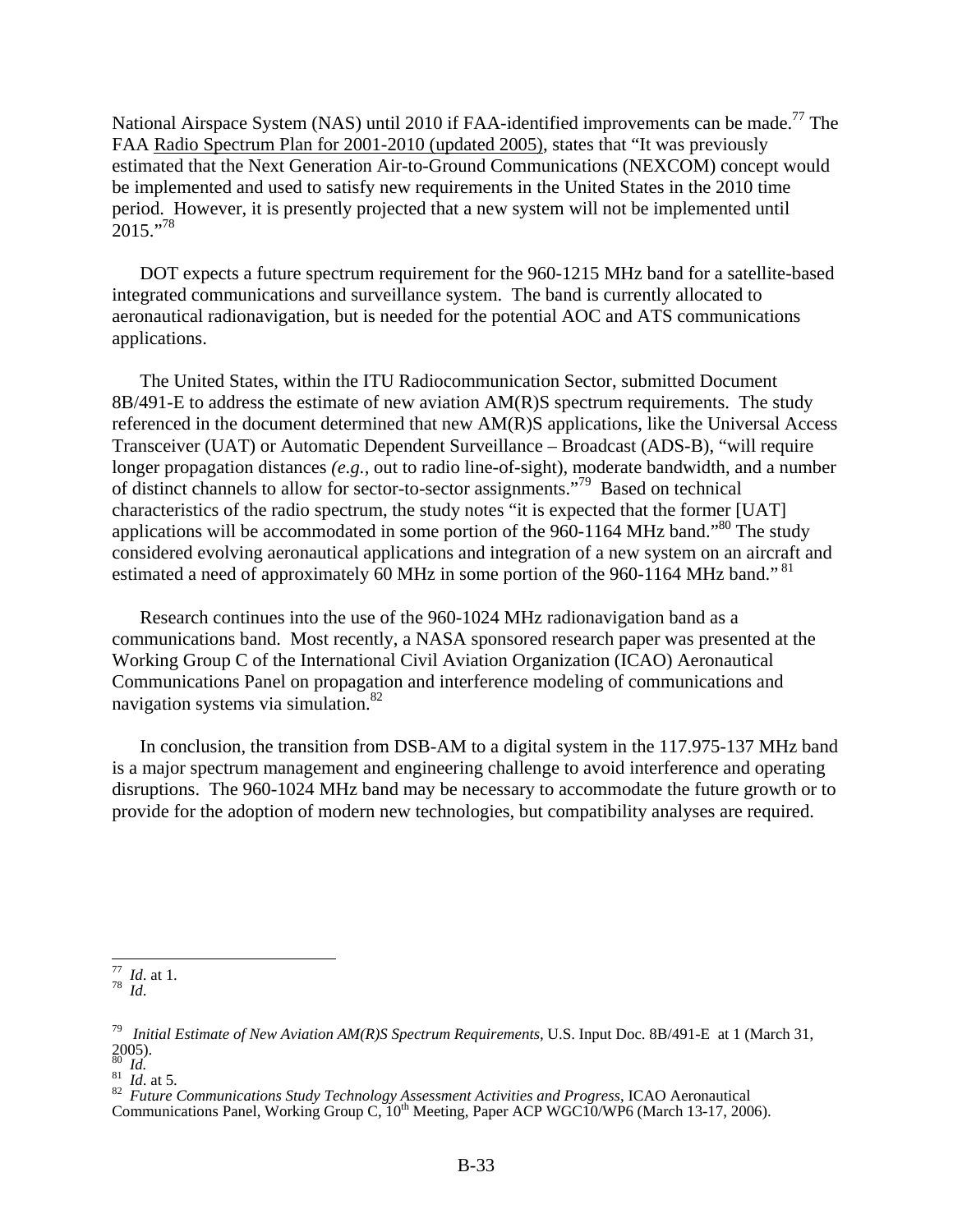### **Aeronautical Mobile Service Spectrum Use and Future Requirements of the 225-399.9 MHz Band**

Federal agencies, such as DOD and the Coast Guard, make extensive use of the 225-399.9 MHz band for their aircraft operations. Within the IRAC, the 225-399.9 MHz band, excluding the 328.6-335.4 aeronautical radionavigation band, is managed by the Military Assignment Group (MAG). The Federal use of this band for aeronautical communications plays an important part in national defense and security. The military uses UHF for communications for training flights, combat, and ATC such as ground control, approach control, and en route separation services. The uses include coordination of in-flight refueling, vectoring of aircraft to targets, and large scale training exercises. The FAA, DOD, and Coast Guard account for nearly all of the mobile spectrum use in the 225-399.9 MHz band.

The FAA provides ATC functions for military aircraft essentially identical to the ATC communications in the VHF band. In fact, in most areas the FAA transmits ATC information simultaneously on VHF and UHF channels for military aircraft that are not VHF-equipped so that military and civilian aircraft are aware of each other.

### **Spectrum Use and Future Requirements of the 5000- 5030 and 5091-5150 MHz Bands**

In the United States, DOD uses Microwave Landing Systems (MLS); however the FAA indicates that it "does not anticipate additional civil MLS development and that the phase-down of MLS is expected to begin in 2010."83 Nevertheless, DOT requires spectrum for the MLS in the 5000-5250 MHz band to support existing DOD requirements.

The United States submitted Document 8B/491-E within the ITU Radiocommunication Sector with respect to estimating new aviation AM(R)S spectrum requirements. Surface spectrum requirements were estimated "based on a review of current surface communications requirements at a major airport in the United States."84 The study assumed throughput requirements could be satisfied using "the candidate surface system technology (based on the Institute of Electrical and Electronics Engineers (IEEE) Standard 802.16e)."<sup>85</sup> The study showed that "approximately 60-100 MHz in some portion of the 5 000-5 150 MHz band" would be required. <sup>86</sup> The study pointed out that "it is important to note that those estimates are preliminary and closely tied to the assumptions made in the study."<sup>87</sup>

Additional functions supported in this band include satellite feeder links supporting integrated voice and data air-to-ground communications.

 $83$  2005 FRP, *supra* note 46 at 3-9.

<sup>83 2005</sup> FRP, *supra* note 46 at 3-9. <sup>84</sup>*See supra* note 77 at 5.<sup>85</sup>*Id.* 86 *Id.* 87 *Id.*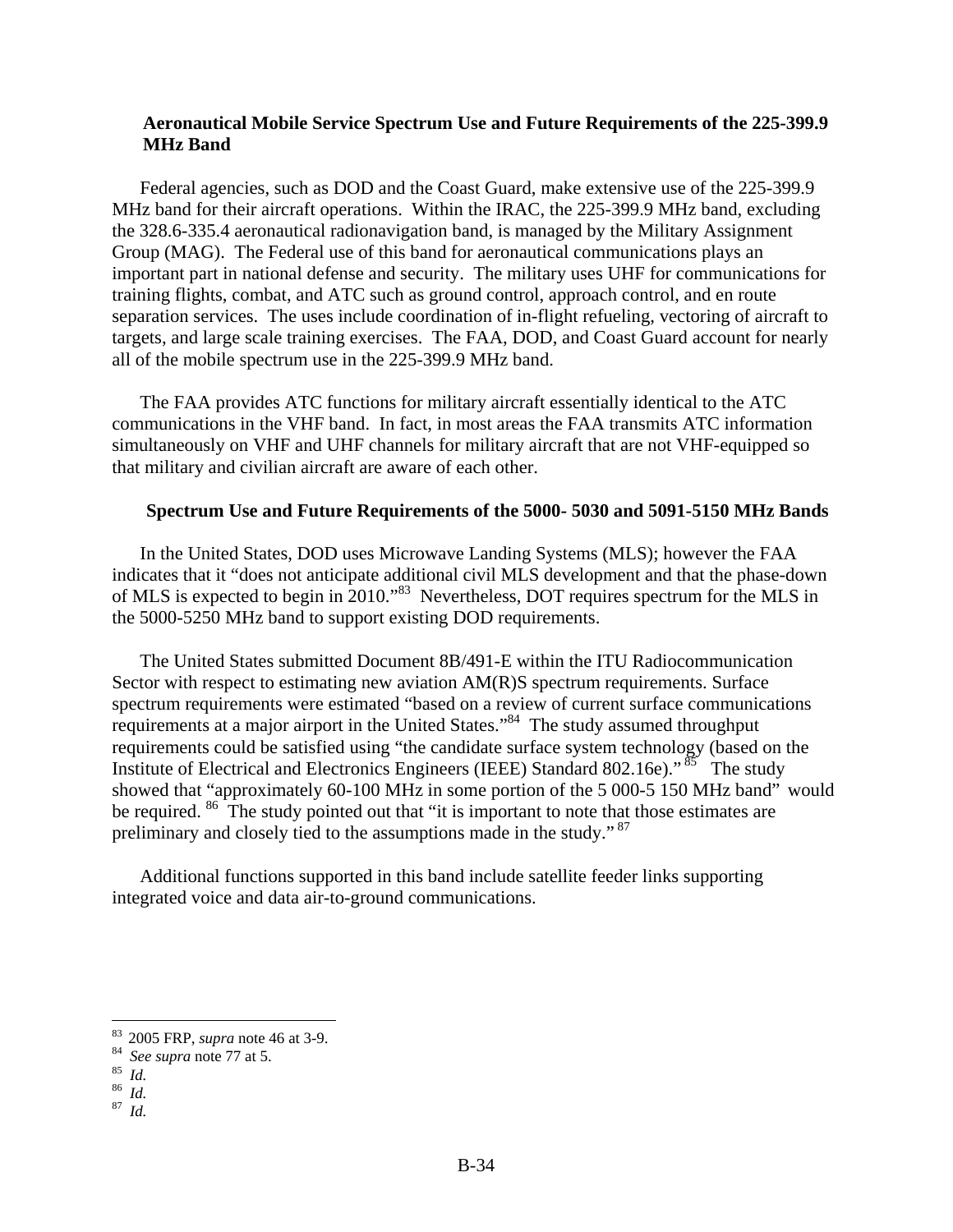### **AERONAUTICAL MOBILE SERVICE REQUIREMENTS - SUMMARY**

The available spectrum for aeronautical communications is adequate to support operations at the present time. However, it has long been recognized by the FAA that congestion will become a major spectrum management problem. This is being addressed domestically and internationally. One approach already identified is transitioning the 117.975-137 MHz VHF band from a DSB-AM technology to a digital technology to alleviate spectrum congestion.

In addition, the 108-117.975 MHz, 960-1024 MHz, 5000-5030 MHz, and 5091-5150 MHz bands have been identified as potential candidates to satisfy future AM(R)S communications requirements. Coordination with ICAO and allocations at future WRCs will be necessary.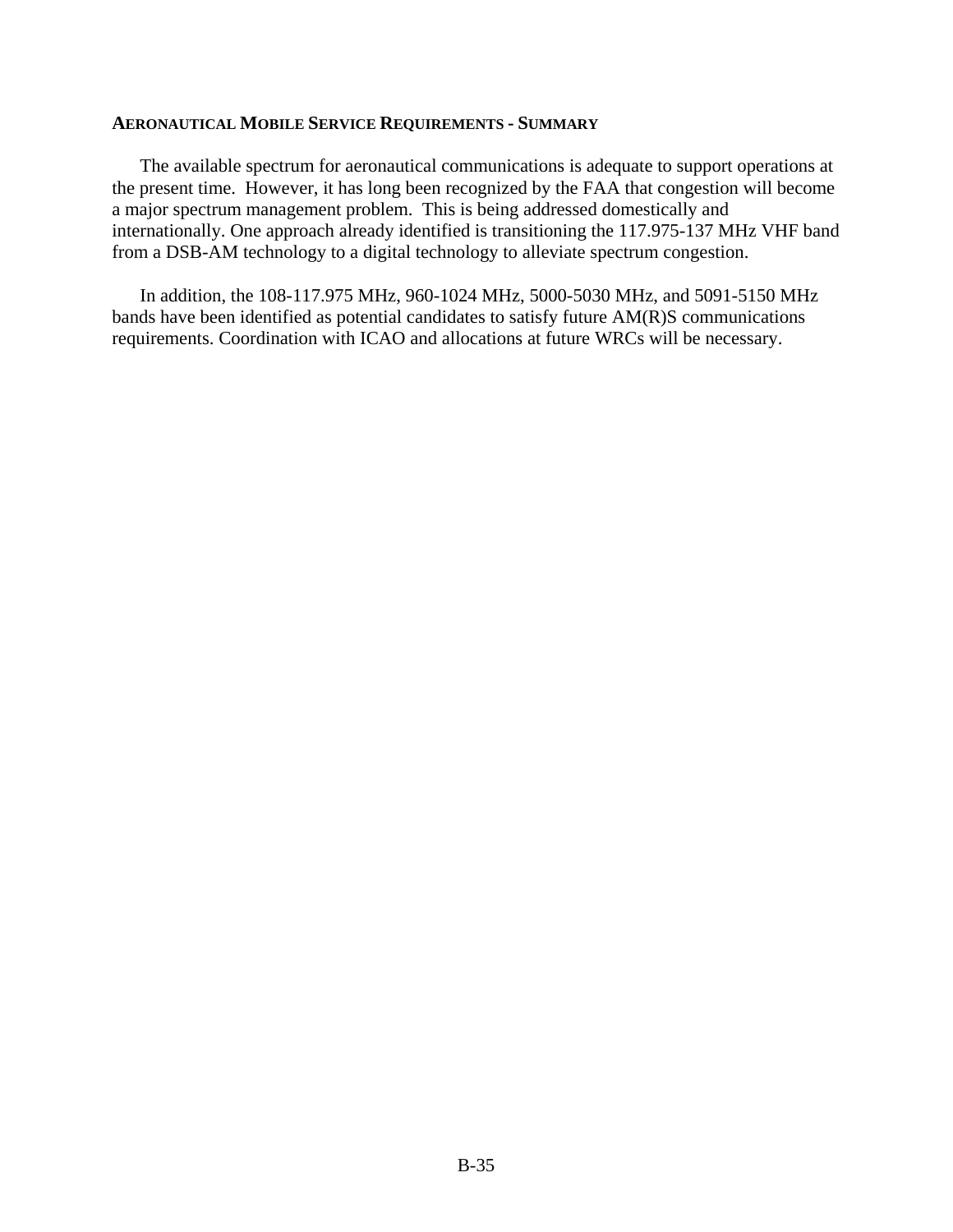### **MARITIME MOBILE SERVICE**

### **INTRODUCTION**

 The maritime mobile service is defined as: "A mobile service between coast stations and ship stations, or between ship stations, or between associated on-board communications stations; survivor craft stations and emergency position-indicating radiobeacons may also participate in this service."<sup>88</sup>

The maritime community has been a pioneer in the use of wireless communications. As early as 1900, radios were being installed aboard ships to receive storm warnings transmitted from stations on shore. Today, the maritime mobile service provides a wide range of communication services to vessels operating in international waters, coastal areas, and inland lakes and waterways. The maritime mobile services provide a means of communications for the day-to-day activities of a multi-billion dollar industry as well as providing the critical safety link for the protection of life and property at sea. This section addresses only the Federal use of the maritime mobile service, and non-Federal use such as intercommunications and distress and safety.

Stations operating in the maritime mobile service provide a wide range of communication services to vessels operating in international waters, coastal areas, and inland lakes and waterways. These services provide a means of communications for the day-to-day activities of the maritime industry as well as providing a critical safety link for the protection of lives and property. The maritime mobile service serves a variety of functions, including command and control communications with cutters, aircraft, and shore facilities for search and rescue, homeland security and anti-terrorism activities and off-shore enforcement of laws and treaties.

Because safety-of-life is a worldwide concern, compatibility among stations authorized by all nations is essential. Therefore, many of the maritime standards are established by international agreements administered by the ITU and the International Maritime Organization (IMO). The ITU and IMO regulations are the basis for many of the regulations in the NTIA Manual and in the Part 80 of the FCC Rules. One example of an international requirement is the Global Maritime Distress and Safety System (GMDSS), a multi-unit system that operates in a number of frequency bands. Following the international law of the Safety of Life at Sea (SOLAS) convention, is a mandatory carriage requirement on vessels 300 gross tons and above.

Federal maritime mobile communications support the operation, movement and safety of shipping on navigable waters of the United States and on the surrounding seas. The Coast Guard has major responsibilities for maritime safety and navigation. Federal use of maritime mobile allocations is in compliance with international and domestic regulations to ensure interoperability with all shipping and to maintain the integrity of maritime distress and safety communications. Many other Federal agencies are active in the maritime mobile service, including DOD and DOC.

<sup>88</sup> *See*, ITU Radio Regulations, art. 1, sec. III, at 1.28 (Geneva, 2004).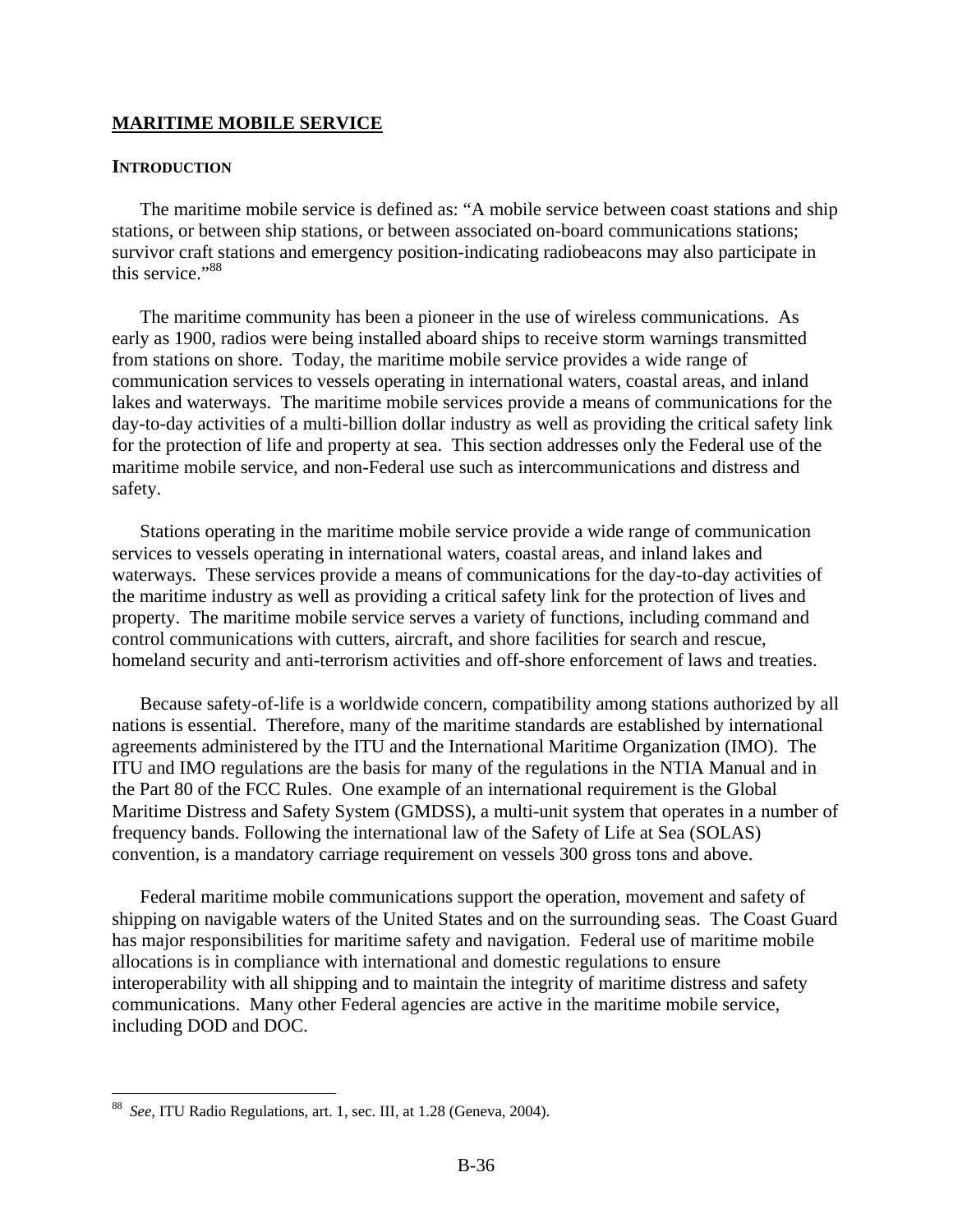### **CURRENT MARITIME MOBILE SERVICE SPECTRUM USE AND SPECTRUM REQUIREMENTS**

Allocations to the maritime mobile service range from the MF (300-3000 kHz) through the VHF bands. Federal maritime mobile communications support the operation, movement and safety of shipping on navigable waters of the United States and on the surrounding seas. The Coast Guard has responsibility for maritime safety and navigation, both in United States' territorial waters and globally, with the Area of Responsibility (AOR) reaching far into the Atlantic and Pacific Oceans. The Federal use of maritime mobile allocations must be in compliance with international and domestic regulations to ensure interoperability with all shipping and to maintain the integrity of maritime distress and safety communications.

For most purposes, Federal and non-Federal users share the maritime frequencies and are accommodated in portions of the MF, HF (3-30 MHz), and VHF (156-162 MHz) bands. Frequency bands below 30 MHz are used for a wide range of services. Many of the channels are established and regulated by international agreement and are available for distress, urgency and safety, Digital Selective Calling (DSC), Narrow-Band Direct-Printing (NBDP), facsimile, public correspondence, private communications, etc. The Coast Guard and the DOD are the largest users of the maritime mobile service. The 156.2475-157.1875 MHz maritime mobile band is the heaviest used band by the Federal agencies. Another VHF band is the 161.575-162.0375 MHz band where the Coast Guard has the majority of the Federal assignments.

### **Current Use and Future Spectrum Requirements in the 300-3000 kHz (MF) Band**

The NAVTEX shore-to-ship broadcasting system operates at 518 kHz to send messages such as gale warnings and other safety information. (NAVTEX is a text service for delivery of navigational and meteorological warnings and forecasts, as well as urgent marine safety information to ships approximately 200 miles from shore.) All SOLAS ships carry NAVTEX under the GMDSS requirement.

The Coast Guard uses parts of the 2-3 MHz spectrum for DSC and voice communications and for maritime distress communications. The Coast Guard also uses 2-3 MHz for NBDP and for Simplex-Teletype-Over-Radio (SITOR) for issuing messages such as storm warnings.

The frequency 2182 kHz is listed in Part 80, section G, paragraphs 80.301 and 80.304 of the FCC rules as a distress, urgency, and safety frequency. The FCC Rules require certain ship stations to retain watch times on 2182 kHz, and Coast Guard stations also monitor 2182 kHz.<sup>89</sup>

### **Current Use and Future Spectrum Requirements in the 3-30 MHz (HF) Bands**

The maritime mobile use of the 4-26 MHz part of the HF band is channelized following the ITU Radio Regulations, Appendix 17. The channel plans have been incorporated into Annex H of the NTIA Manual, "Assignment Guide for Maritime Mobile Bands 4-26 MHz."90 Since many

<sup>89 47</sup> C.F.R. Part 80.

<sup>90</sup> NTIA Manual, *supra* note 39 at H-1.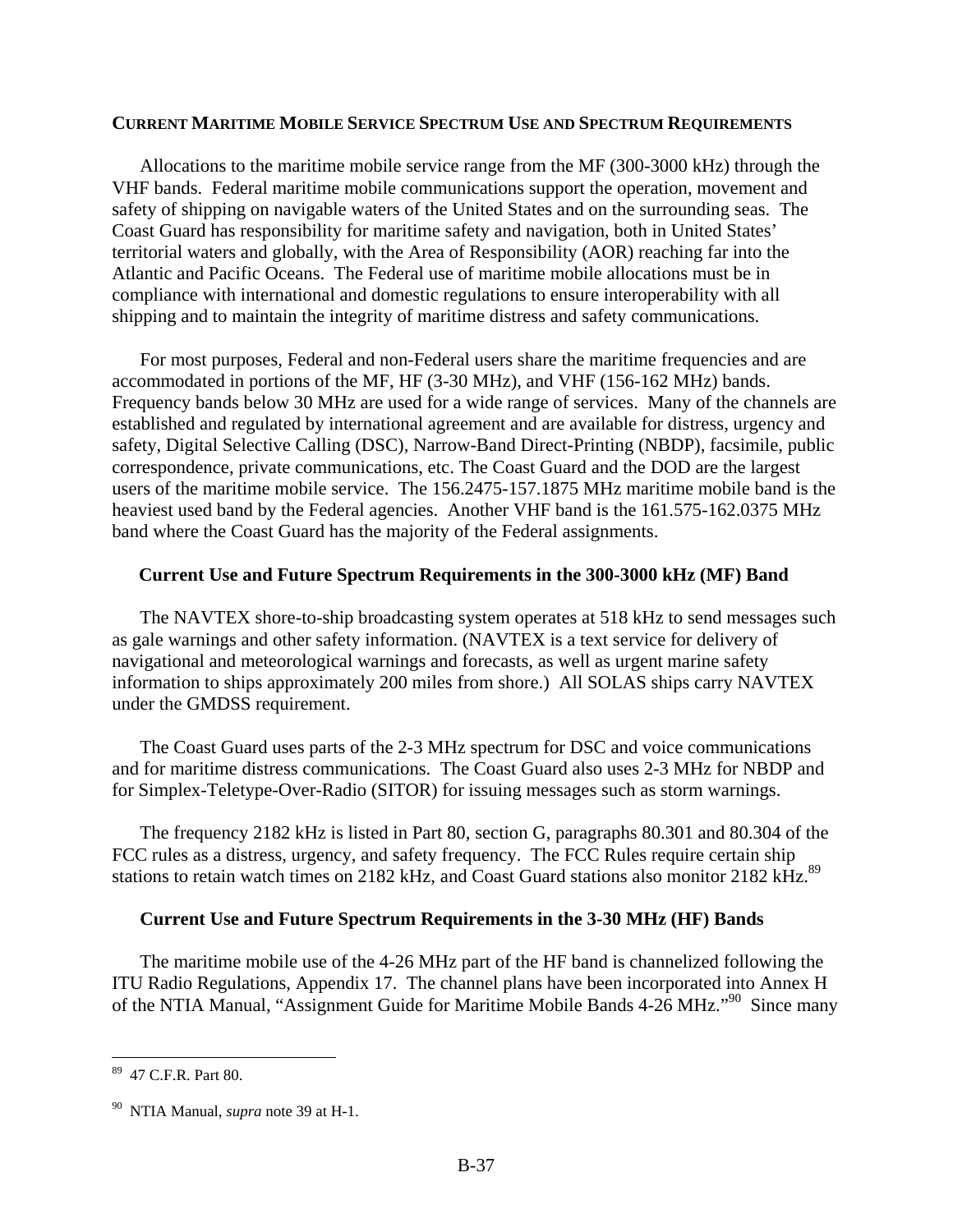bands are shared between Federal and non-Federal users and intercommunications is necessary, the channel plans are also contained in Subpart H, "Frequencies," of Part 80 of the FCC Rules.

The Coast Guard relies on the HF bands for command and control communications with cutters, aircraft, and shore facilities for purposes including search and rescue, off-shore enforcement of laws and treaties (including drug enforcement). Because of the Coast Guard's expanding role in drug enforcement, a significant increase in the use of HF systems for air-toground and ship-to-shore circuits has taken place in the last decade. They also rely on the HF band for such communications as distress and safety, broadcast of maritime safety information, emergency medical assistance communications, receipt of vessel position reports for safety purposes, and receipt of weather observation reports. HF communications play a vital role in relief efforts related to natural disasters or other emergencies threatening the safety of life and property, and in many cases, HF has been the only link with remote areas affected in a disaster. However, the variable ionospheric propagation characteristics of HF require access to multiple HF sub-bands to provide the assurance of reliable communications.

In addition to voice and low-speed data communications, the Coast Guard uses HF to provide WEFAX service, a facsimile service to transmit weather information to mariners. For example, information is provided on hurricanes or cyclones via text or graphical form. Coast Guard uses the 3-30 MHz band for SITOR to transmit marine forecasts and storm warnings. Based on new requirements, the Coast Guard may need an additional 1 MHz of HF spectrum to support the Integrated Deepwater Systems (IDS) and Maritime Domain Awareness (MDA) programs. The Coast Guard also needs additional spectrum for the increased ALE, dynamic frequency pools, expansion of HF data, and HF radar for long-range tracking.

The Navy also has HF communication systems that transmit between shore stations and ships, and ship-ship in the maritime mobile bands. These systems support hydrographic surveys, communications with jumbo tankers, weapon system testing, and secure tactical voice systems. Constant communications with individual ships and naval forces at sea is required. Therefore, the Navy has a large investment and heavy reliance on HF communication equipment at shore installations and shipboard. HF transmissions will continue to be very important for fleet-wide communications.

DOI uses HF for its U.S. Geological Survey (USGS) marine geology exploration and mapping tasks. The DOC has HF maritime mobile systems to support ships and boats used by the National Marine Fisheries Service and for communication links between major fishery centers and research vessels of the NOAA Corps fleet. NOAA uses the HF bands for maritime communications on board NOAA ships.

Reliable maritime mobile HF communications are necessary for the Navy's Carrier-Strike-Group (CSG), and Expeditionary-Strike-Group (ESG). The Navy also uses HF to provide interoperability communications with coalition forces. In summary, the HF spectrum remains very valuable for maritime mobile communications, and more spectrum will be required in the future.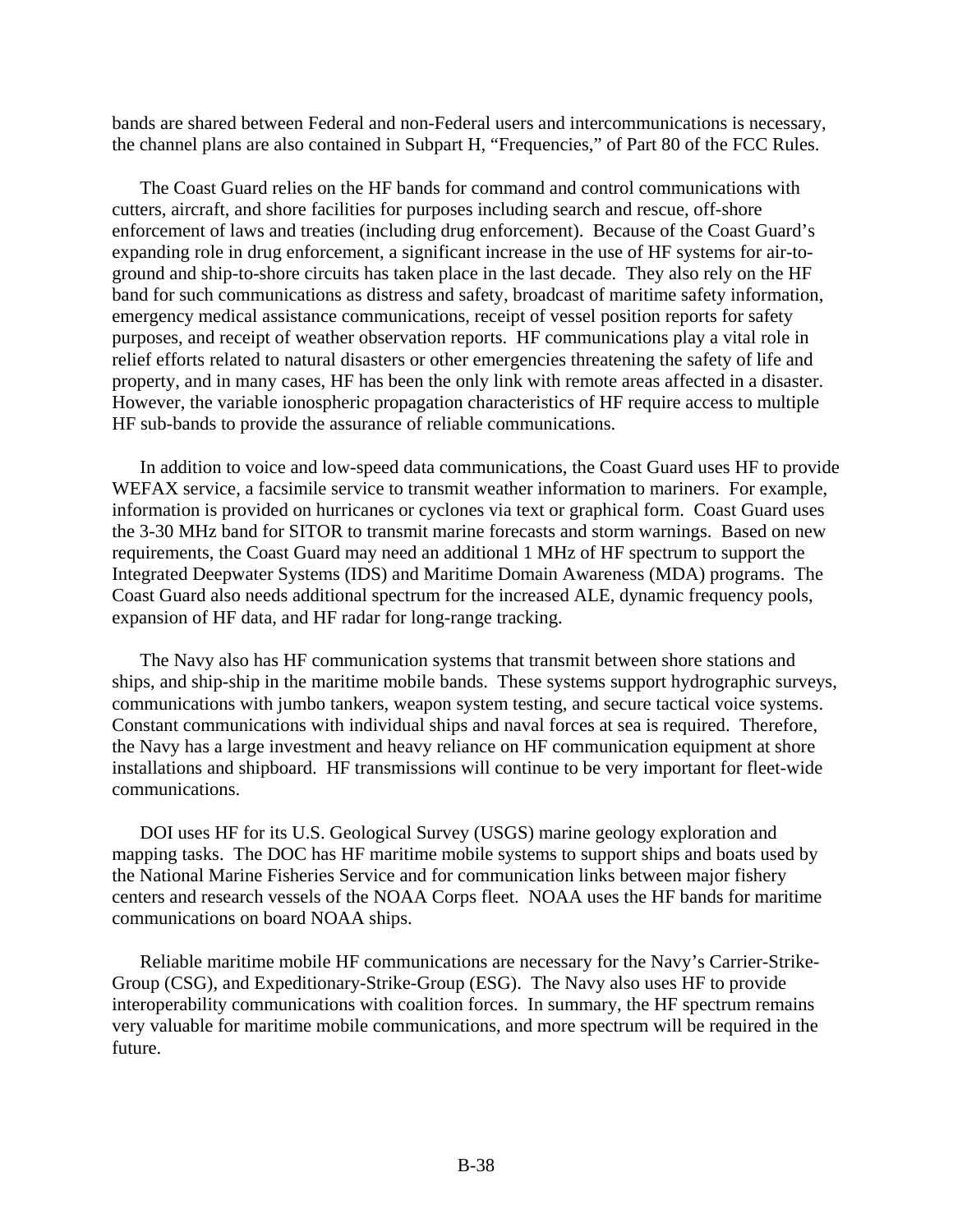### **Use of The 30-300 MHz (VHF) Bands**

The VHF channels in the 156-162 MHz band provide short-range ship-to-ship or ship-toshore communications. Channels are made available according to the type of communication and the nature of the ship's operation. For example, channels are available for safety communications, distress and calling, control of ship movement, and other functions. Although not used extensively, data communications are also available on various channels, subject to special arrangement among interested and affected administrations. Many of these frequencies are specified on an international basis.

The 156-162 MHz band is a shared Federal and non-Federal band, channelized into a mixture of 25 kHz and 12.5 kHz channels. These channels are used by public correspondence, which has the option of using 12.5 kHz or 25 kHz channels.

The Coast Guard relies on VHF channels for ship-ship and ship-shore communications on a regular basis. The only exclusive Federal Government allocation for the maritime mobile service in the bands between 30-300 MHz is at 157.0375-157.1875 MHz. This band consists of six 25 kHz channels. Five channels are used to support the National VHF-FM Distress and Safety System operated by the Coast Guard. The remaining channel is used by Federal agencies as a working frequency for their maritime operations. The Coast Guard projects more than a ten percent growth of the maritime mobile assignments in the 156-162 MHz band over the next ten years. The projected growth in the number of assignments is due primarily to: 1) the implementation of the National Distress and Response System (NDRS) replacement (RESCUE 21); 2) additional Automatic Identification System (AIS) frequencies for vessel traffic and satellite detection; and 3) satisfying international interoperability requirements.

The Emergency Position-Indicating Radiobeacons (EPIRBs) are part of the GMDSS. Operating in the band 406-406.1 MHz, these devices are used by a vessel in distress to transmit its location via satellite to rescue coordination centers. Additional Coast Guard use of the VHF band includes monitoring channel 16 (156.8 MHz) for distress and channel 22 (157.1 MHz), for maritime safety broadcasts and liaison. The Coast Guard also uses channel 13 (156.650 MHz) for bridge-to-bridge navigational communications.

The 156-162 MHz band is used for AIS, a unique maritime navigation safety communications system that provides collision avoidance, vessel monitoring, and tracking to enhance maritime domain awareness. The AIS provides ship-to-ship, ship-to-shore, and shoreto-ship capabilities. The Coast Guard retains a spectrum requirement for frequencies allocated exclusively for AIS. The AIS is key element in the Coast Guard vessel traffic system, in conjunction with the radar displays to identify and track ships. The AIS operates on two frequencies: AIS 1 at 161.975 MHz (Channel 87B); and AIS 2 (Channel 88B) at 162.025 MHz, and it is a SOLAS requirement. On July 24, 2006 the FCC released a Report and Order and Further Notice of Proposed Rule Making and Fourth Memorandum Opinion and Order that designated the Channels 87B and 88B for AIS along the coasts and major waterways of the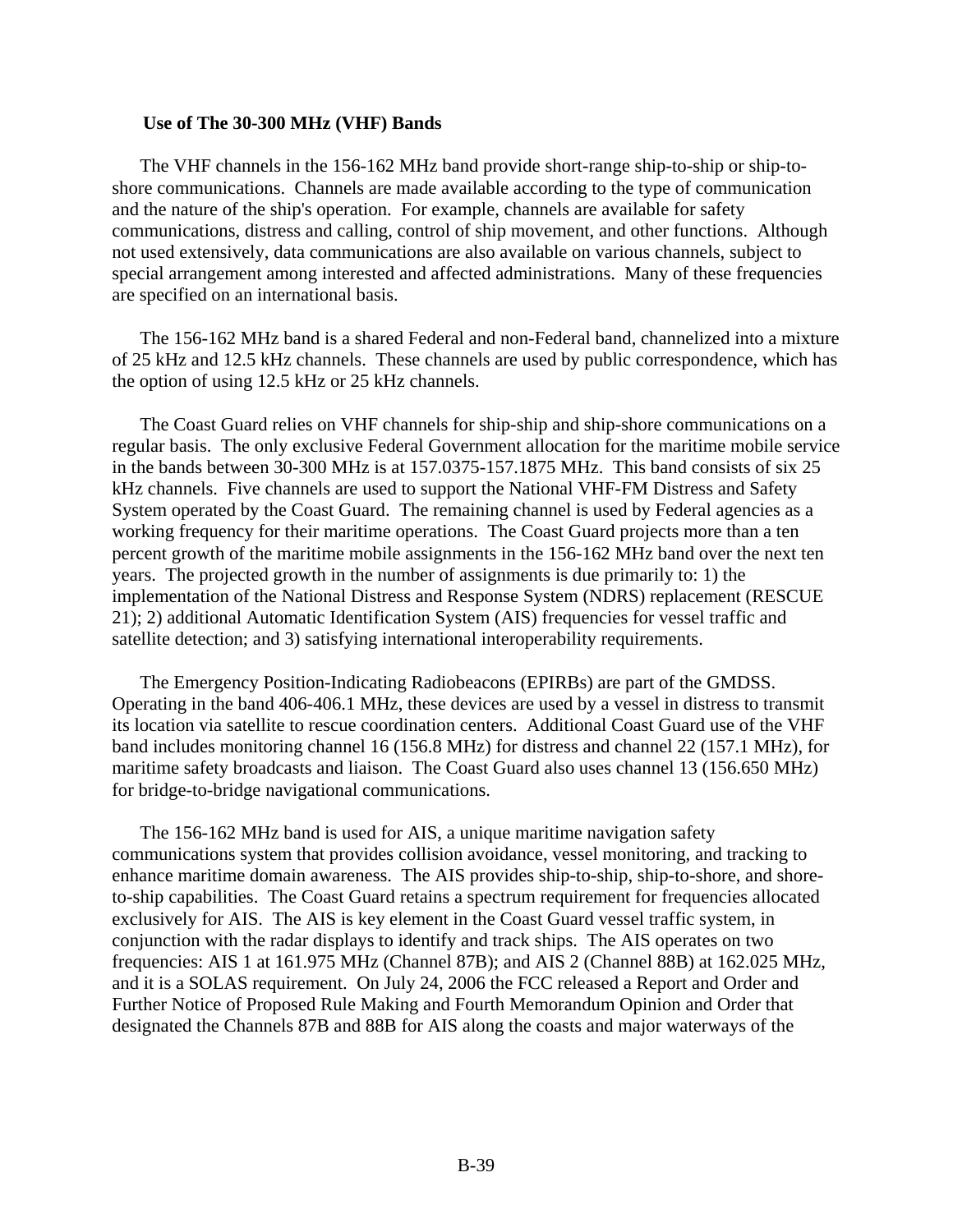# United States.<sup>91</sup>

The Coast Guard forecasts a ten percent growth in frequency Coast Guard assignments in the 156-162 MHz band; an additional 25 kHz is needed for long range vessel tracking; 25 kHz for an additional AIS channel; and 25 kHz for Coast Guard force tracking.

The 156-162 MHz band is extremely critical to the maritime mobile service, especially for maritime safety and port and ship security communications. Furthermore, narrowbanding will not alleviate all of the maritime mobile spectrum requirements, especially the requirements for data and broadband data. NOAA ships require continued use of the 156.0-157.5 MHz spectrum for inter-ship communications.

In summary, there is a continuing and increasing need for interoperable communications in the 156-162 MHz band. Since this is the only internationally-interoperable maritime mobile service spectrum available above 30 MHz, its availability is critical to national maritime and security needs. Increased sharing of land mobile service spectrum may be required to satisfy critical maritime mobile service spectrum needs, especially for data communications requirements and for internationally-recognized narrowbanding arrangements for voice communications. Use of VHF maritime mobile bands for distress and safety is coordinated internationally. Availability of additional VHF land mobile bands for maritime mobile would require regulatory changes. Such changes could improve international operability and provide additional support for critical maritime mobile communications, especially maritime distress and safety communications.

### **Use of Commercial Services**

 $\overline{a}$ 

The 216-220 MHz band is allocated to the Federal and non-Federal users for the maritime mobile service on a shared, primary, co-equal basis. Channels are made available within the 216-220 MHz band for a system called the Automated Maritime Telecommunications System (AMTS). Currently, there is only one AMTS in operation, with service being provided by Waterway Communications System, Inc. (WATERCOM), a corporation set up by a number of barge and towing operators. The system of fifty-five base stations (100-115 km spacing) tracks ship locations so that incoming calls are routed through the nearest base station. This system operates along the Mississippi, Illinois and Ohio Rivers, providing service primarily to the tug and towboat industry from New Orleans to Minneapolis/St. Paul, Chicago and Pittsburgh, and along the Gulf of Mexico Intracoastal Waterway from the Texas/Mexican border to the Florida panhandle.

Although not originally developed to provide maritime service, cellular telephone is becoming the service of choice, especially for small boat owners not required by law to carry a VHF maritime mobile radio. The Coast Guard permits certain fishing vessels required to carry radio equipment for safety purposes to equip themselves with a cellular telephone in lieu of other

<sup>&</sup>lt;sup>91</sup> See, Amendment of the Commission's Rules Regarding Maritime Automatic Identification Systems, WT Doc. No. 04-344, *Report and Order and Further Notice of Proposed Rule Making and Fourth Memorandum Opinion and Order,* 21 F.C.C.R. 8892 (2006).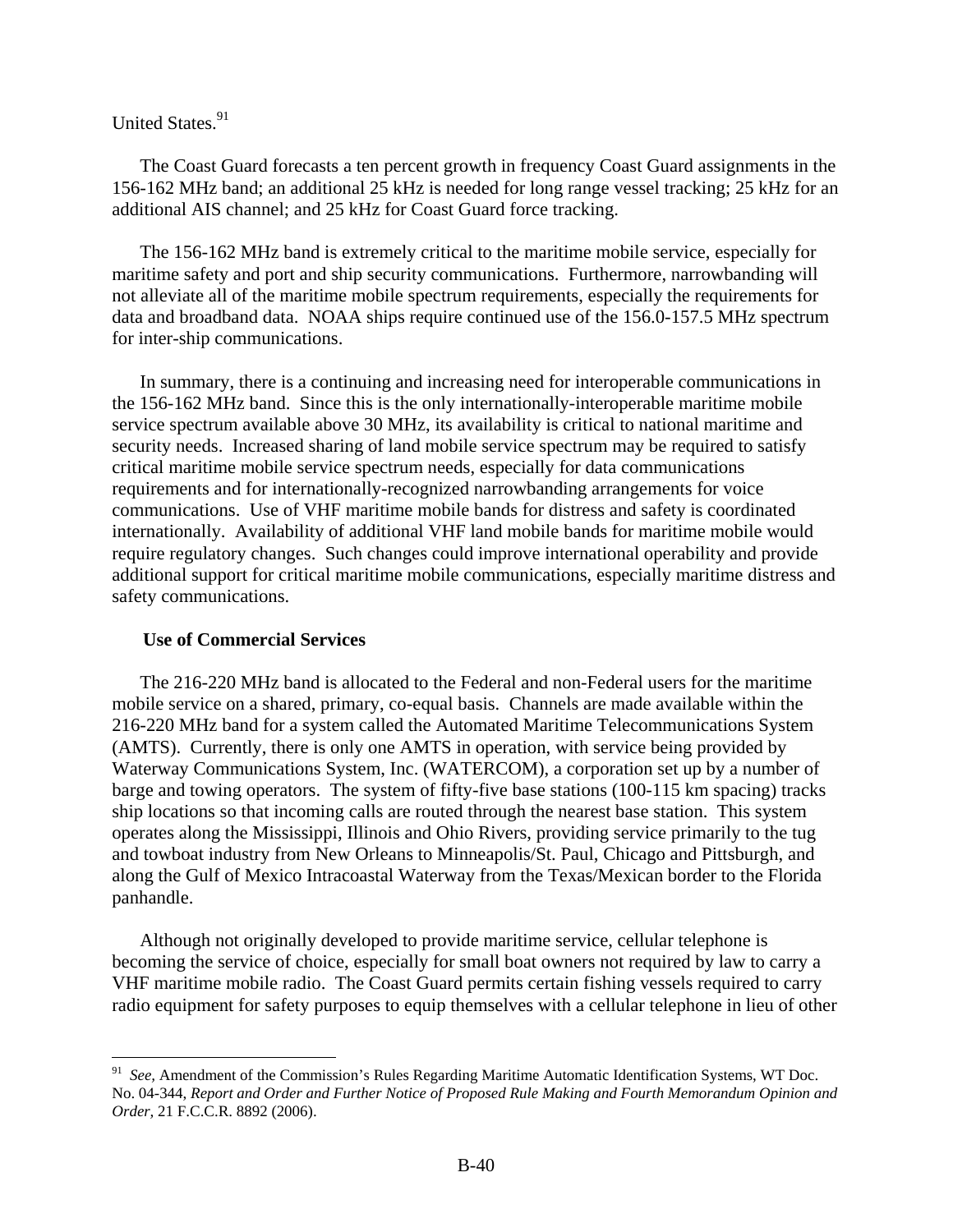radio equipment. In the Gulf of Mexico, Petrocom operates an offshore cellular telephone service that provides voice and data services to vessels.

In many areas, dialing 911 on a cellular telephone will immediately connect to an emergency law enforcement and emergency operations center. While this has the great advantage of providing emergency help to boaters who have not purchased a marine communications radio, it has the disadvantage of not allowing other nearby boats to hear a distress call and respond more promptly. Furthermore, cellular telephone service has a more limited range than either of the other services (16 km versus 80 km). In addition, cellular telephone service tends to follow highways and population centers, rather than lakes, bays, rivers or coastlines. Thus, the cellular signal coverage in maritime areas is incidental and not the result of designed coverage, and large portions of many bodies of water are without coverage. There is also the possibility of unannounced coverage changes. Nevertheless, cellular telephone service is rapidly expanding and is expected to play a greater role in coastal and inland maritime mobile services. However, the Coast Guard does not endorse the use of cellular phones as a primary means of distress and safety related communications.

### **MARITIME MOBILE REQUIREMENTS SUMMARY**

In summary, an additional 1 MHz for use by maritime mobile systems in the HF bands may be needed. There also is a continuing need for maritime mobile communications in the 156-162 MHz band for at least the next ten years. Narrowbanding the entire band to 12.5 kHz channels would provide additional channels, but for maritime mobile communications, such narrowbanding must take into account the need for international interoperability.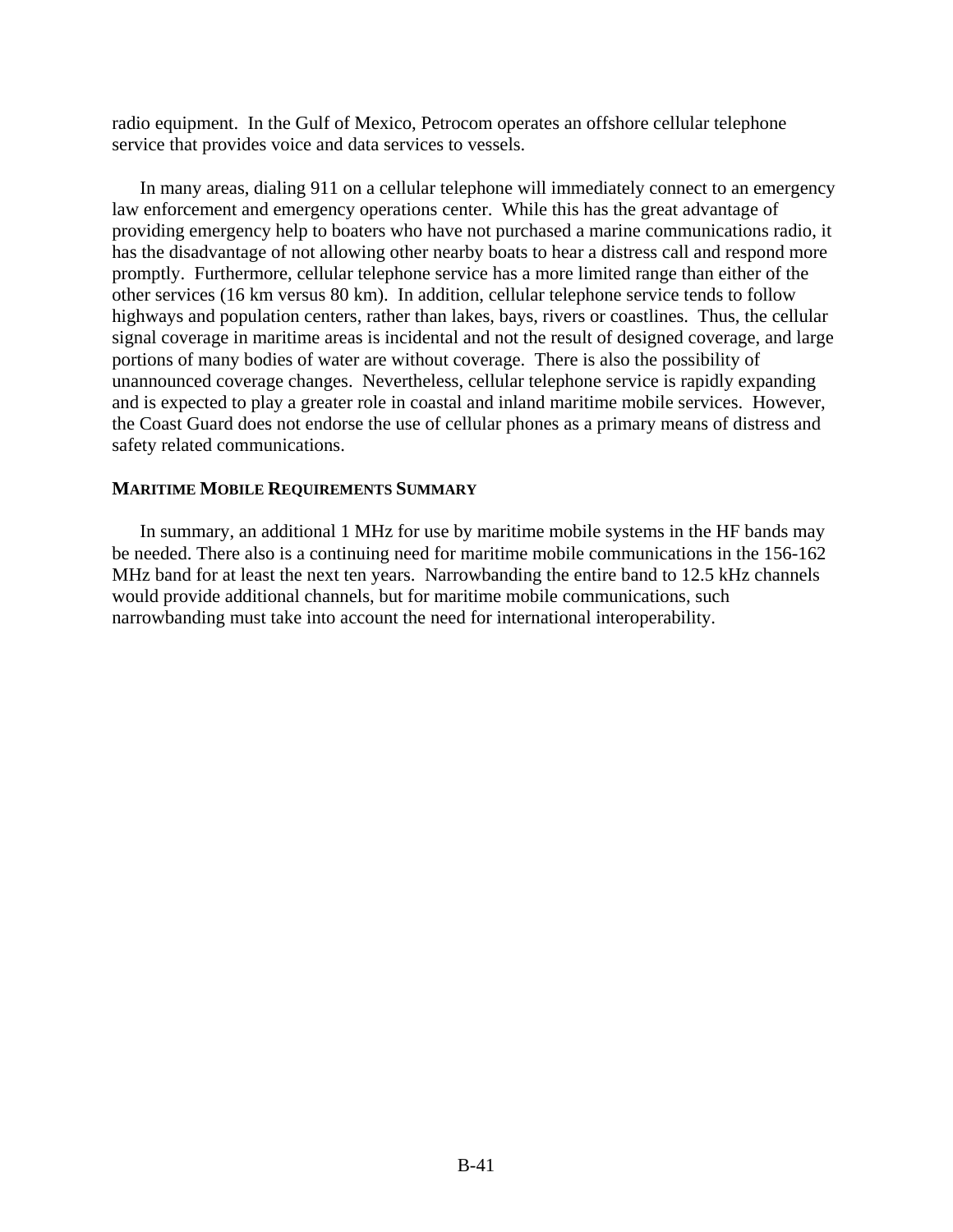# **MOBILE-SATELLITE SERVICE**

### **INTRODUCTION**

The Mobile-Satellite Service (MSS) is defined as:

A radiocommunication service:

- between mobile earth stations and one or more space stations, or between space stations used by this service; or
- between mobile earth stations by means of one or more space stations. This service may also include feeder links necessary for its operation.<sup>92</sup>

This definition is for the generic MSS. There are more specific services such as the land MSS, the aeronautical MSS, and the maritime MSS, each with its unique definition. These specific services, other than distress and safety uses of the MSS, are not specifically addressed in this section. The use of mobile satellites for aeronautical mobile (route) service applications is discussed under the Aeronautical Mobile-Satellite sub-section.

The MSS may use satellites in the geostationary orbit (GSO), or the non-geostationary (NGSO) orbits. The feeder links providing communications from earth stations fixed in place to and from the satellite can operate in bands allocated either to the MSS or the Fixed-Satellite Service (FSS). Most of the MSS feeder links operate in FSS frequency bands.

As in the case of the FSS, MSS systems generally provide coverage to large areas of the Earth. Spacecraft weight and antenna technology currently limit the amount of frequency reuse possible in and between MSS systems. For example, operation of a geostationary MSS system over the North Atlantic may preclude the use of the same frequencies in most parts of the United States. Thus, the amount of spectrum required to support a given number of MSS users is large in comparison to the same number of users that can be served by highly developed terrestrial systems. MSS systems providing service to hand-held devices are further constrained in the amount of frequency reuse achievable. The lack of sufficiently high antenna gain and discrimination in mobile earth stations is a limiting factor in the spectrum efficiency achievable with these systems. However, the advantage of MSS is that it can accommodate traffic using very small earth terminals operating anywhere within the large coverage areas of the MSS satellite.

NGSO MSS systems operating below 1 GHz use considerably less spectrum than the NGSO systems using frequencies above 1 GHz because they are used for low data rate transmissions only. These systems should be capable of supporting large numbers of users in a few megahertz. NGSO systems can be in various orbits (low orbit, medium orbit, or elliptical orbit).

<u>.</u>

<sup>92</sup> *See*, ITU Radio Regulations, art. 1, sec. III, at 1.25 (Geneva, 2004).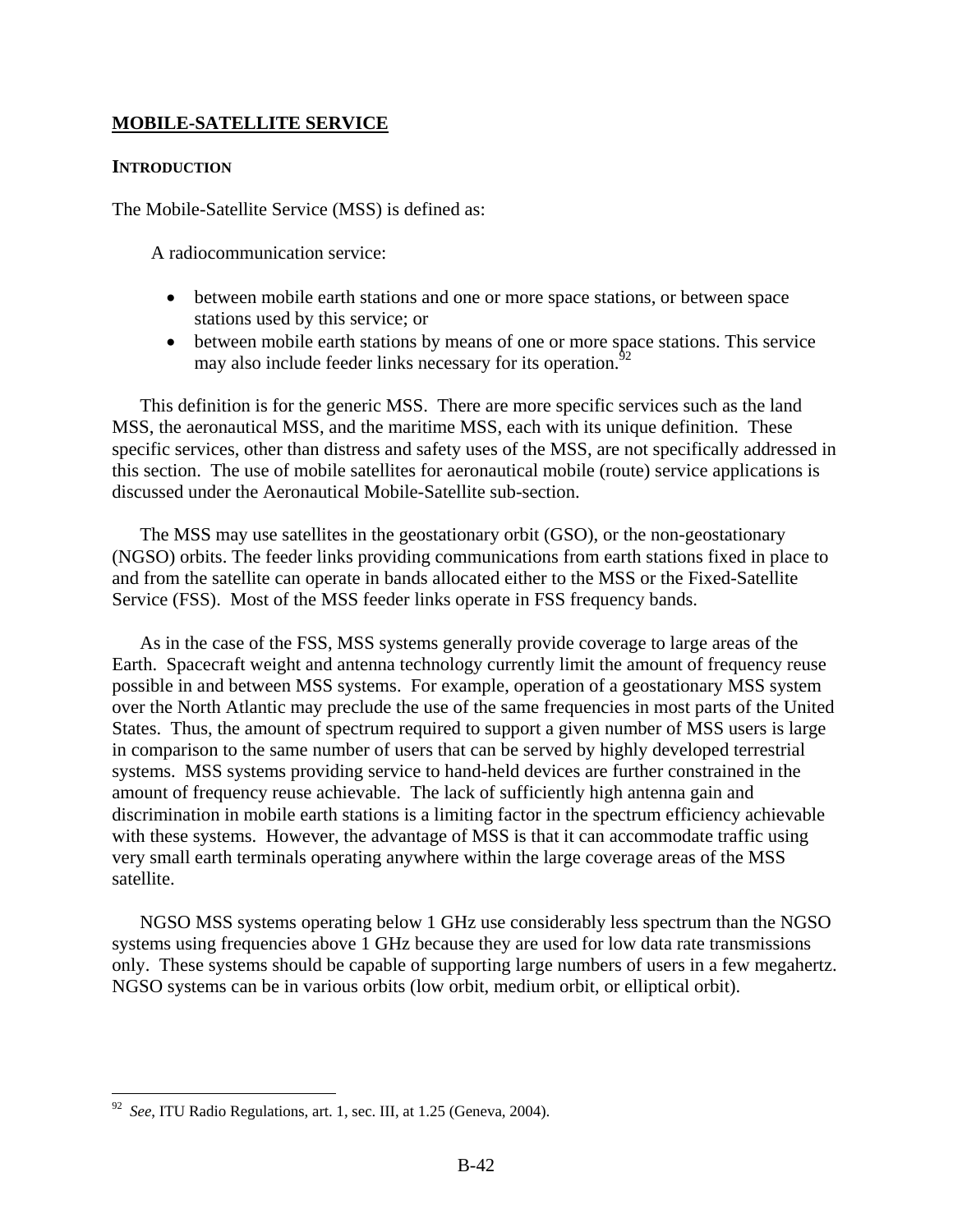#### **ALLOCATION ASSETS**

There are 40 frequency bands allocated to MSS in the United States below 100 GHz, but the majority of the Federal MSS systems operate in parts of the 235-322/335.4-399.9 MHz, 7 and 8 GHz, 20 and 30 GHz and 20 and 44 GHz portions of the spectrum. The MSS spectrum allocations below 3 GHz are narrow and crowded and contain significant regulatory constraints, especially for operations in other parts of the world. The majority of the MSS spectrum available for government satellites is above 3 GHz where propagation and foliage penetration losses are higher, making communications unreliable at times in certain locations.

However, the Federal agencies represent some of the largest users of commercial MSS services. Internationally, several frequency bands are used by commercial MSS systems. Additionally, there are several bands allocated to MSS by the ITU on a regional basis. However, only a subset of the worldwide allocated bands is currently available for commercial MSS systems in the United States.

The international footnote 5.457A states: "In the bands 5925-6425 MHz and 14-14.5 GHz, earth stations located on board vessels may communicate with space stations of the fixedsatellite service. Such use shall be in accordance with Resolution 902 (WRC-03).<sup>"93</sup> In the United States, footnotes NG180 through NG183 pertain to operations on board vessels. NG180 and NG181 authorize the operations of mobile earth stations on vessels in the 3700-4200 MHz and 5925-6425 MHz, respectively; and footnote NG182 authorizes such operations in the 10.95- 11.2 GHz and 11.45-11.7 GHz bands; and footnote NG183 authorizes such operations in the 11.7-12.2 GHz and 14.0-14.5 GHz bands.<sup>94</sup> These footnotes address only non-Federal operations, and thus Federal operations are usually on a non-interference basis.

ITU footnote 5.199, incorporated in the U.S. Table of Frequency Allocations, provides that: "The bands 121.45-121.55 MHz and 242.95-243.05 MHz are also allocated to the mobilesatellite service for the reception on board satellites of emissions from emergency positionindicating radiobeacons transmitting at 121.5 MHz and 243 MHz."95 The emergency positionindicating radiobeacons (EPIRBs) are part of the GMDSS. ITU Footnote 5.266 authorizes the EPIRBs in the  $406.0-406.1$  MHz frequency band.<sup>96</sup> There are also emergency-related MSS operations authorized at 1544-1545 MHz via ITU footnote 5.356 that is adopted by the United States: "The use of the band 1544-1545 MHz by the mobile-satellite service (space-to-Earth) is limited to distress and safety communications (see Article 31)."<sup>97</sup>

ITU footnote 5.353A further addresses the use of the 1530-1544 MHz and 1626.5-1645.5 MHz bands, providing priority spectrum requirements for the distress, urgency, and safety communications of the GMDSS.<sup>98</sup>

<sup>93</sup> NTIA Manual, *supra* note 39 at 4-108.

<sup>&</sup>lt;sup>94</sup> *Id.* at 4-158.<br><sup>95</sup> *Id.* at 4-81.

<sup>95</sup>*Id*. at 4-81. 96 *Id*. at 4-86. 97 *Id*. at 4-95.

<sup>98</sup> *Id*. at 4-95.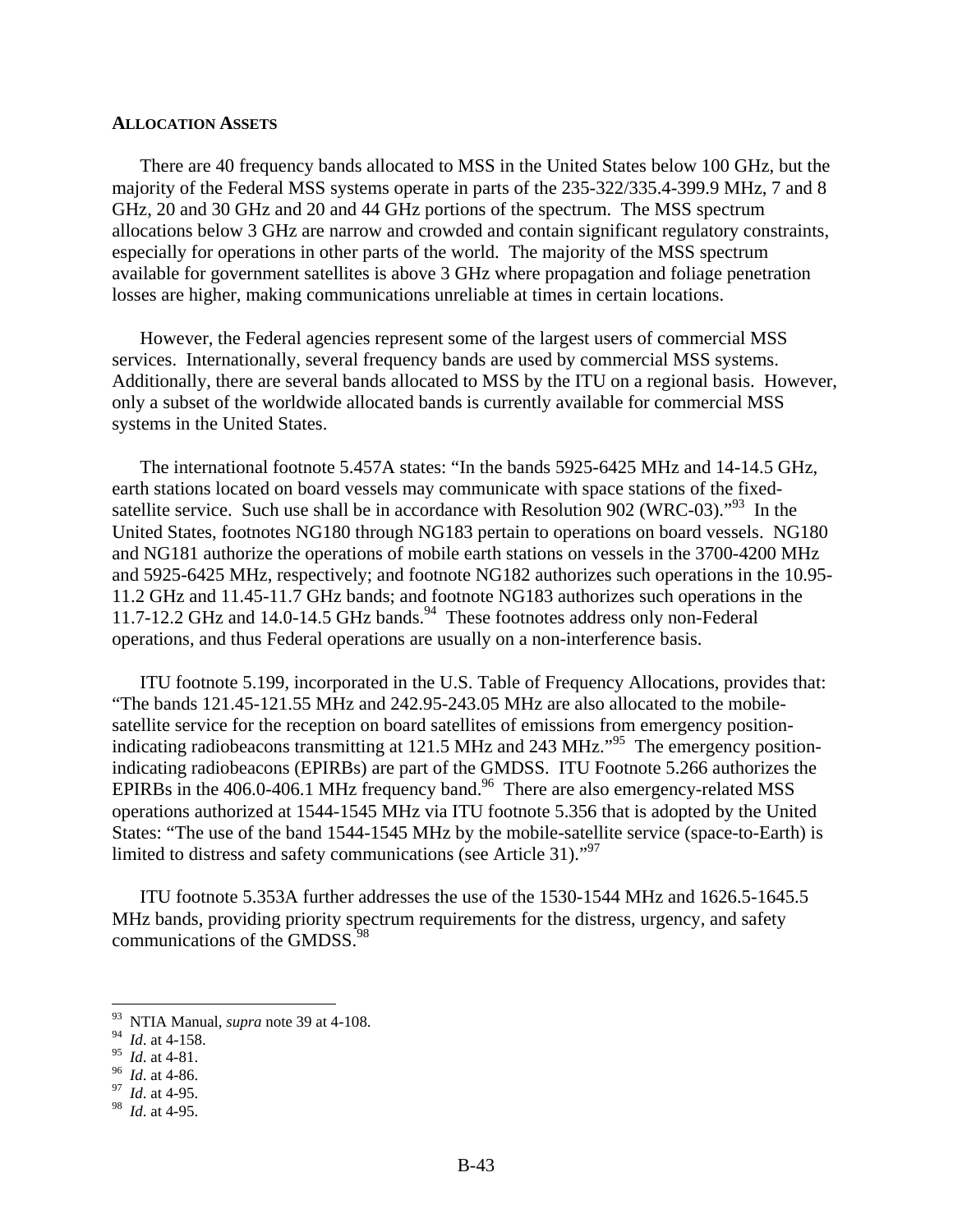Federal agencies make extensive use of the UHF bands for MSS under the regulatory provisions of footnote G100 that pertains to Federal operations: "The bands 235-322 MHz and 335.4-399.9 MHz are also allocated on a primary basis to the mobile-satellite service, limited to military operations."<sup>99</sup> In accordance with Footnote 5.254, the ITU allocation essentially provides the allocations on a secondary basis.

### **MOBILE-SATELLITE SERVICE SPECTRUM USE AND FUTURE REQUIREMENTS**

### **General**

The most extensive uses of MSS are for voice services with an increased demand for data. MSS will also likely transmit graphic and video data as the demand for these services grows. Mobile-satellite communications is a current and growing critical requirement to support military command, control, and communications activities, and has also proven to be an asset during disaster and emergency situations.

The Federal agencies have unique requirements for mobile-satellite communications to support their missions. DOD has been using mobile-satellite communications since the late 1970s, and has continuing and growing needs for worldwide mobile-satellite communications to support military operations.<sup>100</sup> Furthermore, there is significant need for mobile-satellite communications to support homeland security for search and rescue operations, tracking of criminals, disaster management communications, environmental monitoring, vehicle and cargo tracking and industrial monitoring control. DHS plans to use commercial MSS systems to meet most of their communications requirements, but that they cannot rely on the availability of commercial systems to meet all of their needs for the foreseeable future.

The DOD has requirements for additional MSS spectrum below 3 GHz because atmospheric and foliage penetration losses are relatively low, components are inexpensive, and small, efficient antennas can be used for handheld operations. Tactical and strategic military communications are essential to linking current and growing requirements of the military command, control, communications and intelligence. NTIA recognizes DOD's possible need for additional spectrum to be authorized for government use below 3 GHz, now limited to non-Federal satellites.<sup>101</sup> However, congestion by commercial MSS systems in the 1525-1559 and 1626.5-1660.5 MHz bands preclude their availability for Federal allocations. In an FCC Notice of Proposed Rulemaking (NPRM) proceeding, the bands 1610-1626.5 and 2483.5-2500 MHz bands were considered for expanded Federal use.<sup>102</sup> In its response to the FCC's NPRM, NTIA stated: "specifically, NTIA recommends that the Commission modify the table of frequency allocations to include Federal MSS in the bands 1615.5-1621.35 MHz, 2483.5-2492 MHz, and

<sup>&</sup>lt;sup>99</sup> NTIA Manual, *supra* note 39 at 4-159.<br><sup>100</sup> *Spectrum Reallocation Report: Response to Title III of the Balanced Budget Act of 1997*, NTIA Special Publication 98-36, at 2-6 (Feb. 1998).

<sup>&</sup>lt;sup>101</sup> *See*, NTIA Manual, *supra* note 39 at 4-143. Currently under Footnote US319 to the Table of Allocations, Federal earth stations are allocated on a primary basis, for use with non-Federal satellites, in the 137-138 MHz, 148- 149.9 MHz, 399.9-400.05 MHz, 400.15-401 MHz, 1610-1626.5 MHz and 2483.5-2500 MHz frequency bands.

<sup>102</sup> *Flexibility for Delivery of Communications by Mobile Satellite Service Providers in the 2 GHz Band, L Band, and the 1.6-2.4 GHz Bands*, IB Doc. No. 01-185, Report and Order and Notice of Proposed Rulemaking, 18 F.C.C.R. 1962 (2003) (MSS Order).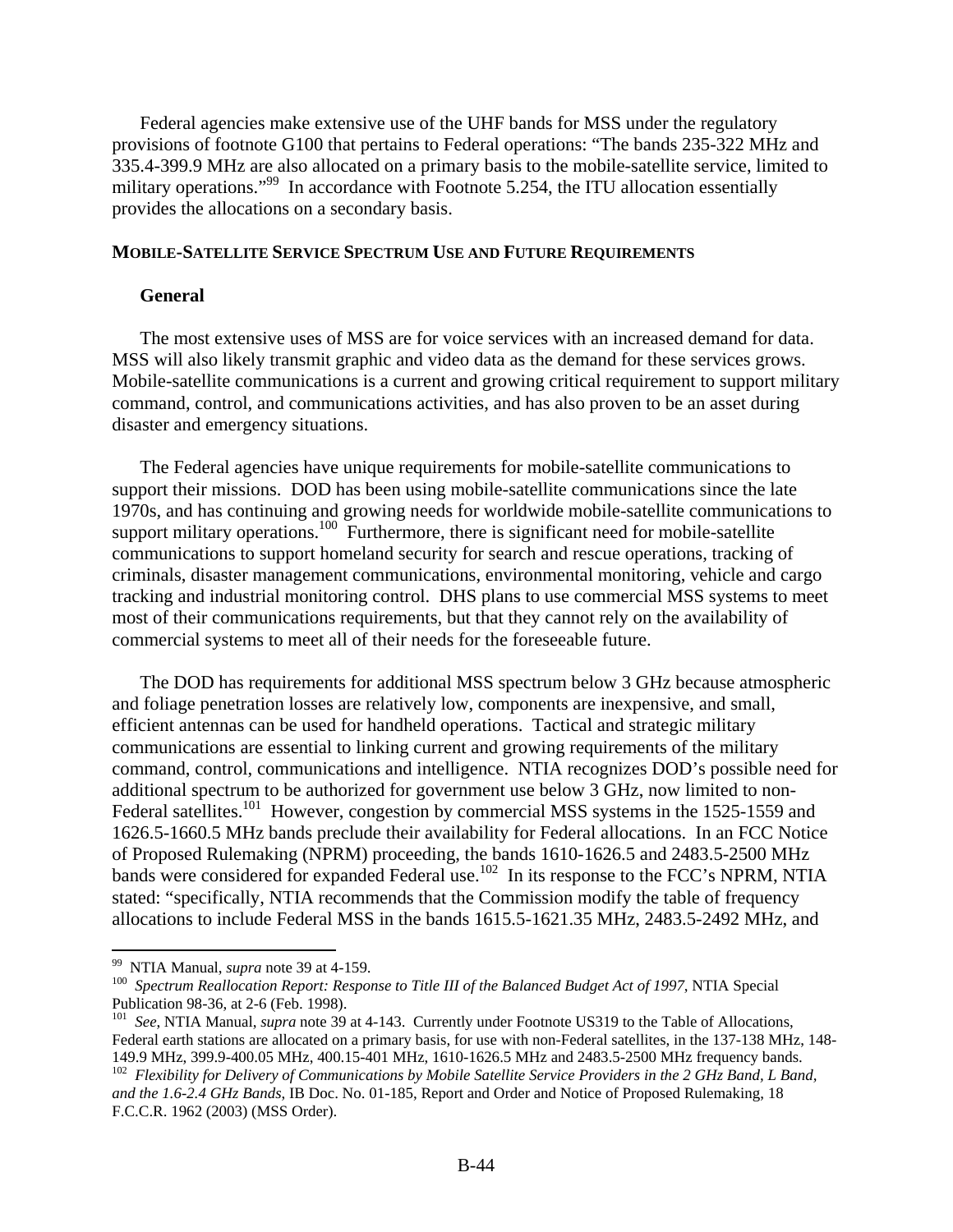2498-2500 MHz to satisfy existing and growing Federal MSS spectrum requirements and to enhance communications for national defense, law enforcement, and emergency relief agencies."<sup>103</sup> The Commission did not support a Federal allocation but noted its intent to continue to work with NTIA and others in the Federal government to address spectrum issues in general.<sup>104</sup>

### **Mobile-Satellite Service Spectrum Use and Future Requirements in the UHF Bands**

The military makes extensive use of mobile satellites operating in the UHF bands, because the signals can penetrate jungle foliage, inclement weather, and urban terrain. Although the UHF band is officially defined as the 300-3000 MHz band, discussions of the MSS, herein and in other documents, consider the 235-322 MHz band to be a UHF band. Small antennas can be used at the Earth stations making it easy to transport the stations. There are numerous UHF satellite earth terminals currently in use by the military, many of which are small and portable enough to be carried deep into theaters of operation. Federal assignments in the GMF cover hundreds and thousands of earth terminals within each MSS assignment. This is because each particular assignment may authorize numerous stations to operate anywhere within the US&P (a US&P frequency assignment is the typical practice for such mobile systems). Furthermore, the GMF does not contain assignments for deployments for systems operating outside of the US&P.

The Federal use of the UHF band for mobile satellites was initiated in 1978 with the Navy's Fleet Satellite Communications System (FLTSATCOM), a constellation of eight geostationary satellites providing worldwide coverage. The FLTSATCOM system is used by the Navy and Air Force, with the Air Force using it as part of its Air Force Satellite Communications System (AFSATCOM). The Coast Guard also uses the military satellites operating in this band.

The Navy began upgrading the FLTSATCOM in the 1990s with the UHF Follow-On (UFO) satellites. The UFO satellites offer increased communications channel capacity over the same frequency spectrum used by previous systems. Further, the Navy has awarded contracts for the next generation UHF satellites, termed the Multiple User Objective System (MUOS) that are expected to become operational in they near future. The capacity is 4 Mbps per beam. The MUOS will use Wideband-Code-Division-Multiple-Access (WCDMA) technology, the same technology as some forms of the Third Generation (3G) commercial cellular telecommunications technology. The MUOS will enable communications to various terminal devices such as handhelds, laptops, and personal communications units.

The Defense Satellite Communications System (DSCS)-III series of geostationary satellites that operate in the 7 and 8 GHz bands also carry a UHF transponder called the Single Channel Transponder (SCT) that provides a channel to communicate messages to the forces. The Military, Strategic, and Tactical Relay Satellite (MILSTAR) geostationary satellite also has UHF mobile-satellite capability, with a transponder that provides four AFSATCOM IIR channels and a fleet broadcast channel.

 $103$  NTIA Comments, IB Docket No. 01-185, at ii (filed, July 15, 2003).

<sup>&</sup>lt;sup>104</sup> Review of the Spectrum Sharing Plan Among Non-Geostationary Satellite Orbit Mobile Satellite Service Systems *in the 1.6/2.4 GHz Bands,* IB Doc. No. 02-364, Fourth Report and Order and Further Notice of Proposed Rulemaking, 19 F.C.C.R. 13356 at ¶¶ 78-79 (2004).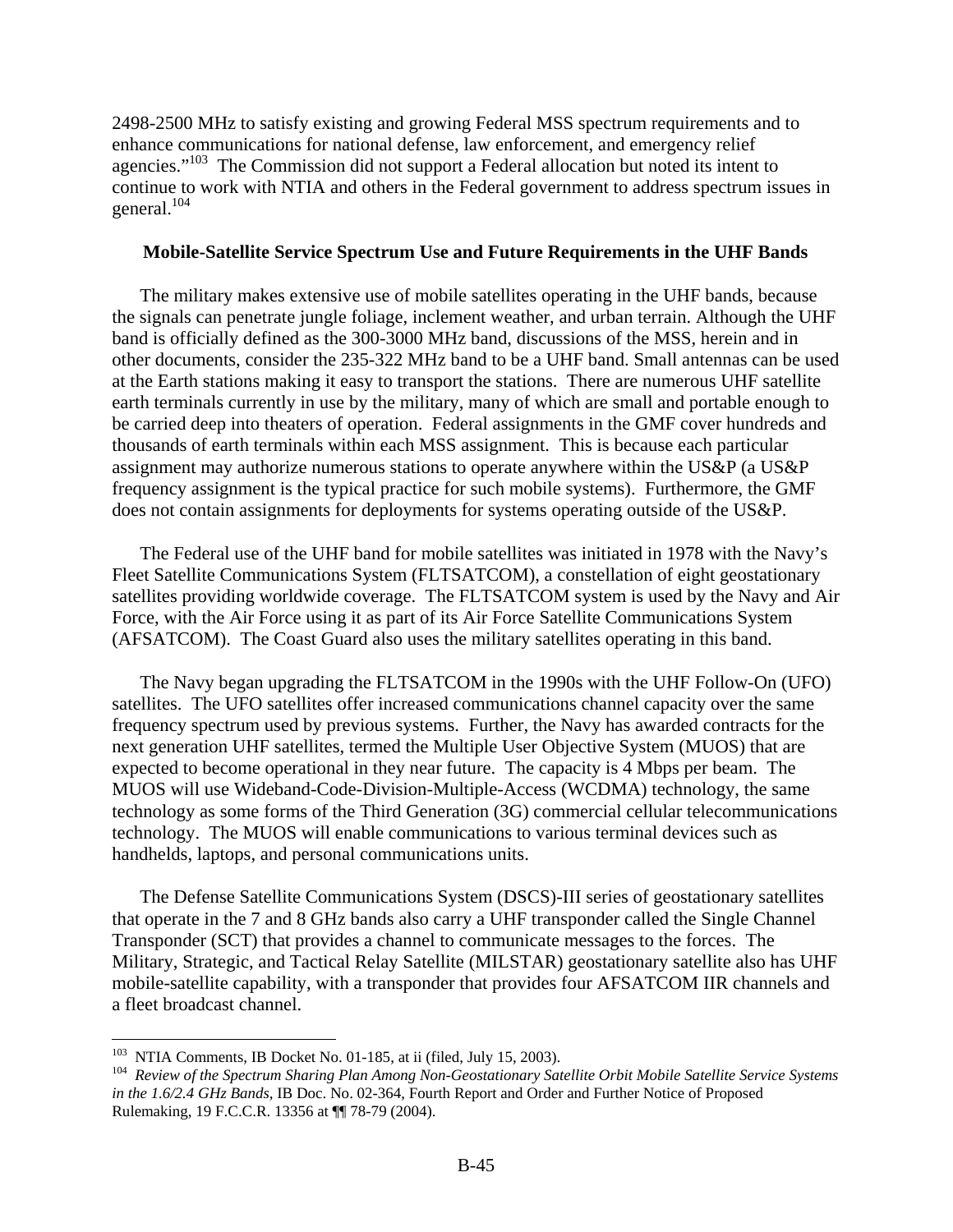In summary, the DOD has many critical communications satellites operating, or to be operated, in the UHF frequency bands of 235-322 MHz and 335.4-399.9 MHz, and these requirements will remain strong for at least the next ten to fifteen years.

# **Federal Mobile-Satellite Service spectrum Use and Future Requirements in the 3700- 4200 MHz (4 GHz), 5925-6425 MHz (6 GHz), 11.7-12.2 GHz (12 GHz), and 13.75-14.5 GHz (14 GHz) Non-Federal Bands**

Although not pertaining to MSS operations *per se*, footnotes NG180 through NG 183 authorize non-Federal mobile Earth Stations on Vessels (ESVs) operating with satellites in the FSS in the 4, 6, 10/11, 12, and 14 GHz bands. Since there are no Federal allocations, the Federal operations typically occur via commercial satellites on a non-interference basis. ESV operations may satisfy some of the DOD's mobile spectrum requirements. However, the 4 and 6 GHz bands are used extensively by point-to-point microwave radio relay systems, including electric and gas utilities, pipelines, railroads, and telephone companies as backup to their fiber-optic lines. There is interference potential in the 4 and 6 GHz bands if the ESVs operate in areas close to land, where the microwave antenna mainbeam can intersect the station on the vessel, and vice versa. $^{105}$ 

DOD will use the 12/14 GHz bands for a tactical data link using commercial satellites. The Coast Guard will also use these bands for surveillance of coastal and ocean areas.

The Federal use of mobile platforms in the commercial satellite bands presents policy challenges. The Federal assignments in the exclusive non-Federal FSS bands used by commercial satellites do not have any regulatory allocation status, and Federal agencies may be forced to operate on a non-interference basis. Furthermore, operations on other mobile platforms may require that additional recognition would have to be sought in the ITU, as was done for the ESV operations.

The growing MSS requirements, especially for DOD and its need for satellite capacity for units on the move, require additional policy focus on:

- 1. Allocation categories and service definitions;
- 2. Status of Federal earth stations; and

 $\overline{a}$ 

3. Increased Access to non-Federal satellite capacity internationally.

### **Mobile-Satellite Service Spectrum Use and Future Requirements in the 7250-8400 MHz (7 and 8 GHz) Bands**

Federal agencies operate MSS in the 7250-8400 MHz band since the channel bandwidth of the UHF satellites is too narrow to provide wideband communications, forcing the use of these higher capacity, higher frequency MSS bands. Of the bands with MSS allocations, some are secondary allocations, and some allocations authorize MSS but prohibit aeronautical

<sup>105</sup> *Procedures to Govern the Use of Satellite Earth Stations on Board Vessels in the 5925-6425 MHz/3700-4200 MHz Bands and 14.0-14.5 GHz/11.7-12.2 GHz Bands*, IB Doc. No. 02-10, Report and Order, 20 F.C.C.R. 674 (2005).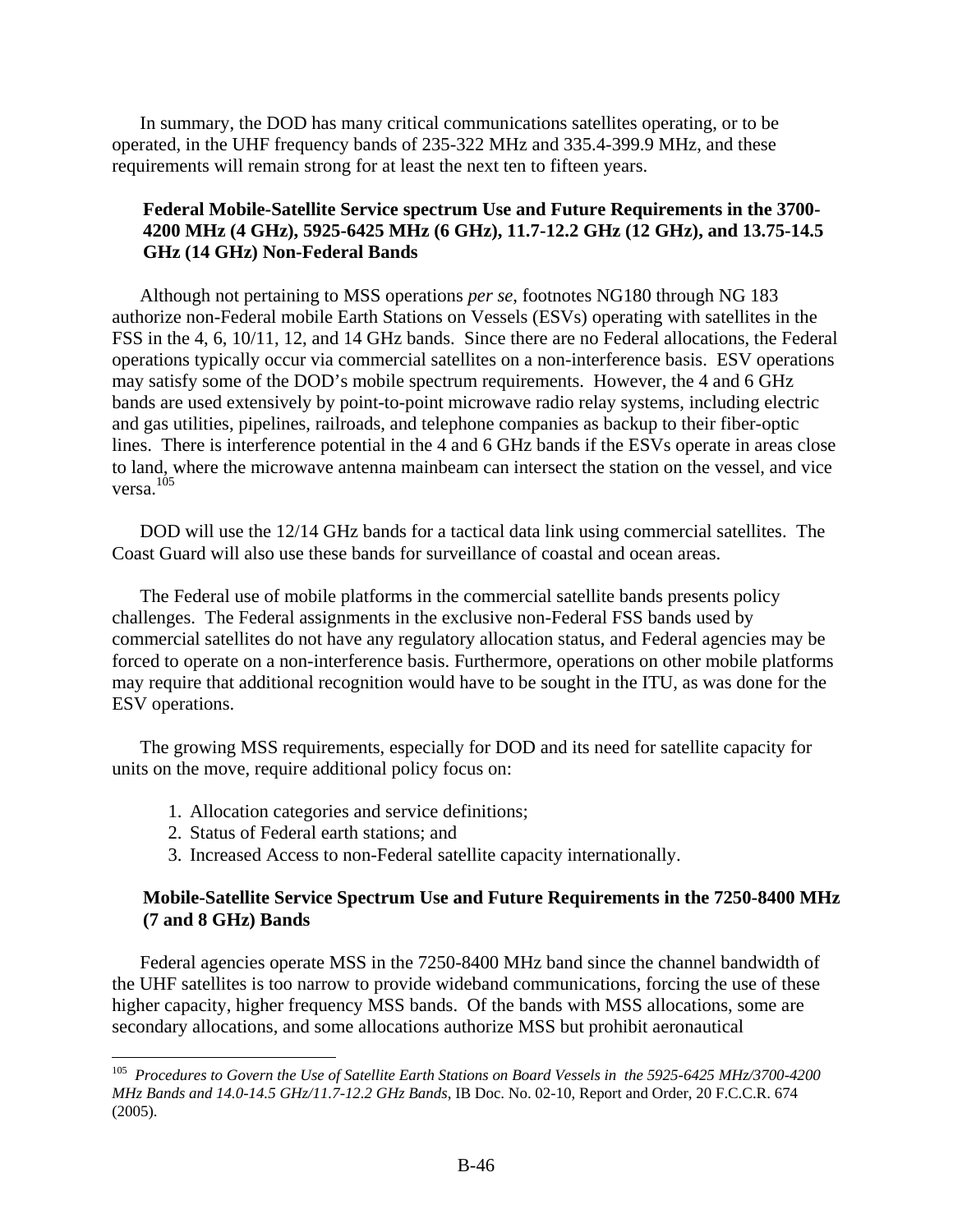transmissions. Most of these bands are also allocated to and used by the fixed, fixed-satellite, and other satellite-related services. The MSS usage in the 7 and 8 GHz band is used by the military for airborne, shipborne, and transportable earth station terminals. The mobile earth station terminals in these bands are more technically complex than those in the UHF bands because the earth station antenna must remain "locked on" to the specific geostationary satellite to preclude interfering with other satellites.

The DOD DSCS-III series of geostationary satellites are deployed in various locations providing essentially worldwide communications coverage. The DSCS-III is primarily a strategic communications system with large fixed station terminals, but it can provide tactical communications via mobile-satellite terminals located on mobile platforms. The DSCS-III antenna design permits large area coverage, or multiple beam coverage. For the smaller mobile terminals, the satellite can use a spot beam with increased radiated power to provide adequate performance despite path losses which are greater than in the UHF band. The DOD makes extensive use of the 7250-8400 MHz bands for MSS communications, and these spectrum requirements will remain constant for at least over the next ten years.

# **Mobile-Satellite Service Spectrum Use and Future Requirements in the Bands above 20 GHz**

 The frequency bands above 20 GHz have higher propagation path losses than the 7 and 8 GHz bands and much higher than the UHF band, especially in precipitation such as heavy rain. Dense clouds can also substantially increase the propagation path losses. Nevertheless, there is considerable mobile satellite use of the spectrum above 20 GHz.

 The MILSTAR and the Wideband Gapfiller satellites operate as both fixed satellites with larger fixed-satellite earth stations, and can also operate with mobile-satellite earth stations. These satellites can provide secure high-data rate communications to/from small transportable and mobile terminals providing tactical communications. The MILSTAR and its newer replacement, the Advanced-Extremely-High-Frequency (AEHF) satellite, are robust systems. The same frequency bands as MILSTAR are used but the AEHF has a higher data rate capability. The AEHF architecture supports transformational communications and networkcentric warfare. These satellites will continue to operate over the near future, and the spectrum requirements will remain constant for at least the next ten years.

### **Mobile-Satellite Service Use for Emergency Communications**

 Emergency communications, for purposes such as locating vessels and people in distress, use satellite-based systems that operate as MSS. The DOC-NOAA operates the United States' component of the international COSPAS-SARSAT satellite search and rescue system, an international program operated by the United States, Canada, France, and the Russian Federation. The system is designed to precisely locate vessels or people in distress. It operates satellites that receive beacon signals from the vessel or person, and relay the signal to a central control station to locate the origin of the signal.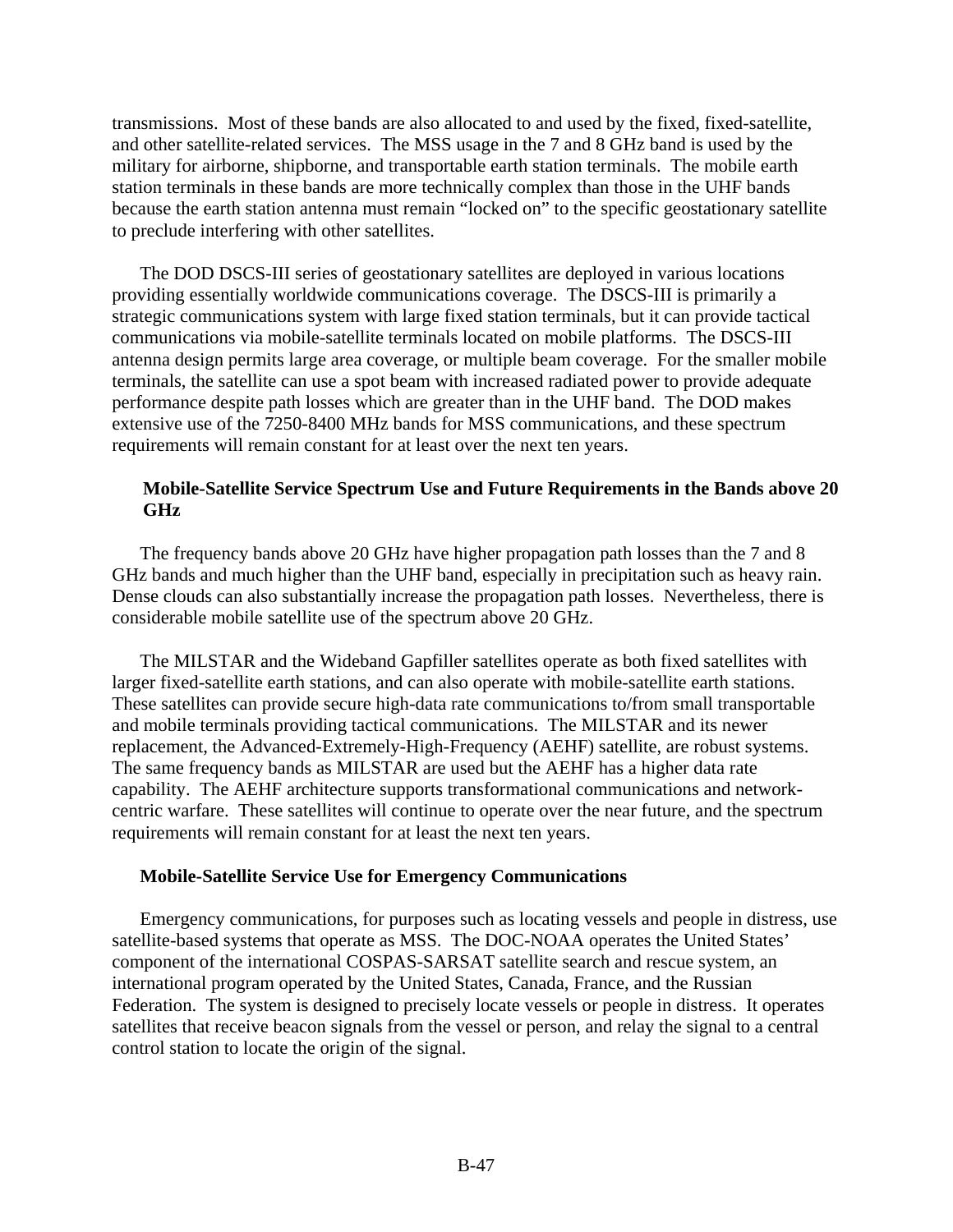The systems currently consists of a both a Low-Earth Orbiting (LEO) segment and a GSO segment. The LEO segment consists of the U.S. Search and Rescue Satellite Aided Tracking (SARSAT) operated by NOAA, and the Russian COSPAS satellites. The Geographic Synthetic Aperture Radar (GeoSAR) constellation is comprised of satellites provided by the United States via the Geostationary Operational Environmental Satellite (GOES); India via the Indian National Satellite System (INSAT) series of satellites; and the European Organization for the Exploitation of Meteorological Satellites (EUMETSAT) MSG satellite series.

 The COSPAS-SARSAT operates EPIRBS at 121.5 MHz, 243 MHz, or 406 MHz that are allocated to these frequencies via ITU footnotes. However, in October 2000, the International COSPAS-SARSAT Program announced that it plans to terminate satellite processing of distress signals from 121.5 and 243 MHz emergency beacons on February 1, 2009.<sup>106</sup> All mariners, aviators, and individuals using EPIRBS on those frequencies will need to switch to the newer, more reliable, digital systems operating on 406 MHz to be detected by satellites. The decision to stop processing of the 121.5 MHz and 243 MHz satellite signals is due to problems with beacons on these frequencies, which inundate search and rescue authorities with numerous false alerts and provide inaccurate data, which adversely impacts the effectiveness of lifesaving services.<sup>107</sup>

 NOAA operates the COSPAS-SARSAT system in the United States, and DOC has spectrum requirements for the SARSAT system at 121.45-121.55 MHz, 242.95-243.05 MHz; and 406.0- 406-1 MHz. Short term spectrum requirements can be satisfied by the use of 121.45-121.55 MHz and 242.95-243.05 MHz. The Coast Guard is involved in the maritime search and rescue operations and uses the 121.5 and 406 MHz frequencies to make position determinations. NOAA operates the satellite system, routing maritime alerts to the responsible Coast Guard Rescue Coordination Centers. The spectrum requirements for the EPIRBS operating at 406 MHz should remain for at least the next ten years, but the operations at 121.5 and 243 MHz will be phased out by February 1, 2009.

### **USE OF COMMERCIAL MSS SYSTEMS**

1

 Beyond the use of federally operated MSS systems to support military operations, the growing demand for MSS by Federal agencies will be met by commercial MSS. This is especially true for communications during emergencies when conventional terrestrial wire and wireless communications services have been damaged or are otherwise inoperable.

 The DOD uses a myriad of commercial satellites to provide communications to their mobile units, some of which may not be available in the Western Hemisphere.

 The commercial Inmarsat system provides communications to ocean-going ships, communications which will tend to replace the use of long-range HF communications. The Inmarsat system also provides distress, safety and general communication services. Its use for distress and safety communications is part of the GMDSS. This international application is required by the international treaty resulting from the SOLAS Convention. Inmarsat had over

<sup>&</sup>lt;sup>106</sup> COSPAS-SARSAT Website, http://www.cospas-sarsat.org/FirstPage/121.5PhaseOut.htm/ (last visited, Feb. 8, 2008).

<sup>&</sup>lt;sup>107</sup> NOAA Satellite and Information Service Website,  $\frac{http://www.sarsat.noaa.gov/}{http://www.sarsat.noaa.gov/}$  (last visited, Feb. 8, 2008).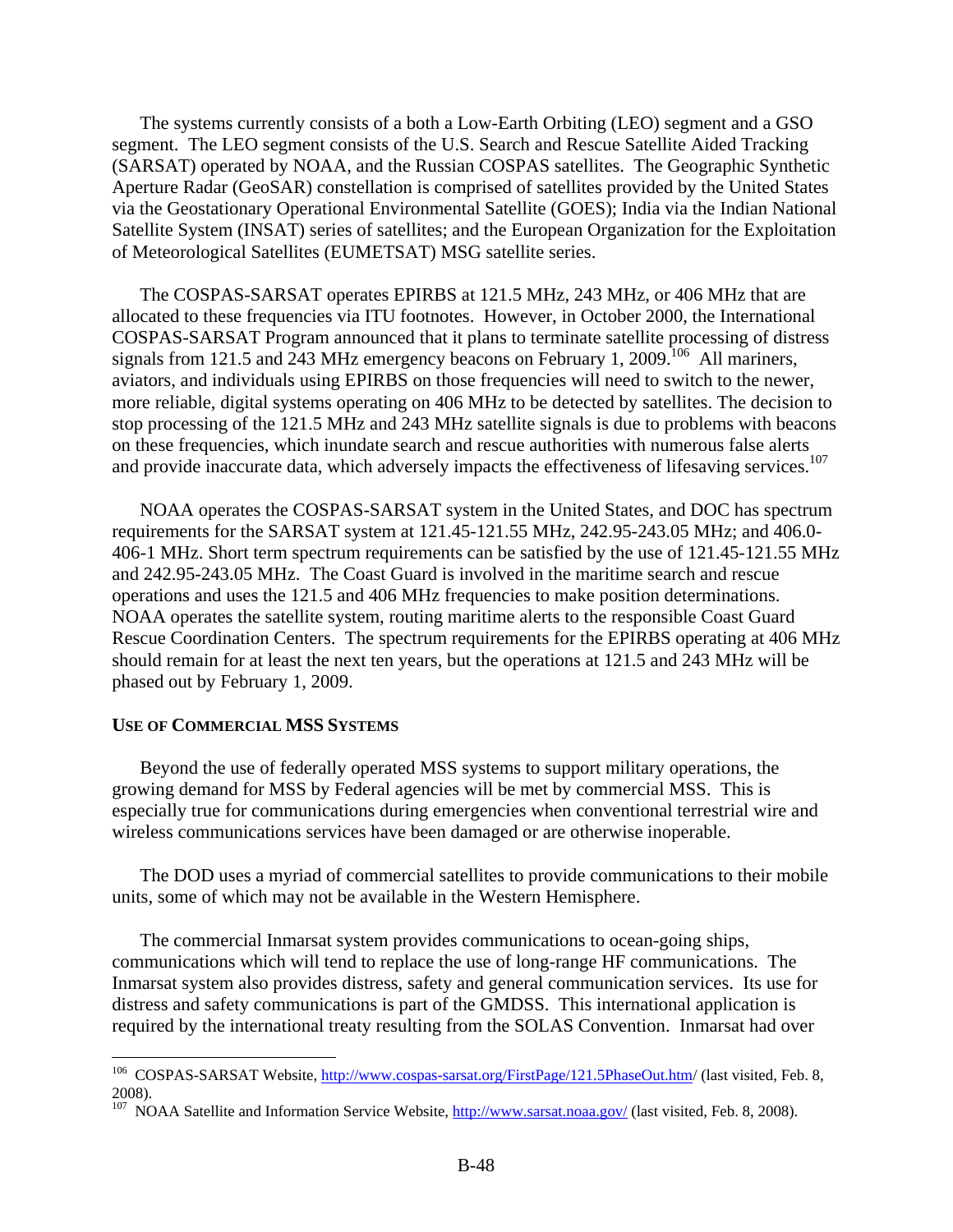100,000 registered GMDSS-capable mobile terminals at the end of October 2004.108 Furthermore, the Inmarsat Mini-M terminal is used extensively by small vessels. Future MSS provided by LEO satellites could provide service to smaller vessels, including those in Polar Regions. Commercial and non-commercial maritime users can be anticipated to increasingly use MSS as availability improves and costs are reduced.

 In addition to the GMDSS, the Inmarsat satellite system is also used extensively by the Coast Guard as one of the main methods of communications. The Coast Guard also makes extensive use of leased Inmarsat services for data and secure and non-secure voice communications, and dial-up service to provide Integrated Services Digital Network (ISDN) data circuits.

 Federal, state, and local government agencies require intermittent use of commercial MSS when other communications systems may be unavailable. The use of commercial MSS during Hurricane Katrina serves as a recent example of the important role of satellite communications when terrestrial commercial communications systems are inoperable. VA uses the Iridium satellite system for emergency communications by a growing number of VA medical centers, regional offices, and senior executives.

The DOC relies on commercial mobile satellite spectrum for satellite telephone applications in support of maritime operations, law enforcement, and COOP. MSS provides connectivity in areas where terrestrial networks are not available. DOC requirements for mobile-satellite phone services are not expected to increase significantly in the next ten years.

NOAA uses mobile satellite phone technology for a variety of operations. The Alaska Region (AR) of the National Weather Service (NWS) operates a single satellite telephone terminal to increase participation in the collection of marine observations under the Voluntary Observing Ship (VOS) program. Fishing vessels and some other craft chose to not broadcast their coordinates over VHF or UHF radio for competitive reasons. Use of satellite phone allows private contact with the Valdez Weather Service Office (WSO), avoiding cost of calls entering the Public Telephone Switched Network (PTSN). NOAA also uses twelve satellite phones for enforcement operations in remote areas and for ship-to-ship and ship-to-shore communications. Use of satellite telephone technology allows NOAA to increase participation in the collection of marine weather data and ensures safety during NOAA law enforcement operations and while NOAA ships are at sea. This directly contributes to all the NOAA activities, with emphasis on monitoring and observing the sea, managing ocean resources to optimize safety. This activity supports both the NOAA *Weather and Water Goal* and the Commerce and Transportation Goal. Satellite phone communications are provided by commercial services.

 In summary, commercial MSS are widely used by the Federal agencies. Since many uses are for emergency situations, future specific requirements are difficult to determine because of the situational uncertainty, but in general will continue to be widely utilized.

<sup>108</sup> Satellite Services (INMARSAT and COSPAS-SARSAT), *Analysis and Assessment of the GMDSS performance of Inmarsat Global, Ltd.*, from the International Maritime Organization Communications and Search and Rescue Committee, COMSAR 9/XX at 3.3 (Dec. 4, 2004). *See* U.S. State Department Website, http://www.state.gov/documents/organization/51952.pdf.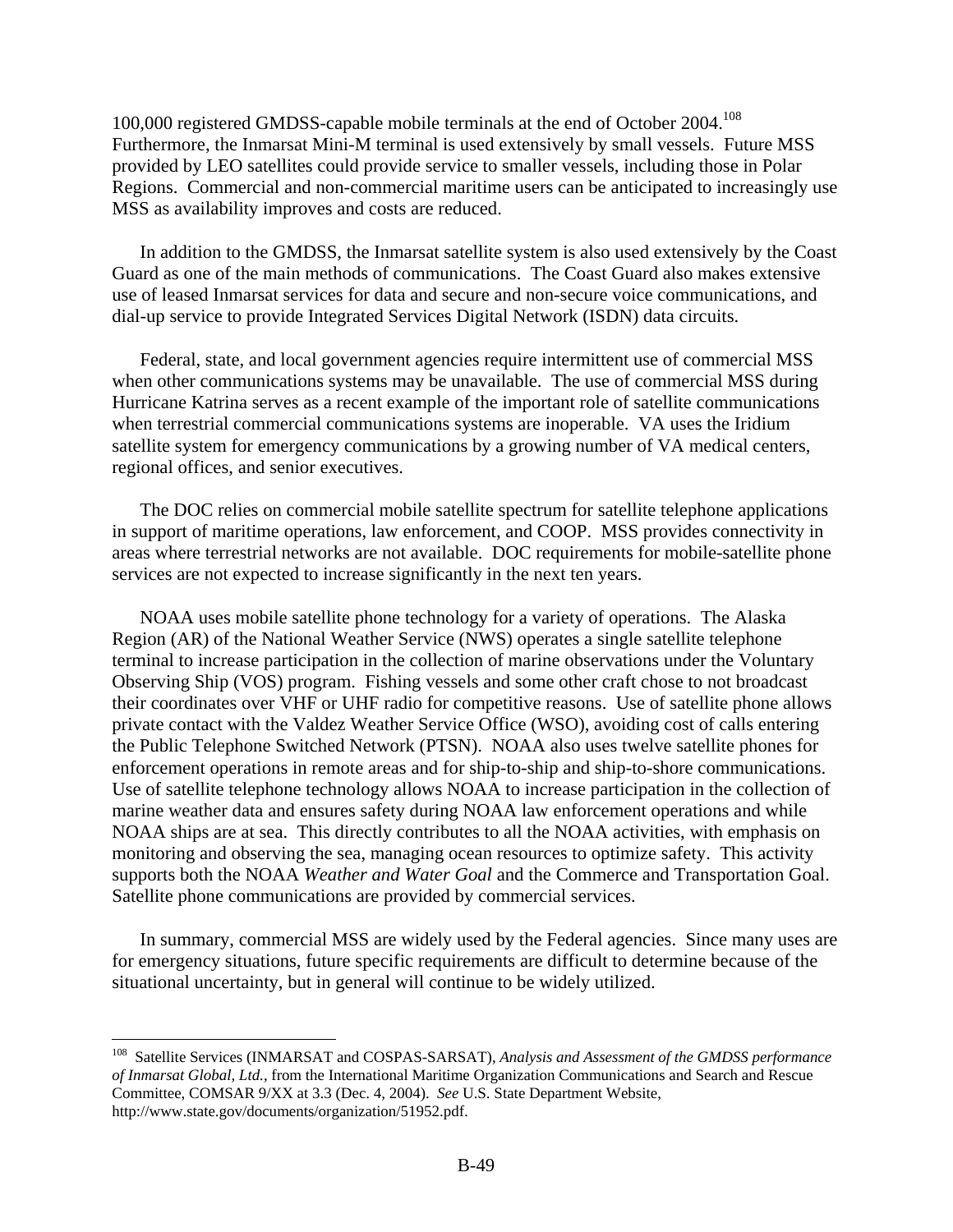#### **MOBILE SATELLITE SERVICE REQUIREMENTS SUMMARY**

 The DOD is by far the largest Federal user of mobile-satellite spectrum, using both the federally-allocated frequency bands and commercial services. DOD's use of satellite communications has increased greatly over the past decade. Satellite communications resources are inherently flexible and well-suited to supporting dynamic mobile and communications-onthe-move operations required for military missions. Spanning distance, terrain, or hostile forces, satellite communications can provide a global reach for dispersed mobile platforms such as aircraft (both manned and unmanned), submarines, surface ships, vehicle and man-pack applications.

 The DOD has unique operational requirements and commercial MSS services may not always be able to provide the needed service. DOD requires reliable communications in both normal and highly stressed communications environments such as severe multi-path, high ambient noise, scintillation, heavy rains, and in urban, rural, and heavily forested regions, on board ships, and in aircraft settings. The DOD MSS systems must be designed to meet certain performance requirements, including coverage, capacity, access and control, interoperability, types of service, mobility, reliability, encryption, and availability.

 MSS systems operating in the bands below 3 GHz are the most likely to satisfy the unique Federal requirements to enhance communications for national defense, law enforcement, and emergency relief agencies. Commercial satellites operating in these bands are not designed to meet the majority of the DOD operational requirements.

 However, DOD requirements for the use of commercial MSS are expected to continue to grow in the future. Except for the Coast Guard, the Federal uses of commercial satellites are usually intermittent, dictated by emergencies or geopolitical situations, rather than pre-planned or agreed-upon use, although the contract with Inmarsat may provide for access over the long term. Some situations will continue to require Federal access to the greater communications capacity that commercial systems may make available at the needed times.

 The commercial MSS industry environment poses challenges with respect to future access for Federal agencies. Some firms operating commercial MSS have had major financial problems resulting in bankruptcies and others have gone through a number of corporate changes which have impacted their commitment to follow-on systems. Thus the possibility of limitations on availability of commercial MSS capacity must be considered when identifying methods of satisfying future communications requirements. Thus, to satisfy its critical communications requirements, the Federal Government may require additional spectrum allocated to the Federal MSS to enable the Federal agencies to operate their own satellites. The current allocations will also be required for at least the next ten years.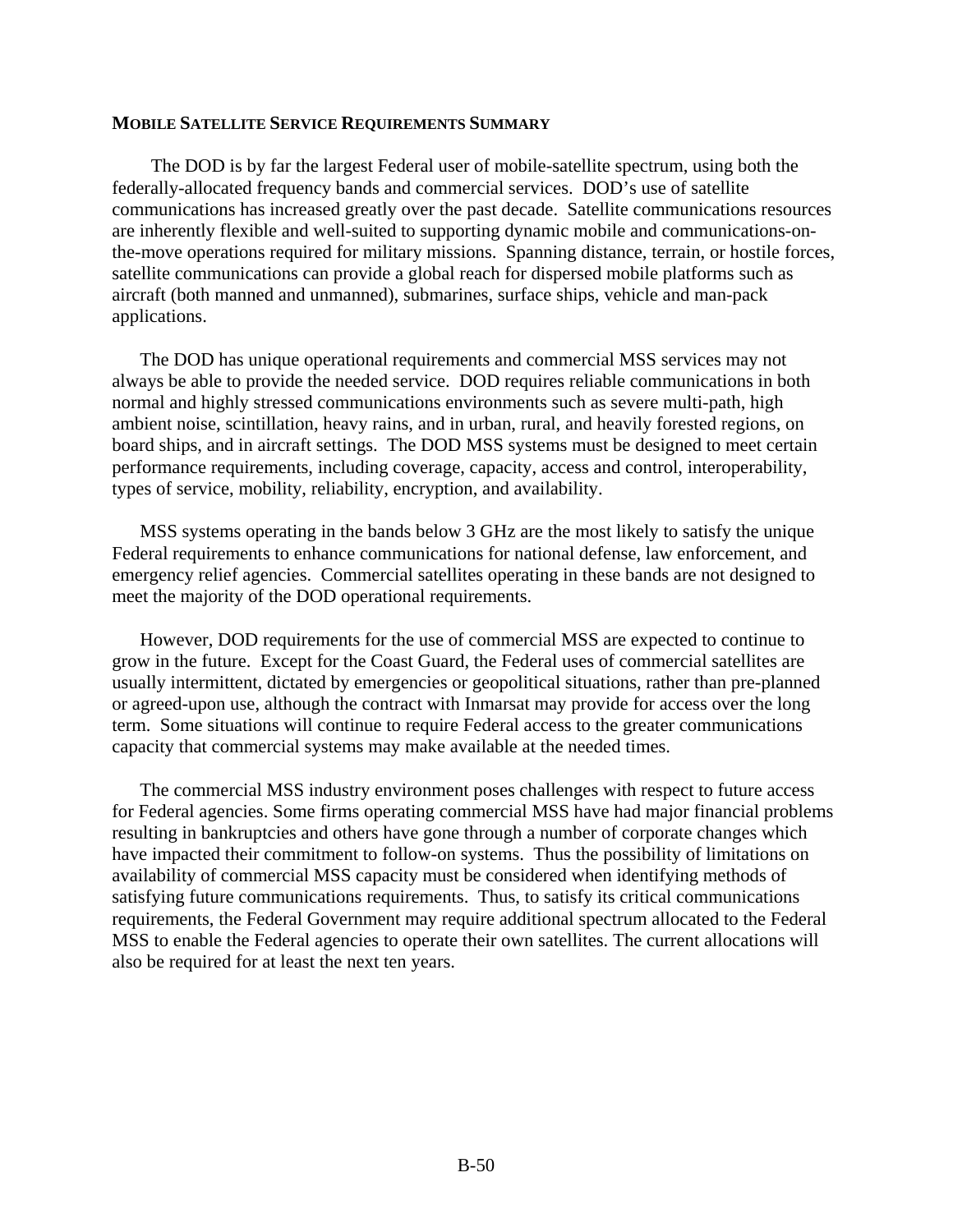# **AERONAUTICAL MOBILE–SATELLITE SERVICE**

### **INTRODUCTION**

The Aeronautical Mobile-Satellite Service (AMSS) is defined as: "A mobile-satellite service in which mobile earth stations are located on board aircraft; survival craft stations and emergency position-indicating radiobeacon stations may also participate in this service."<sup>109</sup>

As in the terrestrial counterparts, closely related are the subcategories of "route" and "offroute" services defined as:

- Aeronautical Mobile-Satellite Route (R) Service or AM(R)S, defined as**:** "An aeronautical mobile-satellite service reserved for communications relating to safety and regularity of flight, primarily along national or international civil air routes."<sup>110</sup>
- Aeronautical Mobile-Satellite Off Route (OR) Service, or AM(OR)S, defined as**:** "An aeronautical mobile-satellite service intended for communications, including those relating to flight coordination, primarily outside national or international civil air routes."111

The frequency bands allocated specifically to AMS(R)S are 117.975-136 MHz on a secondary basis via footnote 5.918; and 1610-1626.5 MHz and 5000-5150 MHz on a primary basis via international footnote 5.367.

Furthermore, international footnote 5.362A states:

In the United States, in the bands 1555-1559 MHz and 1656.5-1660.5 MHz, the aeronautical mobile-satellite service shall have priority access and immediate availability, by preemption if necessary, over all other satellite communications operating within a network. Mobile-satellite systems shall not cause unacceptable interference to, or claim protection from, aeronautical mobile-satellite (R) service communications with priority 1 to 6 in Article 44. Account shall be taken of the priority of safety-related communications in the other mobile-satellite services.

International footnote 5.357A also applies to aeronautical mobile-satellite allocations and operations:

In applying the procedures of Section II of Article 9 to the mobile-satellite service in the bands 1545-1555 MHz and 1646.1-1656.1 MHz, priority shall be given to accommodating the spectrum requirements of the aeronautical mobile-satellite (R) service providing transmission of messages with priority 1 to 6 in Article 44. Aeronautical mobile-satellite (R) service communications with priority 1-6 in Article 44 shall have priority access and immediate availability, by pre-emption if necessary, over

 $\overline{a}$ <sup>109</sup>*See*, ITU Radio Regulations, art. 1, sec. III, at 1.35 (Geneva, 2004). 110 *Id.* at 1.36. 111 *Id.* at 1.37.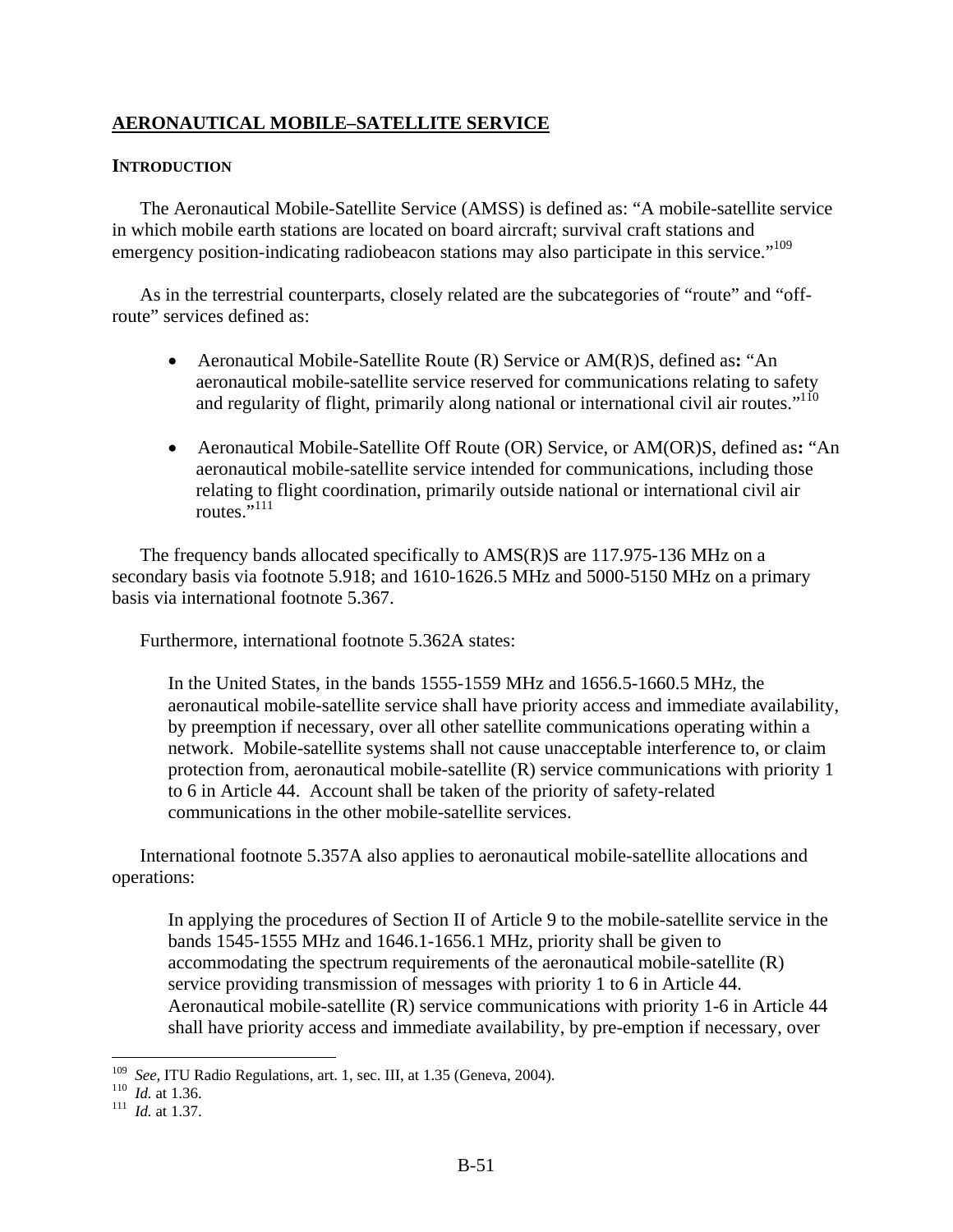all other mobile-satellite communications operating within a network. Mobile-satellite systems shall not cause unacceptable interference to, or claim protection from, aeronautical mobile-satellite (R) service communications with priority 1 to 6 in Article 44. Account shall be taken of the priority of safety-related communications in the other mobile-satellite services. (The provision of Resolution 222 (WRC-2000) shall apply.)<sup>112</sup>

While the priority access provisions to protect AMS(R)S currently apply to MSS systems operating in the bands 1545-1555 MHz and 1646.1-1656.1 MHz, the ITU Radiocommunication Sector has studied the "feasibility and practicality of prioritization and real-time pre-emptive access between different networks of mobile-satellite systems…while taking account the latest technical advances in order to maximize spectrum efficiency". <sup>113</sup> The studies concluded that "prioritization and intersystem real-time pre-emption is not practical and, without significant advance in technology, is unlikely to be feasible for technical, operational and economical reasons."<sup>114</sup> The spectrum requirements for MSS as well as AMS(R)S will continue to be studied within the ITU Radiocommunication Sector to meet commercial and government demand for these services.

DOT has ongoing and future requirements for satellite capacity available for aeronautical communications for ATS and AOC functions in the 1545-1559 MHz, 1610-1626.5 MHz, 1646.5-1660.5 MHz, and 2483.5-2500 MHz bands. These requirements will continue to be met by commercial satellite systems.

### **MARITIME-MOBILE SATELLITE SERVICE**

The Maritime Mobile-Satellite Service is a mobile-satellite service in which mobile earth stations are located on board ships; survival craft stations and emergency position-indicating radiobeacon stations may also participate in this service.<sup>115</sup>

 The use of mobile satellites for maritime applications is discussed in the Mobile-Satellite Service sub-section.

## **FIXED-SATELLITE SERVICE**

#### **INTRODUCTION**

The fixed-satellite service (FSS) is defined as:

A radiocommunication service between earth stations at given positions when one or more satellites are used; the given position may be a specified fixed point or any fixed point within specified areas; in some cases this service includes satellite-to-satellite links,

<sup>112</sup> NTIA Manual, *supra* note 39 at 4-96. 113 ITU Report, ITU-R M. 2073 (2005). 114 *Id.* 115 NTIA Manual, *supra* note 39 at 6-9.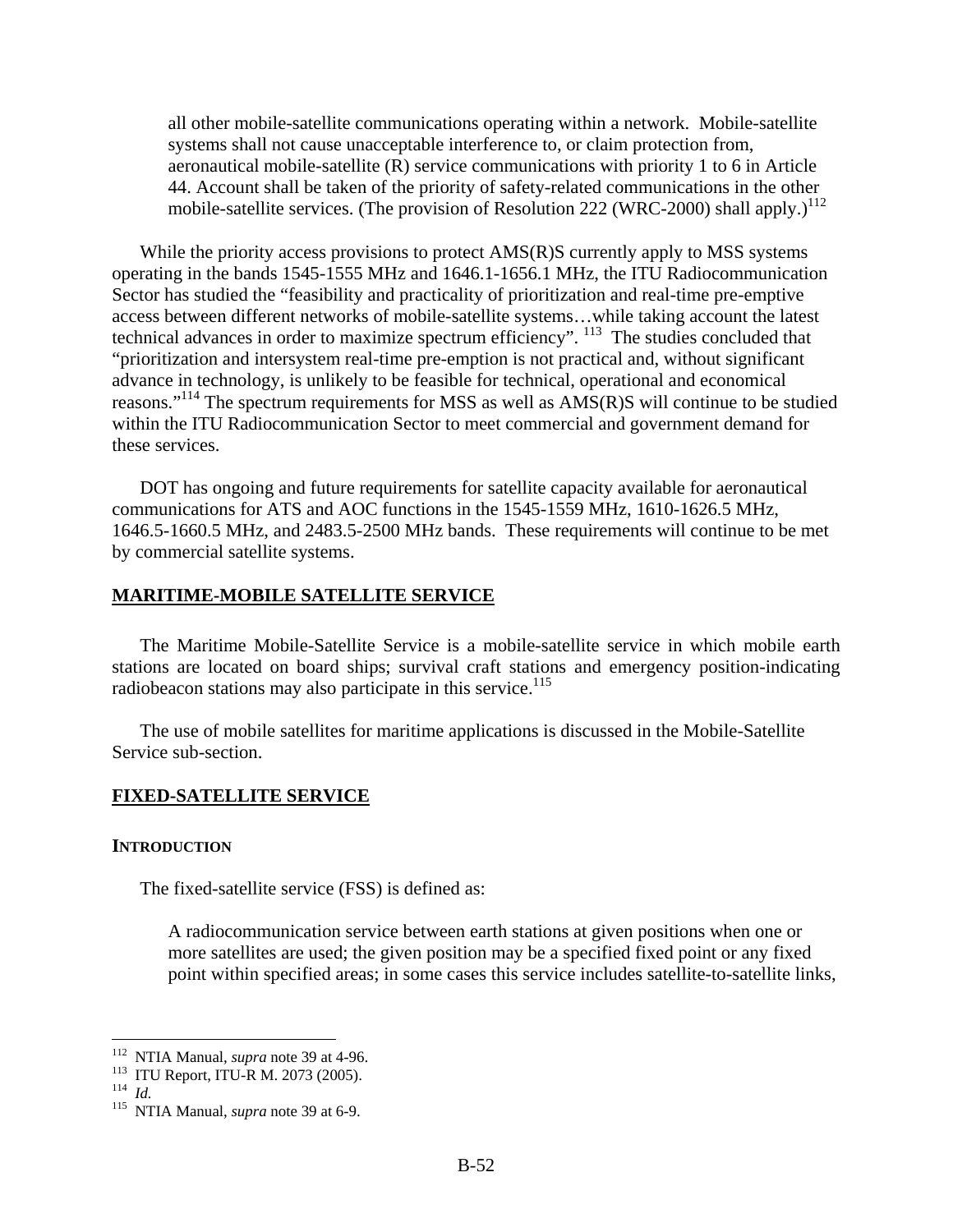which may also be operated in the inter-satellite service, the fixed-satellite service may also include feeder links for other space radiocommunication services.<sup>116</sup>

Communications satellites operating in the fixed-satellite service utilize a number of frequency allocations. Communications satellites operating in the FSS are predominantly geostationary, orbiting the earth at an altitude of approximately 35,800 km (22,300 miles) above the equator while providing continuous coverage to the geographic area within their coverage beams. Satellites in the FSS also operate in non-geostationary orbits (NGSO). These satellite systems can be more complex than GSO systems, to allow for co-frequency operation with GSO, NGSO and other systems (such as the Fixed Service).

The FSS usually involves communications between earth stations at fixed locations via a satellite, *i.e*., uplinks and downlinks, although the service, as defined, can also include certain inter-satellite links and feeder links to satellites which operate in other radiocommunication services. The FSS can include communications to multiple, specified fixed locations.

The ubiquitous coverage, flexibility, wide bandwidths and relative security from disruptions due to natural disasters, intentional or unintentional physical or electromagnetic interference, make communications satellites, both dedicated government as well as commercial systems, a critical component of the U.S. government's telecommunications infrastructure.

Satellite systems increasingly are designed to be IP enabled, and interface with network communications on the ground. This IP-centricity will support the increasingly net-centric focus of Federal communications, especially that of the DOD, to ensure that missions are supported where needed, when needed, and with access to voice, data, and multimedia communications.

The greatest use of satellite communications by the Federal agencies is in the FSS. The largest users are the DOD, NASA, DOC, and the FAA. Most of these agencies have extensive on-going satellite communications programs in support of their critical missions and are developing more advanced systems with greater capacity to meet future communications requirements. The DOD uses its own dedicated FSS satellites as well as substantial amounts of capacity on commercial FSS satellites. Other Federal agencies also make extensive use of FSS capacity on commercial FSS satellites. The Federal agencies' use of commercial satellite systems is growing, and is becoming increasingly necessary to enable the agencies to fulfill their critical missions. Furthermore, the easy access to and use of large capacities of commercial satellites is becoming increasingly critical to national security interests.

### **CURRENT FIXED-SATELLITE SERVICE USE**

The currently operational FSS systems are concentrated in the following frequency bands: 4/6 GHz, 7/8 GHz (for military systems), 11/14 GHz, and 20/30 GHz (used by both Federal and non-Federal systems). Non-Federal FSS systems are beginning to be implemented in the 20/30 GHz band, primarily for two-way broadband and direct-to-home television services. In addition, the FCC has allocated the 17.3-17.8 GHz (space-to-Earth) and 24.75-25.25 GHz (Earth-to-space)

<sup>116</sup> See, ITU Radio Regulations, art. 1, sec. III, at 1.21 (Geneva, 2004).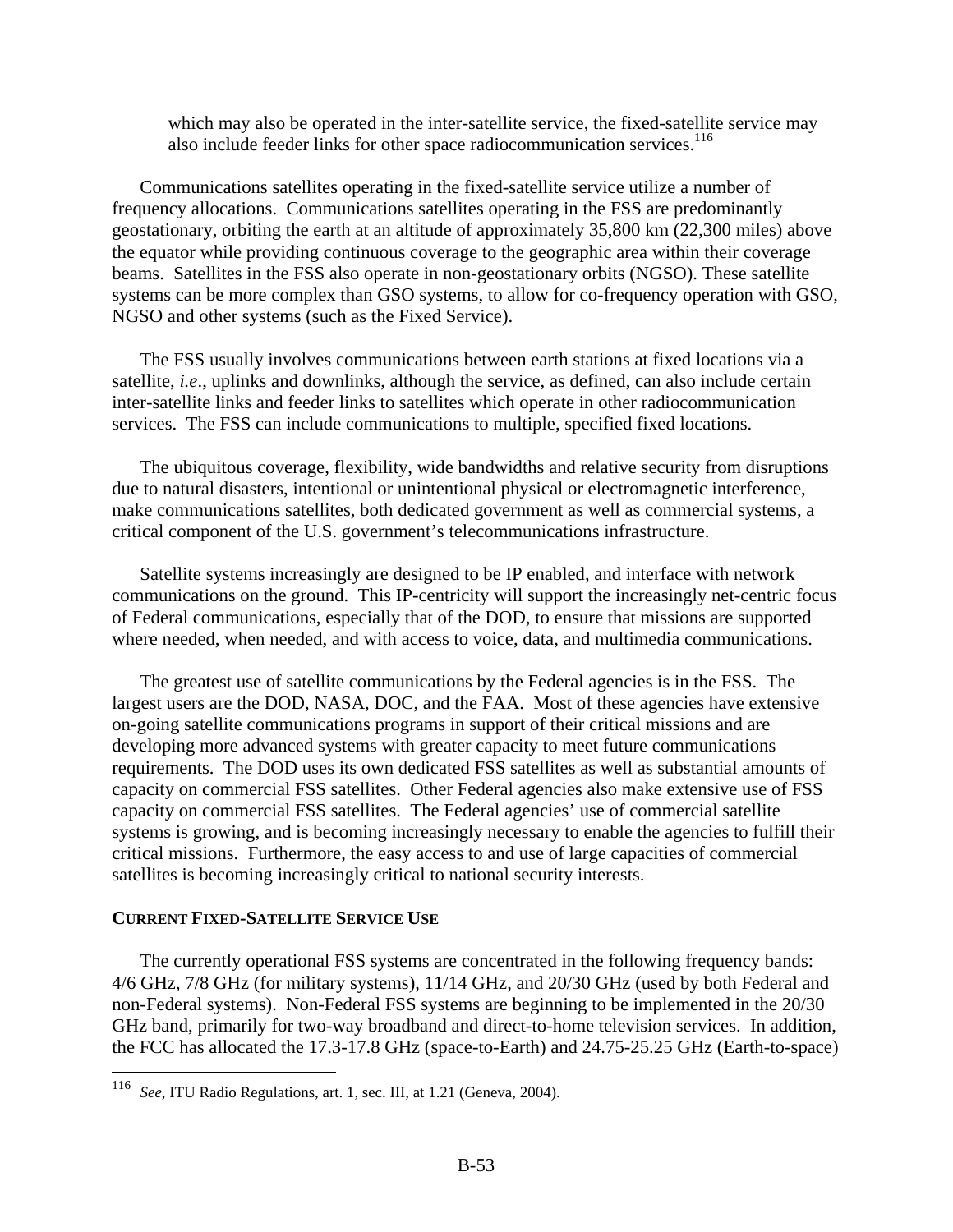bands for commercial Broadcasting-Satellite Service (BSS), recognizing that the 17.7-17.8 GHz band may not be available for use in the United States. Although numerous bands above 30 GHz are allocated to the FSS, only one is presently used, and that is for military communications.

## **Federal Government Satellites Operating in the Fixed-Satellite Service**

DOD is the largest Federal user of Federal FSS allocations. Military communications satellites, having both international and domestic applications, satisfy unique objectives. Since the success of the military forces depends upon their mobility, many of their requirements for communications between fixed points involve transportable systems. (Transportable, as distinguished from mobile, is defined as an operation from a fixed location that can be moved after a period of time.) The FSS accommodates many of these requirements because military units cannot quickly or economically connect temporarily-fixed locations with terrestrial wired communications.

Since the entire currently-used communications satellite spectrum is projected for continued or expanded use there is a growing competition for communications satellite spectrum. Future systems will use all of the existing communications satellite frequency bands and the associated orbital locations unless technology greatly increases data throughput on existing systems in currently allocated bands, other bands are made available for satellite service, or other nonsatellite services can meet requirements. Consequently, sufficient nationally and internationally allocated frequency spectrum and orbital slots must be retained to continue to support militaryunique systems and capabilities. Eliminating or reducing DOD's access to any portion of the satellite spectrum would reduce flexibility and jeopardize mission accomplishment. Satellite communications systems are absolutely essential in providing the assured and survivable communications demanded by the National Command Authorities (NCA) and strategic and nonstrategic nuclear deterrence forces.

 The Transformational Satellite System (T-SAT) is the Air Force's major initiative relating to space-based transformational communications to support requirements of the GIG. The GIG is DOD's integrated voice, video and data network and will enable the military to migrate its communications to an IP-based, or "network-centric" architecture. T-SAT will be DOD's international backbone communications system to support its net-centric warfighter system of the future and will be DOD's primary future military satellite communications constellation. While offering fully protected and secure communication services, it will also provide high data rates. The ability to provide high data rate protected services is made possible through the use of new technologies such as advanced RF-waveforms and IP switching. The multifunction capability of the T-SAT will require frequencies across all current satellite bands that are allocated to the Federal Government.

Over the longer term, the T-SAT will address DOD's future satellite communications needs for protected services. T-SAT will have the security features currently associated with the MILSTAR and AEHF constellations, but it will operate at much higher data rates. The T-SAT constellation will be capable of establishing circuit-based crosslinks with the AEHF constellation and also be backward compatible with AEHF circuit-based terminals. Accordingly, the T-SAT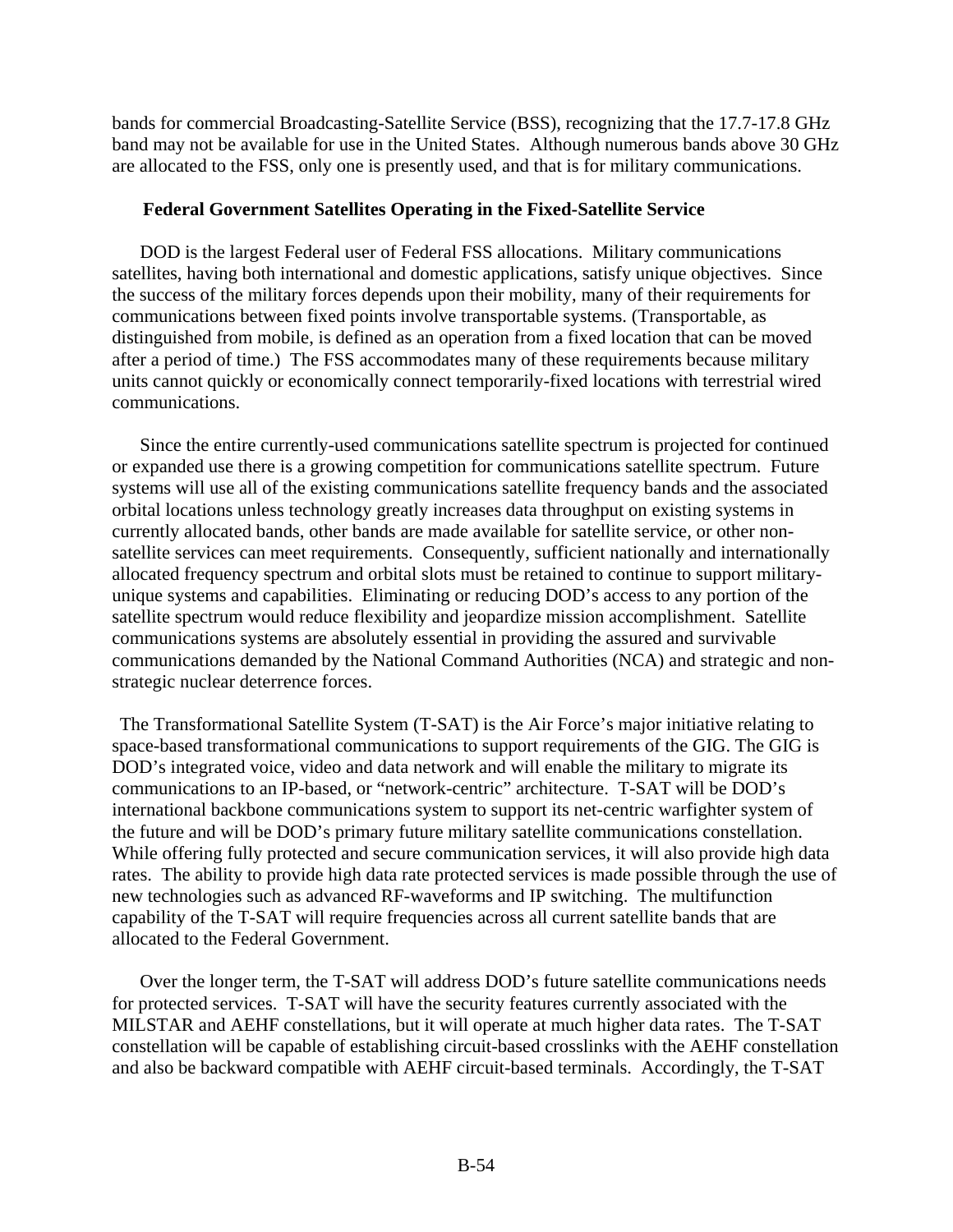constellation will operate in the current MILSTAR and AEHF frequency bands, in addition to other frequency bands.

Over the mid-term, the Wideband Gapfiller Satellite (WGS) system will provide the next generation of wideband communications satellites for the DOD. The WGS constellation will supplement the DSCS and Global Broadcast System (GBS) systems while the DOD transitions to higher-capacity and higher-functionality systems. The WGS has the capability to support mobile and tactical battlefield forces and also will operate in the current spectrum bands used by DSCS and GBS.

In summary, the DOD expects major increases in its use of its dedicated federally ownedand-operated communications satellites operating in the FSS frequencies allocated for Federal use. Data and imaging communications, and broadband multimedia interactivity, which require large amounts of bandwidth, will require sophisticated and complex satellite systems with substantial capacity. The current spectrum allocations appear to be adequate to support the requirements for these dedicated Federal systems over the near and long term.

However, the conclusion that Federal spectrum is adequate for DOD-dedicated systems assumes that DOD will have ongoing ability to access commercial satellite spectrum and systems, as discussed in the following section. If commercial capacity is insufficient to meet DOD requirements, additional Federal-only allocations would be required to support DOD's requirements.

#### **Federal Agency Use of Commercial Fixed-Satellite Service Communications Systems**

A major trend indicated by the Federal Agencies is the extensive use of and continued increasing requirements for access to major capacity on non-Federal commercial satellite systems, particularly satellites operating in the FSS. DOD makes extensive use of the commercial satellite capacity, in the FSS, both in the United States and overseas and is likely to continue.

The FAA uses commercial satellite services as critical components of its navigation system. Their use includes satellites operating in the 12/14 GHz bands, which provide greater geographic coverage, higher power, and in the 4/6 GHz bands which provide communications service to the FAA for the Alaskan National Airspace Interfacility Communications System.

DOC relies on commercial FSS allocations for satellite connectivity between NOAA facilities and expects these requirements to increase over the next five to ten years.

NASA also makes extensive use of commercial satellite systems for its long-haul data and voice communications in support of its space missions. This use is discussed in the Space Research Service and Space Operations sections.

The USDA Forest Service uses commercial satellite capacity to provide broadband capabilities for transmission of data to assist with battling large fires. According to the USDA, the use of satellite technologies improves the efficiency of fire-fighting by accurately identifying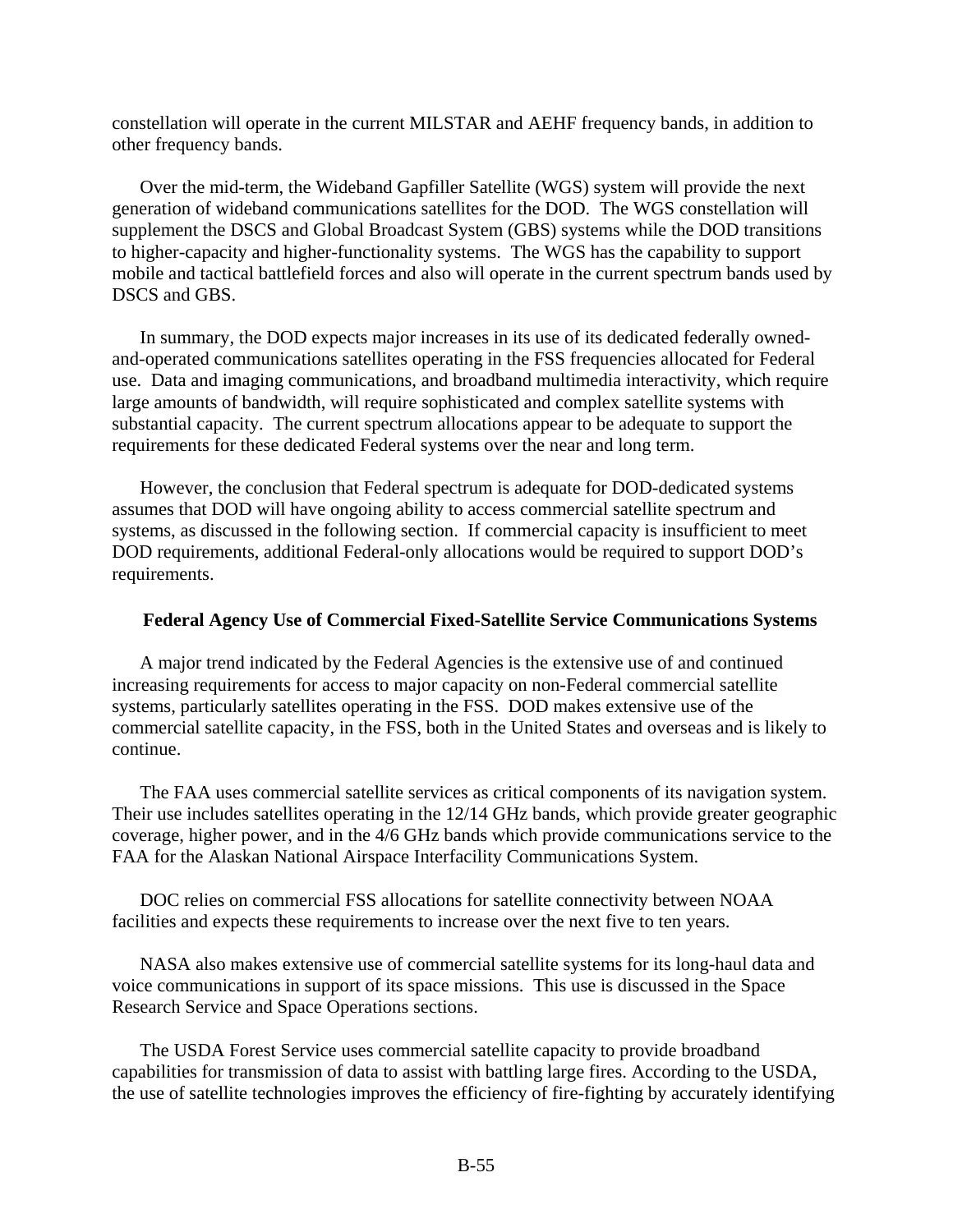hazardous areas; saving time and minimizing risks to humans by reducing the need for physical reconnaissance, and providing up-to-date information as additional fire management personnel join the fire-fighting and as the scope of the fire broadens across jurisdiction.

The BBG also uses commercial fixed satellite links to transmit digitized audio signals between its sites and also for global distribution of its broadcasting programming to its MF, HF, and FM terrestrial broadcasting stations located overseas.

# **Impact of Changes in the Commercial Satellite Industry on Present and Future Federal Government Operations**

The principal ownership and system operators in the commercial fixed-satellite communications industry and the overall business philosophy have undergone dramatic changes over the past ten years. Former inter-governmental entity providers have been privatized, altering some of the established arrangements for provision of services. Because satellite communications allocations, technical, operational rules, and coverage are inherently international, the United States must continue to work within the international community to obtain access to capacity, to the geostationary orbit, and to ensure technical coordination and international recognition of U.S. satellites, both Federal and non-Federal. In addition, there has been substantial consolidation in the FSS industry, reducing the number of commercial providers.

There is an ongoing need to replenish FSS satellites, necessitating entering into regular satellite design, construction, and launch contracts. Commercial firms are focused on maximizing return on investment and may not make such long-term capital investment without firm customer commitments. When charges for use of FSS services and capacity increases (sometimes because of less capacity available as well as increased demand), firms may have the incentive to sell the satellite providers to other firms or conduct public stock offerings.

The consequences of these structural changes in the satellite industry for the Federal Government are that less commercial capacity may be available for Federal use in the next five to ten years, increasing the cost for the Federal Government or even worse, failing to provide the capacity that the Federal Government needs. Unavailability of sufficient commercial capacity could severely impact the ability of the Federal Government to meet its satellite communications requirements.

The U.S. procurement process for commercial satellite capacity is limited by the annual Congressional appropriations cycle. Every year, each agency must submit its budget proposal for upcoming fiscal years, including those for multi-year programs. This not only subjects dedicated Federal satellite systems to uncertainty regarding funding, but it also creates uncertainty as to funding for commercial satellite capacity. Thus, additional study of the impact of the procurement cycle and identification of alternative ways of assuring capacity for government systems as well as providing certainty for commercial suppliers is warranted.

Foreign acquisition and ownership of some commercial satellite systems operating in the United States has also occurred, although United States' subsidiaries have been created to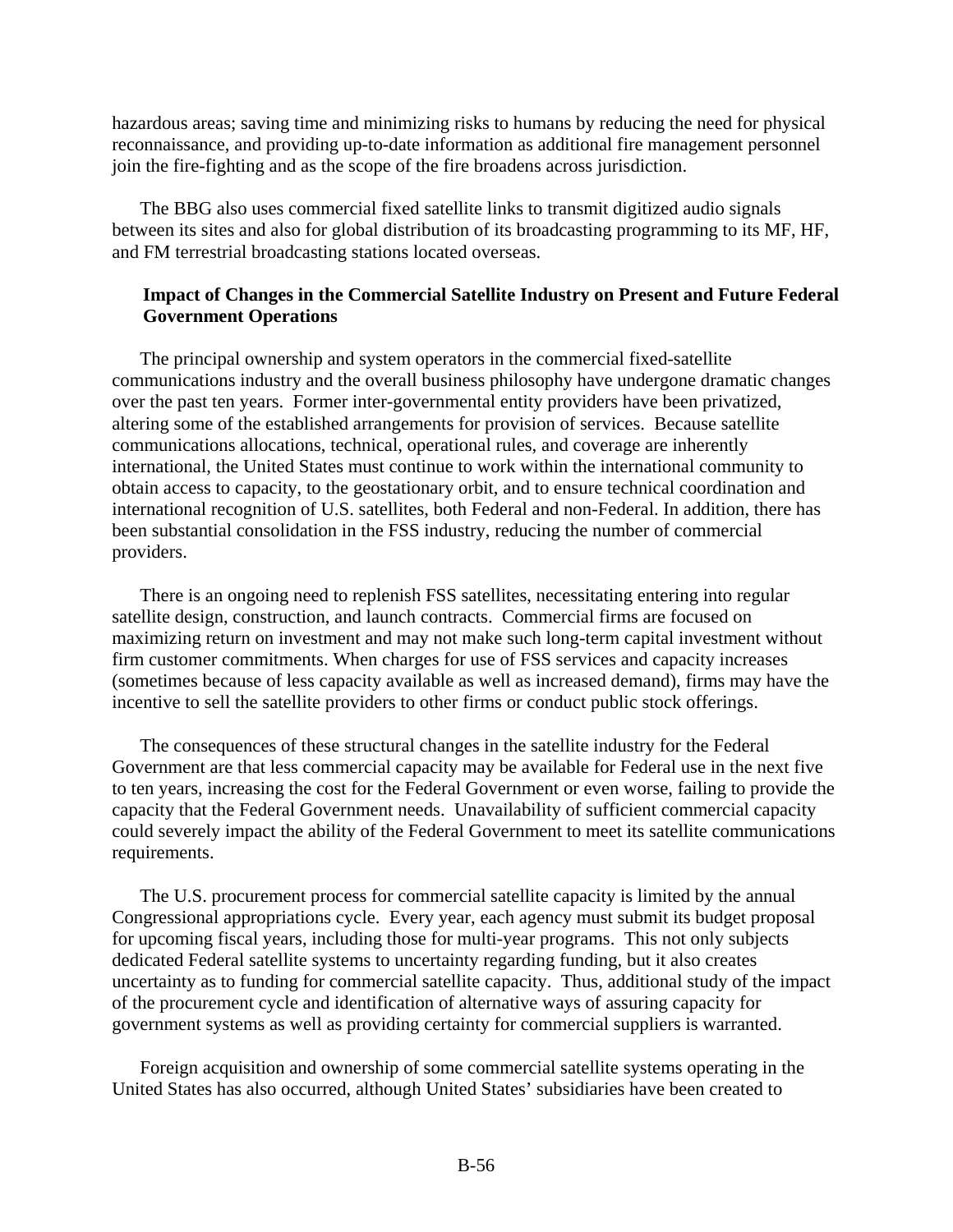comply with U.S. regulations. This reflects the FCC "Open Skies" policy and actions of the marketplace. Since critical national security communications supported by readily available commercial satellite capacity is essential, policy problems created by foreign control of the United States' domestic satellite industry may need to be addressed by Federal policy makers to the extent such problems are not adequately addressed by existing intergovernmental coordination procedures.<sup>117</sup>

# **Lack of Federal Government Allocations and Licensing Rights When Using Commercial Satellites**

Federal agencies make extensive use of commercial satellites in the United States that operate in bands allocated exclusively to the non-Federal sector. In some frequency bands, when the Federal agency owns and operates the satellite earth stations, the Federal authorizations usually have no regulatory allocation or assignment status, unless specially arranged on a caseby-case basis, and thus have no "rights" when there are interference or sharing problems. Thus, in such bands, the Federal agencies usually operate on a non-interference basis, a status without any "rights" and in which there are no exclusively authorized spectrum-operating areas and all interference must be accepted unless there are negotiated agreements to provide higher status service. This lack of status means that the Federal agencies cannot claim protection from interference. Furthermore, a new non-Federal user in the immediate environment can claim protection from interference from the incumbent Federal user that may cause the Federal user to modify or cease operations. However, in general, Federal users are treated by commercial satellite operators on a basis equal to their non-Federal customers, for purposes of interference protection.

This regulatory situation can increase cost and can discourage government use of commercial satellite systems because for government operations employing the use of commercial satellite services to be protected, in addition to the satellite system, it may be considered necessary for the satellite ground station to be commercially licensed and operated, or protection of the earth station must be specially justified. This can result in the Federal Government entering into costly third party contracts with commercial providers to license and operate the ground stations. Changing U.S. spectrum regulatory policy to allow Federal Government operation of the ground stations on a protected basis, as is the case for non-Federal commercial satellite service customers operating their own earth stations, may reduce costs and encourage further use of commercial service providers. NTIA has petitioned the Commission to provide this protection.118

# **Other Fixed-Satellite Service Uses**

Under the United States and international definitions, the FSS can include feeder links to other satellite systems as well as inter-satellite links. Spectrum requirements for feeder links are discussed in the chapters covering the services they support. None of the current allocations

 $117$  This policy issue is much broader than spectrum management, and may involve entities including the National Security Council, and the World Trade Organization, among others.

<sup>118</sup> *See supra* note 9.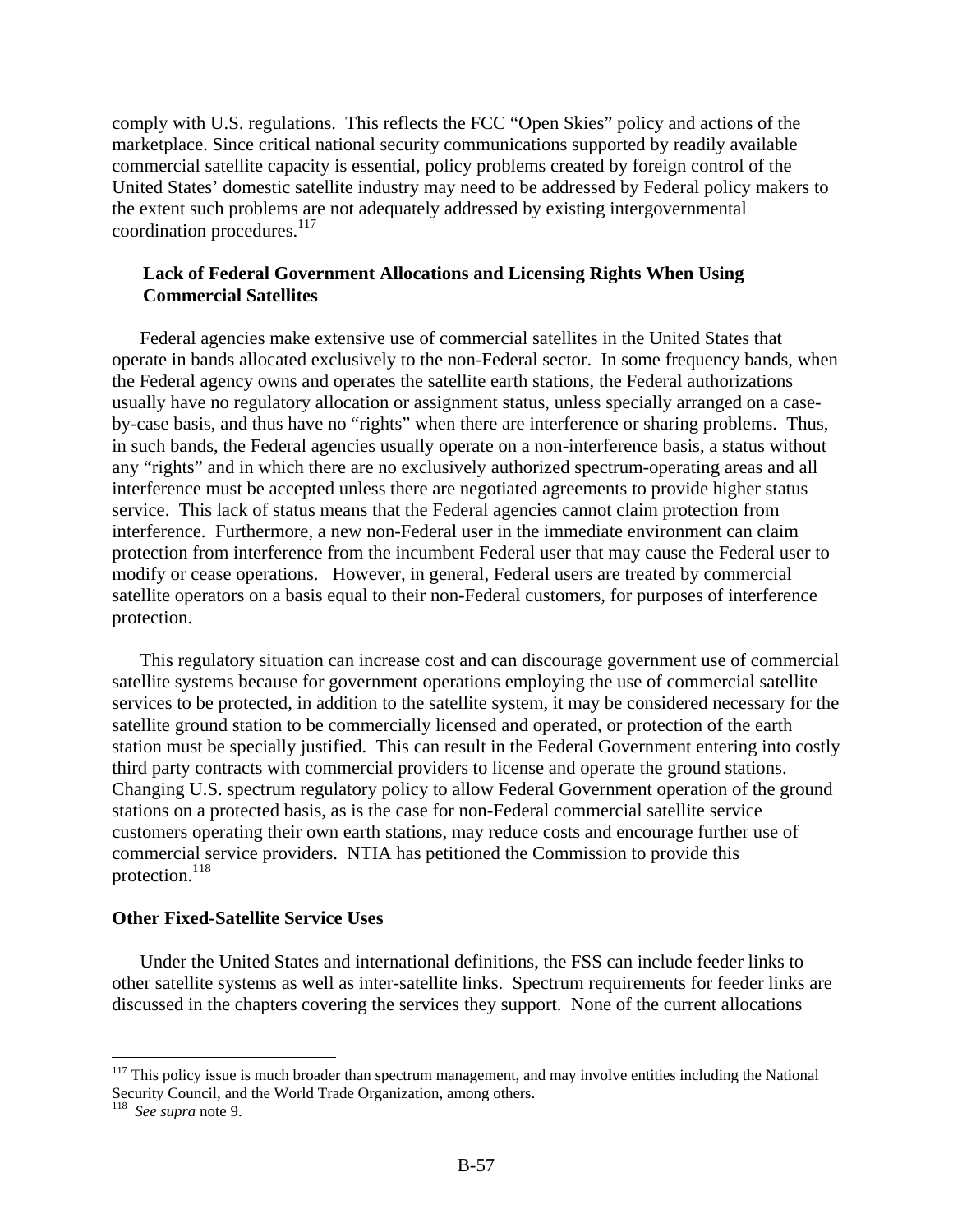provides for space-to-space (inter-satellite) links, although they can be accommodated in other services.

## **FUTURE FIXED-SATELLITE SERVICE SPECTRUM REQUIREMENTS**

# **Spectrum Allocated to the Federal Government**

The long-term spectrum requirements for federally owned-and-operated FSS communications satellites depend, among other factors, on the degree that spectrum reuse can be achieved and the extent to which jamming protection is employed. The spectrum reuse is a function of the capabilities of the earth terminals, including directionality and side-lobe design, and the satellite ability to focus more precisely on areas of service, through spot-beams and coding strategies. LEO and Medium-Earth-Orbit (MEO) satellites have a smaller field of view than GSO satellites and such satellite constellations can employ frequency reuse to a greater extent than GSO satellite systems. Satellites operating in highly elliptical (such as Molniya orbits) also offer some particular advantages in providing focused and high-power coverage with just a few satellites. The jamming protection afforded by satellites is primarily achieved through signal processing and requires an increased data overhead that results in wider basebands with corresponding increases in spectrum requirements in direct proportion to the processing gain supported. Factors also affecting spectrum reuse include: orbital location; power and modulation; satellite and terminal locations and antenna directionality; and time or operational limitations. All of these factors must be considered when identifying satellite spectrum requirements.

Due to operational capability requirements, the DOD must employ satellites across multiple, separate military and commercial frequency bands. No single frequency band or single satellite communications system can satisfy the full range of the diverse needs. Each satellite communications band in the International Table of Allocations has its own fundamental and essential utility to DOD due to capabilities not easily duplicated in other bands.

The ability to penetrate foliage or other obstacles is especially important for certain applications. For example, in general, the frequency bands below 3000 MHz penetrate foliage better than the higher bands, such as those operating above 10 GHz. However, the higher frequency bands provide expanded capacities through higher power, increased bandwidths, spot beams and coding. However, these systems are affected by increased rain and other precipitation attenuation effects and increased free-space loss.

As discussed above, to satisfy the increased demand for fixed-satellite communications associated with transformational warfighting and DOD's need for information, DOD is planning to field several new satellite constellations that will require access to satellite spectrum. While these systems are expected to operate in the current bands identified and allocated for satellite use, the increase in the number of constellations utilizing the same frequency bands will put great pressure on the frequency spectrum to satisfy the demand while providing necessary assurance of interference-free operations. There is increased research into the utility of higher bands above 40 GHz for these purposes, but their utility and ultimate use is not assured.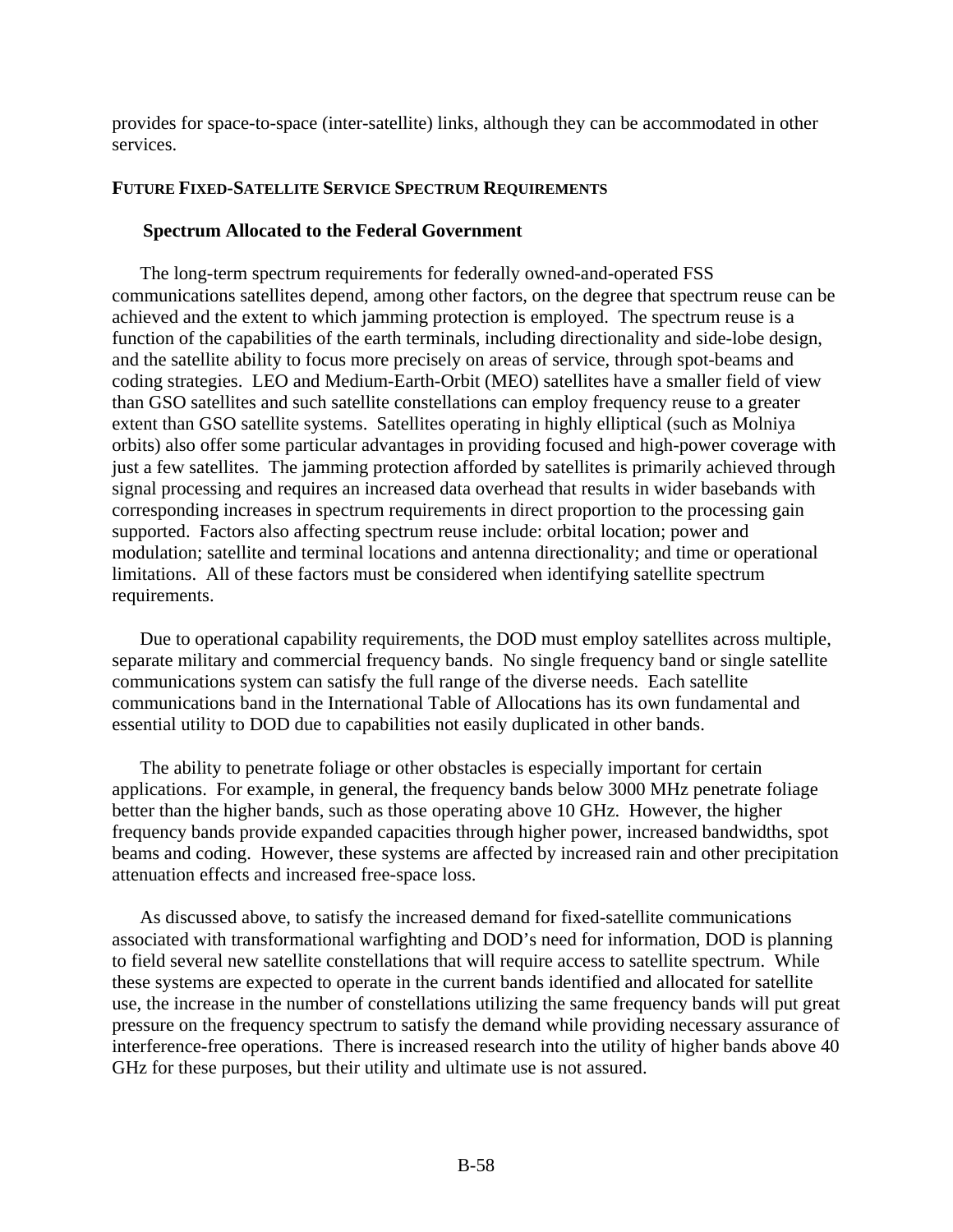In summary, the Federal use of commercial satellite systems is extremely critical to national security and the issues identified herein should be addressed. The current Federal allocations appear to be adequate to support the federally owned-and-operated satellite systems spectrum requirements over the near and long term. However, this conclusion that the Federal spectrum allocations are adequate is highly dependent on the DOD's ability to access commercial satellite spectrum, as discussed herein. If adequate commercial satellite uses are not available to the DOD, then additional exclusive Federal spectrum would have to be obtained to support additional Federal (DOD) owned-and-operated satellites.

### **FIXED SERVICE**

#### **INTRODUCTION**

The fixed service is "a radiocommunication service between specified fixed points."<sup>119</sup> This includes those services in which a stationary transmitter communicates with one or more intended stationary receivers. Transportable stations are in the fixed service and are defined as, "a station which is transferred to various fixed locations but is not intended to be used while in motion." $^{120}$ 

The fixed service allocations include frequency bands ranging from the bands below 3 MHz to bands above 30 GHz. They can be analyzed according to broad frequency ranges, such as MF, HF, VHF, UHF, *etc.*, in which very different forms of communication can be supported. The lowest range is the MF or medium frequency range of 300 kHz to 3 MHz, which supports communication via ground wave propagation over relatively large geographic areas. The next higher range is the HF region of 3-30 MHz. HF signals are not restricted to LOS and can travel for thousands of kilometers via ionospheric propagation, providing a long-range narrowband service. At the 30-300 MHz (VHF) and 300-3000 MHz (UHF) frequencies, narrowband lowcapacity fixed services can be achieved at ranges on the order of 70 km, often sharing frequency bands with mobile services. Point-to-point microwave radio-relay systems (often simply called "microwave systems") usually operate above 1 GHz to provide wideband communications over LOS paths. Tropospheric scatter-propagation systems use the UHF and 4 GHz parts of the spectrum to provide point-to-point service over paths up to 400 km, using highly directional antennas and high-powered transmitters.

#### **CURRENT NTIA STUDIES OF THE FIXED SERVICE**

NTIA is leading an effort to channelize certain microwave bands so that the channelization is consistent with standard international and domestic channel plans used in non-Federal systems. The opportunity for standardization arose because the transition of Federal systems in the 1710- 1755 MHz band to other microwave bands required the purchase of new equipment for operations in the 4400-4940 MHz and 8500 MHz bands. Equipment for this transition based on the existing non-standard channel plans would cost significantly more than equipment available for use of standard channel plans. Thus, the use of standardized channel plans will result in: 1)

<sup>&</sup>lt;sup>119</sup> *See*, ITU Radio Regulations, art. 1, sec. III, at 1.20 (Geneva, 2004).<br><sup>120</sup> NTIA Manual, *supra* note 39 at 6.18.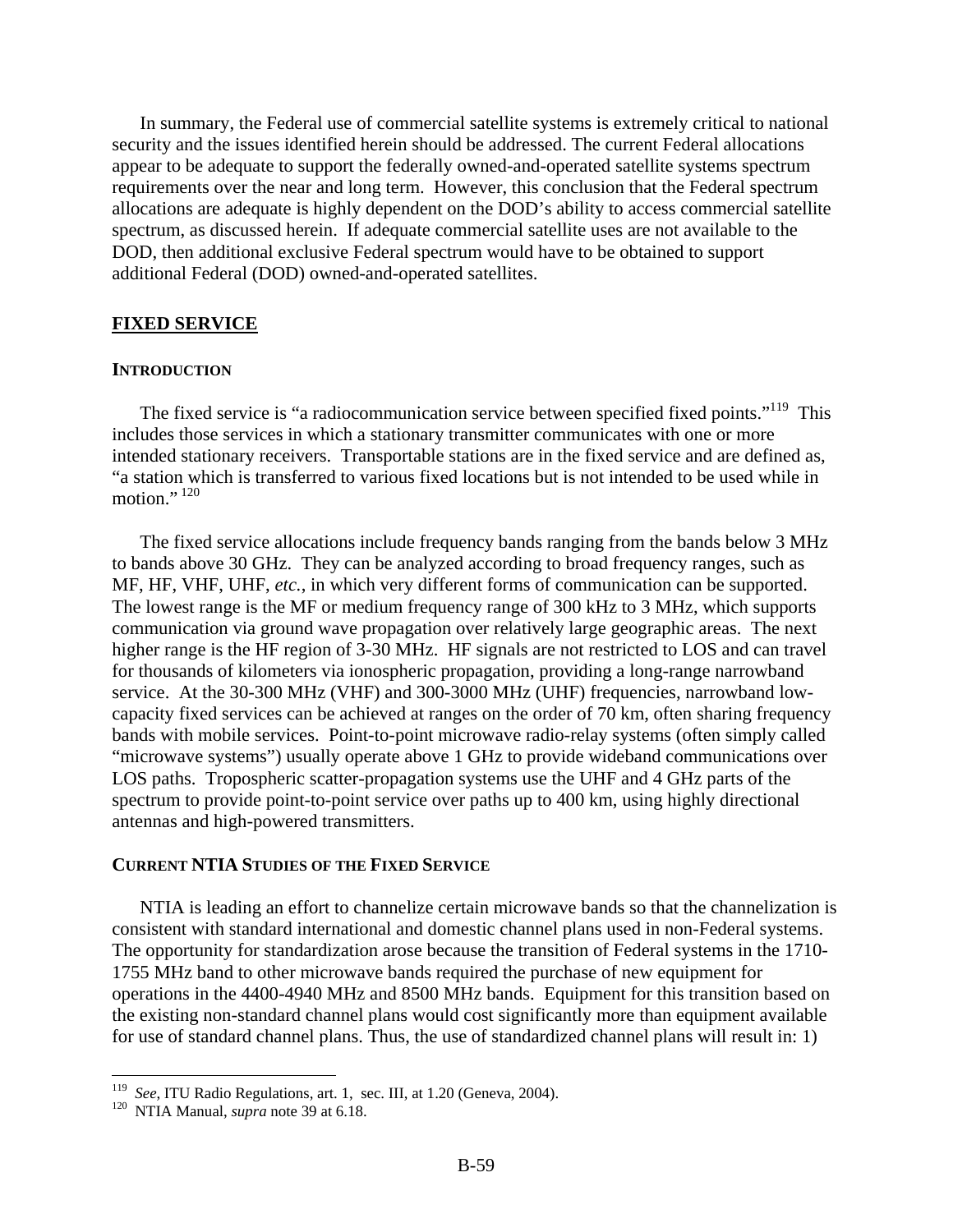lower Federal equipment procurement costs; 2) greater organization in use of the spectrum, facilitating identification of interference-free assignments; and 3) increased spectrum efficiency.

Initially, the new process will be developed for fixed service assignments, generally point-topoint microwave radio-relay communications, in the 4400-4940 MHz and 7125-8500 MHz bands. Standardized channel plans will be developed and used in conjunction with an improved interference analysis algorithm to assess the interference environment of the requested assignment. The FAA has released its database of current assignments in these bands to a government contractor. This database, because of its accuracy, will be used as the prototype for development of this computerized process. The result will be an automated process for frequency selection. After verification of the new process, it can be expanded to other bands and services.

## **ALLOCATION ASSETS**

 There are seven frequency bands below 535 kHz that are allocated to the fixed service, and five bands in the bands in the 1705-3000 kHz region of the spectrum. There are 45 bands allocated to the fixed service in the 3-30 MHz (HF) region of the spectrum. There are 93 bands allocated to the fixed service in the bands between 30 MHz and 100 GHz. Most of the bands are shared with other services, with the mobile service and land mobile service the most prevalent shared services.

## **CURRENT FIXED SERVICE SPECTRUM USE AND FUTURE REQUIREMENTS**

## **Introduction**

The sub-sections that follow will be grouped into four categories by ascending frequency order: 1) below 30 MHz; 2) 30-1000 MHz; 3) 1-10 GHz; and 4) above 10 GHz.Most of the frequency bands allocated to the fixed service are also allocated and used by other services, frequently the mobile service, enabling the development of networks with both fixed and mobile operations and equipment. The uses of the bands by the other services are discussed in the other sections of this Appendix.

# **Fixed-Service Use and Future Spectrum Requirements in the Bands below 30 MHz**

*Use of Spectrum below 190 kHz*. There are seven bands below 190 kHz that are allocated to the fixed service. The Navy is the most intensive user of these bands for transmissions to stations on ships and submarines.

*Use of Spectrum in the 3-30 MHz (HF) Range*. Fixed stations operating below 30 MHz generally provide voice and low-speed data communications, generally using emission bandwidths of approximately 3 kHz. Under certain conditions, 3-30 MHz communications circuits can be established over long distances, including transoceanic routes, as the signals are reflected back to Earth by the ionosphere. Users of 3-30 MHz communication must consider the constantly changing nature of the ionosphere and the related sunspot cycle, high levels of ambient noise, severe crowding and interference, and in some cases, the need for relatively large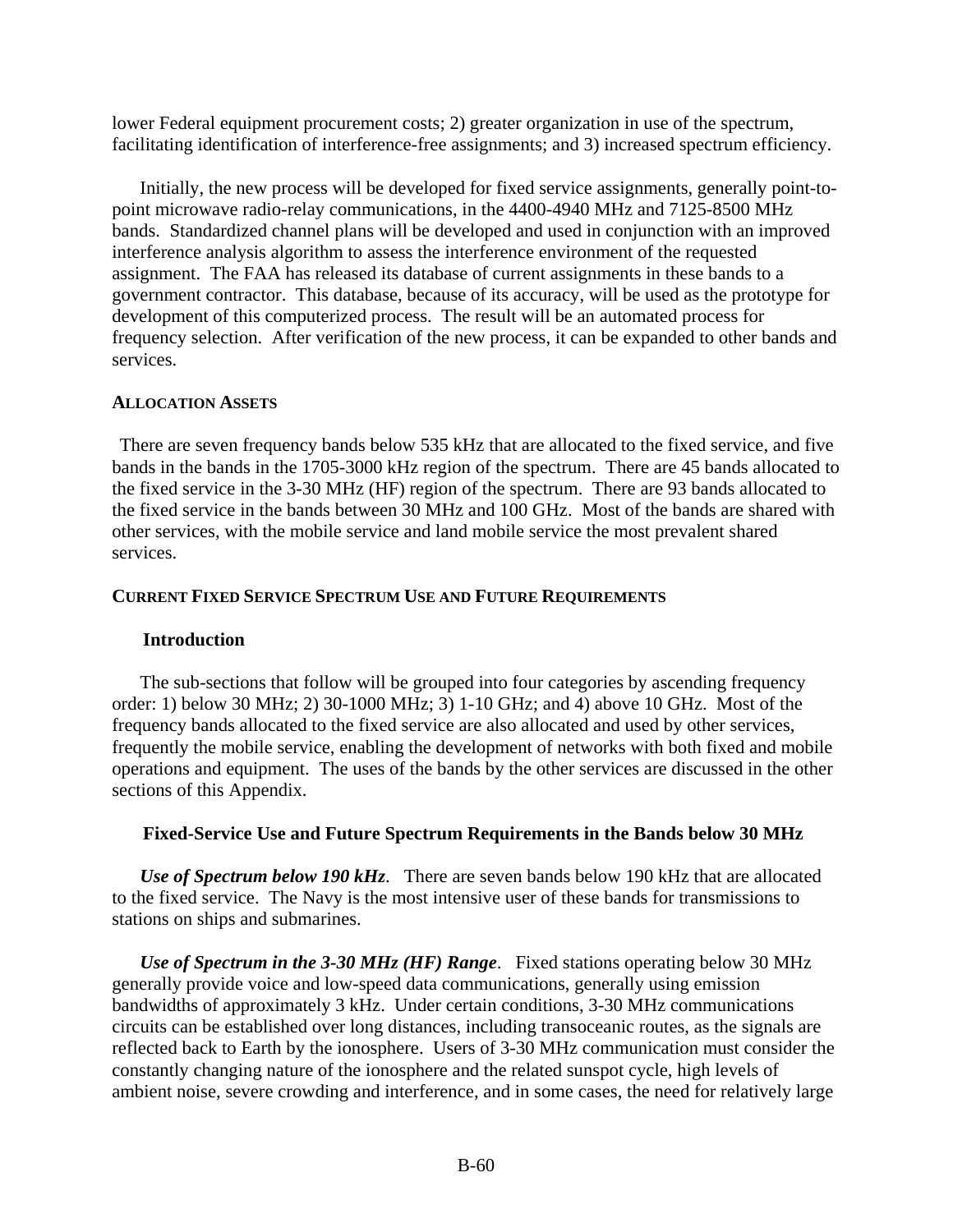antennas. Nevertheless, because of the long-range capability using relatively inexpensive equipment and its portability, 3-30 MHz is valuable for many long-range fixed applications. Fixed communications in the 3-30 MHz range are also necessary as a back up to satellite communications.

The DOD and many other Federal agencies use 3-30 MHz fixed systems because they can be set up quickly to support priority communications after hurricanes, earthquakes, or other natural disasters that have disrupted the existing communications infrastructure. DOD uses 3-30 MHz for command and control communications. Furthermore, 3-30 MHz communications are often the only way to communicate with developing nations via radio links.

The development of 3-30 MHz ALE technology has improved operational performance in this domain. An ALE system continually monitors the ionospheric propagation between all stations in the network over a range of frequencies. This monitoring allows the best frequency to be automatically selected for each message, substantially improving performance and reliability over conventional 3-30 MHz systems. Many Federal agencies have joined the SHARES Program, which uses 3-30 MHz voice network assets and ALE technology during emergency conditions. ALE and SHARES are discussed further in the Mobile Service and Land Mobile Service section and in the Public Safety section.

Federal agencies use many fixed 3-30 MHz links to Federal facilities outside the United States, partly as backup for sometimes unreliable commercial communications services. ALE techniques have made 3-30 MHz communications much more reliable and useful. The main Federal users are DOD and the DOS, which maintain many 3-30 MHz links to overseas bases, embassies, and offices. The 3-30 MHz bands are very crowded because they are the only bands that provide very long-range communications coverage with low investments in infrastructure. In past years, 3-30 MHz systems operated by the Federal Government, industry, and private and common carriers provided the majority of long range fixed radio circuits, including most of the transoceanic circuits. The 3-30 MHz band is extremely crowded today, with strong competition for spectrum by various services and systems and a substantial backlog of demand to absorb any frequencies that become available.

In summary, the 3-30 MHz fixed service spectrum requirements will remain very important for emergency use within the United States, and for satellite and wireline backup communications between the United States and foreign countries. The 3-30 MHz bands will continue to be used extensively over the next ten years and beyond.

## **Use of Spectrum in the 300 kHz to 3 MHz (MF) Range**

*Travelers Information Stations*. Travelers Information Stations (TIS) are low power stations that broadcast traffic and other information to travelers. A TIS is defined as "a base station in the land mobile service used to transmit non-commercial voice information pertaining to traffic and road conditions, traffic hazard and traveler advisories, directions, availability of lodging, rest stops and service stations, and descriptions of local points of interest."<sup>121</sup> TIS initially operated on 530 and 1610 kHz, just below and above the standard AM broadcasting

<u>.</u>

<sup>121</sup> NTIA Manual, *supra* note 39 at 6-18.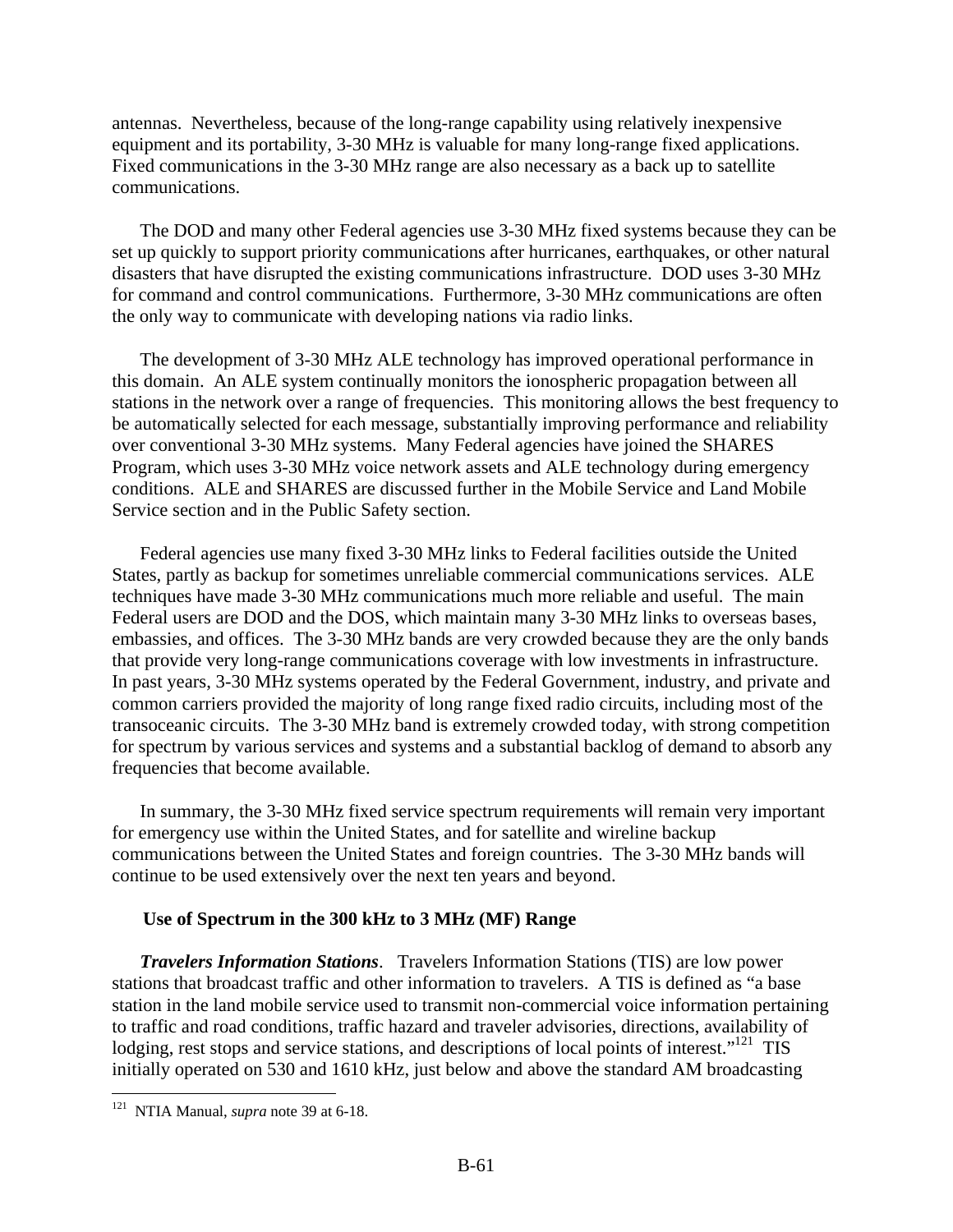band of 540-1600 kHz. The broadcasting band was expanded to include frequencies up to 1705 kHz, and the TIS stations were permitted to operate anywhere within the entire 530-1700 kHz band, subject to the conditions of Part 90.242 of the FCC Rules where the band is considered as part of the public safety frequency pool.

NTIA rules on TIS are contained in Annex N of the NTIA Manual, addressing operations only on  $1610 \text{ kHz}$ .<sup>122</sup>

The FCC considers the TIS a mobile service. However, most Federal agencies operate TIS as a fixed service station. Federal agencies such as the DOI use TIS for traffic information in National Parks, and the USDA uses it in National Forests.

# **Fixed Service Spectrum Use and Future Requirements in the 30-1000 MHz Spectrum Region**

Most of the fixed service allocations in the 30-1000 MHz spectrum region are shared with the land mobile service, although often as a secondary service or only in a limited geographical area. Most of the fixed services share frequencies with the mobile and land mobile services, frequently using directional antennas, but otherwise similar technology to the mobile and land mobile communications systems. Agencies with important sites located over a wide geographic area with many remote locations and no commercial communications available use fixed service communication links to interconnect land mobile radio repeaters in remote locations to communicate with mobile units.

DOE currently uses the 406.1 – 420 MHz band for Supervisory Control and Data Acquisition (SCADA) applications, but will migrate this function to alternate bands. This migration is required because narrowband channels are not able to support the data rates of SCADA applications. The DOE SCADA applications include monitoring and control of gas pipelines and electrical power lines. Other Federal agencies, such as the Army Corps of Engineers, use SCADA systems for control of dams and locks for flood control and river navigation and irrigation projects. In many SCADA applications, the data rate is quite low, although high reliability and quick response may be needed. SCADA applications often follow a solitary power line or pipeline through remote areas, where few alternative telecommunication services are available. DOE, for example, has over four million miles of telecommunications circuits for SCADA applications. DOE has SCADA links in the 406.1-420 MHz band, but states that the narrowbanding will make the band unusable for the SCADA data rates. The BPA is considering moving its SCADA operations from the 406.1-420 MHz band to bands higher in the spectrum.

Federal agencies such as DOI and USDA use point-to-point radio relay communications links in the fixed service to support and interconnect with their mobile radiocommunication repeater sites in federally-controlled remote areas such as National Forests and National Parks. These networks are used for natural resource management, firefighting, law enforcement, tourist information, environmental and wildlife control, search and rescue, and general administrative communications. The DOJ maintains extensive urban and wide-area radio networks to support

<sup>122</sup> *See,* NTIA Manual, *supra* note 39 at N-1, *Special Considerations for Federal Travelers Information Stations Operating on 1610 kHz*, Annex N, http://www.ntia.doc.gov/osmhome/redbook/N.pdf.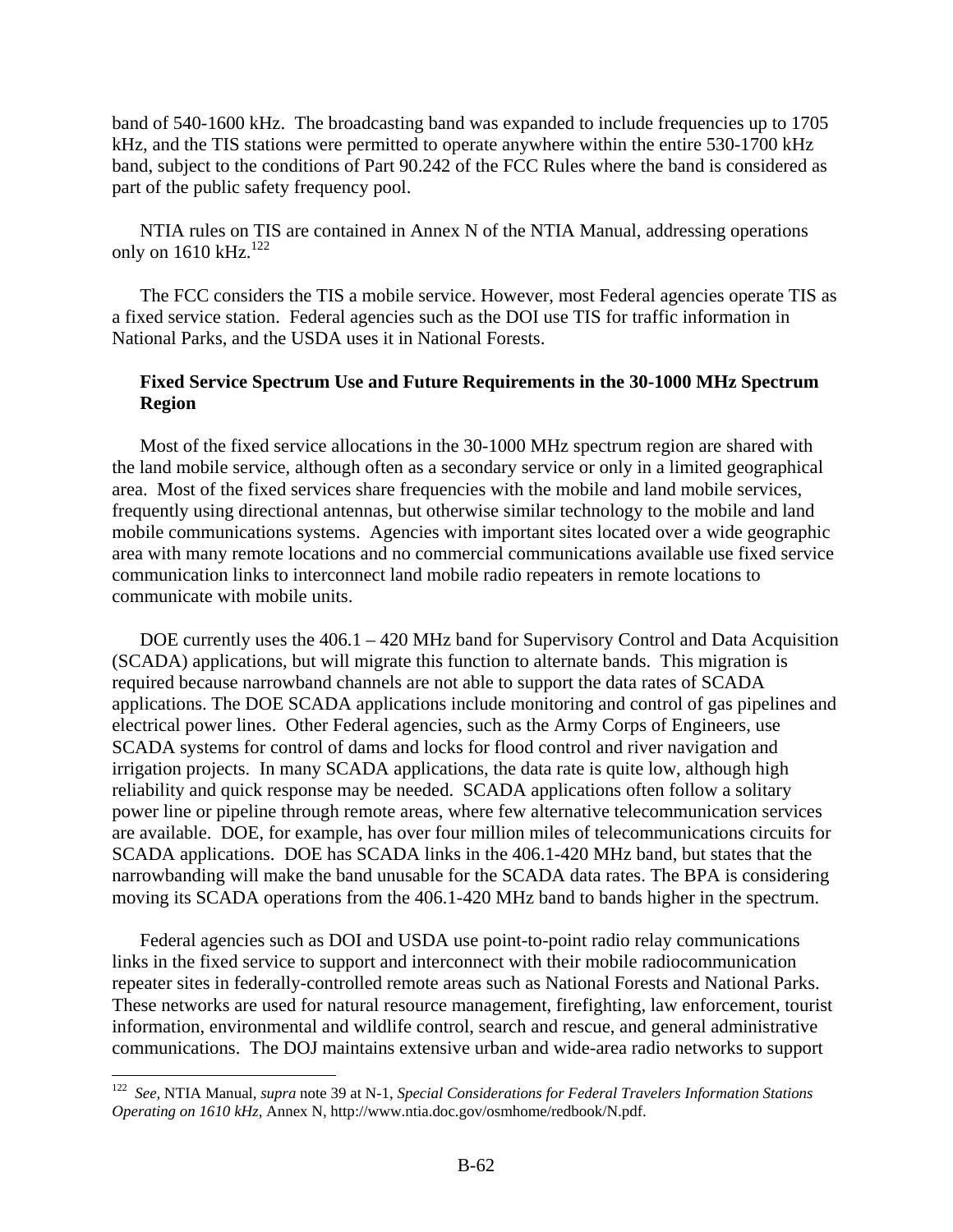national law enforcement and security. The TVA also uses a single channel with 22 transmitters in the 162-174 MHz band for a direct load control system for the remote control of systems such as hot water heaters and air conditioners in private dwellings home to conserve electricity. Approximately 45,000 receivers are installed in homes and apartments to receive the energy control signals.

NOAA's NWS makes extensive use of the 162-174 MHz, and 406.1-420 MHz bands for short range fixed service communications in hydrological applications such as river and lake water level measurements and rain-level gauges. The system uses store-and-forward technology with a master station periodically querying the gauge station. Thus, the same frequency can be re-used many times. The only identified change in fixed service spectrum requirements for NOAA over the next ten years is the deployment of the Near Real Time Observing Network (NERON). NERON may add approximately 8,000 to 10,000 hydrologic assignments in the 162- 174 MHz band.

The USDA uses the 406.1-420 MHz band for fixed communications that connect fixed stations to distant land mobile repeaters that operate in the 162-174 MHz band.

In the 900 MHz region of the spectrum, the Federal agencies have numerous frequency assignments for fixed service communications in 902-928 MHz, with the heaviest use by the DOD, DHS, DOE, and DOI. In the 932-935 MHz and 941-944 MHz bands, there are assignments for the FAA, DOE, and USDA. The DOD uses the 932-935 MHz band for communications for controlling base utilities and for data links which also use the 941-944 MHz band. TVA has assignments in the 932-955 MHz band used for analog microwave communications that it plans to upgrade to digital systems, either in this band or another band. FAA uses the 932-935 MHz and 941-944 MHz bands for communications links connecting FAA sites to its backbone network, and for data links for weather sensors. DOE uses the 932-935 MHz and 941-944 MHz for SCADA operations. DOI uses the 930-960 MHz band for microwave backbone and water meter interrogation.

DOD is digitizing battlefield communications with high capacity LOS radio. The radio has a feature that provides a spectrum scan to detect spectrum congestion to maximize link availability. Some of the bands used for this application are not available for military use in the United States, but may be used in foreign deployments.

In summary, the fixed service operations in the bands below 1000 MHz are generally not expected to grow rapidly, though some bands may see moderate growth. In many of these bands, the fixed service shares frequencies with the mobile service, although the fixed stations may usually have to meet additional restrictions. The fixed service operations in the bands below 1000 MHz can be supported by existing allocations for at least over the next ten years.

### **Fixed-Service Spectrum Use and Future Requirements in 1-10 GHz**

The Federal agencies use the fixed service allocations above 1000 MHz for fixed service communications that are called microwave radio relay systems, or more simply, microwave links. Federal agency use of microwave, point-to-point communications systems grew following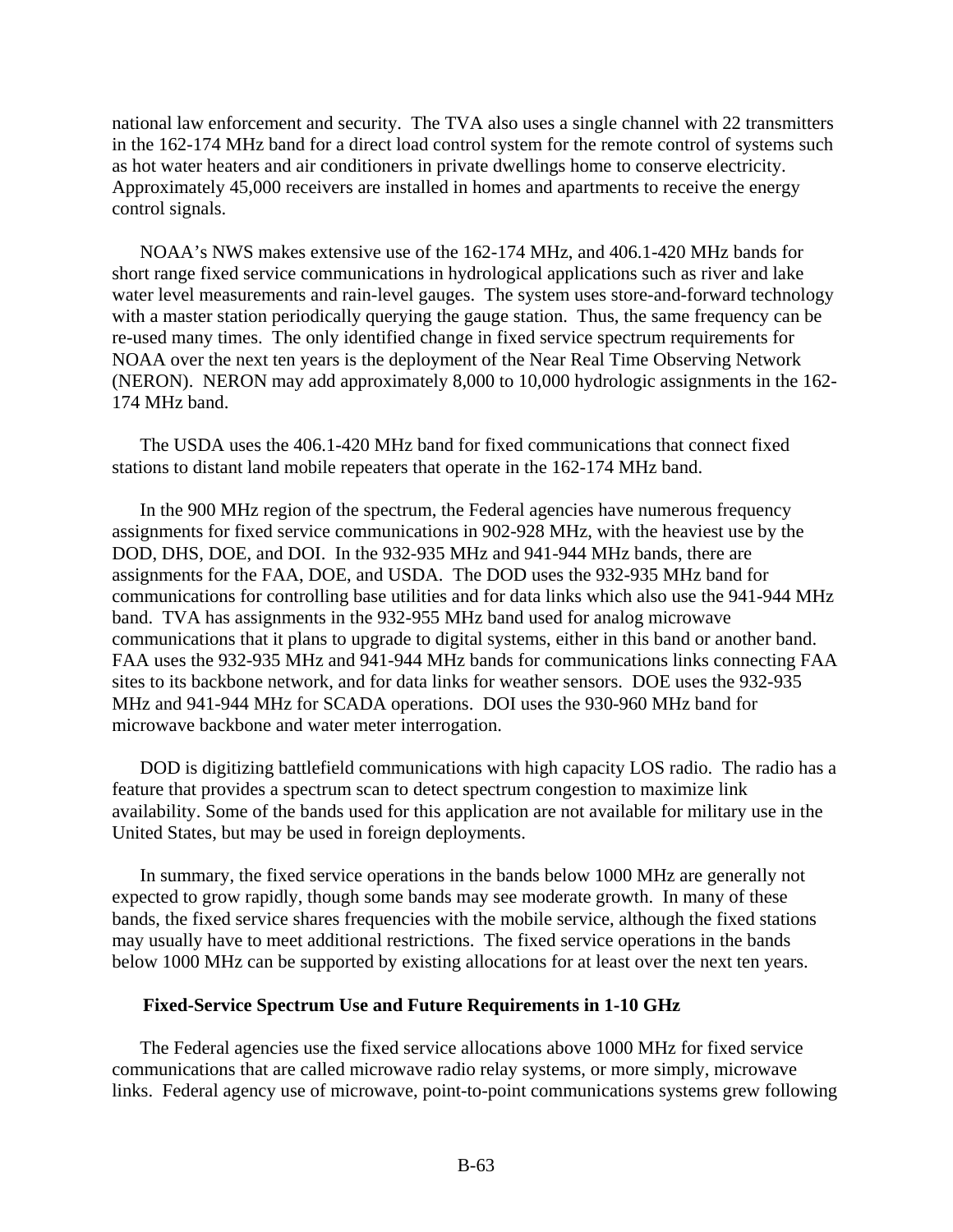the advancement of the technologies. The military use of fixed and transportable systems expanded, as did applications such as the FAA's use for transmission of remote air-traffic radar video information to a central controller; and the Coast Guard's use for transmission of remote radar video in its harbor vessel traffic management systems. Many of the Federal agency microwave networks are in remote or mountainous areas precluding the use of fiber optics or commercial services.

Many Federal agencies use the fixed service for both point-to-point and point-to-multipoint systems to communicate with a wide range of sensors that keep track of weather, stream flow, geophysical, agricultural, and pollution phenomena. Microwave systems are also used to provide more economical communications between nearby offices, as well as providing highreliability backup in case of commercial system failures. In some cases the fixed systems are stand-alone systems; in other cases, they provide backhaul for mobile and other types of communications systems.

The Federal use of microwave radio-relay communications at fixed installations in the future might be expected to decrease because of the increased use of fiber optics. Moreover, many future Federal communications services will be implemented with fiber optics or furnished by commercial networks using fiber. However, much of the military use of "fixed service" is for transportable stations that are used to extend wideband communications to any part of the globe rapidly. Military operations and training make extensive use of transportable microwave terminals that are designed to be transported to an overseas combat or support area, set up rapidly, configured into a communications network, and used for critical operational command and control communications for the duration of the mission. These capabilities are also used domestically to support training and to provide support of disaster relief and similar missions.

The transportable stations generally cannot be replaced by fiber optics systems. Furthermore, the reduction in permanent overseas bases will tend to increase the amount of temporary communications needed when military forces are deployed overseas. Today's military operations depend on a highly mobile force with increased use of communications as a "forcemultiplier," where communications enable the forces to be more effective in carrying out their missions. This includes increased transmission of high-resolution digital imaging data used for reconnaissance and intelligence purposes from the collection centers to the command centers.

Military test and training ranges use fixed microwave systems to support range safety and security; to relay telemetry data received from airborne, mobile, and stationary platforms to central control sites; for closed circuit TV for safety, security, and performance evaluation; to provide radar tracking and air traffic control information; to observe other test and training results; and to support logistics and administrative support activities on these ranges. The need for extensive communication backbones on some ranges includes the relay to central monitoring sites of real-time updates on the status and exact location of thousands of individual vehicles and soldiers during realistic exercises that cover hundreds of square kilometers of test range.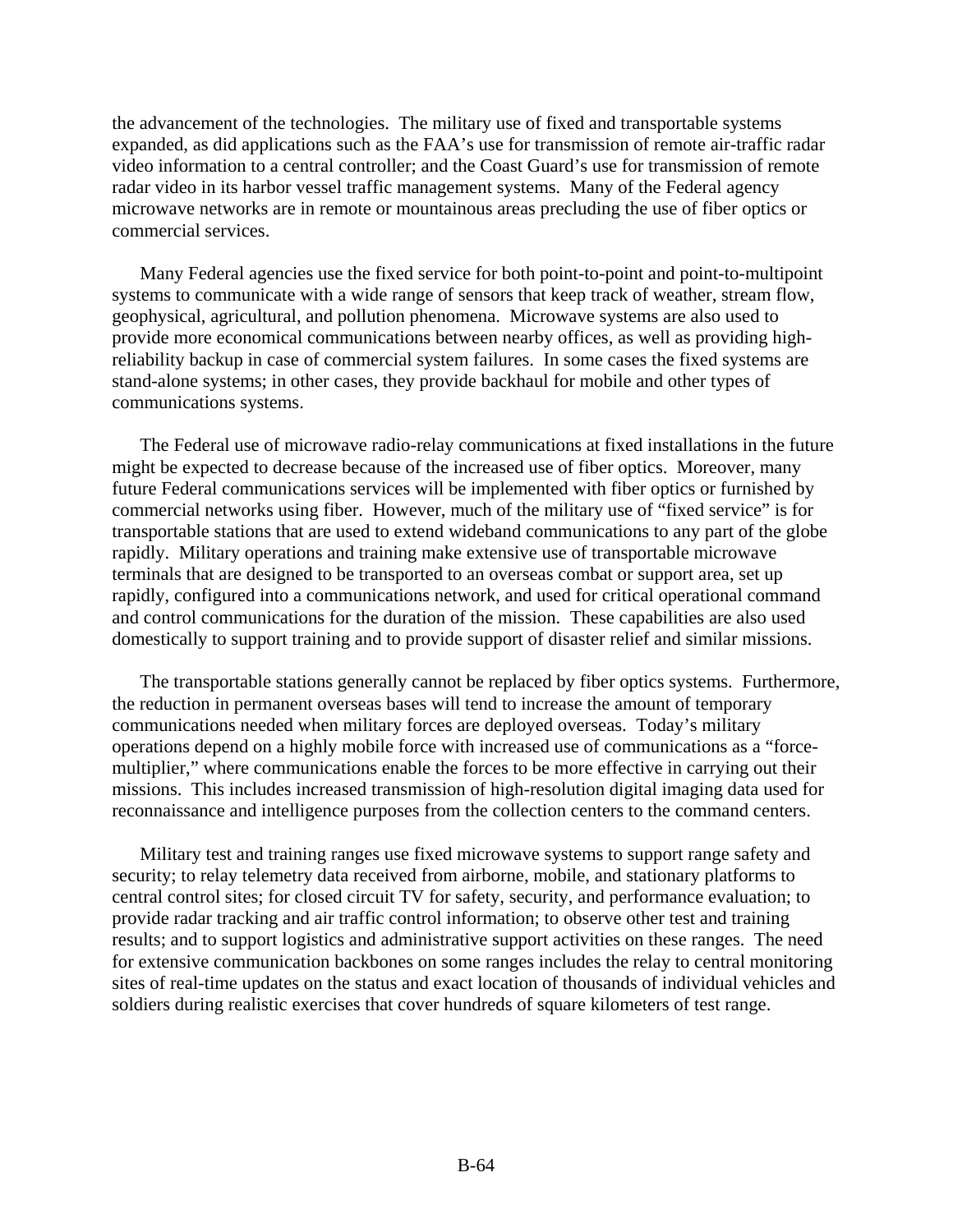### **Fixed Service Use of Spectrum in 1700-1850 MHz**

The 1700-1850 MHz band is divided into three bands: 1700-1710 MHz, 1710-1755 MHz, and 1755-1850 MHz.

 *The 1700-1710 MHz Band.* The 1700-1710 MHz band is allocated to the fixed service and the meteorological-satellite (space-to-Earth) service on a shared primary basis. Footnote G118 specifies that "fixed stations may be authorized in the band 1700-1710 MHz only if spectrum is not available in the band 1755-1850 MHz." <sup>123</sup>

 There is very little use of the 1700-1710 by the Federal agencies for the fixed service, although there is considerable use by the meteorological-satellite service. Footnote G118 is limiting and the non-Federal advanced wireless services will operate in the 1710-1755 MHz band, including operations on the1710 MHz band edge. Since the fixed service transmitters usually have emission bandwidths of at least 1 MHz, the avoidance of adjacent band interference to the advanced wireless systems also constrains Federal use of the 1700-1710 MHz band.

 *The 1710-1850 MHz Region of the Spectrum.* Before the reallocation of the 1710-1755 MHz band to non-Federal advanced wireless services, the 1710-1850 MHz band was used extensively for low to medium capacity microwave point-to-point radio relay communications systems. Such microwave communications systems require transmitters and receivers with specific frequency separations between the transmitters and receivers. For example, one site may transmit on 1720 MHz and receive on 1840 MHz. Since the 1720 MHz frequency is no longer usable, its pair at 1840 MHz is also no longer usable for this link.

 *Transition of the 1710-1755 MHz Band to the Private Sector* **for Advanced Wireless Services.** Responding to the spectrum needs of the private sector, NTIA identified the 1710- 1755 MHz band for reallocation to non-Federal use for Advanced Wireless Services (AWS), sometimes referred to as 3G cellular communications.<sup>124</sup> Because the band was used extensively by the Federal agencies for fixed and mobile communications, the Commercial Spectrum Enhancement Act (CSEA) was enacted in November 2004 to provide for a relocation trust fund to be set aside from the proceeds of the auction to reimburse the Federal agencies for relocating Federal stations to other frequencies upon transfer of spectrum to the private sector. NTIA worked with the Federal agencies that operate microwave radio-relay and other communications systems in the 1710-1755 MHz band to identify the systems requiring relocation and the alternatives (*e.g.,* other microwave bands or non-spectrum systems using fiber optics or commercial services), and to determine the relocation costs.

NTIA and the agencies identified 2,240 microwave radio-relay systems that need relocation, at a cost of nearly \$936 million, which will come from the monies received from the FCC

<sup>&</sup>lt;sup>123</sup> NTIA Manual, *supra* note 39 at 4-160.<br><sup>124</sup> *The Potential for Accommodating Third Generation Mobile Systems: Federal Operations, Relocation Costs, and Operational Impacts,* U.S. Dep't. of Commerce, NTIA Report No. 1-46 (March 2001).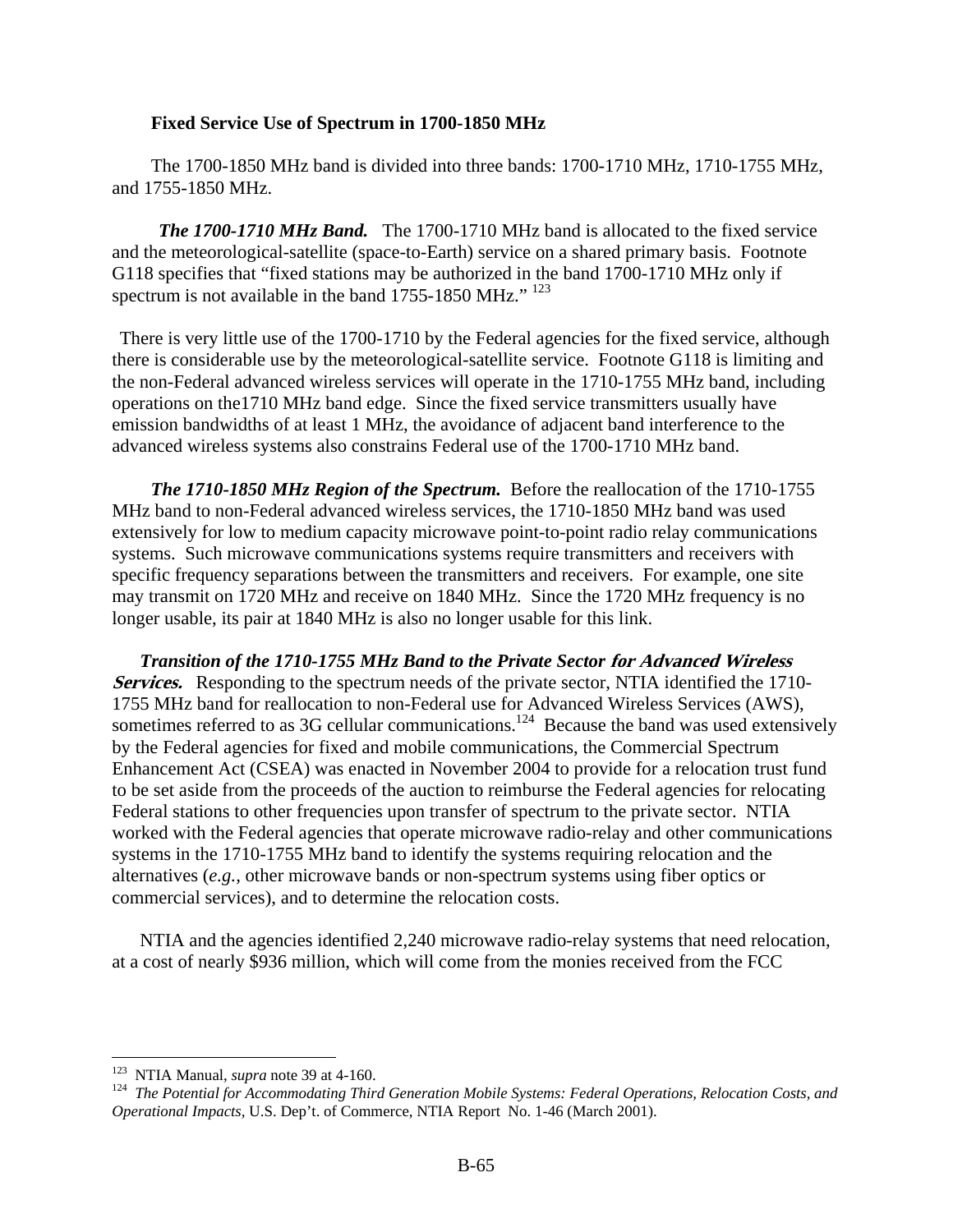auction that began on August 9,  $2006$ .<sup>125</sup> Spectrum currently used exclusively by the Federal Government will become available by this process, and American consumers and businesses will reap the benefits of more robust mobile technology. For business, this means greater productivity; and for the consumer, improved services. Moreover, Federal agencies will be able to upgrade their services and equipment, and utilize new, standardized channel plans which will reduce equipment costs and improve spectrum efficiency.

 *Use of the 1755-1850 MHz Band*. The Army Corps of Engineers makes extensive use of the 1755-1850 MHz band for a nationwide system providing connectivity for monitoring water levels, remote alarms, and communications at waterways. The systems are used where commercial services do not exist, and are essential for remote monitoring of critical locks and dams. The communications systems ensure the safety and integrity of the nation's waterways and help prevent catastrophes. Other, non-fixed service Federal systems operate in this band. These are discussed in other sections of this Appendix.

*Use of the 4400-4940 MHz Band*. The DOD uses the 4400-4940 MHz band extensively to satisfy many of its requirements for high-capacity, multi-channel, point-to-point communications, including LOS and trans-horizon tropospheric scatter propagation modes. DOD has thousands of frequency assignments in the band for both fixed and transportable systems supporting the military and National Guard units. Many of the transportable units are used for tri-service tactical area communications. The tropospheric scatter systems employ high-power transmitters to provide communications up to about 400 km. Many of the systems are digital and are used for voice, data, and video communications.

 The DOJ has numerous assignments in this band, a substantial increase over the use in 1995. The growth is attributed to migration from the 1710-1855 MHz band, the 1710-1755 MHz part of which was reallocated for the AWS.

As indicated previously, the DOE is migrating systems from the 1710-1850 MHz band to the 4400-4900 MHz band for SCADA use. FAA currently uses the 4400-4490 MHz band for highcapacity communications links between ground facilities. However, no future civil aviation uses have been identified for this band.

*Use of the 5090-5150 MHz Band.* FAA requires additional spectrum for its microwave radio relay communications systems operating in the fixed service, and it is developing a proposal to use the 5090-5150 MHz band for fixed service operations with channel plans similar to the 900 MHz band.<sup>126</sup>

*Use of the 7125-8500 MHz Band*. The FAA makes extensive use of regional microwave networks operating in the 7125-8500 MHz band to monitor and control the national airways, bringing air traffic information from remote navigation radar sites and navigation sensors, and providing two-way voice and data communications between air traffic controllers and aircraft.

<sup>125</sup> *Commercial Spectrum Enhancement Act—Report to Congress on Agency Plans for Spectrum Relocation Funds*, OMB, at 3 (Feb. 16, 2007),

http://www.ntia.doc.gov/reports/2007/OMBSpectrumRelocationCongressionalNotification\_final.pdf. 126 2005 FRP, *supra* note 46, at B-64.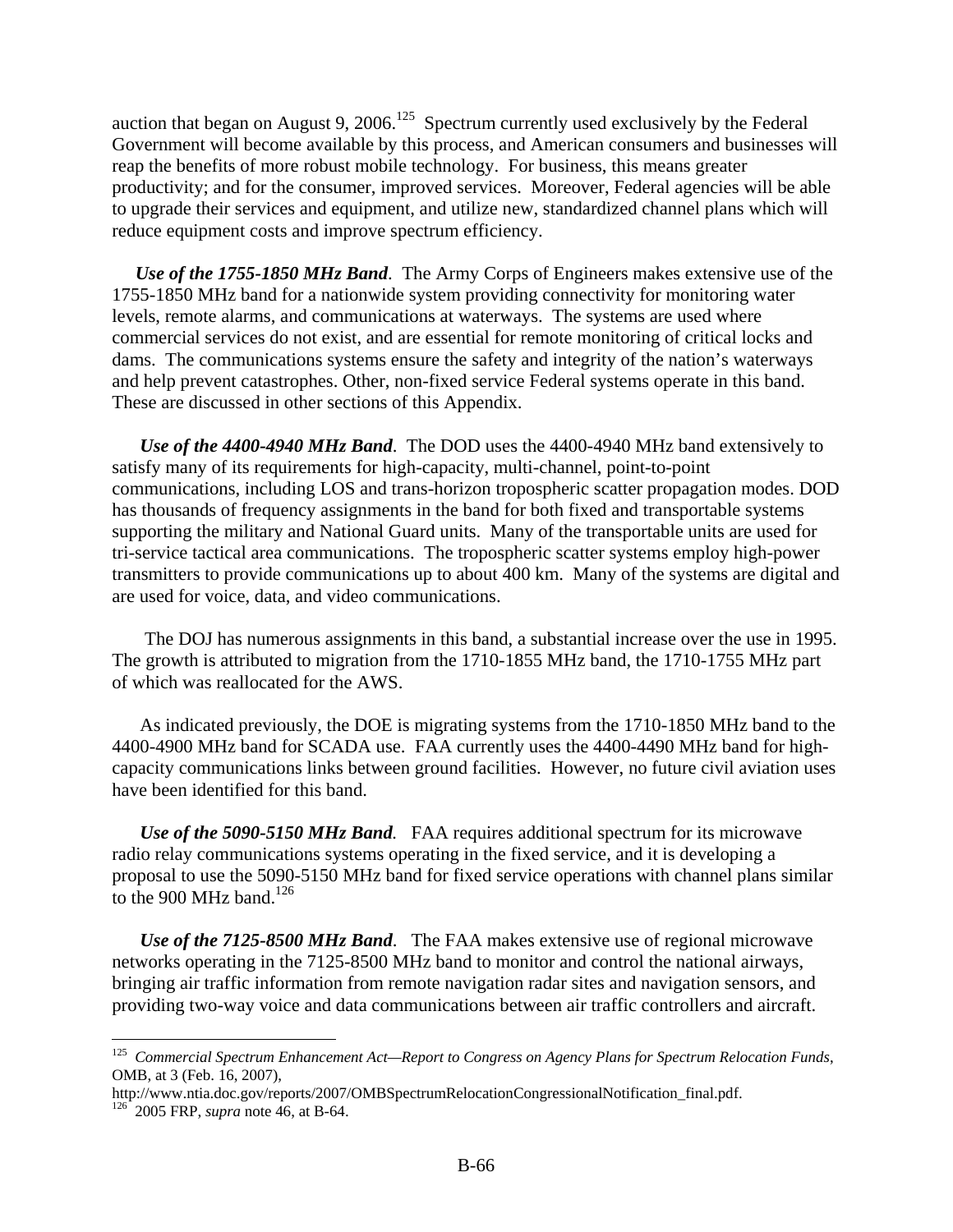The 7125-8500 MHz band is essential for the modernized air traffic control system with applications such as the Low-Density-Radio-Communications Links (LDRCL) and the Radio-Communications Links (RCL) backbone. The FAA uses the LDRCL for voice and data communications to support the National Airspace System. The FAA uses the RCL network to inter-connect the Air Route Traffic Control Centers in major cities throughout the United States and uses the Television Microwave Link (TML) for one-way transmission of ATC radar display data comprised of video signals. Existing allocations will continue to be required to meet the requirements of these services.

The 7125-8500 MHz band is heavily congested in metropolitan areas and for this reason the FAA is looking to meet future fixed-service needs in the 5090-5150 MHz band. The FAA has experienced difficulties in identifying assignments in the 7125-8500 MHz band near major metropolitan areas. Further, DOE's WAPA has experienced difficulties in identifying clear frequencies throughout the state of California, near military installations in Arizona, and near all metropolitan areas, especially Denver. DOE's BPA has noted difficulties in identifying available frequencies near major metropolitan areas and the Canadian border. The TVA also makes extensive use of the 7125-8500 MHz band for its communications network.

The Coast Guard provides monitoring and control of maritime traffic in major U.S. harbor areas, using microwave communications to interconnect multiple local Vessel Traffic Systems (VTS) radar and radio communications sites. The large emission bandwidths used can present frequency assignment challenges in congested areas.

Since these critical FAA and Coast Guard communications are safety-of-life services, both the FAA and Coast Guard use operational equipment redundancy to maintain very high reliability circuits. Achieving operational redundancy and high reliability sometimes requires frequency diversity where two channels are used, on separate frequencies. Many of the radar and communications sites are in remote locations without commercial service.

Federal agencies have frequency assignments in the 1710-1755 MHz band that will be displaced for the AWS, as discussed earlier. Of these assignments, a large number from the USDA, DOE, DOJ, DOD, DHS, and FAA will relocate to the 7125-8500 MHz band.

The DOE currently has numerous assignments in the 7125-8500 MHz band. DOE's BPA operates 156 sites in the 7125-8500 MHz band in Idaho, Montana, Oregon, and Washington to support the electric utility operations and maintenance. Although BPA considered using other technologies or commercial systems to meet its microwave communications needs, BPA found that the limited availability of commercial fiber and microwave links makes commercial options infeasible. WAPA has replaced some of its 7125-8500 MHz microwave links with governmentowned fiber. It considered replacing other systems at other sites, but a lack of availability or unreliability has largely precluded a transition to fiber technology.

DOJ also has numerous assignments in the 7125-8500 MHz band that it uses for voice and video communications to support its field office operations.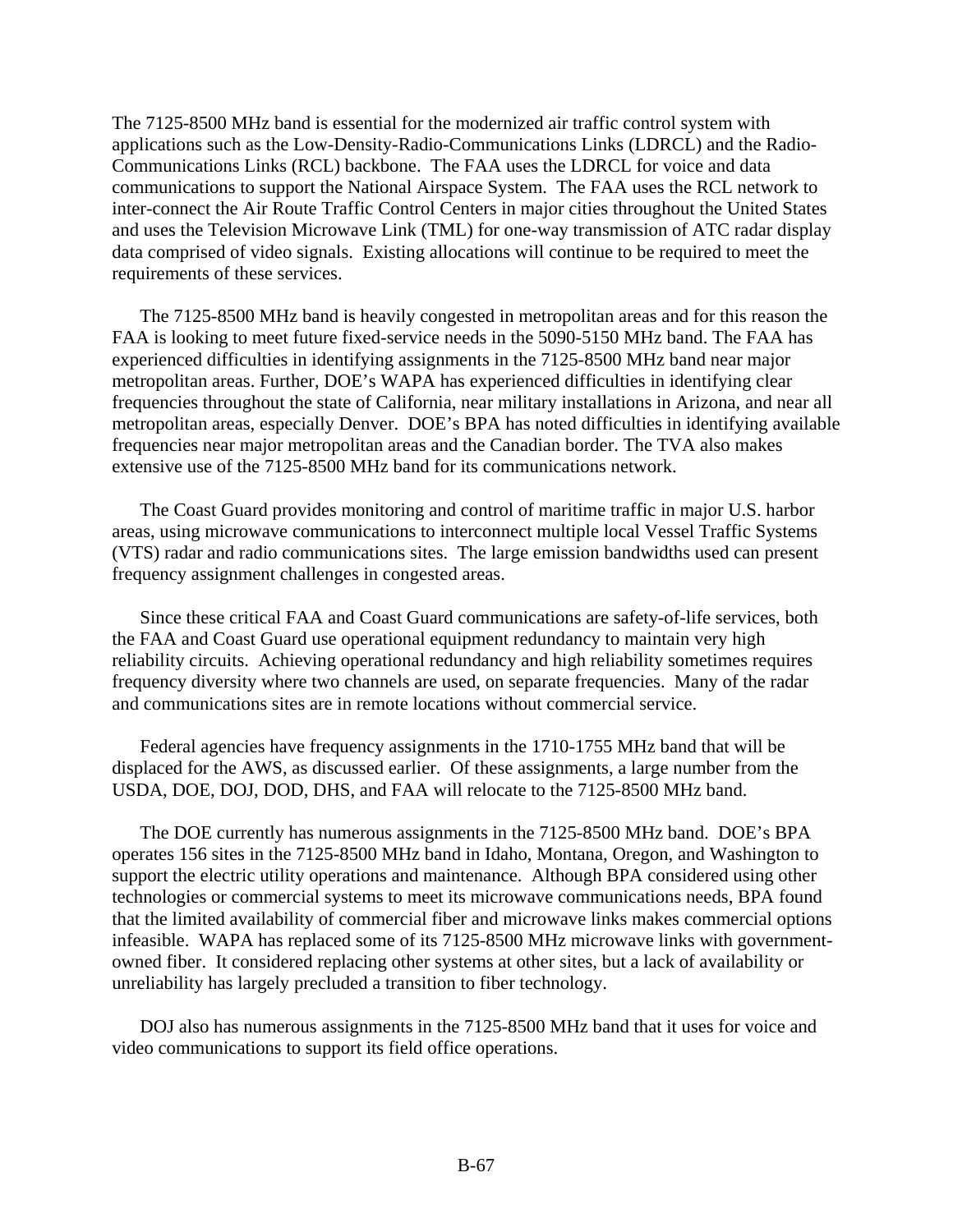#### **Fixed-Service Spectrum Use and Future Requirements Bands Above 10 GHz**

There are many frequency bands above 10 GHz that are allocated to the fixed service and to the Federal Government. For example, there are ten distinct fixed service bands between 20 and 30 GHz. However, the use of the frequency bands above 10 GHz for fixed-service is limited at times and at certain locations by increased propagation path losses due to rain, snow, water vapor, and oxygen absorption. These higher frequencies, however, can provide excellent shortrange (up to 20 km) broadband communications between urban facilities, and the use of these bands should be expected to increase as Federal agencies implement IP-based communications.

The 14.5-15.35 GHz part of the spectrum is divided into four contiguous bands that are allocated to the fixed service; and the 21.2-23.6 GHz spectrum is divided into seven contiguous bands allocated to the fixed service. The 14.5-15.35 GHz band is used extensively for fixed service microwave communications links for the DOD, DOE, FAA, DOJ, and the VA.

The FAA uses the 14.5-15.35 GHz band for point-to-point microwave links called TML. The FAA uses the 24.25-27.5 GHz band and the 36.0-38.6 GHz band for high-capacity communications links between ground facilities. At DOI, fixed point-to-point networks will be moved into the highest frequency bands feasible to support its mission requirements. DOD in the future may require communications in the 38 GHz band for data networks.

#### **Use of Unlicensed Devices for Fixed Service Applications**

 TVA uses unlicensed single channel spread spectrum radio for SCADA and metering. TVA also uses unlicensed spread spectrum microwave radio to serve as a "last mile" to substations and other facilities.

### **Network Facilities Sharing**

Some Federal agencies may have excess capacity in their fixed service microwave links. If another agency requires fixed service communications over the same or nearly the same path, arrangements may be possible for the existing agency to provide network access to the second agency. This type of network facility sharing results in spectrum conservation and improved efficiency and cost savings to the Federal Government.

#### **SUMMARY– FIXED SERVICE**

The use of the 3-30 MHz bands for fixed communications services provides long-range communications with a minimum of infrastructure and low cost. The Federal use of fixed 3-30 MHz systems will continue to be important for emergency and military communications throughout the foreseeable future. Many Federal civilian agencies use or are planning to use 3- 30 MHz for communications restoration after natural disasters.

There are extensive Federal agency uses of microwave radio-relay systems. The DOD and other agencies make extensive use of 1755-1850 MHz band and other bands allocated to the fixed service. These microwave communications systems generally operate where commercial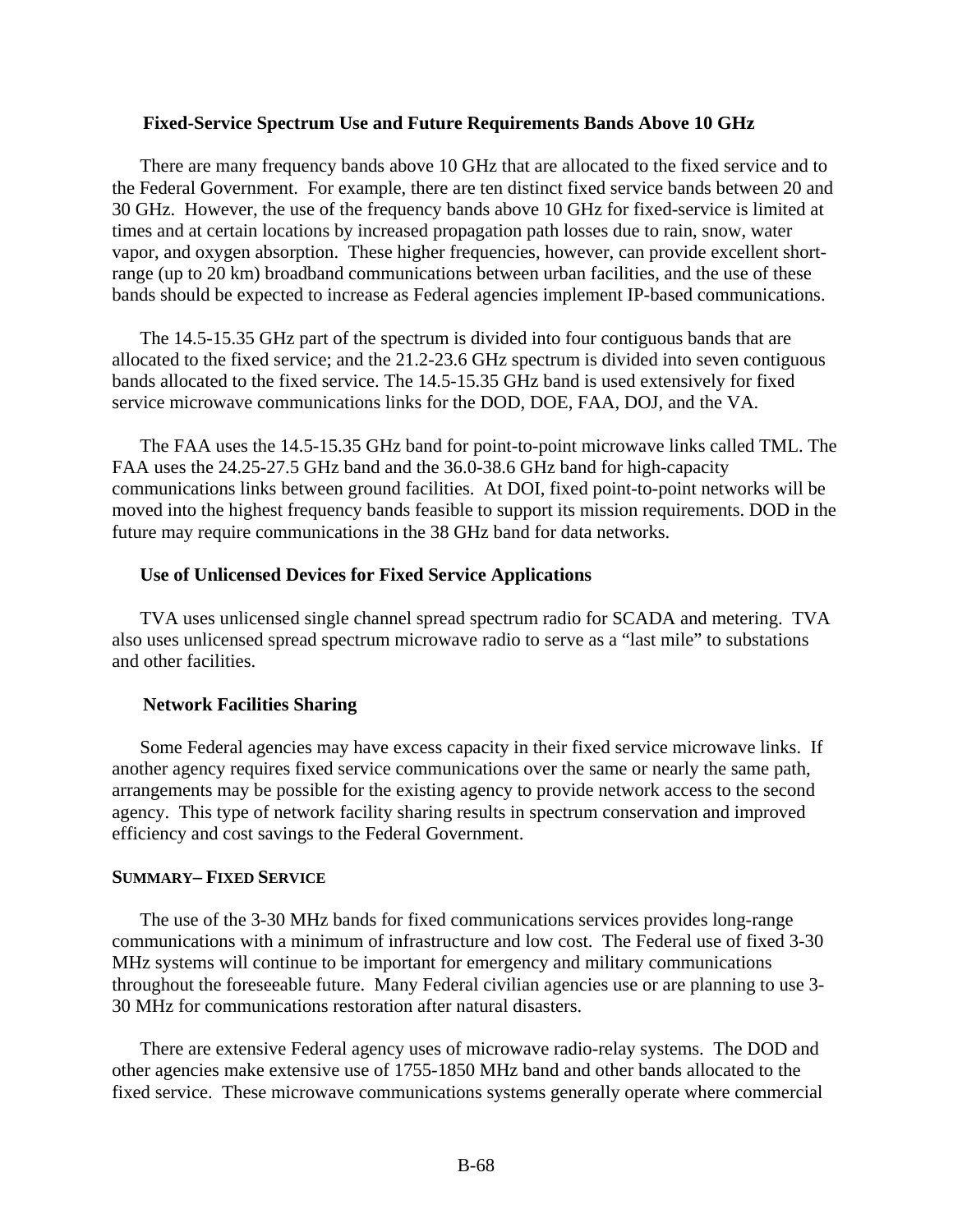services are not available and installing fiber optic communications is not feasible. Military uses of transportable systems in the fixed service are critically important in establishing military communications in overseas deployments, and equipment that operates in several bands provides the operational flexibility that is necessary for unknown foreign deployments.

While the Federal agencies have ongoing need for the fixed-service bands above 10 GHz, they do not have substantial future spectrum requirements for the fixed service in these bands.

## **RADIODETERMINATION SERVICE AND RADIODETERMINATION-SATELLITE SERVICES**

### **INTRODUCTION**

 $\overline{a}$ 

The radiodetermination service is defined as: "a radiocommunication service for the purpose of radiodetermination." Furthermore, radiodetermination is defined as: "the determination of the position, velocity and/or other characteristics of an object, or the obtaining of information relating to these parameters, by means of the propagation properties of radio waves."<sup>127</sup>

The radiodetermination service is a broad radio service including the radionavigation service and the radiolocation service and several subclasses of both. The space-based counterpart, the radiodetermination-satellite service, also has several service subclasses. The radiodetermination service consists of two subcategories: 1) the radionavigation service; and 2) the radiolocation service.

The radionavigation service is: "a radiodetermination service for the purpose of radionavigation" and furthermore, radionavigation is defined as: "radiodetermination used for the purposes of navigation, including obstruction warning."

Systems in the radionavigation service include ATC radars, navigation radars onboard ships, and radio beacons that aid in aircraft and maritime navigation. These services are in the subcategories of radionavigation service for aeronautical and maritime navigation and they are safety services. As such, they generally cannot share the spectrum with other radio services because of the potential that interference could result in loss of life or property.

The radionavigation-satellite service is the satellite counterpart, and it is defined as: "a radiodetermination-satellite service used for the purpose of radionavigation."

The radionavigation service is a safety service, and a safety service is defined as: "any radiocommunication service used primarily or temporarily for the safeguarding of human life and property." Radionavigation systems used in aeronautical landing scenarios warrant an aeronautical safety margin to give added protection from interference.

The radiolocation service is: "a radiodetermination service for the purpose of radiolocation;" and radiolocation is defined as: "radiodetermination used for purposes other than

 $127$  The definitions in this subsection are from Section III of the ITU Radio Regulations.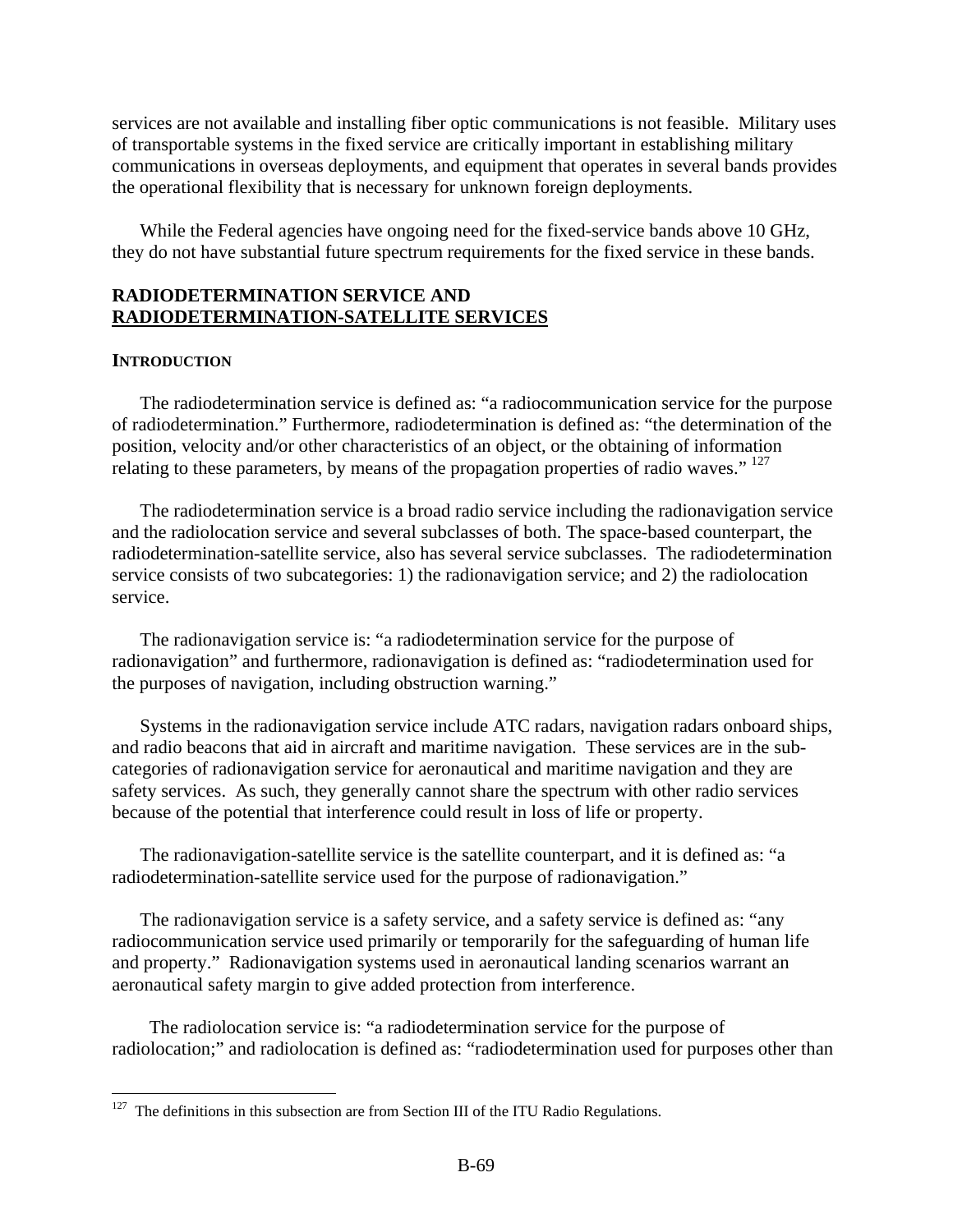those of radionavigation." Stations operating in the radiolocation service include military radars used for detecting hostile aircraft, *etc*., and systems used for determining position coordinates rather than for navigation.

 There are forty-seven frequency bands allocated to radiolocation service in the spectrum up to 50 GHz, eight of which are shared with the aeronautical or maritime radionavigation services. Up to 50 GHz, ten bands are allocated to the generic radionavigation service; thirty-four bands are allocated to the aeronautical radionavigation service; and twelve bands are allocated to the maritime radionavigation service.

### **RADIONAVIGATION SERVICE**

### **INTRODUCTION**

Stations operating in the frequency bands allocated to the radionavigation service can be either in the maritime or aeronautical radionavigation services, and the radionavigation signals can be transmitted from either the ground or from satellite-based systems. Some bands are allocated specifically to the maritime radionavigation or aeronautical radionavigation services.

The Federal Government provides radionavigation services for the safe transportation of people and goods, and to encourage the flow of commerce. The DOD also develops and uses the radionavigation services for national defense purposes. The use of the radionavigation service in the United States is jointly planned by DOD, DOT, and DHS. The DOD, DOT, and DHS jointly issue major navigation policy statements every two years, and publish a strategic radionavigation plan titled the Federal Radionavigation Plan (FRP).<sup>128</sup> The FRP is the official source of radionavigation policy and planning for the Federal Government, as directed by the National Defense Authorization Act for Fiscal Year 1998 (10 U.S.C. § 2281(c)).

The FRP presents the major radionavigation goals of the DOD, DOT, and DHS, and reflects the mixture of common-use civilian and military systems meeting the diverse national user requirements, which vary widely, *e.g*., from single-engine aircraft to large commercial airliners and from small pleasure boats to large ocean-going vessels, and military ships and aircraft. There are many user requirements, but the most significant ones are accuracy, reliability, and cost.

The Coast Guard and the FAA provide the majority of the radionavigation services in the United States, and NASA provides navigation for some space applications. The Coast Guard is responsible by statute to provide for safe and efficient maritime navigation; and the FAA is similarly responsible for aeronautical navigation. Some modern navigation services are used by both the maritime and aviation communities, so there are some common, overlapping interests. The FAA is responsible for the development and implementation of aeronautical radionavigation systems for safe and efficient air navigation, as well as control of all civil and military aviation within the national airspace; and for international airspace under the control of the United States.

<sup>128 2005</sup> FRP, *supra* note 46.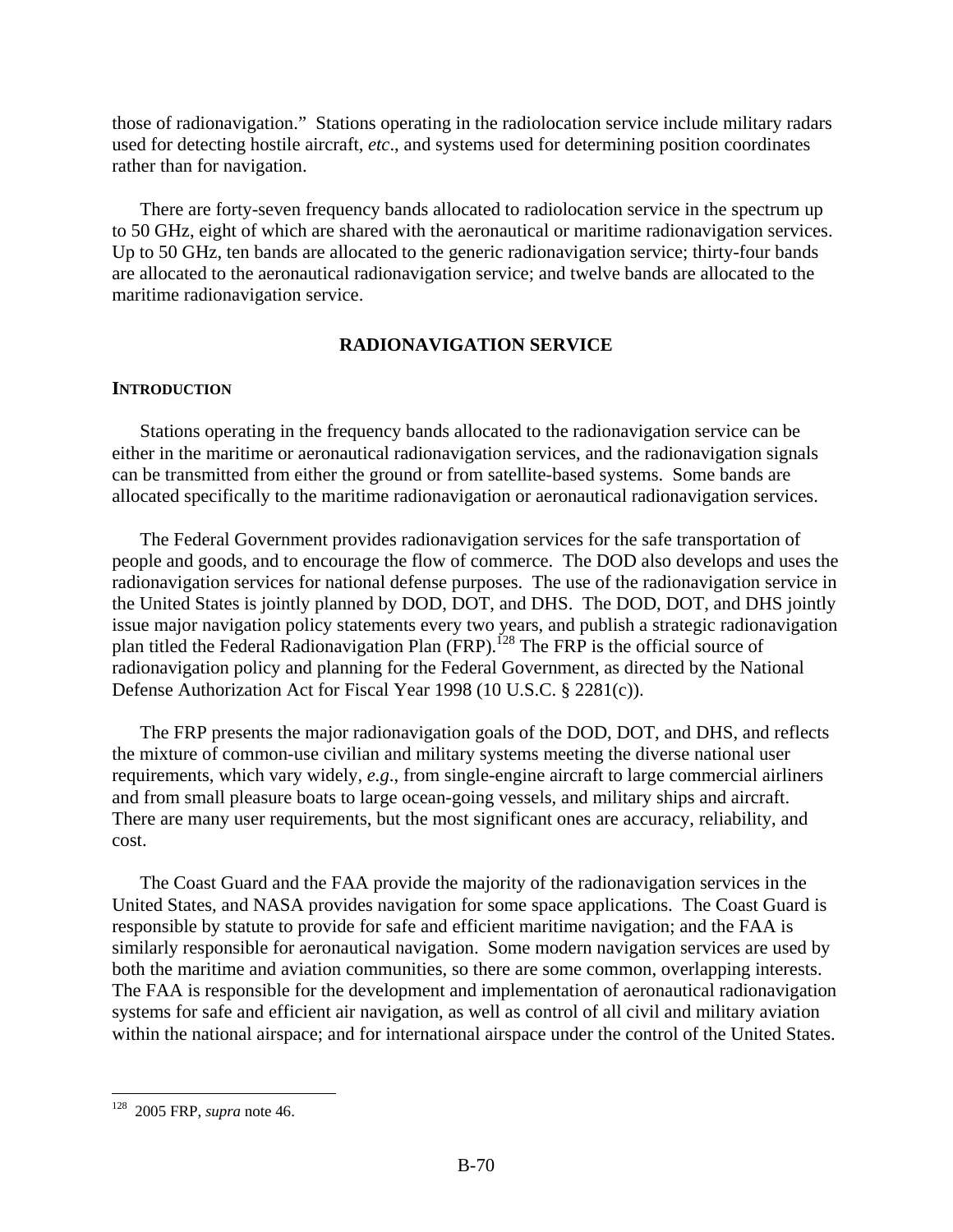The DOD develops and operates its own navigation systems in various frequency bands, a number of which are used by both the military and civilian communities. Furthermore, DOD ensures that all military ships and aircraft have the necessary civilian and military navigational capabilities.

Many radionavigation services require international approval and standardization to provide for the orderly and safe movement of ships and aircraft around the world. Equipment and operating standards are established in the ITU, in the IMO pursuant to the SOLAS Convention for maritime systems, and in the ICAO for aviation systems. Although the IMO and ICAO address some radio spectrum matters, their main emphasis is in the international standardization and interoperability of equipment and operating procedures. The United States participates in these organizations to plan and provide for the international standardization of navigation for ships and aircraft.

The FAA's national air traffic control system is primarily a ground-based system. However, it is planning a transition to a new satellite-based system using the GPS satellites.<sup>129</sup> The 2005 FRP states:

As the full civil potential of GPS services and its augmentations are implemented, the demand for services primarily provided by other Federal radionavigation systems is expected to decrease. However, backup capabilities to GPS will require that some existing systems in use today remain available on a limited basis. While some operations may be conducted safely using a single radionavigation system, it is Federal policy to provide redundant radionavigation service where required.<sup>130</sup>

Furthermore, the FAA is developing the Automatic Dependent Surveillance-Broadcast (ADS-B) system that is intended to enhance existing radars capability. The ADS-B system integrates terrestrial systems and GPS information, providing air traffic controllers and pilots with much more accurate information that will help keep aircraft safely separated in the sky and on runways.<sup>131</sup> The ADS-B system also uses information obtained from existing radar systems.

### **CURRENT RADIONAVIGATION SERVICE USES AND FUTURE SPECTRUM REQUIREMENTS**

This section presents a brief description and spectrum use of the major radionavigation systems currently operating, in addition to the long-term spectrum requirements of these operating and future planned systems. Older systems that have been overtaken by modern technologies and systems and thus are scheduled for phase-out are described, resulting in freeing up spectrum that could be reallocated for other uses.

1

<sup>129</sup> N*ational Airspace System: Persistent Problems in FAA's New Navigation System Highlight Need for Periodic*  Reevaluation, General Accounting Office, GAO/RCED/AIMD-00-130 (June 12, 2000).<br><sup>130</sup> 2005 FRP, *supra* note 46 at 2-1.<br><sup>131</sup> Automatic Dependent Surveillance-Broadcast (ADS-B), U.S. Dep't. of Transportation, FAA, Fact Shee

<sup>2006).</sup>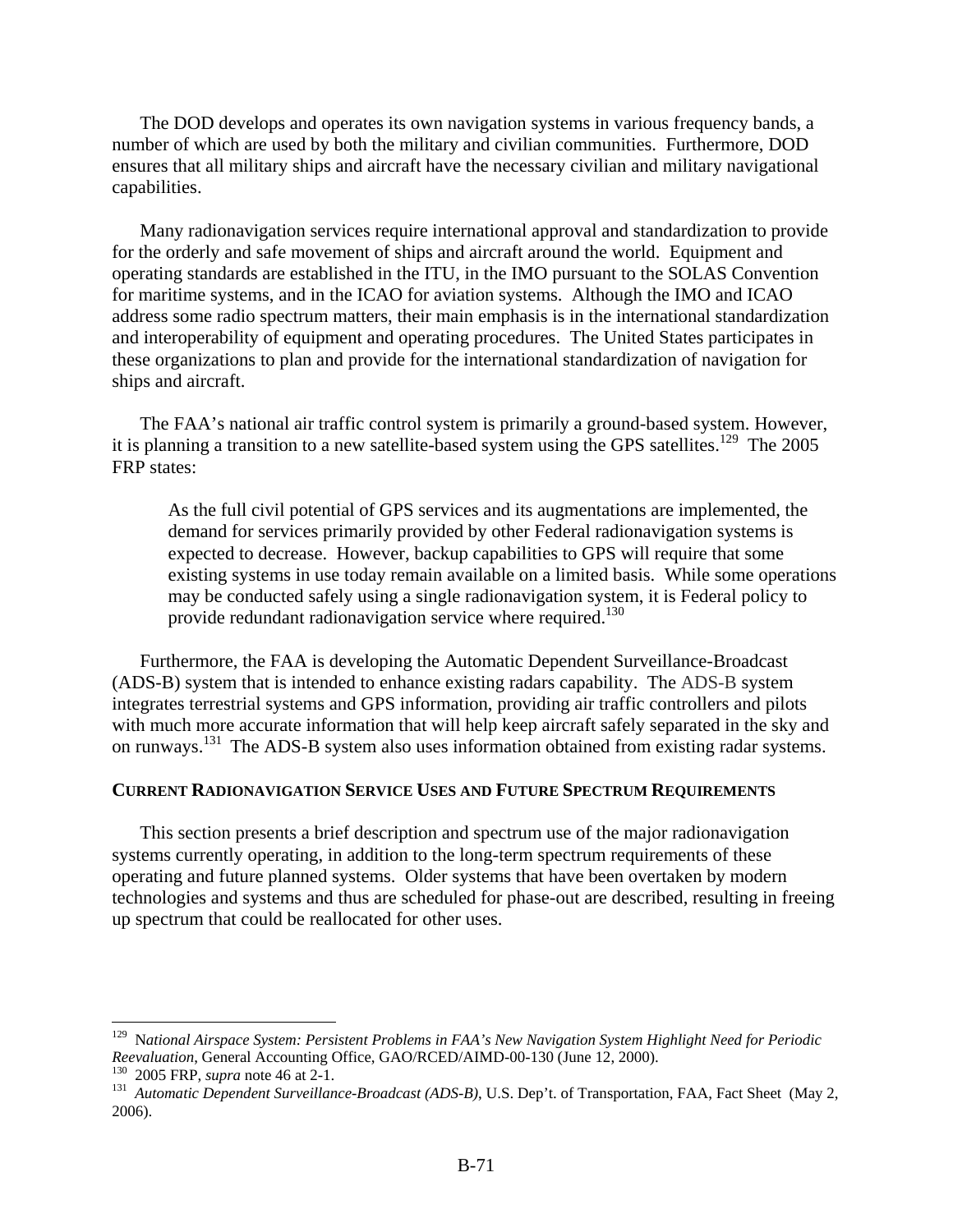Although there is a trend towards more GPS use, a joint DOT and DOD assessment report indicates that there is some GPS vulnerability for civilian users.<sup>132</sup> The assessment was ordered by Presidential Decision Directive  $63$ ,<sup>133</sup> indicating the high level of concern about the vulnerability issue. The assessment report states that care must be taken to ensure that adequate back-up systems or procedures can be used when needed. Thus, not all of the conventional radionavigation systems can be decommissioned because some of them provide the necessary backup to the GPS systems.

### **Radionavigation Service Spectrum Use and Future Requirements for the Spectrum Range Below 535 kHz**

The LORAN-C system, a long-range radionavigation system possessing an inherent high degree of accuracy at ranges up to 1,900 kilometers, operates on 100 kHz in the 90-110 kHz band that is allocated to the radionavigation service. It is funded by DOT and operated by the Coast Guard to provide maritime and aeronautical radionavigation. In 1992, the Coast Guard operated twenty-seven LORAN-C transmitters with some joint United States and Canadian operations. LORAN-C was originally developed for military use, but was selected for civil maritime use because of its high accuracy and relatively inexpensive receiving equipment. However, the portability, low cost, and accuracy of the GPS receivers has overtaken the LORAN-C in many applications.

The 2005 FRP indicates that "the Government continues to operate the LORAN-C system in the short term while evaluating the long-term need of the system."<sup>134</sup> The 2005 FRP also states that "The Department of Defense has determined that LORAN is no longer needed as a positioning, navigation, or timing aid for military users."135 Thus, DOD ultimately may not have future spectrum requirements below 3 MHz for this system. However, DOT and DHS are considering an enhanced LORAN system (eLORAN) as a possible enhancement or backup for GPS utilizing its precise timing capability.

In summary, the LORAN-C radionavigation system continues to be operated and is being considered as a backup system to satellite-based radionavigation systems. At least in the near term, there continues to be a requirement for the 90-110 kHz band.

# **SUMMARY OF THE CURRENT AND FUTURE SPECTRUM REQUIREMENTS FOR THE RADIONAVIGATION SERVICE IN THE SPECTRUM BELOW 535 KHZ**

The LORAN-C radionavigation system has been overtaken by the GPS technology as the primary radionavigation systems. Except for the use of aeronautical radiobeacons in Alaska, and the LORAN-C usage as a GPS timing backup, there are no present or future Federal radionavigation spectrum requirements for the spectrum below 190 kHz.

<sup>132</sup> *Vulnerability Assessment of the Transportation Infrastructure Relying on the Global Positioning System*, U.S. Dep't. of Transportation, Volpe Center (Sept. 2001).

<sup>133</sup> Presidential Decision Directive 63, *Critical Infrastructure Protection*, The White House, May 22, 1998. 134 *Id*. at 2-4. 135 *Id*. at 3-6.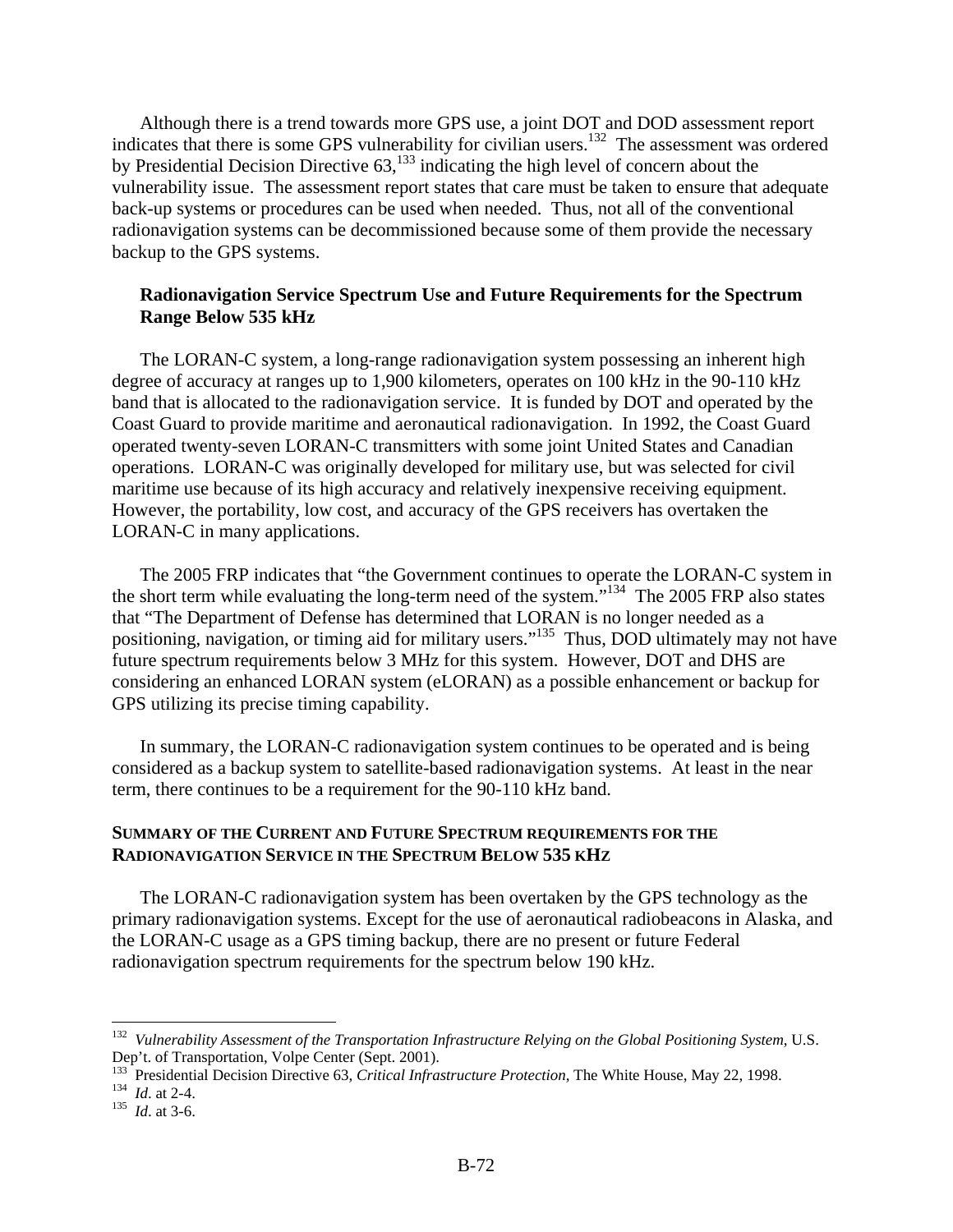# **AERONAUTICAL RADIONAVIGATION SERVICE**

### **AERONAUTICAL RADIONAVIGATION NON-DIRECTIONAL RADIOBEACONS (NDBS)**

Aeronautical Radionavigation Non-Directional RadioBeacons (NDBs) operate in the 190- 535 kHz part of the spectrum and serve the civilian aircraft and DOD user communities with low-cost non-precision navigational aids. They are used for transition from enroute to precision terminal approach facilities and as non-precision approach aids at many airports. The NDBs also have some communications capability and provide weather information to pilots. In Alaska, the NDBs are used for enroute navigation.

The 2005 FRP indicates that the FAA has begun decommissioning stand-alone NDBs as users transition to GPS. However, the 2005 FRP also states that "most NDBs that define lowfrequency airways in Alaska or serve international gateways and certain offshore areas like the Gulf of Mexico will be retained."<sup>136</sup>

The 190-435 kHz and 510-535 kHz bands are not identified for continued use by DOT. Except in Alaska, where the NDB system is projected to continue indefinitely, these bands will cease to be needed by civil aviation upon termination of the non-Alaska segments of the system. Termination of the NDB systems was originally scheduled for 2006, but it is not certain when all of the NDBs will be decommissioned. DOD does not expect any present or future need for the 190-535 kHz band.

# **RADIONAVIGATION SYSTEMS OPERATING IN THE VHF (30-300 MHZ AND UHF (300-3000 MHZ) BANDS**

## **VOR System and Spectrum Use**

The FAA operates the VHF Omnidirectional Range (VOR) system which provides azimuth readings to aircraft. The VOR system operates in the 108-118 MHz band. VORs are usually collocated with Distance Measuring Equipment (DME) used by civilian aircraft. The TACAN system is the military counterpart to the combined VOR/DME. The VOR/DME or TACAN provides the bearing and distance from the aircraft to the transmitter. Both the DME and TACAN operate in the 960-1215 MHz band. The VOR/DME and VOR/TACAN (VORTAC) are the main radionavigation aids in the NAS, and the VOR/DME is the internationally designated standard radionavigation aid for air carrier, business aviation, and general aviation instrument flight operations. Its use is an integral part of the air traffic control procedures. At some sites, the DME function is provided by the TACAN system which also provides azimuth guidance to military users. The azimuth service of TACAN serves military users whereas the DME serves both military and civil users.

The 108-117.975 MHz band is used for VOR, and the VOR will serve as a limited backup to satellite-based systems for DOT. The 2005 FRP indicates that as the transition to satellite-based

<sup>136</sup> *Id.* at 3-9 and 3-10.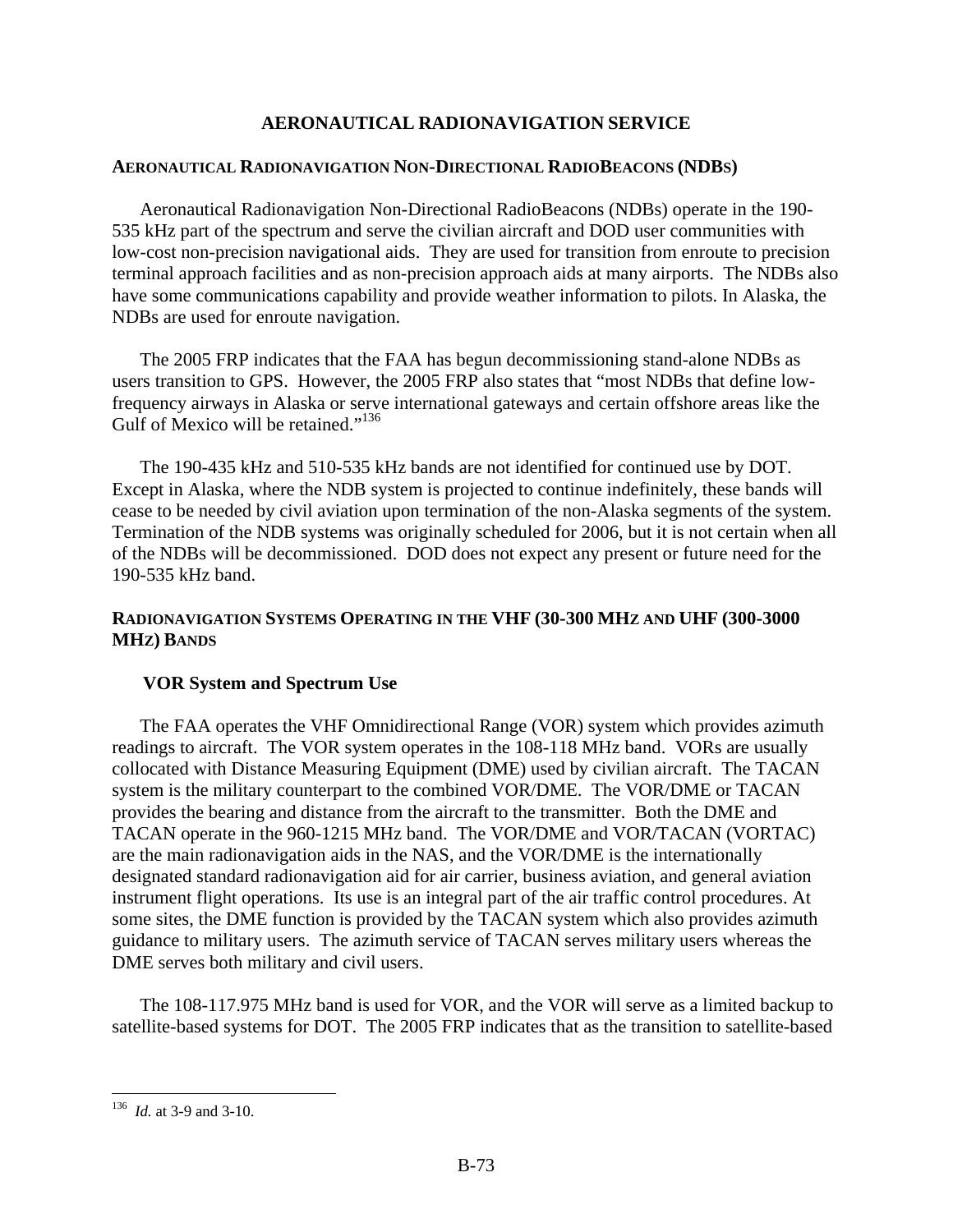services continues, the FAA plans to reduce VOR services based on the anticipated decreased use of VOR for en route navigation and instrument approaches.<sup>137</sup>

Although the GPS technology has overtaken some radionavigation technologies, the VOR and the associated DME will be used as a backup system to the GPS. This may continue even after GPS is fully integrated into the radionavigation process and becomes the main radionavigation service. Thus, the VOR operations in the 108-118 MHz band will remain essential to aircraft radionavigation in the United States in the near term. However, the requirements for more aeronautical mobile (R) communications spectrum are growing, and one possible solution is using the 112-118 MHz portion of the 108-118 MHz aeronautical radionavigation band for communications. The need for air-ground voice and data communications is expected to require the use of potential future spare capacity in the adjacent VOR navigation band as the requirements for VORs may decrease. This approach has been considered in the ICAO.

### **Instrument Landing Systems (ILS) (Multi-Band)**

The Instrument Landing System (ILS) provides aircraft with precision vertical and lateral navigation guidance information during approach and landing. The ILS consists of a localizer operating in the 108-112 MHz band; a glide slope system operating in the 328.6-335.4 MHz band; and associated inner, middle, and outer marker beacons operating at 75 MHz. Federal regulations require that all air carrier aircraft be equipped with ILS avionics. ILS is also extensively used by general aviation and military aircraft. ILS is the ICAO standard landing system, and is used extensively worldwide.

The ILS will be phased out as the satellite-based Local Area Augmentation System (LAAS) is implemented. (See the LAAS section under GPS.) The FAA also plans to phase down marker beacons in favor of published distances to a DME site, or by using navigation waypoints.<sup>138</sup>

The Navy uses parts of the 30-88 MHz band for marker beacons and runway lighting controls. DOD also uses portions of the 108-150 MHz band for navigational aids, and the 328.6- 335.4 MHz band is required for the glide slope ILS.

In summary, some ILS installations may be decommissioned within the next ten years when they are replaced by GPS-based systems. The ILS frequencies of 75 MHz, 108-112 MHz, and 328.6-335.4 MHz may then be considered for other aeronautical services.

#### **SYSTEMS USING THE 960-1215 MHZ BAND**

The 960-1215 MHz band is a critical band for many civilian and military radionavigation systems. The DME System operates in the 960-1215 MHz band and is usually collocated with a VOR (VOR/DME) operating in the 108-118 MHz band (discussed above) to provide the distance and azimuth from the aircraft to the DME transmitter. The DME and its military version, TACAN, operate in the 960-1215 MHz band.

 $137$  *Id.* at 2-4.

<sup>&</sup>lt;sup>138</sup> *Id.* at 2-5.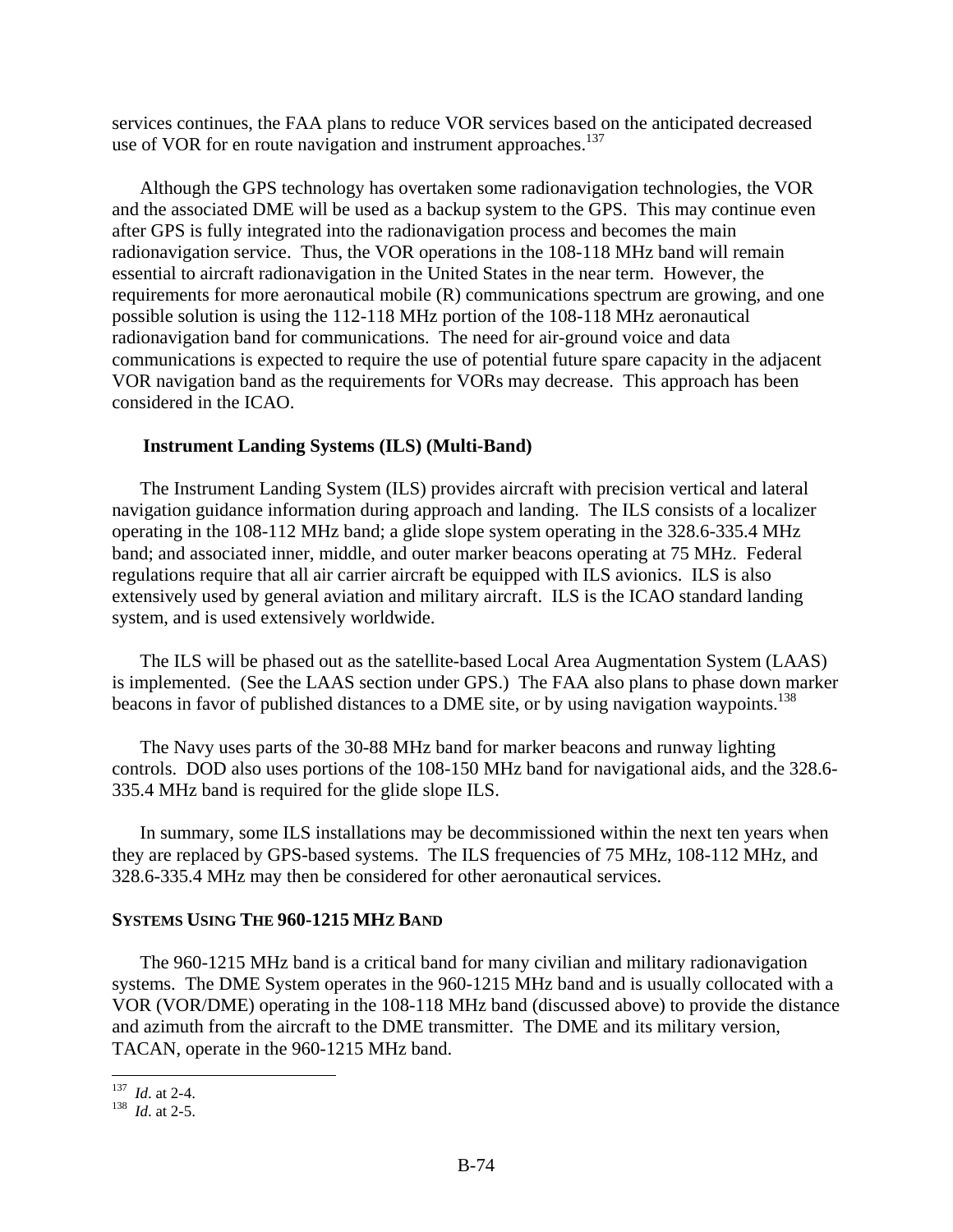The VOR/DME system is the primary radionavigation aid in the U.S. airspace and the internationally-designated standard radionavigation aid for air carrier, business aviation, and general aviation instrument flight operations. Its use is an integral part of the air traffic control procedures worldwide.

The 2005 FRP indicates that the FAA operates approximately sixty VOR, 405 VOR/DME, and 590 VORTAC stations, plus another 30 DMEs that are collocated with NDBs. The FAA owns and operates approximately 900 of these facilities, and other Federal agencies, states, local governments, and private entities own the rest. Furthermore, the DOD operates approximately 15 VOR, 18 VOR/DME, and 24 VORTAC stations, located predominately on military installations in the United States and overseas. These facilities are available to all users. The current VOR/DME services will be maintained at their current level until 2010 to enable aviation users to equip aircraft with GPS or GPS/WAAS avionics and to become familiar with the new system.<sup>139</sup>

The 2005 FRP indicates that the FAA plans to install additional low-power DMEs to support ILS precision approaches as recommended by the Commercial Aviation Safety Team.<sup>140</sup> The 960-1215 MHz band is a subset of the DME system for use as a backup to GPS. DOD's use of TACAN will continue as a backup to GPS even if GPS is certified to meet the Required Navigation Performance (RNP) and all aircraft are fitted. DOD operates the TACAN groundbased beacons throughout the United States in support of DOD flight operations.

#### **SYSTEMS OPERATING ON 1030 MHZ AND 1090 MHZ**

### **Air Traffic Control Radar Beacon System (ATCRBS)**

The FAA's ATCRBS operates on 1030 MHz and 1090 MHz at stand-alone sites or in conjunction with long-range air traffic control and airport control radars to provide identification and other flight information about the aircraft to facilitate tracking and management by air traffic controllers. The ATCRBS is a Secondary Surveillance Radar (SSR), and consists of groundbased interrogators and airborne transponders. The Mode-3A and 3C version of ATCRBS interrogates all transponders in its surveillance area and displays target information such as the aircraft identified and altitude on the flight controller's radar screen or computer display.

The FAA's Mode Select, or Mode-S system, is a newer capability that provides more accurate position information and minimizes interference by reducing the number of transmissions required to obtain the necessary data. Mode-S is a discrete-address beacon system that selectively interrogates only those aircraft in the antenna beamwidth. The Mode-S also provides the means for a digital data-link that will be used to exchange information between the aircraft and various air traffic control functions and weather data bases. It is anticipated, however, that the FAA will have to continue to support the less efficient ATCRBS Mode-3A and 3C to provide support to aircraft that are not equipped with the more expensive Mode-S transponders.

<sup>&</sup>lt;sup>139</sup> *Id.* at 3-7 and 3-8.<br><sup>140</sup> *Id.* at 2-4.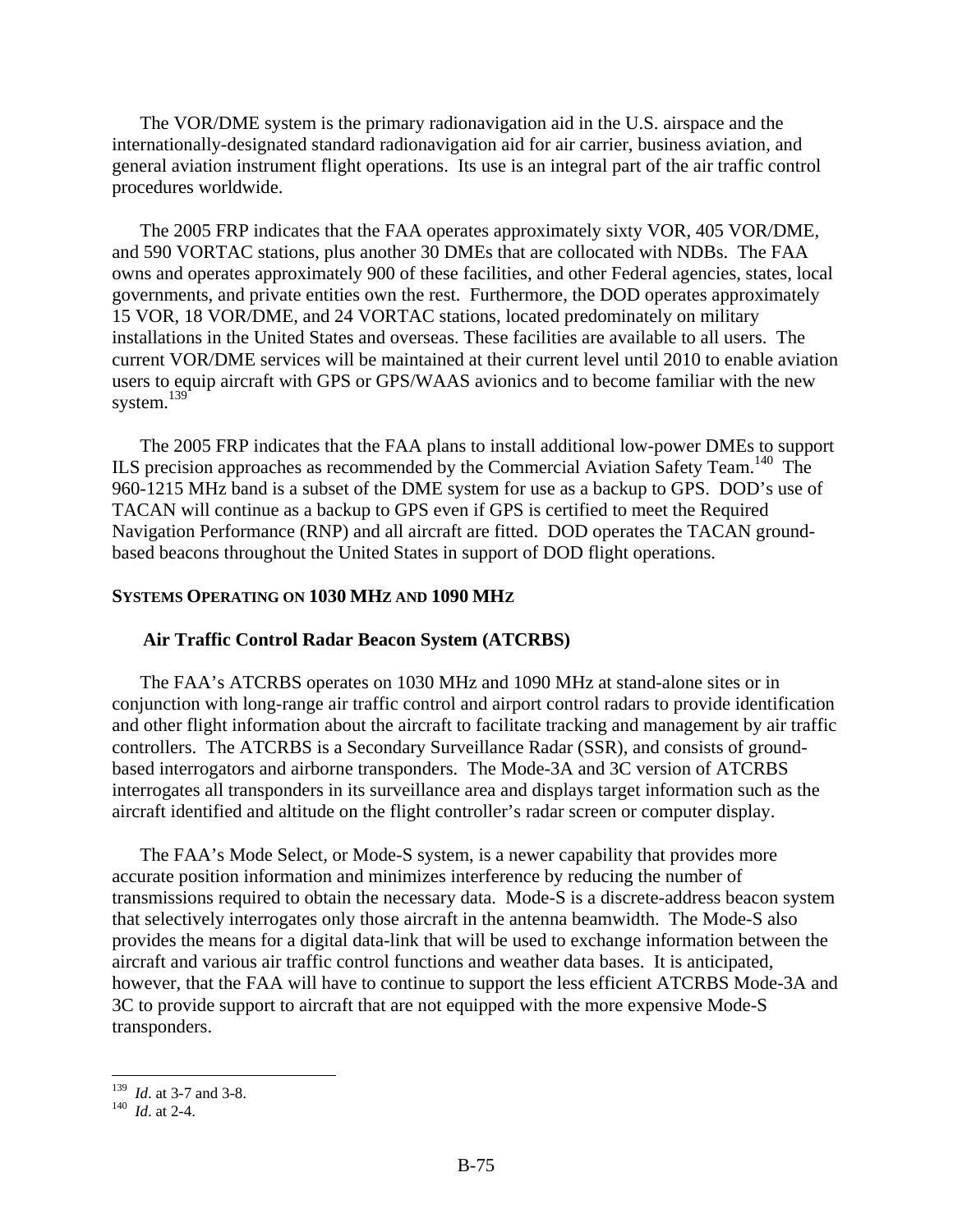The military agencies also operate ATCRBS. In addition, the DOD and Coast Guard use 1030 MHz and 1090 MHz to conduct air-to-air surveillance.

### **Traffic Alert and Collision Avoidance System (TCAS)**

TCAS is required for installation aboard aircraft with a capacity of thirty or more passengers. The TCAS operates on 1030 MHz and 1090 MHz and is used by general, business, and commercial aviation. The DOD also uses the TCAS in conjunction with secondary surveillance radars on 1030-1090 MHz.

TCAS is a family of airborne devices that operate independently of the ground-based ATCRB system. Two different TCAS control levels have evolved. TCAS I is intended for commuter and general aviation aircraft; and it provides proximity warning only, assisting the pilot in visually acquiring intruder aircraft. TCAS II is intended for commercial airliners and business aircraft; and it provides traffic and resolution advisories (recommended escape maneuvers) in a vertical direction. The TCAS II, also called Version 7, is the same as the Airborne Collision Avoidance System (ACAS) which is the international standard.<sup>141</sup>

## **Automatic Dependent Surveillance-Broadcast (ADS-B) and the Universal Access Transceiver**

The FAA operates the ADS-B system which generates onboard position information from onboard navigation systems, and transmits such position information to the ground. The ADS-B technology consists of the aircraft avionics broadcasting the aircraft's type, identification, GPS position, altitude, heading, speed, intent (climbing, descending, level, *etc*.) and other data autonomously without the need for ground interrogation. Among other features, the ADS-B provides in-flight traffic awareness for pilots plus cockpit displays of key uplinked flight information. Furthermore, no action to initiate the broadcasts is required by the pilot. ADS-B is also endorsed by ICAO.

The ADS-B operates on 1090 MHz and 978 MHz.<sup>142</sup> The 1090 MHz component of ADS-B is predominantly used by commercial aircraft that are equipped with Mode-S. The 978 MHz component of ADS-B is to support aircraft equipped with a Universal Access Transceiver (UAT). UAT is primarily used by general aviation. The two systems are integrated so that UAT and 1090 MHz equipped aircraft receive uplinked information on all aircraft within their geographic area.

The FAA conducted a major review of three future ATC surveillance options: 1) secondary radar (Mode-S or ATCRBS); 2) multilateration; and 3) ADS-B. The FAA study concluded that the secondary radar option was the least effective, and the ADS-B was the preferred system because it offers the best performance.

The UAT operates on a center frequency of 978 MHz with a 1 MHz bandwidth. The UAT supports multiple broadcast services including Flight Information Services (FIS-B) and Traffic

<sup>&</sup>lt;sup>141</sup> The RTCA SC-186 ADS-B Website, U.S. Dep't. of Transportation, FAA, http://adsb.tc.faa.gov/ADS-B.htm <sup>142</sup> *What is ADS-B?* ICAO Publication ADS-B/SITF/WP/9, Brisbane, Australia (March 24-26, 2003).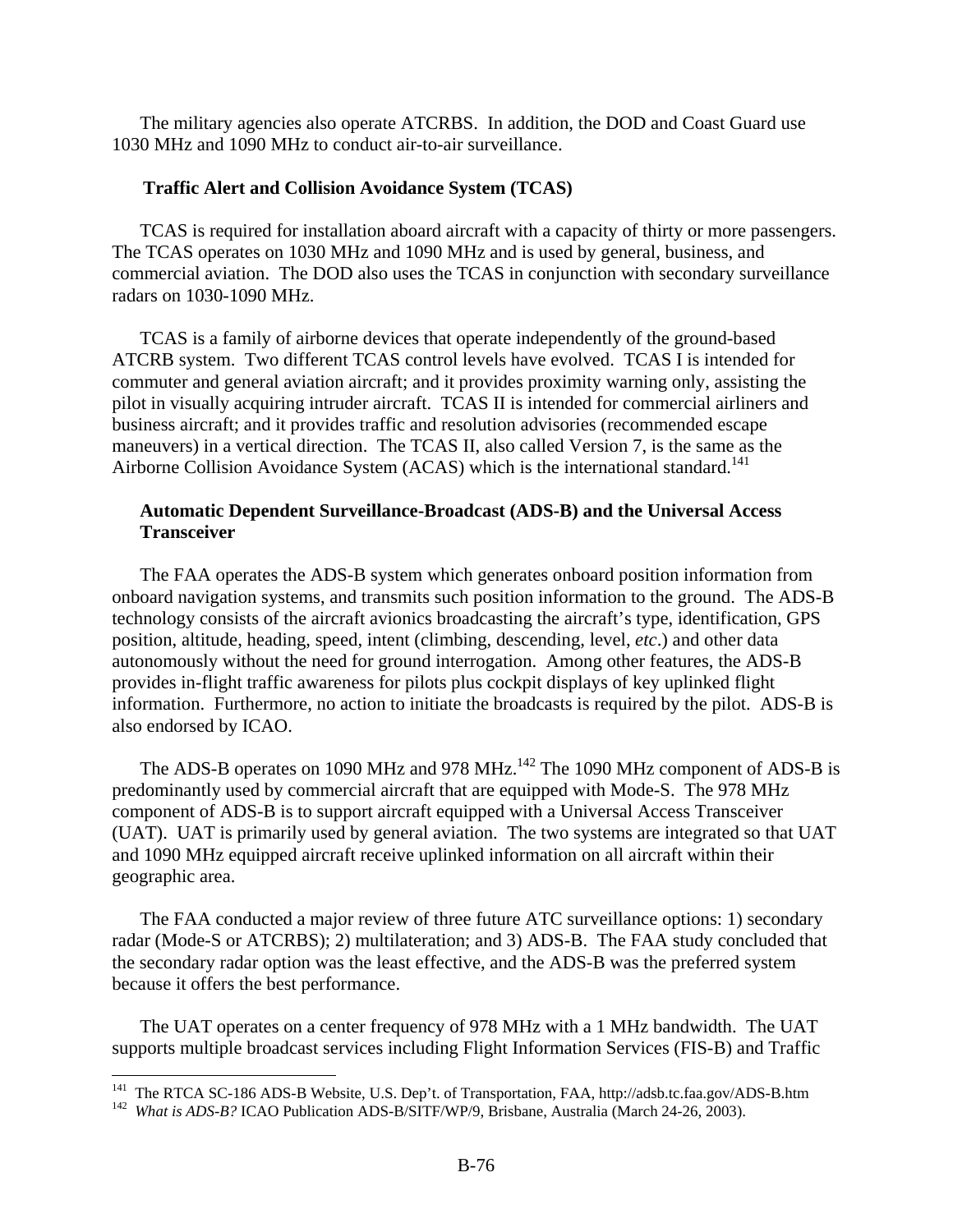Information Services (TIS-B) in addition to ADS-B. The ICAO has approved the UAT and has developed detailed technical specifications.<sup>143</sup>

## **Multilateration Systems and Precision Runway Monitoring**

 Multilateration is another technology that uses the 1030 MHz and 1090 MHz frequency pair. Surface multilateration is a component of the Airport Surface Detection Equipment (ASDE) system that is used to support the runway incursion reduction program. By placing several multilateration units around an airport, the system can triangulate and obtain the precise location of aircraft on the airport surface. This information is fused with the information from the Surface Movement Radar (SMR) part of the ASDE (described later), and is used by air traffic controllers to prevent accidents between aircraft maneuvering on or getting ready to land on the airport surface. Multilateration is also used to prevent runway incursions between aircraft and vehicles operating on the airport surface.

Multilateration is expected to be used to reduce the separation between aircraft on parallel approaches. The increased update rate of aircraft locations provided by the multilateration systems permit this technology to also be used for this type of Precision Runway Monitoring (PRM).

Wide Area Multilateration (WAM) is an expanded version of the basic multilateration system that is being used on the airport surface. The operational concept of WAM is the same as that used for surface multilateration, but involves the use of multilateration units spread over a wide area. This technology is currently being tested for use around airports, and also as a supplement to the ADS-B coverage.

## **SUMMARY OF THE SPECTRUM REQUIREMENTS OF THE 960-1215 MHZ BAND**

In summary, spectrum requirements for the ATCRBS, Mode-S, and Identification Friend or Foe (IFF) on 1030 MHz and 1090 MHz are expected to continue for more than ten years. Critical radionavigation and identification data is communicated on the 1030 MHz and 1090 MHz frequencies, and the access to the frequencies is essential, and the operations need to be protected from interference. New technology is also being tested and is expected to be integrated into the NAS that will make the interference free operation of 1030 MHz and 1090 MHz even more critical. The UAT use of 978 MHz is an additional critical spectrum requirement.

Overall, the 960-1215 MHz band is used extensively by the military and civilian communities for critical safety-of-life radionavigation services. The spectrum requirements will continue into the future.

<sup>143</sup> *Manual on the Universal Access Transceiver (UAT): Detailed Technical Specifications, Edition 1, Revision 4.1*, ICAO Document ACP-WGW01/AI-1, Appendix C (June 22, 2005).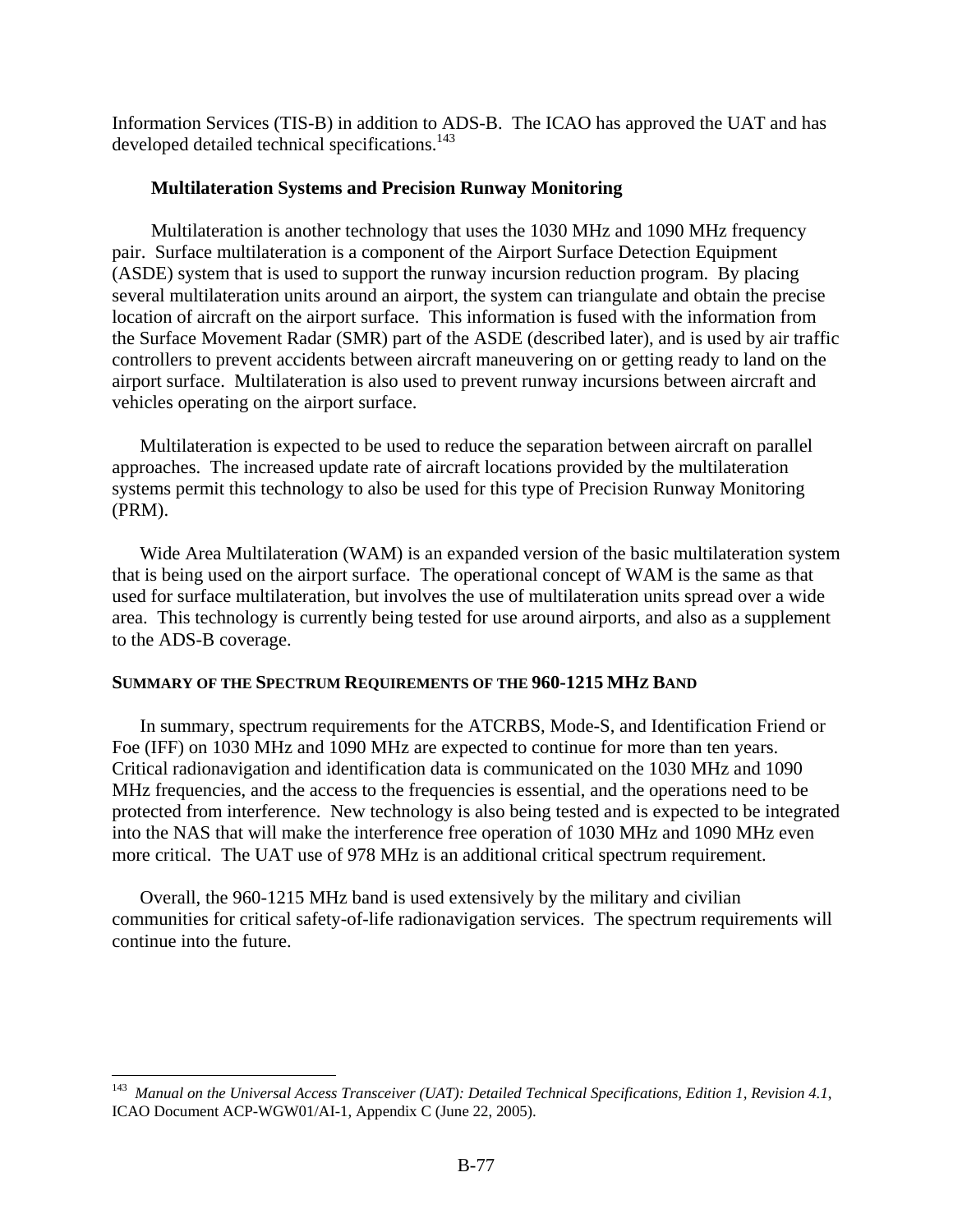### **MARITIME RADIONAVIGATION SERVICE**

### **MARITIME RADIONAVIGATION RADIOBEACONS**

Maritime radiobeacons in the past provided a backup to more sophisticated radionavigation systems, and in 1992, they were the primary low-cost, medium accuracy system for ships equipped with only minimal radionavigation equipment.<sup>144</sup> The beacons are used for direction finding.

The maritime radiobeacons were also being used to transmit Differential GPS (DGPS) signals to vessels to provide a more accurate maritime use of the GPS for precision navigation. In 2005, some radiobeacons were being used in the interior of the United States only for transmitting the DGPS signals. As other means of providing differential enhancement to GPS have been implemented, the use of these radiobeacons has declined. (The use of maritime radiobeacons for the DGPS is discussed further in the GPS section in this appendix.)

The Coast Guard operates the maritime radiobeacons for transmitting the DGPS signal to provide more accurate navigation and positioning. The DGPS signal is transmitted on beacons in the 285-325 kHz band.

#### **MARITIME RADIONAVIGATION RADARS**

The IMO SOLAS Convention requires that ships with large displacements be equipped with a radionavigation radar system that enables them to navigate in coastal areas and near docks. The 2900-3100, 5460-5650, and 9300-9500 MHz bands are allocated for this purpose. The 9300-9500 MHz band radars provide a very high target resolution while the 2900-3100 MHz band radars provide long-range navigation capabilities. The 2900-3100 MHz and 9300-9500 MHz radars use interference-rejection circuitry to mitigate harmful interference even though several radars may be operating on or near the same frequency in the same geographical area.

In summary, the 2900-3100 MHz and 9300-9500 MHz radars are expected to continue operating for at least the next ten years, and thus, the long-range spectrum requirements are expected to continue.

### **MARITIME RADAR TRANSPONDER BEACONS**

Radar Transponder Beacons (RACONs) are short-range navigation devices that provide target images on a vessel's maritime navigation radar operating in the 9300-9500 MHz band. RACONs are used to identify specific locations such as hazards. Although most RACONs are operated by the Coast Guard, private users are permitted to operate RACONs. The Coast Guard currently operates seventy-five RACONS in the 2900-3100 MHz band, and 117 RACONS in the 9300-9500 MHz band. RACONs provide important navigation information that is difficult to provide by other means, and spectrum requirements for RACONs in the 2900-3100 MHz and 9300-9500 MHz bands can be expected for at least the next ten years.

<sup>144 1992</sup> FRP, *supra* note 46 at 2.2.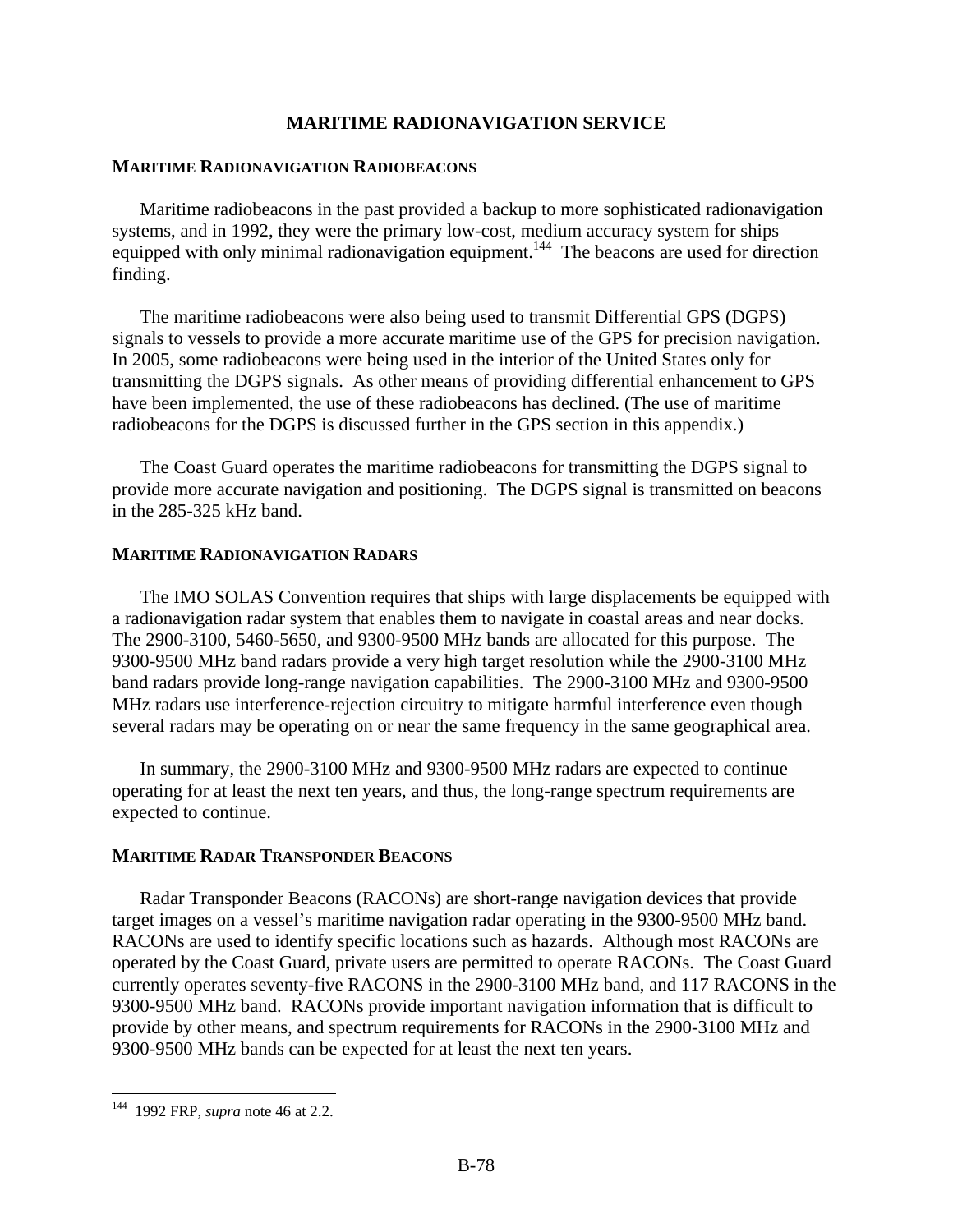### **COAST GUARD MARITIME VESSEL TRAFFIC SYSTEMS**

The Coast Guard operates VTS around harbors and coastal areas with a large amount of ship traffic. There are eight VTS locations including New York, Puget Sound, Houston, and San Francisco. The radars serve port management and vessel control functions by providing "video pictures" of ship activity at various locations, which are then transmitted to a central port control facility. The VTS coastal surveillance radars operate in the 2900-3100 MHz band or the 9225- 9500 MHz band, although many operate in the 9300-9500 MHz band. The use and corresponding spectrum requirements are expected to continue for at least the next ten years.

### **RADIODETERMINATION-SATELLITE SERVICES**

The Radiodetermination-Satellite Service (RDSS) is defined as: "a radiodetermination service for the purpose of radiodetermination involving the use of one or more space stations."<sup>145</sup>

Following the proposals of the United States and other nations, the ITU allocated frequency bands to the RDSS at the 1987 Mobile World Administrative Radio Conference (WARC) and at WARC-92. The United States proposals advocating RDSS allocations resulted from industry requirements.

The RDSS can provide both radionavigation and radiolocation services, and its long-term spectrum requirements are considered separately from that of the radionavigation-satellite service. There has been considerable private sector interest in developing and operating a radiodetermination-satellite or a radiodetermination-satellite type of service that could provide position locating services. A typical application would be for long-haul trucking so that the headquarters or central control facility could easily determine the precise location of its trucks.

Although not a true RDSS system or service, one approach uses a separate radionavigation service to determine position which is then communicated to a central location. For example, a remote unit calculates its position from a GPS navigation system, and then transmits its location via a communications satellite system operating in either the fixed-satellite or mobile-satellite services to the headquarters station. A true RDSS system would be a self-contained navigation and satellite system using the frequency bands allocated to the RDSS.

True RDSS systems use the timing provided by radio signals transmitted by multiple satellites and a participating vehicle (or remote ground station) to a central control point. In a supplementary service, using appropriate frequencies, the positions can be communicated to the vehicle or remote station for navigation and/or locating.

The relatively low cost of and widespread use of GPS receivers has reduced the impetus for dedicated RDSS satellites. Thus, no additional RDSS spectrum requirements are anticipated for at least the next ten years.

<sup>145</sup> *See*, ITU Radio Regulations, art. 1, sec. III, at 1.41 (Geneva, 2004).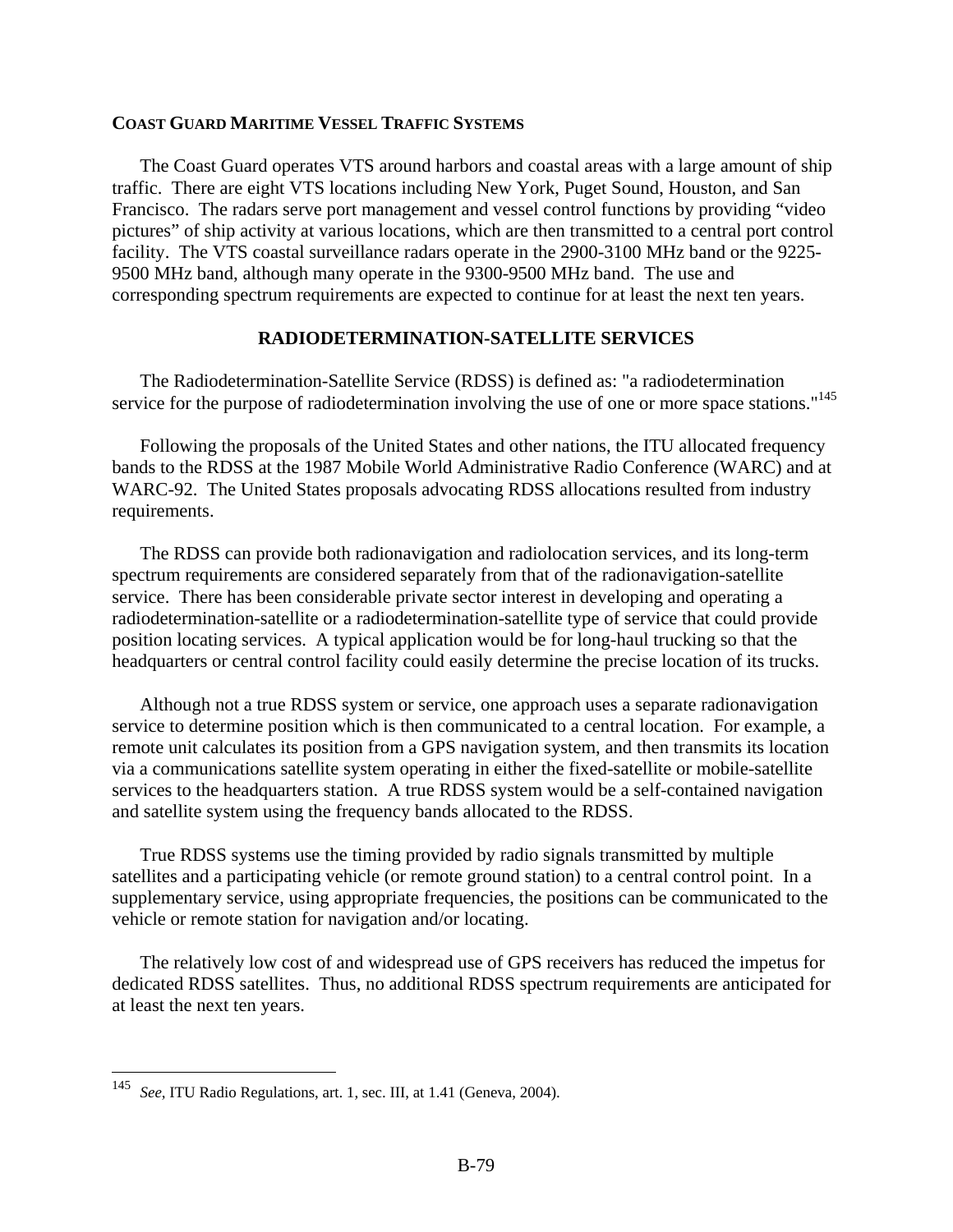### **RADIONAVIGATION-SATELLITE SERVICE**

### **CURRENT SPECTRUM USE AND FUTURE REQUIREMENTS OF THE RADIONAVIGATION-SATELLITE SERVICE**

**Global Positioning System (GPS) and GPS-Related Systems.** GPS is a DOD-developed, worldwide, satellite-based radionavigation system that will be the DOD's primary radionavigation system well into the future. Although originally developed as a military system, the system has evolved to where there is now extensive worldwide use by the civilian community. A National Security Presidential Directive designated the Secretaries of DOD and DOT as co-chairs of an Executive Committee to oversee all aspects of GPS, which now makes GPS a joint military-civilian system.<sup>146</sup> Furthermore, the NSPD identifies DOT as the focal point for representing and assuring civil GPS requirements.<sup>147</sup>

There are over 60 million GPS users worldwide, with civilian uses in automobiles growing the fastest. New applications also include GPS receivers in cellular phones. New signals are added specifically for civilian community use, and complementary augmentation methods improve its accuracy for critical navigation functions. As an international system, it is a principal element of a Global Navigation Satellite System (GNSS), and at this time, the only full constellation component of the ICAO GNSS. GPS is registered in the ITU as operating in the Radionavigation-Satellite Service (RNSS).

The GPS consists of a minimum twenty-four-satellite constellation operating on its L2 signal at 1227.60 MHz in the 1215-1240 MHz band; and on its L1 signal at 1575.42 MHz in the 1559- 1610 MHz band. Encrypted signals are used by the United States and allied military forces. Unencrypted or civil signals are used by the public in many different applications. A new civiluse L5 signal at 1176.45 MHz in the 1164.45-1188.45 MHz band is planned. The L5 signal will enhance the ability of the GPS to support aviation and other civil users. Expansions include the addition of an L2C signal at 1227.60 MHz with a new civil code. A secure and spectrally separate military code will be added in the L1 and L2 bands.<sup>148</sup>

The other operating component of the GNSS is the Russian Federation Global Navigation Satellite System (GLONASS). Planned future systems include the European Union's Galileo system, the Japanese Quasi Zenith system, and the People's Republic of China's COMPASS regional system. These are discussed below.

The GPS as officially integrated into the United States NAS on February 17, 1994. This paved the way for satellites to eventually become the primary if not the sole means navigation system in U.S. airspace.<sup>149</sup> Although DOD and other users of navigation systems increasingly rely on GPS, systems such as LORAN-C, TACAN, Omega, and to a limited extent, VOR/DME

<sup>&</sup>lt;sup>146</sup> The National Security Presidential Directive is not available publicly. *See*, U.S. Global Positioning System Policy Fact Sheet, White House Office of Science and Technology Policy and National Security Council (March 29,

<sup>1996),</sup> http://clinton4.nara.gov/textonly/WH/EOP/OSTP/html/gps-factsheet.html. 147 *Detailed Justification for Nationwide Differential Global Positioning System (NDGPS) Program*, Dept. of Transportation, Research and Innovative Technology Administration, at 1 (2006). 148 2005 FRP, *supra* note 46 at 3-3.

<sup>&</sup>lt;sup>149</sup> "Satnav Sanctioned," Aviation Week and Space Technology, at 31 (Feb. 21, 1994).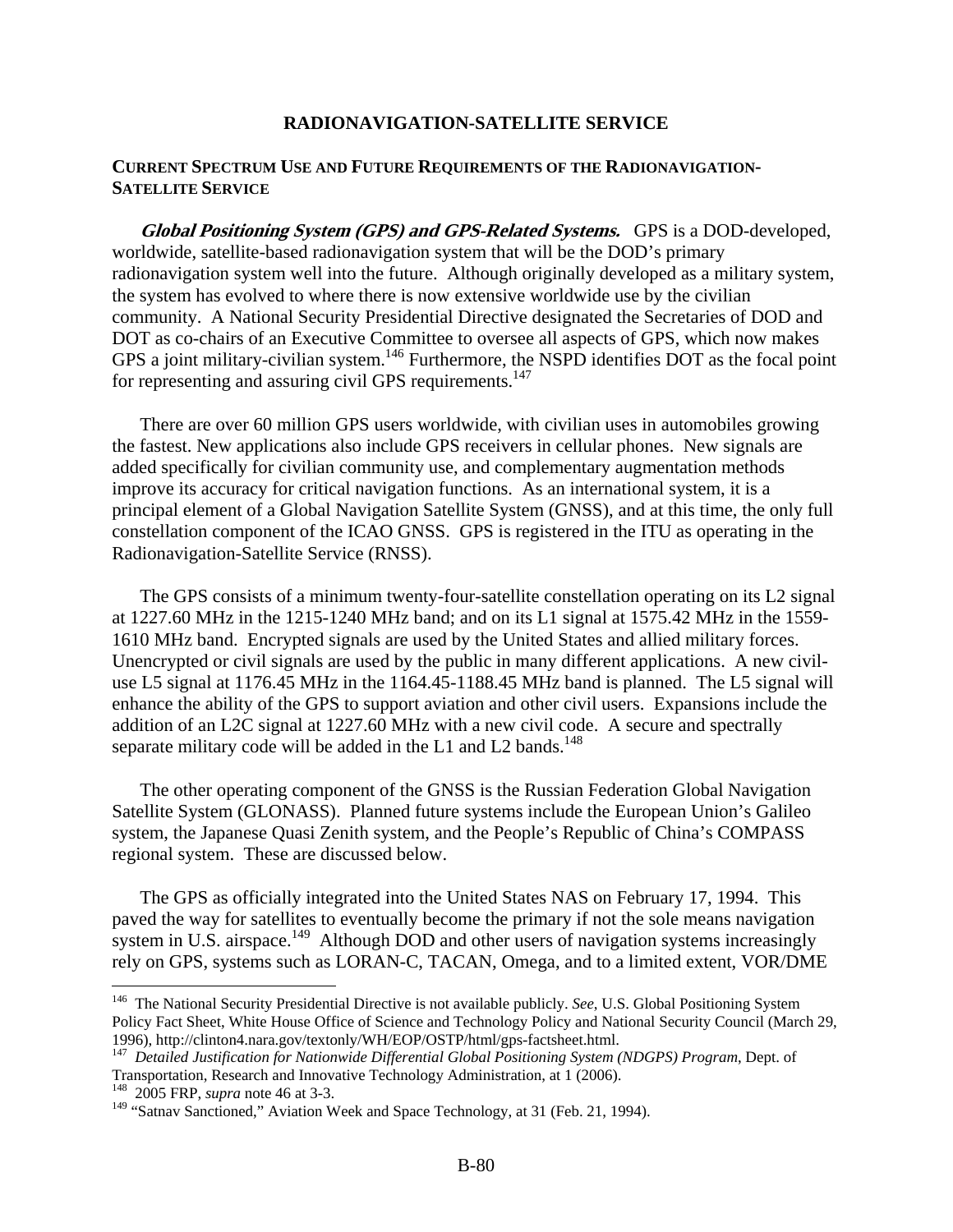will continue to operate as back-ups to GPS. For example, DOD will continue to use the TACAN system aboard Navy and Coast Guard ships.<sup>150</sup>

The FAA's WAAS uses geostationary satellites to provide a satellite-based augmentation system to GPS. The augmented L1 and L5 signals can provide precision approach navigation worldwide, precision navigation operations in certain areas of the world, and interference mitigation. Users within the communications-satellite footprint will have precision-approach capability. For example, once the L5 signal is implemented an aircraft can be outside the WAAS footprint and still be inside the "unaugmented" GPS footprint and able to execute a Category One (CAT 1) precision approach. (The WAAS is discussed in greater detail later in this section.)

DOC typically uses the GPS and the Russian Federation GLONASS system for navigation and position determination. In addition to the typical uses, NOAA uses the GNSS for observation systems. In a meteorological application, NOAA's Radiosonde Replacement System (RRS) will rely on GPS receivers integral to the radiosondes for improved wind measurement accuracy over its legacy system that relies on radio direction-finding for tracking radiosonde movement. NOAA is also researching the use of GNSS for measuring atmospheric parameters such as refractivity, correction factors for remote sensing and radar, and integrated precipitable water vapor. These applications using GNSS support all four NOAA mission goals.

Consistent with the Presidential Directive, NTIA, in coordination with the Federal agencies, is developing a GPS spectrum protection plan that, when completed, will help to protect current and future GPS operations.

The GPS implementation program is directed by a Joint-Program-Office (JPO), composed of the Air Force, DOT, Army, Coast Guard, and several other nations. The spectrum sharing and electromagnetic compatibility aspects of the GPS are led by the Air Force.

**GPS Augmentation Systems and their Spectrum Requirements.** DGPS improves the accuracy of the basic GPS. The DGPS process uses differences between the accurately-surveyed ground location of the DGPS station and the derived location from the GPS signal received at that location. A differential correction factor is then calculated and transmitted to users over a separate radio link. DGPS is necessary for some civil applications such as very accurate position location requirements; for example, off-shore oil drilling. In these position location activities, the GPS is actually providing a radiolocation type of service rather than radionavigation.

There are two types of differential signals: wide area, and local area. The wide area DGPS can achieve improved accuracies over large areas. Local differential signal areas could be used, for example, by a ship navigating towards the exact location to drill for oil. Several methods are being considered for delivering the differential signal. A geostationary satellite could be used for the wide area differential correction signal; and an FM broadcasting station sub-carrier could be used for the local area differential correction signal in those cases where integrity, continuity, and availability are not important factors.

<sup>150</sup> DOD Comments at 9, Docket No. 920532-2132, *Current and Future Requirements for the Use of Radio Frequencies in the United States*, Notice of Inquiry and Request for Comments, 57 Fed. Reg. 25010 (1992).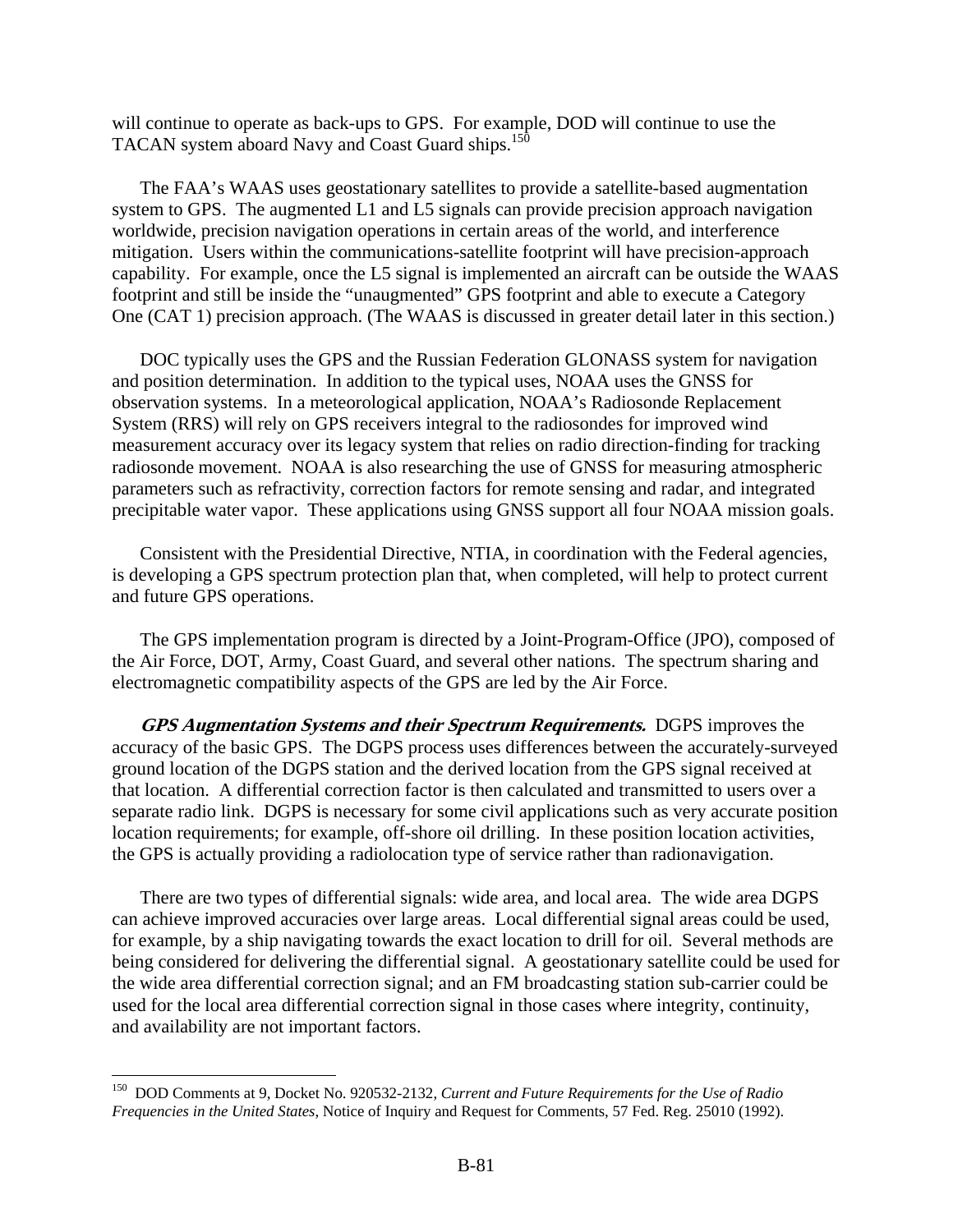**National Differential GPS (NDGPS).** DOT, in coordination and cooperation with the DOC, has implemented an expanded LF/MF (30-300 kHz and 300-3000 kHz) beacon system modeled after the Coast Guard system. The Coast Guard's Maritime DGPS (MDGPS) system was slated for expansion into a National (NDGPS) system through an initial Congressional appropriation.<sup>151</sup> Several Federal agencies, states, and scientific organizations commenced work on installation of NDGPS through the United States; however, as of the end of 2007, the project was placed on hold pending Congressional review of future project funding.<sup>152</sup>

Radiobeacons operated in the frequency bands below 530 kHz by the Coast Guard provide the differential signal necessary for the required accuracy for Harbor Entrance and Approach (HEA) functions. Coast Guard has a spectrum requirement for the DGPS in the 285-325 kHz band.

**Wide Area Augmentation System (WAAS).** NTIA/ITS published a study in 1994 recommending that the FAA implement its WAAS.153 The WAAS uses a network of precisely located ground reference stations that collect and process the GPS signals and send the processed signals to WAAS master stations. The WAAS master stations develop a WAAS correction signal that is then transmitted to a geostationary satellite and made available to all users who receive it on the satellite's downlink.

The FAA's WAAS is a major step towards modernizing critical navigation systems to a satellite-based system. The WAAS is designed to provide horizontal and vertical navigation for en route navigation, airport departures, and airport landing approaches. The key part of the WAAS is the augmentation of the GPS civil signals from their normal 20-meter accuracy to 1.5-2 meters in both horizontal and vertical directions. Although the WAAS was developed for aviation, it is being used in non-aviation applications such as agriculture, surveying, recreation, and automotive and maritime surface transportation.<sup>154</sup> The WAAS satellite-based augmentation system commenced in 2004 using Inmarsat satellites. To ensure adequate coverage in the mid-United States, and to ensure that follow-on systems would be available, the FAA contracted with Lockheed-Martin to provide WAAS through dedicated payloads onboard the Canadian Anik F1R commercial satellite operated by Telesat and the U.S. Galaxy XV commercial satellite operated by Intelsat. Galaxy XV is located at 133 degrees west longitude and operates at GPS signal L5 on 1166.20-1186.70 MHz, and at GPS signal L1 at 1565.17-1585.67 MHz. Lockheed-Martin operates the RNSS payloads on-board Galaxy XV and Anik F1R to "provide valuable

<sup>151</sup> *Department of Transportation and Related Agencies Appropriations Act of 1998*, P.L. 105-66, Art. 346, 49 U.S.C. § 301 (October 27, 1997).<br><sup>152</sup> See, Coast Guard Website, http://www.navcen.uscg.gov/ndgps/default.htm.

<sup>154</sup> *A National Approach to Augmented GPS Services*, U.S. Dep't. of Commerce, NTIA Special Publication No. 94-

<sup>30,</sup> at xv (1994). 154 *Wide Area Augmentation System*, Fact Sheet, Satellite Navigation Product Teams, Dep't. of Transportation, FAA,

http://www.faa.gov/about/office\_org/headquarters\_offices/ato/service\_units/techops/navservices/gnss/library/factshe ets/#q2.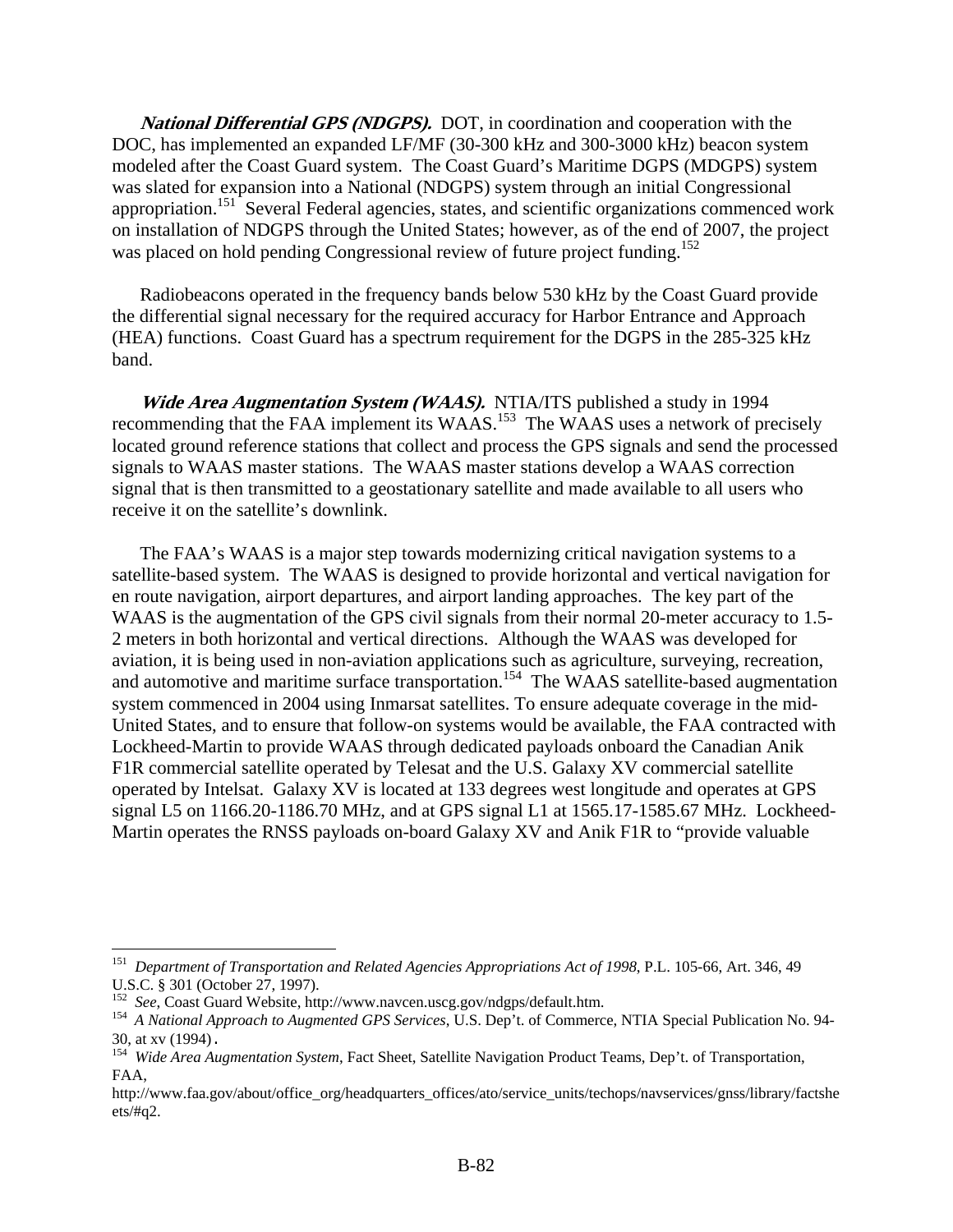augmentation services to the existing U.S. global positioning system."155 These augmentation systems are known as the Regional Positioning System (RPS).

Numerous manufacturers have developed WAAS-enabled GPS receivers for the aviation as well as the consumer market. The FAA indicates that there are millions of non-aviation WAASenabled GPS receivers in use.<sup>156</sup>

**Local Area Augmentation System (LAAS).** The FAA's LAAS is expected to provide pilots with safe vertical instrument guidance to heights ranging from less than 200 feet down to the runway surface. While LAAS is independent of WAAS, it will complement WAAS and provide precision approaches at airports where WAAS does not provide sufficient geographic coverage.<sup>157</sup> The LAAS is expected to augment the GPS and with an end-state configuration that will pinpoint an aircraft's position to one meter or less. The LAAS is also expected to be used by controllers for surface-area navigation to determine the accurate position of all approaching and taxiing aircraft and airport surface vehicles.

The overall LAAS system consists of three segments: 1) the LAAS Ground Facility or LGF, which provides differential corrections, integrity parameters, and precision approach path point data transmitted to aircraft over a VHF frequency; 2) the space segment, which provides the LGF with the GPS signals; and 3) the airborne subsystem, which applies the GPS corrections to the GPS signals. $158$ 

The FAA may use the new L5 navigation signal at 1176.45 MHz for both the WAAS and LAAS. The LAAS will broadcast GPS corrections and integrity data pertinent to both L1 and L5, and in the event of interference on either L1 or L5, the system will be able to automatically select the unaffected frequency.<sup>159</sup>

The LAAS is in the research and development stage. The LAAS will transmit its GPScorrected signal to aircraft on frequencies in the  $108-117.975$  VHF frequency band.<sup>160</sup>

### **OTHER RADIONAVIGATION-SATELLITE SYSTEMS**

Other nations and multi-national organizations operate or plan to operate radionavigationsatellite systems. These are the Russian Federation's currently operational and soon-to-bemodernized GLONASS; the European Union's planned Galileo; Japan's planned Quasi Zenith

<sup>155</sup> *In the Matter of Lockheed Martin Corp. Application to Launch and Operate a Geostationary Orbit Space Station in the Radionavigation Satellite Service at 133 degrees W.L.,* DA 05-1747, Order and Authorization, 20 F.C.C.R. 11023 (2005)*. See also*, *In the Matter of Lockheed Martin Corp. Application to Launch and Operate a Geostationary Orbit Space Station in the Radionavigation Satellite Service at 107.3 degrees W.L.*, DA 05-2424, Order and Authorization, 20 F.C.C.R. 14558 (2005).<br><sup>156</sup> Wide Area Augmentation System, supra note 155.

<sup>&</sup>lt;sup>157</sup> National Airspace System: *Persistent Problems in FAA's New Navigation System Highlight Need for Periodic Reevaluation, General Accounting Office, GAO/RCED/AIMD-00-130 (June 12, 2000).* 

<sup>&</sup>lt;sup>158</sup> Local Area Augmentation System, Specification FAA-E-2937-A, Category I, Ground Facility, at 1 (April 17, 2002).

<sup>&</sup>lt;sup>159</sup> *GPS Modernization*, Satellite Navigation Product Teams, U.S. Dep't. of Transportation, FAA, at 3 (May 10, 2006).

<sup>160 2005</sup> FRP, *supra* note 46, at 4.2.1.1.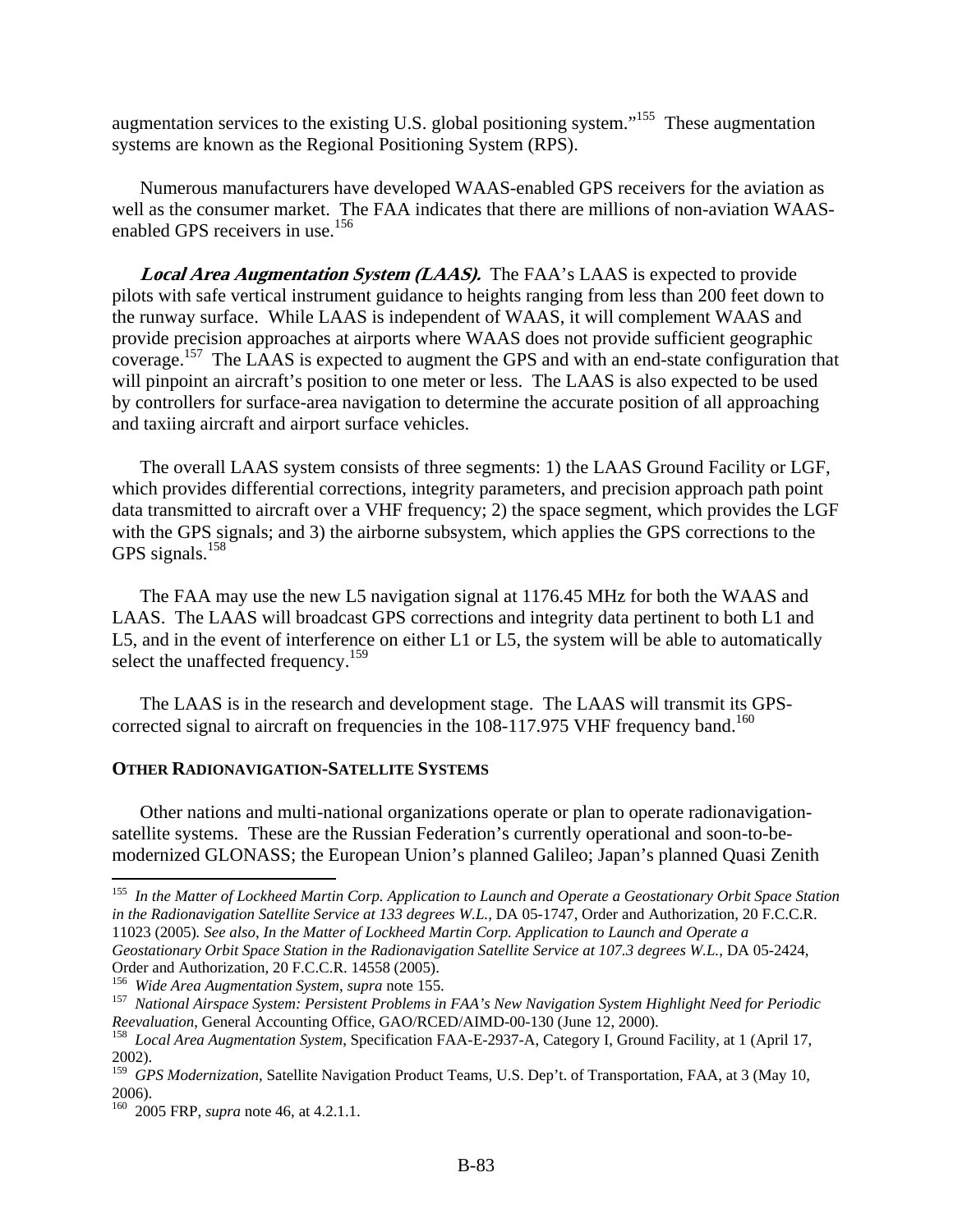system; and China's planned COMPASS system. Receivers can be designed to use more than one satellite system, increasing performance accuracy and redundancy. The 2005 FRP points out that "a critical aspect of system interoperability is ensuring compatibility among radionavigation services."<sup>161</sup> The FRP also states that "the United States government has concerns about radionavigation signal structures that could adversely impact the military and civil use of  $GPS.$ <sup> $,162$ </sup>

# **TRENDS IN THE RADIONAVIGATION SERVICE AND THE RADIONAVIGATION-SATELLITE SERVICE**

There are several major technology-driven trends in radionavigation. The first is towards increased use of satellite-based systems, especially the GPS, for many navigation applications. The GPS is expected to be used for even more applications in the future as the more accurate DGPS becomes available throughout the United States. The GPS is emerging as the main radionavigation service throughout the world, and its augmented forms provide the accuracy necessary for precision approach landings and other navigation and positioning movements requiring accuracy. The increased use of GPS should promote long-term reductions in the use of traditional radionavigation systems. Systems such as ILS, VOR, and MLS are expected ultimately to be replaced by GPS-based systems.

The FRP indicates a trend towards a GPS-based navigation system and away from the use of radars. However, the radars are used jointly by the FAA and the Air Force, and the military necessity for radar use in air defense is likely to continue beyond ten years.

DOC expects increasing applications of GPS in the meteorological data collection activities.

There are many radionavigation systems currently providing service to over a hundred million users. There are tens of thousands of radionavigation systems deployed on ships, aircraft, and other mobile platforms. The civilian users of the GPS, especially in personal automobiles, are extensive. Most of these systems will continue to have spectrum requirements for ten years and beyond.

Improved radionavigation systems are being developed using new technologies emphasizing satellite-based technologies. Although some of these new systems are expected to supplant many of the older systems, the transition may take at least ten years. The GPS is critical to U.S. national security interests, and its spectrum must be free of any potential problems. There are foreign interests in operating and developing radionavigation satellites, but the allocations for such services are limited and sharing is required. Cooperative sharing agreements have been signed, and more may be necessary as other systems move forward.

The spectrum used by radionavigation satellites is being analyzed in various U.S. domestic forums and in the ITU. Furthermore, some of the satellites operate in parts of the spectrum that are used by long-range air traffic surveillance and control radars, and sharing analyses must continue to assure that all systems are compatible.

<sup>161</sup>*Id.* at 1-10. 162 *Id*.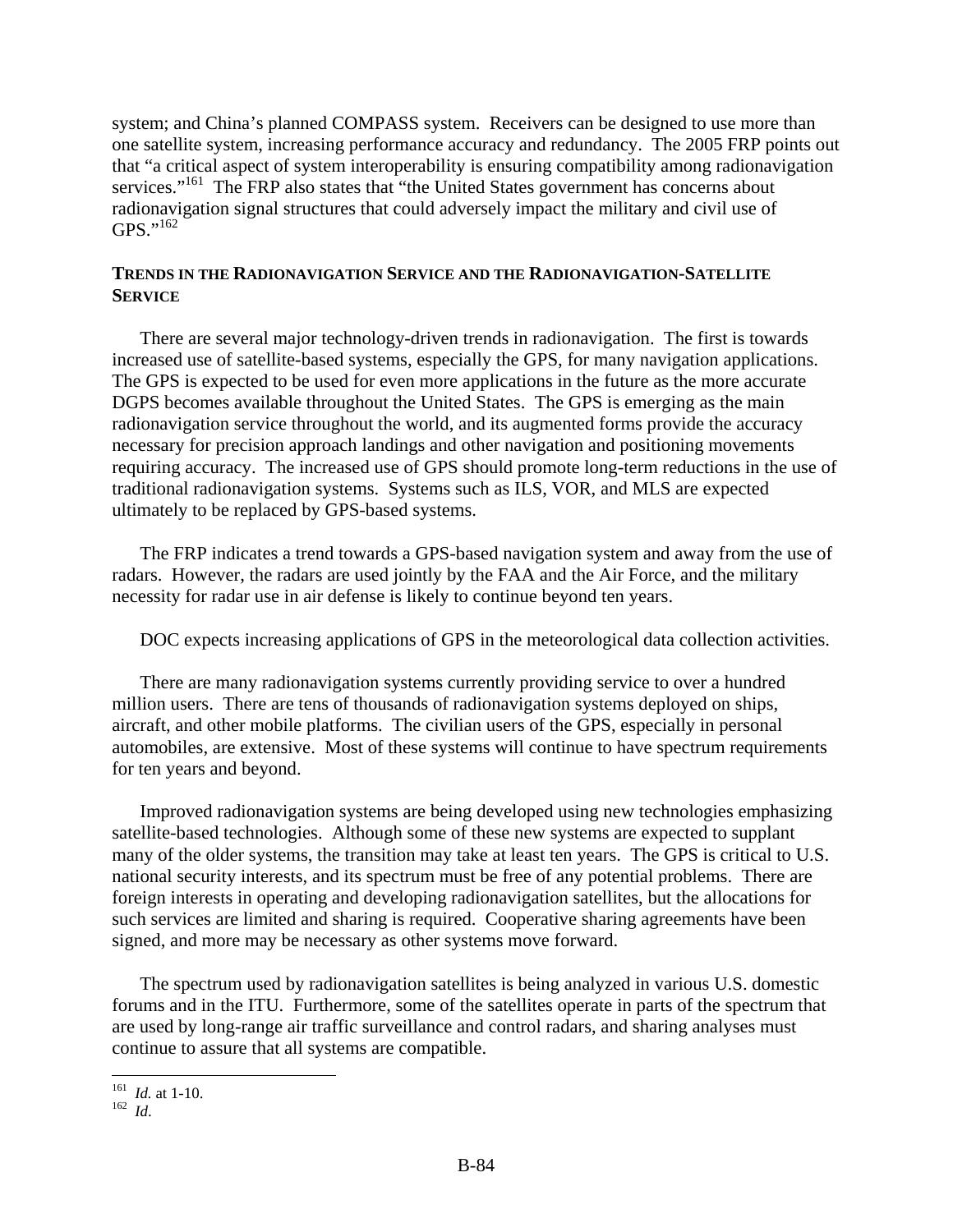#### **FUTURE SPECTRUM REQUIREMENTS FOR THE RADIONAVIGATION-SATELLITE SERVICE**

The long-term spectrum requirements for the radionavigation service are driven by requirements to support specific radionavigation systems. Trends towards more accurate and reliable satellite-based technologies are making some older systems obsolete, reducing the current and future spectrum needs in several frequency bands.

The large GPS-user growth projections together with the general trend away from other navigation and positioning systems to the GPS indicate that spectrum requirements for the following GPS frequencies and operating bands will continue well into the future: 1) the L5 signal at 1176.45 MHz in the 1164.45-1188.45 MHz band; 2) the L2 signal at 1227.60 MHz in the 1215-1240 MHz band; and 3) the L1 signal at 1575.42 MHz in the 1559-1610 MHz band. There is adequate spectrum available for the FAA's WAAS GPS-augmentation system. RNSS systems are operated or planned by other nations, and it is critical that the agreements and cooperation continue to allow systems to operate compatibly.

There is a continuing requirement for the 285-325 kHz band to provide the differential signals necessary for increased GPS accuracy in critical maritime navigation applications, and national coverage NDGPS system. Except for the 90-110 kHz LORAN-C band and Alaska, the spectrum below 190 kHz is no longer needed to support future radionavigation activities. The spectrum below 190 kHz could be studied further with the objective of reallocating it to other services, and the spectrum below 190 kHz, except for 90-110 kHz.

The current use and requirements of the 5000-5250 MHz band, or major parts of it, for navigation are light, making it an excellent candidate for planned future uses for aviation or other uses. Analyses may develop policies and sharing procedures that would allow other services to use the band.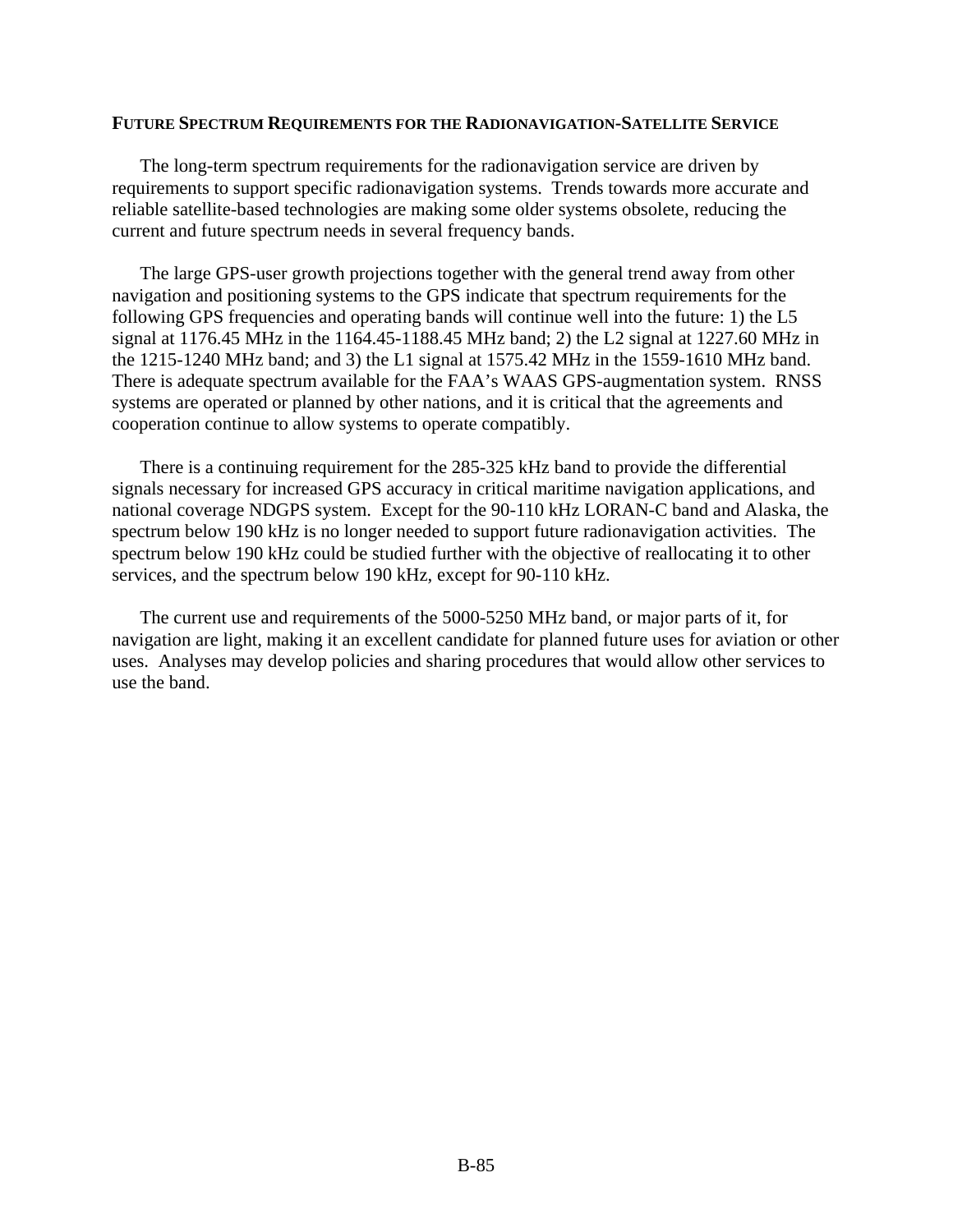## **RADIOLOCATION SERVICE**

#### **INTRODUCTION**

 This section addresses the radiolocation service. The radiolocation service is defined as "Radiodetermination used for purposes other than those of radionavigation."<sup>163</sup> Radiodetermination is "the determination of the position, velocity and/or other characteristics of an object, or the obtaining of information relating to these parameters, by means of the propagation properties of radio waves."164 Radiolocation systems, commonly called radar systems, can be either fixed or mobile.

 A wide variety of pulsed and continuous wave (CW) radar systems perform a variety of location functions, many of which are critical to national security. The functions of such systems include: determining precise location; search or surveillance; target tracking; weapons control; ground mapping; and target identification; and combinations of these functions. The radars can be fixed or transportable, operating on ships, aircraft, missiles or land vehicles, or on space platforms.

The DOD is by far the largest Federal user of radar systems in the radiolocation service. Other agencies that use radars in the radiolocation service are the Coast Guard, DHS's Immigration and Customs Enforcement (ICE), FAA, and NASA. Unlike some other radio services that can fulfill their mission by using alternative means such as commercial or nonspectrum techniques, the radiolocation service, especially radar, has few, if any alternatives to the use of the radio spectrum.

New military radar systems require a lengthy period between the identification of the operational requirement, development of the conceptual design and prototypes, production of the hardware, and deployment. For a 1995 NTIA spectrum requirements study, radar experts were interviewed. These experts determined that new radars have a fifteen to twenty year concept to deployment life cycle.<sup>165</sup> However, rather than develop entirely new radars, the Federal agencies users generally maintain and upgrade their legacy systems. In many cases, the original radar "shell" and frequency assignments are retained but modern new technologies are introduced into the main radar circuitry and signal processing sections.

 The most recent major advancement of the state of the art of radar development is the perfection of the solid-state Gallium Arsenide (GaAs) Monolithic Microwave Integrated Circuits (MMICs). The MMIC technology has advanced phased-array antenna technology by enabling the development of transmit-receive modules that contain an antenna element, a low noise receiver, a power amplifier, and digitally controlled elements. This has led to the development of Active Electronically-Steered Arrays (AESAs). The AESAs provide for rapid radar beam steering, and have already been deployed as weapons control radars on many aircraft.

<sup>&</sup>lt;sup>163</sup> NTIA Manual, *supra* note 39 at  $\S$  6-13.

<sup>164</sup> *Id.*<br><sup>164</sup> *Id.* 165 NTIA 1995 Report, *supra* note 30 at 141. The experts interviewed were Dr. Merrill Skolnik, then Superintendent of the Radar Division, Naval Research Lab; Robert Hill, Consultant and former Navy Senior Radar Scientist; Dr. David Barton, Senior Radar Scientist, ANRO Co.; and Dr. Eli Brookner, Senior Radar Scientist, Raytheon Corp.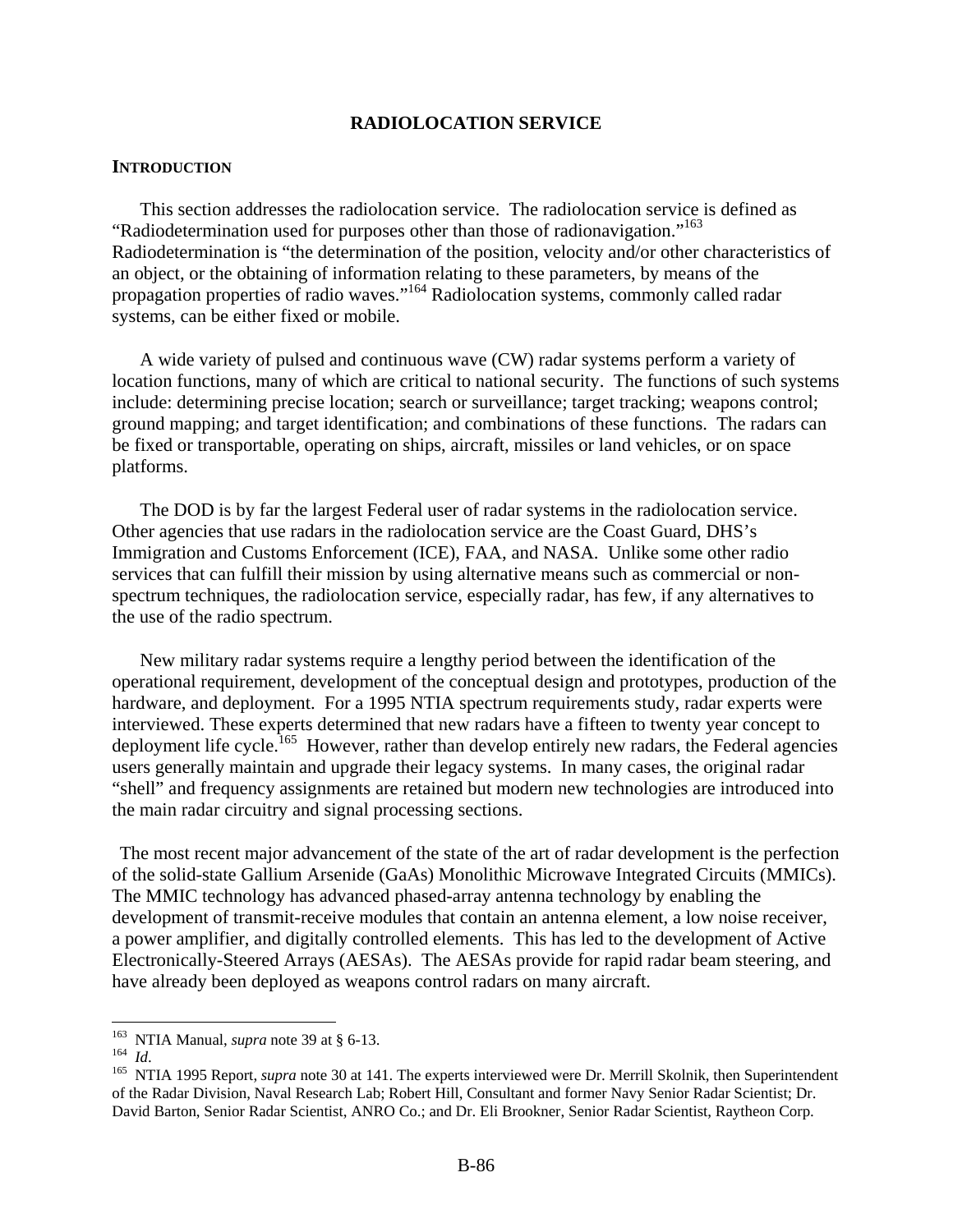# **RADIOLOCATION SERVICE AND RADAR APPLICATIONS**

Within the radiolocation service, radar applications can be generally grouped into the following categories:

- 1. **Air Surveillance Radars.** These radars search for airborne targets and can be located on land or on an aircraft or ships. These can be 2-Dimensional (2-D), providing distance and azimuth, or 3-Dimensional (3-D) systems, providing distance, azimuth and elevation angle. The airborne application is usually called Airborne Early Warning (AEW).
- 2. **Anti-air fire control and Multi-Function Radars.** The Army and Navy use the Patriot and Aegis anti-air search and fire control radars, which have weapons guidance and control functions. A "compromise" frequency band is usually selected that is too high for the best search function, and too low for the best guidance function.
- 3. **Airborne Multi-Purpose Radars.** These radars are used by military fighter and attack aircraft and usually operate in bands above 9 GHz because the driving parameter is the small available space for the antenna; and excellent antenna directive performance can be achieved with small antennas operating above 9 GHz. The radars are called multi-purpose because they are used for search, fire control, navigation, and mapping functions, and are sometimes used in conjunction with radar-guided missiles. New technologies such as AESA are now used.
- 4. **Anti-Ballistic Missile (ABM) Radars.** The military operates Ballistic Missile Early Warning Systems (BMEWS) to detect and provide early warnings of missiles. The BMEWS grew out of the older Distance Early Warning (DEW) line system that was an aircraft surveillance system. New Anti-Ballistic Missile (ABM) radars are being (and have been) developed as part of the Strategic Defense Initiative, now called the Ballistic Missile Defense Program.
- 5. **Surface, Battlefield and Homeland Surveillance Radars.** Surface surveillance radars are used by the Coast Guard to detect ships near the U.S. coastlines. Battlefield applications include hostile battery locations and minefield detection. Homeland security applications include location of drug traffickers and detection of illegal border crossing.
- 6. **Instrumentation Radars.** Instrumentation radars are used to track targets at test ranges and rocket launch facilities, such as Cape Canaveral.

In general, for pulsed radars, the shorter the duration of the pulse, the greater the target resolution. Shorter pulses cause larger emission bandwidths, but NTIA has found that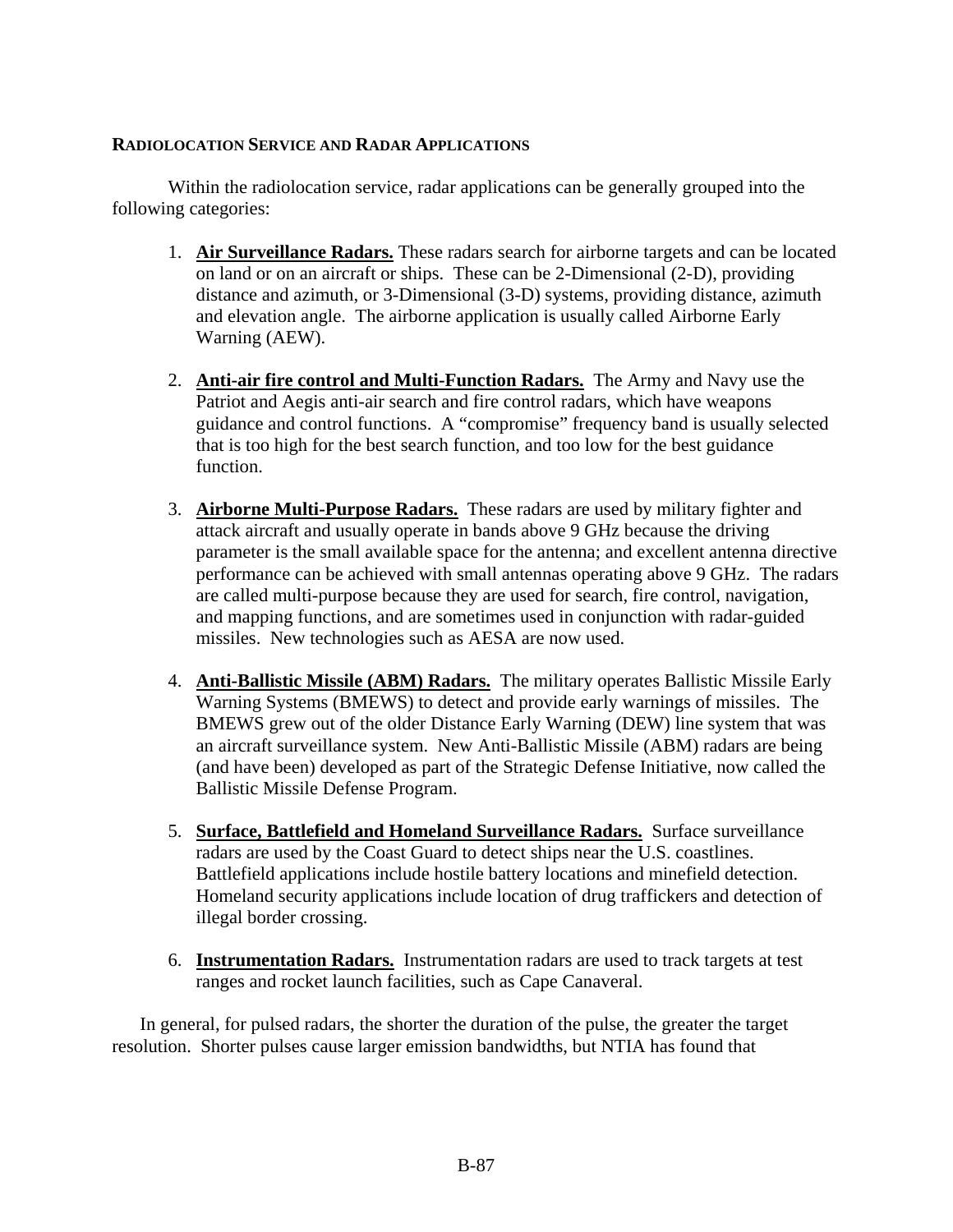interference due to the wide bandwidths tends to be mitigated in other radar receivers by the low duty cycles (typically  $0.1$  percent) associated with the short pulses.  $166$ 

DOD increasingly uses Synthetic Aperture Radars (SARs) and Moving Target Indicator (MTI) radars for applications on Unmanned Aircraft Systems (UASs) and other airborne platforms. These radars provide greater resolution and imaging capability, but also require greater emission bandwidth to achieve the detail associated with SAR and MTI images. To enhance radar performance, the DOD's Naval Research Laboratory has conducted research on a radar operating with simultaneous transmissions from 850 to 1400 MHz. The research results of the radar, called the Senrad, showed that the very wide bandwidth provided improvements in 1) target detection and tracking performance; 2) MTI; 3) height-finding accuracy; 4) target recognition; and 5) reduced vulnerability to countermeasures.<sup>167</sup>

# **RADIOLOCATION SERVICE USE AND FUTURE SPECTRUM REQUIREMENTS IN THE 3-30 MHZ (HF) BAND**

 Although there are no current allocations, the HF spectrum in 3-30 MHz also is used for radiolocation, and NTIA has authorized such use. Ionospheric skywave propagation permits signals to propagate for long distances, frequently thousands of miles. HF radars use ionospheric propagation or surface waves for detecting targets over long distances and require very large antennas for good performance. Since the HF bands are highly congested with many users and numerous radio services, the possibility of signals propagating over long distances increases the possibility of interference to other users such as the aeronautical mobile service used by airliners for transoceanic communications. DOD, however, uses HF Over-The-Horizon (OTH) radars for long-range target detection, up to 8000 km. In order to avoid interference, the radars employ interference-minimizing methods, selecting transmitting frequencies by monitoring for other signals and avoiding frequencies that are in use.

 Coast Guard has emerging spectrum requirements for both HF Relocatable over-The-horizon Skywave Radars (ROTHR) and for HF Surface Wave Radars (HFSWR). Large-aperture ROTHR systems are used for wide-area maritime and coastal surveillance in maritime and lawenforcement applications. The HFSWR systems can use small compact-aperture antennas, and are used for remote sensing of ocean surface roughness and currents. Research is being conducted into the use of HFSWR systems to detect and track vessel targets.

DOC is conducting research into the meteorological applications of HF surface wave radars, especially to collect oceanographic data for meteorological applications. These radars may also support Coast Guard requirements.

 DOD expects to increase HF radar use over time, as does the Coast Guard. Since there are no HF allocations for the radiolocation service and new allocations in the HF bands are unlikely,

<sup>166</sup> *Effects of RF Interference on Radar Receivers*, U.S. Dep't of Commerce, NTIA, Institute for Telecommunications Science, NTIA Report TR-06-444 (Sept. 2006).

<sup>167</sup> M. Skolnik, G. Linde, and K. Meads, *Senrad: An Advanced Wideband Air-Surveillance Radar*, IEEE Transactions on Aerospace and Electronic Systems, vol. 37, no. 4, at 1163 (Oct. 2001).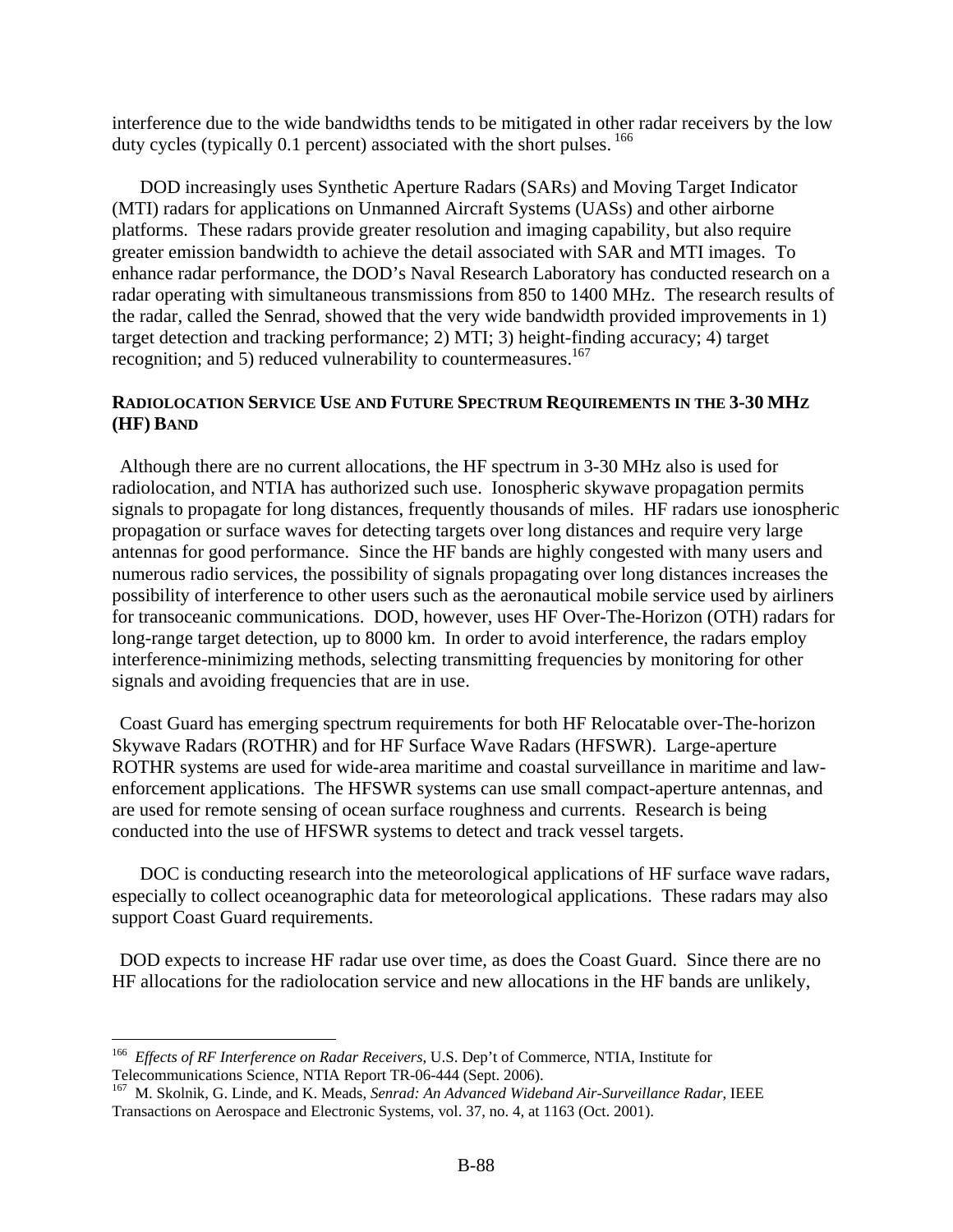future HF radars must be carefully designed with a dynamic channel occupancy analyzer to minimize harmful interference to other systems.

# **RADIOLOCATION SERVICE USE AND FUTURE SPECTRUM REQUIREMENTS IN THE 30-300 MHZ (VHF) BAND**

 The use of the VHF band for radiolocation systems is limited because the radiolocation allocations are very narrow. Moreover, high performance is difficult to achieve because very large antennas are required for good target resolution. The only allocations to the radiolocation service in the VHF band cover a few discrete frequencies in the 154-161 MHz part of the spectrum; and provide secondary status in the 216-225 MHz band. Over the next five to ten years, new radiolocation service allocations are unlikely even though new radar spectrum requirements may develop because of the DOD advanced research activities. Therefore, these systems would have to be able to operate on a non-interference basis.

 The Navy operates the Space Surveillance (SPASUR) system in the band. United States footnote US239 provides for protection of the SPASUR operating in the frequency band 216.88- 217.08 MHz.<sup>168</sup> The SPASUR was originally installed in 1965 in several southern states and is used to collect data on satellites and other space objects as they pass over the United States. DOD has a requirement for continued DOD use of the 216-225 MHz band for its radiolocation service operations.

# **RADIOLOCATION SERVICE USE AND FUTURE SPECTRUM REQUIREMENTS IN THE 420-450 MHZ BAND**

 The 420-450 MHz band is excellent for long-range search and surveillance operations, and to lesser extent, the associated target tracking. The large antennas required for good resolution of targets generally limit operations to large land-based installations, although shipborne and airborne installations have been made.

The 420-450 MHz band is used for national airspace surveillance and early warning radars, shipborne and airborne early warning radars, as well as systems employed during tactical operations and exercises for three-dimensional positioning, navigation, and friendly force identification. The DHS/ICE operates search and surveillance radars in the 420-450 MHz band.

# **Wind-Profiler Radars**

The wind profiler radar system provides real-time wind speed and direction values as a function of altitude for use in weather forecasting and identification of severe wind conditions. Wind profilers will provide real-time wind speed and direction information, while also providing long-term costs savings through automated use, not requiring expendable equipment such as radiosondes. Wind profilers will not fully replace radiosonde systems, but may augment radiosonde operations by providing additional data, allowing operation of a reduce number of radiosonde stations.

<sup>168</sup> NTIA Manual, *supra* note 39 at 4-137.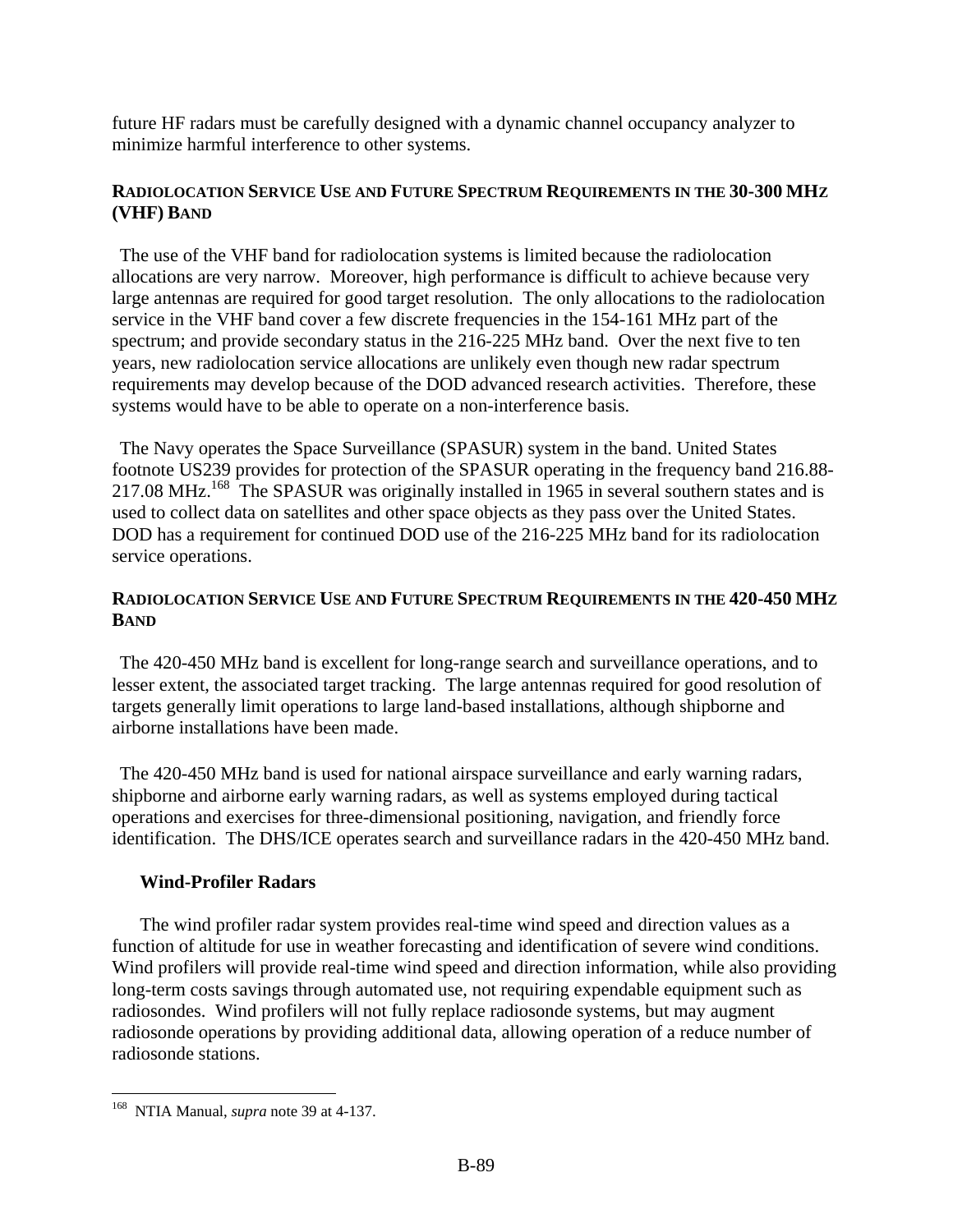The selection of an appropriate frequency band(s) for long-term operation, both nationally and internationally, remains an issue. The propagation characteristics of the atmosphere require that the wind profiler systems operate within the 50-1000 MHz range. Currently, there are three frequency ranges of particular interest: 1) around 50 MHz; 2) the 200-500 MHz range; and 3) around 1000 MHz. Each of the aforementioned bands best accommodates a particular profiler application. Most wind profiler operations have been conducted at research facilities for experimental purposes. Nationally, the majority of effort has focused around the 200-500 MHz range to accommodate the DOC national network. NTIA has investigated various candidate frequency bands to accommodate Wind Profilers and selected the frequency 449 MHz.<sup>169</sup>

NOAA's Profiler Demonstration Network (NPDN), in operation since 1992, consists of thirty-five unmanned Doppler radar sites located in eighteen central states and Alaska, and was designed to operate on an experimental basis on 404.37 MHz. The NPDN provides hourly vertical wind profile data, and the data is distributed to the NWS, environmental research groups, and universities. The NWS is planning for deployment of an operational network at 449 MHz, replacing the NPDN.

DOC/NOAA's Profiler Network (NPN), in operation since 1992, consists of thirty-five unmanned Doppler radar sites located in 18 central states and Alaska. The NPN provides hourly vertical wind profile data, and the data is distributed to the NWS, environmental research groups, and universities. The NPN currently operates on 404.37 MHz, but NOAA is transitioning the operating frequency to 449.0 MHz.

The FAA requires wind profiling radars, operating in the 448-450 MHz band, for measuring winds aloft at altitudes up to 65,000 feet, and for measuring the jet stream.

DOD and DHS are expected to continue their extensive use of the 420-450 MHz band for critical national security applications such as long-range search radars, missile and aircraft surveillance radars, and associated radar target tracking applications. The DOD will increase use of the 420-450 MHz band in the future. Furthermore, the DOC and FAA will continue to expand their use of wind profilers for meteorological and aeronautical applications. Thus, continued access to the 420-450 MHz band is critical to national defense, safety, and security.

# **RADIOLOCATION SERVICE USE AND FUTURE SPECTRUM REQUIREMENTS IN THE 902-928 MHZ BAND**

The 902-928 MHz band allocation is shared by the Federal and non-Federal radiolocation service, the fixed service, the amateur service, Part 15 unlicensed devices, and the Industrial, Scientific and Medical equipment (*e.g*., microwave ovens and heaters).

 DOD has two radars operating in the band and expects to continue its use of the 902-928 MHz band through the year 2020. These provide long-range, two-dimensional automatic detection and reporting of targets within their surveillance coverage.

<sup>169</sup> *Assessment of Bands for Wind Profiler Accommodation*, U.S. Dep't. of Commerce, NTIA Report 91-280 (Sept. 1991).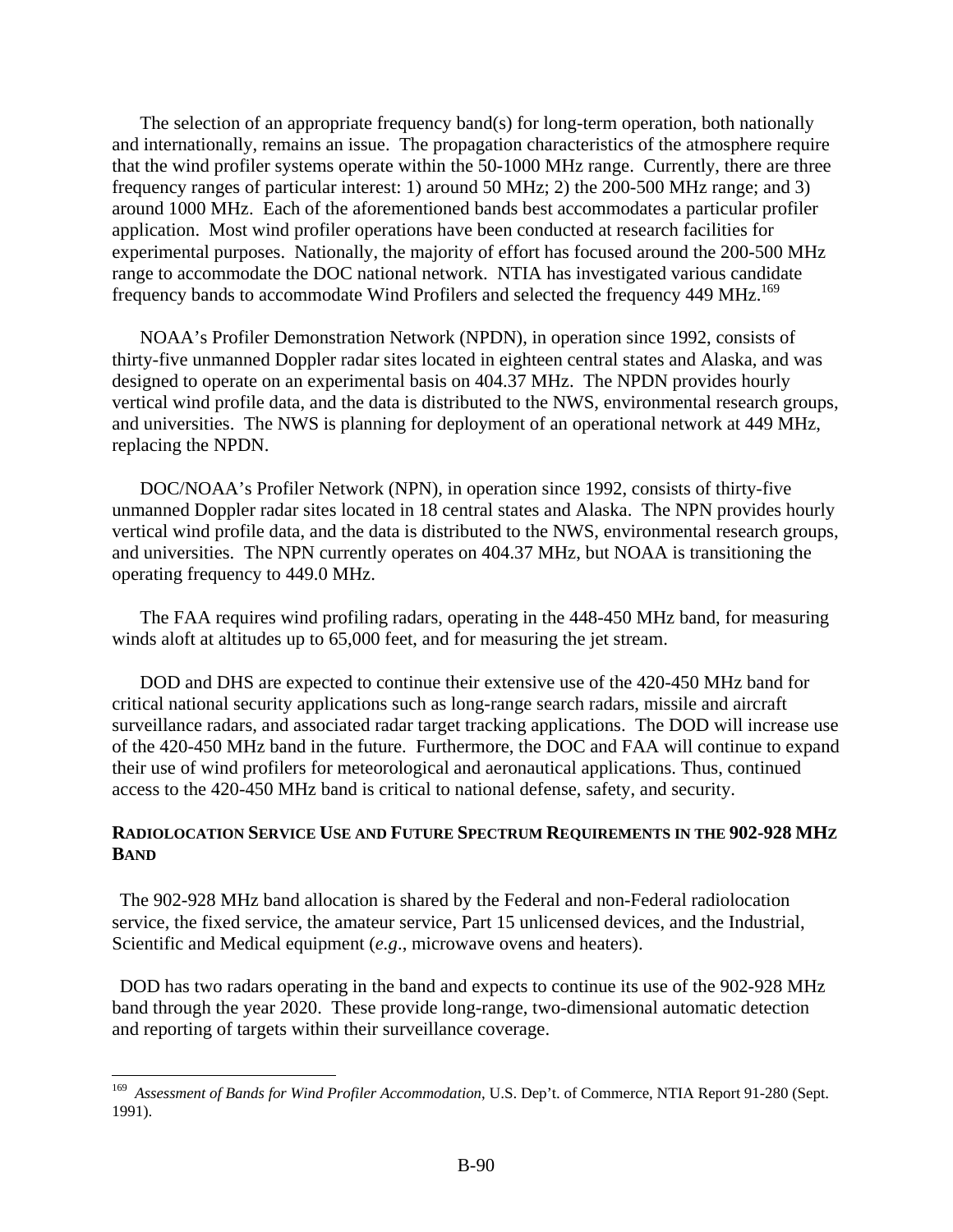DOC operates a limited number of wind profiler radars in the 902-928 MHz band to conduct atmospheric research.

# **RADIOLOCATION SERVICE USE AND FUTURE SPECTRUM REQUIREMENTS IN THE 932-935 MHZ AND 941-944 MHZ BANDS**

DOD shares the 932-935 MHz band with non-Federal users, and the Navy uses these bands for air defense radars. Footnote US268 provides for use of the 928-942 MHz band by the radiolocation service, with operations limited to Federal ship stations operating in offshore ocean areas.170 The Navy radar is used for long-range air surveillance. Continued DOD use of the 932-935 MHz and 941-944 MHz bands for the radiolocation service at the present level is expected through the year 2020.

# **RADIOLOCATION SERVICE USE AND FUTURE SPECTRUM REQUIREMENTS IN THE 1215-1390 MHZ BAND**

Physical propagation conditions and availability of antennas with good performance provide for extensive radar use of the 1215-1390 MHz band for long-range search, surveillance, and tracking. The main users of this band are the Air Force and the FAA. Often, the frequency authorizations are to the FAA when they are joint Air Force and FAA operations. This system primarily operated and maintained by the FAA, and it provides data to the FAA, Air Force, and other Federal control centers. The system operates in both the aeronautical radionavigation service and the radiolocation service.

Prior to 2001, this military application was for outward-looking border surveillance. However, since the 9/11 terrorist attacks, the military coverage has been expanded to provide additional information to the North American Aerospace Defense Command (NORAD) on internal air traffic. An extensive program is currently underway to extend the service life of those radar systems providing coverage of the interior of the United States. The data is shared by the FAA, DOD, DHS/ICE, and others, while the 1215-1390 MHz band is used for long- and short-range air defense radars for North American border surveillance and for an intercontinental ballistic missile detection surveillance radar.

NOAA has a future spectrum requirement for meteorological radars in the 1215-1400 MHz band for air turbulence and meteorological research.

 Radars using the 1215-1390 MHz band are critical to national security and defense and to the national commercial air transportation system. The band was formerly the 1215-1400 MHz band, but the 1390-1400 MHz portion was relinquished to the private sector. This compressed the existing operations into the reduced 1215-1390 MHz band, and a further erosion of this critical band could jeopardize national security and air transportation safety.

1

<sup>170</sup> NTIA Manual, *supra* note 39; Table of Frequency Allocations, footnote US268. *See also*, footnote US116 which provides other limitations.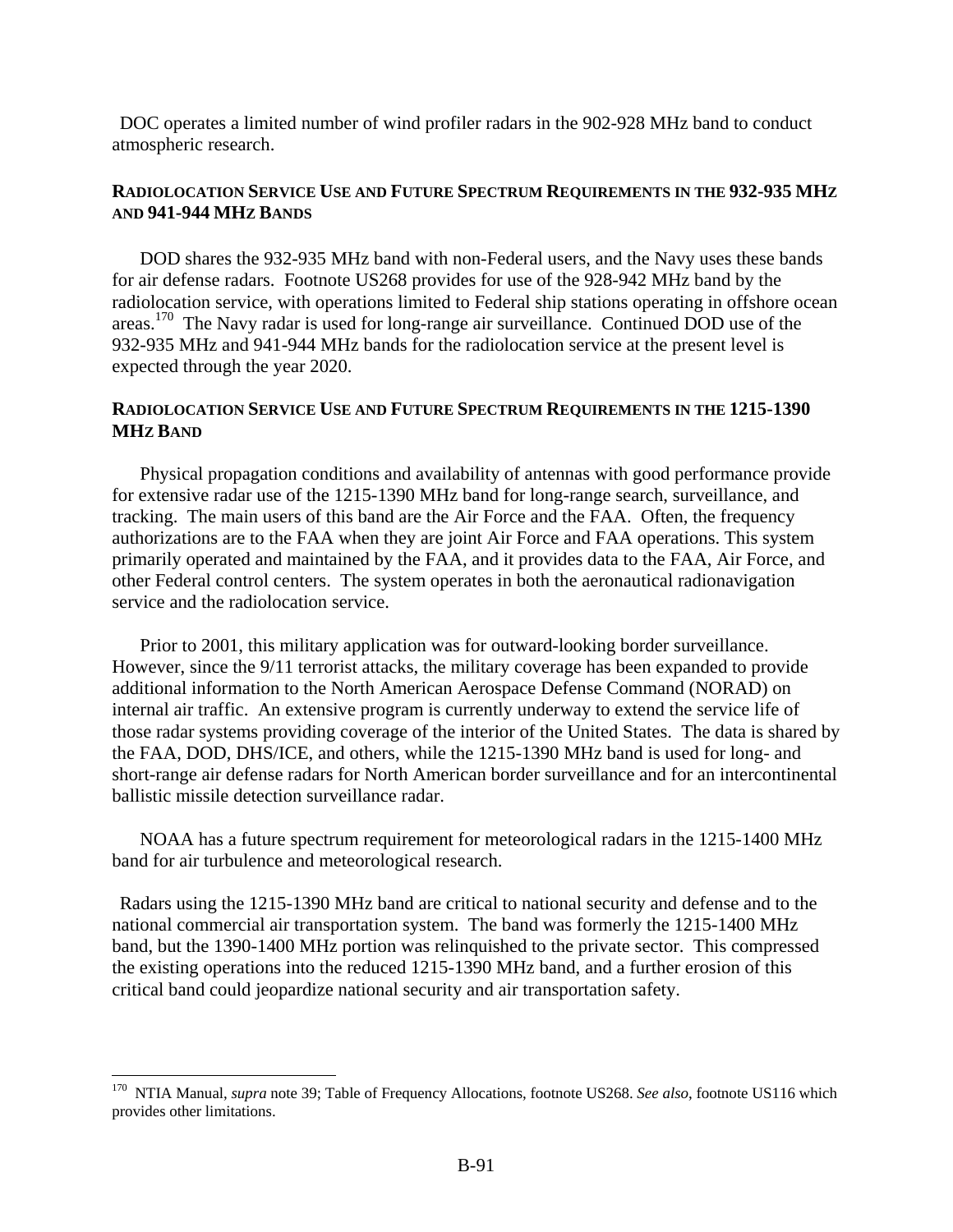The 1215-1390 MHz spectrum space is adequate to satisfy future systems requirements for at least ten years. However, studies have shown that the RNSS systems may cause some compatibility problems with the radars in the band. Within the United States, the matter is being investigated by experts from the DOD, FAA, NTIA, and radar manufacturers known as the "L-Band Working Group," and internationally by ITU-R Working Parties 8B and 8D. Some of the studies have shown that the radars may have to avoid specific parts of the 1215-1390 MHz band.

#### **Air Route Surveillance Radars (ARSRs)**

The FAA and the Air Force jointly operate the ARSRS for air defense and air traffic control. Thus, the ARSRS operates in both the radiolocation service and the aeronautical radionavigation service. The ARSRS was upgraded via the ARSR-4 radar located at the periphery of the United States, which provides long-range surveillance for air traffic control centers to monitor en route aircraft. The ARSRS is also used by air traffic controllers to guide aircraft to smaller airports that do not have their own radar systems. In addition, the FAA maintains an extensive network of radars supporting the FAA's air traffic surveillance requirements.

The long-term air traffic surveillance requirements and the availability of large frequency bandwidth make the 1215-1390 MHz band very attractive for air traffic control radars. The ARSR-4 and all of the older ARSR radars operate in the 1215-1400 MHz band, with radionavigation services confined to the 1240-1370 MHz band, and with the older radars limited to 1350 MHz. The ARSR-4 radars are expected to operate for more than twenty years, and the older upgraded radars could operate for at least ten years. Thus, long-term spectrum requirements for long-range air traffic control radars within the 1215-1370 MHz band can be expected for at least ten years. (See the Radiolocation Section for additional information on the use of the 1215-1390 MHz band.)

The 1215-1390 MHz band will remain essential for operating long-range surveillance radars. The joint FAA and Air Force radars are critical to the nation's air traffic control and national defense. Although the spectrum is adequate to satisfy future systems requirements, there is an ongoing need for sharing analyses with radionavigation satellites to preclude any sharing problems that may require the radars to avoid specific parts of the 1215-1390 MHz band. The sharing issue is under study in several international and domestic U.S. forums.<sup>171</sup> The military requirements for radar in these bands are likely to continue beyond 10 years.

# **RADIOLOCATION SERVICE USE AND FUTURE SPECTRUM REQUIREMENTS IN THE 2-4 GHZ SPECTRUM RANGE**

The 2-4 GHz range of the spectrum has a number of bands allocated to the radiolocation service. The radiolocation service is allocated on a primary or secondary basis in the lower part, 2300-2450 MHz, and to five bands in the upper part, 2700-3700 MHz. Portions of these

<sup>145</sup> *See e.g.*, ITU, Resolution 6-8 (WRC-03), *Use of the Frequency Band 1215-1300 MHz* 

*By Systems of the Radionavigation-Satellite Service (Space-to-Earth)* (Geneva, 2003); and *Resolution 609 (WRC-03), "Protection of Aeronautical Radionavigation Service Systems from the Equivalent Power Flux-Density* 

*Produced by Radionavigation-Satellite Networks and Systems in the 1164-1215 Frequency Band* (Geneva, 2003).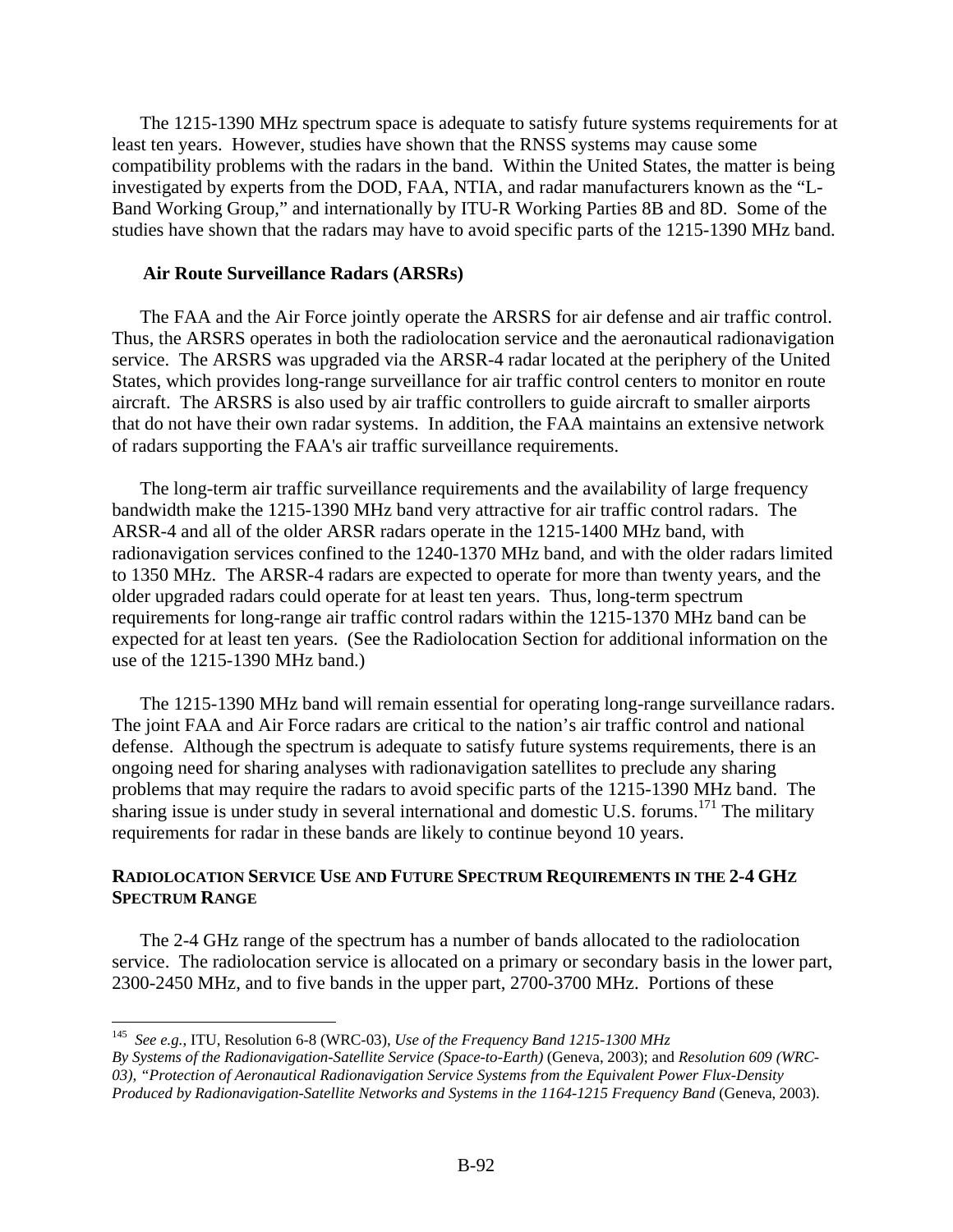radiolocation bands, 2390-2400 MHz and 2402-2417 MHz, are now allocated for non-Federal use.

Adequate spectrum is available in the bands within 2900-3700 MHz, and radars with reasonably sized antennas in this band can obtain good performance and angular resolution. The external noise level is low, enabling long-range air search and surveillance radars to operate in the band. The good angular resolution and narrow antenna beams make the band attractive for military radars for the ability to reduce hostile jamming. The band can be used for multifunction radars for medium-range aircraft detection and tracking. The overall good radar performance and the reasonable-sized antennas make the band very attractive for transportable military radars used for air search and surveillance.

The FAA is highly dependant on the 2700-2900 MHz frequency band to support the 277 airport surveillance radar systems (described in detail below) operating throughout the United States. The DOC/FAA/DOD tri-service program operates 171 Next Generation Weather Radar (NEXRAD) systems that are critical to providing state-of-the-art weather forecasting and for air traffic control. A study conducted prior to World Radiocommunication Conference (WRC)- 2000 concluded that operation of meteorological radars in higher frequency ranges (5600-5650 MHz or 9300-9500 MHz) would not provide radar performance necessary for severe weather detection in conditions typical for the United States.

There are pressures internationally from both International Mobile Telecommunications (IMT) and 802.16 Worldwide Interoperability for Microwave Access (WiMAX) systems in the 3.4-3.65 GHz band which is allocated to radiolocation in the United States. Furthermore, DOD is experiencing pressure from industry with regard to radar systems and bands, in general. Due to the long development times and the special characteristics of radars, systems cannot move from band to band. Overall, DOD requires the existing radiolocation allocations for ten years and beyond.

The DOE field offices plan to strengthen security by using more radars operating in the 1.3 GHz, 3 GHz, and 5 GHz bands. Furthermore, DOE is addressing security concerns and considering several protective measures using different types of radars.

The DOD uses the 2900-3100 MHz band extensively for transportable land-based threedimensional air search and surveillance radar systems.

Additionally, DOD uses the 2900-3100 MHz band for transportable radars used to provide accurate information on artillery or rockets. The radars are expected to be in use for at least the next ten years. The Navy uses the 3100-3600 MHz band for a shipborne radar system.

The DOD also plans to develop and deploy the Navy's new volume search radar, operating in the 2-4 GHz band, on the next generation destroyers. The Coast Guard plans to use the 2900- 3200 MHz band for Tethered Aerostat Radar Systems (TARS).

In summary, the DOD, FAA, DOC, DOE, NASA, and other Federal agencies use the bands within 2-4 GHz that are allocated to radiolocation for many critical uses, and many billions of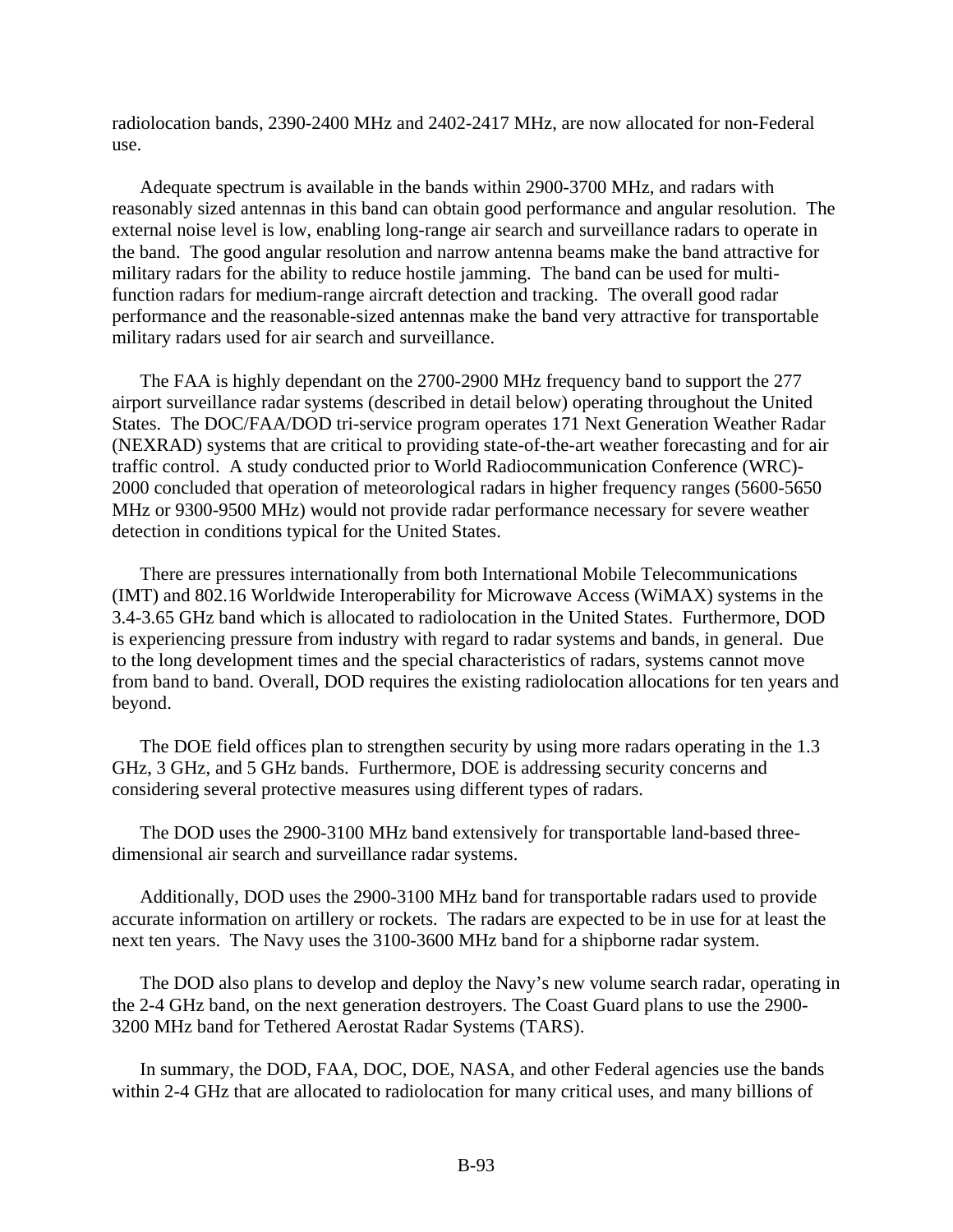dollars have been invested in these systems. These are critical national security applications, and the associated spectrum requirements to support classified and unclassified systems will continue for the next ten years and beyond.

# **Airport Surveillance Radars (ASRs)**

The FAA operates 277 airport surveillance radars (ASRs, also called terminal radars) at over 250 airports for management and control of the aircraft as they approach the airport for landing. Each radar operates on two frequencies to increase performance, and for redundancy and diversity. All of the ASR radars operate in the 2700-2900 MHz band. They are the mainstay of air traffic management around major airports, and spectrum requirements are expected to continue for more than 10 years. This spectrum is currently shared with meteorological radars such as the NEXRAD and a variety of DOD radars. The FAA has modernized the system by procuring 122 new ASR-11 radar systems to replace the older ASR-7s and ASR-8s.

DOT uses the 2700-3000 MHz band for ASRs and long-range weather radars. However, ASRs operate in the 2700-2900 MHz portion; and the NEXRAD weather radars operate in the 2700-3000 MHz portion. DOD uses the 2700-2900 MHz band extensively for military airfield surveillance radars, and Ground Control Approach (GCA) radars.

DOT also utilizes the 3500-3650 MHz band for ASRs. Although the 3500-3650 MHz band is not required for modernized ATC systems, the inability to use this band for radar services could limit future expansion of the airport surveillance radar system.

# **RADIOLOCATION SERVICE USAGE AND FUTURE SPECTRUM REQUIREMENTS IN THE 4-8 GHZ SPECTRUM RANGE**

# **Airborne Radar Altimeters**

 $\overline{a}$ 

Many aircraft use radar altimeters during flight to determine height above the Earth. Most of the radar altimeters operate in the 4200-4400 MHz band reserved exclusively for this function by international agreement. Because of the capability to achieve increased precision and accuracy at altitudes of 1,000 ft. or less, they are used as a height controlling function in aircraft automatic approach and landing systems. In many aircraft, radio altimeters are also directly coupled to Ground Proximity Warning Systems (GPWS) designed to give warning when an aircraft falls dangerously below its desired descent path. Frequency modulated CW altimeters are used in practically all civil aircraft, including many general aviation aircraft. For higher altitude measurement, pulsed type radio altimeters are in extensive use.

In response to a formal Question adopted at the ITU 1987 Mobile WARC, the ICAO studied the issue and concluded that the whole 4200 to 4400 MHz band currently allocated for radio altimeters is required up to at least the year  $2015$ .<sup>172</sup> The ITU's Radiocommunication Sector also

<sup>&</sup>lt;sup>172</sup> U.S. National Spectrum Requirements: Projections and Trends, U.S. Dep't. of Commerce, NTIA Special Publication No. 94-31 at fn. 391 (March 1995) (1995 NTIA Report), *citing* ICAO COM/MET/OPS/90, Report of the Communications Meteorology, and Operations Divisional Meeting, Appendix A to Agenda Item 1 (1990).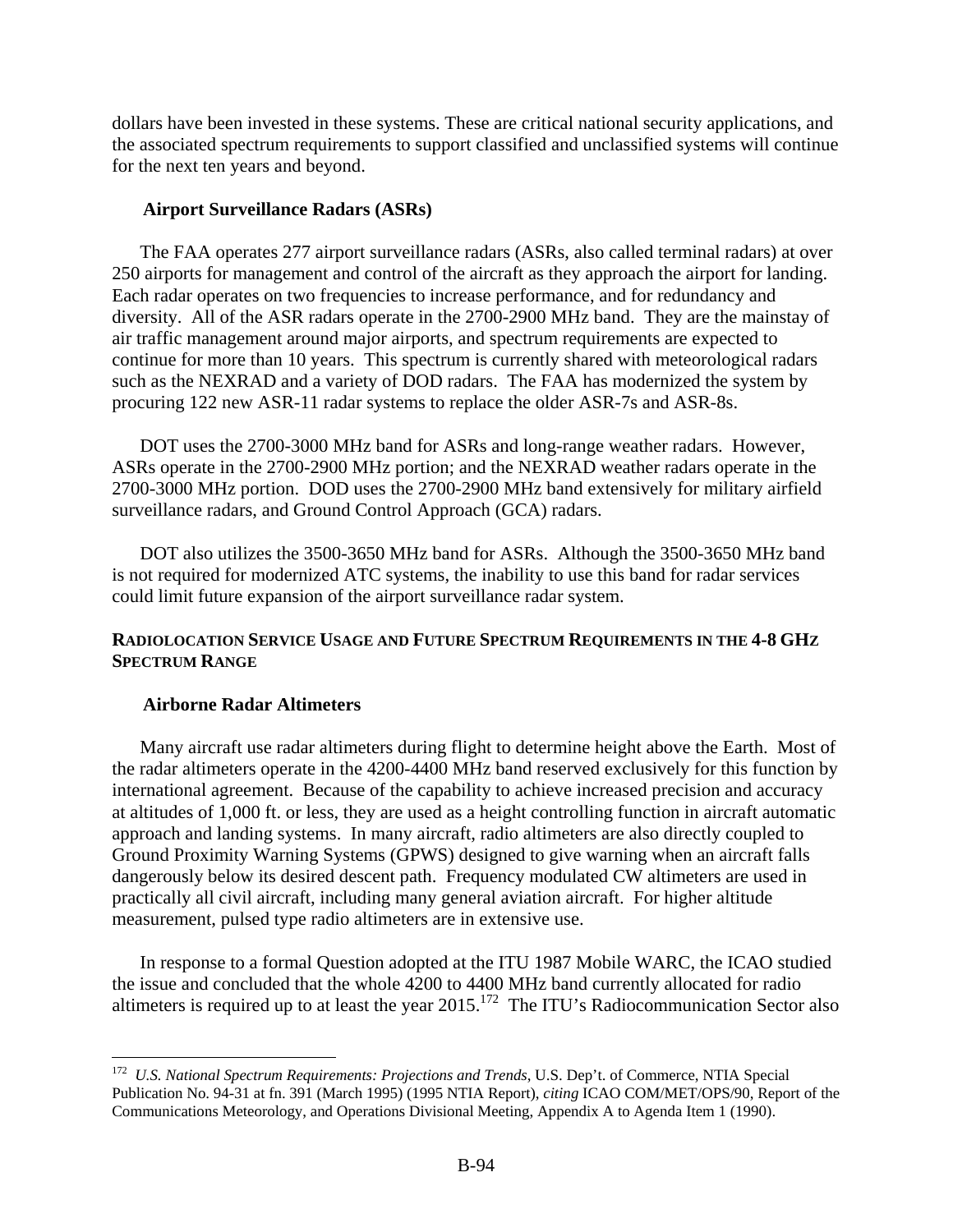conducted a study of the altimeter use of the 4200-4400 MHz band and made a similar conclusion.173

## **THE 5000-5250 MHZ BAND, MICROWAVE LANDING SYSTEMS (MLS), AND ASDE-X**

# **Microwave Landing System (MLS)**

1

The Microwave Landing System (MLS) was a joint development of DOT, DOD, and NASA under FAA management, and it provides a civil/military, Federal and non-Federal standardized airport approach and landing system with improved performance using the 5000-5250 MHz band. The MLS has a number of advantages over the ILS because the MLS signals are minimally affected by surrounding terrain, structures, and weather; and MLS signals can be used to support curved approaches. In 1978, the ICAO selected the MLS as the international standard precision approach system, with implementation at all international airports targeted for 1998. The MLS was expected to gradually replace the ILS in national and international civil aviation.

The Air Force Mobile Microwave Landing System (MMLS) operates in the 5000-5250 MHz band. MMLS is a tactical transportable all-weather guidance system that provides highly reliable localizer glide slope functions for aircraft approaching airfields. MMLS augments existing Air Force ATC and landing systems allowing its aircraft to operate at airfields with limited or no navigational aids in adverse weather.

While there are some FAA-operated MLS systems that require protection, there are no plans for the implementation of additional MLS systems. The FAA does not anticipate additional civil MLS development but rather a phase-down of MLS beginning in 2010.<sup>174</sup> The FAA is considering new aeronautical applications for portions of the 5000-5150 MHz band, including airport communications via a wireless Local-Area Network (LAN) in the 5091-5150 MHz band, called the Airport Network and Location Equipment (ANLE). The ANLE would operate in the aeronautical mobile service, and it would support the multilateration component of the ASDE system. The ASDE is a traffic management system for the airport surface that provides seamless coverage and aircraft identification to air traffic controllers. The FAA plans to install the ASDE-X at thirty-five airports in the United States. (The ASDE is covered in greater detail in the Radiolocation Section.) The ANLE system would protect existing MLS operations by not utilizing the primary MLS band. As discussed above, FAA use of this band for fixed service operations, using channel plans similar to those in the 900 MHz band, by the FAA also is under consideration.

DOT also has a requirement for the 5150-5250 MHz as an expansion band for terminal weather radars currently in the 5600-5650 MHz band.

In the 5000-5250 MHz band, the civilian MLS will be phased out beginning in 2010. The majority of military MLS systems are overseas, and these systems operate only in the portion of the band below 5100 MHz. The 5091-5150 MHz band is being proposed for an additional

<sup>173</sup> *Supra* note 172 at fn. 392, *citing* Int'l Radio Consultative Committee, International Telecommunication Union Report 1186, *Use of the Frequency Band 4,200 to 4,400 MHz by Radio Altimeters* (1990). 174 2005 FRP, *supra* note 46 at 3.1.8.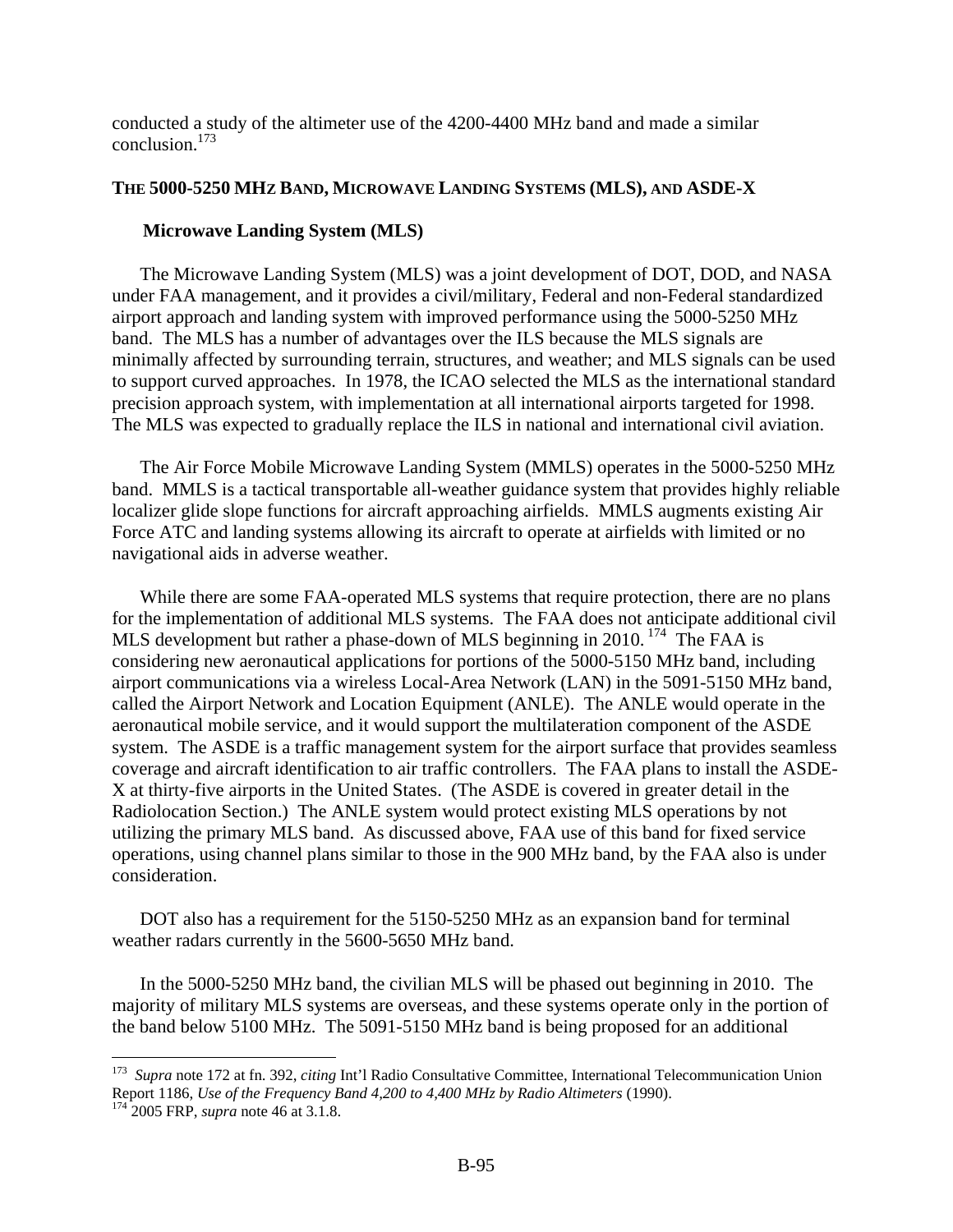allocation of the aeronautical mobile service for operation of airport communications via a wireless Local-Area Network (LAN), ANLE, as discussed above. While the 5091-5150 MHz portion of the band currently is used for feeder links to non-GSO MSS systems, operating pursuant to a non-Federal fixed-satellite service allocation, studies are ongoing as to how other services may be able to use the band.

# **Other Uses in the 4-8 GHz Range**

The 5250-5925 MHz frequency range is allocated to the radiolocation service on a primary or secondary basis in six bands. These bands have some physical limitations that reduce their usefulness for long-range air search and surveillance. However, they are used extensively for test range instrumentation radars to track rockets, missiles and other targets.

The 5850-5925 MHz band is allocated to the FSS (Earth-to-space), and the radiolocation service on a shared primary basis. Footnote US245 limits the satellite activities in the United States to international intercontinental systems and such activities are subject to case-by-case electromagnetic compatibility analysis. $175$ 

The 5250-5350 MHz band is used extensively by an air defense system. This surface-to-air missile defense multi-function radar system can detect and track hundreds of targets, and respond to threats by quickly establishing defensive measures. The band is also under consideration by the Navy for its next generation major shipborne radar. It also is allocated for use by unlicensed wireless networks operating in the mobile service. These unlicensed devices must employ Dynamic Frequency Selection (DFS) to detect radar operations and vacate any channel where they detect a radar emission above a specific threshold level. The unlicensed devices are permitted to operate in the 5250-5350 and 5470-5725 MHz bands.

The 5350-5650 MHz band is used by the DOD for radars that are part of an advanced ground-based air defense missile system.

The 5400-5900 MHz band has been a mainstay for test range instrumentation radars since the early days of the space age. The radars have provided service for many years on the Eastern Test Range, the Western Test Range, White Sands Missile Range, New Mexico, Wallops Island, Virginia, on tracking ships and other test ranges.

The Navy uses a shipborne radar system and its variations for surface search and navigation. Operations and spectrum requirements in the 5450-5850 MHz band will likely continue for the next ten years.

In summary, the 5250-5925 MHz band is used extensively for DOD systems, and these spectrum requirements are likely to continue for at least ten years.

<sup>&</sup>lt;sup>175</sup> NTIA Manual, *supra* note 39 at 4-137.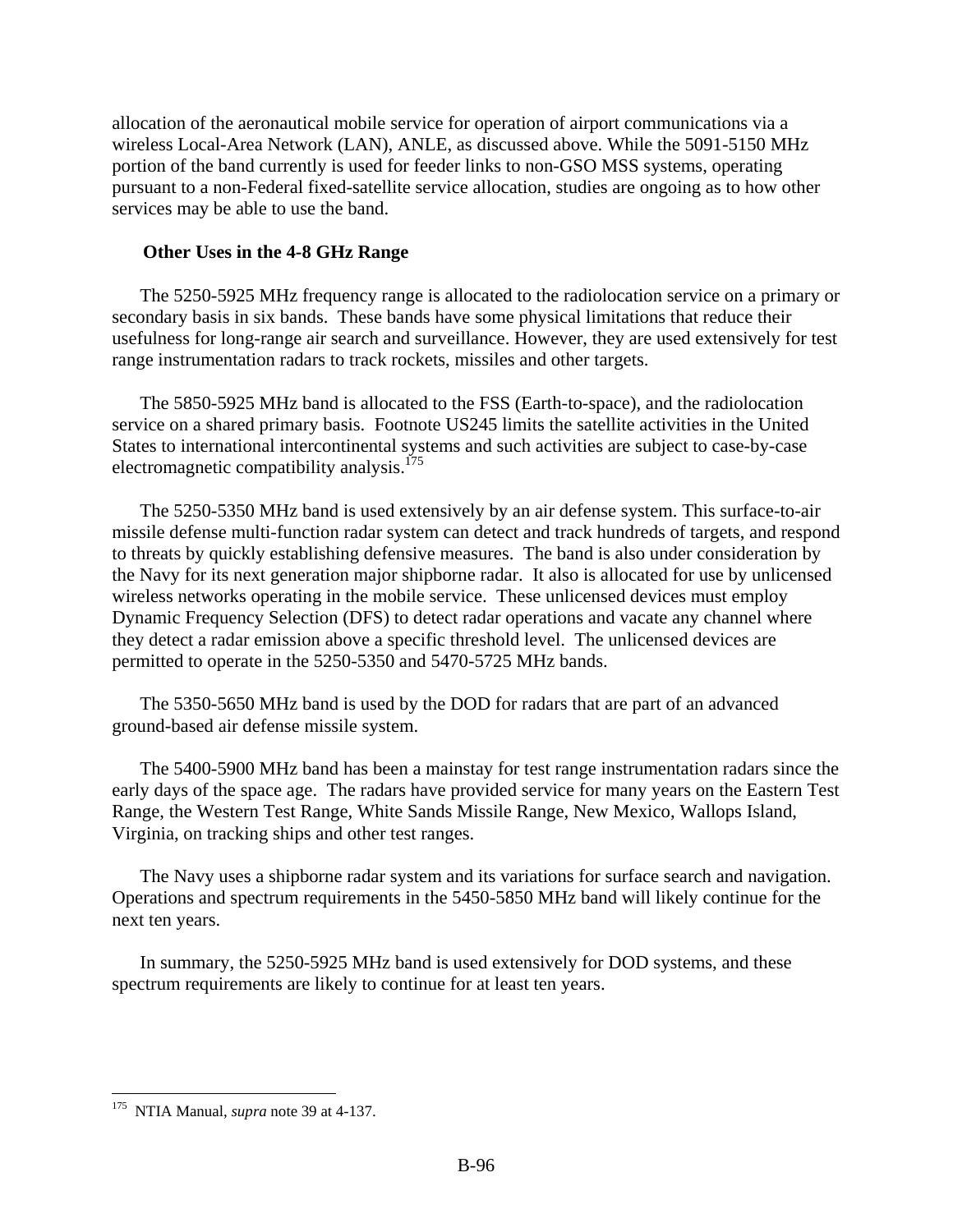# **RADIOLOCATION SERVICE USE AND FUTURE SPECTRUM REQUIREMENTS IN THE 8.5-10.55 GHZ SPECTRUM RANGE**

Good radar performance is achieved in the 8.5-10.55 GHz band with small antennas permitting many mobile applications on aircraft, missiles, ships, tanks, and other vehicles, including extensive use of small hand-held radar systems. The band is well suited for shortrange search applications. The frequency band allocations are wide, permitting the use of narrow pulses with wide emission bandwidth to achieve good target resolution.

The 8.5-10.55 GHz spectrum range contains eight separate bands. Over 2 GHz of spectrum is available for radar use. Some of the bands are used extensively for radionavigation by both the Federal Government and the private sector. For example, the 9300-9500 MHz band is used by both aircraft weather navigation radars, and by shipborne navigation radars. Since almost all commercial aircraft and larger ships employ such radars, 5,000-10,000 are estimated to be in use. There are also some experimental ground based meteorological radars operating in the band that are transportable for rapid deployment during severe weather.

The MMICS solid-state technology has been used to develop new radars and to modernize and upgrade older radars operating in the 8-10.55 GHz band, especially for installations as weapons control radars onboard fighter aircraft where antenna space is very limited. The MMICS technology is used in the development of AESAs that do not require any mechanical components. Since the AESAs are all electronic as opposed to older mechanical or planar array antenna systems, the AESAs permit extremely rapid radar beam steering, an important capability in search, surveillance and weapons control applications. These fighter aircraft and their radars will be used for at least the next ten years.

DOD uses the band for transportable ground-based radars for weapon locating. The units have been modernized with new technology, and operations are likely to continue for the next ten years. Additionally, DOD uses the band for radar fire control systems on frigates and small ships. Operations will likely continue for at least the next ten years.

DOD uses the 9.5-10.45 GHz band extensively for airborne fire control radar systems. The fire control radars are used for air-to-air combat and air-to-surface attack, frequently operating in conjunction with an advanced missile system. These operations and spectrum requirements will continue well into the  $21<sup>st</sup>$  century.

 DOD uses the 8.5-10.55 GHz band for the radar component of a major defensive missile system. DOD also has constructed a Sea-Based X-band (SBX) radar that operates within the 8.55-10.55 GHz band and has an emerging requirement for a multi-function fire control and surveillance radar operating within 8.55-10.55 GHz.

Military land-based radars also use the 8.5-10.55 GHz bands for search and surveillance. Many new radar systems are also being developed that use the band. Given a typical life cycle of fifteen to twenty years between concept and deployment, spectrum requirements for these radar systems should continue for at least the next ten years. The Coast Guard may use these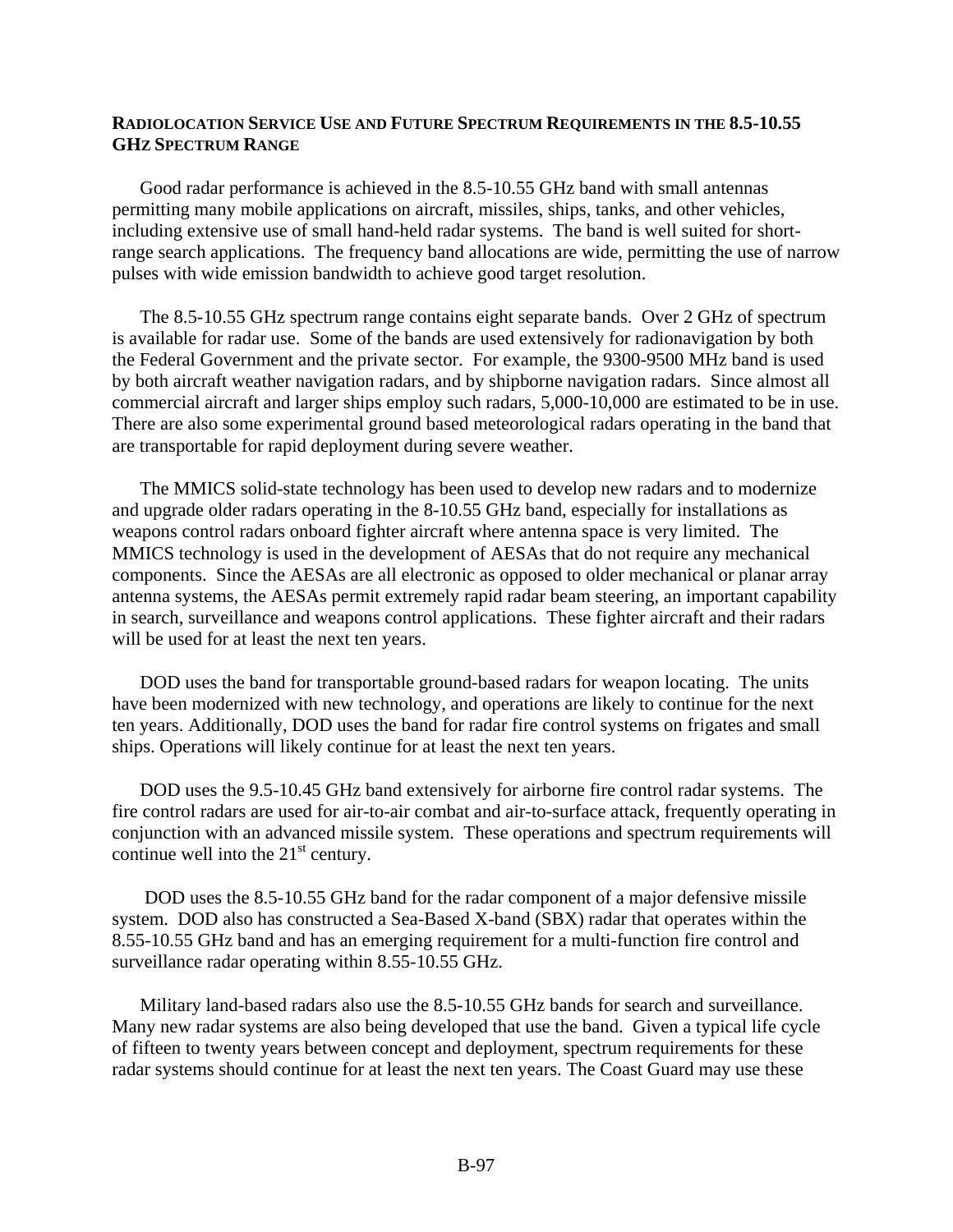bands for SARs. In addition, DOC has spectrum requirements for meteorological radars and experimental radars in the 9300-9500 MHz band to conduct atmospheric research.

 There is a requirement to provide contiguous spectrum in the bands around 9 GHz for the radiolocation service allocated on a primary basis worldwide, in order to provide adequate spectrum for new radar systems. Emerging operational requirements for increased image resolution and increased range accuracy necessitate wider contiguous bandwidths than are available in existing allocations.

# **AIRFIELD RADARS**

# **Airport Surface Detection Equipment (ASDE, ASDE-X)**

ASDE provides radar surveillance, by tracking ground targets moving on an airport surface. They are used primarily at high activity airports to prevent runway incursions. Such monitoring is critical to support the orderly movement of aircraft and ground vehicles on the airport surface, especially during periods of low visibility such as rain, fog, and night operations. The ASDE systems alert airport controllers of potential conflicts and impending collisions.

The older ASDE models operating in the 15.7-16.2 GHz band are radiolocation devices, authorized in the Table of Frequency Allocations via footnote G59:

> G59 In the bands 902-928 MHz, 3100-3300 MHz, 3500-3600 MHz, 5250- 5350 MHz, 9200-9300 MHz, 13.4-14.0 GHz, 15.7-17.7 GHz, and 24.05- 24.25, all Federal non-military radiolocation shall be secondary to military radiolocation, except in the sub-band 15.7-16.2 MHz airport surface detection (ASDE is permitted on a co-equal basis subject to coordination with the military departments.<sup>176</sup>

The NTIA Manual provides additional regulatory guidance for radar operations, albeit for ASDE without specifically mentioning ASDE, in Section 8.2.46:

> Section 8.2.4. Radiolocation Operations in the Band 15.7-17.3 GHz. Ground based and airborne radars, except those authorized before January 1983, shall have the capability to operate and perform their missions, when necessary, on a day-to-day basis in the sub-bands 15.7 to 16.2 and 16.2 to 17.3 GHz, respectively.177 (Section 8.2.46 is Justification for Frequency Assignments.)

# **THE 9000-9200 MHZ BAND – AIRFIELD PRECISION APPROACH RADARS AND ASDE-X**

The 9000-9200 MHz band is used extensively by the military for Precision Approach Radars (PARs). Newer technologies may eventually be developed that would supplant the PARs. However, the PARs can be expected to be used for at least the next ten years, and thus, longrange spectrum requirements will continue.

<sup>176</sup> NTIA Manual, supra note 39 at 4-161. 177 NTIA Manual, *supra* note 39 at 8-4.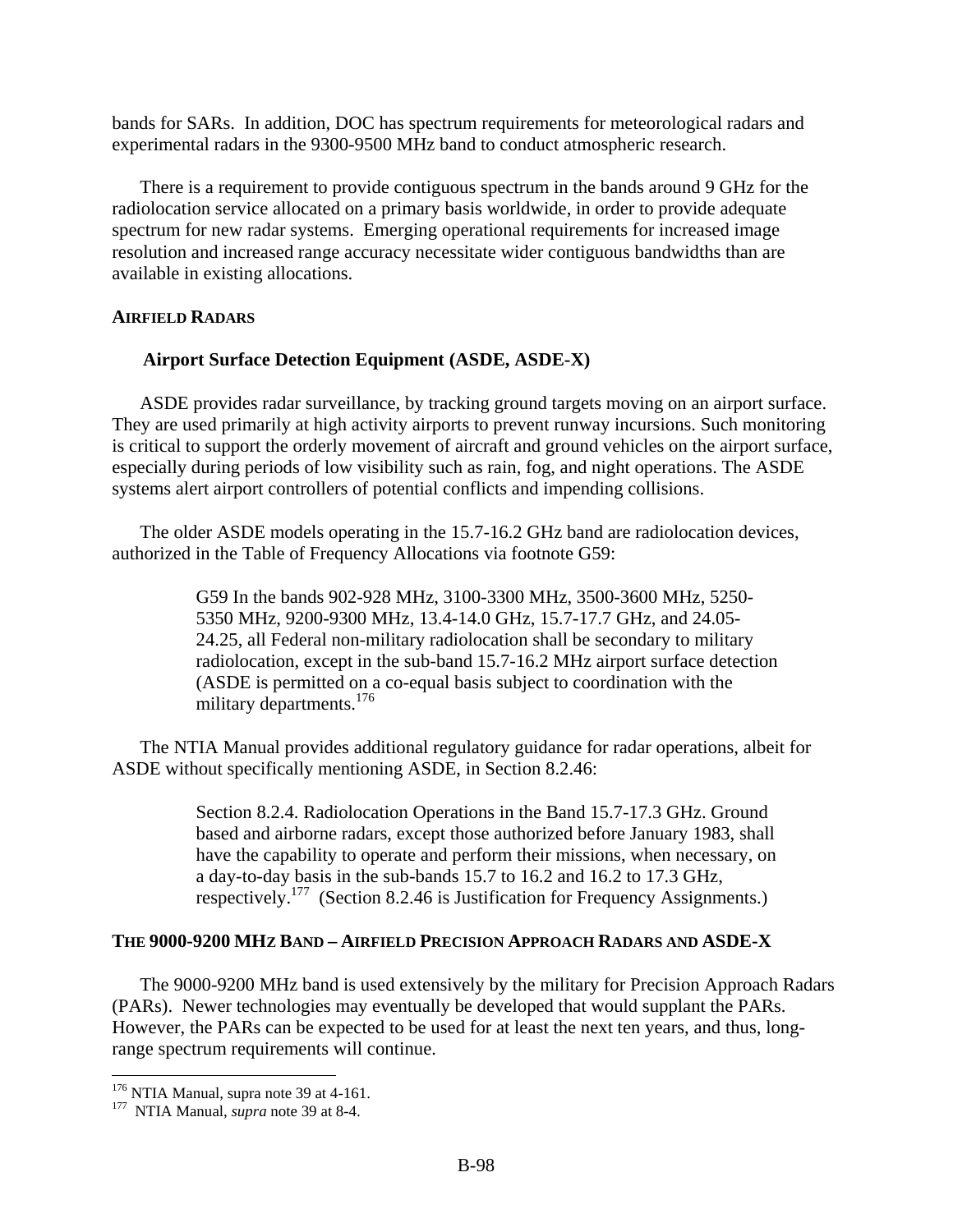The new version of the ASDE, the ASDE-X, also operates in the 9000-9200 MHz band. The FAA has installed new SMR systems that are a component of the (ASDE-X) at 35 airports, operating in the 9.0-9.2 GHz band. The ASDE-X provides a lower cost surface surveillance system at smaller to medium size airports to complement the ASDE-3 system that operates in a different frequency band and is installed at larger airports. The ASDE-X offers significant improvement in radar performance in rain. Due to the success of the ASDE-X program, additional airports will receive an ASDE-X system in the future. The 9000-9200 MHz band is required for the ASDE-X. In the 9000-9200 MHz band, the ASDE has co-primary allocation status with other radiolocation service systems, but will not have any specific regulatory recognition.

In summary, the 8.5-10.55 GHz bands are prime bands for military weapons control radars installed on the ground and onboard ships and aircraft, and spectrum requirements for such systems and activities should continue well beyond ten years.

# **RADIOLOCATION SERVICE USE AND FUTURE SPECTRUM REQUIREMENTS IN THE 10.55-30 GHZ SPECTRUM RANGE**

The major application of radars in the 10.55-30 GHz radiolocation bands is on airborne mobile platforms, where physical limitations require small antennas. Good performance can be obtained over short ranges, but substantial precipitation attenuation can limit the useful range.

There are six distinct frequency bands between the 10.55-30 GHz band that are allocated to the radiolocation service: 1) 13.4-14.0 GHz; 2) 15.7-16.6 GHz; 3) 16.6-17.1 GHz; 4) 17.1-17.2 GHz; 5) 17.2-17.3 GHz; and 6) 24.050-24.250 GHz. Some of these bands have a relatively large number of frequency assignments, with the 15.7-16.6 GHz band being the most used of the five bands.

Federal agencies make extensive use of the 13.4-14.0 GHz band for shipborne radars.

A segment of the 15.7-17.1 GHz band, 15.7-16.2 GHz, has been approved for use by the FAA for its ASDE on a coequal basis with military radars subject to prior coordination with the military. This use was authorized by the addition of government Footnote G59 to the allocation table. (The FAA also is installing new ASDE-X models operating in the 9.0-9.2 GHz band.) However, for an unspecified time period, the spectrum requirements for the older ASDE models operating in the 15.7-16.2 GHz band will continue.

The 24.05-24.25 GHz band is used extensively for automobile traffic speed measuring (speed guns) operating in the radiolocation service. Under Part 90.19, the FCC uses "blanket" authorizations to license speed gun operations regardless of whether the radar operates in the 10.5-10.55 or 24.05-24.25 GHz bands. Federal policy for authorization of speed guns is similar. Therefore, there are thousands of authorized Federal and non-Federal radar speed gun operations in the 24.05-24.25 GHz band. These activities are expected to continue for at least the next ten years, and thus, the corresponding radiolocation spectrum requirements will continue. The DOD uses the 24.05-24.25 MHz band for a number of other types of radars.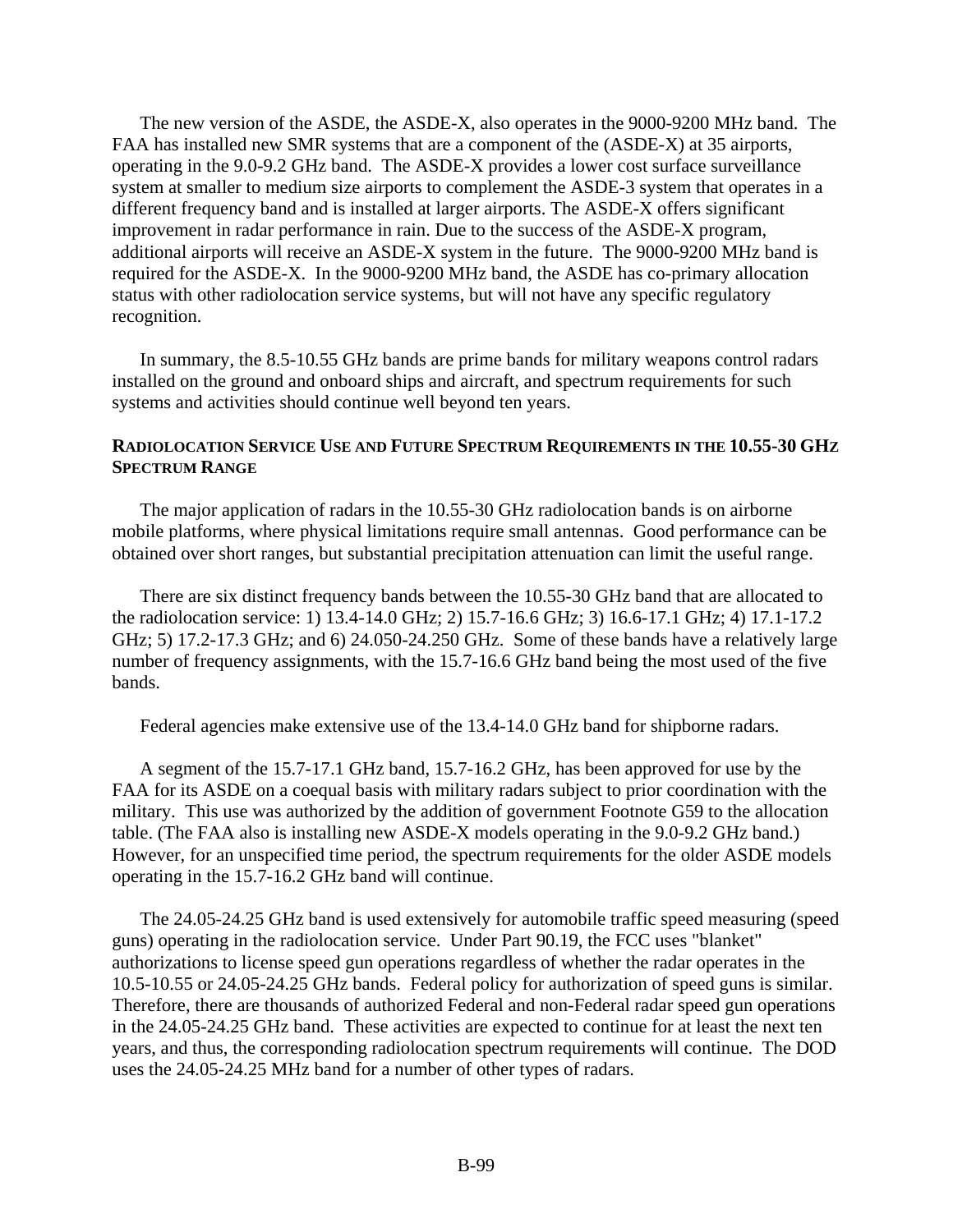In conclusion, the military radar systems and their spectrum requirements in the 10.55 to 30 GHz range are likely to continue for at least the next ten years. The FAA's ASDE-3 will require the use of the 24.45-24.65 GHz band until it is phased out.

## **RADIOLOCATION SERVICE USE AND FUTURE SPECTRUM REQUIREMENTS IN THE SPECTRUM RANGE ABOVE 30 GHZ**

The 30-300 GHz or EHF part of the spectrum is designated the Millimeter Wave (mmw) region. Advances in solid state and signal processing technologies in recent years have made the millimeter wave part of the spectrum more attractive for a number of applications. Small diameter antennas are possible offering some advantages such as narrow beamwidths. The narrow antenna beamwidth leads to other operational advantages such as increased immunity to interference and improved resolution.

The mmw radars have a number of military applications: surveillance and target identification and acquisition, tracking and fire control, seekers and terminal guidance on missiles, instrumentation and measurements and ground mapping. One of the major disadvantages to operations at millimeter wavelengths is the increased atmospheric attenuation, particularly from water vapor and oxygen. The atmospheric attenuation characteristics in the 10- 300 GHz range vary widely and influence the choice of frequency bands. However, there are troughs or atmospheric "windows" of lower attenuation in the vicinity of 35, 90, 140, and 240 GHz, coinciding with some radiolocation service band allocations.

There is extensive research and development (R&D) on radiolocation service radars, and to a lesser extent, on radionavigation service radars, at mmw. Although the activities are primarily research rather than development, the research results may eventually lead to the development and production of equipment at some time in the future, and spectrum will be needed for equipment at the operational stage. The DOE is developing an Ultra High-Resolution Synthetic Aperture Radar (UHRSAR) that operates in the 28.5-38.5 GHz band.

DOD uses the bands 30.0-31 GHz, and 33.4-36.0 GHz. The 33.4-36.0 GHz band is used for aircraft control, navigation and mapping, terrain following and avoidance, and for multimode airborne radar. Although the 33.4-36.0 GHz band is allocated to the radiolocation service, the 30.0-31 GHz band is not allocated to the radiolocation service, and operations must be performed on a non-interference basis.

The Naval Research Laboratory has a major R&D radar program operating in the 93.27-95 GHz band. The technical breakthrough by this program occurred when the Naval Research Laboratory developed a new high power transmitter tube called the gyro-klystron that permits average power as high as 10 kW.

In summary, there is a great deal of DOD-sponsored radar R&D taking place in the mmw bands. The R&D applications focus on ground mapping, including precise resolution and target identification. Some of the radar R&D will most likely evolve into the production and deployment of radar systems.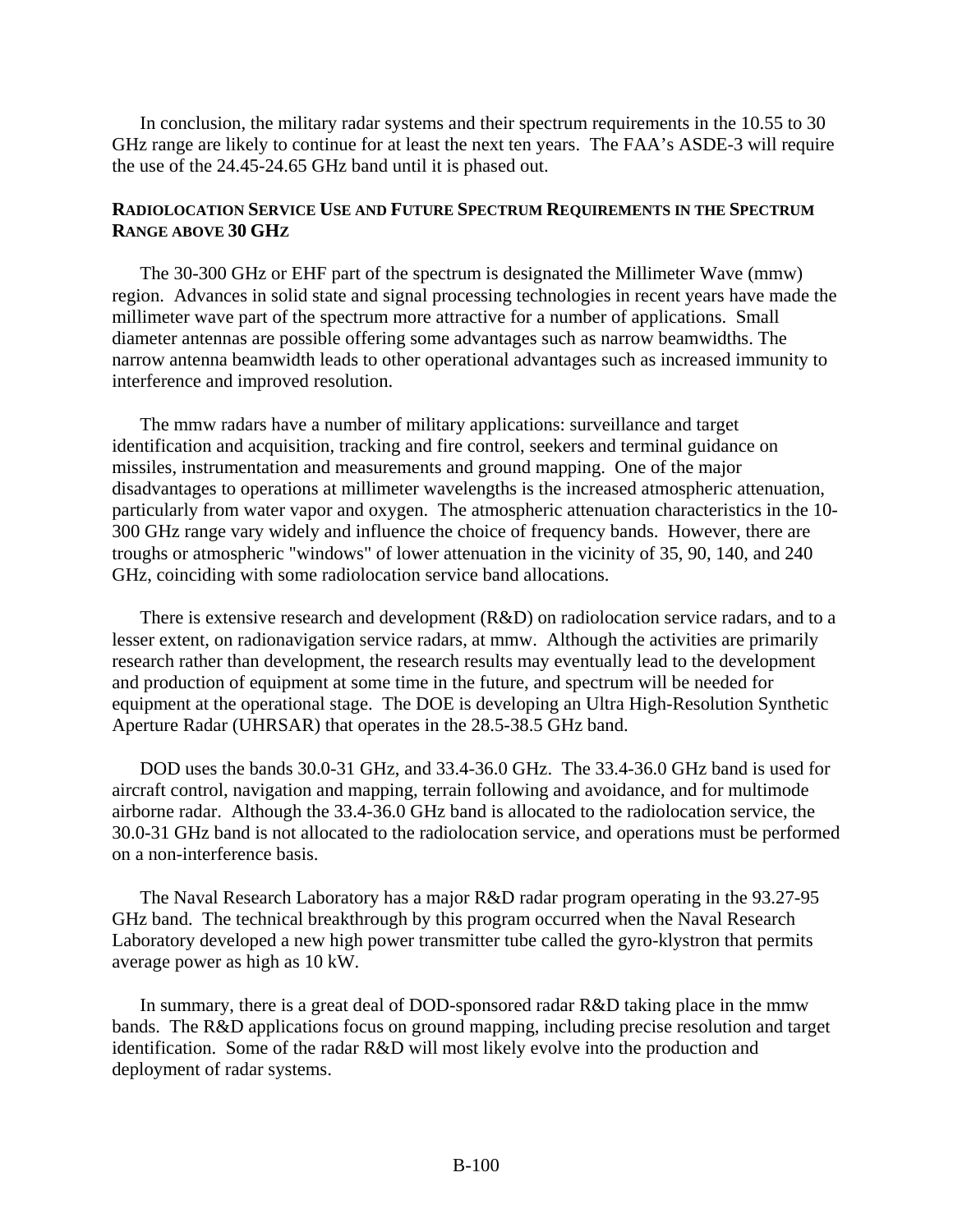# **RADIOLOCATION SERVICE USE AND FUTURE SPECTRUM REQUIREMENTS IN THE SPECTRUM RANGE ABOVE 300 GHZ**

Although frequencies above 300 GHz are not allocated at the present time, research is taking place, and allocations may have to be considered in the future. A majority of the research in the 300-3000 GHz (3 THz) band emphasizes components such as oscillators, mixers, amplifiers, *etc*. As currently envisioned, the main applications are radio astronomy and remote sensing. The remote sensing application leads to radiolocation service applications. Long-range spectrum requirements for the radiolocation service above 300 GHz may evolve as R&D continues.

#### **SPECTRUM REQUIREMENTS FOR ULTRA-WIDEBAND AND SYNTHETIC APERTURE RADARS**

Although Ultra-Wideband (UWB) radars date back to the early 1960s, there has been a strong interest in UWB in recent years, particularly for military applications. UWB radars are characterized by very wide bandwidth and the commensurate fine range resolution.

UWB radars can be generally categorized into impulse radars or non-impulse radars. The non-impulse radars are generally extrapolations and extensions of conventional radar systems, while impulse radar is defined as radar with a waveform of a single-cycle sine wave that has a bandwidth of approximately 100 percent, or approximately equal to the numerical value of its center frequency.

There is no possibility of exclusive or even sufficient properly allocated shared spectrum for UWB radars, and thus, spectrum sharing is required. Support for these systems must be based on demonstrated electromagnetic compatibility.

There has been extensive research and experimentation on UWB radars over the past ten years. The results indicate that the UWB radars are useful for certain applications. It is possible that one or more of these systems may move forward to a production phase within the next five years. The wide emission bandwidth of UWB radars transcend many bands, including passive bands that are used by many services. UWB operations are permitted on an unlicensed basis in compliance with Parts 7.8 and 7.9 of the NTIA Manual. This aligns with Part 15 of the FCC Rules. Section 8.3.30 also allows for the coordination of fixed location UWB systems intended for use at higher powers than allowed pursuant to 7.8 and 7.9.

The Navy and NASA are experimenting with SAR systems that operate in several radiolocation bands simultaneously and may be able to accomplish many of the applications of UWB radars while operating within allocated radiolocation bands. There is considerable research into developing systems in the terahertz spectrum region above 300 GHz, some applications of may provide the same capability as UWB systems.<sup>178</sup>

<sup>178</sup> M. Fitch and R. Osiander, *Terahertz Waves for Communications and Sensing*, Johns Hopkins APL Technical Digest, vol. 25, no. 4 at 348-350 (2004).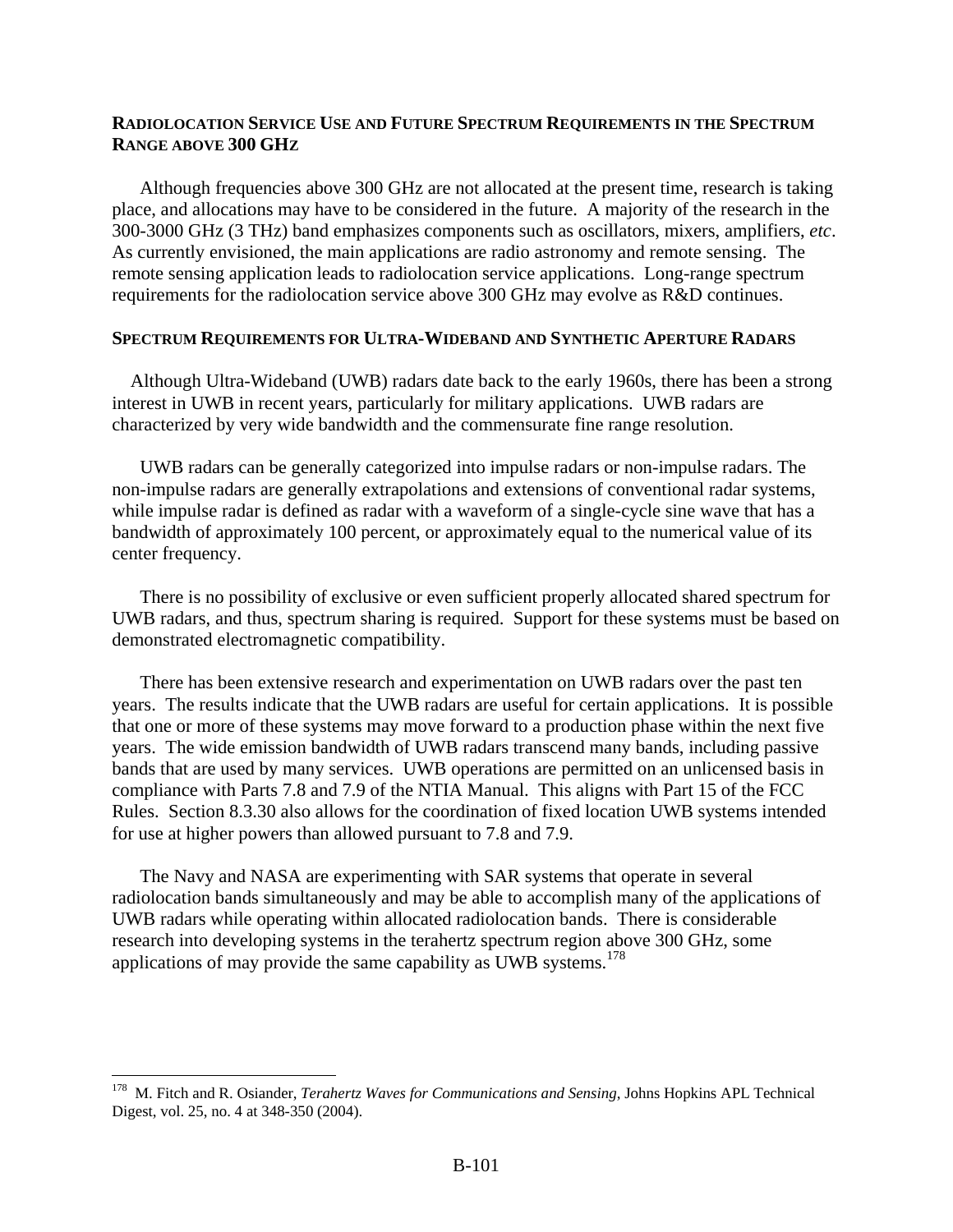#### **RADIOLOCATION SERVICE REQUIREMENTS FOR MULTI-BAND RADAR SYSTEMS**

Radar target identification is valuable in applications such as remote earth sensing or for military uses. Research has been conducted on radars that operate simultaneously in two or more bands to determine if the data provides more accurate target identification. The following provides brief descriptions of some of the recent research.

NASA operates an airborne tri-band SAR at the Jet Propulsion Laboratory (JPL) for research into ground mapping and collecting environmental data. The radar is the AIRborne Synthetic Aperture Radar (AIRSAR) operating at 420-450 MHz; 1220-1260 MHz; and 5270-5310 MHz.<sup>179</sup>

Multi-band radar systems have been studied via federally sponsored research. The Massachusetts Institute of Technology (MIT) Lincoln Laboratory conducted research and experiments on target identification in foliage using radars operating simultaneously in the 420- 450 MHz, 1215-1400 MHz band, and in the 5 GHz band, fully polarmetrically.180 Polarmetric radars process the polarization of the return signal to determine the type of target. The polarization of electromagnetic waves changes as they are scattered by the object. The changes are processed and compared with the characteristics of known objects. The MIT system was an airborne SAR.

In summary, the overall mission requirement for improved and very accurate target information is the driving force behind the increased interest in tri-band radars. This application is for airborne radar "mapping" the ground and identifying targets. Spectrum requirements for theses applications will likely be accommodated within existing allocated bands.

#### **SUMMARY AND FUTURE SPECTRUM REQUIREMENTS FOR THE RADIOLOCATION SERVICE**

Radars operating in the radiolocation service are critical to national defense and security. The radiolocation service allocations have been declining over the past 25-30 years, beginning with the ITU WARC-79. This is particularly the case for the exclusive radiolocation and radionavigation bands where there is a trend towards more sharing with communications services. Radar experts have concluded that most of the radar systems that will need spectrum ten years from now are currently in operation. Rather than developing entirely new radars, most Federal agencies like the Navy are modernizing existing radars with new electronics and signal processing technologies with the spectrum operating bands remaining the same. Although the modernized radars may use the same band and bandwidth, the upgraded radars are frequently fitted with more capable processors and the latest processing technology resulting in a much more sensitive radar system.

<sup>&</sup>lt;sup>179</sup> Jet Propulsion Laboratory Website, http://airsar.jpl.nasa.gov/documents/engineering/specs/char\_table.html (last visited, Feb. 8, 2008).

<sup>180</sup> Fleischman, et al., *Summary of Results from a Foliage Penetration Experiment with a Three-Frequency Polarmetric SAR*, J. Surveillance Technologies II at 151-60 (April 1992).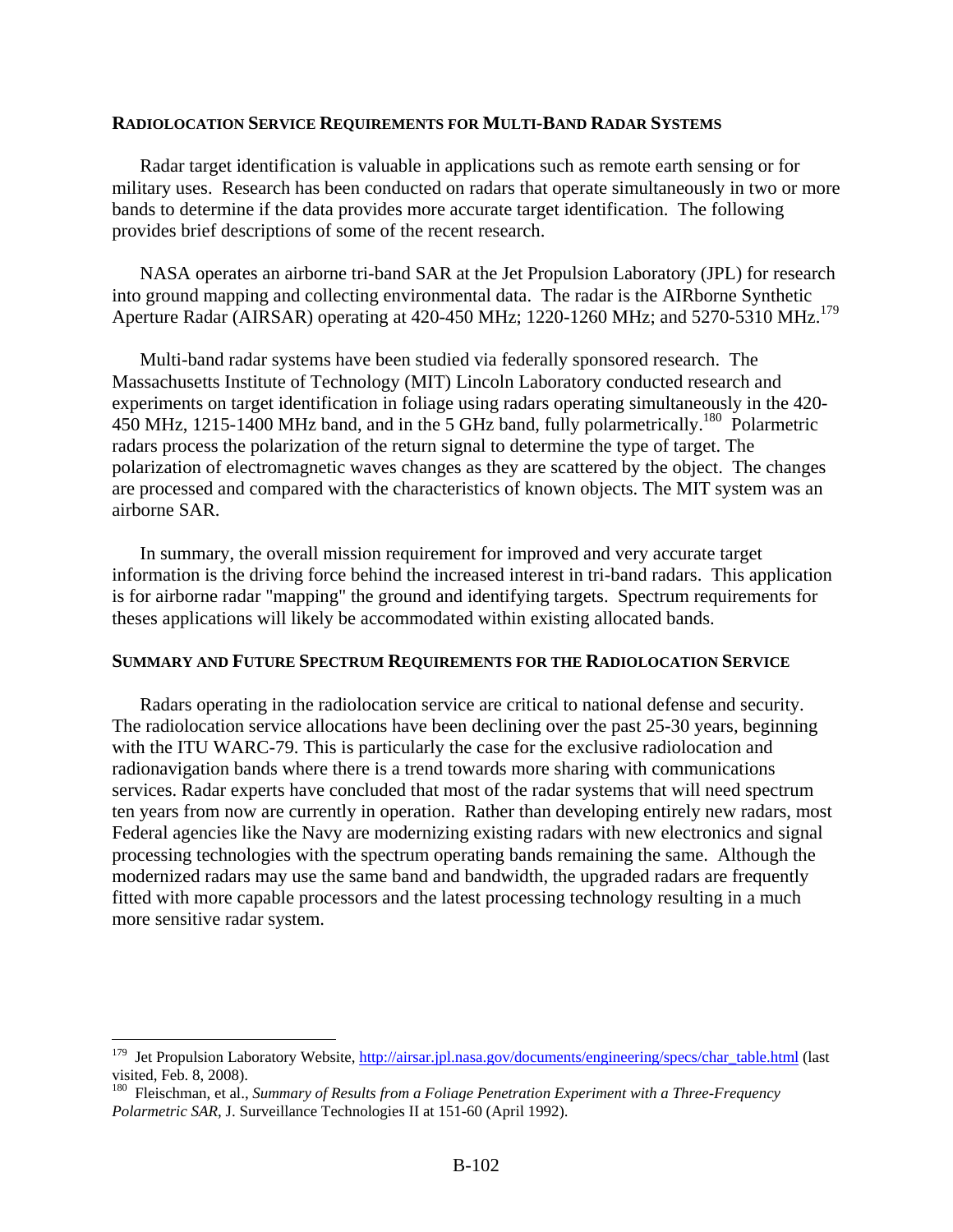# **EARTH EXPLORATION-SATELLITE SERVICE, SPACE RESEARCH SERVICE AND METEOROLOGICAL-SATELLITE SERVICE**

The Earth Exploration-Satellite Service (EESS), the Space Research Service (SRS), and the Meteorological-Satellite Service (MetSat) are somewhat similar in function and share many frequency bands, and are thus treated together in this section. The major Federal agency users of the services are the DOC's NOAA, the Army and Air Force, NASA, and the DOI. While other agencies also have a few assignments in these services, these primary user agencies operate facilities in these services to perform space research, observe and report on weather conditions, and issue forecasts and warnings of weather and flood conditions, as well as monitoring numerous activities and conditions of the Earth. Some of these functions are provided by systems used jointly by these agencies, and such use is expected to increase in the future.

# **EARTH EXPLORATION-SATELLITE SERVICE**

## **INTRODUCTION**

The EESS is defined as:

A radiocommunication service between earth stations and one or more space stations, which may include links between space stations, in which: information relating to the characteristics of the Earth and its natural phenomena including data relating to the state of the environment, is obtained from active sensors or passive sensors on Earth satellites; similar information is collected from airborne or Earth-based platforms; such information may be distributed to earth stations within the system concerned; platform interrogation may be included. This service may also include feeder links necessary for its operation.181

 EESS allocations and operations are utilized for active sensor or passive sensors as defined below. EESS transmissions can be from Earth-to-space, space-to-Earth, or space-to-space.

An active sensor is defined as: "A measuring instrument in the Earth exploration-satellite service or in the space research service by means of which information is obtained by transmission and reception of radio waves."<sup>182</sup>

A passive sensor is defined as: "A measuring instrument in the Earth exploration-satellite service or in the space research service by means of which information is obtained by reception of radio waves of natural origin."<sup>183</sup>

The EESS (active) uses transmitters as a source of radio waves to provide energy that is subsequently reflected back to the transmitting satellite for reception and data collection. The EESS (passive) relies on the radiations from the Earth, atmosphere, or space to provide the collectible data.

<sup>181</sup>*See*, ITU Radio Regulations, art.1, sec. III, at 1.51 (Geneva, 2004). 182 *Id.* at 1.182. 183 *Id*. at 1.183.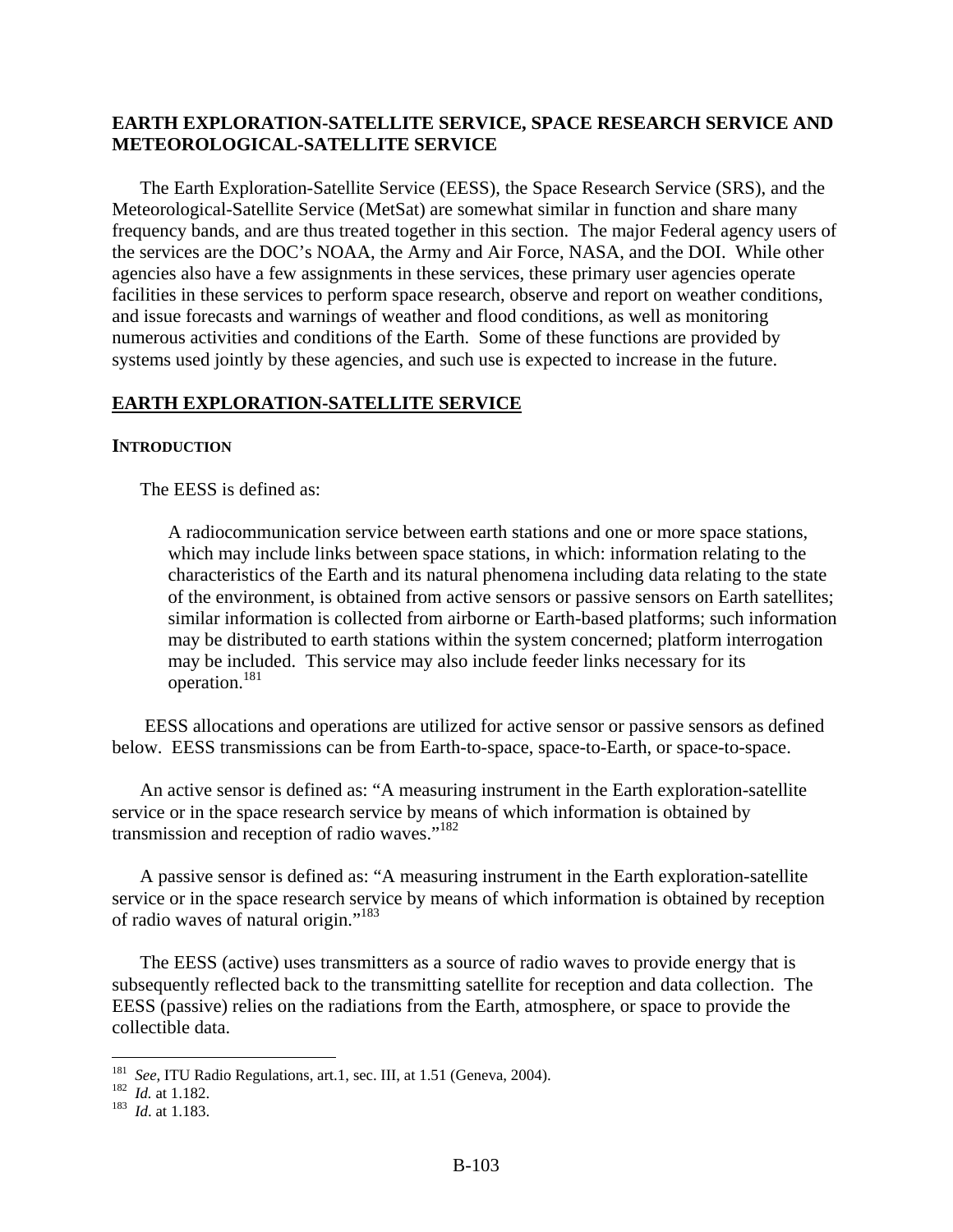The communications links used to transmit the sensor data collected by the satellite are transmitted in the EESS (space-to-Earth).

While the Federal Government developed programs in the 1990s to encourage the implementation of commercial remote sensing satellites in the EESS, this industry has not flourished. A Rand Corporation study in 1998 addressed both the benefits to the Federal Government from use of commercial remote sensing data as well as challenges relating to the use of commercial resources for such programs as the Mission to Planet Earth.<sup>184</sup> These challenges include uncertainty as to the availability of needed data from commercial sources, data policy issues, including varying intellectual property rights around the world, pricing, military uses of commercial remote sensing data, and others.<sup>185</sup> However, commercial remote sensing data provides an important adjunct to the data obtained by government systems and the Federal Government acquires and uses data from a number of remote sensing systems around the world.<sup>186</sup> Thus, while the study supports the use of data from commercial remote sensing satellites, it indicates the continued need for Federal satellites to ensure that a range of government missions are supported.

## **ALLOCATION ASSETS**

There are over seventy frequency bands allocated to the EESS in various forms such as primary, secondary, active, passive, space-to-Earth, and Earth-to-space. Many of the EESS allocations are for passive activities, and others are designated as bands where active sensing can be conducted with the satellite transmitting signals and collecting the return signals. Other EESS allocations are not designated as active or passive, and some are used transmitting EESS data. Examples of EESS allocations that are used for communications are the four bands in 8025-8400 MHz that are used to downlink EESS data to Earth stations. Many of the bands allocated to the EESS are shared with other services, especially the meteorological-satellite service.

# **CURRENT SPECTRUM USE AND FUTURE SPECTRUM REQUIRMENTS – EARTH EXPLORATION-SATELLITE SERVICE (ACTIVE AND PASSIVE)**

## **Earth Exploration-Satellite Service (Active)**

NASA makes substantial use of the EESS in the active mode. Table B-1 presents the bands that NASA uses for active sensors operating in the EESS, often shared with space research service and other allocations.

184 S. Pace, B. Sponberg, and M. Macauley, *Data Policy Issues and Barriers to Using Commercial Resources for Mission to Planet Earth*, Rand Corp., Report to the U.S. Office of Science and Technology Policy, DB-247- NASA/OSTP (1999) (Pace Report).

<sup>185</sup>*Id.* at 33-67. 186 *Id.*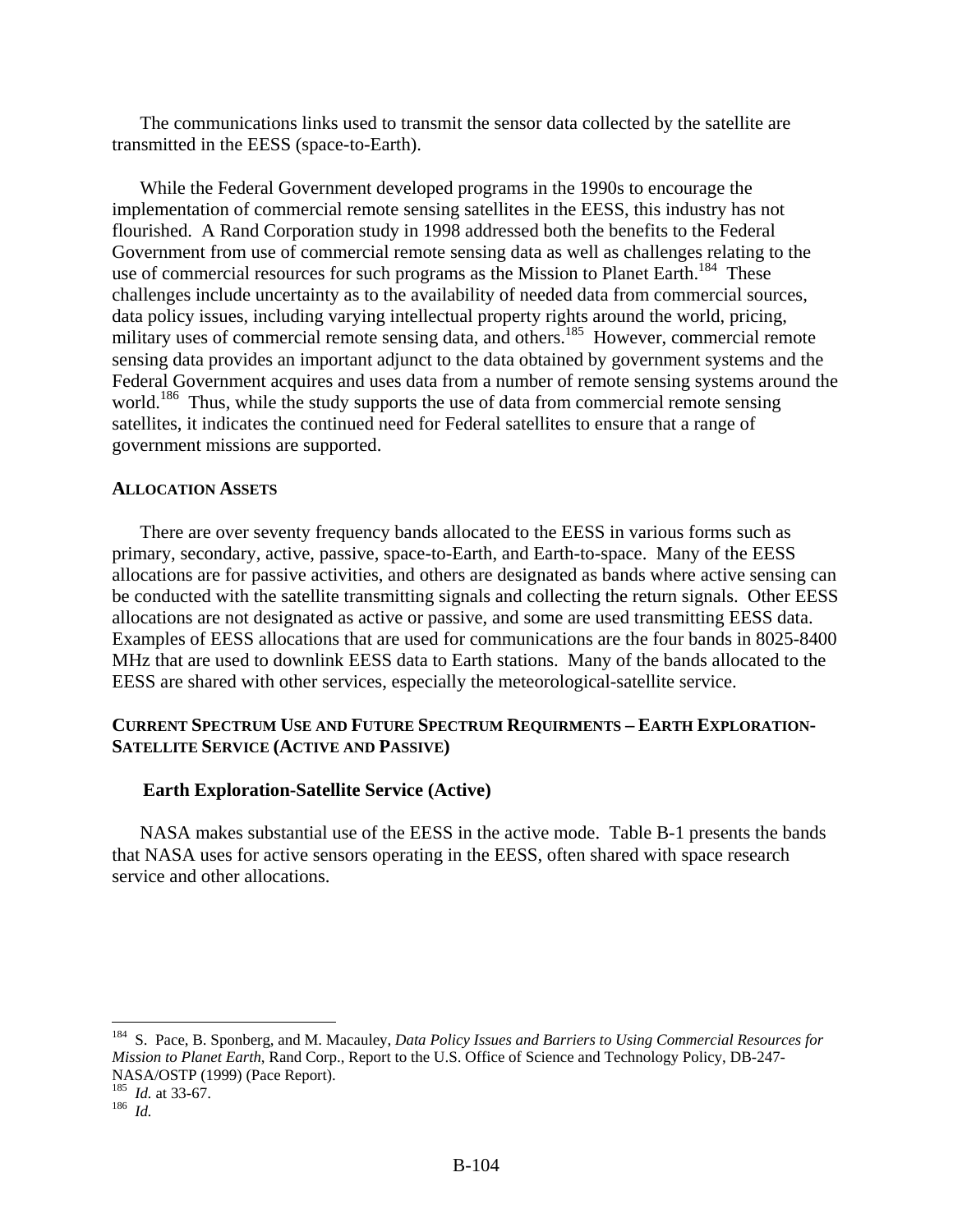| <b>FREOUENCY BAND</b>     |
|---------------------------|
| 5250-5255 MHz             |
| 5255-5350 MHz             |
| 5350-5460 MHz             |
| 5460-5470 MHz             |
| 5470-5570 MHz             |
| 13.25-13.4 GHz            |
| 13.4-13.75 GHz            |
| $13.75 - 14 \text{ GHz*}$ |
| 35.5-36.0 GHz             |
| 94.0-94.1 GHz             |

**Table B-1. NASA Uses of EESS (Active) Sensors**<sup>187</sup>

\*Note: even though used for EESS (Active) sensors, the 13.75-14 GHz band is not allocated to the EESS.

Federal agencies' use of the Cloudsat cloud profiling radar system in the 94-94.1 GHz band is an example of the use of active sensing devices. The Cloudsat radar collects return data from clouds to determine the mass of water and ice within the clouds.

NOAA National Polar-Orbiting Operational Environmental Satellite System (NPOESS) has future spectrum requirements in the EESS (active) band to perform active sensing via a radar altimeter. The radar altimeter operates in the 5250-5350 MHz and 13.4-13.75 GHz bands to measure sea surface topography to an accuracy of approximately 4.2 cm to support the NOAA weather and water, climate variability, and the NOAA mission goals, including monitoring global mean sea level.

The USDA also makes extensive use of data gathered by remote-sensing satellites to monitor, assess and manage agricultural and forestry resources. In particular, it utilizes the NOAA satellites and NASA's Earth Observing System (EOS) AM1 satellite, called Terra, to evaluate Earth surface heat flux.

## **Earth Exploration-Satellite Service (Passive)**

 $\overline{a}$ 

There is extensive use of the EESS (passive) by numerous Federal agencies and systems, but, typical of passive operations, there are only a few frequency assignments listed in the GMF. Although these sensors are operated on only a few satellites, the use of this important data is very wide and far-reaching.

Although receiver-only assignments can be entered into the GMF and receive protection from interference under certain conditions, there are no official provisions in the NTIA Manual requiring agencies to enter such assignments. However, entry of their passive frequency usage as assignments in the GMF helps insure interference protection from transmissions in the same or adjacent bands; and helps to accurately depict the actual spectrum usage of the bands by the Federal agencies.

<sup>&</sup>lt;sup>187</sup> NASA Plan, Appendix 2; and NASA Website on Clouds at http://science.hq.nasa.gov/missions/satellite\_24.htm.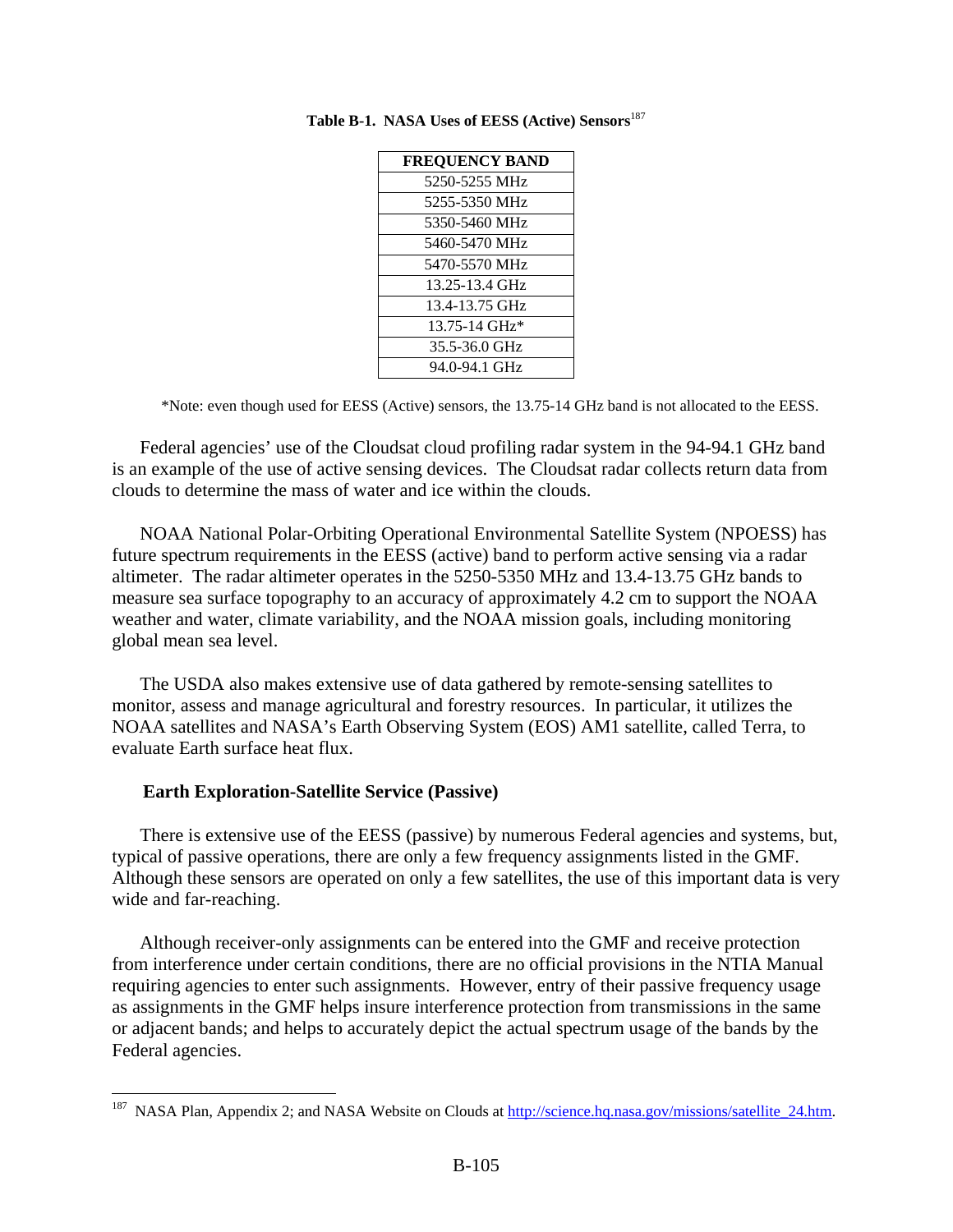NASA utilizes spectrum in the EESS (passive) to support the following sensing instruments:

- 1. Advanced Earth Observing Satellite (ADEOS)
- 2. Advanced Microwave Scanning Radiometer (AMSR)
- 3. Earth Observing System-P.M. (EOP-PM)
- 4. Electronically Scanning Thinned Array Radiometer (ESTAR)
- 5. Microwave Humidity Sounder (MHS)
- 6. Special Sensor Microwave/Imager (SSM/I)
- 7. Special Sensor Microwave/Temperature (SSM/T1)
- 8. Special Sensor Microwave/Water Vapor Profiler (SSM/T2)
- 9. Tropical Rainfall Measuring Mission (TRMM)
- 10. TRMM Microwave Imager (TMI)

The various instruments are used to measure the Earth's parameters such as sea surface temperature, rainfall, surface winds, water vapor, cloud water, oxygen absorption, ice, and snow. Table B-2 presents the frequency bands used by the instruments, although each instrument may use three or four bands.

| Band         |                       | Band |                 |
|--------------|-----------------------|------|-----------------|
| $\mathbf{1}$ | 6425-7075 MHz         | 13   | 57.0-58.2 GHz   |
| 2            | 10.6-10.68 GHz        | 14   | 64-65 GHz*      |
| 3            | 10.68-10.7 GHz        | 15   | 86.0-92.0 GHz   |
| 4            | 18.6-18.8 GHz         | 16   | 116-119.98 GHz  |
| 5            | 21.2-21.4 GHz         | 17   | 148.5-151.5 GHz |
| 6            | 22.21-22.5 GHz        | 18   | 182-190 GHz     |
| 7            | $23.6 - 24.0$ GHz     | 19   | 190-191.8 GHz   |
| 8            | 31.3-31.8 GHz         | 20   | 200-202 GHz     |
| 9            | $33.4 - 34.2$ GHz $*$ | 21   | $240$ GHz*      |
| 10           | 36.0-37.0 GHz         | 22   | $640$ GHz*      |
| 11           | 50.2-50.4 GHz         | 23   | 2400 GHz*       |
| 12           | 52.6-55.78 GHz        |      |                 |

**Table B-2. NASA Use of EESS Spectrum for Passive Sensors** 

\* Used but unallocated. Footnote 5.565 provides for EESS experimentation in parts of the 275-1000 GHz band.

Extensive use is made of the EESS passive sensing bands for various purposes on polarorbiting spacecraft. The current and planned passive sensors are the Conical Microwave Imaging Sounder (CMIS), the Advanced Microwave Sounding Unit (AMSU), and the MHS. Table B-3 presents the frequency bands either in use or planned for these sensors.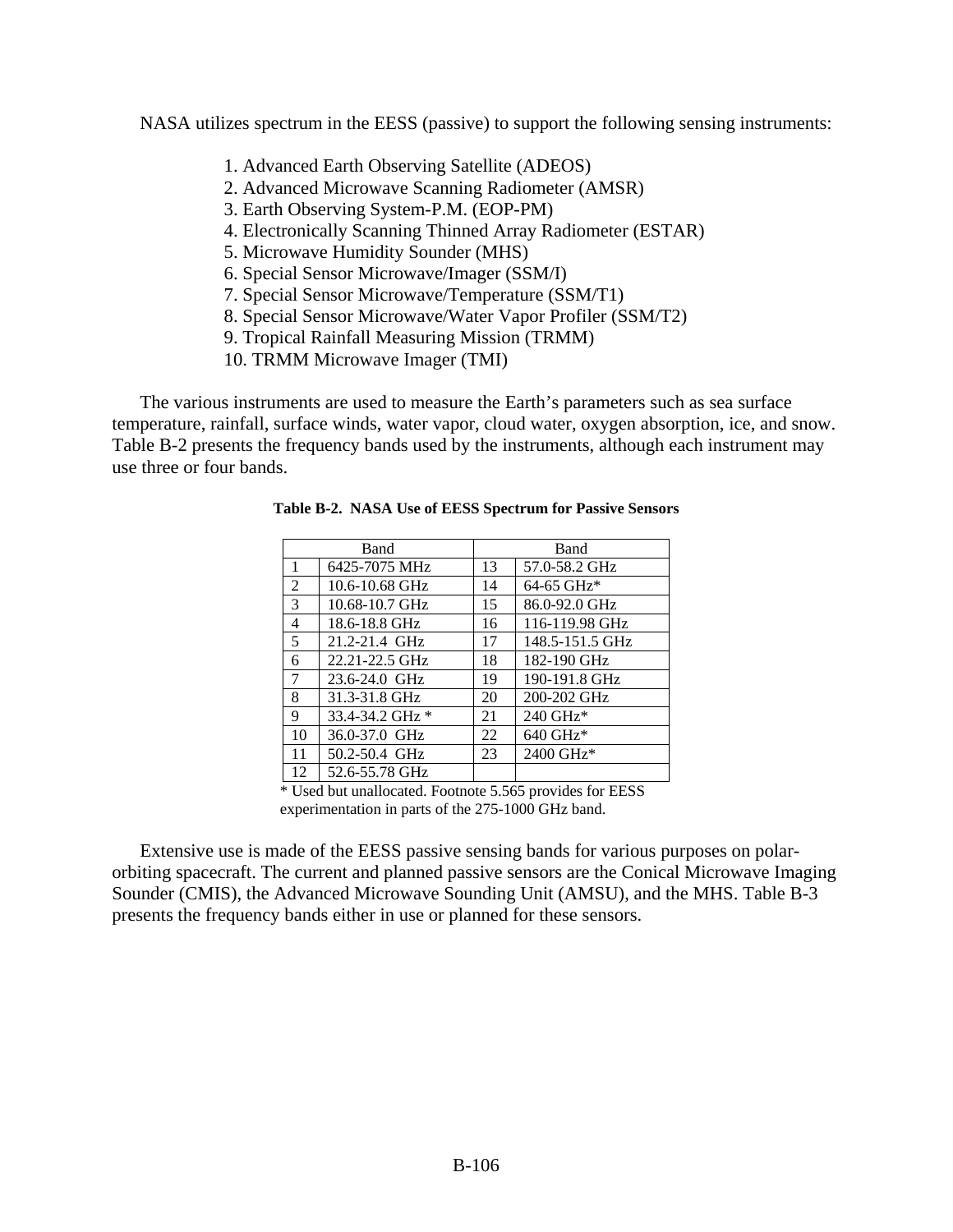| Band           |                    | Band |                   |
|----------------|--------------------|------|-------------------|
| 1              | 6407.5-6792.5 MHz* | 9    | 52.6-59.3 GHz     |
| 2              | 10.645-10.755 GHz  | 10   | 59.3-60.525 GHz** |
| 3              | 18.6-18.8 GHz      | 11   | 86.0-92.0 GHz     |
| $\overline{4}$ | 23.6-24.0 GHz      | 12   | 148.5-151.5 GHz   |
| $\overline{5}$ | 31.3-31.5 GHz      | 13   | 155.5-158.5 GHz   |
| 6              | 36.0-37.0 GHz      | 14   | 164.0-167.0 GHz   |
| 7              | 50.2-50.4 GHz      | 15   | 174.8-191.8 GHz   |
| 8              | 51.4-52.6 GHz**    | 16   | 316-334 GHz***    |

**Table B-3. DOC Use of EESS Spectrum for Passive Remote Sensing** 

\* EESS authorized over oceans by footnote 5.458.

\*\* Planned for use but unallocated.

\*\*\*Footnote 5.565 provides for EESS experimentation in parts of the 275-1000 GHz band.

#### **FUTURE SPECTRUM REQUIREMENTS – EARTH-EXPLORATION SATELLITE SERVICE (PASSIVE)**

There are a number of frequencies in the bands above 275 GHz identified for passive sensing.<sup>188</sup> Moreover, additional allocations are likely to be considered at a future WRC to meet the needs of users of passive sensing, including NASA and the DOC. This would require the revision of the ITU Table of Frequency Allocations to provide for allocations for passive sensing at frequencies above 275 GHz.

The existing spectrum allocations to the EESS (passive), nevertheless, appear to be adequate to support the operational and planned EESS systems for at least the next ten years.

#### **EARTH EXPLORATION-SATELLITE COMMUNICATIONS SPECTRUM USE AND REQUIREMENTS**

EESS satellite systems collect large amounts of data via their sensors, which must be transmitted to earth stations which then forward the data to processing centers. As the sensors become more advanced, more data is collected requiring higher data transmission rates and spectrum bandwidth.

The operations of the Landsat series of Earth exploration-satellites were privatized in 1992 based on Public Law No. 102-555, the Land Remote Sensing Policy Act of 1992, and the Presidential Decision Directive NSTC-3, the Landsat Remote Sensing Strategy dated May 5, 1994. However, the privatization efforts were not successful, and the new replacement series system is entirely owned and operated by the Federal Government. Between 1994 and 1999, NASA, DOD, NOAA, and DOI/USGS were all involved with the Landsat program. However, the 1999 Landsat management plan assigned the responsibilities to NASA and the USGS, especially regarding Landsat 7 and future programs. NASA was tasked, among other things, to develop and launch Landsat 7, while the USGS was tasked to manage the spacecraft and ground

<sup>188</sup> *See*, ITU Radio Regulations, art. 1, sec. III, at 5.565. Radio Regulation 5.565 provides for "experimentation with, and development of various passive services and all other services" in these bands. *See also*, Resolution 950 (WRC-03) which states that "allocations in the bands above 275 GHz should be considered at a future WRC."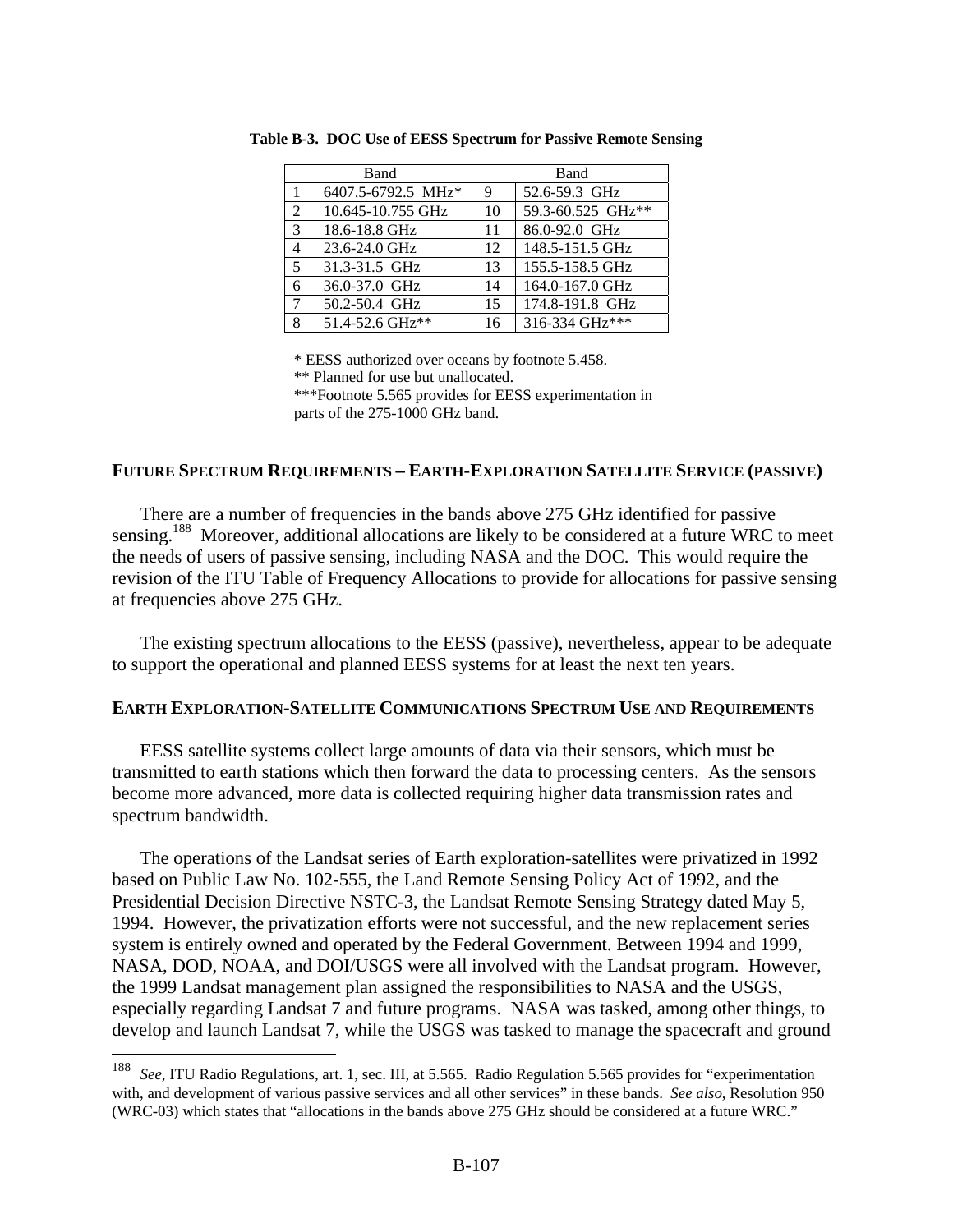system, including command and control of the spacecraft.<sup>189</sup> NOAA had major responsibilities in the 1994 Landsat management plan, but none were prescribed in the 1999 management plan.

To clarify responsibilities further, the Office of Science and Technology Policy issued on December 23, 1995, a memorandum to provide managerial and administrative guidance for the Landsat program. Specifically, the memorandum established a plan whereby:

- 1) NASA will acquire a single Landsat data continuity mission (LDCM) in the form of a free-flyer spacecraft to collect land surface data and deliver its data to the Department of the Interior (DOI)/United States Geological Survey (USGS);
- 2) DOI, through the USGS, will be responsible for the operations of the LDCM and for the collection, archiving, processing, and distribution of the land surface data to U.S. Government and other users.<sup>190</sup>

NASA is developing the new generation of Earth exploration-satellites to replace the Landsat 5 and 7 generation, beginning with the Landsat Data Continuity Mission (LDCM). The USGS will operate the system after the 2011 launch. NASA is developing the procurement specifications and identifying the needed frequency bands.

The LDCM will have more advanced sensors, requiring greater data transmission rates that require much more bandwidth than Landsat 7. The actual technical parameters will not be available until the bids are received, but NASA expects that the required communications bandwidths will be about 230-320 MHz, indicating that much of the available 8025-8400 MHz downlink band may be used. The 25.5-27.0 GHz band may also be used. The Telemetry, Tracking, and Command (TT&C) signals will most likely operate in the usual 2025-2110 MHz and 2200-2290 MHz bands.

In summary, the EESS allocations in the 8025-8400 MHz band are used extensively to transmit data from space-to-Earth with the 25.5-27.0 GHz band also used. The planned LDCM satellite is expected to require bandwidths on the order of 320 MHz that would consume a large part of the available 8025-8400 MHz band.

<sup>&</sup>lt;sup>189</sup> *Management Plan for the Landsat Program*, National Aeronautics and Space Administration and the U.S. Geological Survey, (Dec. 1, 1999), NASA Website, http://geo.arc.nasa.gov/sge/landsat/mgmtplan.html.

<sup>&</sup>lt;sup>190</sup> Memorandum for the Secretary of State and Others, John H. Marburger, III, Director, Executive Office of the President, Office of Science and Technology Policy, Subject: Landsat Data Continuity Strategy Adjustment (Dec. 23, 2005), Federation of American Scientists Website, http://fas.org/irp/news/2005/12/ostp122305.pdf.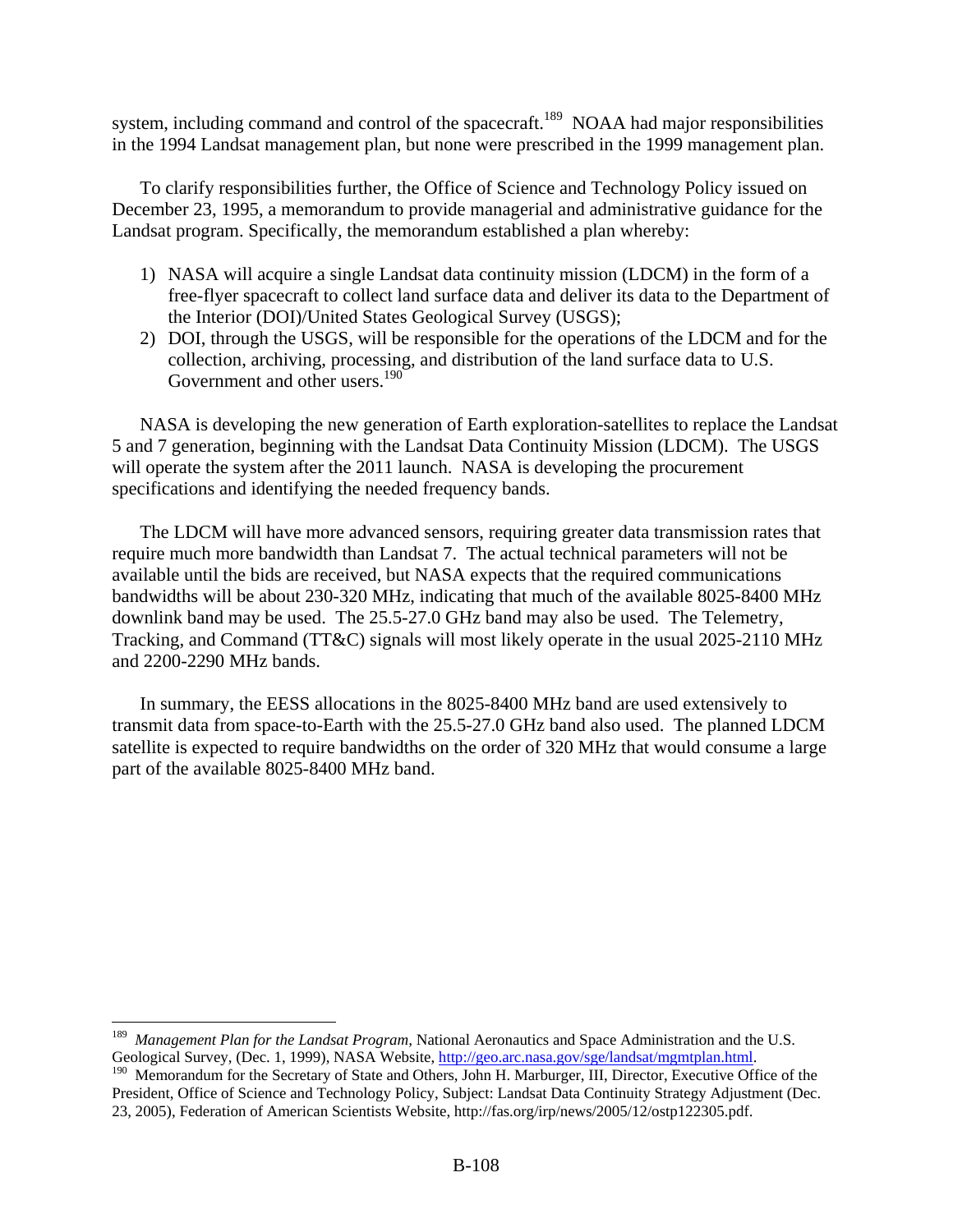# **METEOROLOGICAL-SATELLITE SERVICE**

# **METEOROLOGICAL-SATELLITE SERVICE**

## **INTRODUCTION**

The meteorological-satellite service (MetSat) is defined as: "An Earth exploration-satellite service for meteorological purposes."<sup>191</sup>

NOAA is the largest Federal Government user of MetSat systems. These systems can use EESS sensor spectrum from space or from data collection platforms on the Earth's surface to collect information about the weather and the condition of the Earth. NOAA requires access to EESS, MetSat, and other space-related spectrum to fulfill its mission by operating satellites with active and passive sensors for atmospheric and Earth surface sensing, transmitting the data to earth stations, transmitting processed data from such sensors to the satellites for retransmission back to Earth, and maintaining control of its satellites. Active and passive sensor operations are dependent on the relationship between the Earth's physical characteristics and radio frequencies that provide unique measurement of these characteristics.

## **CURRENT USE AND FUTURE SPECTRUM REQUIREMENTS**

Federal agencies operate a number of MetSat systems to gather data from the Earth, and to collect and transmit atmospheric data. NOAA is the primary operator. However, DOD also operates a MetSat system. NOAA currently operates fourteen meteorological satellites in three separate constellations. Many Federal agencies, such as the TVA, transmit information to the NOAA satellites from the agencies' ground sensors, taking advantage of the capabilities of these satellites in support of specific agency missions.

The agencies with the most assignments in the MetSat service include NOAA, DOD, and the FAA. In addition, NASA, the National Science Foundation (NSF), USDA, and DOE each has a few MetSat assignments. These assignments primarily are for Earth stations operating in conjunction with the NOAA and DOD MetSat systems in support of meteorological operations and atmospheric research. DOD also operates systems in the 401-406 MHz band to collect weather data to support air traffic control functions and other DOD missions.

NOAA operates the two civilian operational environmental satellite systems: 1) the Polarorbiting Operational Environmental Satellite (POES); and 2) the GOES systems, both of which provide vital data in support of the NOAA mission. The GOES and POES satellites are used for weather observation and prediction, operating in twelve MetSat frequency bands as well as several EESS bands, including those reserved for passive sensing use. These satellite networks provide essential information on severe storm development which is used daily in television and radio weather broadcasts to inform the public. A small amount of spectrum in the 460-470 MHz

1

<sup>191</sup> *See*, ITU Radio Regulations, art. 1, sec. III, at 1.52 (Geneva, 2004).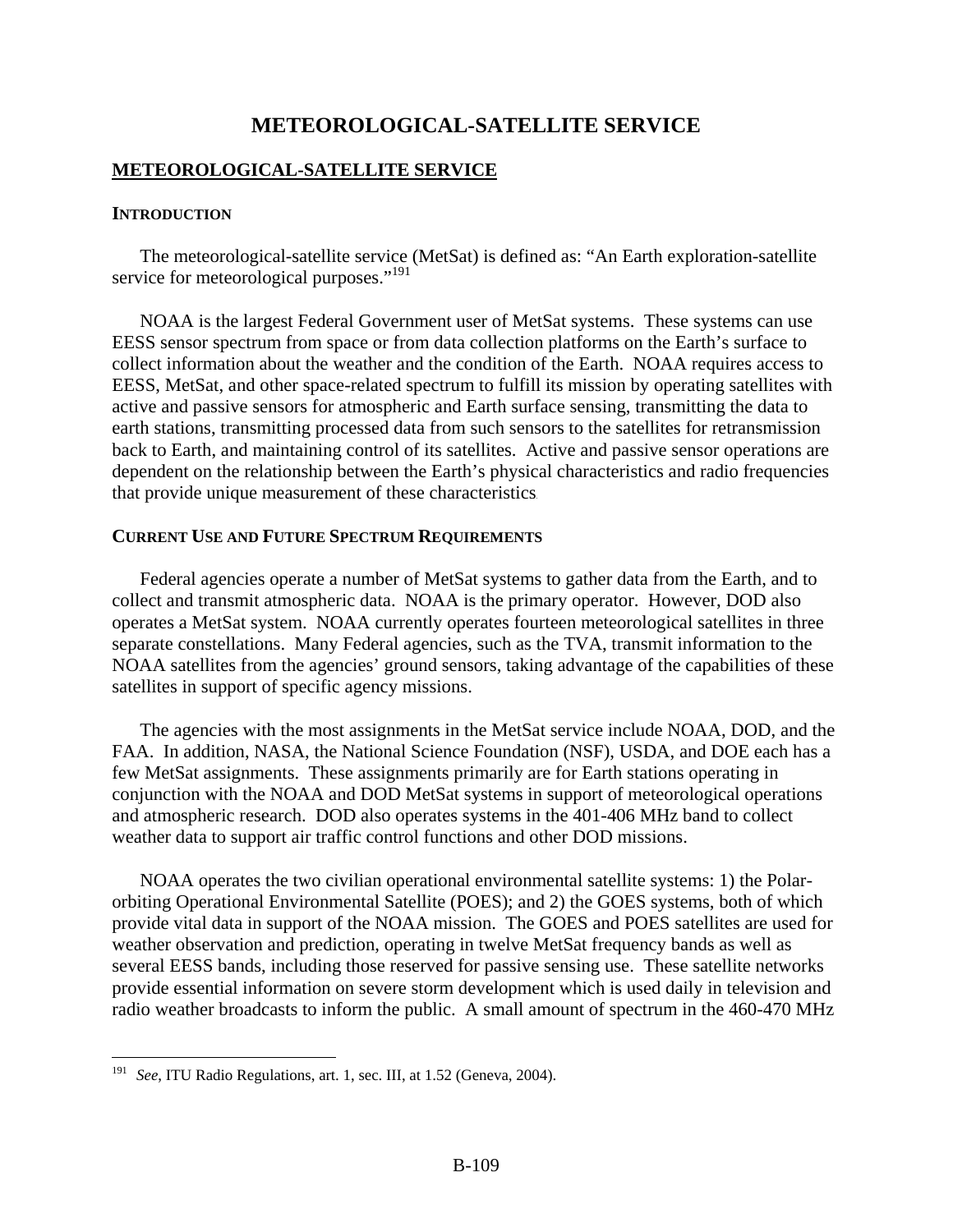band (primarily a non-Federal land mobile band) is used for GOES satellite downlinks for interrogation of data collection platforms.

The GOES and POES networks, operated by the National Environmental Satellite, Data, and Information Service (NESDIS) of NOAA, make day and night observations of weather (clouds, temperature, winds, *etc.*), ocean state (sea surface temperature, *etc.*), geological and agricultural features over the entire Earth. This data and other environmental data are collected and then transmitted to Earth stations. The data is gathered and processed at the NOAA ground stations and then retransmitted generally via non-government commercial satellites to NOAA processing centers. The MetSat systems also provide for the collection and radio relay of data from fixed and mobile environmental observing platforms, including ships, aircraft, ocean buoys, and remote land surface sites.

The GOES system maintains a continuous data stream from a two-satellite operational system in support of the NWS mission requirements. These satellites send weather data and images that cover various sections in and near the United States. The current weather satellites transmit visible and infrared images and can focus, when necessary, on small areas to monitor severe storms or, most often, on large areas for synoptic scale, and maneuver in space to obtain maximum coverage. The GOES satellites operate in the GSO.

The POES satellites operate in a circular to slightly elliptical orbit to provide daily global coverage, with morning and afternoon orbits, to deliver global data for improvement of weather forecasting. Information is received on cloud cover, storm location, atmospheric and surface temperatures, and heat balance of the Earth's atmosphere. The data from GOES and POES are complementary, providing comprehensive information about conditions on the Earth and in its atmosphere.

The USGS carries out research on snow and ice studies using satellite passive microwave observations. Other uses by the USGS of data acquired through EOS systems involves climate research, analysis of geomagnetic data (to compute possible impact of Sun and Earth interactions on such systems as GPS), study of volcanoes, and others. DOI's Bureau of Reclamation gathers data to assist the USGS with its watershed and river system management program. The Bureau of Indian Affairs, the National Park Service and USFWS also use data collected via MetSats.

The NPOESS satellites will use many frequency bands, including frequencies in the 460-470 MHz, 1698-1710 MHz, 7750-7850 MHz, 8025-8400 MHz, 25.5-27.0 GHz, and the 20/30 GHz bands, to support many missions and requirements to transmit large quantities of data. However, NPOESS will no longer require the 137-138 MHz band.

Several other Federal agencies use information gathered by sensors and received by the NOAA satellites and have frequency assignments in bands allocated to the MetSat. DOI has frequency assignments in the 402-403 MHz band to transmit sensor data to the meteorological satellites. DOI utilizes the NOAA GOES satellites for support in fire monitoring, weather forecasting, lightning detection, and climate monitoring. The USGS Water Resources Division collects water resource and climate data for a number of projects relating to rainfall runoff, water quality and hydrologic processes. Data is collected at the USGS sites and transmitted to the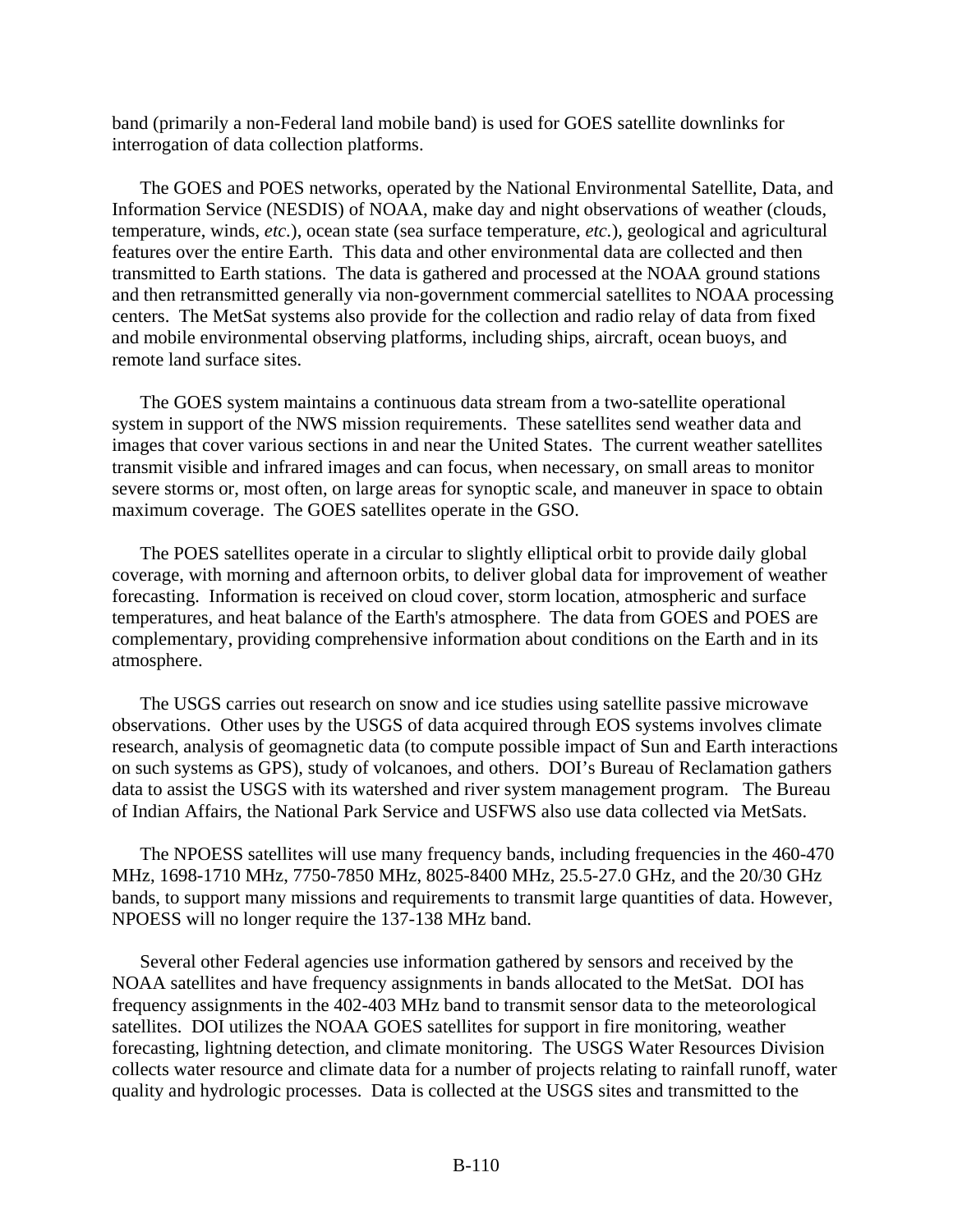NOAA Wallops Island, Virginia control center via GOES. The information is then rebroadcast through U.S. commercial communications satellites to USGS ground station data collection and analysis sites.

The new GOES-R MetSat series will accommodate a significantly higher data rate for the satellites' atmospheric, imaging and sounding instrumentation. The imager and sounder data rates in the current generation GOES are 2.6 Mbps for the raw downlink and 2.1 Mbps for the global processed data. These data rates can be accommodated by the spectrum used in the current-generation system. However, for the GOES-R, NOAA/NESDIS requires significantly higher data rates, necessitating higher order modulations and other technologies to be used in the existing frequency assignments.

Table B-4 presents NOAA's MetSat current spectrum usage and future spectrum requirements. With both the planned new NPOESS and GOES-R networks likely being launched before 2015, DOC will have a significant increase in spectrum use within ten years. This is principally due to the sensors having much greater complexity (more sensitivity, higher resolution, both spectrally and spatially) more channels and resulting higher data rates. However, the use of additional spectrum is expected to result in a much better understanding of the Earth and its environment. NOAA plans to keep its increase in spectrum use to a minimum through application of technologies enabling more efficient modulation schemes, encoding, compression, and filtering.

| <b>Frequency Band</b> | <b>Function</b>                  | <b>Polar or Geostationary</b> |
|-----------------------|----------------------------------|-------------------------------|
| 137-138 MHz           | Data Transmission Space-to-Earth | Polar, current only           |
| 401-403 MHz           | Data Collection Platform Uplink  | Polar and Geo., current       |
|                       |                                  | and future                    |
| 406-406.1 MHz         | Search and Rescue, EPIRBs        | Polar and Geo., current       |
|                       |                                  | and future                    |
| 460-470 MHz           | Data Collection Platform         | Geo. (current and future)     |
|                       | <b>Interrogation Downlink</b>    | and Future Polar              |
| 1544-1545 MHz         | Search and Rescue, downlink      | Polar and Geo., current       |
|                       |                                  | and future                    |
| 1670-1710 MHz         | Data Transmission Space-to-Earth | Polar and Geo., current       |
|                       |                                  | and future                    |
| 2025-2110 MHz         | Spacecraft Command and Processed | Polar (Command only)          |
|                       | Data Uplink                      | and Geo., current and         |
|                       |                                  | future                        |
| 2200-2290 MHz         | Telemetry Data Transmission to   | Polar and Geo., current       |
|                       | Earth                            | and future                    |
| 7190-7235 MHz         | Processed Data Transmission to   | Future Geo.                   |
|                       | Spacecraft                       |                               |
| 7750-7850 MHz         | Data Transmission to Earth       | <b>Future Polar</b>           |

|  |  | Table B-4. Current MetSat Spectrum Use and Future NOAA MetSat Spectrum Requirements |
|--|--|-------------------------------------------------------------------------------------|
|  |  |                                                                                     |

The design of NPOESS is almost complete, thereby limiting the extent to which further improvements in spectrum efficiency can be accomplished. For GOES-R there is a very active radio frequency communications design effort in place that is expected to continue for several years. This effort has concentrated on examining the latest technologies available regarding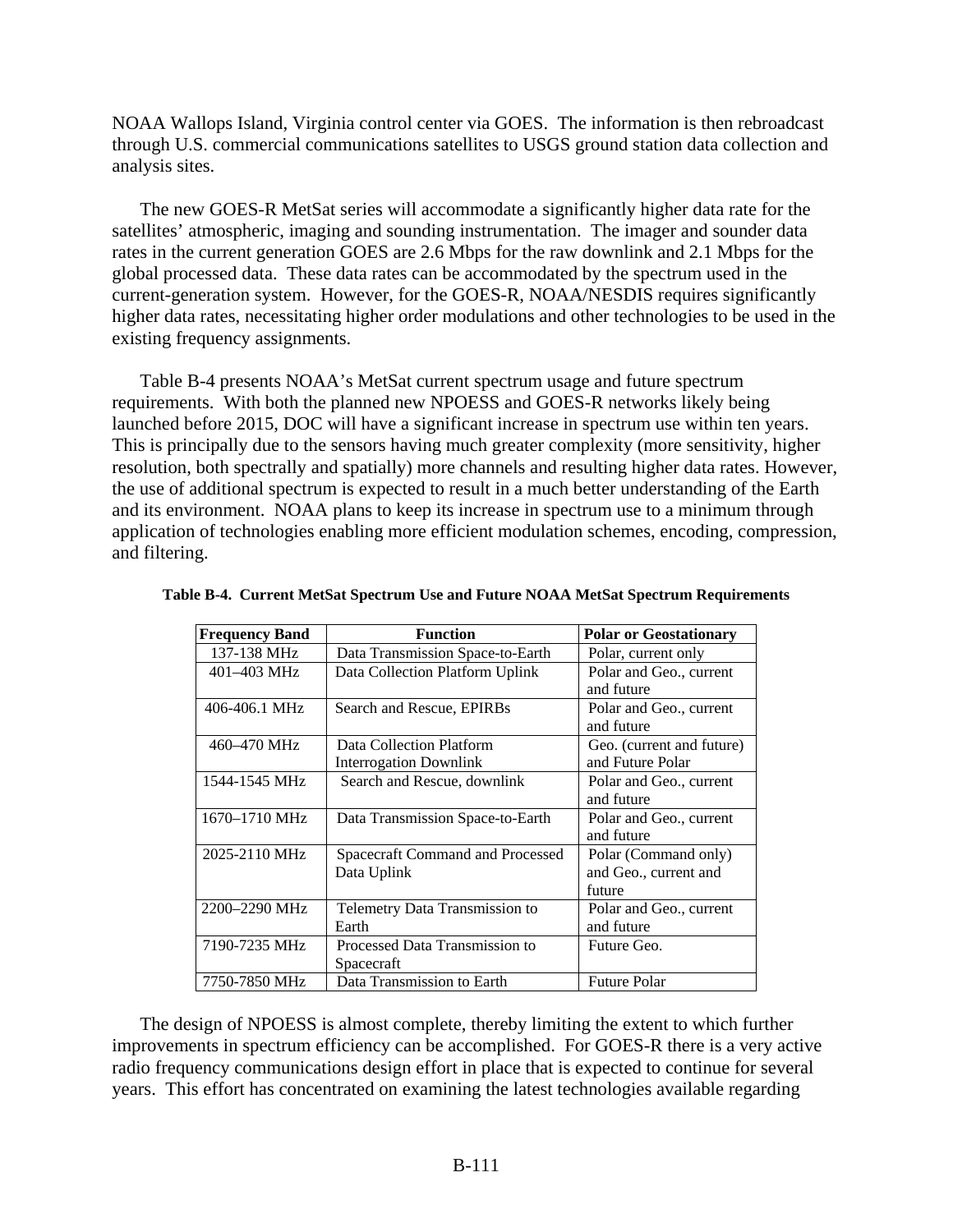efficient modulation, encoding and compression algorithms in order to achieve the maximum spectrum efficiencies which will result in the greatest data throughput in the least amount of radio frequency spectrum.

# **SPACE RESEARCH SERVICE**

# **INTRODUCTION**

The SRS is defined as**:** "A radiocommunication service in which spacecraft or other objects in space are used for scientific or technological research purposes."<sup>192</sup> Operations in the space research service include Earth-to-space links, space-to-Earth links, both near-Earth and deep space, space-to-space links, and either active or passive sensing. Both passive and active sensing is used for remote sensing to gather information from the earth as well as space.

NASA has a need for availability of properly protected electromagnetic spectrum to support the implementation of the agency's communication and remote-sensing systems.<sup>193</sup> Because of the nature of NASA's activities, its spectrum planning is geared to the missions it has planned for up to thirty years in the future. This includes the United States' vision for space exploration - - to implement a sustained and affordable human and robotic program to explore the solar system and beyond."194

Because the nature of space communications necessitates NASA operations above many countries in addition to the United States consistency in international allocations is critical. NASA participates actively in the Space Frequency Coordination Group (SFCG) in order to coordinate its worldwide spectrum requirements. (NTIA, DOC, and DOD also participate in the SFCG.) The SFCG is an international group of space agencies that work together to determine how best to use allocated frequency bands and how to provide cross-support to each other's mission. $195$ 

# **ALLOCATION ASSETS**

There are ninety frequency bands allocated to the space research service, and operations also take place in the 275-2400 GHz part of the spectrum where there are no allocations, except recognition of the activities by footnote. NASA indicates that it is also using 33.4-34.2 GHz for the JASON-1 program and 64-65 GHz for the Upper Atmosphere Research Satellite (UARS) program, but there are no allocations for SRS or EESS in these bands.

<sup>&</sup>lt;sup>192</sup> See, ITU Radio Regulations, art. 1, sec. III, at 1.55 (Geneva, 2004).<br><sup>193</sup> NASA Long Range Electromagnetic Spectrum Forecast at 6 (Nov. 1, 2005).<br><sup>194</sup> Id

<sup>194</sup>*Id*. 195 *Id.* at 7.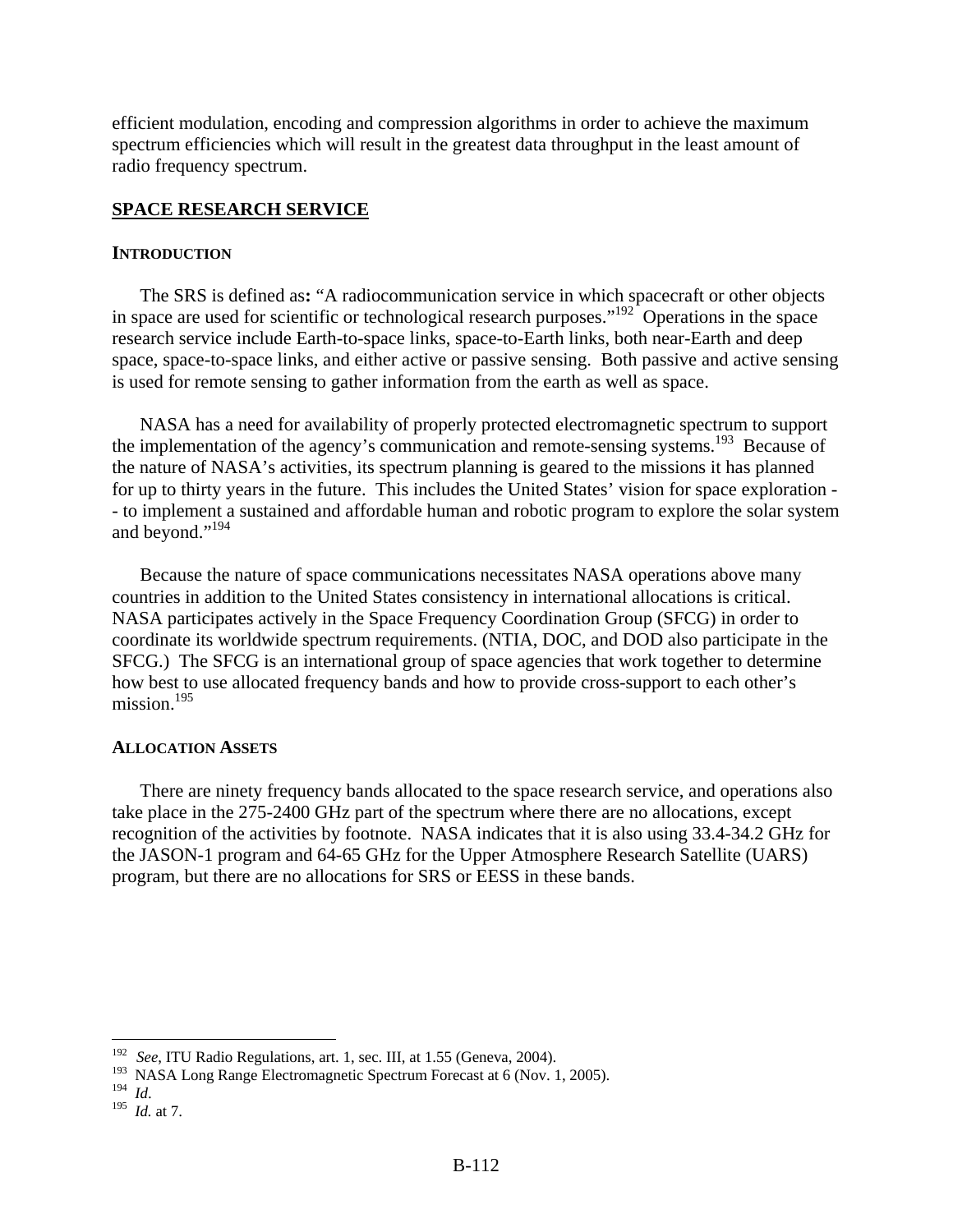#### **CURRENT SPECTRUM USE AND FUTURE SPECTRUM REQUIREMENTS**

#### **Current Spectrum Use**

NASA's scientific spacecraft must be tracked and controlled, and the health, condition, safety of the spacecraft monitored. Scientific data gathered by these spacecraft must also be transmitted to receive sites. Because most of its space activities are research-oriented, NASA has historically used the space research service for the bulk of its radiocommunication links to and from space. NASA operates a communications infrastructure that includes the Tracking and Data Relay Satellite System (TDRSS); the Ground Network (GN); and the Deep Space Network (DSN). The TDRSS uses communications satellites in geostationary orbit to relay data from scientific spacecraft to a fixed ground location. The GN operates a number of ground-based tracking facilities to provide direct support to the spacecraft without the need for a relay. The DSN is used to support scientific spacecraft whose missions are beyond 2-million kilometers from Earth, such as missions to other planets.

NASA re-uses many of the same frequency bands for its near space missions; and re-uses other bands for their deep space missions. For example, NASA has fifty-two near-Earth spacecraft that share the use of the 2025-2110 MHz for uplinks and the 2200-2290 MHz band for downlinks. There are also twenty-five NASA spacecraft that use either one of both of these bands for space-to-space links between spacecraft via TDRSS. At least fourteen of these NASA systems that use space-to-space frequencies re-use the same frequency. NASA also has twenty deep-space missions that share the use of the 8400-8450 MHz space-to-Earth or downlink band, and seventeen deep-space missions that share the use of the 7145-7190 MHz Earth-to-space or uplink band.

#### **Future Spectrum Requirements**

To augment the additional allocation to the space research service adopted at the WRC-03 in the 25.5-27.0 GHz band to support downlink transmissions from space-to-Earth, NASA has a need for another allocation of 500 MHz of nearby spectrum to support mission data communications and command and control links in the Earth-to-space direction. This estimate might increase with manned missions. It may be necessary to place this allocation change for additional space-research spectrum on an agenda of a future WRC.

In support of NASA's deep space mission and space-to-Earth communications, an additional 2.5 GHz is required in bands between 27.5-40 GHz. This requirement also would likely require an agenda item at a future WRC. The need for this large increase in spectrum requirements over the next ten to thirty years is needed to support future U.S. deep space missions which utilize data rate capability in the range of hundreds of megabits-per-second to support the large amount of on-board generated data. Downlink data rate predictions for future years are 2010-125 Mbps, 2020-150 Mbps and 2030-1500 Mbps. Moreover, the number of deep space missions is expected to increase as more space agencies explore the solar system and beyond.

An additional 1 MHz of spectrum in the 100-150 MHz range to support synthetic aperture radio (SAR) research has been identified. NASA is assessing whether this is a short term or long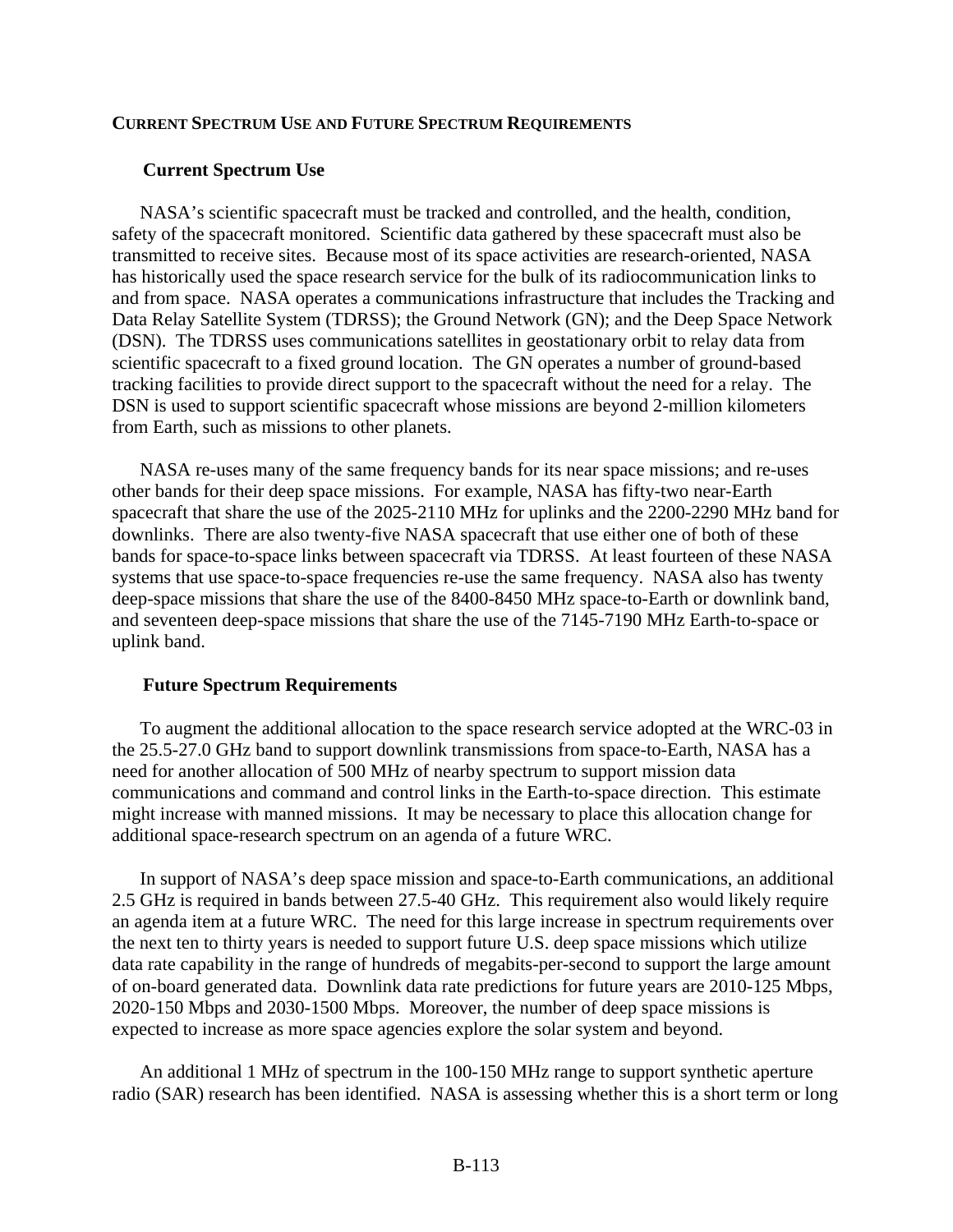term requirement, and whether the use would be from an airborne or spaceborne platform. NASA is considering whether an additional allocation will be needed, or whether such operations could be conducted on a non-interference basis. If NASA pursues an allocation change, this would require consideration by the United States for a proposal to a future WRC.<sup>196</sup>

# **METEOROLOGICAL AIDS SERVICE**

# **INTRODUCTION**

The Meteorological Aids (MetAids) service is "a radiocommunication service used for meteorological, including hydrological, observations and exploration."197 The major Federal agency users of MetAids frequency bands are the NWS of the DOC/NOAA and the DOD. The mission of the NWS includes observing and reporting of weather, issuing forecasts, and warning of weather and flood conditions affecting national safety, welfare and the economy.

The equipment employed in the MetAids service  $(e.g.,$  weather radars,<sup>198</sup> radiosondes, dropsondes and rocketsondes) perform some of these observing functions and provide critical data used in around-the-clock weather forecasting services, flood warning, and meteorological research studies. The data collected by the MetAids systems are shared with several Federal agencies, state and local governments, academic research programs, and commercial weatherforecasting firms.

The Federal Government is the largest user of meteorological aids equipment in the frequency bands allocated for this service, and it provides such data to private and commercial users including private sector meteorological organizations which prepare specialized forecasts for broadcast and to industry sectors such as agriculture.

 $\overline{a}$ 196 *Id.*

<sup>197</sup> *See*, ITU Radio Regulations, art. 1, sec. III, at 1.50 (Geneva, 2004).

<sup>198</sup> *See, e.g.,* discussion of NOAA's Profiler Demonstration Network, in the radiodetermination/radiolocation services section, *infra* at B-95. The profiler radars are a subset of weather radars.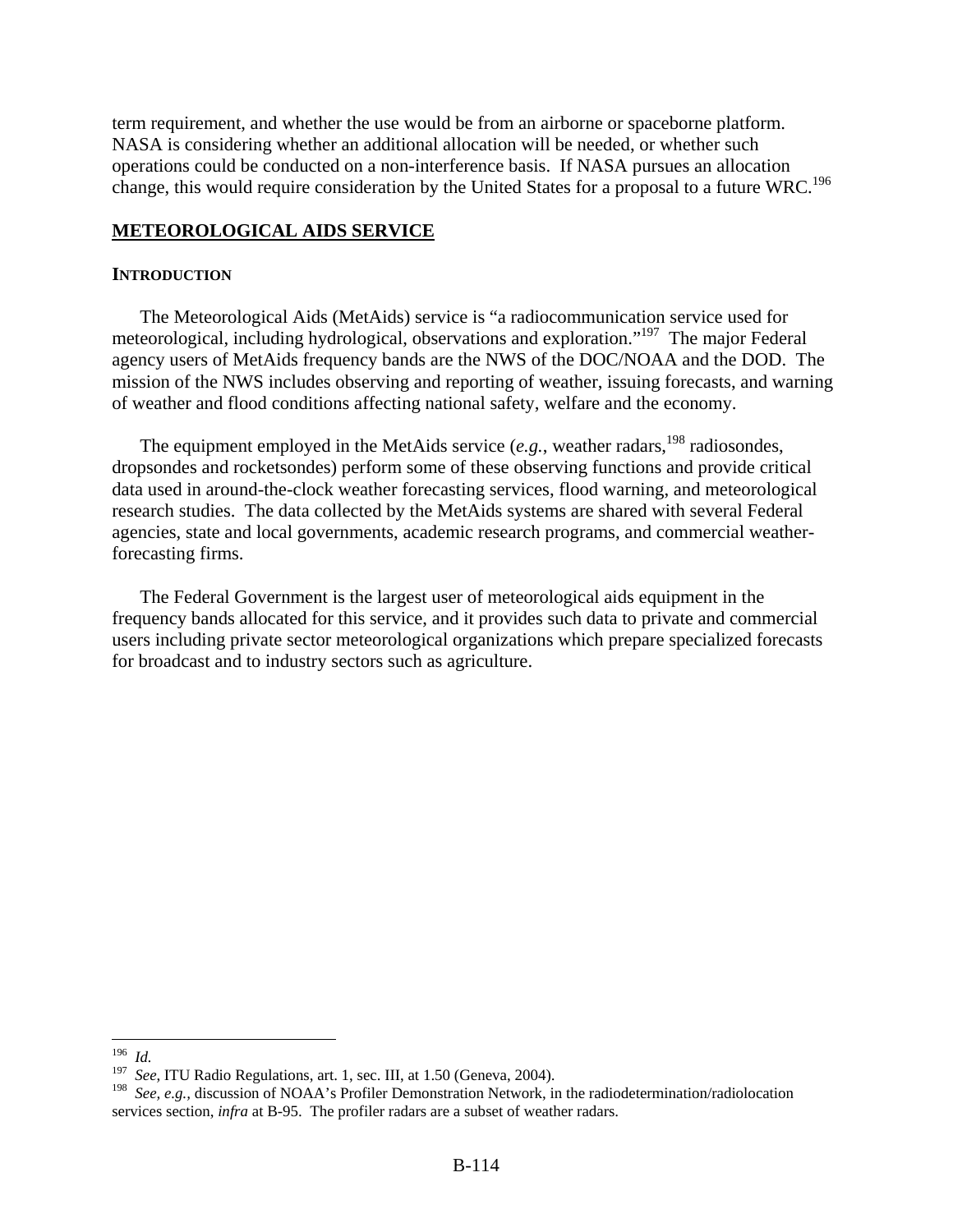#### **SPECTRUM ALLOCATION ASSETS**

 $\overline{a}$ 

Table B-5 presents a list of the frequency bands that are allocated to the meteorological aids service. The table includes the bands allocated to the Federal Government, and to the non-Federal or commercial sector. Many of the bands are shared with other services. The bands above 2700 MHz are radar bands and are not available for radiosondes, and many of the bands are also used in conjunction with passive sensors operating in conjunction with the EESS (passive) allocations.

| <b>Band (MHz)</b> | <b>Status</b> |
|-------------------|---------------|
| 400.15-401.0      | Shared        |
| 401-402           | Shared        |
| 402-403           | Shared        |
| 403-406           | Shared        |
| 1668.4-1670.0     | Shared        |
| 1670-1690         | Shared        |
| 1690-1700         | Shared        |
| 2700-2900         | Federal       |
| 2900-3000         | Federal       |
| 5600-5650         | Shared        |
| 9300-9500         | Non-Federal   |

#### **Table B-5. Frequency Bands Allocated to the Meteorological Aids Service**

#### **CURRENT SPECTRUM USE AND FUTURE SPECTRUM REQUIREMENTS**

Federal Government Systems Operating in the Meteorological Aids Service

NOAA is the largest Federal user of the systems operating in the MetAids service. Other Federal agencies including the DOD and the FAA are also major users. NASA, NSF, USDA and DOE each have a few assignments. The NWS operates a large number of radiosonde and dropsonde systems under the MetAids radio service.<sup>199</sup>

The primary types of systems in the MetAids service are radiosondes, including dropsondes**.** Radiosondes are sensor packages lifted through the atmosphere by a balloon or in the case of dropsondes, dropped from aircraft. Sensor data is transmitted to a ground station near the release point where the data is processed, and meteorological data products are produced. Radiosonde data are used by NOAA and the global meteorological community as an essential input to weather models and by NOAA researchers for atmospheric and climatologic research. NOAA operates a synoptic network of 102 radiosonde stations, each releasing a flight at 0000 and 1200 Coordinated Universal Time (UTC). In addition, NOAA researchers operate transportable radiosonde and dropsonde stations for atmospheric research. Radiosondes are the only devices capable of providing location-specific atmospheric measurements to an altitude of thirty

<sup>&</sup>lt;sup>199</sup> A radiosonde is defined as "an automatic radio transmitter in the meteorological aids service usually carried on an aircraft, free balloon, kite, and which transmits meteorological data." *See*, ITU Radio Regulations, art. 1, sec. III, at 1.109 (Geneva, 2004). A dropsonde is a meteorological device designed to be dropped from an aircraft to collect meteorological data such as from a tropical storm.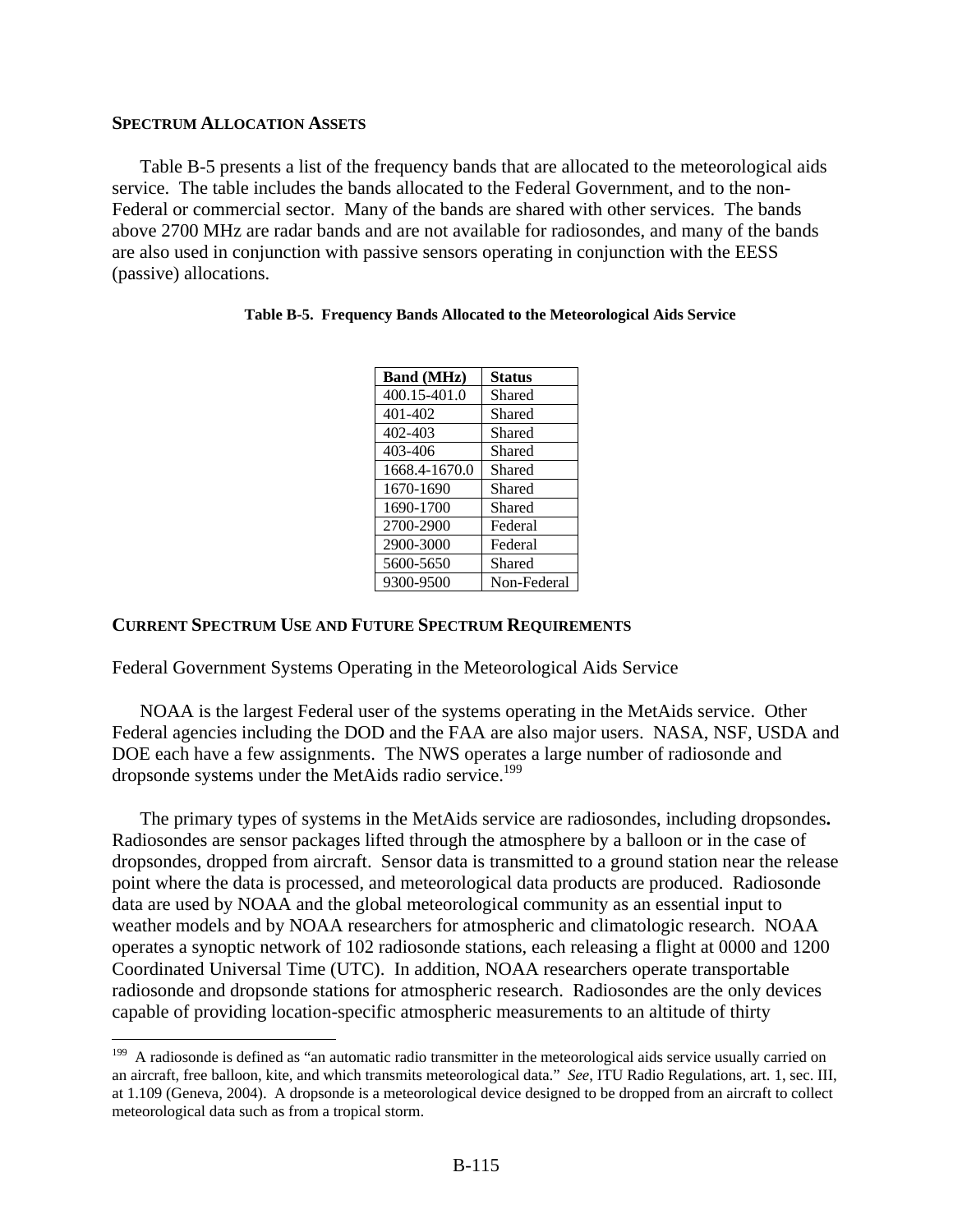kilometers. Dropsondes are capable of data collections from flight level to within a few meters of the earth's surface.

NOAA has also begun deployment of the RRS for the U.S. synoptic radiosonde network. Legacy synoptic radiosonde operations require on the order of 15 to 20 MHz of bandwidth in the range 1670-1690 MHz. Radiosondes are expendable items, where approximately 80,000 are flown in the United States per year for synoptic operations. Legacy radiosondes use a low cost transmitter based on a free running oscillator design to maintain low cost. The emission bandwidth was excessive and the transmitter frequency would drift as much as 4 MHz while in flight. The new RRS radiosonde uses a more efficient digital transmitter where drift is minimized. Through deployment of RRS, the U.S. synoptic radiosonde spectrum requirements are being reduced by fifty percent or more, albeit at a per-radiosonde cost increase.

 Radiosonde data supports the NOAA Weather and Water, Climate Variability, DOC, and DOT mission goals. Synoptic data improves weather forecasters' ability to increase weather and water warning lead times and forecast accuracy, and improve the predictability, expected time and location, and potential impact of hazardous weather events. Data users include Federal and foreign meteorological activities, atmospheric research, and state and local governments. In addition, the NOAA radiosonde system data are critical to emergency missions by providing medium range information on weather related events (rainfall, wind speed and direction, severe weather events) and making the information readily available to all Federal agencies.

 Radiosondes and dropsondes are operated by NOAA in the allocated bands 400.15-406 MHz and 1668.4-1700 MHz. With the deployment of the RRS most synoptic operations are conducted within 1675-1683 MHz, avoiding MetSat downlinks above 1683 MHz and commercial operations below 1675 MHz. Several synoptic stations and most NOAA research systems are operated in 400.15-406 MHz, which is shared extensively with other Federal agencies and non-Federal research institutions. NOAA requirements for radiosonde spectrum are anticipated to remain constant over the next five to ten years.

The DOC and DOI use data uplinks to the GOES and POES satellites in the 401-403 MHz band, and there are thousands of transmitters called Data Collection Platforms (DCPs). The DCPs collect measurements such as temperature and then transmit them, via GOES and POES satellites, to a receiving station that forwards the data to processing centers. DOD also operates systems in this band to collect weather data to support air traffic control functions and other DOD missions.

NWS also operates a number of systems, including approximately 120 weather radars, 102 weather balloon stations, the fire-weather program, the hurricane backup communications program, the weather reconnaissance aircraft program, and other miscellaneous radio requirements. Some of these systems are operated in conjunction with state and local governments. NWS also provides other services, in frequency bands not allocated for MetAids, such as 503 NOAA Weather Radio Stations, 3,437 hydrological data collection and warning stations, and the hydrologic telemetry program.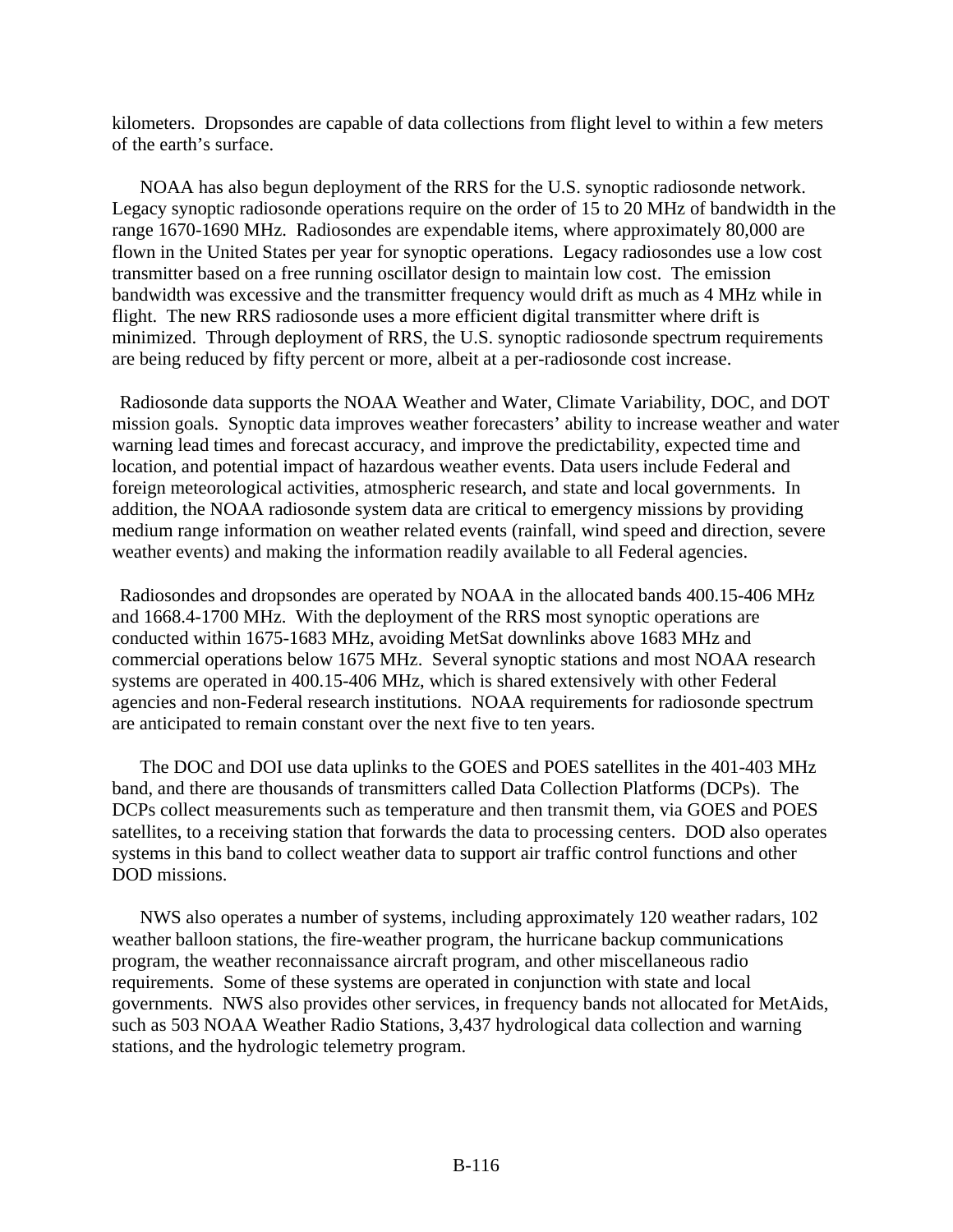Meteorological radars and radiosondes are the traditional methods for the collection of weather observations for which spectrum has been allocated in the United States and throughout the world. The NEXRAD radar system operating in the 2700-3000 MHz band is the most critical meteorological radar system in the United States. The FAA operates the NEXRAD systems in Alaska, Hawaii, Puerto Rico, and Guam; and NOAA operates all of the NEXRAD systems in the continental United States. The NEXRAD program is managed by the tri-agency Radar Operations Center (ROC) in Norman, Oklahoma. DOC/NOAA, FAA, and DOD provide ROC staff and funding support to the NEXRAD program

The NEXRAD radars have added to the spectrum congestion in the 2700-3000 MHz band in many geographic areas of the United States because the 2700-3000 MHz band is also extensively used by airport surveillance radars in the aeronautical radionavigation service. Furthermore, the NEXRAD system is no longer in production, and a new program will have to be initiated for the future generation meteorological radar system. The FAA plans to use the 2900-3000 MHz and 3500-3650 MHz bands when spectrum becomes unavailable in the 2700-2900 MHz band.

## **Non-Federal Uses in the Meteorological Aids Bands**

Non-Federal use of the MetAids bands is in the 400.15-406 MHz and 9300-9500 MHz bands; however, many licensees also use the 5350-5600 MHz band on a non-interference basis. State and local governments primarily use the 400.15-406 MHz band for hydrologic data collection, fire weather forecasting, and water runoff predictions, with the data sent back and collected via the GOES satellite. Many colleges and universities perform research in the areas of carbon monoxide studies and global atmospheric assessments. Many meteorological weather radars operate in the 5350-5600 MHz and 9300-9500 MHz bands and are owned and operated by state and local governments, private weather forecasting businesses, utility companies, cable television companies, broadcast stations, and college and universities.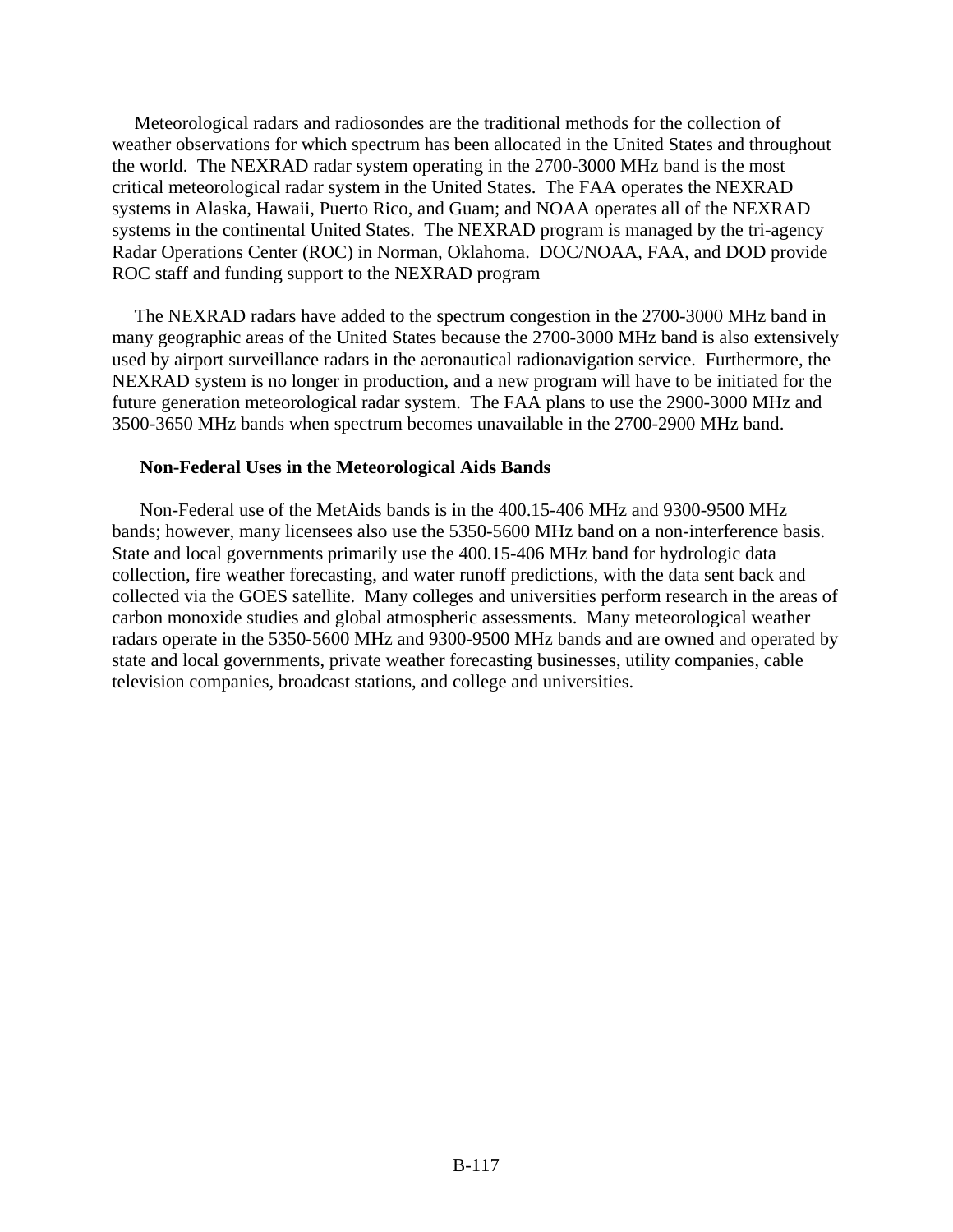# **Future Spectrum Requirements**

Table B-6 presents NOAA's current and future spectrum requirements.

| <b>Band</b>    | <b>System</b>  | <b>Current Use</b>                                           | <b>Projected Change in</b><br><b>Requirements In Next 10</b><br><b>Years</b> |
|----------------|----------------|--------------------------------------------------------------|------------------------------------------------------------------------------|
| 400.15-406 MHz | Radiosondes    | <b>Meteorological Operations</b><br>and Atmospheric Research | None                                                                         |
|                | Wind Profiler  | <b>Wind Profiler Radar</b>                                   | Use of 401-406 MHz for this                                                  |
|                | Radar          | <b>Experimental Network</b>                                  | system to be discontinued;                                                   |
|                |                |                                                              | new Wind Profiler Radar                                                      |
|                |                |                                                              | systems in $449 \pm \text{MHz}$ under                                        |
|                |                |                                                              | development                                                                  |
|                | MetSat Data    | Data Collection Platform                                     | None                                                                         |
|                | Transmission   | <b>Transmission to Satellite</b>                             |                                                                              |
| 1675-1683 MHz  | Radiosondes    | <b>Meteorological Operations</b>                             | None                                                                         |
|                |                |                                                              | (Deployment of modernized)                                                   |
|                |                |                                                              | system underway-spectrum                                                     |
|                |                |                                                              | efficiency increased reducing                                                |
|                |                |                                                              | requirements 50%)                                                            |
| 2700-3000 MHz  | Meteorological | Forecast and Warnings                                        | None                                                                         |
|                | Radar          | Operations                                                   |                                                                              |
| 5600-5650 MHz  | Meteorological | Atmospheric Research                                         | Ongoing research to assess                                                   |
|                | Radar          |                                                              | future potential requirement                                                 |
| 9300-9500 MHz  | Meteorological | Atmospheric Research                                         | May be used for Gapfiller                                                    |
|                | Radar          |                                                              | radars. Number of                                                            |
|                |                |                                                              | systems to be determined.                                                    |

**Table B-6. NOAA Current and Future Spectrum Requirements**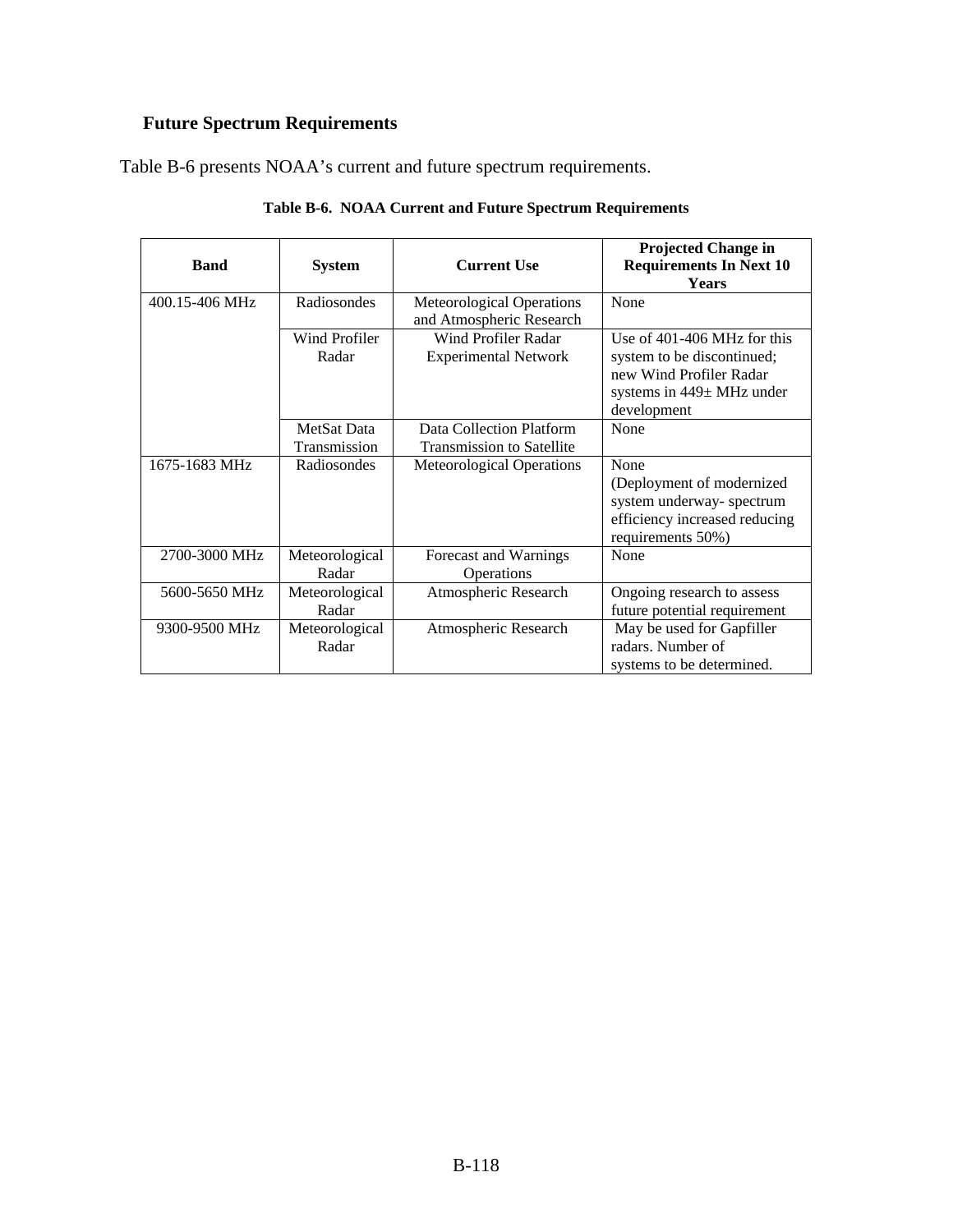# **RADIO ASTRONOMY SERVICE**

## **INTRODUCTION**

The radio astronomy service is defined as: "A service involving the use of radio astronomy,"200 and radio astronomy is defined as: "astronomy based on the reception of radio waves of cosmic origin."<sup>201</sup>

Radio astronomy operations are mostly terrestrially based, but some allocations via footnotes authorize space-based radio astronomy activities. The passive nature of radio astronomy is similar in some respects to the passive sensing activities of the EESS. However, radio astronomy activities gather data from space by looking away from the Earth and within space, in contrast to remote sensing activities which primarily gather data from the Earth.

The radio astronomy service uses radio waves to study celestial phenomena through measurement of the characteristics of radio waves emitted by physical processes occurring in space. Radio astronomy complements observations of objects and phenomena at other wavelengths, such as infrared, optical, ultraviolet, and x-ray wavelengths. Radio astronomy has resulted in substantial increases in astronomical knowledge, including the discovery of several classes of new objects, including pulsars, quasars, radio galaxies and new planets. Some of these objects are among the most extreme and energetic physical processes in the universe. Because radio astronomy is used to study objects and phenomena that occur at very large distances from the Earth, large diameter antennas or arrays of smaller antennas are needed. Radio astronomy telescopes use large antennas to reflect the radio signals received from space to a receiver, placed at the focus of the antenna that amplifies and transforms the signals into usable data.

The NSF, a Federal agency, is the major supporter of radio astronomy research in the United States, and it funds the operations of numerous radio astronomy facilities located both within the United States and its possessions and in some other countries. Two national centers are dedicated to radio astronomy research: the National Radio Astronomy Observatory (NRAO), headquartered in Charlottesville, Virginia; and the National Astronomy and Ionosphere Center (NAIC), operated by Cornell University. Both facilities are operated under cooperative agreements with the NSF.

The NRAO operates facilities at twelve sites in the continental United States, Hawaii and St. Croix and is building, in conjunction with international partners, a major millimeter/submillimeter wave array (the Atacama Large Millimeter/sub-millimeter Array, or ALMA) in Chile. NAIC operates the Arecibo Observatory in Puerto Rico, with the world's largest single-antenna radio telescope at 305 meter (1000 feet) in diameter.

Effective use of the Green Bank, West Virginia radio astronomy facilities is made possible by the National Radio Quiet Zone, which facilitates coordination of spectrum use within a 13,000 square mile area around the Green Bank observatory.

<sup>200</sup>*See*, ITU Radio Regulations, art. 1, sec. III, at 1.58 (Geneva, 2004). 201 *Id.* at 1.13.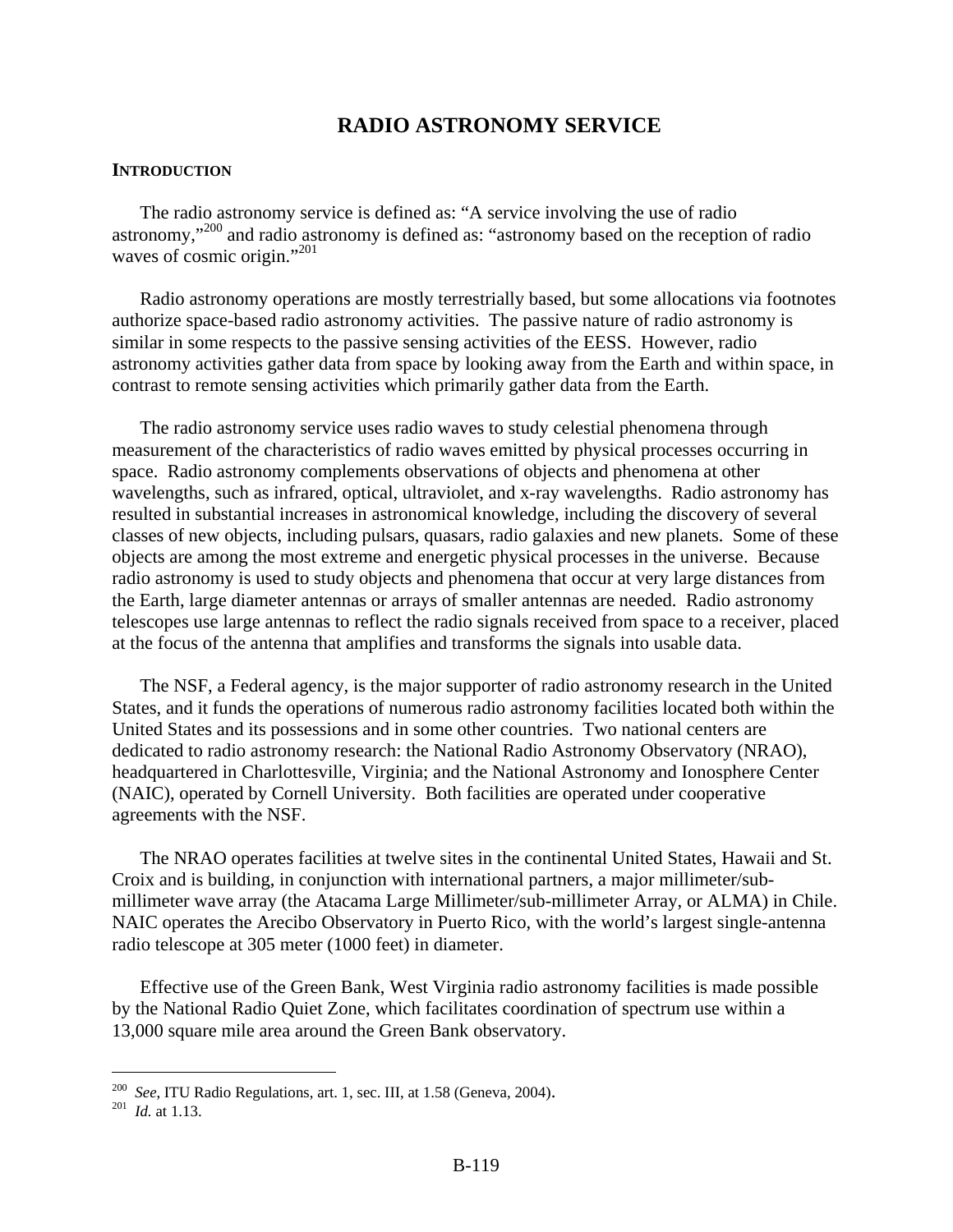New and upgraded radio astronomy facilities are planned, including advanced telescopes with the ability to observe over a wider range of frequencies. A number of new telescopes are under construction: ALMA and other telescopes in Chile; a millimeter-wave telescope in Puebla, Mexico being constructed as a partnership between Mexico and the University of Massachusetts; the South Pole Telescope, a specialized telescope that will study the origin of the universe using millimeter wave bands; and the Allen Telescope Array (ATA) in northern California, which will demonstrate a new class of radio telescope that uses a large number of relatively inexpensive, smaller antennas.

In addition to using spectrum in a passive manner to gather data from space, radar astronomers use transmitters to beam signals toward solar system objects such as planets, asteroids, and comets, and collect the return signals that are then used to produce detailed radar images of the objects.

In addition to astronomical users of the spectrum, NSF also funds upper and lower atmospheric scientists who make use of active devices such as specialized radars, operating in the bands allocated to the radiolocation service in the 40 MHz to 100 GHz range, to study atmospheric and ionospheric phenomena.

#### **SPECTRUM ALLOCATION ASSETS**

There are over seventy frequency bands allocated to the radio astronomy service. The bands have primary and secondary allocations to the Federal Government radio astronomy service, and there are frequency bands for which the radio astronomy service is authorized via footnotes to the table of frequency allocations. Furthermore, footnote US342 requests consideration for the use of the bands by the radio astronomy service. $202$ 

Most of the frequency bands that are allocated in the United States to radio astronomy are also allocated to other passive services (non-transmitting). In most cases, no fundamental emissions from other spectrum users should be evident in these bands at any location in the United States and possessions. However, unwanted (spurious and/or out-of-band) emissions $^{203}$ can impact these bands. In some bands, the radio astronomy service shares primary status with other services. Shared primary services may coordinate with one another to avoid interference.

The radio astronomy service also has a secondary allocation in some bands. In these bands, the radio astronomy service cannot claim interference protection from primary services, but may coordinate spectrum use with other services allocated on a secondary basis. Finally, radio astronomy operations are recognized in some bands via footnote US342 to the table of frequency allocations. Some of these bands encompass sub-bands in which the radio astronomy service is already allocated on a primary or secondary basis. In those sub-bands, the level of protection for the radio astronomy service is based upon its primary or secondary allocation. Outside of those sub-bands (*i.e*., within the bands that radio astronomy is mentioned only by footnote), footnote US342 requests that other users of the spectrum take into consideration the use of the bands for radio astronomy, but are not otherwise required to protect the radio astronomy service.

 $202$  NTIA Manual, *supra* note 39 at 4-144 and 4-145.

<sup>&</sup>lt;sup>203</sup> Unwanted emissions are emissions outside the transmitter or receiver bandwidth.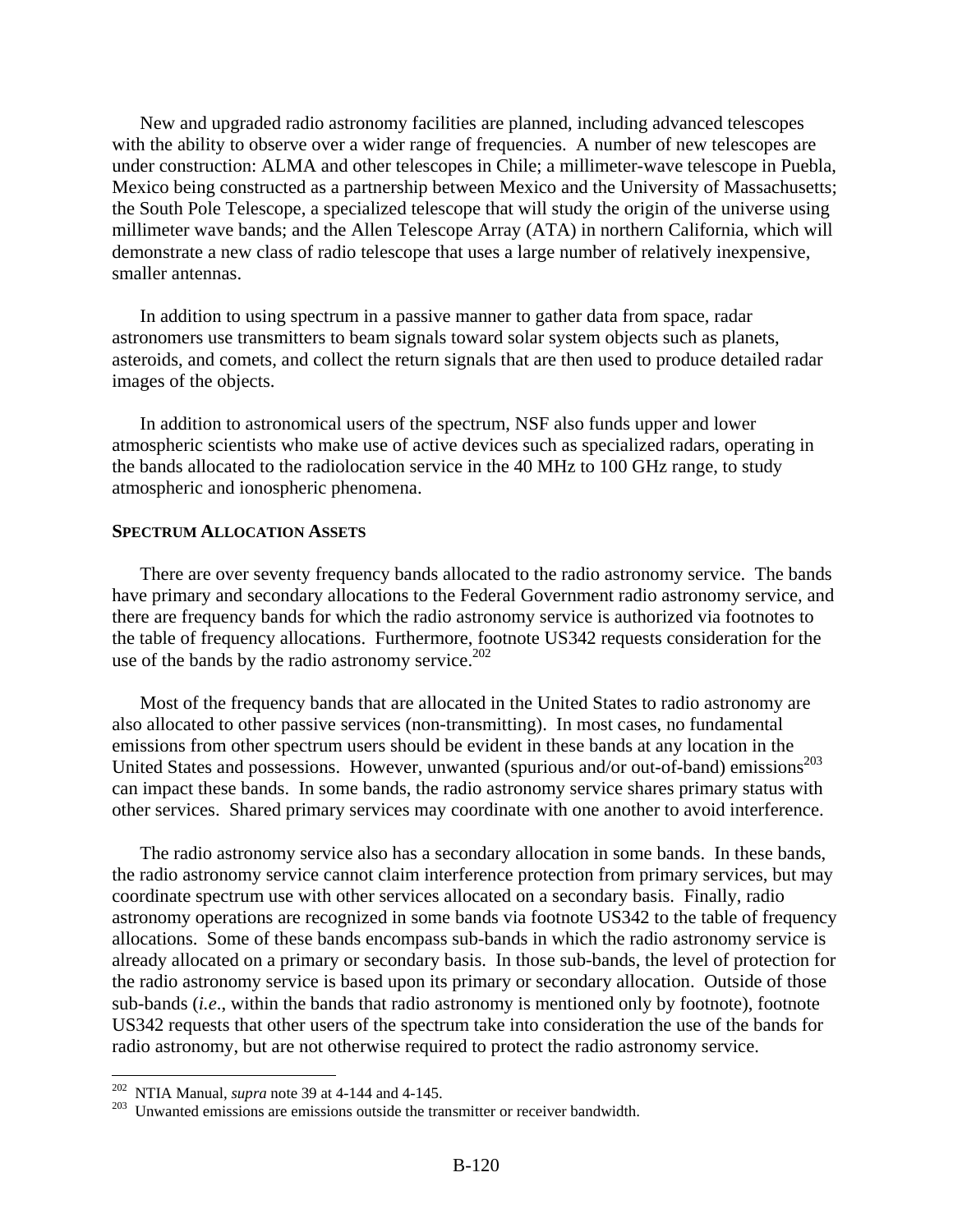There are very few frequency assignments for radio astronomy or other passive services in the GMF as passive services are not required to obtain frequency assignments. However, as discussed above, these operations should consider entry into the GMF to provide information to other systems concerning the need to protect the radio astronomy passive activities.

#### **CURRENT SPECTRUM USE AND FUTURE SPECTRUM REQUIREMENTS**

#### **Current Spectrum Use for the Radio Astronomy Service**

 $\overline{a}$ 

Radio astronomy observations enable scientists to discover and study phenomena that are not observable by other means, such as radiation from various phenomena in the universe, many occurring billions of years ago and whose radio emissions are just now reaching Earth. The vast majority of cosmic signals are exceedingly weak and therefore difficult to detect. Cosmic sources also are very distant, so propagation losses are extreme — at 1400 MHz, the free space propagation path loss over forty trillion kilometers (the cosmically short distance to the closest star to the Sun) is very large (367 dB); the loss over ninety-five billion trillion kilometers (the distance to the edge of the observable universe) is a daunting 555 dB. Radio astronomy research is therefore conducted with extremely sensitive instruments located mostly at sites far removed from predictable sources of ground-based radio interference. In spite of the isolation of most radio telescopes, the intensive use of the spectrum terrestrially, in the air, and by satellite systems, means that access to spectrum for radio astronomy observations is very constrained.

Research in radio astronomy is conducted with a number of antenna types, including single antenna telescopes and multiple-antenna systems called arrays. When used as an interferometer $204$ , two or more antennas (now considered "elements" of the interferometer) are pointed at the same object, and the data received by each are cross-correlated. An interferometer achieves an angular resolution equivalent to the resolution that would be achieved by a single antenna, the same diameter as the separation between elements of the array.

Scientific research through radio astronomy often requires access to specific, well-defined parts of the spectrum. For example, radio astronomers cannot always choose the frequencies of their observation arbitrarily, as many of the cosmic signals they study take the form of spectral lines covering a limited frequency range. These lines are generated at characteristic frequencies associated with transitions between quantized energy states of atoms or molecules, and in order to obtain the information that the astronomer seeks they must be observed at these specific frequencies. Moreover, radio astronomers cannot limit their observations to a few bands. For example, establishing the chemical composition and dynamics of interstellar matter requires

<sup>&</sup>lt;sup>204</sup> An **interferometer** works on the principle that two waves that coincide with the same phase will add to each other while two waves that have opposite phases will cancel each other out, assuming both have the same amplitude. The highest-resolution astronomical images are produced using interferometers (at both optical and radio wavelengths). In order to perform interferometric imaging in optical astronomy at least three telescopes are required (more are preferred).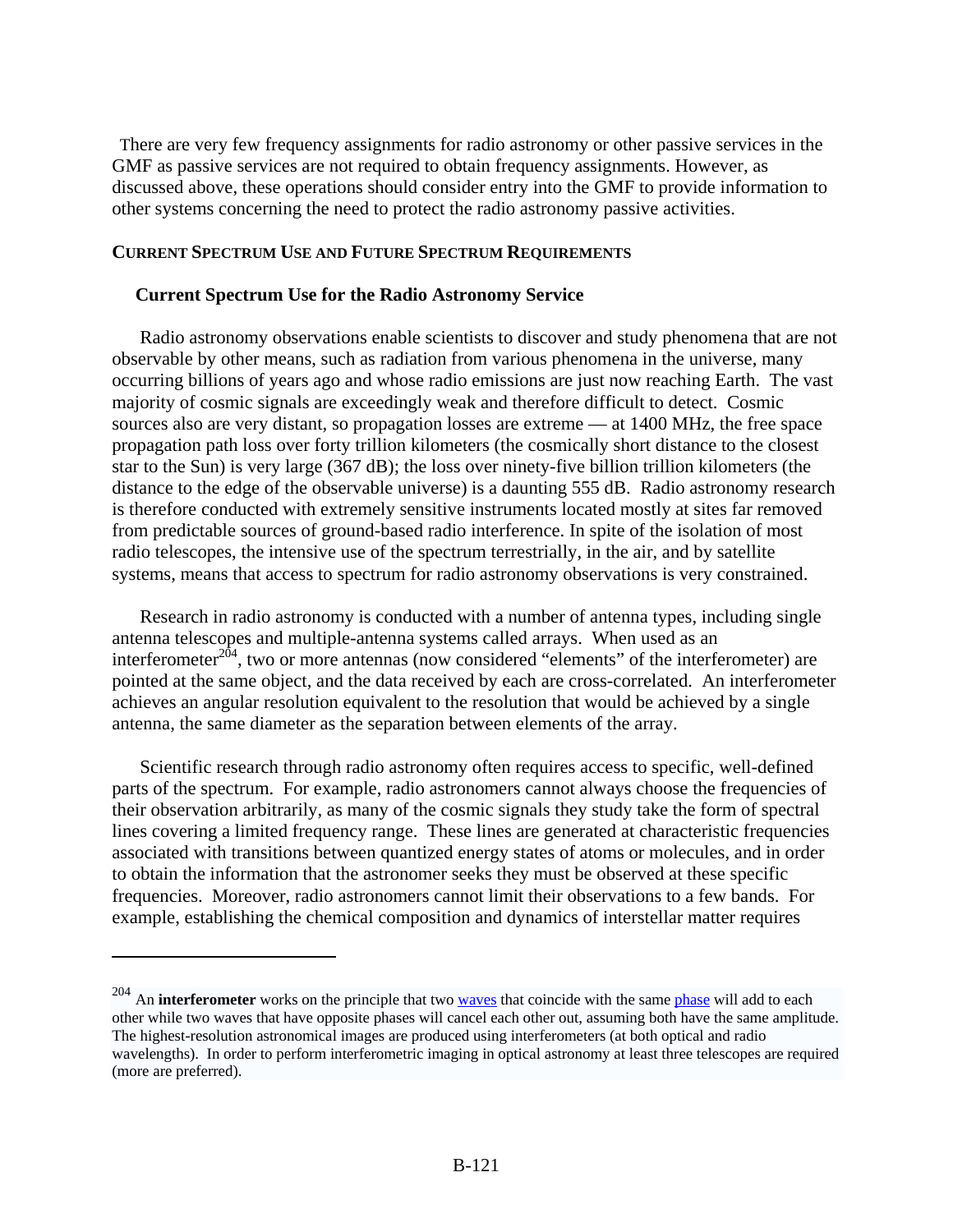measurements of many spectral lines across the millimeter wave part of the spectrum. In addition, international observation programs, in which the United States is an active participant, may necessitate the use of common equipment, and dictate the choice of frequencies for a given experiment.

Many radio astronomy allocations are based on the list of spectral lines of greatest importance to radio astronomy. This list is maintained by the International Astronomical Union (IAU) and updated periodically. For example, the 1400–1427 MHz band is allocated to radio astronomy for observations of the 1420.406 MHz spectral line emitted by hydrogen, the element that comprises over ninety percent of the presently observable contents of the universe. Some important spectral lines were discovered only after the band had been allocated to an active service (for example, the 12.178 GHz methanol lines, in a band allocated to satellite downlinks). Lines outside allocated bands may occasionally be observed as circumstances permit (*e.g*., when there are no satellite transmissions), but at greatly reduced efficiency.

Other frequency bands are allocated to the radio astronomy service for continuum observations. These allocations are loosely made in approximately one-octave steps, to allow astronomers to study the variation of broadband emissions with frequency. Some broadband sources emit strongly at low frequencies and hardly at all at higher frequencies, while others do the opposite; the details of the spectrum provide important information about the sources and physical processes operating in them.

Using terrestrial radio telescopes, radio astronomers can observe cosmic phenomena at frequencies ranging from 15 MHz to over 1,000 GHz. To meet the needs of radio astronomy, frequencies at regular intervals across this range must be protected from interference in the vicinity of the radio observatories. The basic plan of spectrum management for radio astronomy is to protect small bands across the range for continuum observations, while choosing those bands so they contain the spectral lines of greatest interest.

Scientists continue to pioneer the use of ever-higher radio frequencies, going well beyond the 1,000 GHz (1 THz) region. Some of the highest frequency radio instruments have begun to blur the line between radio and infrared detection techniques.

Observations outside a radio astronomy band are made possible by the fact that radio astronomy is a passive service, and therefore such observations do not cause harmful interference to allocated services. Out-of-band observing, however, means generally a greatly reduced efficiency, since significant periods of interference can occur due to other services transmitting in the band. Radio astronomers are devoting a great deal of effort into developing hardware and software solutions that may allow them to observe in the midst of varying levels of interference. Such solutions can only be partially effective, however, result in reduced efficiency and, sometimes, to failure in acquiring usable data, in spite of best efforts.

#### **Future Spectrum Requirements for the Radio Astronomy Service**

The existing allocations to radio astronomy do not take into account the wide range of Doppler shifts at which spectral lines can be observed. For example, the 1420 MHz hydrogen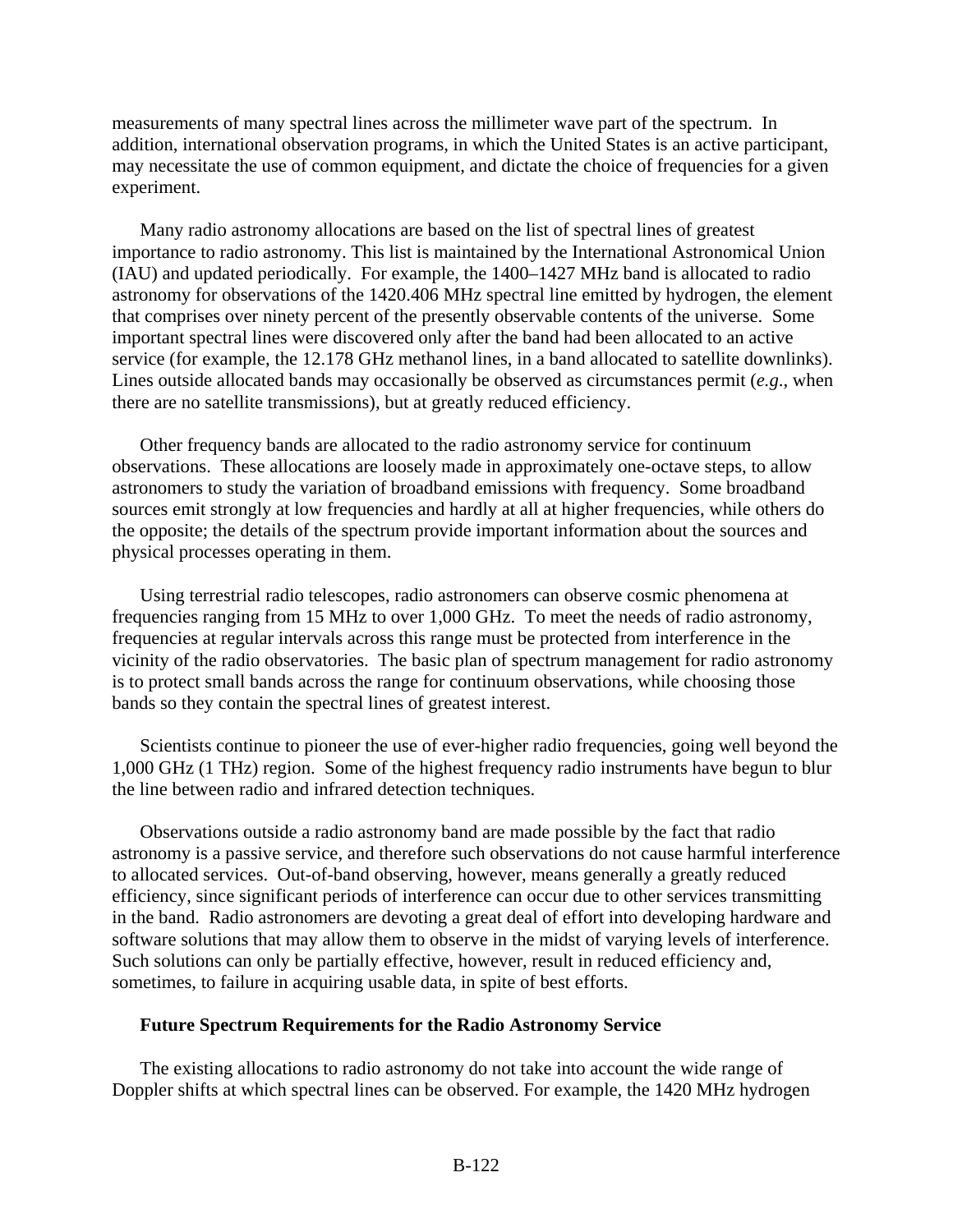line can be "redshifted" to frequencies as low as 200 MHz at the largest cosmological distances, and thus astronomers are forced to observe outside of the allocated radio astronomy bands. Furthermore, astronomers increasingly are using bandwidths wider than the specifically allocated bands. Increased observing bandwidths can allow fainter broadband (non-spectral line) signals to be detected.

Observations in bands outside allocated radio astronomy bands increasingly can be useful using a combination of interference mitigation techniques, geographical separation, and regulations, including coordination zones around observatories. However, these techniques do not obviate the continued need for dedicated radio astronomy allocations.

 Radio astronomy requirements are expected to be satisfied during the next decade within the range of currently allocated spectrum through interference mitigation and other techniques. NSF does not anticipate a requirement for new radio astronomy allocations at frequencies up to 275 GHz. However, new allocations in the 275 GHz to 1 THz region of the spectrum to radio astronomy and other science services may be needed by NSF within a decade, due to the intense interest of the astronomy community in mmw observations and given the large international investment that is currently going into facilities to observe this spectral region. Spectrum allocations above 1 THz may also become necessary beyond the next decade.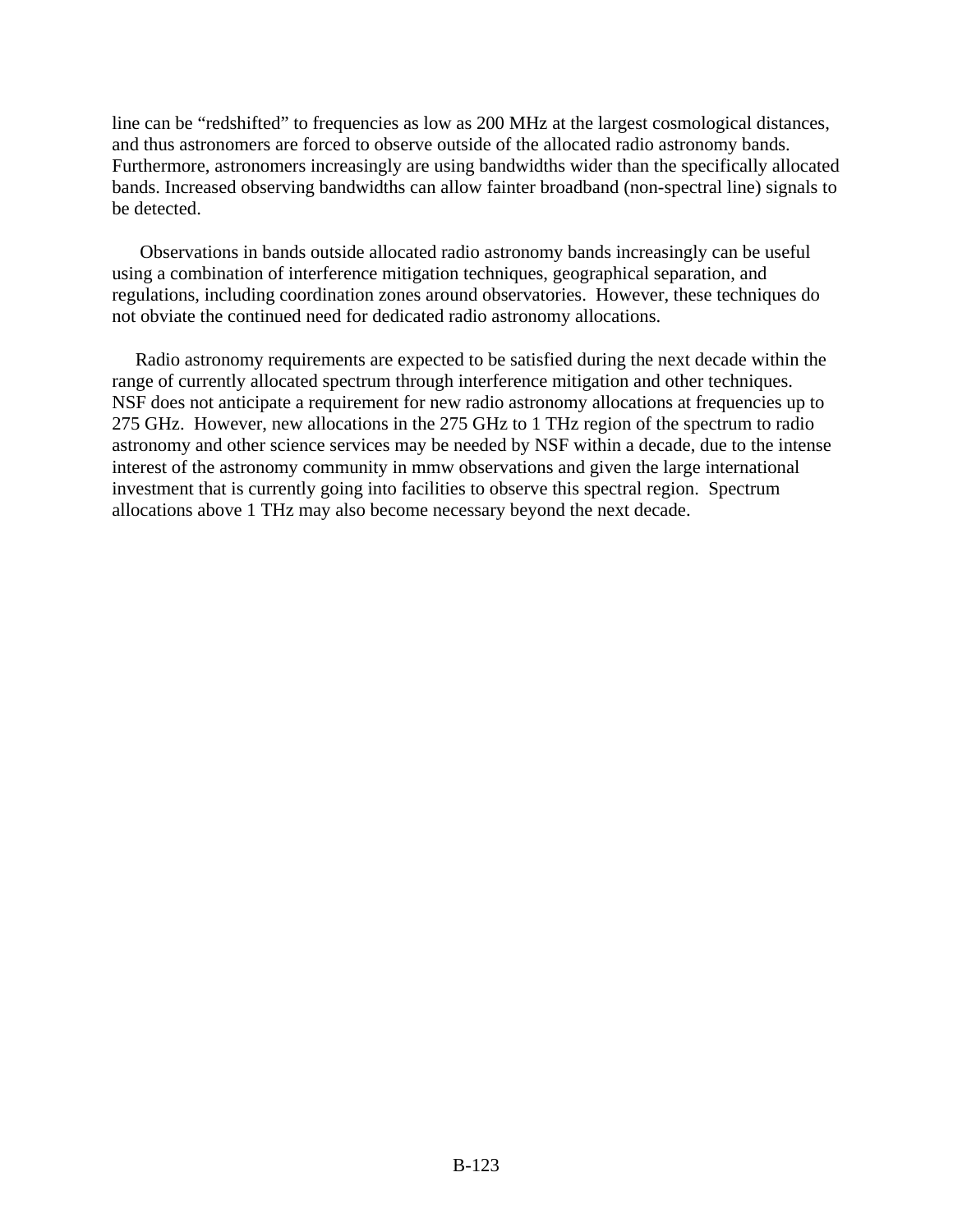# **SPACE OPERATION, INTER-SATELLITE AND SPACE-TO-SPACE SERVICES**

#### **SPACE OPERATION SERVICE**

The Space Operation Service (SOS) is defined as: "A radiocommunication service concerned exclusively with the operation of spacecraft, in particular space tracking, space telemetry and space telecommand. These functions will normally be provided within the service in which the space station is operating."<sup>205</sup> The operations within the SOS allocation can be either in the Earth-to-space, space-to-Earth, or the space-to-space directions.

The typical Federal uses of the space operation service are monitoring the locations and condition of spacecraft in the space-to-Earth direction and for transmitting telecommand signals in the Earth-to-space direction to control the spacecraft, including moving it to other locations. Most space operations are referred to as TT&C. Different TT&C communications are required for the various phases of a spacecraft's mission. The TT&C can consist of: 1) long-term in-orbit TT&C; or 2) short-term TT&C communications required for satellite positioning or ascertaining spacecraft health. An example of a long-term TT&C would be support of a spacecraft sent to Mars or the continuous monitoring of spacecraft health for a geostationary spacecraft. An example of a short-term TT&C would be a ten minute duration communication to check the health of a geostationary or non-geostationary satellite.

NASA, DOD, and DOC are the predominant Federal users of the space operation service, although some space operation types of activities may be taken in bands that are allocated to other satellite services or services such as space research.

#### **SPACE-TO-SPACE OPERATIONS**

Some space-to-space communications and other operations take place in frequency bands that are allocated to services other than the ISS. Space-to-space operations are authorized in the table of frequency allocations. For example, the 410-420 MHz band is allocated to the SRS (space-to-space) on a primary basis, with footnote 5.268 limiting operations to communications within 5 km of an orbiting, manned space vehicle.<sup>206</sup>

#### **SPECTRUM ALLOCATION ASSETS**

 There are ten frequency bands allocated to the space operation service. In 1995, the allocations to the Federal Government also included the 136.0-137.0 MHz and 1427-1429 MHz bands, so the allocations to the space operation service declined by 3 MHz in the ten year period.

#### **CURRENT SPECTRUM USE AND FUTURE SPECTRUM REQUIREMENTS**

#### **Current Spectrum Use**

<sup>205</sup>*See*, ITU Radio Regulations, art. 1, sec. III, at 1.23 (Geneva, 2004). 206 NTIA Manual, *supra* note 39 at 4-87.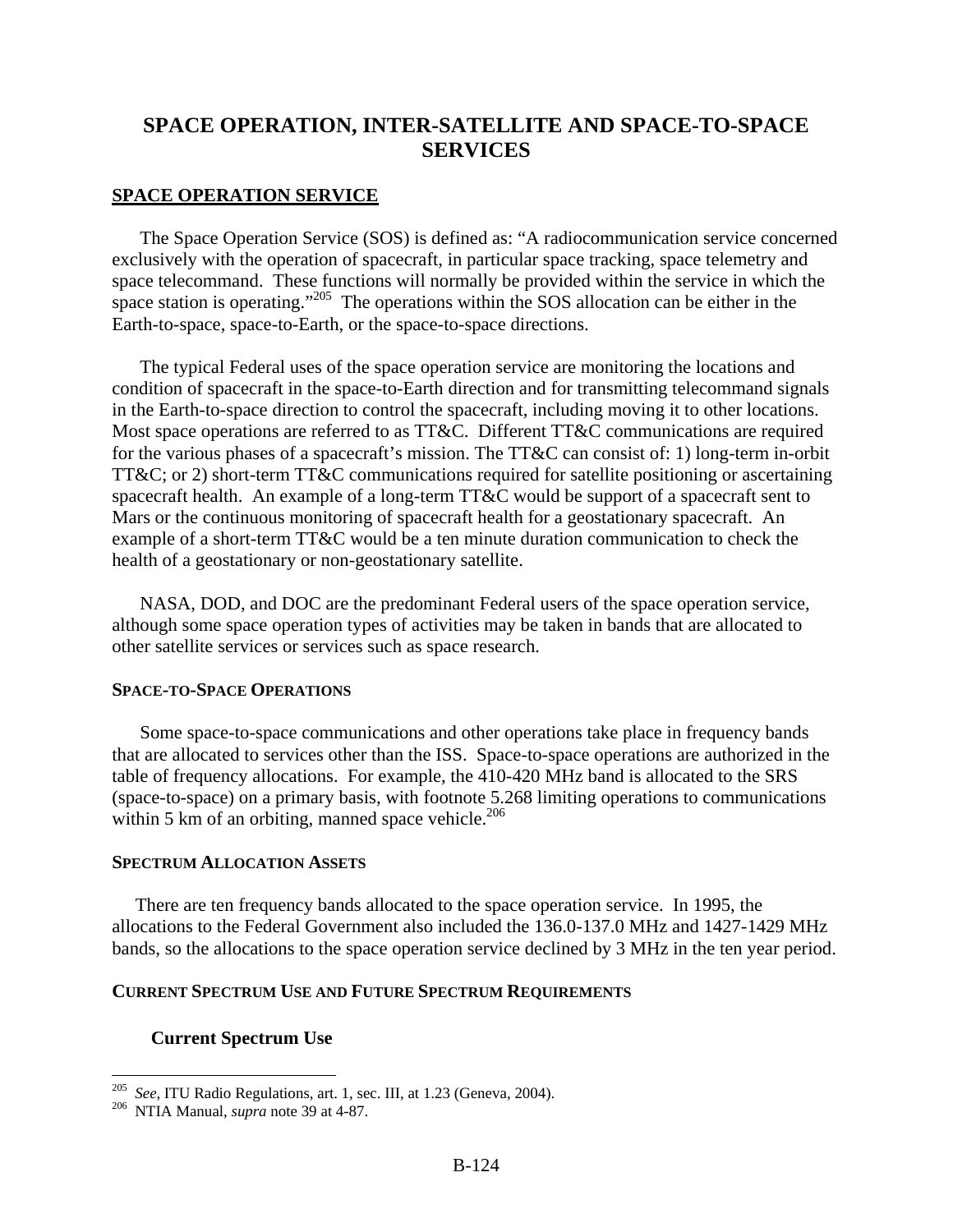NASA, DOC, and DOD are the primary Federal users of the SOS. The DOC and NASA had the greatest percentage growth in the past ten years. The growth in both cases is attributed to the launching of new spacecraft requiring additional frequency assignments.

 Rather than using systems in bands allocated to the SOS, the TT&C communications for a spacecraft frequently occur in the same frequency band as the spacecraft communications frequency band related to its mission. For example, satellites operating in the SRS communications bands will frequently multiplex the TT&C tracking and telemetry signals onto a transponder that operates in the communications part of the SRS bands; or satellites operating in the FSS communications bands will assign specific frequencies for TT&C tracking and telemetry signals onto a transponder that operates in the communications part of the FSS bands, the same as the satellites main function. This practice results in considerable cost savings and improved reliability as the same equipment can be used for both functions.

However, in some cases, the TT&C links operate in a separate band because the bands differ widely in frequency. For example, a TT&C system operating in the 2 GHz band can use an omnidirectional antenna to communicate with the control stations on the Earth at various locations rather than to the location of the spacecraft downlink which may use a satellite antenna spot beam. Furthermore, communications in the 2 GHz spectrum area are not as susceptible to precipitation fading as operations in the higher bands, such as those above 20 GHz. The separate and lower frequency TT&C links also allow direct communications between LEO satellites and Earth stations for emergencies and contingencies.

### **Future Spectrum Requirements**

The future spectrum requirements for the SOS should be satisfied by the existing allocations.

### **INTER-SATELLITE SERVICE**

The Inter-Satellite Service (ISS) is defined as: "A radiocommunication service providing links between artificial satellites." $^{207}$  Satellites and other spacecraft often require communications among themselves, communications that are sometimes relayed to ground stations. Non-geostationary satellites and other spacecraft in low-Earth orbit sometimes relay their signals to the ground through geostationary relay satellites.

The manned space missions involving multiple spacecraft or extra-vehicular activities also require "inter-satellite" radiocommunications links. Some of these activities take place in frequency bands that are allocated to services other than the ISS.

NASA is the predominant Federal user of the ISS.

<sup>&</sup>lt;u>.</u> 207 *Id.* at 1.22.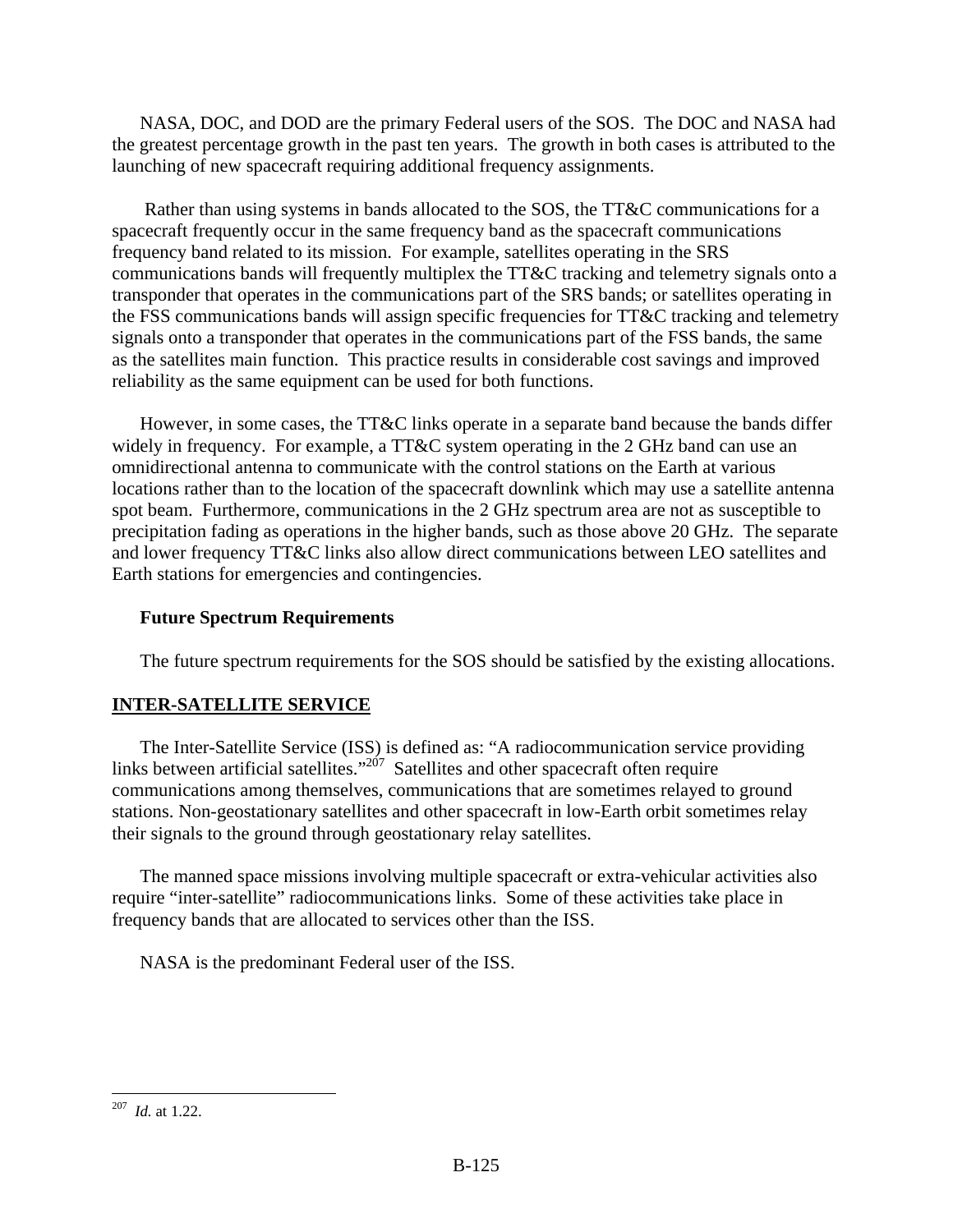#### **SPECTRUM ALLOCATION ASSETS**

There are twelve frequency bands that are specifically allocated to the ISS; and two bands are allocated to various other space-related services that also authorize space-to-space operations, such as in the SRS, the EESS, or the SOS. The allocation table specifically authorizes the spaceto-space direction for these services.

#### **CURRENT SPECTRUM USE AND FUTURE SPECTRUM REQUIREMENTS**

#### **Current Spectrum Use**

NASA and the DOD are the only Federal agencies with space-to-space operations. NASA uses the TDRSS for communications for tracking and data acquisition services between GSO spacecraft and NASA and specific user control stations or data processing facilities. The TDRSS space segment consists of nine satellites in GSO, with the constellation distributed to provide global coverage. Command data is uplinked from the ground segment to the TDRSS and relayed from the TDRSS to other spacecraft. Conversely, telemetry data is relayed from various user spacecraft via the TDRSS and downlinked to the ground segments near Las Cruces, New Mexico or at Guam, and then on to data collection locations via terrestrial communications services. Scientists collect and analyze the experimental and sensor data, and operations personnel use satellite engineering data to manage the satellite itself. Data relayed through TDRSS is critical to scientists investigating both near and deep space phenomena and Earth science.

Table B-7 depicts bands that are used for space-to-space operations by NASA and by non-U.S. space agencies in joint projects with NASA.

| <b>Band</b>     | <b>Function</b>                          |
|-----------------|------------------------------------------|
| 410-420 MHz     | astronaut extra-vehicular activity (EVA) |
| 139.208 MHz     | support Russian docking station          |
| 143.625 MHz     | support Russian docking station          |
| 3230-3300 MHz   | Russian docking radar                    |
| 24.45-24.75 GHz | GRACE project, joint US/Germany          |
| 32.3-33.0 GHz   | GRACE project, joint US/Germany          |

|  | Table B-7. Additional NASA and NASA-Related Space-to-Space Operations |  |
|--|-----------------------------------------------------------------------|--|
|  |                                                                       |  |

#### **Future Spectrum Requirements**

The Federal future spectrum requirements to support space-to-space operations and the ISS can be satisfied within the existing allocated spectrum for at least the next ten years.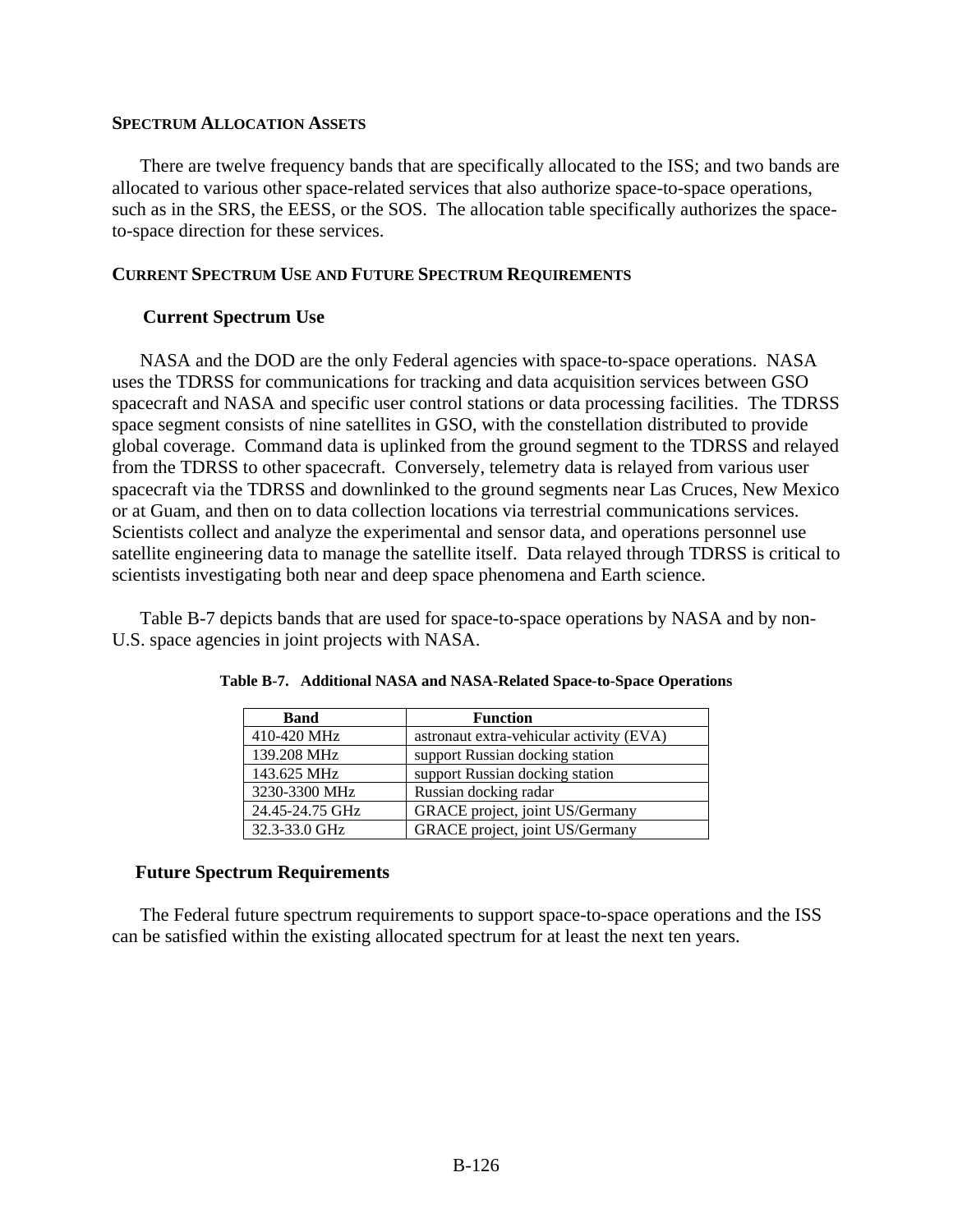# **BROADCASTING AND BROADCASTING SATELLITE SERVICES**

### **BROADCASTING SERVICE**

#### **INTRODUCTION**

The broadcasting service is defined as: "A radiocommunication service in which the transmissions are intended for direct reception by the public. This service may include sound transmissions, television transmissions or other types of transmissions."208 Similarly, the broadcasting-satellite service is defined as "A radiocommunication service in which signals transmitted or retransmitted by space stations are intended for direct reception by the general public."<sup>209</sup>

A large majority of the broadcasting by United States Federal agencies is conducted by the BBG, which became the independent Federal agency responsible for all U.S. government and government-sponsored, non-military, international broadcasting on October 1, 1999. This resulted from the 1998 Foreign Affairs Reform and Restructuring Act (Public Law 105-277). While the BBG is the legal name given to the Federal entity encompassing all United States international broadcasting services, the day-to-day broadcasting activities are carried out by the individual BBG international broadcasters: the Voice of America (VOA), Alhurra Television, Radio Sawa, Radio Farda, WORLDNET Television, Radio Free Europe/Radio Liberty (RFE/RL), Radio Free Asia (RFA), and Radio and TV Martí, with the assistance of the International Broadcasting Bureau (IBB). The BBG has many facilities overseas, and two in the United States that broadcast to overseas locations. The BBG overseas operations are licensed by the host nation under various agreements and other provisions and are not under the control of the NTIA. The BBG adheres to the Smith-Mundt Act of 1948, which provides that information produced for audiences outside the United States shall not be disseminated within the United States.

#### **CURRENT SPECTRUM USE AND FUTURE SPECTRUM REQUIREMENTS**

### **High Frequency (3-30 MHz) Broadcasting Spectrum Use**

HF or shortwave broadcasting uses ionospheric propagation modes and very high-powered transmitters to achieve reliable broadcasting coverage over large distances. The ionospheric propagation is a function of the frequency, the date within an eleven year sun spot cycle, and the time of year and the time of day. Transmitting simultaneously on a number of frequencies is a common practice to overcome propagation uncertainties to provide reliable broadcasting. The BBG, the only Federal agency operating HF broadcasting stations, has major HF transmitting facilities in the United States at Delano, California; and Greenville, North Carolina. The Delano site transmits to the Far East, Southeast Asia, the Pacific Ocean region, and Central America; and the Greenville location transmits to Europe, the Middle East, Africa, Central and South America.

<sup>208</sup> *See*, ITU Radio Regulations, art. 1, sec. III, at 1.38 (Geneva, 2004).

<sup>209</sup> *Id.* at 1.39.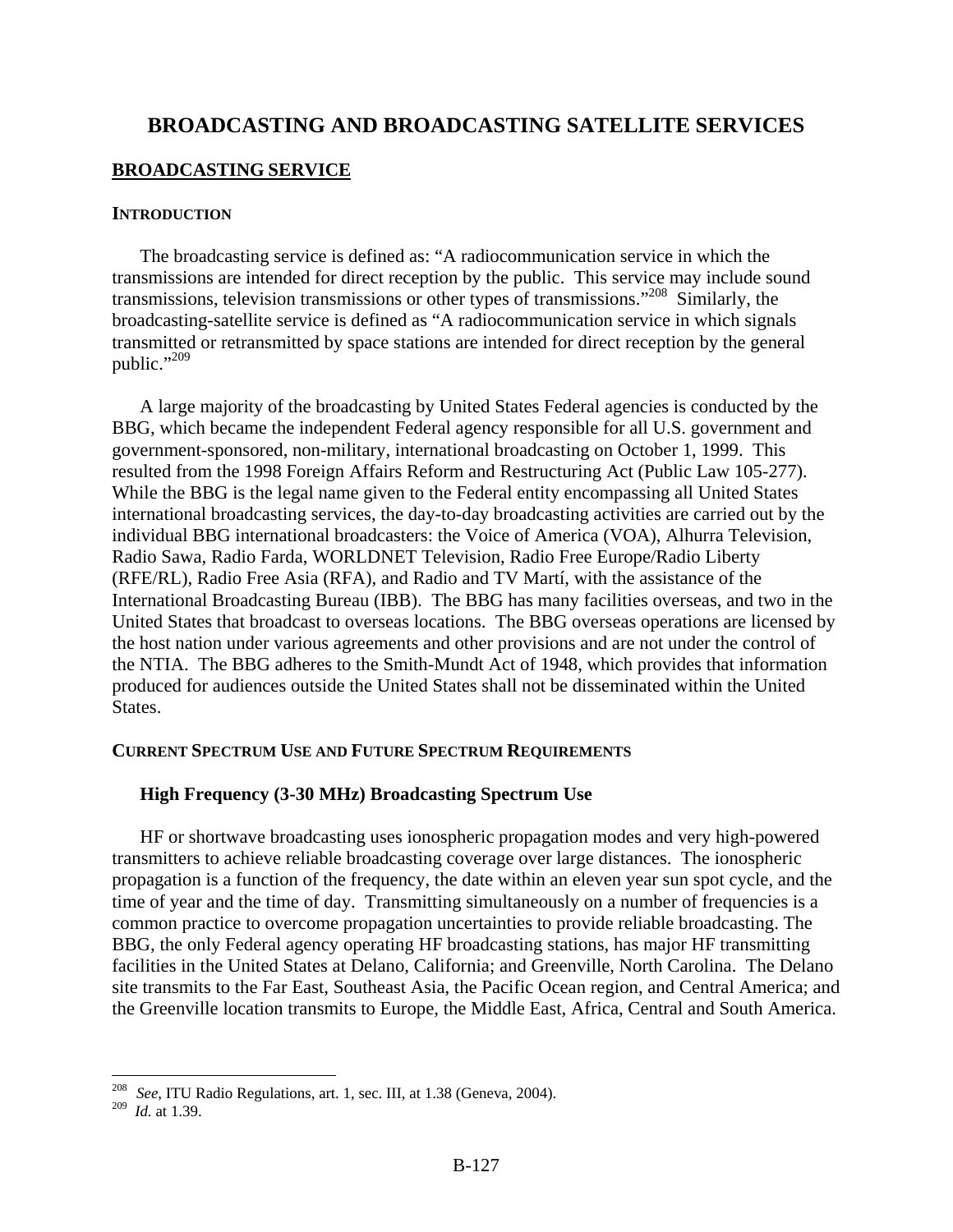The Delano and Greenville locations use the HF bands allocated to broadcasting within the 5- 26.1 MHz part of the spectrum. The BBG has assignments in the 5-26.1 MHz bands at the Delano and Greenville locations. The large number of assignments is necessary to assure reliable broadcasting service via ionospheric propagation modes at any time during the eleven year sun spot cycle; and in various months and at various times of the day. Furthermore, to assure reliable broadcasting, transmitter powers as high as 500 kW are used with highly directive Sterba curtain and other types of antennas.

The BBG/IBB participates in the High Frequency Coordination Conference (HFCC), formerly known as the High Frequency Coordination Committee, to coordinate HF frequency usage. The HFCC is a group of about sixty organizations from more than thirty nations that informally coordinates broadcasting frequency usage.<sup>210</sup>

#### **Other BBG Broadcasting Operations Within the United States Spectrum Use**

The BBG operates Radio Martí at Marathon, Florida to broadcast to Cuba. Radio Martí consists of an AM-band transmitter operating at 1180 kHz; and TV Martí operates at Cudjoe Key, Florida using a tethered aerostat transmitter operating on TV channels 18, 50 and 64. NTIA authorized Radio Martí on 1180 kHz, while the FCC-licensed TV Martí in accordance with the Television Broadcasting to Cuba Act.<sup>211</sup> Radio Martí programs are also broadcast on some HF channels from the Greenville site.

#### **Broadcasting by Other Federal Agencies**

 A number of other Federal agencies operate stations in the broadcasting service, but the operations are typically low-powered, serving only a small area. Examples are the Navy operating a 10-watt FM broadcasting station on the campus of the United States Naval Academy in Annapolis, Maryland; the USDA operating a low-powered TV translator to provide television broadcasting to forest rangers in remote locations; and the Army operating a TV station limited to supporting operations of the Joint Readiness Training Center located in Fort Polk, Louisiana.

#### **Future Spectrum Requirements**

Future HF broadcasting needs are difficult to predict because they depend on the current political environment of a given geographical area. The HFCC approximates that 850 kHz of additional spectrum between 4 and 10 MHz is required to alleviate the co-channel interference that currently exists. The United States will not pursue this issue during the upcoming WRC-07 as other Federal agencies have HF requirements for services other than HF broadcasting. Current shortwave spectrum is vitally important to the BBG to continue its mission, so it needs international cooperation within ITU guidelines to minimize interference and keep background noise environment low to ensure sustainability of this radio delivery media.

<sup>&</sup>lt;sup>210</sup> High Frequency Coordination Conference Website, http://www.hfcc.org/

<sup>&</sup>lt;sup>211</sup> Request of United States Information Agency, Memorandum Opinion and Order, 10 F.C.C.R. 4514 (1995). See *also*, Foreign Relations Authorization Act, Pub. L. No. 101-246, Title II, Part D, § 241, 104 Stat. 15 (1990).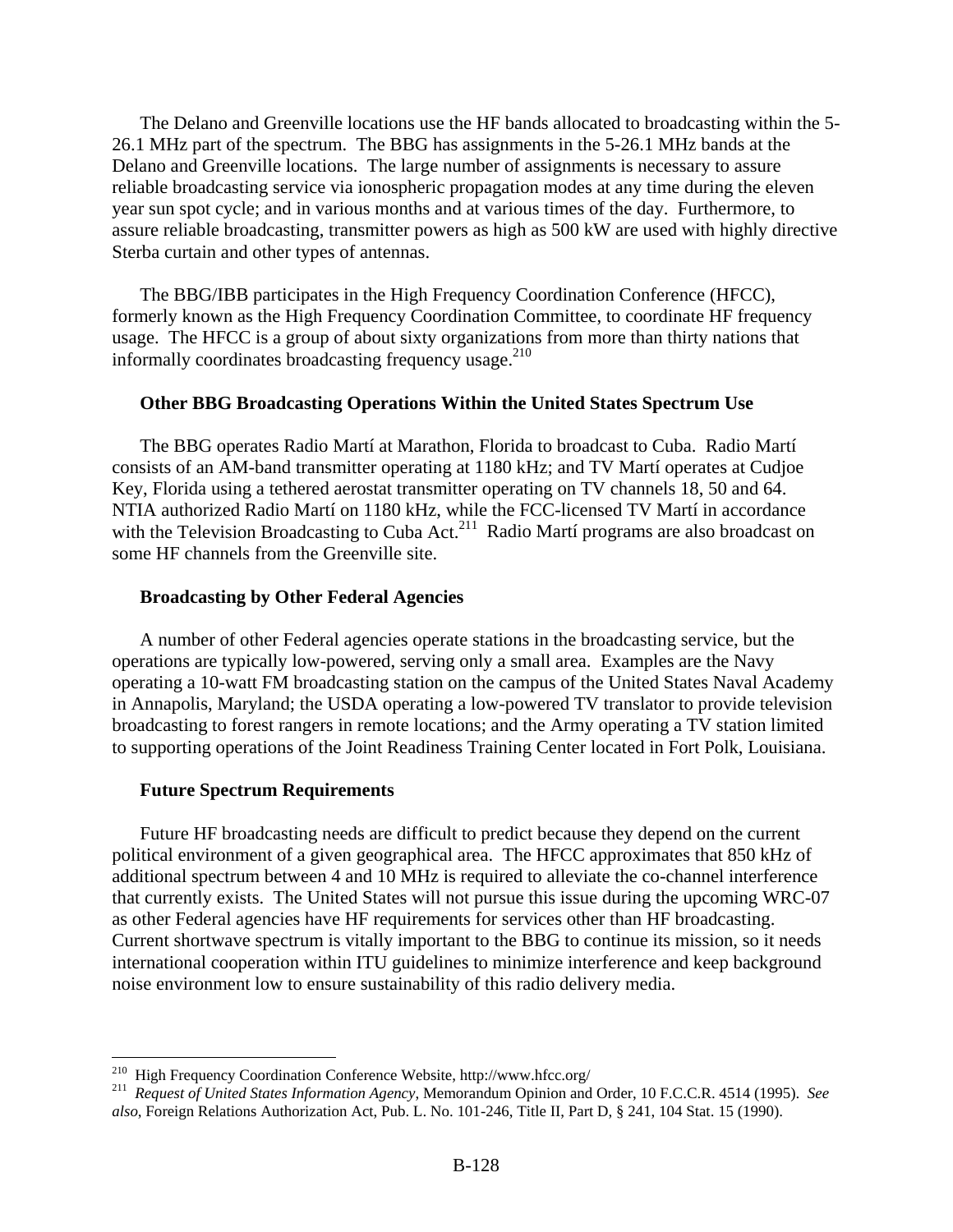The BBG has conducted tests of digital shortwave broadcasting technology, namely the Digital Radio Mondiale (DRM), and is waiting for digital receivers to become a realistic option for listeners within appropriate target areas before significant investments are made in this technology. The impact of DRM on spectrum requirements is unknown, but if it becomes popular, the demand for additional HF spectrum will increase proportionally.

### **BROADCASTING SATELLITE SERVICE**

There are no current or planned Federal uses or future requirements for broadcasting satellites.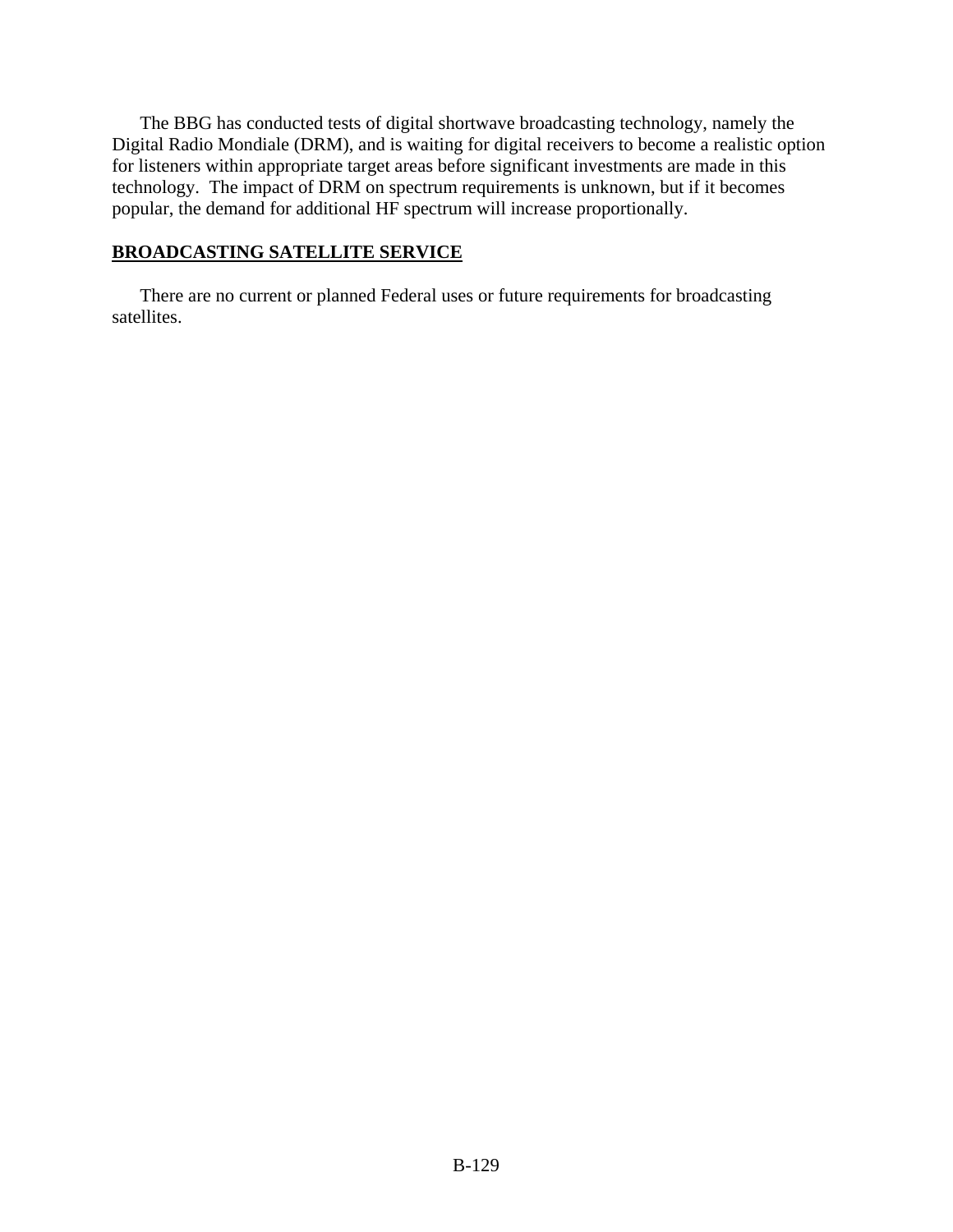### **MISCELLANEOUS SERVICES**

### **STANDARD FREQUENCY AND TIME SIGNAL SERVICE AND THE STANDARD FREQUENCY AND TIME SIGNAL-SATELLITE SERVICE**

 The Standard Frequency and Time Signal (SFTS) service is defined as: "A radiocommunication service for scientific, technical and other purposes, providing the transmission of specified frequencies, time signals, or both, of high precision, intended for general reception."<sup>212</sup> There is also a space counterpart called the standard frequency and time signal-satellite service that is defined as: "A radiocommunication service using space stations on earth satellites for the same purposes as those of the standard frequency and time signal service."<sup>213</sup> Scientific researchers, network managers, and ordinary consumers use the standard frequency and time signal service and its satellite counterpart to ensure precise standards, such as accurate time (UTC) and frequency calibration. $2^{14}$ 

#### **SPECTRUM ALLOCATION ASSETS**

 The SFTS service is allocated to eleven frequency bands most of which have small bandwidths. The bands are centered around 20 kHz, 60 kHz, 2.5 MHz, 5 MHz, 10 MHz, 15 MHz, 20 MHz, and 25 MHz. There are larger bands in 400.05-400.15 MHz, 4200-4204 MHz, and 6425-6429 MHz.

The SFTS satellite service is allocated in the bands 13.4-14.0 GHz (Earth-to-space), 20.2- 21.2 GHz (space-to-Earth), 25.25-27.0 GHz (Earth-to-space), and 30-31.3 GHz (space-to-Earth).

There are no frequency assignments to the SFTS satellite service.

#### **CURRENT SPECTRUM USE AND FUTURE SPECTRUM REQUIREMENTS**

 The DOC National Institute of Standards and Technology (NIST) had fourteen SFTS service assignments in the service in 1995 and fifteen in 2005. NIST operates SFTS HF radio stations, WWV, located in Fort Collins, Colorado, and WWVH in Kauai, Hawaii. Both stations operate on 2.5, 5, 10, and 15 MHz, and WWV also operates on 20 MHz. WWVH had also transmitted on 20 MHz and 25 MHz, and NIST plans to retain the frequency assignments to resume operations in the future.

 The stations broadcast time announcements, standard time intervals, standard frequencies, time corrections, a BCD (Binary Coded Decimal) time code, geophysical alerts, marine storm warnings, and GPS status reports. Although each frequency carries the same information, the HF signal quality reception varies with different factors such as location, time of year, time of

 $212$  See, ITU Radio Regulations, art. 1, sec. III, at 1.53 (Geneva, 2004).

<sup>213</sup> *Id.* at 1.54.<br><sup>213</sup> *Id.* at 1.54.<br><sup>214</sup> NTIA Manual, *supra* note 39 § 6.1.1. *See generally*, U.S. National Spectrum Requirements: Projections and Trends, U.S. Dep't. of Commerce, NTIA Report No. 94-31, Executive Summary (March 1995), http://www.ntia.doc.gov/osmhome/reports.html.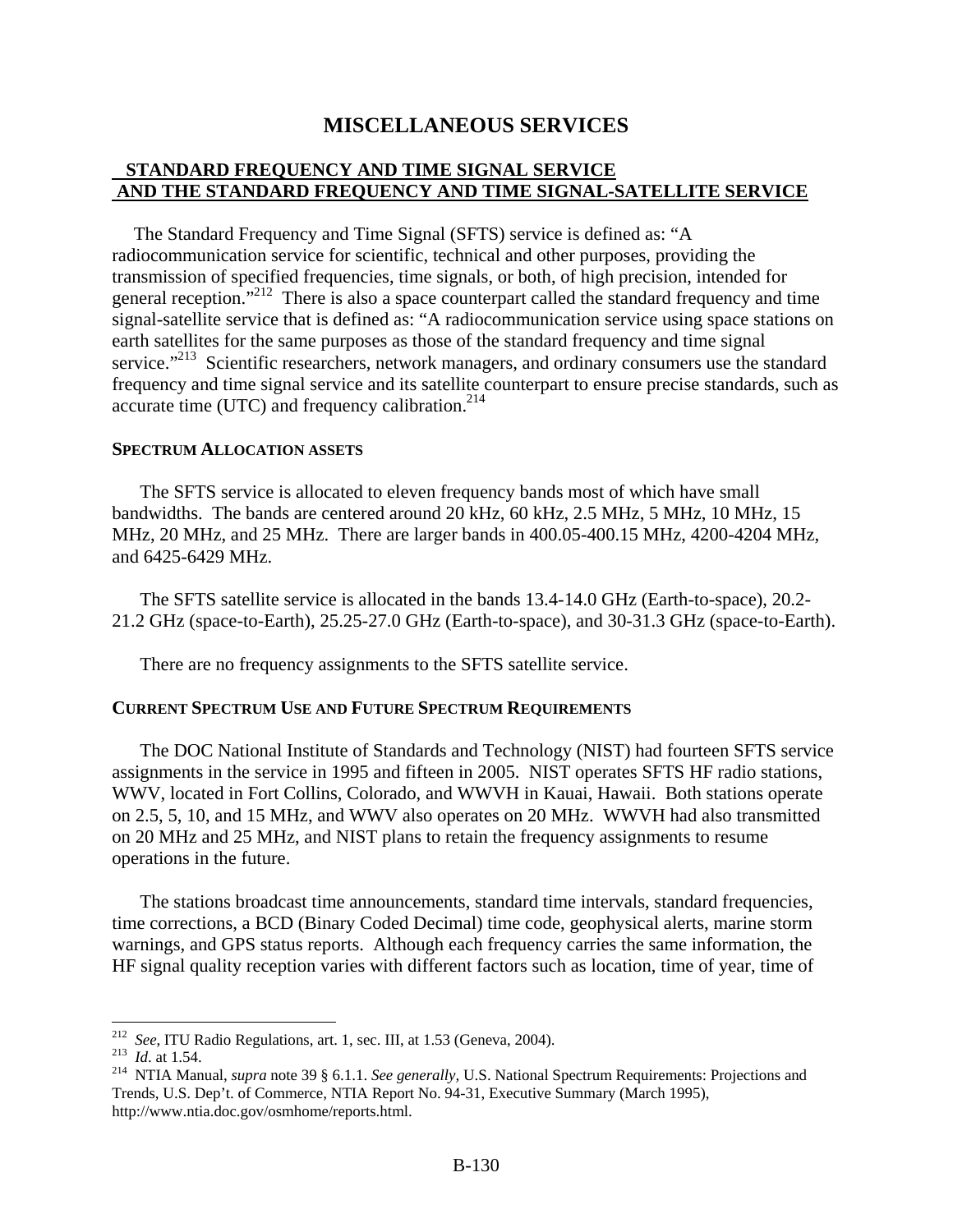day, the frequency being used, and atmospheric and ionospheric propagation conditions. The use of multiple frequencies ensures greater reliability.<sup>215</sup>

NIST also operates station WWVB on 60 kHz at Fort Collins. WWVB broadcasts are used to synchronize consumer electronic products like wall clocks, clock radios, and wristwatches. In addition, testing laboratories use WWVB station to calibrate electronic equipment and frequency standards $^{216}$ 

NIST plans to add an east coast station operating at 40 kHz and another station at 77.5 kHz in Hawaii. The east coast transmitter would use 50 kW and would augment the Colorado signal by covering the eastern seaboard with a stronger signal to synchronize clocks, *etc*. NIST has submitted requests for funding the projects through the Federal budgeting process, and is waiting for Congressional approval. The U.S. Table of Frequency Allocations does not allocate the SFTS service at the 40 kHz and 77.5 kHz frequencies. However, DOC/NIST has applied for spectrum certification for these planned facilities.

In addition to the NIST stations, the DOD's GPS satellites deliver time signals, achieving accuracies to the micro-second on 1575.42 and 1227.6 MHz. $^{217}$  The telecommunications and power industries are major users of GPS service for these applications.

The Coast Guard's LORAN-C transmissions at 100 kHz also are often used as a reference for frequency calibrations. The LORAN-C signals cover very large areas because the ground wave signal is stable and easy to receive.<sup>218</sup> There is some support for development of an Enhanced LORAN (eLORAN) system with time signal service that would serve as a backup for GPS.<sup>219</sup> However, eLORAN has not been fully funded and it remains a long-range plan. DOT, in coordination with DHS, is evaluating whether to continue to operate or invest in the North American LORAN-C beyond FY2007 and to determine whether eLORAN provides enhanced capability complementary to GPS and/or useful GPS back-up capability.<sup>220</sup>

 The current spectrum allocated to the SFTS and the SFTS satellite service, however, is required to satisfy the near term and long-term spectrum requirements. The SFTS allocations at 40 kHz and 77.5 kHz may be needed for these requirements.

 $\overline{a}$ 

<sup>219</sup> "Coast Guard Auxiliary Provides Vital Support for Homeland Security Scientific Mission," http://teamcoastguard.org/2006/Aug/A060805/index.htm.

<sup>&</sup>lt;sup>215</sup> See generally, NIST Radio Station WWV and NIST Radio Station WWVH, http://tf.nist.gov/stations/wwv.html; http://tf.nist.gov/stations/wwvh.htm; Reference Data for Engineers: Radio, Electronics, Computer, and

Communications, 1-148 to 1-157 (Van Valkenburg, M. and Middleton, W., Editors. 9<sup>th</sup> Ed.)<br><sup>216</sup> *See generally,* NIST Radio Station WWVB, http://tf.nist.gov/stations/wwvb.htm; Reference Data for Engineers: Radio, Electronics, Computer, and Communications, 1-157 to 1-160 (Van Valkenburg, M. and Middleton, W., Editors, 9<sup>th</sup> Ed.).

<sup>&</sup>lt;sup>217</sup> *See generally, Reference Data for Engineers: Radio, Electronics, Computer and Communications, 1-160-162* (Van Valkenburg, M.and Middleton, W., Editors, 9<sup>th</sup> Ed.); GPS Time Server, http://www.ntp-time-server.com/gpstime-server/gps-time-server.htm; One-Way GPS Time Transfer, http://tf.nist.gov/time/oneway.htm. <sup>218</sup> NIST LORAN-C Data Archive, http://tf.nist.gov/timefreq/service/lorantrace.htm.

<sup>220</sup> *See*, Long Range Aids to Navigation (LORAN) Program, Request for Public Comments, 72 Fed.Reg. 796 (Jan. 8, 2007).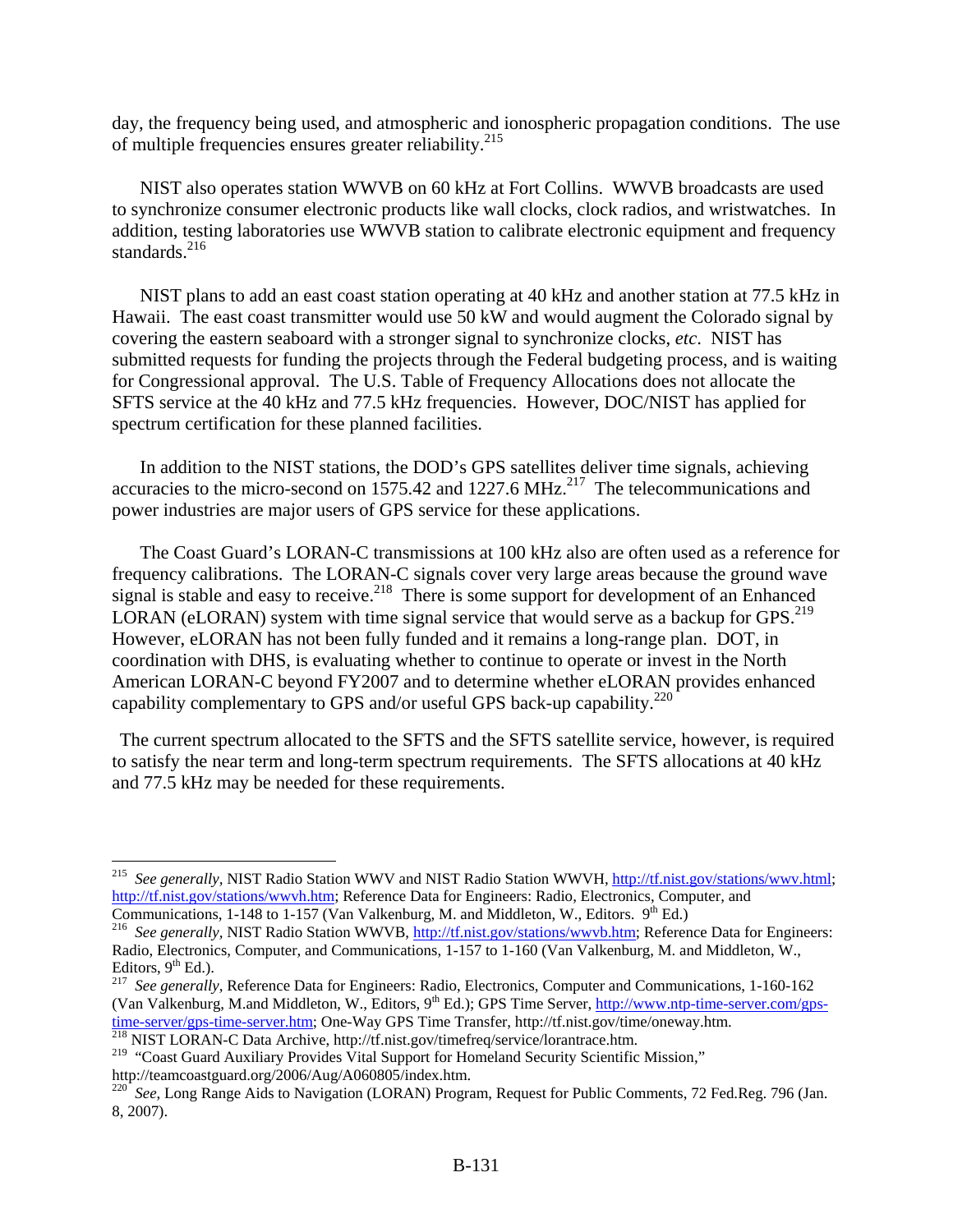### **UNSPECIFIED SERVICES**

The NTIA Manual, § 6.1.4, Table A lists a number of services as "Unspecified Services." Some of these "unspecified" services should be reclassified as part of existing services.<sup>221</sup>

#### **SOUNDER NETWORK AND SOUNDER PREDICTION**

An ionosphere sounder is a device that transmits signals for the purpose of determining ionospheric conditions.<sup>222</sup> The military and other Federal entities use it to probe ionospheric conditions. The ionosphere reflects and refracts radio waves. By monitoring ionospheric conditions, the sounder can select the best HF frequency to use.

A sounder network station is a station equipped with an ionosphere sounder for real-time selection of frequencies for operational communication circuits.<sup>223</sup>

A sounder prediction station is a station equipped with an ionosphere sounder for real-time monitoring of upper atmosphere phenomena or to obtain data for the prediction of propagation conditions.

### **SPACE TELECOMMAND SPACE STATION AND SPACE TELECOMMAND EARTH STATION**

Space telecommand is defined as: "the use of radio communication to transmit signals to a space station to initiate, modify, or terminate equipment functions on an associated space object, including the space station."<sup>224</sup> A space telecommand space station receives emissions used for space telecommand and a space telecommand earth station emits signals used for space telecommand. NASA and DOD have numerous space telecommand Earth station assignments.

### **SPACE TRACKING SPACE STATION AND SPACE TRACKING EARTH STATION**

The NTIA Manual defines space tracking as the use of radiodetermination, excluding primary radar, to ascertain the orbit, velocity or instantaneous position of an object in space, in order to follow the movement of the object.<sup>225</sup> A space tracking Earth station transmits or receives emission used for space tracking. A space tracking space station transmits or receives and retransmits emissions used for space tracking. DOD, DOC, and NASA have numerous Earth station assignments.

 $221$  DGPS, for example, is an "unspecified service" discussed in detail in the section on the Radionavigation Service. The need to reclassify DGPS as part of the Radionavigation Service is discussed at page B-84, footnote 148.<br><sup>222</sup> NTIA Manual, *supra* note 39 at § 6.1.1.

<sup>223</sup> *Id.* <sup>224</sup> *See*, ITU Radio Regulations, art. 1, sec. V, at 1.135 (Geneva, 2004). <sup>225</sup> **NTIA Manual**, *supra* note 39 at § 6.1.1.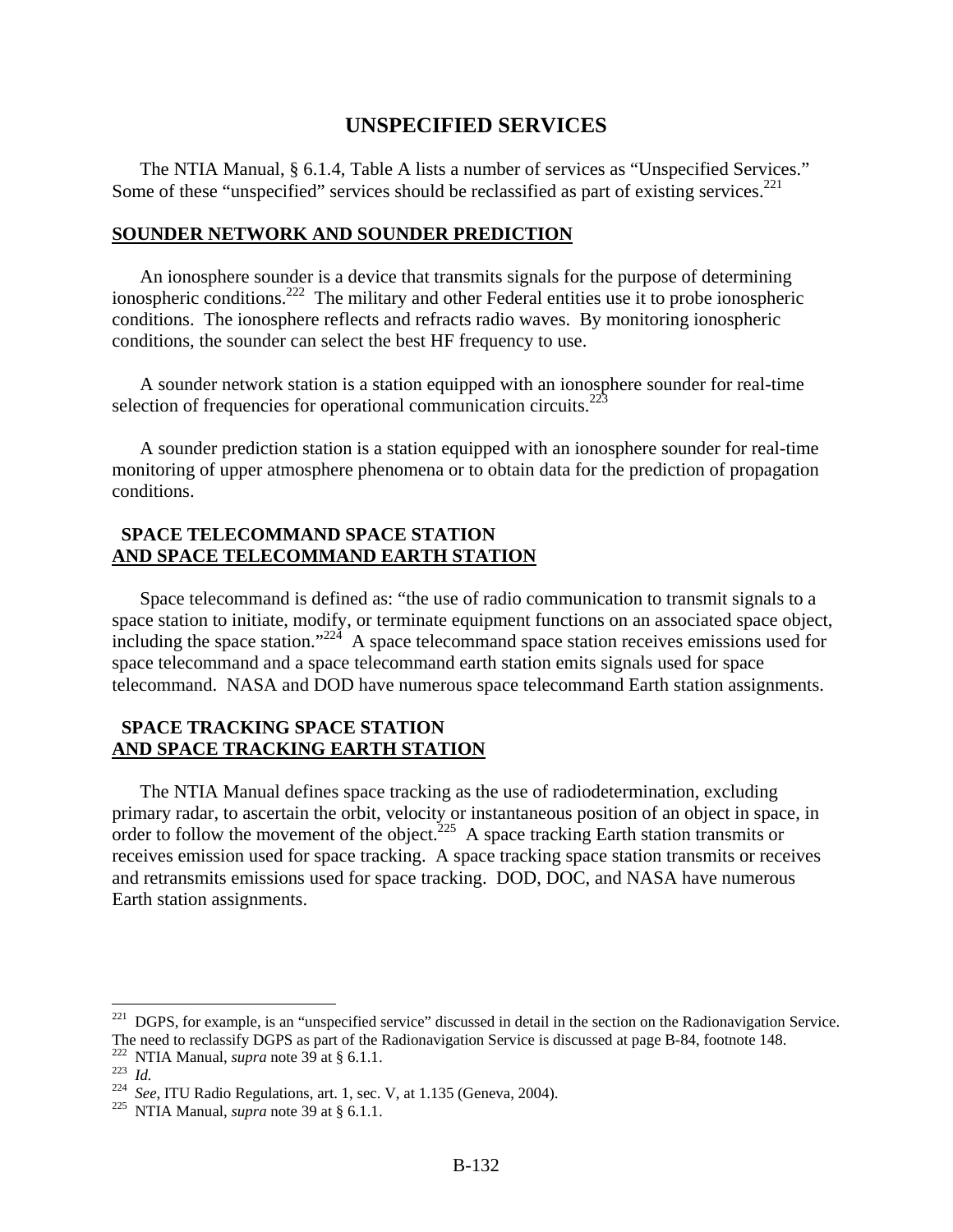### **SPACE TELEMETERING SPACE STATION AND SPACE TELEMETERING EARTH STATION**

The NTIA Manual defines space telemetry as the use of telemetry for the transmission from a space station of results of measurements made in a spacecraft, including those relating to the functioning of the spacecraft.<sup>226</sup> A space telemetering Earth station receives emissions used for space telemetering. A space telemetering space station is defined as a space station, "the emissions of which are used for space telemetering."<sup>227</sup>

Both DOD and NASA have assignments in this service.

### **EXPERIMENTAL STATIONS**

The NTIA Manual lists a number of experimental station classes as having "no specific service." These are: Experimental Contract Developmental, Experimental Developmental, Experimental Export, Experimental Composite, Experimental Research, and Experimental Testing. $228$ 

 $^{226}$  *Id.* 

<sup>226</sup>*Id.* 227 *Id.* 228 *See* NTIA Manual, *supra* note 39 at § 6.1.4 which provides the following definitions: An experimental station is "a station using radio waves in experiments with a view to the development of science or technique." An experimental contract developmental station is "an experimental station used for the evaluation or testing under Government contract of electronics equipment or systems in a design or development stage." An experimental developmental station is "an experimental station used for evaluation or testing of electronics equipment or systems in a design or development stage." An experimental export station is "an experimental station intended for export and used for the evaluation or testing of electronics equipment or systems in the design or development stage." An experimental research station is "an experimental station used in basic studies concerning scientific investigations looking toward the improvement of the art of radiocommunications." An experimental testing station is "an experimental station used for the evaluation or testing of electronics equipment or systems, including site selection and transmission path surveys, which have been developed for operational use." An experimental composite station is not defined in the NTIA Manual.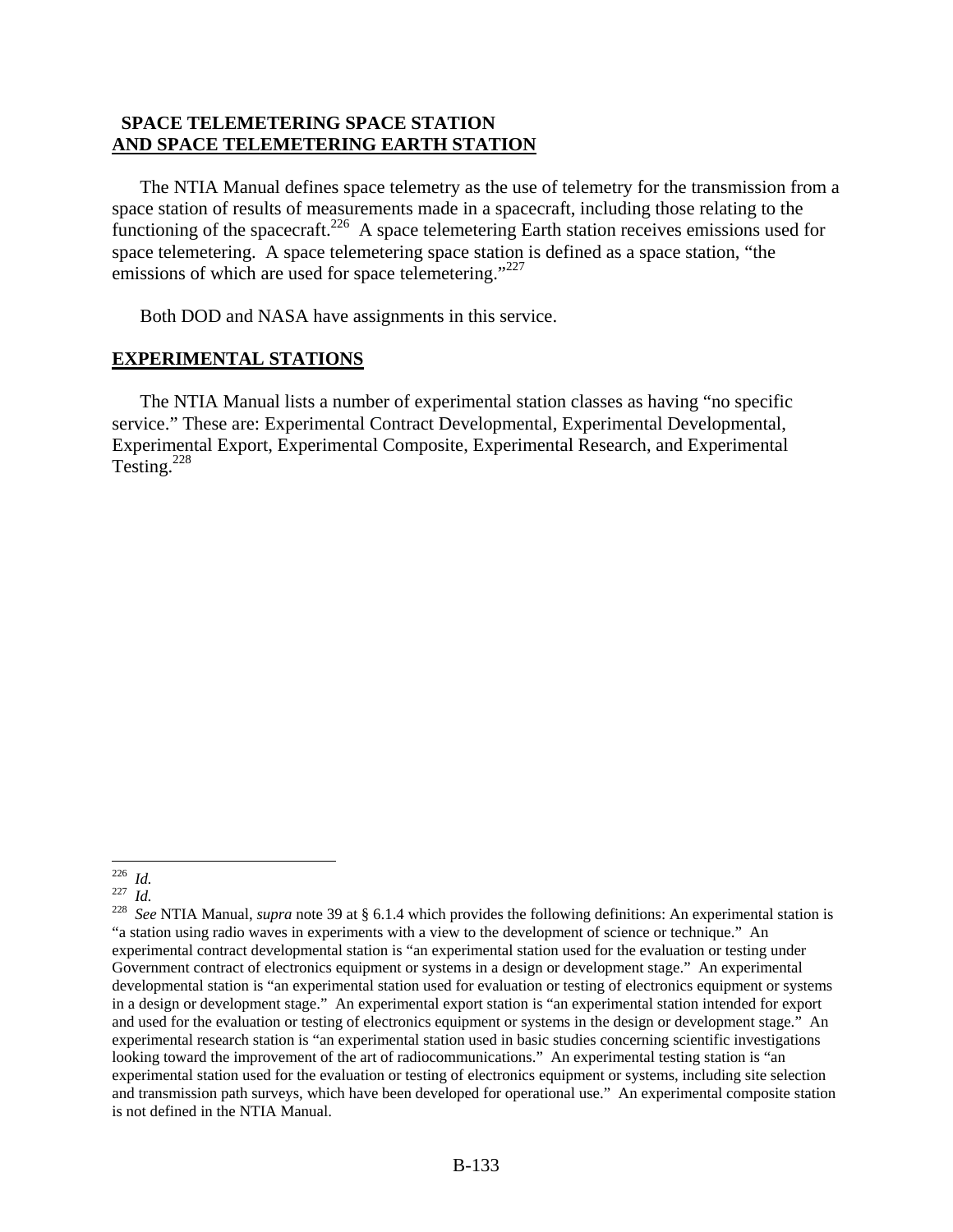### **SECTION B-2**

### **PUBLIC SAFETY SPECTRUM NEEDS**

#### **STATE AND LOCAL PUBLIC SAFETY SPECTRUM NEEDS**

#### **INTRODUCTION**

 $\overline{a}$ 

When the President initiated the Spectrum Policy Reform Initiative in June 2003, he requested the Secretary of Commerce to prepare legislation and other recommendations to, among other things, develop means to address the critical spectrum needs of national security, homeland security, and public safety.

Subsequently, the President directed the Secretary of Homeland Security, in consultation with other Federal, state, and local agencies "to address issues related to communication spectrum used by the public safety community, as well as continuity of government operations" in a comprehensive plan, the "Spectrum Needs Plan."<sup>229</sup> DHS accordingly formulated a Public Safety Spectrum Needs Plan (Spectrum Needs Plan) after consulting with the NTIA, the FCC, and state, local, tribal and Federal public safety agencies. The President also directed the DOC to integrate the Spectrum Needs Plan and agency-specific strategic spectrum plans into a "Federal Strategic Spectrum Plan."<sup>230</sup>

DHS's plan addressed concerns of public safety spectrum users, identified the spectrum assets currently available and provided information concerning the public safety community's interest in spectrum in the 700 MHz band. Because the Spectrum Needs Plan was submitted prior to the FCC's actions in 2007 with respect to public safety use of spectrum in the 700 MHz band, it did not address the FCC's most recent decisions concerning public safety's access to narrowband and broadband allocations in that band. The FCC recently designated 10 MHz of spectrum in the 700 MHz band for a nationwide interoperable public safety broadband network to be provided by a public-private partnership.<sup>231</sup> This 10 MHz is part of the 24 MHz in the 700 MHz band already allocated to public safety (12 MHz for narrowband, 10 MHz for broadband,

<sup>&</sup>lt;sup>229</sup> Presidential Determination: Memorandum for the Heads of Executive Departments and Agencies, Improving Spectrum Management for the  $21<sup>st</sup>$  Century, §§ 2(c), 3(a) (Nov. 30, 2004) (2004 Executive Memorandum) http://www.whitehouse.gov/news/releases/2004/11/20041130-8.html.<br><sup>230</sup> State and local public safety radio services fall under the regulatory authority of the FCC. Therefore, rules,

procedures, and spectrum needs are developed and codified by them. It is anticipated that the FCC will provide additional information on behalf of the State and local public safety communities during the development of the National Strategic Spectrum Plan.

<sup>231</sup> *See*, *Implementing a Nationwide, Broadband, Interoperable Public Safety Network in the 700 MHz Band; Development of Operational, Technical and Spectrum Requirements for Meeting Federal, State and Local Public Safety Communications Requirements Through the Year 2010*, PS Docket No. 06-229, Second Report and Order, 22 F.C.C.R. 15289 (2007) (Second Report and Order). *See also*, Intelligence Reform and Terrorism Prevention Act of 2004, Pub.L.No. 108-458, § 7303, 118 Stat. 3638 (2004). *See also*, *FCC Revises 700 MHz Rules to Advance Interoperable Public Safety Communications and Promote Wireless Broadband Deployment,* FCC Press Release, http://fjallfoss.fcc.gov/edocs\_public/attachmatch/DOC-275669A1.doc.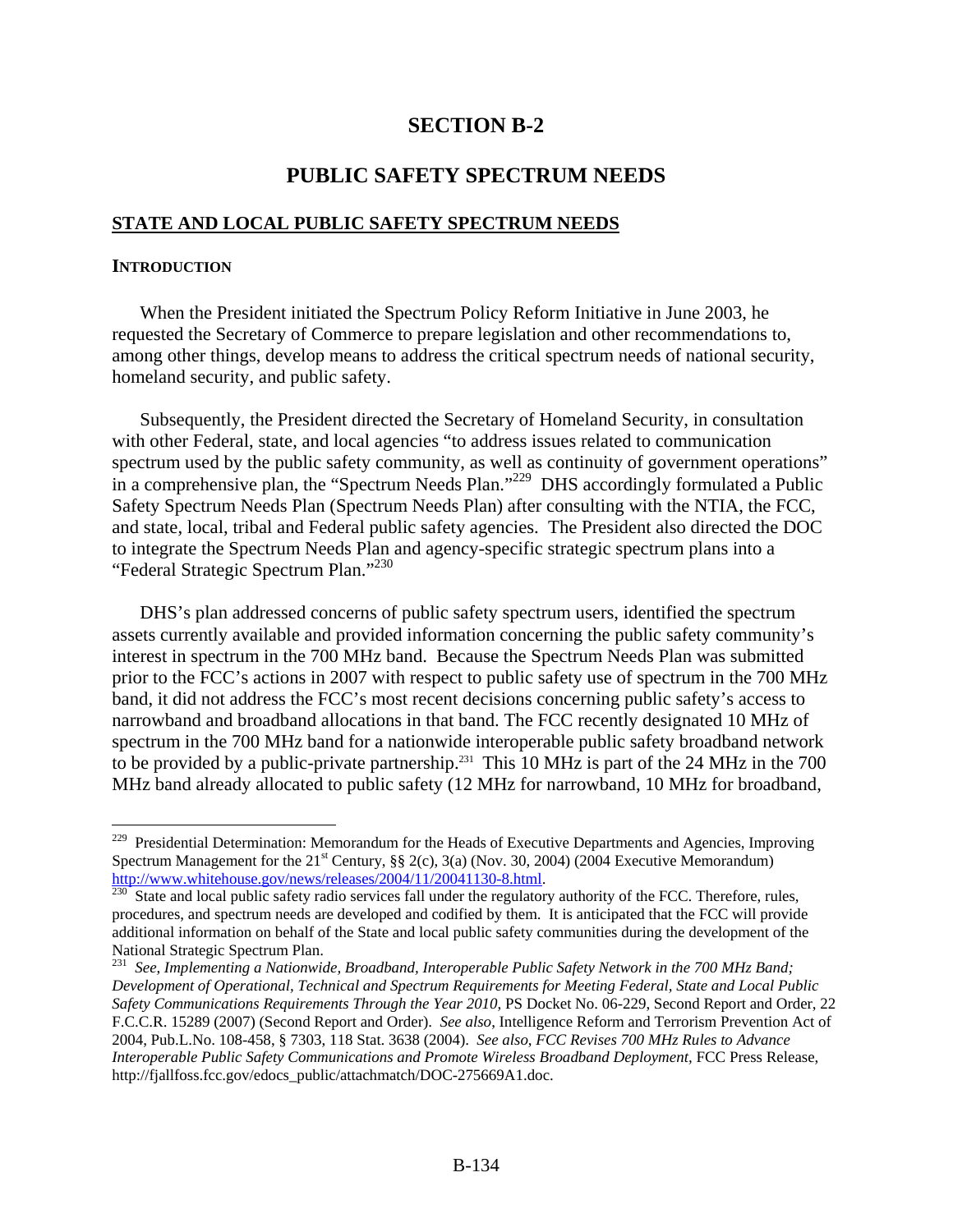and 2 MHz for an internal guard band).<sup>232</sup> Thus, the following section contains information that in addition to that provided in the Spectrum Needs Plan, in order to accurately describe how spectrum will be made available for a nationwide interoperable broadband public safety system following the broadcast industry's return of analog spectrum in early 2009.

### **CURRENT NON-FEDERAL PUBLIC SAFETY SPECTRUM ASSETS**

The FCC has allocated more than 97 MHz of spectrum for public safety service providers, including spectrum allocated prior to 2007. This includes 24 MHz of spectrum in the 763-775 and  $793-805$  MHz bands,<sup>233</sup> depicted in Table B-8, which will be available nationwide when terrestrial television broadcasters transition to digital television and release the spectrum currently used for analog transmissions. Congress mandated that non-Federal public safety entities will have nationwide access to all of the 24 MHz no later than February 17, 2009 when broadcasters must cease analog operations.<sup>234</sup>

 $^{232}$  *Id.* 

<sup>&</sup>lt;sup>233</sup> These two bands were adjusted by 1 MHz in the downward direction (to 763-775 MHz and 793-805 MHz) by the FCC in its recent order on the 700 MHz band. *Infra* note 254 at 131.<br><sup>234</sup> Digital Television Transition and Public Safety Act of 2005, Pub.L. No. 109-171, 120 Stat. 4, Deficit Reduction

Act of 2005, Title III, *codified at* 42 U.S.C. §§ 309, 337 (2006) (Digital Television Transition Act).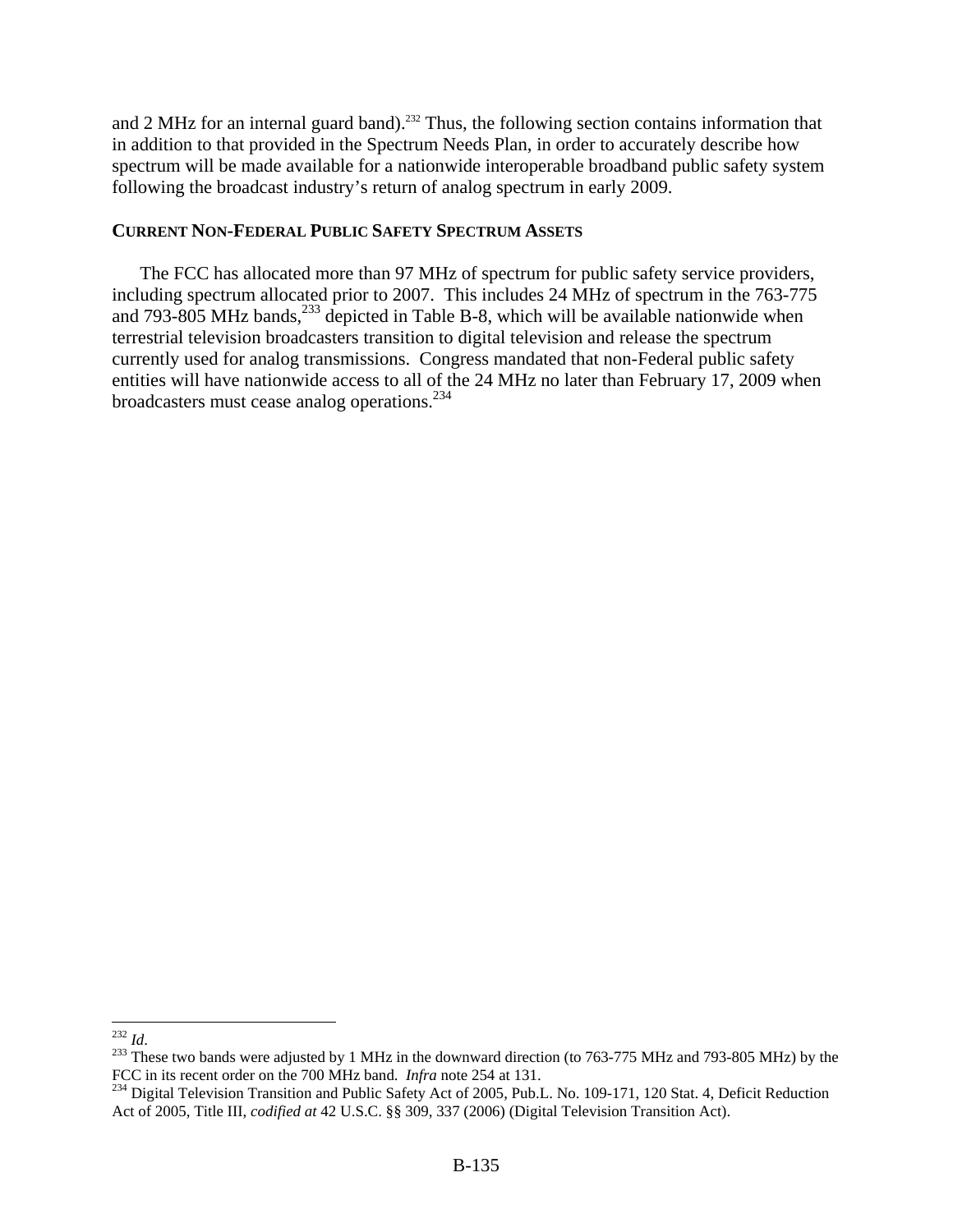Table B-8 depicts the existing allocations to Non-Federal public safety interests.

| <b>Non-Federal Public Safety</b><br><b>Frequency Band (MHz)</b> | Voice        | Narrowband Data | <b>Broadband Data</b> | Interoperability <sup>235</sup><br>National | Outside Interference | <b>Conventional or</b><br>Trunked |
|-----------------------------------------------------------------|--------------|-----------------|-----------------------|---------------------------------------------|----------------------|-----------------------------------|
| $2 - 25$                                                        | $\checkmark$ | $\checkmark$    |                       |                                             |                      | Conventional                      |
| $25 - 50$                                                       | ✓            | $\checkmark$    |                       |                                             |                      | Conventional                      |
| $72 - 76$                                                       | $\checkmark$ | $\checkmark$    |                       |                                             |                      | Conventional                      |
| $150 - 162^{236}$                                               | $\checkmark$ | $\checkmark$    |                       | $\checkmark$                                |                      | <b>Both</b>                       |
| 220-222                                                         | $\checkmark$ | ✓               |                       | ✓                                           |                      | Conventional                      |
| 450-470                                                         | $\checkmark$ | $\checkmark$    |                       | $\checkmark$                                |                      | <b>Both</b>                       |
| $470 - 512^{237}$                                               | ✓            | $\checkmark$    |                       |                                             |                      | <b>Both</b>                       |
| 763-775<br>$793 - 805^{238}$                                    | ✓            | ✓               | ✓                     | $\checkmark$                                |                      | Both                              |
| 806-821<br>851-866                                              | $\checkmark$ | $\checkmark$    |                       |                                             | $\checkmark$         | <b>Both</b>                       |
| 821-824<br>866-869                                              | $\checkmark$ | $\checkmark$    |                       | $\checkmark$                                | $\checkmark$         | <b>Both</b>                       |
| 4940-4990 <sup>239</sup>                                        | ✓            |                 | $\checkmark$          |                                             |                      | N/A                               |

**Table B-8. Existing Non-Federal Public Safety Frequency Bands\*** 

\*Source: DHS Public Safety Spectrum Needs Plan with addition of broadband notation for 700 MHz bands

<sup>&</sup>lt;sup>235</sup> Current national interoperability channels are:

<sup>0.25</sup> MHz of the 150–174 MHz band, which includes five narrowband channels in the 162–174 MHz federal band.

<sup>0.2</sup> MHz of the 450–470 MHz band

<sup>2.6</sup> MHz of the 763–775–776 and 793–805–806 MHz band

<sup>&</sup>lt;sup>236</sup> Fire departments tend to select the 150-162 MHz band because of its long-range propagation characteristics.<br><sup>237</sup> All frequencies in this band are only available in 11 metropolitan areas.<br><sup>238</sup> Infra n. 256.

<sup>&</sup>lt;sup>239</sup> Allocations in 4940–4990 MHz are best suited for incident site communications, i.e., high-speed, short-distance transmissions.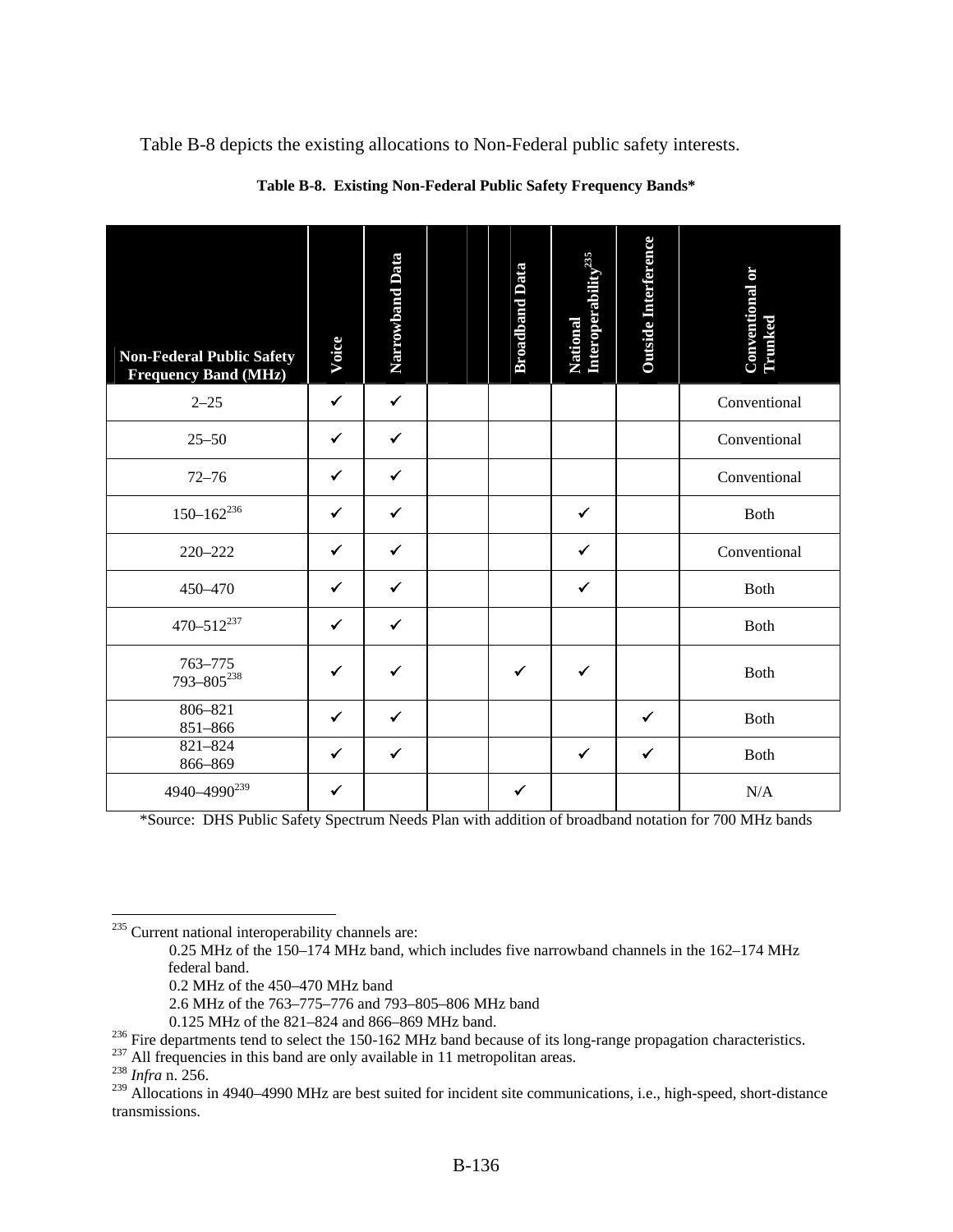#### **CURRENT FEDERAL SPECTRUM USE AND FUTURE SPECTRUM REQUIREMENTS**

#### **Unencumbered Spectrum**

The DHS Spectrum Needs Plan emphasizes that certain public safety communications, especially those supporting emergency situations, command and control, situational analysis, and other mission-critical functions require spectrum unencumbered by other users to ensure reliability and eliminate or reduce potential interference.

### **Interoperability**

 $\overline{a}$ 

The requirement for interoperability is a major concern for public safety identified by DHS. Federal agencies primarily use the 162-174 MHz and 406.1-420 MHz bands for their public safety requirements. Local and state public safety agency systems operate in many different bands, ranging from 25 MHz to 4.9 GHz. Existing public safety communications systems operating below 512 MHz lack common and sufficient channels to support all interoperability requirements. Fewer than a dozen standardized state and local interoperability frequencies, set aside by the FCC, exist below 512 MHz.

DHS cites the following challenges to achieving interoperability: (1) inadequate interagency cooperation; (2) insufficient standard operating procedures; (3) lack of available interoperable equipment; (4) inadequate training; and (5) lack of sufficient interoperable spectrum. Interoperability gateways, such as IP switches, have demonstrated the ability to "patch" systems together in certain circumstances.

However, the Spectrum Needs Plan indicates that such techniques are insufficient to provide broad-based, reliable and robust interoperability because of high costs, requirements for technically-trained staff, and limitations on the ability of such systems to support direct unit-tounit communications.

The Spectrum Needs Plan suggested that additional allocations of spectrum designated specifically for interoperability could assist agencies in local, state and Federal homeland security coordination. Contiguous frequency allocations also could permit efficient equipment design and allow public safety agencies to benefit from economies of scale in equipment purchases.

### **Broadband Operational and Spectrum Requirements**

Public safety requirements for and use of bandwidth-intensive wireless technologies are increasing. These broadband services include: in-car video cameras, medical video, mobile surveillance, software downloads, and transmission of large data files. The FCC reallocated the 4940-4990 MHz band in 2003 from a Federal Government-only allocation for fixed and mobile non-Federal public safety services.<sup>240</sup> In its reallocation order, the FCC adopted rules "intended"

<sup>240</sup> *See, The 4.9 GHz Band Transferred from Federal Government Use,* Third Report and Order, 18 F.C.C.R. 9152 (2003) (*Third Report and Order*). *See also*, *The 4.9 GHz Band Transferred from Federal Government Use*, WT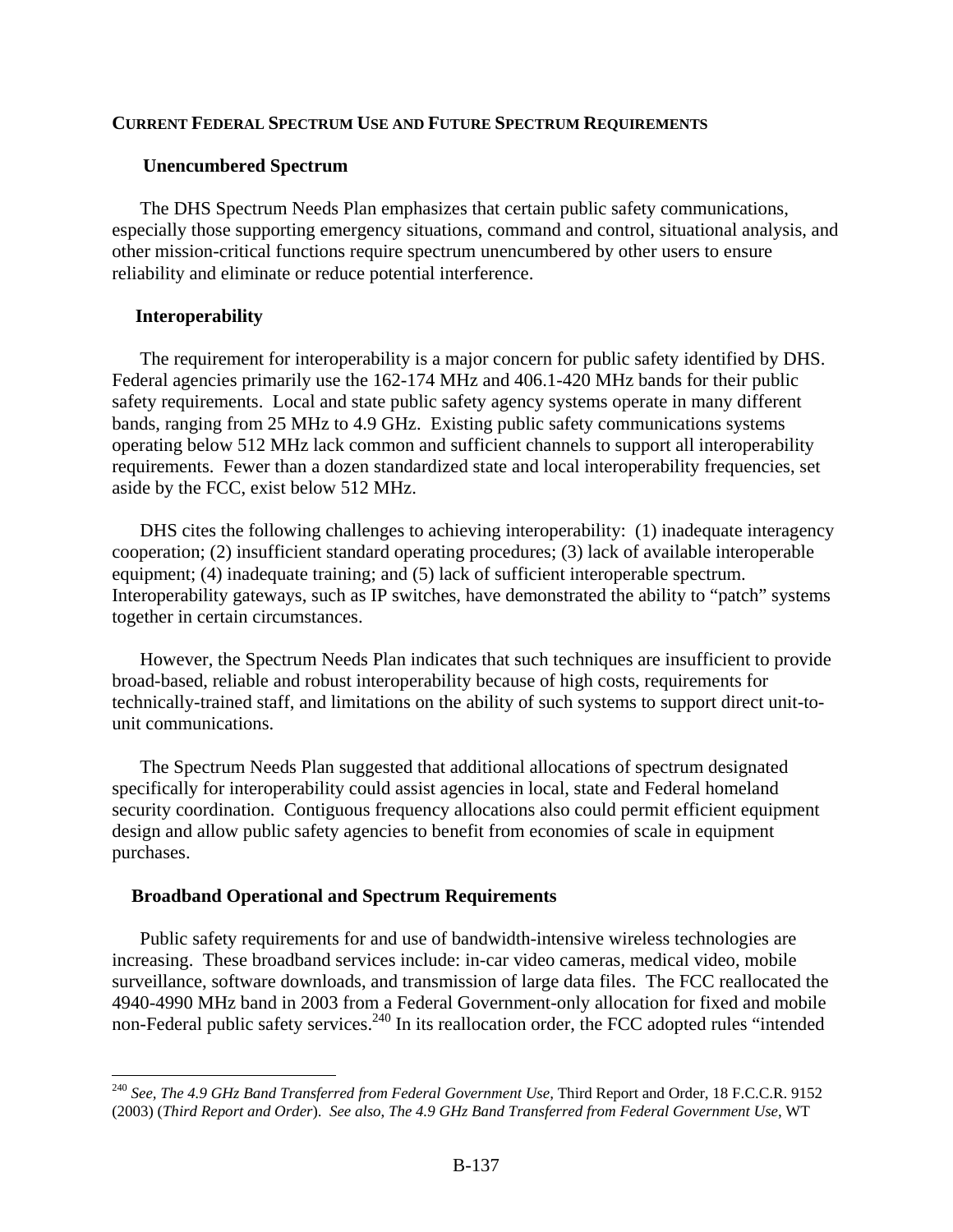to accommodate a variety of new broadband applications such as high-speed digital technologies and wireless local area networks for incident scene Management, dispatch operations and vehicular operations." However, according to the Spectrum Needs Plan, the non-Federal public safety community has not extensively used the 4940-4990 MHz band because of propagation characteristics, limited geographic range, lack of available and affordable equipment, and susceptibility to adverse weather conditions. Within the context of the reallocation of the analog television spectrum in the 700 MHz band, numerous public safety organizations supported an allocation of 700 MHz band spectrum for broadband use, as part of the 24 MHz already identified for public safety use beginning in  $2009$ .<sup>241</sup> The recent FCC action to create a nationwide interoperable public-safety broadband system in the 700 MHz band is intended to address these requirements.<sup>242</sup>

### **FCC Actions to Provide For a Nationwide Interoperable Broadband Public Safety Network**

The FCC, in August, 2007, determined that 10 MHz of the spectrum from the D Block (758- 763 MHz and 788-793 MHz) to be auctioned in early 2008, combined with 10 MHz of public safety's 24 MHz (763-768 MHz and 788-793 MHz), will be made available to form a nationwide shared public safety/private broadband network. The Commission concluded that a single nationwide Public Safety Broadband License would be issued for the 10 MHz designated for public safety. The "Public Safety Broadband Licensee will be responsible for implementing the 700 MHz public safety nationwide interoperable broadband network".<sup>243</sup> The broadband network (using both public safety's 10 MHz and the commercial 10 MHz) will be funded and built by the commercial D Block licensee.

The FCC decided that the "upper 700 MHz D Block Licensee will gain access to the 700 MHz public safety broadband spectrum on a secondary preemptible basis through a spectrum leasing arrangement with the Public Safety Broadband Licensee."<sup>244</sup> The basis for such access</sup> will be negotiated between the commercial D Block licensee and the Public Safety Broadband licensee.

The public safety licensee, as prescribed by the FCC, is comprised of a broad range of organizations representative of non-Federal public safety interests. Under FCC rules, no

<sup>241</sup> *See*, *Implementing a Nationwide, Broadband, Interoperable Public Safety Network in the 700 MHz Band; Development of Operational, Technical and Spectrum Requirements for Meeting Federal, State and Local Public Safety Communications Requirements Through the Year 2010*, PS Docket No. 06-229, Second Report and Order, 22 F.C.C.R. 15289 (2007) (*Second Report and Order*). *See also*, Intelligence Reform and Terrorism Prevention Act of 2004, Pub.L. No. 108-458, § 7303, 118 Stat. 3638 (2004). *See also*, *FCC Revises 700 MHz Rules to Advance Interoperable Public Safety Communications and Promote Wireless Broadband Deployment,* FCC Press Release,

http://fjallfoss.fcc.gov/edocs\_public/attachmatch/DOC-275669A1.doc. 242 *Second Report and Order,* at 1. 243 *Id*. at 142. 244 *Id*.

Docket No. 00-32,Second Report and Order and Further Notice of Proposed Rule Making, 17 F.C.C.R. 3955, 3955 (2002).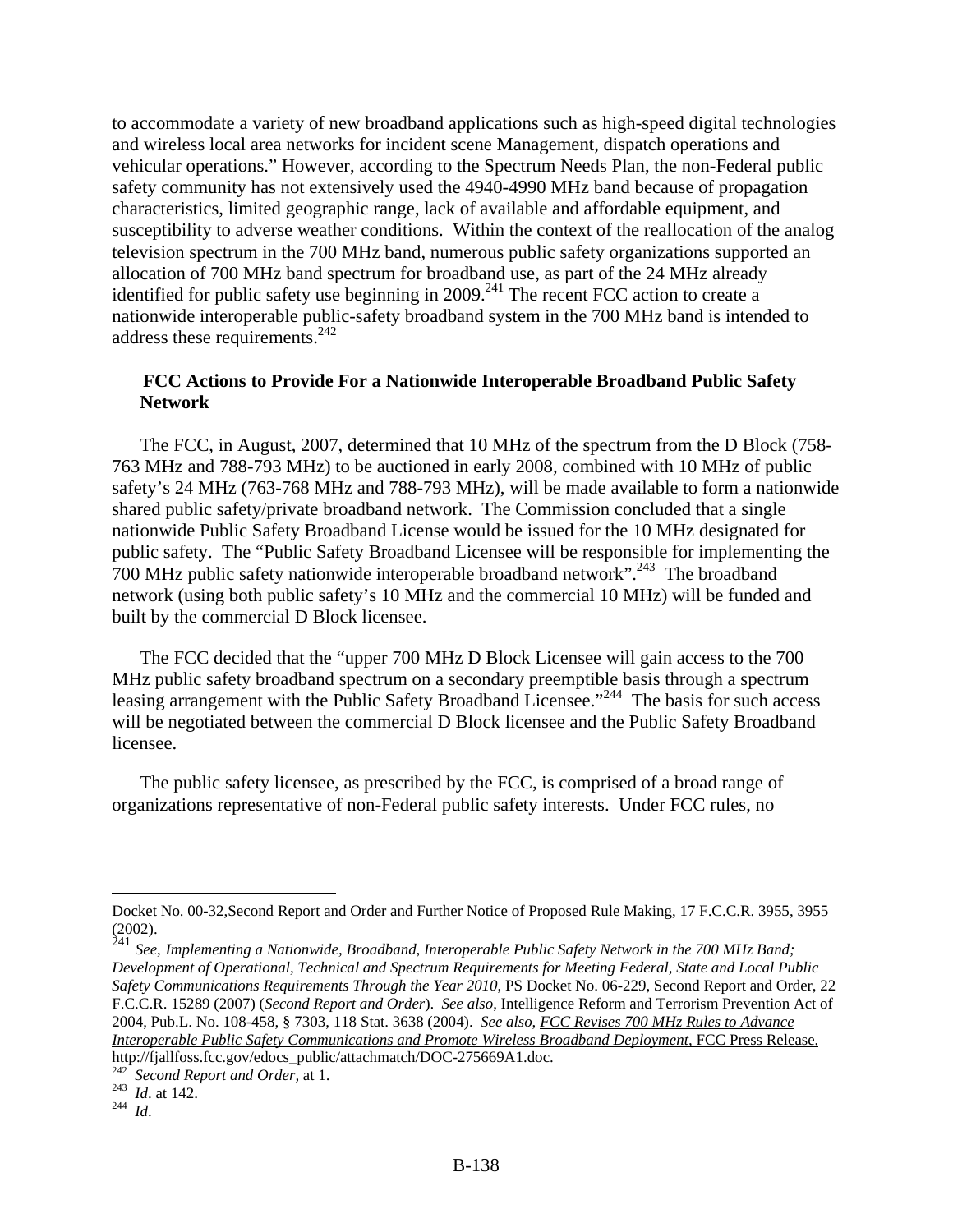commercial interest may be held in or participate in the management of the Public Safety Broadband Licensee.<sup>245</sup>

Because there are some existing public safety narrowband systems in portions of the 700 MHz band, the FCC determined that narrowband operations now operating in channels 63 and 68 (and the upper 1 megahertz of channels 64 and 69) must be relocated no later than the DTV transition date of February 17, 2009.<sup>246</sup>

These existing narrowband systems will have to be relocated to accommodate the new band plan and ensure that the 700 MHz nationwide interoperable broadband system can be implemented as soon as possible by the D block licensee. The FCC determined that the Upper 700 MHz D Block commercial licensee will be required to pay the costs associated with relocating public safety narrowband operations to the consolidated channels, "in recognition of the significant benefits that will accrue to the D Block licensee".<sup>247</sup>

#### **NON-FEDERAL SPECTRUM USE AND FUTURE SPECTRUM REQUIREMENTS**

#### **Spectrum Requirements Below 512 MHz for Communications in Rural Areas**

Outside the major urban areas, most public safety agencies operate below 512 MHz because the long-range propagation characteristics of VHF make it much more cost-effective to cover larger areas with fewer antenna towers. Furthermore, in rural areas, there is often insufficient capacity on existing public safety VHF channels, and DHS has recommended the identification of additional frequencies for rural-area communications.

#### **Improving Spectrum Efficiency by Narrowbanding**

Narrowbanding increases spectral efficiency by using technological measures to transport the same wireless information in a percentage of the spectral bandwidth (typically fifty percent). DHS recommends narrowbanding below 512 MHz for voice and low-speed data applications.

#### **Spectrum Requirements for Point-To-Point Microwave Radio Relay Backhaul Links**

 The availability to non-Federal public safety entities of 700 MHz band spectrum will encourage deployment of wide-area, multi-agency radio systems that may require expanded infrastructure. Such infrastructure is likely to include point-to-point fixed microwave communications links. The non-Federal public safety community does not currently have dedicated allocations in the 6 GHz, 10-11 GHz, 12 GHz, 18 GHz, or 21-23 GHz microwave bands. Microwave radio relay link backhaul communications provide inexpensive and effective long-distance communication, especially when land-line (wire) systems are disrupted in an emergency.

<sup>245</sup> *Id*. at 144-146*. See also, Implementing a Nationwide, Broadband, Interoperable Public Safety Network in the 700 MHz Band*, PS Docket No. 06-229, Order on Reconsideration, 22 F.C.C.R. 17935 (2007); and *Order*, 22 F.C.C.R. 20453 (2007).

<sup>246</sup> *Id.* at 132. 247 *Id.* at 133.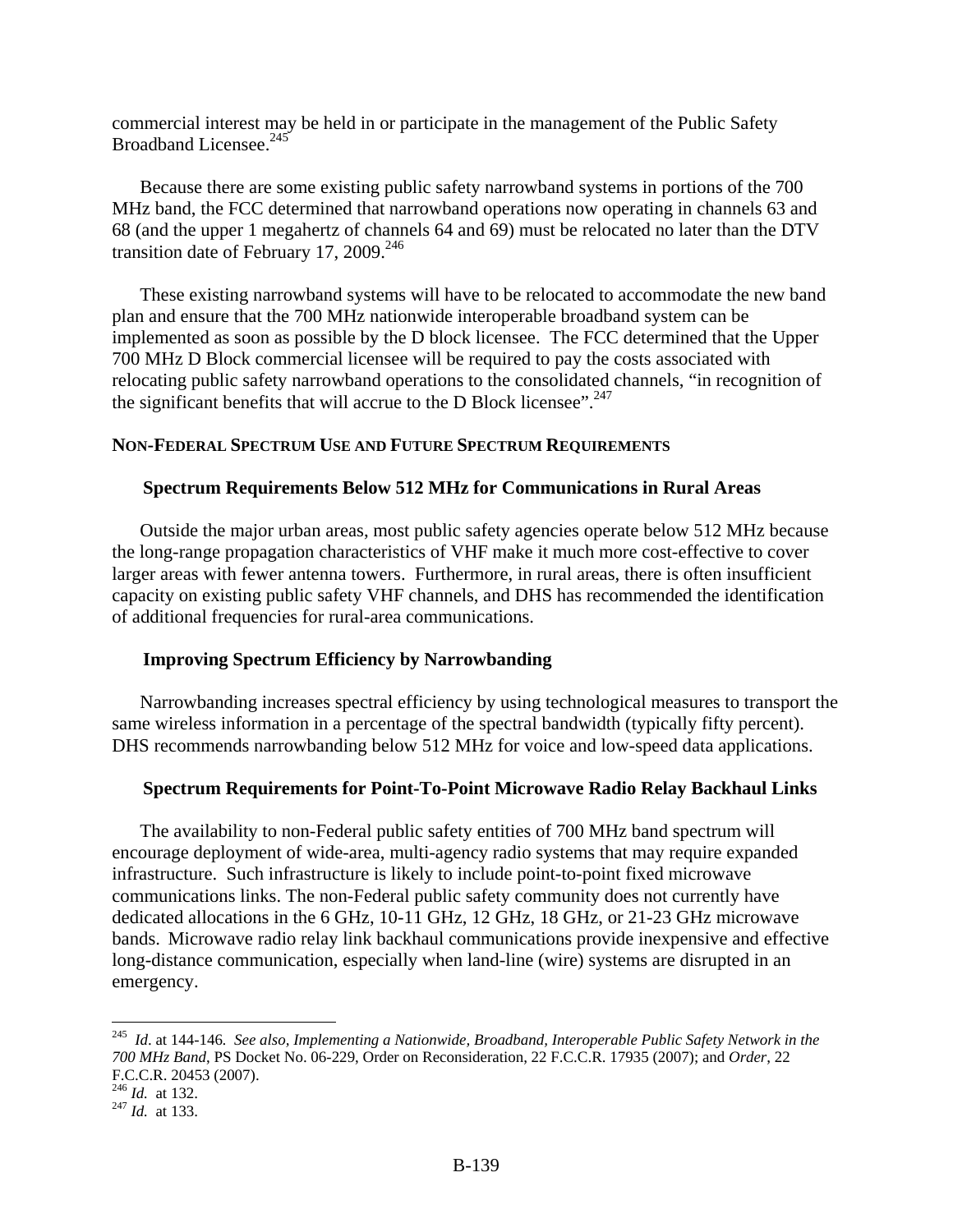Therefore, DHS suggests that it would be useful for the FCC, in coordination with NTIA and DHS, to work with the public safety community to perform an assessment of current public safety point-to-point microwave use to evaluate anticipated growth and a potential need for additional public safety exclusive microwave spectrum, as well as opportunities for sharing microwave spectrum within the public safety community and between public safety and other users of point-to-point systems.

#### **USING COMMERCIAL SERVICES FOR PUBLIC SAFETY**

Public safety agencies require readily available spectrum in emergency situations. Commercial services have a tolerated a level of non-coverage in some areas and at some times. DHS therefore does not view commercial services as an effective solution for mission-critical public safety spectrum use. However, guidelines and resources to aid public safety agencies in identifying appropriate commercial applications could be useful. This may free up dedicated public safety spectrum for mission-critical functions.

#### **LONG-RANGE STRATEGIC SPECTRUM PLANNING**

Public safety telecommunications needs continue to grow as homeland security responsibilities increase. Therefore, the DHS, in coordination with the FCC and NTIA, will have a key role in providing guidance for non-Federal public safety agencies to prepare long-range strategic spectrum plans.

DHS also recommends conducting a comprehensive examination of public safety communications, comparable to the 1996 Final Report of the Public Safety Wireless Advisory Committee (PSWAC).<sup>248</sup> Further, in coordination with DOC and the FCC, DHS suggests that the PSWAC findings be reviewed in light of the changes that have occurred in the public safety environment over the past decade.

#### **CONCLUSION**

While additional spectrum in the 700 MHz band will be made available to state, local and tribal public safety entities pursuant the FCC's recent action, the benefits from the public-private partnership will take a number of years to be realized. In addition, a number of technical, operational, financial and political issues will need to be addressed as this system is implemented. However, the public safety community and the public at large could reap significant benefits from the responsiveness of the Congress and the FCC to the requirements for spectrum for broadband interoperable public safety communications.

However, more spectrum in and of itself will not solve all of the challenges facing non-Federal public safety communications. To respond to these challenges, the non-Federal public safety community is working to develop common standards for certain radio systems, implement new technologies, interconnect with other networks, including IP networks, and develop back-up systems. Increasingly, the non-Federal public safety community is coordinating these efforts

<sup>248</sup> PSWAC Report, *supra* note 13.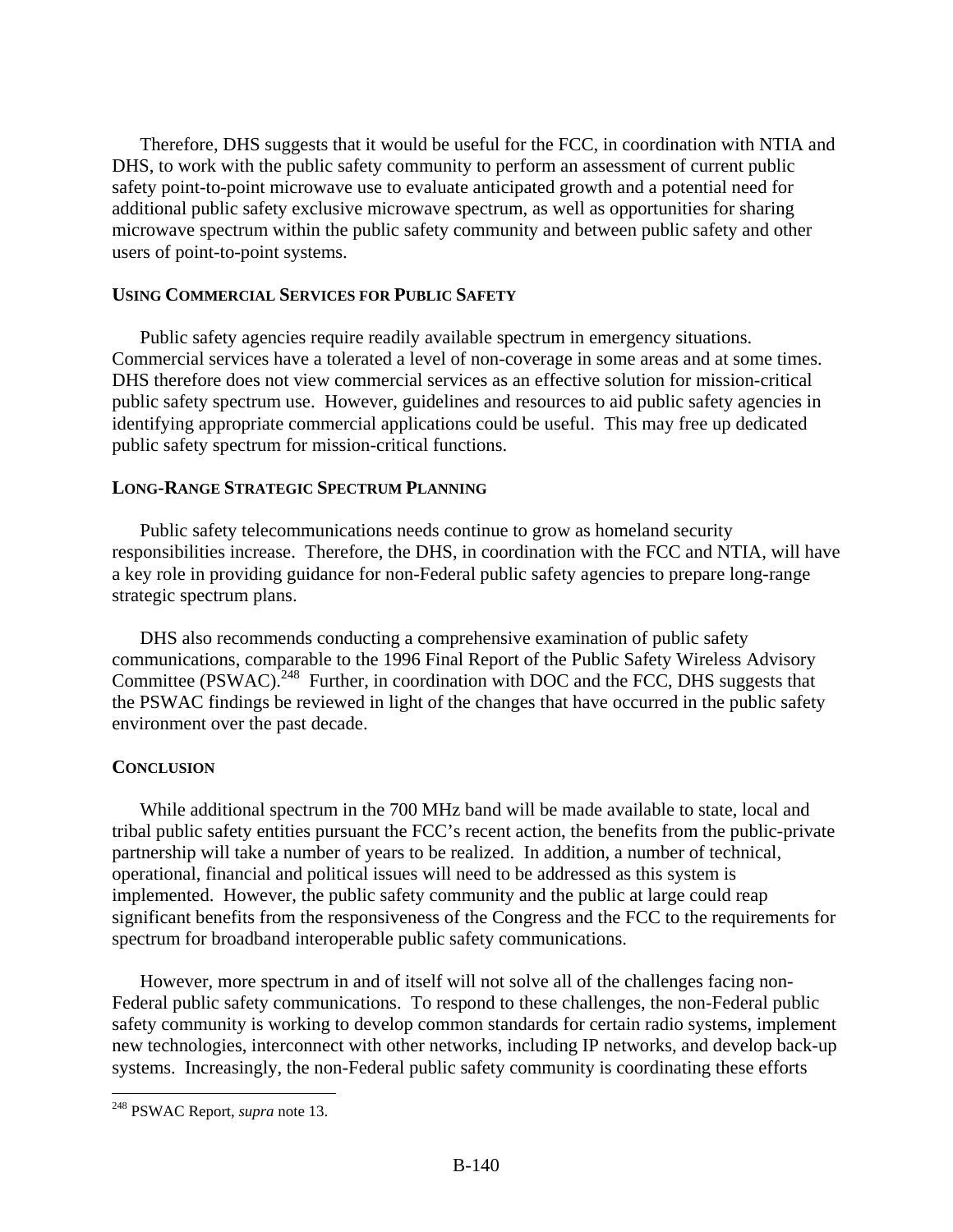across jurisdictional boundaries. With the additional 700 MHz spectrum available for a nationwide interoperable broadband public safety system, state, local and tribal public safety entities should be able to develop interoperable systems (both narrowband and broadband) which significantly improve the communications capabilities needed to safeguard life and property.

#### **FEDERAL PUBLIC SAFETY SPECTRUM NEEDS**

#### **CURRENT SPECTRUM USE AND FUTURE SPECTRUM REQUIREMENTS**

The 162-174 MHz and 406.1-420 MHz bands, the two most heavily used Federal bands, are the primary public safety bands for Federal agencies.<sup>249</sup> The general use of these bands is discussed in more detail in the mobile and land mobile sections of Section B-1.

Most Federal agencies note that their departments rely on spectrum for public safety and interoperability purposes. Many agencies see an even greater future need for spectrum for these uses, but have not yet quantified these needs.

DOE expects that incident prevention and control will require UWB technology, in addition to land mobile radio systems, in the 162 MHz and 406.1 MHz bands to communicate with public safety.

DOJ sees the need for rapid response, and thus, unfettered spectrum access as situations dictate. DOJ needs the ability to set up mobile land mobile repeaters where a mission may require, without the need for embedded infrastructure. DOJ's use of nationwide land mobile frequencies may be justified in such cases.

As the USDA's operational support requirements increase, National Interagency Fire Center (NIFC) operations would be vastly improved with the permanent assignment of additional national frequencies. The NIFC is the nation's support center for wildland firefighting. Through the NIFC, seven Federal agencies, along with state foresters, work cooperatively to fight fires and provide other natural disaster relief across the country. The NIFC maintains a cache of handheld land mobile radios for use in large scale disaster relief.

The USDA keeps accurate records on the annual use of permanently assigned spectrum and frequencies temporarily assigned from other agencies. Every year the USDA engages in sophisticated planning for the upcoming fire season, using historical information and data from the drought index, weather, water, and snow-pack programs to anticipate resources, including radio frequencies. Traditionally, other Federal agencies provide USDA with temporary assignments to make up for shortfalls in permanent USDA frequency assignments. This impacts firefighting operations because off-the-shelf equipment configured to operate on USDA's permanently assigned frequencies often has to be reconfigured to operate on temporary frequencies before it can be deployed.

<sup>&</sup>lt;sup>249</sup> Alternative Frequencies for Use by Public Safety Systems: Response to Title XVII, Section 1705 of the National *Defense Authorization Act for FY2001*, U.S. Dep't of Commerce, NTIA Special Pub. 01-48 at 3-1 (Dec. 2001).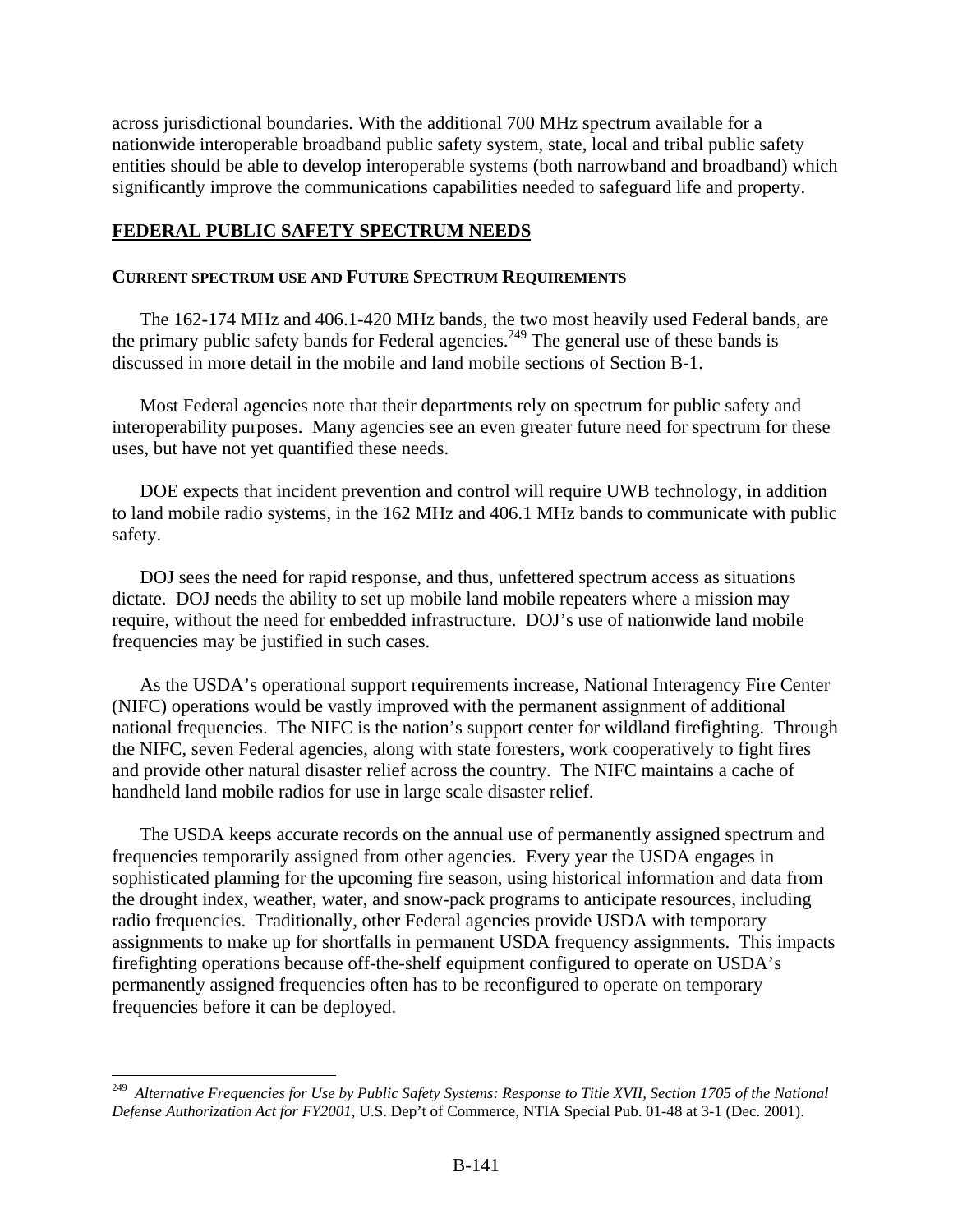The Federal Government is increasingly looking to the NIFC to perform emergency support functions in addition to wildland firefighting, such as relief from weather-related natural disasters. Additional incident-command frequencies for large-scale incidents would improve overall operations. NIFC shares their existing frequencies with other Federal agencies for nonemergency operational needs when not in use.

#### **INTEROPERABILITY**

For DHS, interoperability means day-to-day, task force and incident (emergency response) communications both horizontally (Federal-to-Federal) and vertically (Federal-state-local-tribal). It sees an increased need for interoperation with other Federal agencies and non-Federal first responders.

DOJ expects an expanded presence in FCC-regulated spectrum at 150-162 MHz, 450-470 MHz, and 800 MHz region to support interoperability. There is a critical requirement for interoperability with non-Federal public safety users in these bands and DOJ expects interoperability needs to grow exponentially. These interoperability requirements are localized, and consequently, not amenable to a nationwide solution.

The VA also expects to join with other Federal, state, and local agencies to develop interoperable first responder capabilities. Treasury operates an interoperability frequency named the "Federal Common" which can be shared among all Federal agencies for law enforcement, as well as in coordination with State and local police in emergencies.

Many DOE field offices have established cooperative relationships with local and state public safety agencies.

DOI/Bureau of Land Management is reengineering and consolidating its land mobile systems with its partners to reduce spectrum demand and improve interoperability.

Several agencies acknowledge the importance of standardized equipment. DOC is developing a standard in LMR Project 25 for narrowband land mobile radios for public safety. The Coast Guard's uses for VHF high band (136-174 MHz) Project 25 include interoperability with Federal agencies. The Coast Guard's Rescue 21 system, an advanced search and rescue system that is replacing the Coast Guard's current system, the National Distress Response System, requires interoperability with public safety. Rescue 21 enhances line of sight coverage, increases position localization, increases the number of available voice and data changes and improves interoperability with Federal, state and local partners.

The new IWN acts as the core for some agencies' interoperability plans. The IWN is a collaborative effort of Treasury, DOJ, and DHS to create a consolidated Federal wireless network that can support interoperability with state and local public safety officials. IWN may be the future key to interoperability with other Federal agencies as well as state, local, and tribal partners. Interoperability could be improved through Treasury's participation in and connectivity to the IWN.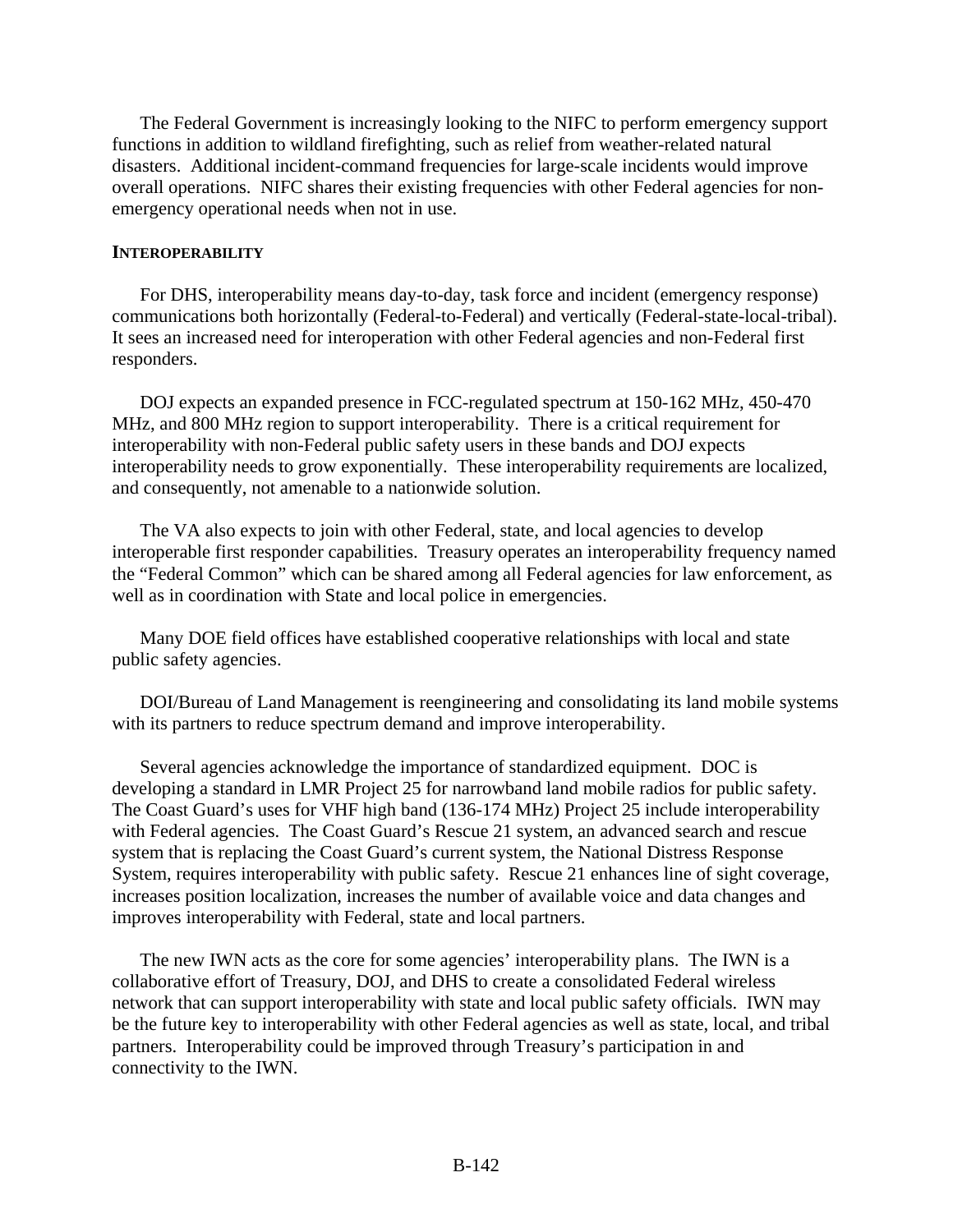Public safety interoperability is a complex issue and a key concern of government entities at all levels. Policy and regulatory changes, some of which were recently made, are needed to facilitate interoperability and sharing in emergency situations. Standardized equipment, such as that being developed for narrowband land mobile radios under Project 25, can facilitate interoperability. Other technological approaches also are under development which may have significant impact on public safety interoperability.

Recent experimental programs, such as the WARN system in the District of Columbia, have demonstrated how partnerships among Federal, state and local governments which share spectrum and infrastructure facilitate interoperable communications.<sup>250</sup>

#### **HF SPECTRUM REQUIREMENTS**

 $\overline{a}$ 

DHS expects a growing need for HF bandwidth for both fixed and mobile uses. The existing and future plans of several Federal agencies, as well as local and state first responders, echo this. Both Treasury and VA have initiated deployment of HF networks.

### **BROADBAND SPECTRUM REQUIREMENTS**

As did state and local public safety agencies, some Federal agencies underscore the growing need for broadband wireless networks for emergency uses. Broadband data networks might be needed for DHS's internal functions as well as interoperability. Broadband data networks may be a topic for additional deliberation with NTIA. Recent developments in using broadband in public safety incidents suggest that Federal agencies with similar missions should use this technology. No Federal spectrum is identified or structured specifically for this use.

#### **COMMUNICATIONS SATELLITE SPECTRUM REQUIREMENTS**

Commercial satellite services can provide very useful emergency communications, especially when terrestrial infrastructure is impaired or destroyed. Transportable earth stations can create an instant infrastructure in emergency situations. Yet, satellite infrastructure takes a great deal of time and money to implement. There are also some inherent delays in voice or data transmissions, which can cause communications difficulties. $^{251}$ 

Several agencies use satellite telephones as a primary communications method for areas with a non-existent terrestrial communications infrastructure. For example, the USDA, and especially the USDA's Forest Service, utilizes commercial satellite services to provide coverage in remote areas where a land mobile radio system available 100 percent of the time may not be feasible or cost-effective for their fire-fighting and other public safety missions. Use of commercial satellite systems, however, also may be costly, on a per minute basis, but may support mission-critical

<sup>250</sup>*Supra* note 19. *See*, *Spectrum Policy for the 21st Century – The President's Spectrum Policy Initiative: A Public Safety Sharing Demonstration*, U.S. Dep't. of Commerce, NTIA, (June 2007),

http://www.ntia.doc.gov/reports/2007/NTIAWARNReport.htm. 251 Federal Communications Commission, *Report to Congress On The Study To Assess Short-Term and Long-Term Needs for Allocations of Additional Portions of the Electromagnetic Spectrum for Federal, State and Local Emergency Response Providers Appendix C* (December 19, 2005) (FCC Appendix C), *available at*  http://hraunfoss.fcc.gov/edocs\_public/attachmatch/DOC-262865A1.pdf..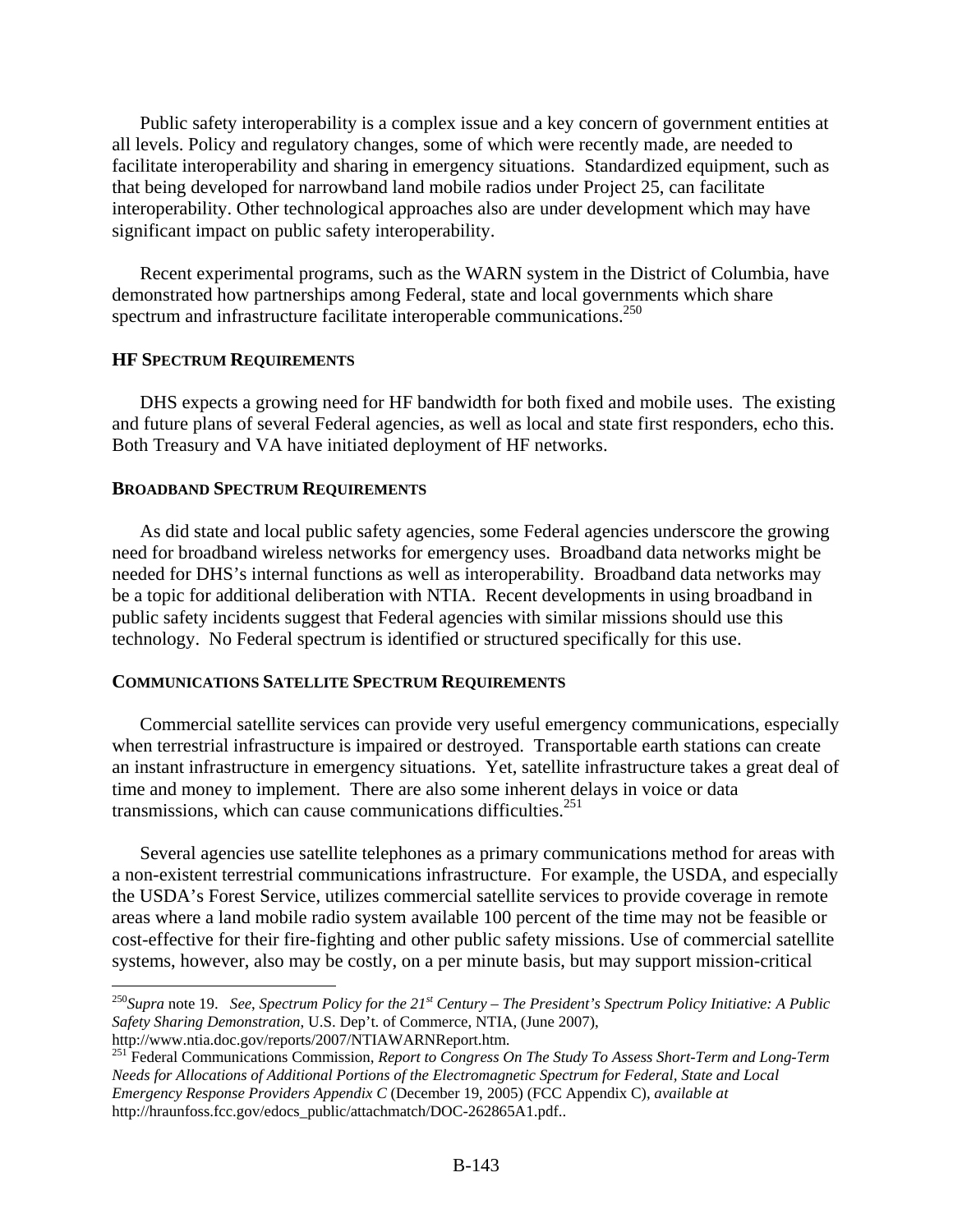functions. In addition, the NSF uses satellite communications to provide medical and logistical public safety support to the U.S. Antarctica scientific bases.

Agencies also use satellite communications as backup communications in the event of degraded or destroyed terrestrial communications infrastructure. In particular, the VA procured 154 satellite telephones for emergency communications use after the terrorist attacks of September 11, 2001. The Coast Guard also uses satellite communications for search and rescue operations when other communications methods are unsuited for the task.

Commercial services help to fulfill a great deal of the agency satellite needs. For example, the Treasury sometimes uses commercial satellite telephones during enforcement and investigative activities, especially during joint operations for interoperability purposes. In addition, the Forest Service is deploying commercial satellite broadband technologies to assist with battling large fires.

In the aftermath of the September 11, 2001 attacks and Hurricane Katrina, satellite telephones played a vital role in public safety communications. Often they were the only available communications link. Satellites also provide programming distribution for telemedicine and associated emergency medical services, situational analysis imaging of disaster and emergency areas, meteorological and scientific analysis for emerging weather threats that may affect fire-fighting or homeland security interests, maritime communication (including search and rescue missions and other maritime law enforcement tasks), and asset tracking and navigation for emergency responders.

### **OTHER ISSUES RELATING TO PUBLIC SAFETY SPECTRUM USE**

DHS may advocate for additional spectrum and adequate policy, rules, standards, and coordination to enhance interoperability at and between all government levels. DHS seeks more flexible rules permitting timely use of spectrum and common FCC/NTIA interoperability standards. Flexible channel plans would allow all public safety agencies to use Federal and non-Federal emergency frequencies without the need to undergo a lengthy approval process. DHS's goal is a seamless, nationwide public safety and incident response channeling plan spanning all public safety bands.

DOI would like to eliminate legacy regulations that impede innovations, including enhanced receiver standards that allow transmitters and receivers in separate networks to operate closer to each other, and allowing public safety local agency procurement of radio equipment through current contracts, enhancing the effectiveness of public safety joint interoperability operations.

Reform of the existing regulatory framework, including fostering an environment to allow improved spectrum sharing and interoperability between Federal and non-Federal activities, creating more flexible access rights as real-time requirements dictate, and ensuring the budget process allows for adequate funding for modernization directives could benefit DOJ.

NTIA and the IRAC have recently taken significant measures to address the need for non-Federal entities to use Federal public safety spectrum in appropriate situations. NTIA revised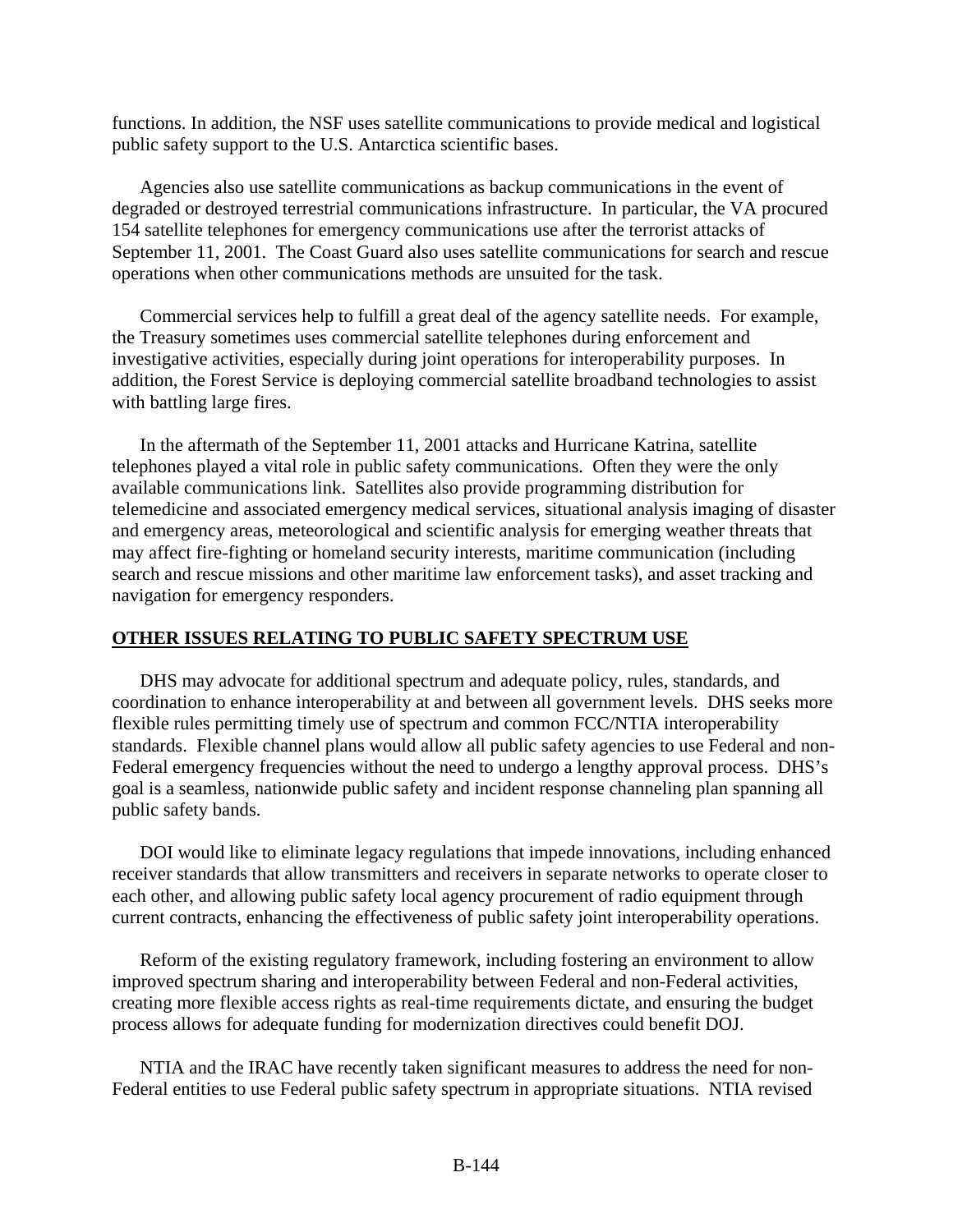Section 4.3.16 of the NTIA Manual to allow greater flexibility to non-Federal agencies to use the 162-174 MHz and 406.1-420 MHz bands for interagency law enforcement and incident response operations in coordination with Federal partners.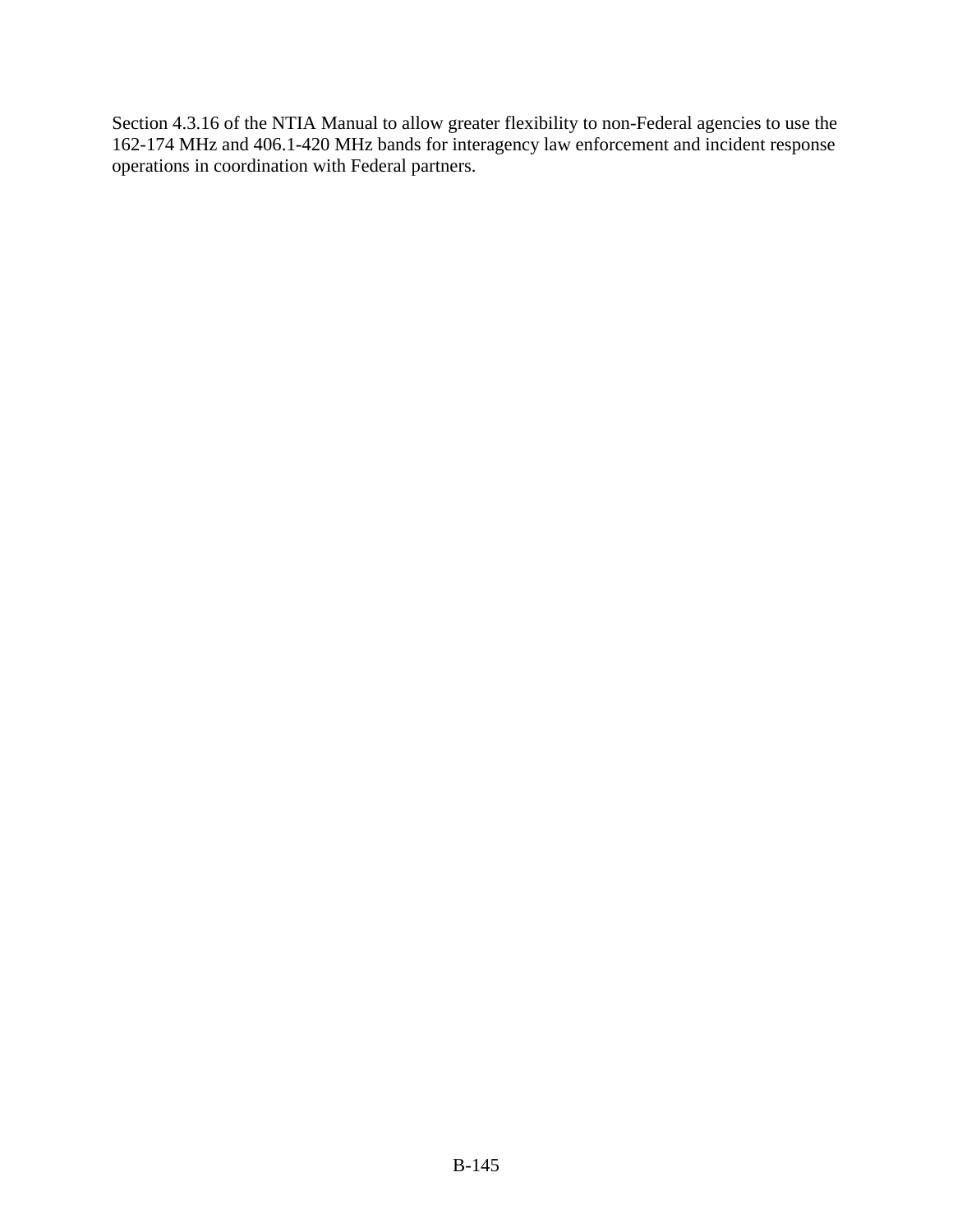# **CONTINUITY OF GOVERNMENT/CONTINUITY OF OPERATIONS NEEDS**

The 2004 Executive Memorandum directed the DHS in developing a Spectrum Needs Plan to consider "the continuity of government operations."252 In addition, NTIA asked the Federal agencies to address these issues in their agency-specific plans.

COOP planning is the internal effort of government organizations to ensure that essential operations continue despite potential operational interruptions. COOP is a segment of Federal contingency planning that provides for Continuity of Government (COG), the continuance of our Constitutional government and the continuity of essential Federal functions.

#### **CURRENT SPECTRUM USE AND FUTURE SPECTRUM REQUIREMENTS**

As essential communications requirements of the Executive Branch are being formulated, certain minimum requisites have emerged, including priority treatment, secure communications, low traceability, restorability, interoperability, mobility, global coverage, survivability and durability, voice services, data services, scaleable bandwidth, affordability, mobility, and reliability and availability. The need for survivability and durability of emergency communications systems, as well as the need for HF and satellite frequencies, should be noted. There is also a need for spectrum managers to ensure that new commercial wireless technologies do not interfere with COG capabilities. Mobility of government functions (with interactive video) is expected to soon become a requirement for COG communications.

#### **Identifying COG Spectrum Requirements**

 $\overline{a}$ 

Uncertainty exists to whether there is enough spectrum allocated to support current and future COG requirements. Existing allocations will need to be continued, and new, expanded services will require more spectrum. The requirements for COG spectrum will greatly expand during catastrophic events, when interoperability is even more essential. The Continuity Communications Working Group (CCWG), an interagency working group within the NCS Committee of Principals (COP) should: (1) address the COOP and COG communications spectrum requirements; (2) analyze the adequacy of select Executive Branch agency and Department spectrum assignments against various disaster scenarios; (3) work closely with NTIA in developing a complete COG spectrum analysis for all Federal agencies and Departments supporting the COG mission; (4) address COG and COOP interoperability through the development of the continuity communications architecture; and (5) establish a formal process to test and demonstrate interoperability with both commercial and government-unique COG systems before large investments are made in hardware, systems and networks.

Current Federal studies of possible reallocation and assignment of Federal spectrum should consider the impact these changes could have on spectrum requirements for COG. The Federal spectrum management process must fully take COG spectrum issues into account. This

<sup>&</sup>lt;sup>252</sup> Supra note 2, at 1. In Section 2(c), the President directed DHS "to address...continuity of Government operations."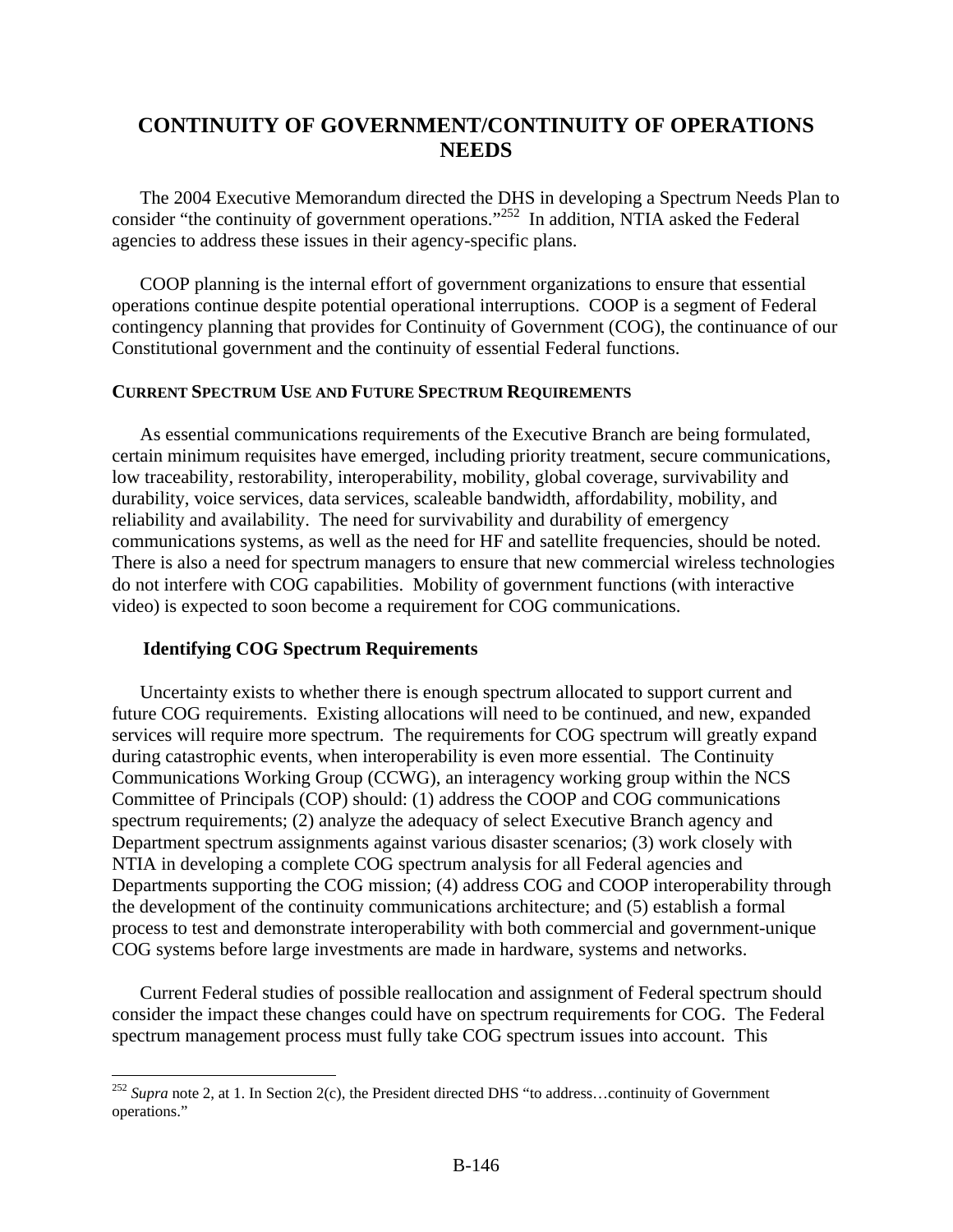recognition is meant to ensure that any new allocations allow for sustainable spectrum access in an emergency and are factored into a COG plan. The CCWG should coordinate its products and deliverables with the NTIA and submit spectrum requirements or needs biannually to NTIA.

### **COG Spectrum Documentation**

Although most Federal agencies now have developed documentation for COG and COOP communications capability, there is no single repository within the Federal Government where such plans are available. In order to develop a single source of such documentation, the CCWG has recommended that: 1) the CCWG team visit and guide departments and agencies to complete the communications assessment and requirements portion of their COOP and COG plans; 2) the CCWG produce a single source document to be titled: *COG Spectrum Assignments for the Federal Government*; (3) develop another document for all other spectrum requirements of COOP supporting COG; and (4) urge Federal agencies to "exercise" the document in every COOP and COG exercise and verify spectrum resources. This would include validating the quality and responsiveness, limitations and responsiveness of services at each path or link, as well as evaluating the efficiency and effectiveness of dedicated resources and point-to-point connectivity.

### **Use of Commercial Spectrum-Based Systems**

Commercial spectrum-based systems should be tested for effectiveness in support of COG, but it should be noted that commercial wireless systems can become saturated during a crisis. Moreover, commercial systems and networks generally are not designed to the high standards of reliability and redundancy that Federal emergency response systems require. Without a priority capability (such as the Wireless Priority Service), they would be of little value during a COG implementation. Other commercial systems, such as certain satellite services used during Hurricane Katrina, might be very useful.

### **Forward Looking Spectrum Use Issues**

 The NCS COP should identify and evaluate forward-looking issues regarding the use of spectrum for COG spectrum purposes. These issues include development of spectrum efficient technology, innovative spectrum sharing, interference solutions, interoperability, and international considerations.

### **SPECIFIC COG NEEDS**

The Federal agencies have a number of common goals regarding COG and COOP. Many agencies want internal planning to ensure that spectrum needs and use are incorporated into internal COG and COOP plans. Wireless communications serve as an essential backup for COG, including land mobile, HF, microwave, and satellite communications for DOE. Many agencies also have a need to plan for interoperability between Federal agencies within and between Federal, state, and local levels of government in an emergency situation.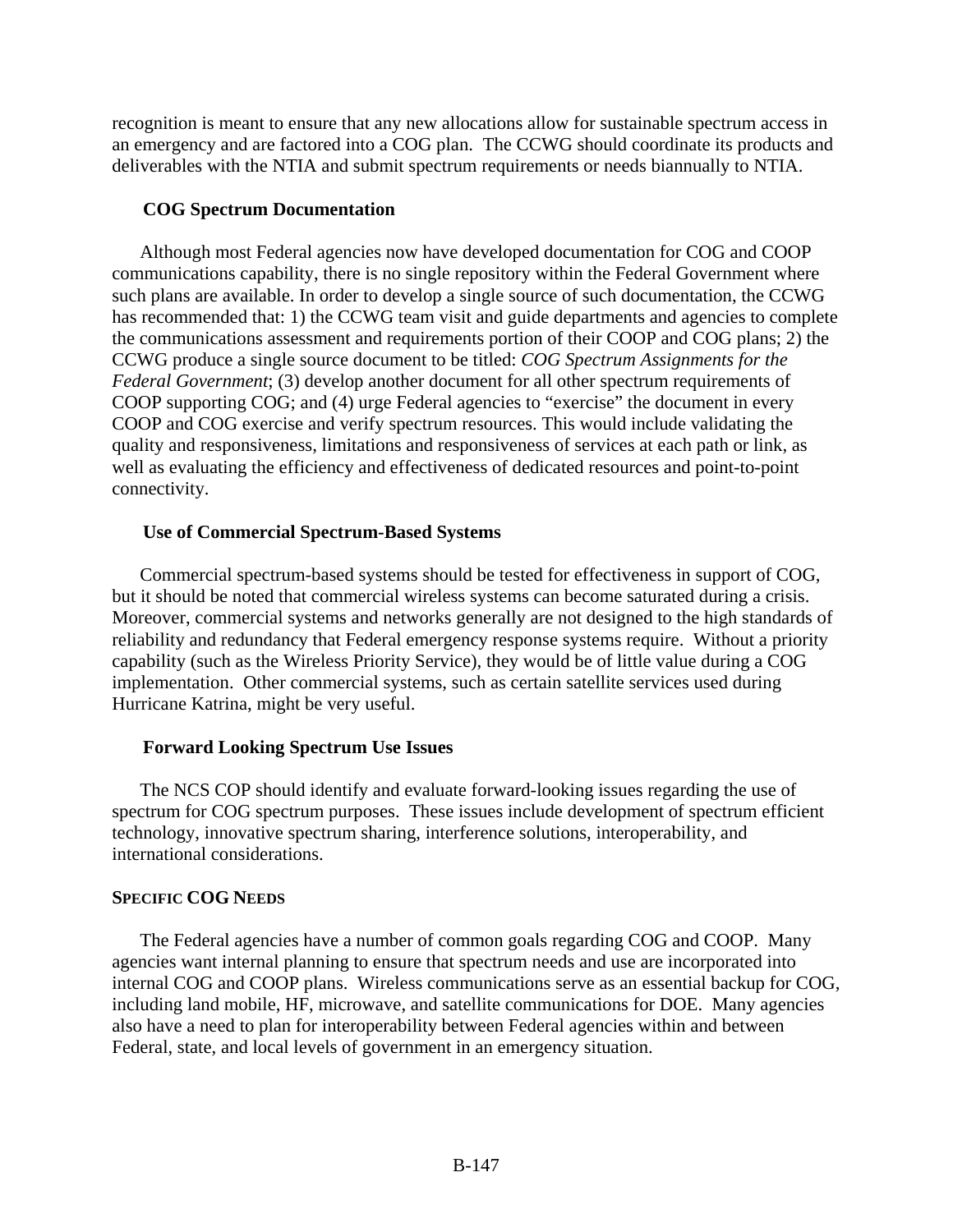A number of Federal agencies have a need for HF radio communications for emergencies. Several agencies currently host or participate in shared spectrum initiatives for COG and COOP emergency purposes, especially in regard to HF spectrum use. In particular, a number of agencies utilize the NCS SHARES HF radio program, which provides a single, interagency emergency, message handling system, and the NTIA FedSMR, trunked, shared, radio service. The SHARES system links existing HF radio resources of Federal, state, and industry organizations when normal communications are unavailable. (SHARES and FedSMR are discussed in greater detail in the Mobile Service and Land Mobile Service section.)

Government agencies at all levels also recognize the importance of land mobile radio systems for COG and COOP.

### **SUMMARY OF COOP AND COG REQUIREMENTS**

#### **CURRENT SPECTRUM USE AND FUTURE SPECTRUM REQUIREMENTS**

COOP and COG functions will utilize existing Federal agency infrastructure, systems, and frequency bands providing mobile (VHF and UHF), high frequency (HF), satellite, cellular and other wireless communications. In addition, systems specifically dedicated for COOP and COG will be deployed. Design and use of both existing and new systems will be based on the overall COOP and COG policies and procedures. Identifying and ensuring availability of systems, ensuring access to spectrum, testing equipment and systems, and minimizing potential interference to and from such systems also are critical elements of the telecommunications component of COOP and COG.

COG spectrum needs will utilize the frequency bands currently in use by Federal agencies as well other bands identified by the CCWG) under the NCS Committee of Principals. In addition to wireless infrastructure already in place, COOP and COG operations will utilize readily deployable mobile, fixed, satellite and broadband wireless systems which can be easily transported to and operated at emergency sites, often under extreme circumstances. COOP and COG plans also will evaluate the use of non-Federal systems, including state and local government as well as commercial systems, to complement the systems operating in Federal bands. With respect to the use of commercial systems, agencies will need to ensure that the systems provide the reliability and redundancy that Federal emergency response systems require. Interoperability with state, local and tribal entities, as well as with commercial systems, also will be taken into consideration in identifying and designing spectrum-supported systems for COOP and COG.

IP-based and other broadband systems as well as HF systems have been particularly noted as critical for COOP and COG, and for overall public safety operations on the Federal, state and local levels.

#### **Use of Commercial Services**

Most public safety entities, whether Federal or non-Federal, are not confident that commercial services are an effective solution for mission-critical public safety communications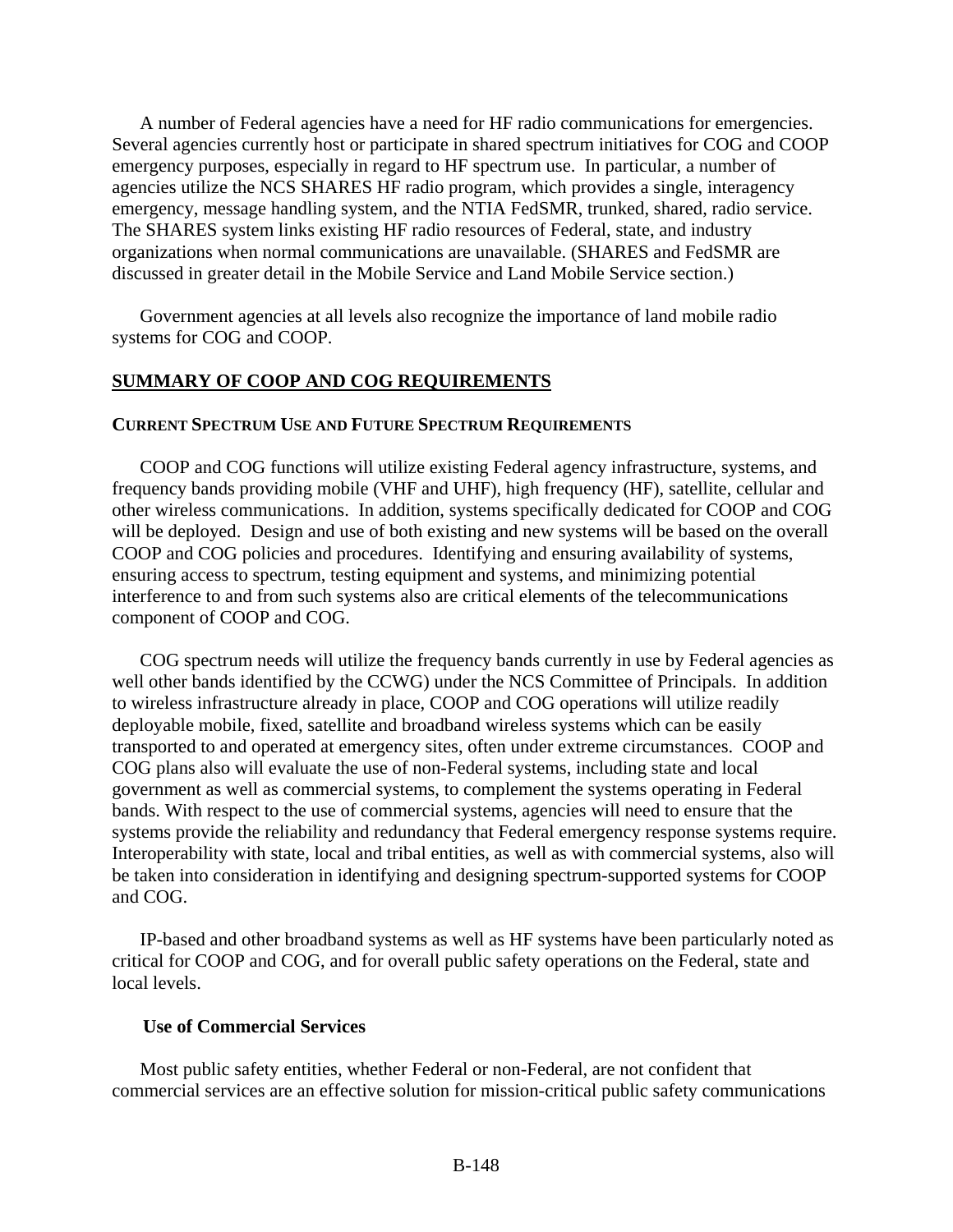systems, including for COOP and COG, because such commercial systems may not meet the reliability, security and coverage requirements of the public safety entity. As discussed in the Public Safety section above, experimental programs, such as the WARN system in the District of Columbia, did not utilize commercial services because these services did not meet all of the District of Columbia's requirements for mission-critical systems.<sup>253</sup> However, Federal agencies are designing their COOP and COG programs to utilize both Federal and non-Federal systems to provide the redundancy and back-up to address the contingencies of emergency situations.

 Ongoing dialogue between governmental entities and the private sector can address some of these concerns as well as provide a mechanism for testing the effectiveness of commercial services in support of public safety communications, including COG. Many Federal agencies already use commercial satellite communications to support their day-to-day operations as well as a backup in the case of a degraded or destroyed terrestrial infrastructure, such as in COG and COOP situations.

### **CONCLUSION**

Some non-Federal public safety agencies already have long-range strategic spectrum plans, and increasingly, more are developing such long-range plans and public safety organizations provide support for development of such plans.

Federal agencies, as they develop their future internal strategic spectrum plans, are taking into account COG spectrum requirements.

<sup>253</sup> *Supra* note 19.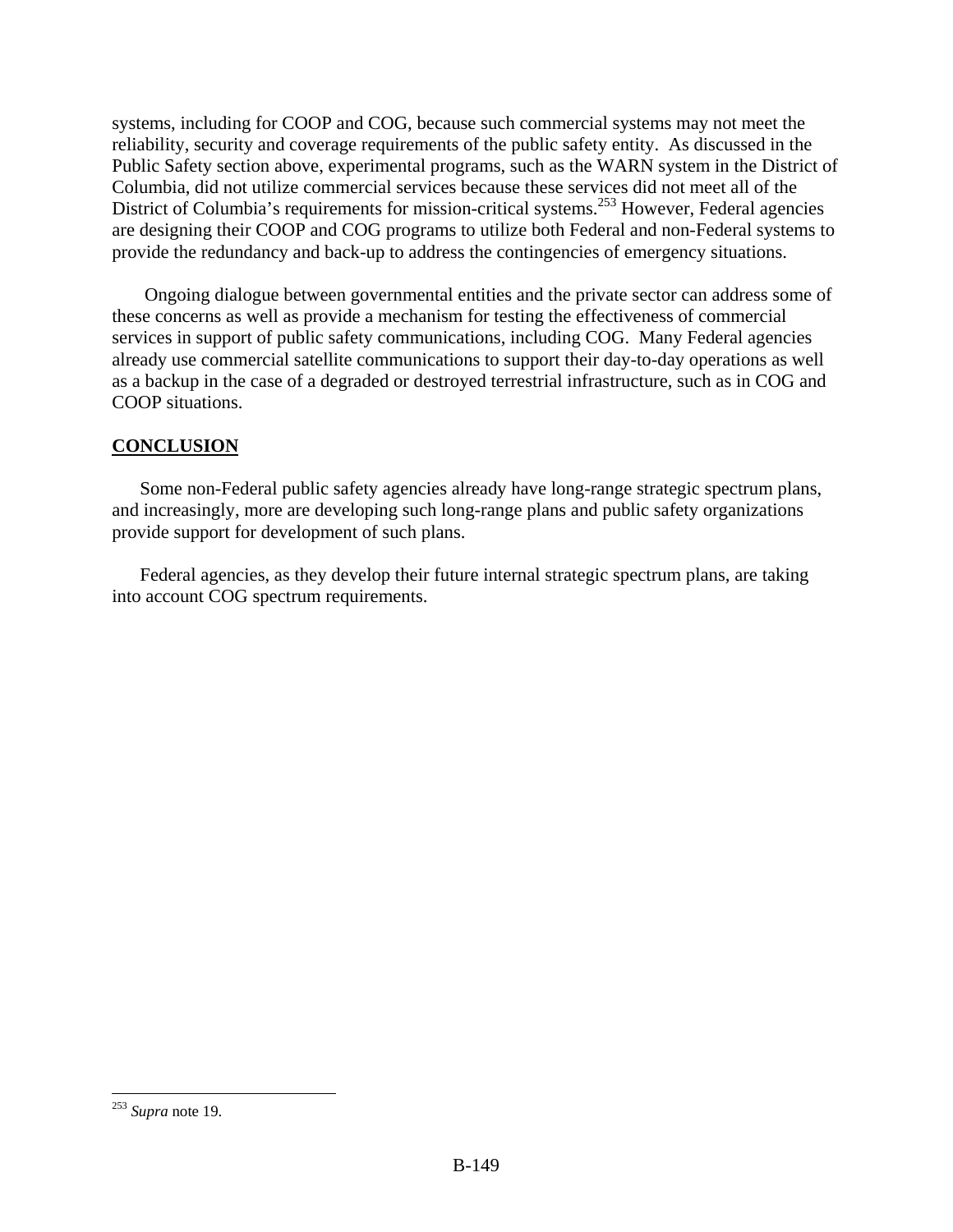# **SECTION B-3**

# **NEW TECHNOLOGIES, EXPANDED SERVICES, AND NEW SPECTRUM MANAGEMENT APPROACHES**

#### **INTRODUCTION**

The Presidential Memorandum called on the agencies to include in their Strategic Spectrum Plans, "the planned uses of new technologies or expanded services requiring spectrum over a period of time agreed to by the selected agencies."<sup>254</sup> This section presents the planned uses of new technologies and expanded services expected to have an effect in the near term and future spectrum assignments, spectrum management methods, and spectrum use by the Federal agencies.

Many agencies' spectrum requirements will change as new technologies emerge that can satisfy increases in agency missions, their breadth and their demands. Research into technologies by agencies such as DOD can reduce future system spectrum requirements. One example is the use of connectionless low-duty cycle radio which may improve the energy per bit over 1000 times greater than conventional uses. Connectionless network service is one that transfers information between end users without establishing a logical connection or virtual circuit between those specific users. Connectionless networking dynamically adapts network time synchronization, routing, and energy strategy to achieve high performance at a fraction of the energy required. DOD seeks to capitalize on emerging technologies which will improve spectrum utilization, such as: bandwidth-efficient modulation and coding schemes, smart directional antennas, and data throughput increases built upon multipath technologies such as multiple-input-multiple-output (MIMO) technologies.

Specific information on the use of new technologies and services that will have an impact on near term and future spectrum utilization are discussed below.

### **EXPANDED USE OF BROADBAND WIRELESS TECHNOLOGIES**

Federal agencies plan to expand communication services and applications using broadband wireless technologies. The DOD has future spectrum requirements for broadband mobile-onthe-move technologies using both terrestrial and satellite units. As previously discussed, DOD expects that its requirements beyond 2014 will be driven by a transition to wideband networks as a part of the GIG. This shift in technology mirrors the DOD's desire to shift from a manual spectrum management plan to an autonomous electromagnetic spectrum management regime. Beyond 2014, DOD's spectrum use will be driven by the transition to Wideband Network Waveform (WNW) wireless networks that contribute to DOD's Network Centric Warfare model. The WNW is a next-generation IP-based waveform designed to provide *ad hoc* mobile networking for military users. Through such new technology, DOD plans a Future Combat System (FCS) that can link ground, maritime, aeronautical and space operations with layered redundancy and constant connectivity. The FCS will use the WNW, the Soldier Radio

<sup>254</sup> *Supra* note 2, at Section 2(a).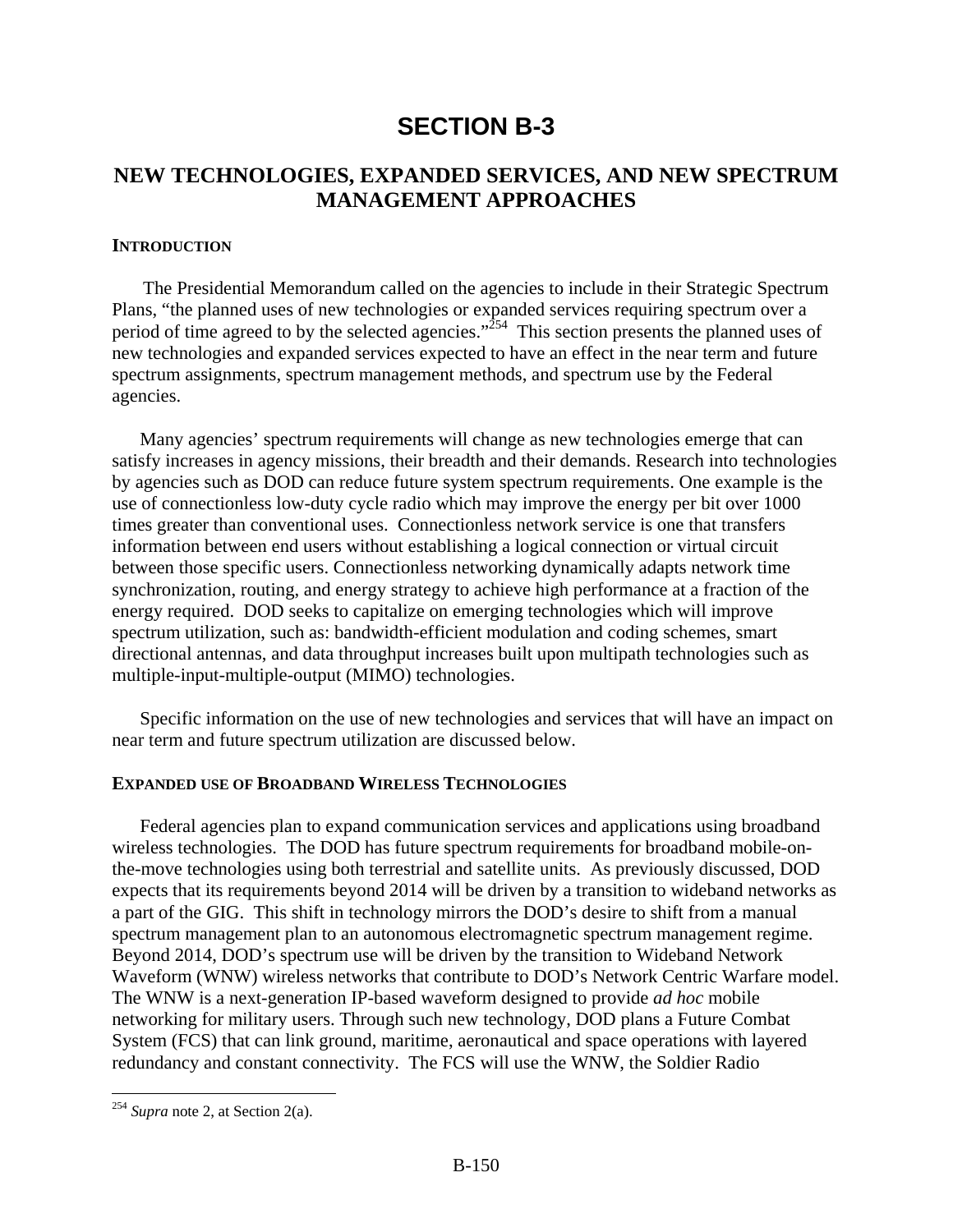Waveform, Network Data Link and Warfighter Information Network-Tactical systems, together with Intelligence Reconnaissance and Surveillance sensors to create a flexible wireless broadband battlefield network with increased connectivity and situational awareness.

Increased complexity in crime fighting necessitates higher data capacity requirements with increased demand for wider operating bandwidths and spectrum access in higher frequency bands. The demand for data networking and higher bandwidth transmission will also grow while costs fall. Electronic document interchange through wireless means will be expanded; wireless fax will also grow. DOI believes low bandwidth, low cost, high quality wireless video conferencing will accelerate and the use of spectrum sharing will make this cost-effective. DOE recognizes the recent developments in the public safety broadband applications, and that this technology might have a near-term impact on DOE's spectrum requirements. They will continue to evaluate the applicability of broadband wireless technologies to satisfying future agency missions.

The U.S. Mint is investigating the feasibility of moving to a completely wireless desktop environment in the future. The IRS has studied the feasibility of using wireless broadband for computer connectivity in the field to update technical operations software and equipment during undercover operations.

#### **UNLICENSED BROADBAND WIRELESS COMMUNICATIONS SYSTEMS**

Many agencies acknowledge increasing needs for unlicensed wireless broadband communications. However, not all system developers and agency spectrum managers understand that the use of this commercial unlicensed technology operating in some frequency bands comes without interference protection, because these systems operate without the protection of a spectrum license. Numerous agencies are alerting their organizations to this fact and will be advocating for a conversion of these unlicensed systems to licensed wireless broadband systems in the future for critical operational applications where interference cannot be tolerated.

DOI plans to continue its evolution from wired networks to unlicensed wireless equivalents, such as 802.11 based systems. WiFi and WiMAX will provide the ability to monitor patient health conditions in VA facilities as well as provide interactive voice and video. These services are in accordance with VA's broader telemedicine and telehealth missions. The NSF Antarctic Project will also expand the use of commercial wireless such as WiFi for safety of life and scientific applications. TVA uses unlicensed systems, *e.g.,* in the "last mile" component of the SCADA system used to monitor and control the TVA electrical power grid.

#### **MULTIPLE-INPUT-MULTIPLE-OUTPUT (MIMO) TECHNOLOGY**

 MIMO is a multiplexing technique for increasing bandwidth and range that uses the multiple paths created by the reflection of radio signals off objects to transmit greater information. Instead of causing interference and fading, multi-paths are recombined in a MIMO system to increase spectral efficiency. The use of MIMO in various types of wireless networks, including those conforming to Institute of Electrical and Electronics Engineers, Inc. (IEEE) standard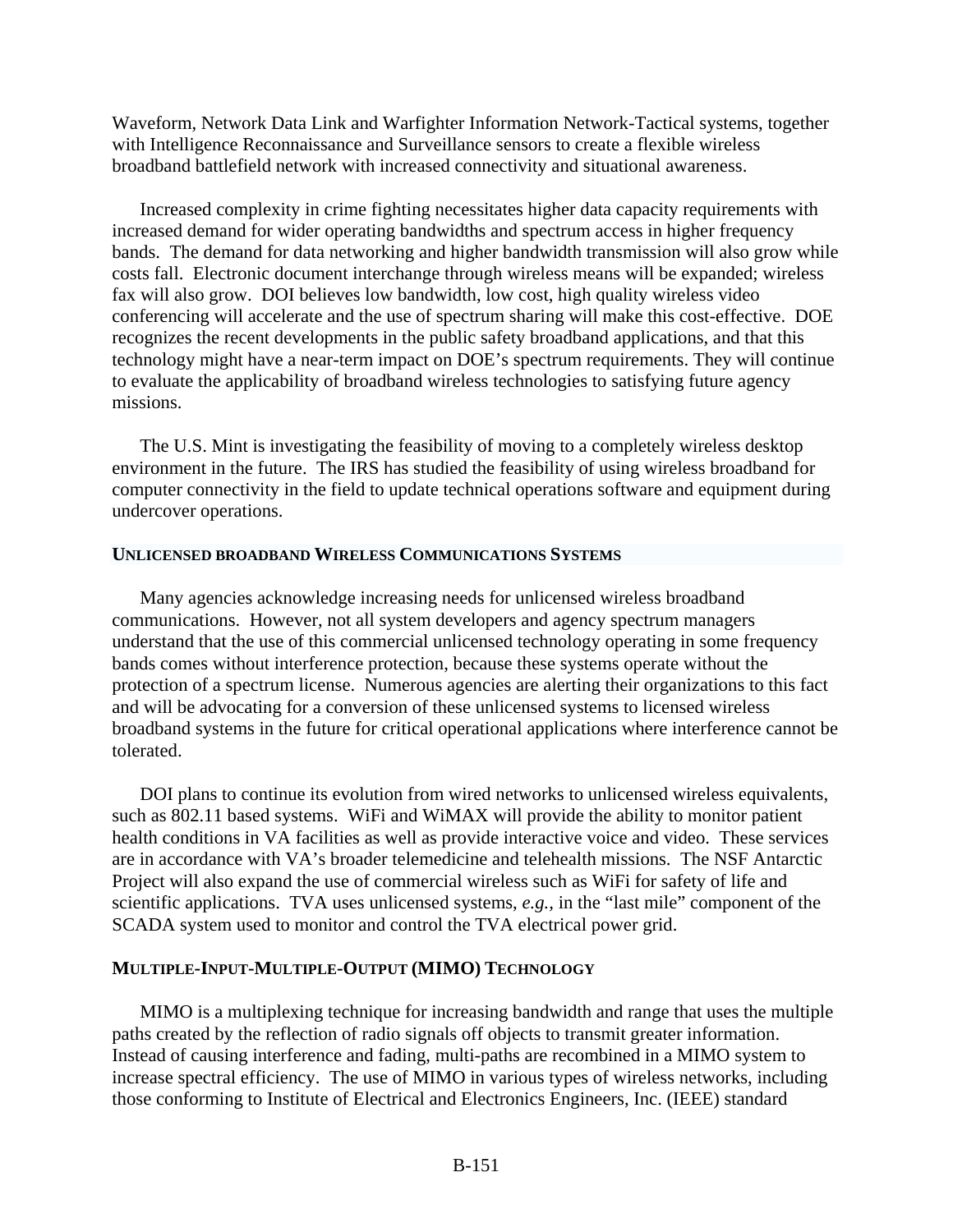802.11, is being evaluated. For example, an IEEE task group is considering incorporating MIMO as part of a new 802.11n standard. Moreover, the IEEE 802.16e standard for WiMAX can support MIMO.

### **ULTRA-WIDEBAND TECHNOLOGIES**

DOE may need to upgrade systems for UWB for monitoring and resolving radiological incidents. However, interference avoidance techniques may need to be developed for UWB to allay user concerns. DOJ requires spectrum for UWB use for detection and tracking, and as well as for ground penetrating radar because of unique propagation and penetration characteristics.

Several agencies are also planning to use UWB ground penetrating radar. The VA's National Cemetery Administration, for example, implemented a pilot program using UWB ground penetrating radar together with GPS to locate and identify the cemetery plots of veterans. USDA uses UWB ground penetrating radars to study subsurface soil. DOT's Federal Highway Administration uses a relatively new form of ground penetrating radar, a step-frequency version which has the potential to improve accuracy, in its new Digital Highway Measurement Vehicle. This project has the potential to improve the way highways are maintained, and to provide critical data for highway and rail replacement decisions.

Wall-penetrating radar, a similar UWB technology, can "see" through walls to locate people and objects on the other side in hostage situations for law enforcement agencies and in rescue operations for fire and safety officials.

### **RADIO OVER INTERNET PROTOCOL (ROIP)**

There is a general trend in wireless networks towards an IP-based system, where every node in the network has a specific IP address. USDA's Forest Service is testing Radio Over Internet Protocol (RoIP) to replace microwave links. VA is evaluating voice-over-IP, as well as other new technologies such as WiFi and RFID. The overall transition of all DOD wireless networks from IPv4 to IPv6, the "Next Generation" Internet protocol, is mandated by 2008. IPv6 is designed to run efficiently on high performance networks (*e.g.,* Gigabit Ethernet) as well as on low bandwidth wireless networks. In addition, it provides a platform for new Internet functionality that will be required in the near future. Two Treasury Bureaus will relocate from the 1710-1755 MHz band to higher bands, and replace the equipment with digital IP-based video surveillance systems.

### **EXPANDED USES OF 3-30 MHZ HF BANDS**

DHS uses HF for command and control purposes especially during times of national emergency, and it believes that emerging HF applications will increase demand for new HF spectrum access. These include electronic messaging systems (e-mail), interactive Internet applications such as instant messaging and web browsing, large file transfer access, and digital voice. Increased utilization of HF SDR, based upon multilayer interfaces (in addition to the physical layer), will produce additional future HF spectrum requirements. DHS acknowledges that Federal agencies do not have sufficient HF spectrum to back up other communications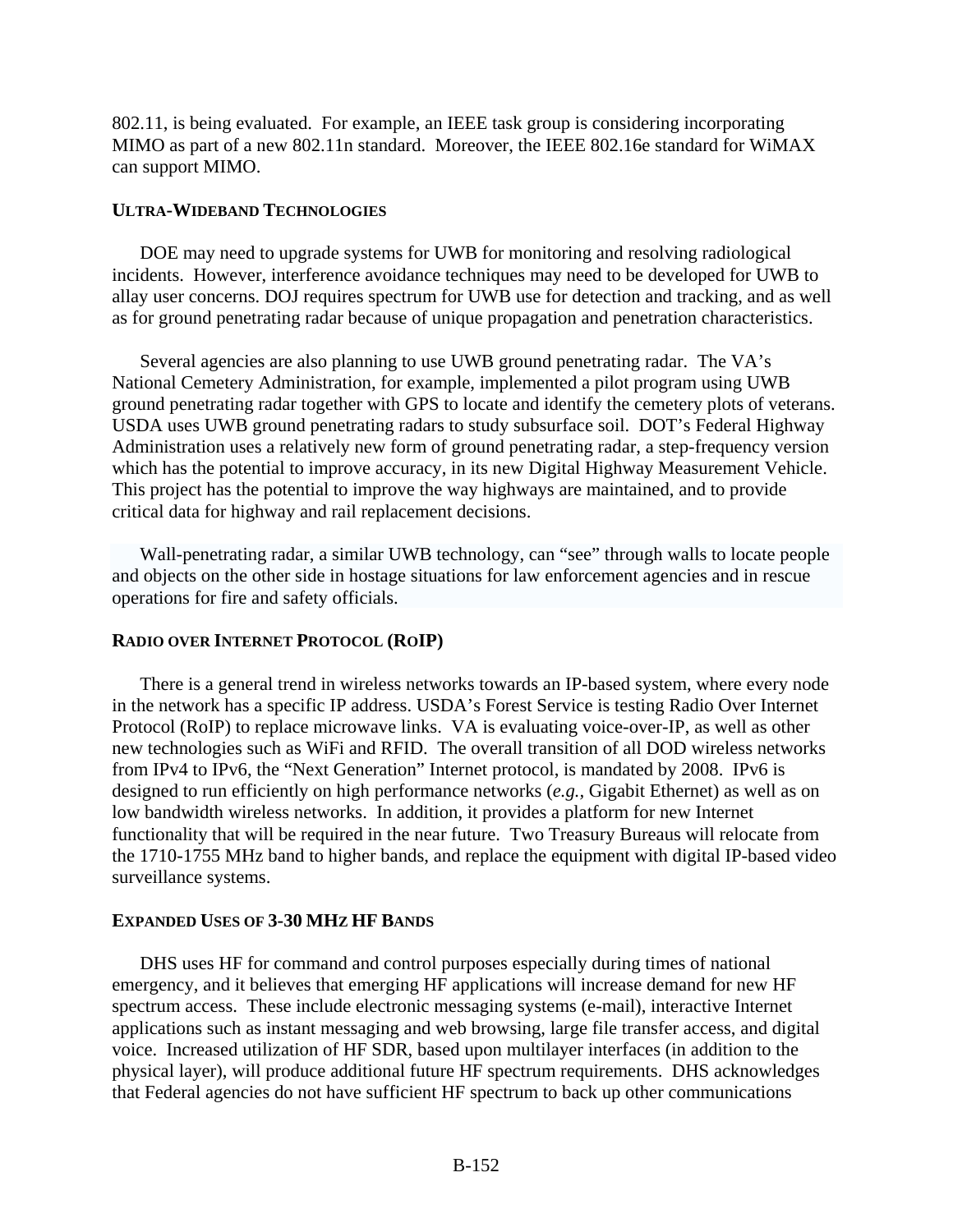systems for national security applications, and that Federal agencies will need more HF spectrum to meet increased national security related mission requirements, specifically the requirement for operation of HF ALE networks. ALE, a specialized radio modem or ALE adaptive controller, automatically establishes the best links between HF radio stations without manual intervention.

The SHARES program will require two additional channels in the 2-30 MHz band for COG, COOP, and interoperability purposes to avoid sunspot disruption. Treasury will require additional HF spectrum for its planned HF network, "TreasNet" that supports continuing operations during emergencies. BBG also projects a need for increased HF spectrum for DRM. Moreover, the Coast Guard and DOC indicate future HF spectrum needs for surface wave radar systems. The Coast Guard plan is to use such radars to detect ships at long distances, and the DOC will use the radars to collect sea data for meteorological purposes.

#### **HF AERONAUTICAL APPLICATIONS**

The FAA plans HF-long-range air to ground datalink communications in the oceanic and Alaskan airspace in the 2.85-22 MHz band. It is estimated that an additional 180 kHz of spectrum is necessary in this band associated with sixty new channels for a planned oceanic airto-ground datalink.

#### **UNMANNED AIR SYSTEMS (UAS) AND UNATTENDED GROUND SYSTEMS (UGS)**

DOD expects a very substantial rise in the demand for unmanned / unattended systems. This will lead to increases in: 1) spectrum necessary to support the growing use of unmanned vehicles; 2) the amount of bandwidth needed to support the necessary data transfer; and 3) operation time caused by longer on-duty requirements. These demands will require increased attention to spectrum management schemes and scheduling that promote frequency sharing.

A typical Unmanned Air Systems (UAS) may require spectrum in as many as fourteen different frequency bands to achieve various functions like: launch and recovery, platform control, payload functionality, sensor data transfer, navigation, weapons functions, and communications relay. Technologies that increase onboard processing and compression of sensor data will assist in reducing the amount of bandwidth needed for airborne data links. A typical Unattended Ground Systems (UGS) mission requires spectrum in seven frequency bands. Without significant spectrum reuse and spectrum efficient technologies, unmanned systems will be severely constrained and may require highly refined scheduling plans.

Spectrum to support airborne data links will be the single largest contributor to increased demand for spectrum among unmanned systems. Data link rates and processor speeds are rapidly evolving to enhance future unmanned capabilities.

UAVs and tethered aerostats (balloon-borne radar) will require spectrum for land mobile, command and control, sensor telemetry, imaging, radar, and video applications. Coast Guard has contracted for the development and design of forty-five Bell Eagle Eyes (HV-911) Vertical Takeoff-and-Landing (VTOL) Unmanned Aerial Vehicles (VUAVs).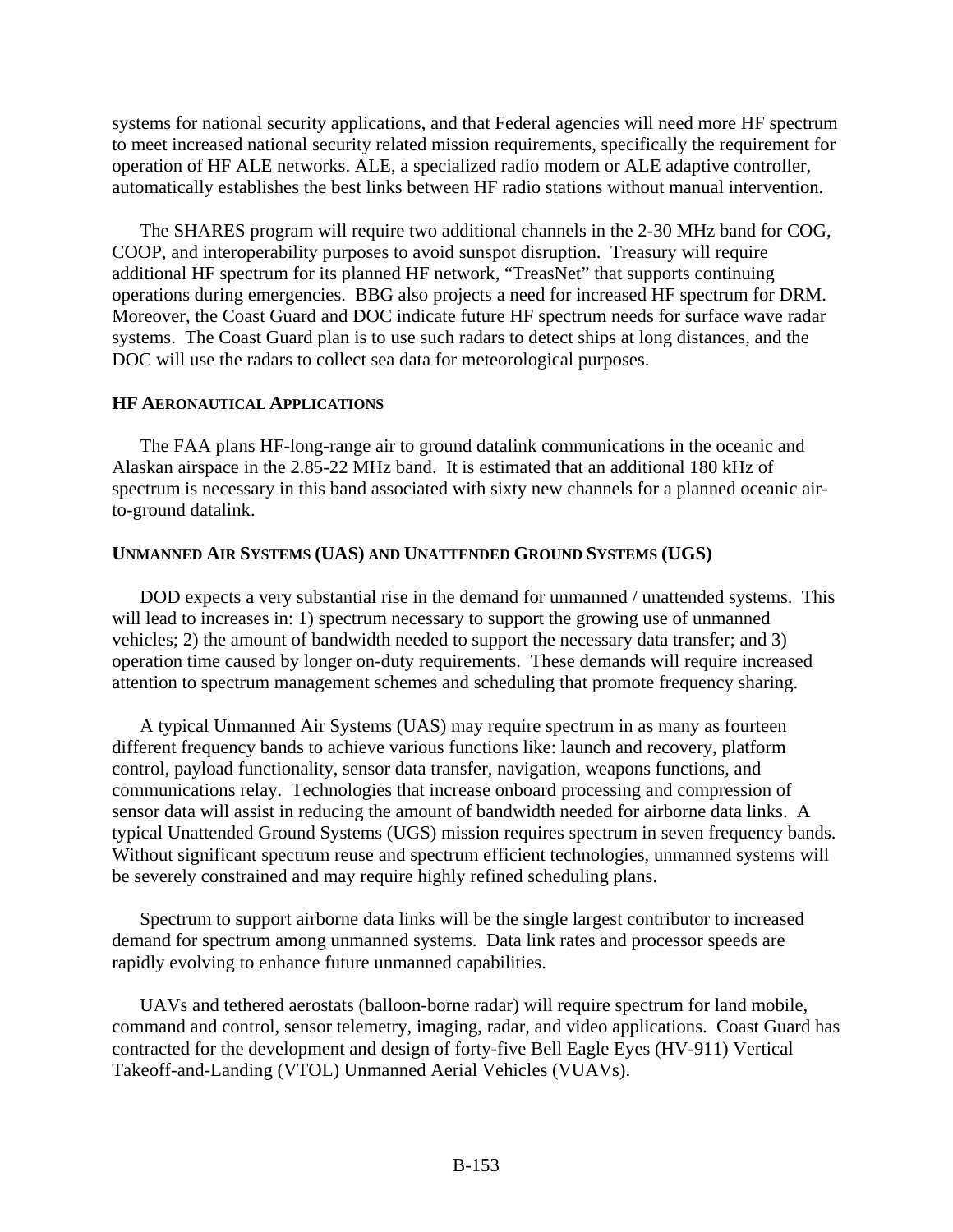The USDA Forest Service is collaborating with NASA to test the use of UAV remote sensing applications for locating and mapping forest fires. Currently, the Forest Service uses manned airplanes with infrared sensing equipment to spot fires. Maps of these fires are then transmitted directly down to the fire fighters using a 900 MHz unlicensed link. NASA is helping to test the feasibility of carrying the airborne repeaters in unmanned vehicles by using a coordinated USDA frequency and equipment in the San Jose, California area where the tests are taking place.

Monitoring and deterring radiological incidents, in addition to the use of UWB discussed above, will require secure, LMR systems in the 162, 406, and 800 MHz bands capable of communicating with various public safety organizations.

NOAA has one autonomous underwater vehicle for collecting oceanographic data and matching the data to foraging areas of tracked marine mammals. NOAA may acquire several additional vehicles in the future.

The 960–1215 MHz band, currently allocated to aeronautical radionavigation, is needed by DOT for potential critical support applications, as well as for various future communications and surveillance applications.

### **FUTURE DEVELOPMENT AND USE OF "SMART" TECHNOLOGIES**

Many agencies are supporting or plan to implement SDR technologies, which describe a new type of radio communications equipment that can automatically be reprogrammed to transmit and receive within a wide range of frequencies, using any stored transmission format. SDRs rely on embedded and programmable software for modifying and upgrading functionality and configuration. In addition, SDRs are capable of altering software based algorithms used for baseband signal processing of multiple waveform types, as well as intermediate frequency processing alternatives.

DOD is developing programmable radio products, specifically under the Joint Tactical Radio System (JTRS) program umbrella. The JTRS is a family of modular, multi-band, multi-mode radios that will provide the basis for advanced IP-based networked communication systems.

DOI is interested in deploying software-defined radio in the future, as an efficient way to adapt, update, and enhance a system via software upgrades. DOI encourages increasing collaborative efforts with Federal partners and the vendor community to use new technologies to increase interoperability. Because "smart" technologies can shift frequencies as needed, they have the potential to use higher frequency ranges, which are more susceptible to interference.

DOJ will pursue "smart" technologies to adaptively exploit available resources. It envisions a technical state where radio frequency systems are no longer band dependent, allowing the DOJ to expand operations.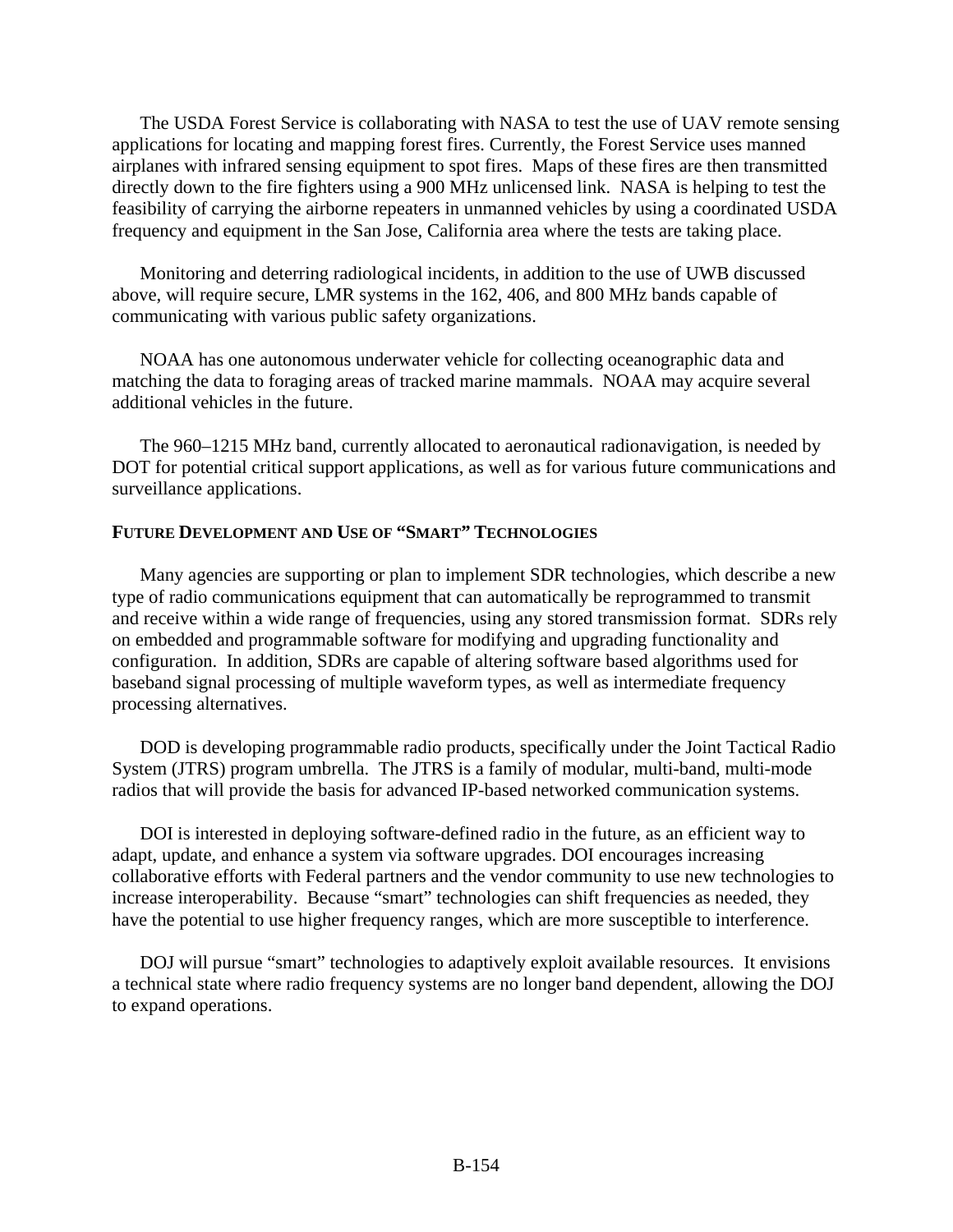#### **COGNITIVE RADIO**

Cognitive radio is another version of the smart radio. Cognitive radios are designed to be able to "perceive" and "know" the radio environment in which they are situated. The cognitive radio "senses" its environment, has the ability to track changes and react to those electromagnetic environmental findings and adapt its operation accordingly. Cognitive radios can dynamically use whatever spectrum is available in a particular instant of time.

### **DARPA'S XG PROGRAM**

The Defense Advanced Research Projects Agency (DARPA) has been proceeding for the past few years on a Next Generation (XG) program based on "policy-defined" smart radios that can dynamically access available spectrum. XG is designed to operate on a software-defined platform. Presently, DARPA, however, is testing these "smart" radios using WiMAX protocols and Application Specific Integrated Circuits (ASICs) to demonstrate the concept of an adaptable cognitive smart radio concept. In this manner, the radios used for the demonstrations are not limited by software, which can add complexity and lead to integration problems. What the XG program does require are "policies" or regulatory, military and technical rules that dictate how and when to avoid interference.

XG program goals are to develop both the enabling technologies and system concepts to dynamically redistribute allocated spectrum along with novel waveforms in order to provide dramatic improvements for military communications in support of a full range of worldwide deployments. U.S. forces face unique spectrum access issues in each country in which they operate, due to competing civilian or government users of national spectrum within these countries, as well as complex coordination issues with allies. The main objective of the XG program is to develop and demonstrate a set of standard dynamic spectrum adaptation technologies for legacy and future emitter systems for joint service utility.

#### **NEXT GENERATION RADIO ASTRONOMY SERVICES AND TERAHERTZ TECHNOLOGIES**

NSF believes that new allocations in the 275 GHz to 1 THz region may be needed within a decade for radio astronomy and other science services. With respect to these higher frequency bands, NSF will likely use spectrum in the 275-2400 GHz range for radio astronomy research. The terahertz region of the spectrum lies between light and radio wave frequencies. Terahertz frequencies between 300 GHz and 3 THz are classified as mmw with wavelengths between sub millimeter (<1 millimeter) and 100 micrometers (ending edge of far-infrared light). Astronomers have begun to use millimeter waves to study galaxy and star formation.

NSF and multinational partners are building the ALMA in the Chilean Andes. This project will observe regions of the universe which are optically dark, yet shine in the millimeter portion of the electromagnetic spectrum. ALMA will image stars and planets in gas clouds near the sun and observe galaxies as they form at the edge of the universe, which we see roughly as they were ten billion years ago. The Atacama Cosmology Telescope began studying cosmic microwave radiation in Chile at the end of 2006 using the first sub-millimeter wave "CCD" (Charge-Couple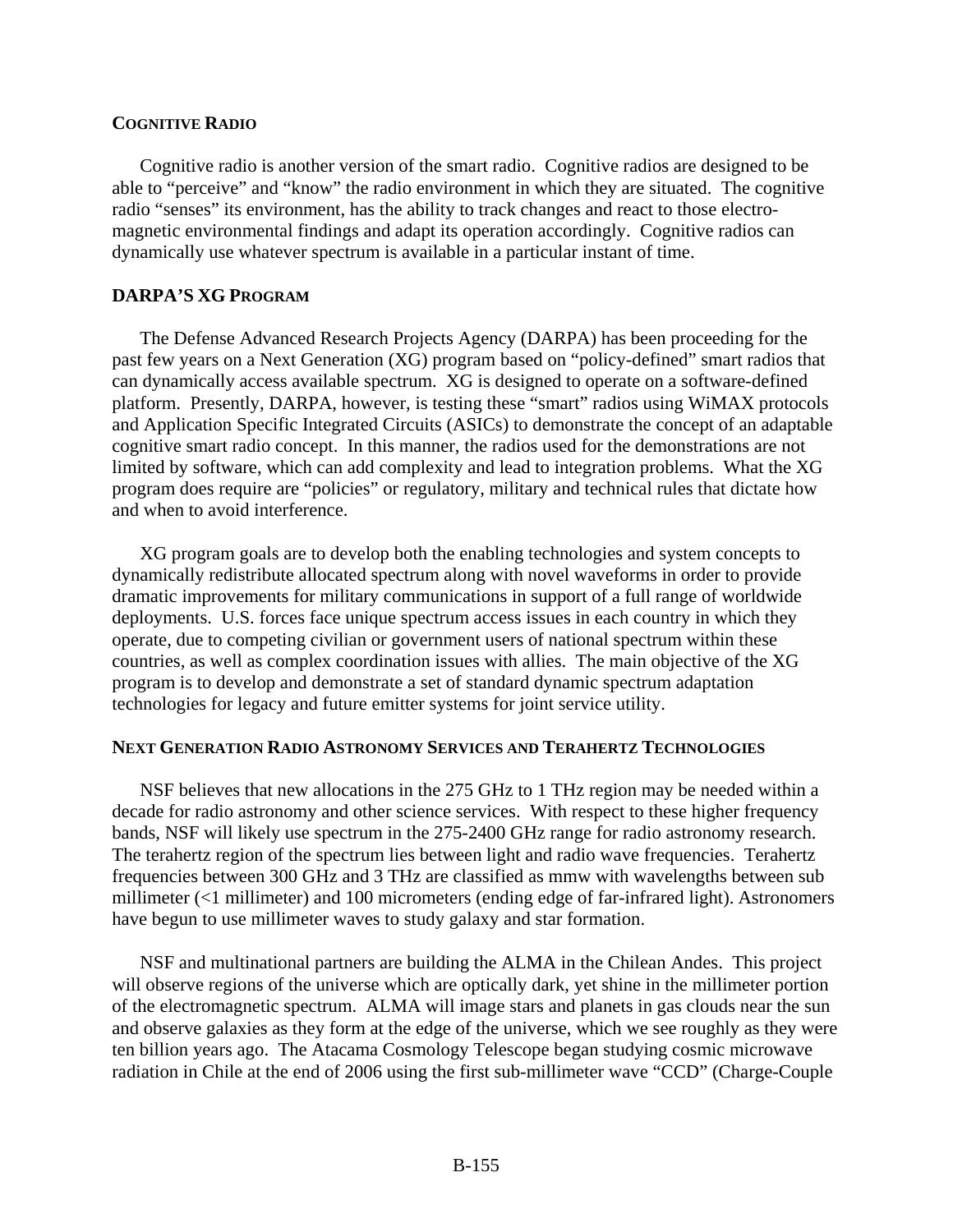Device) detector, or chip, which registers light and transforms it into digital code, to help produce digital images. It operates in bands just beneath 275 GHz, at 145, 255, and 265 GHz.

NSF also has plans for a large millimeter telescope in Mexico designed for frequencies between 85 and 350 GHz. Construction is expected to be completed in 2007. At the South Pole, the NSF is constructing a new telescope, to be deployed by the start of 2007, capable of observations up to about 1.5 THz. The telescope would measure anisotropies (or changes in the temperature of the cosmic microwave background radiation that vary with direction) associated with the "Big Bang" theory.

Some scientific institutions, including the Rensselaer Polytechnic Institute and the Johns Hopkins Applied Physics Lab are researching the uses of "T-rays" in the terahertz range above 1000 GHz. These waves may supplant x-rays in 3-D medical imaging or allow detection of contaminants in incoming mail.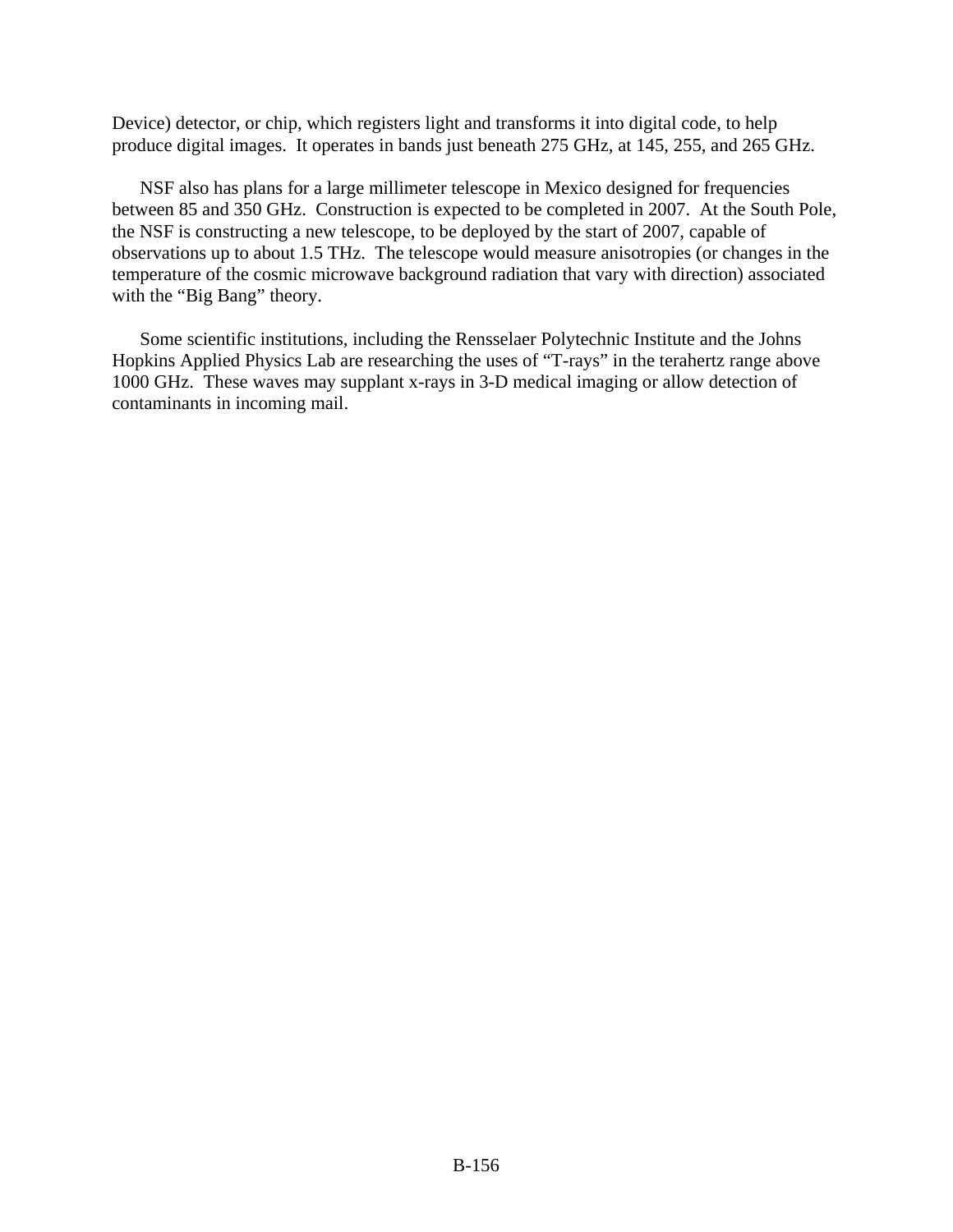# **SECTION B-4**

# **SUMMARIES OF AGENCY-SPECIFIC STRATEGIC SPECTRUM PLANS**

 This section of Appendix B presents summaries of the agency-specific strategic spectrum plans submitted to NTIA. Some of the plans and the summaries were supplemented by additional information provided by the agencies and/or by information obtained from other sources.

#### **BROADCASTING BOARD OF GOVERNORS**

#### **AGENCY MISSION**

The mission of the BBG is to ensure and safeguard the integrity, quality, and effectiveness of U.S. international broadcasters, and to promote and sustain freedom and democracy by broadcasting accurate and objective news and information about the United States and the world to overseas audiences. U.S. Federal Government international broadcasting promotes the open communication of information and ideas in support of democracy, and the freedom to seek, receive, and impart information worldwide. BBG supports broadcasts to more than 125 nations and areas in over sixty languages.

The shortwave spectrum in the 3-30 MHz HF bands is vitally important to the BBG to continue its mission. Thus international cooperation is needed to ensure that ITU allocations, regulations, and guidelines minimize interference and keep background noise environment low to ensure sustainability of the radio delivery media.

#### **BBG SPECTRUM USE AND REQUIREMENTS**

The BBG operates at four sites in the United States: (1) its studio and office headquarters in Washington, DC; (2) a VOA HF high power transmitter in Delano, California; (3) VOA HF high power transmitter in Greenville, North Carolina and (4) the Radio and TV Martí sites in Marathon and Cudjoe Key, FL. Except for TV Martí, the use of frequencies at the United States locations is authorized by NTIA. BBG operations at overseas sites do not fall under NTIA regulatory authority, but are subject to licensing authorization and other arrangements with host nations and other relevant authorities. The two BBG entities with frequency assignments and operations within the United States are the VOA and the Office of Cuba Broadcasting.

#### **THE VOICE OF AMERICA SPECTRUM USE AND REQUIREMENTS**

From United States and foreign facilities, the VOA broadcasts each week to an estimated worldwide audience of ninety-four million people. VOA programming is carried on shortwave, satellite, medium wave in the standard AM broadcasting band, and FM. These broadcasts are transmitted from the IBB stations and leased facilities around the world, and are rebroadcast through a global network of more than 1,300 affiliate stations. VOA's more than 1,000 hours of weekly programming also is available on the Internet and through satellite-delivered television. Television offerings include more than twenty hours weekly of original programs.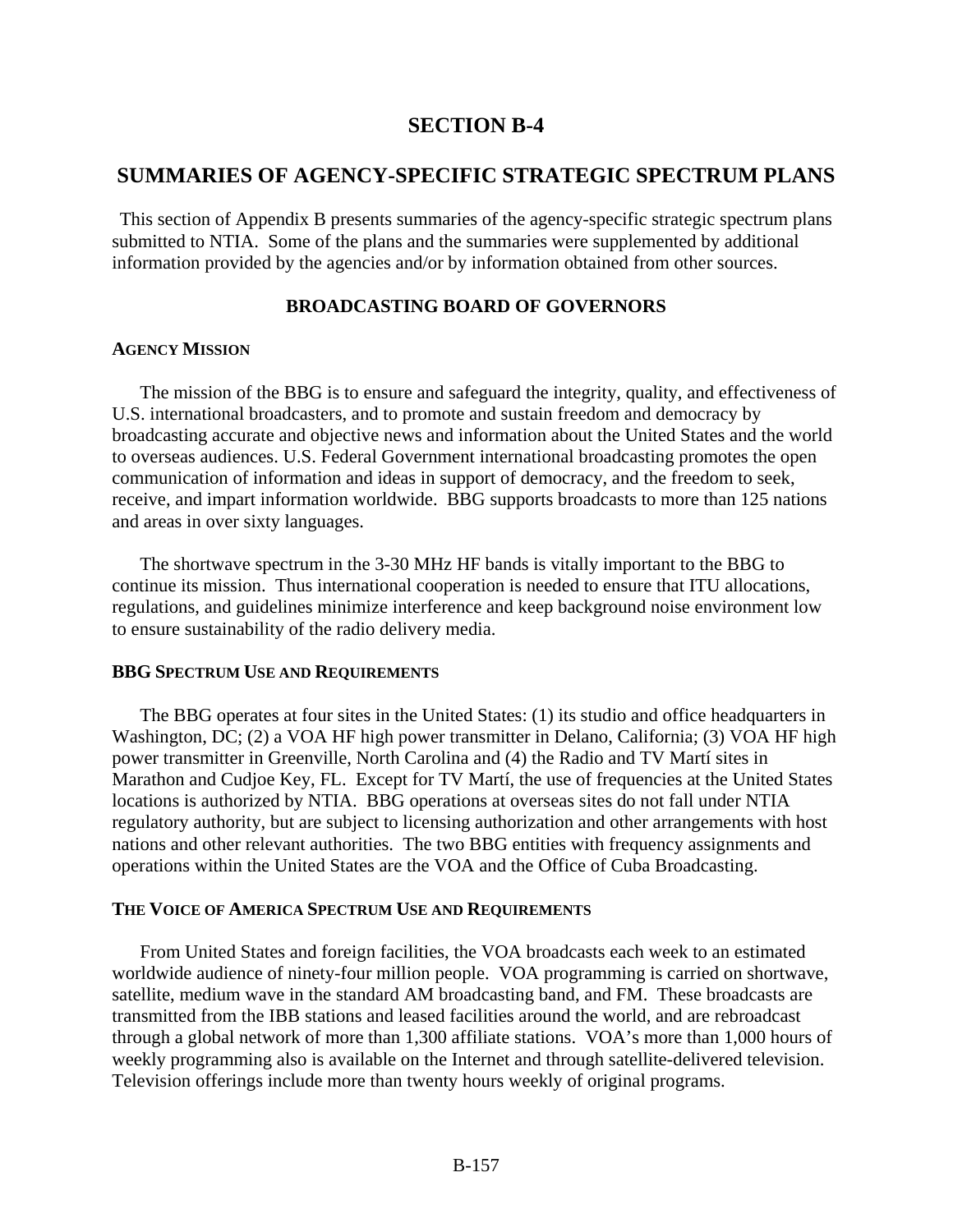VOA HF broadcasting operations are at the Greenville and Delano sites, using the HF bands allocated to broadcasting within the 5-26.1 MHz part of the spectrum. The large number of assignments is necessary to assure reliable broadcasting service via ionospheric reflection propagation modes at all times during the eleven-year sun spot cycle; and during various months and at various times of the day. Transmitter powers as high as 500 kW are used, together with highly directional antennas.

#### **THE OFFICE OF CUBA BROADCASTING SPECTRUM USE AND REQUIREMENTS**

 The Office of Cuba Broadcasting directs the operations of Radio and TV Martí, the broadcast services that provide Spanish-language news, features, and entertainment programs to Cuba from Marathon and Cudjoe Key, Florida. Radio Martí broadcasts seven days a week, twenty-four hours a day, on medium wave at 1180 kHz and shortwave in the HF bands from Greenville, North Carolina. TV Martí broadcasts from Cudjoe Key, Florida using an aerostat transmitter operating on TV channels 18, 50, and 64, twenty-four hours a day, including newscasts as well as public affairs, culture, music, sports, and entertainment programs. The commentary and information broadcast by the stations promote the free flow of information and ideas in Cuba. NTIA authorized Radio Martí on 1180 kHz, while the FCC licensed TV Martí in accordance with the Television Broadcasting to Cuba Act.<sup>255</sup>

#### **BBG FUTURE SPECTRUM REQUIREMENTS**

The future HF broadcasting needs are difficult to predict as they depend on the current political environment of a given geographical area. The BBG participates in the High Frequency Coordination Conference (HFCC), a multi-nation international organization that has analyzed the HF broadcasting spectrum and concluded that approximately 850 kHz of additional spectrum allocated to broadcasting is required between 4 and 10 MHz to alleviate the co-channel interference issues that currently exist. The United States will not pursue this issue during the upcoming WRC-07 as other Federal agencies have conflicting requirements. Current shortwave spectrum is vitally important to the BBG to continue its mission.

#### **OTHER BBG SPECTRUM USAGE**

The BBG uses land mobile communications in the 162-174 MHz and 406.1-420 MHz bands for security and maintenance personnel at its Washington, DC headquarters and Greenville, NC and Delano, CA locations. Remote broadcasting-to-studio links are used operating with 50 watts in the 902-928 MHz band; and low power, 0.10-0.50 watts. Wireless microphones are used at the studios which also operate in the 902-928 MHz band. The TV Marti aerostat uses a 1432 MHz uplink and a 2205 MHz downlink; and commercial satellites at 3700-4200 MHz (space-to-Earth) and 5925-6425 MHz (Earth-to-space) are used for distributing audio and video programming from the studio headquarters to the transmitting sites.

 $\overline{a}$ 

<sup>255</sup> S*upra* note 187.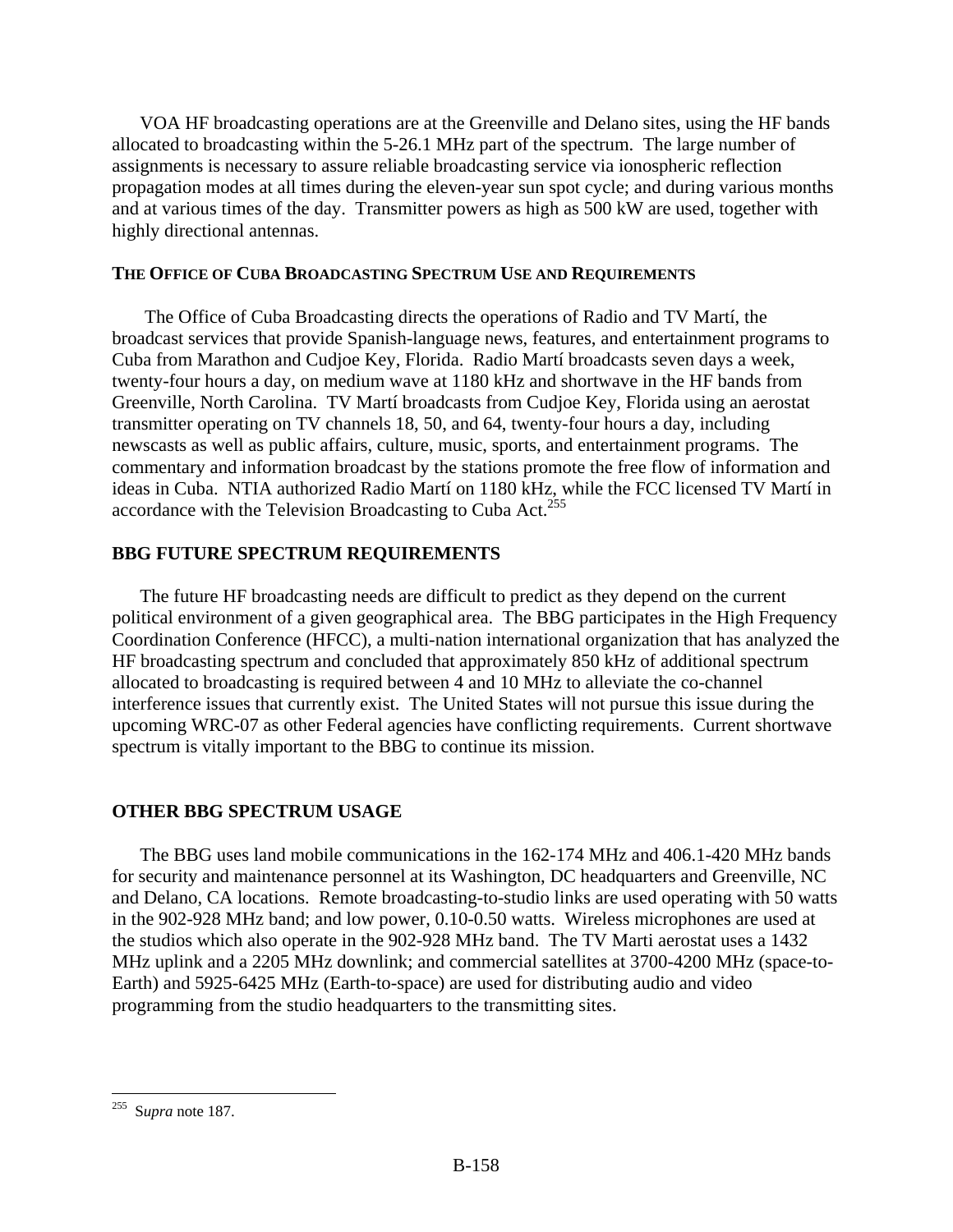## **NEW TECHNOLOGIES**

The BBG's IBB has tested digital shortwave broadcasting, *i.e.,* DRM. The BBG is waiting for lower-cost digital receivers to become a realistic option for listeners within appropriate target areas before significant investments are made in this technology. The impact of DRM on spectrum requirements is unknown, but if it becomes popular, the demand for additional HF spectrum will increase.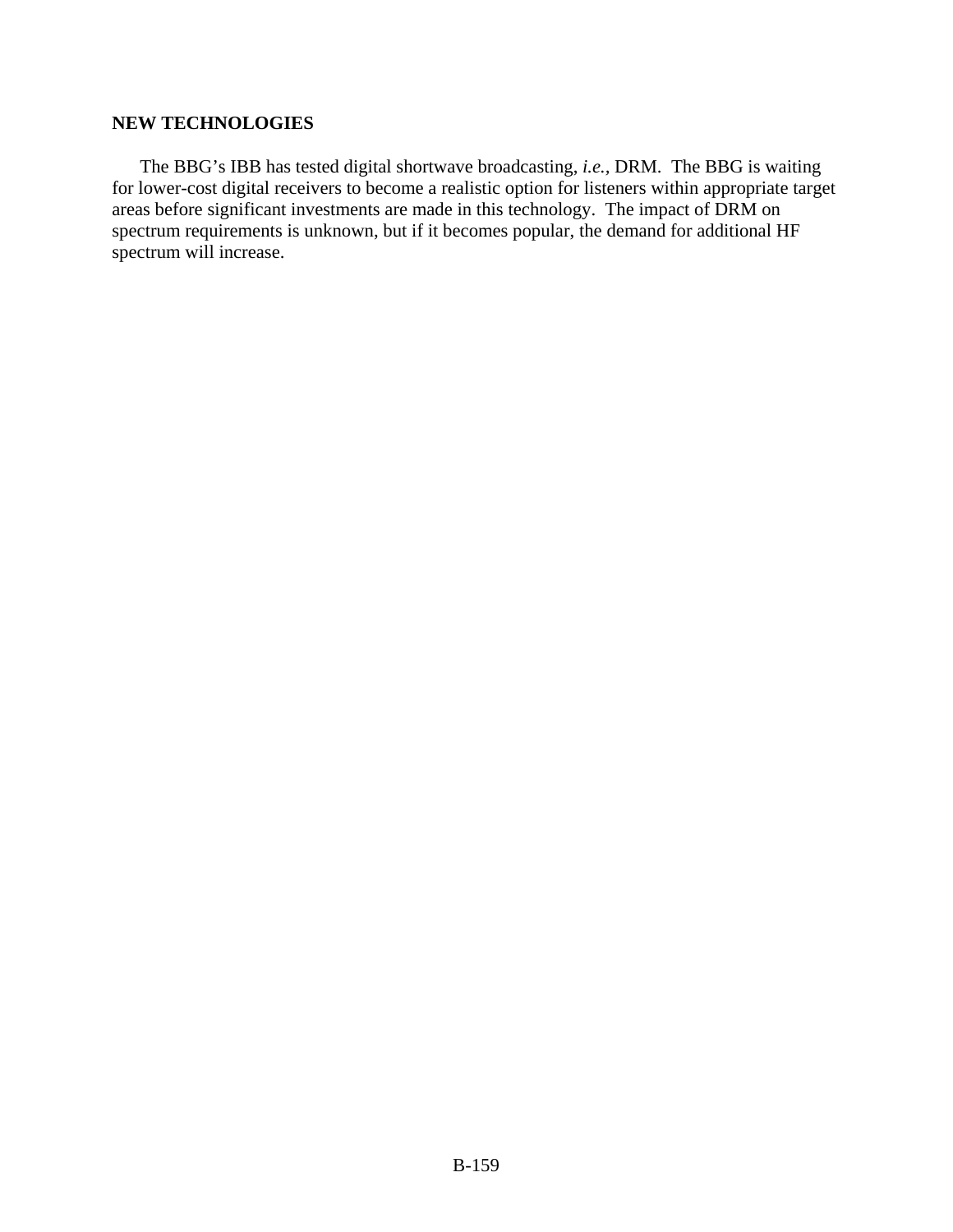# **DEPARTMENT OF AGRICULTURE**

## **AGENCY MISSION**

The USDA overall mission is improving and maintaining the agricultural viability of the nation, including the development and expansion of international markets for agricultural products; implementation of rural development projects; oversight of credit and conservation programs; and conducting agricultural research on crop production. The USDA, through the Forest Service and the Natural Resources Conservation Service (NRCS), protects the nation's soil, water, forests, and natural resources. The USDA also safeguards and ensures quality standards of the nation's foods.

There are nine USDA primary missions and major administrative offices that are supported by spectrum dependent systems. Their specific missions and uses of spectrum are summarized below.

## **USDA SPECTRUM USE AND REQUIREMENTS**

#### **FOREST SERVICE**

The Forest Service mission is to sustain the health, diversity, and productivity of the nation's forests and grasslands to meet the needs of present and future generations. Established in 1905, the Forest Service is a Federal agency that manages public lands in national forests and grasslands. The Forest Service is also the largest forestry research organization in the world, and provides technical and financial assistance to state and private forestry agencies.

In support of its mission, the Forest Service accounts for more than eighty-five percent of the USDA radiocommunications use and ninety percent of the spectrum use. The Forest Service's radio requirements and use are primarily for conventional land mobile radio systems. These requirements have been concentrated mainly in three bands: 162-174 MHz, 406.1-420 MHz, and 1710-1850 MHz. However, the Forest Service is vacating the 1710-1755 MHz band which was reallocated for non-Federal use and auctioned for advanced wireless services. The Forest Service has a small but growing requirement in the 30-50 MHz band. The Forest Service has more than 70,000 radios supporting its varied missions. More than 60,000 radios: repeater stations, base stations, mobiles, and portables operate in the 162-174 MHz band. These systems also support communications with the approximate 800 contracted and owned aircraft flying between 50,000 and 100,000 hours each year. The current inventory of Forest Service radio equipment includes 47,391 portable radios, 21,193 mobile radios, 2,378 repeaters, 617 cross band base stations, 717 licensed and unlicensed Part 15 microwave terminals, and 865 radios of other types, for an agency total of 75,630.

The Forest Service's activities include wildfire firefighting, law enforcement, search and rescue, and daily administrative and operational use supporting management of 140 million acres of public land. The critical functions of wild land fire fighting and law enforcement are highly dependent on radio technology.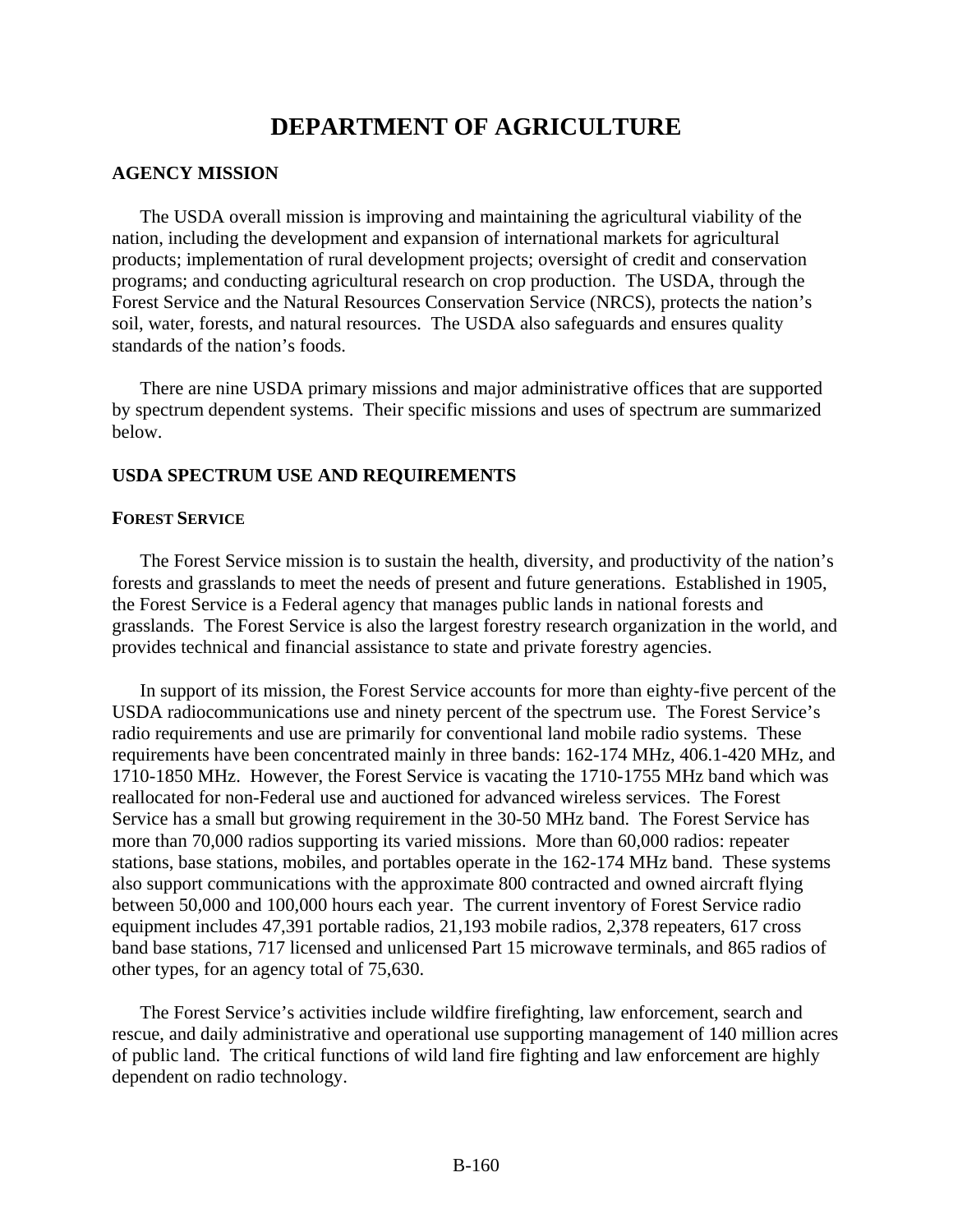Many other programs within the Forest Service depend upon radio technology. These include engineering, timber, recreation, and wildlife management. Radio technology supports remote weather stations which monitor snow pillows, stream flow, and wildlife tracking. Many of these activities utilize the GPS as well. Land-mobile networks are shared between the Forest Service and other Federal, state and local agencies with common missions. The Forest Service shares spectrum, infrastructure and other resources through the National Interagency Fire Center (NIFC) in Boise, Idaho where the Forest Service maintains a cache of emergency fire-fighting supplies, including land mobile radios used during emergencies wherever they are needed.

Recreation management requires radio communications to coordinate support for over 330 million visitor days per year involving 5,885 campgrounds, 328 swimming developments, 1,222 boating sites, 250 winter sports sites, 124,600 miles of rivers, and 369,000 miles of roads. Law enforcement communications support investigation and enforcement of wild land arson, archeological theft, timber theft, illegal drug activities, and access and control of wildfire areas. Incident support communications are used in disasters such as wildfires, earthquakes, hurricanes, volcanic eruptions, oil spills, and nuclear disasters.

Aviation communications coordinates aircraft operations for fire management and suppression. The aircraft operations include a dedicated fleet of forty-two fixed wing (air tankers, lead planes, air attack, smokejumper, and infrared scan), and one rotary-wing aircraft. The Forest Services also utilizes a contracted fleet of thirty-nine fixed wing aircraft (air tankers, air attack, and smokejumper) and 505 rotary wing aircraft. Most of these aircraft are used in support of wild land firefighting; however, some also transport personnel and equipment to support other incidents.

#### **NATURAL RESOURCES CONSERVATION SERVICE**

The Natural Resources Conservation Service (NRCS), originally the Soil Conservation Service, has operated since 1935 to provide leadership in a partnership effort to help America's private landowners and managers conserve their soil, water, and other natural resources. The NRCS carries out a variety of missions and programs requiring the use of the Federal Government radio spectrum. Some of these uses are snow survey and water supply forecasting, Farm Bill implementation, national resources inventory work, engineering, cultural resource identification, and personnel safety.

The NRCS radio system consists of operations in several frequency bands: 40.530 MHz and 41.530 MHz; 162-174 MHz; and 406.1-420 MHz. The Snow Survey and Water Supply Forecasting program utilizes 40.530 MHz and 41.530 MHz to operate the SNOTEL (SNOwpack TELemetry) system. These critical operations use meteor burst communication technology, and the SNOTEL system is a USDA mission critical system used to support the NWS floodforecasting mission with hourly data, vital to developing projections of spring and summer stream flows and availability of water supplies.

The Soil Climate Analysis Network (SCAN) provides essential soil-climate information, which supports drought monitoring and mitigation, irrigation water management, fire-risk assessment, and disease and pest outbreak mitigation.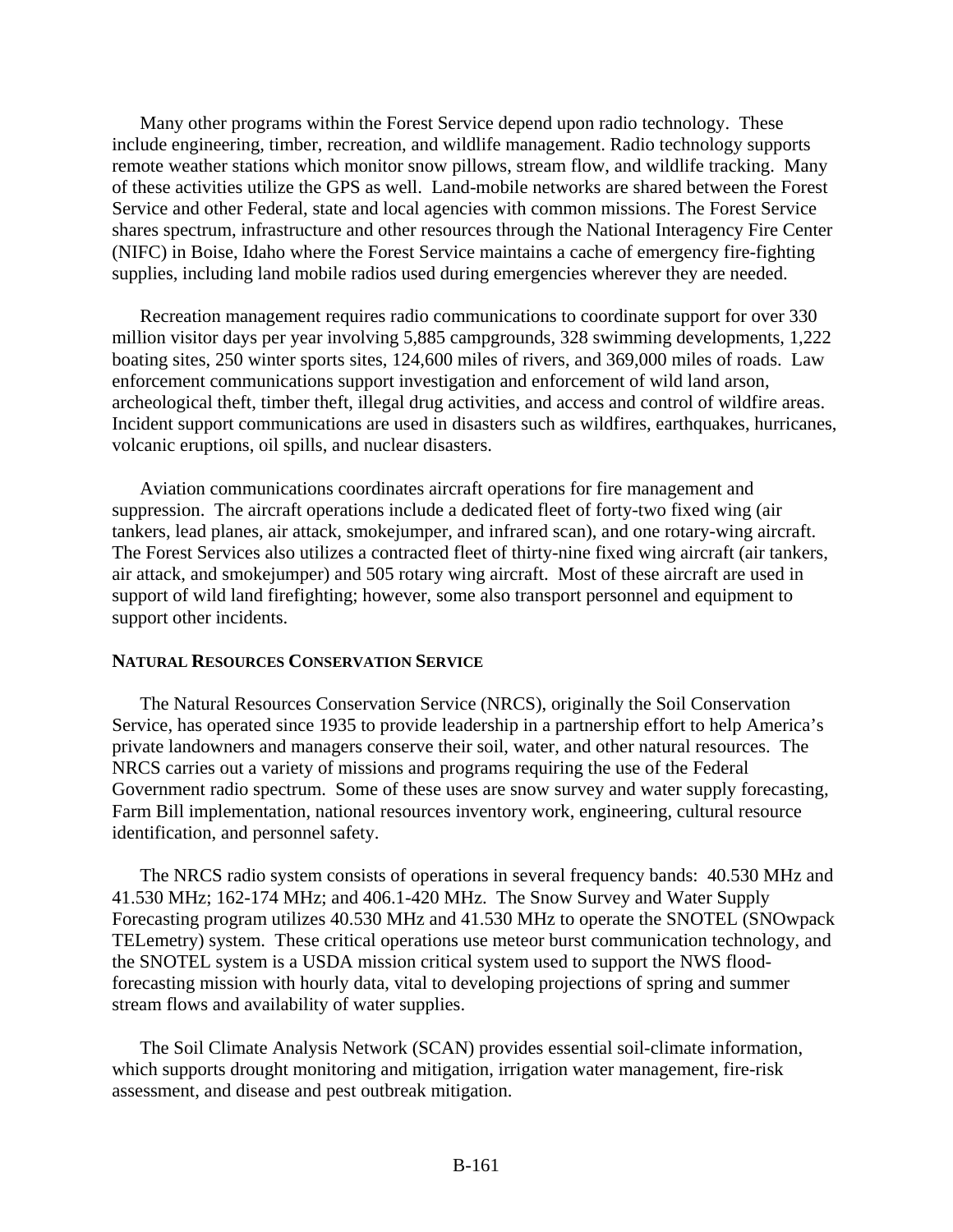#### **ANIMAL AND PLANT HEALTH INSPECTION SERVICE**

The broad Animal and Plant Health Inspection Service (APHIS) mission is to protect the health and value of American agriculture and natural resources. The APHIS protects and promotes agricultural health by administering the Animal Welfare Act and carrying out wildlife damage management activities. APHIS communications support over 2,000 personnel across the country involved in wildlife disease monitoring, protecting citizens from wildlife related incidents such as mountain lion attacks, responding to citizen requests to control wildlife damage, overseeing field personnel, protecting personnel, and controlling or eradicating insect infestation.

APHIS uses land mobile radio for natural resources activities such as predator control, eradication, inspection, and administration. It uses telemetry for trapping, monitoring and eradication of feral ungulates. APHIS also uses satellite for voice, limited data and some additional telemetry for the monitoring of eagle projects. The use of land mobile radio communications provides reliable communications to support a multitude of operational mission functions. These systems are used throughout the continental U.S., U.S. properties and overseas. International operations are normally conducted through U.S. Embassies that help manage frequency use. The main radio users in APHIS are the Investigative and Enforcement Service (IES), Plant Protection and Quarantine (PPQ), Veterinary Services (VS), Wildlife Services (WS), and Marketing and Regulatory Program business services. The APHIS radio inventory includes 187 fixed repeaters, three transportable repeaters, 200 base stations, 2137 mobiles, and 1360 portables.

#### **AGRICULTURAL RESEARCH SERVICE**

The Agricultural Research Service (ARS) is USDA's principal in-house research agency leading the nation in agricultural research and providing agricultural information. The ARS mission is to conduct research to develop and disseminate solutions to agricultural problems of high national priority and provide information to:

- 1. ensure high-quality, safe food, and other agricultural products;
- 2. assess the nutritional needs of Americans;
- 3. sustain a competitive agricultural economy;
- 4. enhance the natural resource base and the environment; and
- 5. provide economic opportunities for rural citizens, communities, and society as a whole.

The ARS radio communications program consists predominantly of mobile and fixed radio equipment used at ARS research facilities throughout the country, which conduct farm and agricultural research and scientific exploration. ARS uses the 162-174 MHz and 406.1-420 MHz bands for voice communications, hydrologic systems on farms, well and piping systems, telemetry systems for research data collection, control and security, aerial applications, facility maintenance and operations, GPS telemetry, irrigation system control, data collection, weather systems, personnel safety and administration.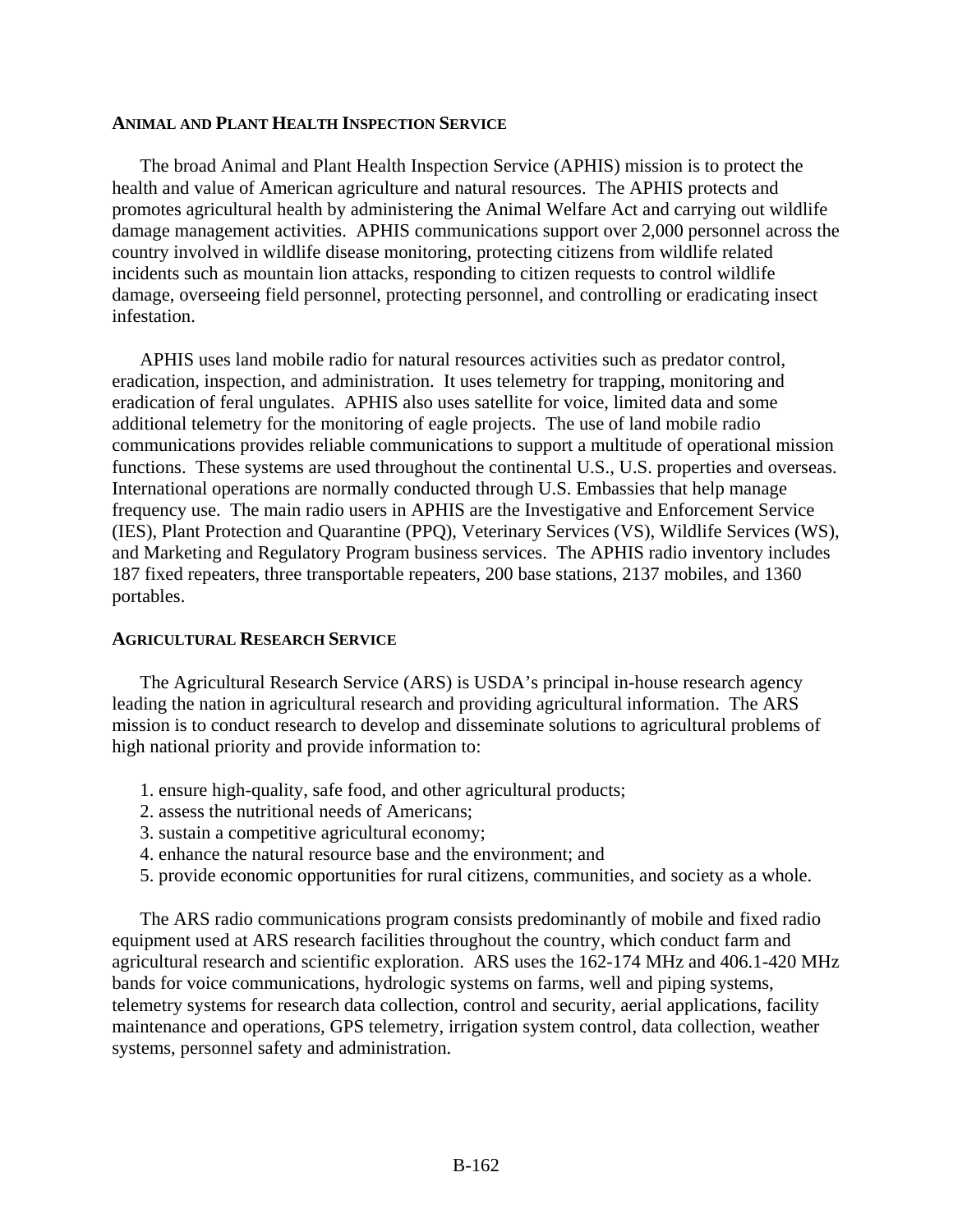#### **USDA ADMINISTRATION**

The mission of the USDA Administration (DA) is to provide management and leadership to ensure that USDA administrative programs, policies, advice and counsel meet the needs of USDA program organizations, consistent with laws and mandates; and provide safe and efficient facilities and services to customers. USDA Administration provides central administrative management support to Department officials and coordinates administrative programs and services.

The DA uses nine frequencies for a campus-wide radio network to support maintenance and facilities operations such as campus guard communications and to support on-campus emergencies using a common command channel. The system is located solely in the National Capital Region and is supported by two to three repeaters. Agency administrators, emergency responders, and wardens can use the system in the event of a major incident or disaster.

#### **FARM SERVICES AGENCY**

The Farm Services Agency (FSA) is a customer-driven agency dedicated to achieving an economically and environmentally sound future for American agriculture. FSA aids farmers and ranchers through its efforts to conserve resources, and provide credit and relief from disaster effects.

The FSA uses fixed radio telemetry systems to control of spray irrigation and water treatment facilities from remote locations. The system also transmits climatic data to the spray systems, which are operable under specific weather parameters.

#### **FOOD SAFETY AND INSPECTION SERVICE (FSIS)**

The Food Safety and Inspection Service (FSIS) is the public health agency in the USDA responsible for ensuring that the nation's commercial supply of meat, poultry, and egg products is safe, wholesome, and correctly labeled and packaged. It operates a small transportable land mobile radio system in the 162-174 MHz and the 406.1-420 MHz bands to support nationwide surveillance and investigation communications. This system uses fourteen portables, four mobiles, and two mobile repeaters that are transported to investigation and surveillance sites. The system is predominantly a simplex, mobile-to-mobile operation with limited repeaters.

#### **GRAIN INSPECTION, PACKERS AND STOCKYARDS ADMINISTRATION**

The mission of the Grain Inspection, Packers, and Stockyard Administration (GIPSA) is to facilitate the marketing of livestock, poultry, meat, cereals, oilseeds, and related agricultural products, and promotes fair and competitive trading practices for the overall benefit of consumers and American agriculture. It operates a land mobile communications system used for communication and safety for employees whose daily activities include working in grain elevators or on associated waterways.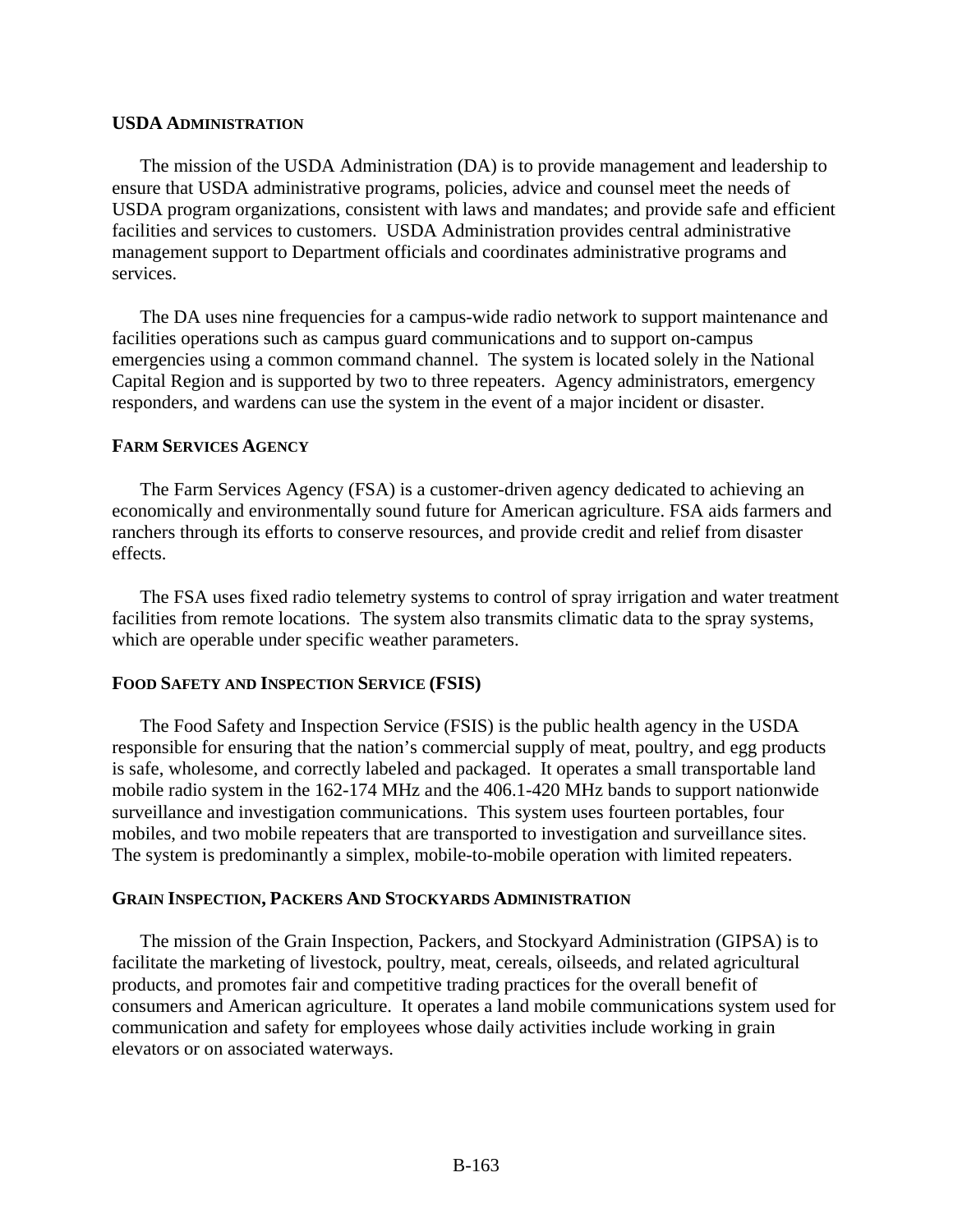#### **OFFICE OF THE INSPECTOR GENERAL SPECTRUM USE AND REQUIREMENTS**

The mission of the Office of the Inspector General (OIG) is to conduct audits and investigations; provide leadership and coordination to promote economy, efficiency, and effectiveness; and to prevent fraud, waste, and abuse in USDA's programs and operations. The OIG uses off-the-shelf land mobile radios for a nationwide radio system to support its operations.

## **SUMMARY OF USDA CURRENT SPECTRUM REQUIREMENTS**

USDA operational requirements for Federal radio spectrum have remained fairly stable over the past ten years. These radio requirements primarily involve conventional land mobile radio systems and are concentrated in the: 162-174 MHz, 406.1-420 MHz, and 1710-1850 MHz (recognizing that the 1710-1755 MHz band will not be available for Federal use after January, 2009). There is also a small but growing requirement in the 30-50 MHz band.

The two largest users of spectrum at USDA are the Forest Service and the APHIS, which account for ninety-two percent of the frequencies assigned. Their programs have traditionally dominated radio and spectrum requirements within the USDA. However, other agencies and staff offices have demonstrated a critical need for the use of radio spectrum to conduct business associated with critical infrastructure applications. The Forest Service is currently upgrading its existing analog narrowband system to a much broader standards-based digital radio system to be shared by other state, local and Federal agencies, thereby improving interoperability.

# **USDA FUTURE SPECTRUM REQUIREMENTS**

The following additional spectrum requirements have been identified:

1. Spectrum in the 162-174 MHz and 406.1-420 MHz band to accommodate system design changes when the department converts to digital narrowband technology. The current system networks do not account for all of the repeaters required for use of digital systems in low signal strength areas.

2. Additional spectrum may be required to support microwave systems displaced out of the 1710-1755 MHz band being transferred to the FCC for auction for commercial advanced wireless services.

3. Firefighting and aviation missions may require additional dedicated nationwide wideband spectrum to support aircraft downlinks to map fires using real-time infrared technologies and video.

4. Additional incident command frequencies may be needed to support large-scale incidents. 5. Growing requirements for commercial spectrum to support NRCS satellite imagery and existing wireless applications as programs areas expand their geographic footprints. In particular, the SCAN will need additional frequency assignments on 40.530 and 41.530 MHz throughout the United States and its possessions when it becomes a fully funded program.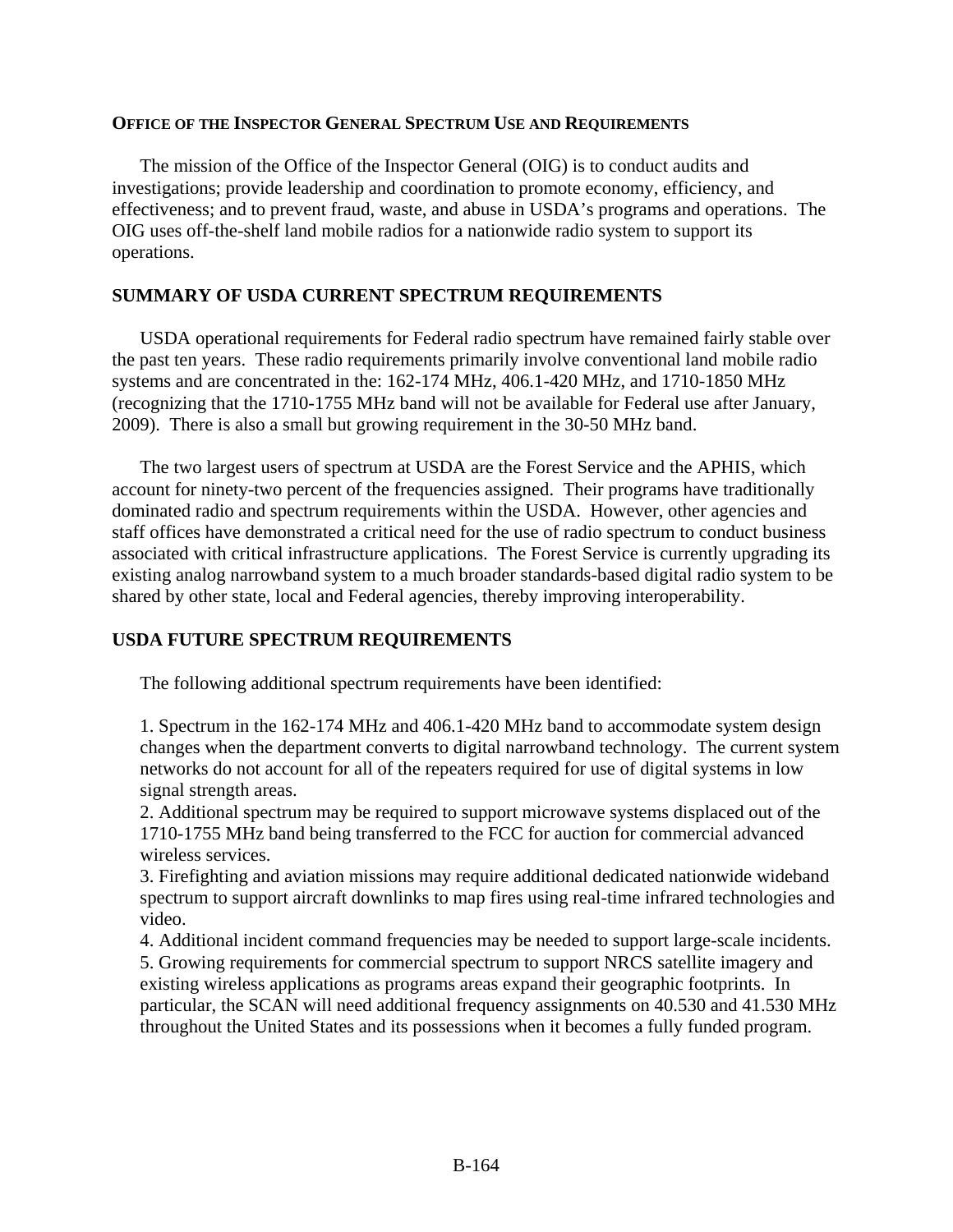#### **USDA USE OF NEW TECHNOLOGIES**

In the future OIG will likely join the DHS/DOJ/Treasury nationwide IWN system, in addition to phasing over to narrowbanded land mobile systems supporting the Project 25 encryption standard.

## **USDA USE OF SPECTRUM FOR FEDERAL COG, INTEROPERABILITY AND PUBLIC SAFETY**

The USDA Forest Service regularly performs joint operations with state and local public safety agencies under its firefighting and emergency response missions, and maintains cooperative agreements for mutual aid. Under the National Response Plan (NRP), the Forest Service is the primary agency for Emergency Support Function #4 - Firefighting. Under this function, the Forest Service manages and coordinates firefighting activities, including the detection and suppression of fires on Federal lands, and provides personnel, equipment, and supplies in support of state, local, and tribal agencies involved in rural and urban fire fighting operations. In many cases, through co-operative agreements, the Forest Service also shares its communications assets with state and local agencies for activities such as search and rescue or providing emergency medical aid when that agency has no communications in the area.

USDA's Continuity of Operations Division is located within the DA's Office of Procurement and Property Management. All COOP sites have one or two non-encrypted satellite phones. The USDA Crisis Planning Division within DA supports COOP activities with a Crisis Action Team (CAT) and National Emergency Management Team. Up to eighty Wireless Priority Service (WPS) cellular telephones have been assigned to team members.

Furthermore, the COOP program participates as a Federal partner in the HF SHARES Program operated by the National Communications System. USDA also collaborates with FEMA to use the FEMA National Radio Network on a limited basis for emergency communications with other Federal agencies.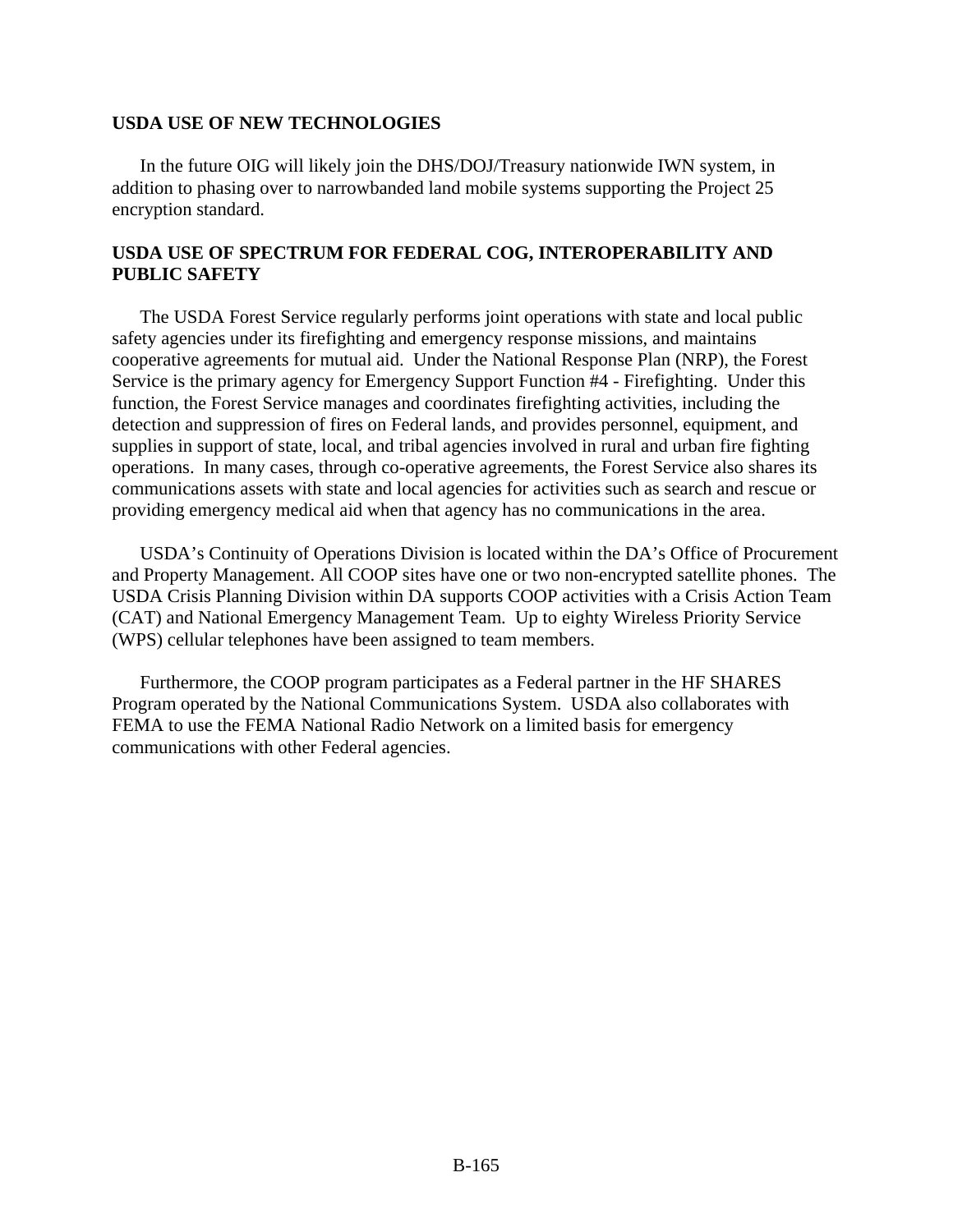# **DEPARTMENT OF COMMERCE**

## **AGENCY MISSION**

 The historic mission of the DOC is to foster, promote, and develop the foreign and domestic commerce of the United States. This has evolved, as a result of legislative and administrative actions, to encompass broadly the responsibility to foster, serve, and promote the nation's economic development and technological advancement.

 The DOC has a number of offices, bureaus, and units, each with its own unique mission within the broad DOC mission. The missions of these entities are described below.

# **DOC SPECTRUM REQUIREMENTS**

## **NATIONAL OCEANIC AND ATMOSPHERIC ADMINISTRATION**

The mission of the National Oceanic and Atmospheric Administration (NOAA) is to understand and predict changes in the Earth's environment and conserve and manage coastal and marine resources to meet the nation's economic, social and environmental needs. NOAA is DOC's largest spectrum user. It utilizes the radiofrequency spectrum to support its operation of: meteorological aids; meteorological satellites; ocean-going ships; observation and hurricane reconnaissance aircraft; fish telemetry systems; and other systems to fulfill its mission.

NOAA has line offices that conduct its mission: 1) NWS; 2) NESDIS); 3) Oceanic and Atmospheric Research (OAR); 4) National Ocean Service (NOS); and 5) the National Marine Fisheries Service (NMFS). NOAA also operates the emergency-locating SARSAT system.

NOAA requires radio spectrum to observe and monitor the Earth and investigate and interpret how natural systems work together. There are no suitable replacements for radars and satellite-borne sensors. The raw data collected by the observing systems could not be transmitted to the modeling, analysis, and archiving centers without the necessary radio telemetry and satellite communications links. Furthermore, NOAA's products could not be provided to customers and the general public without the use of radio-based dissemination systems such as NOAA Weather Radio and the GOES downlinks that are used by radio and television stations to inform the public about weather conditions.

NOAA operates two types of meteorological satellites: 1) the GOES system, with four operational satellites and 2) six POES. The GOES and POES are critical to U.S. weather forecasting. The two main frequency bands used to uplink weather and hydrological information from data collection platforms are 137-138 MHz and 401-403 MHz. The 468.75-468.95 MHz band is used for satellite interrogation of the data collection platforms. For current and future data transmissions from space-to-Earth, the bands 1670-1710 MHz, 2200-2290 MHz, 7750-7850 MHz, 8025-8400 MHz, 18.1-18.3 GHz and 25.5-27.0 GHz are or will be used. The 2025-2110 MHz band is used for spacecraft command uplinks.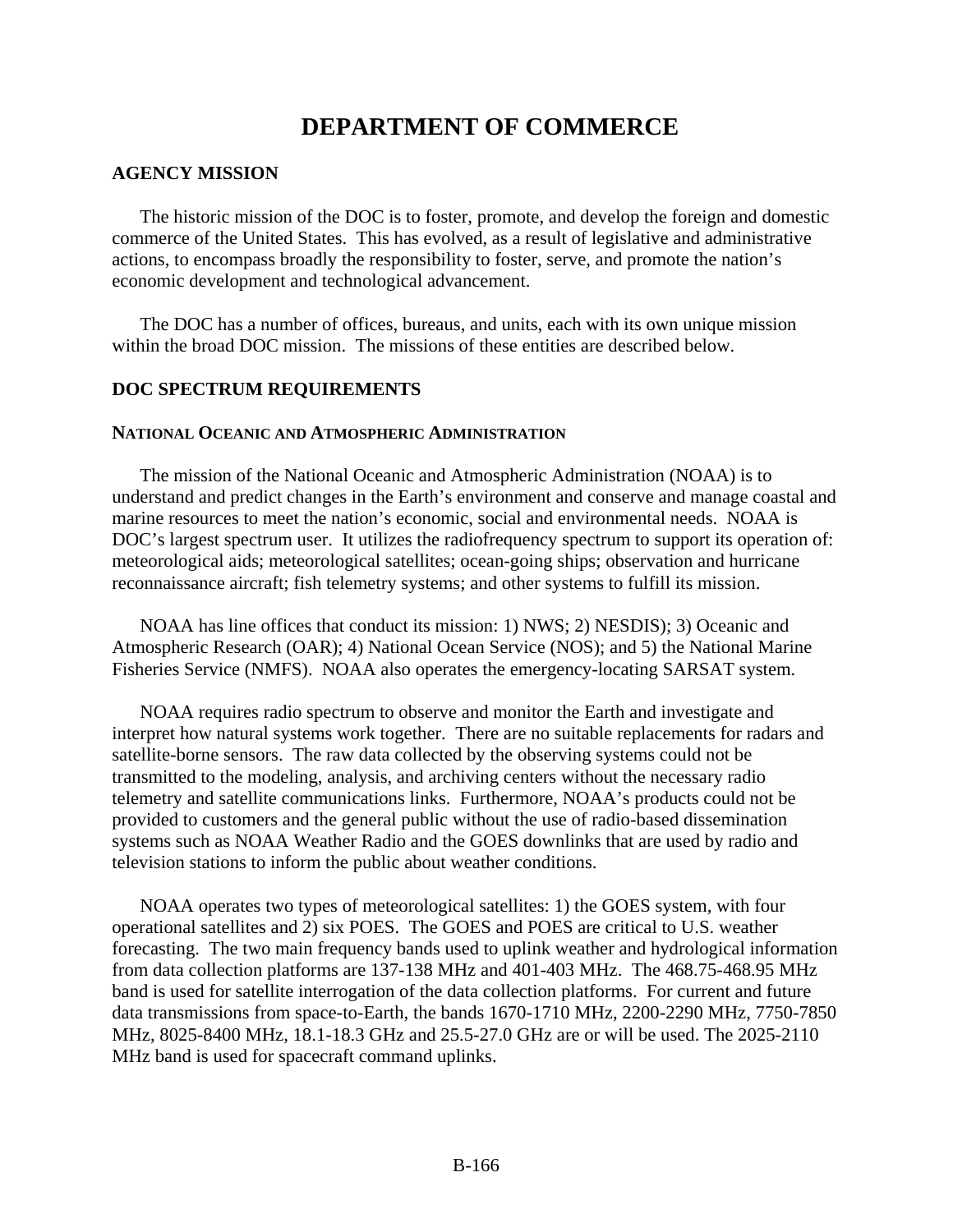The NOAA SARSAT system is onboard the NOAA meteorological satellites, and it uses signals from EPIRBs to locate the position of people or ships in distress. The EPIRBs transmit to the SARSAT in the 121.45-121.55 MHz, 242.95-243.05 MHz, and 406.0-406.1 MHz bands.

NOAA operates a variety of ground-based and airborne meteorological radars with the WSR-88D NEXRAD being the main system at 127 locations in the continental United States. NOAA also operates meteorological research radars on the frequencies near 5650 MHz and 9.4 GHz. The 9.4 GHz band is being considered as a gap-filler to supplement the NEXRAD radars. NOAA operates wind profiler radars, whose operating frequency is being moved to 449 MHz; and it is considering new wind profiler radars operating in the 902-928 MHz band.

NOAA operates radiosondes and dropsondes, sensor packages that are lifted through the atmosphere via a balloon, or for dropsondes, dropped from aircraft. The systems operate in the 400.15-406.0 MHz band and the1668.4-1700 MHz band, with most operations in the 1675-1683 MHz band. NOAA operates 313 systems of the ASOS to provide weather information to airport control towers and pilots. The ASOS operates on frequencies in the 406.1-420 MHz band, with NOAA authorized to operate the link between the sensor link and the platform. The FAA is authorized to rebroadcast the weather information gathered by these systems to pilots in the 117.975-137 MHz aeronautical mobile band.

NOAA operates extensive hydrological networks called the Automated Local Evaluation in Real Time (ALERT). NTIA and the FCC have made special provisions with local communities to collect hydrologic data for flood and flash flood warnings, and share their information with NOAA. NOAA uses meteor burst technology to collect data from remote locations in Alaska. Two 16 kHz wide channels are used in the 40-42 MHz band for this function.

NOAA operates extensive wildlife and fish tracking systems, including tracking of marine mammals, salmon, and other fish. These tracking systems use 40 transmitters in the 164-165 MHz band for marine mammals; 57 transmitters at 401.650 MHz for marine mammal tracking; 100 transmitters at 30.05-30.25 MHz for fish tracking; 20 listening sites on 458.54 MHz for tracking salmon; and 20 systems operating on 134.2 MHz for salmon tracking. More operations will be conducted on these frequencies in the future.

In addition to supporting the NOAA mission, the spectrum requirements of NOAA are important for the continued development of the U.S. Integrated Earth Observation System  $(IEOS)^{256}$  and the Global Earth Observation System of Systems (GEOSS). On February 16, 2005, the United States and 54 other countries endorsed a ten-year plan to develop and implement GEOSS. Development of IEOS, the U.S. contribution to GEOSS, which is being coordinated by the National Science and Technology Council's Committee on Environment and Natural Resources subcommittee on Earth Observations, will meet the Nation's need for highquality, global, sustained information on the state of the Earth as a basis for policy and decisionmaking.

 $\overline{a}$ 

<sup>&</sup>lt;sup>256</sup> The Strategic Plan for the United States Integrated Earth Observation System (IEOS) can be obtained at http://usgeo.gov/draftstrategicplan/IEOS\_draft\_strategic\_plan\_111004.pdf.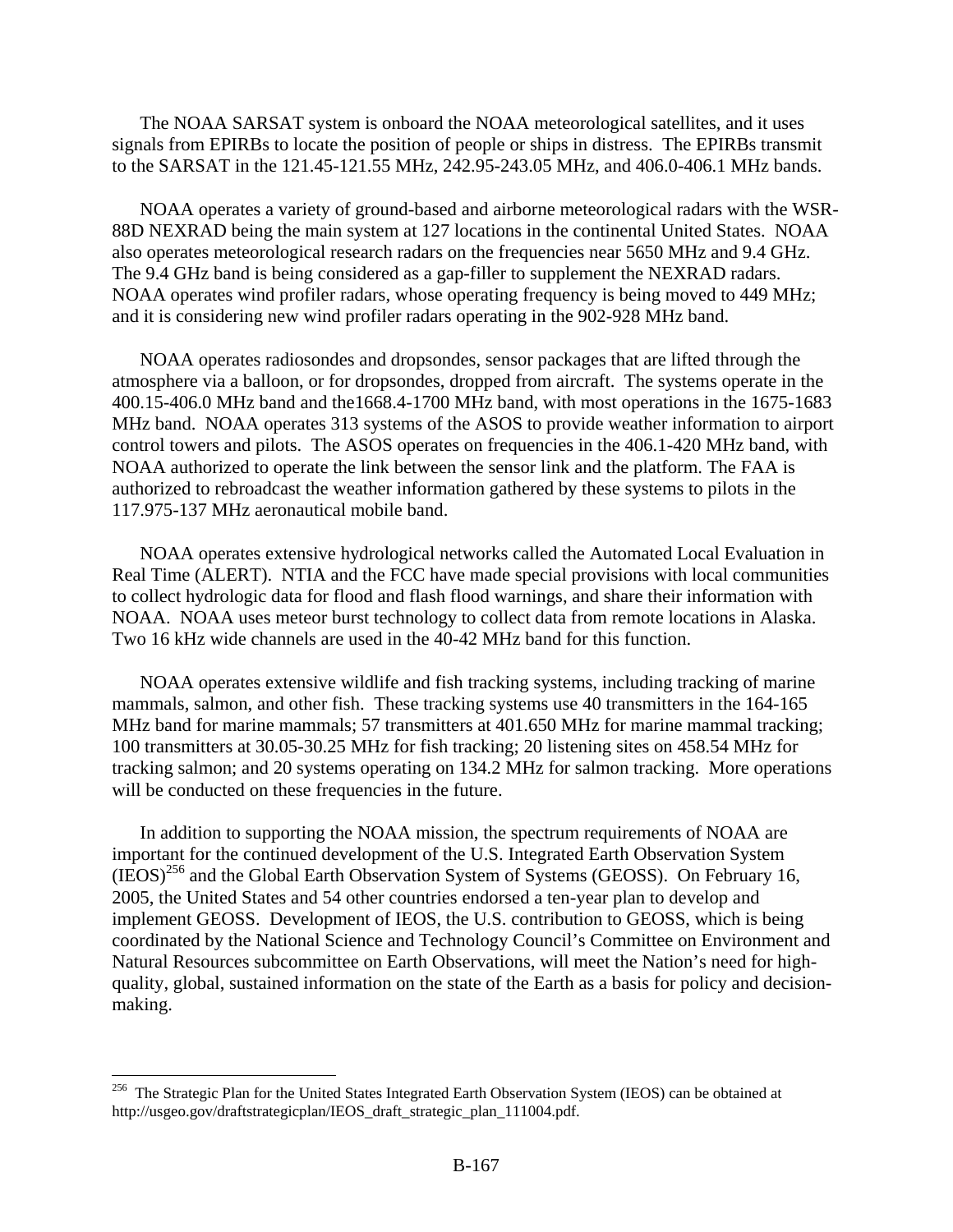#### **NATIONAL TELECOMMUNICATIONS AND INFORMATION ADMINISTRATION**

 In performing spectrum research, policy development, and regulating government spectrum use, the National Telecommunications and Information (NTIA) requires access to radio spectrum to perform its mission of evaluating and promoting telecommunications technology. Within NTIA, the Institute for Telecommunication Sciences (ITS) is a Federal laboratory providing telecommunications and information technology (IT) research and applied engineering in support of NTIA policy-making. The ITS conducts equipment testing and experiments, and the frequencies used depend on the equipment and activity and are usually not used over the long term. NTIA also utilizes spectrum in the 162-174 MHz band for a shared trunked land mobile systems, FedSMR, operated by a private contractor.

#### **NATIONAL INSTITUTE OF STANDARDS AND TECHNOLOGY**

Many of the spectrum requirements for the National Institute of Standards and Technology (NIST) are limited to laboratory environments where intentionally radiated signals do not occur, and are not covered in this plan. NIST conducts research into electromagnetics such as fundamental microwave quantities; high-speed microelectronics; electromagnetic compatibility; antennas; electromagnetic properties of materials; and advanced measurement methods and standards for the magnetic data storage and superconductor power industries. While spectrum requirements are small for NIST, access to spectrum to transfer measurement standards is critical for NIST's operations.

NIST also operates transmitters that broadcast standard time and frequency signals, geophysical alerts, marine storm warnings, and GPS status reports at stations WWV and WWVB at Fort Collins, Colorado; and WWVH on the island of Kauai, Hawaii. WWV operates in the HF portion of the radio spectrum, transmitting 10,000 watts on 5, 10, and 15 MHz; and 2500 watts on 2.5 and 20 MHz. WWVH transmits 10,000 watts on 5, 10, and 15 MHz, and 5,000 watts on 2.5 MHz. Each frequency is broadcast from a separate transmitter. Although each frequency carries the same information, multiple frequencies are used because the quality of HF reception depends on many factors.

 NIST radio station WWVB is located on the same site as WWV near Fort Collins, Colorado. The WWVB broadcasts on 60 kHz are used by millions of people throughout North America to synchronize consumer electronic products such as wall clocks, clock radios, and wristwatches. In addition, WWVB is used for high level applications such as network time synchronization and frequency calibrations.

#### **DOC USES OF THE 162-174 MHZ AND 406.1-420 MHZ BANDS**

The largest numbers of the DOC frequency assignments are in the 162-174 MHz and 406.1- 420 MHz land mobile communications bands. These assignments are used for NOAA public allhazards warnings; NOAA meteorological and hydrological observations; NOAA fish tracking telemetry; NOAA tide levels measurement; all DOC units for research support communications; and all DOC units for law enforcement. Furthermore, of these assignments, NOAA estimates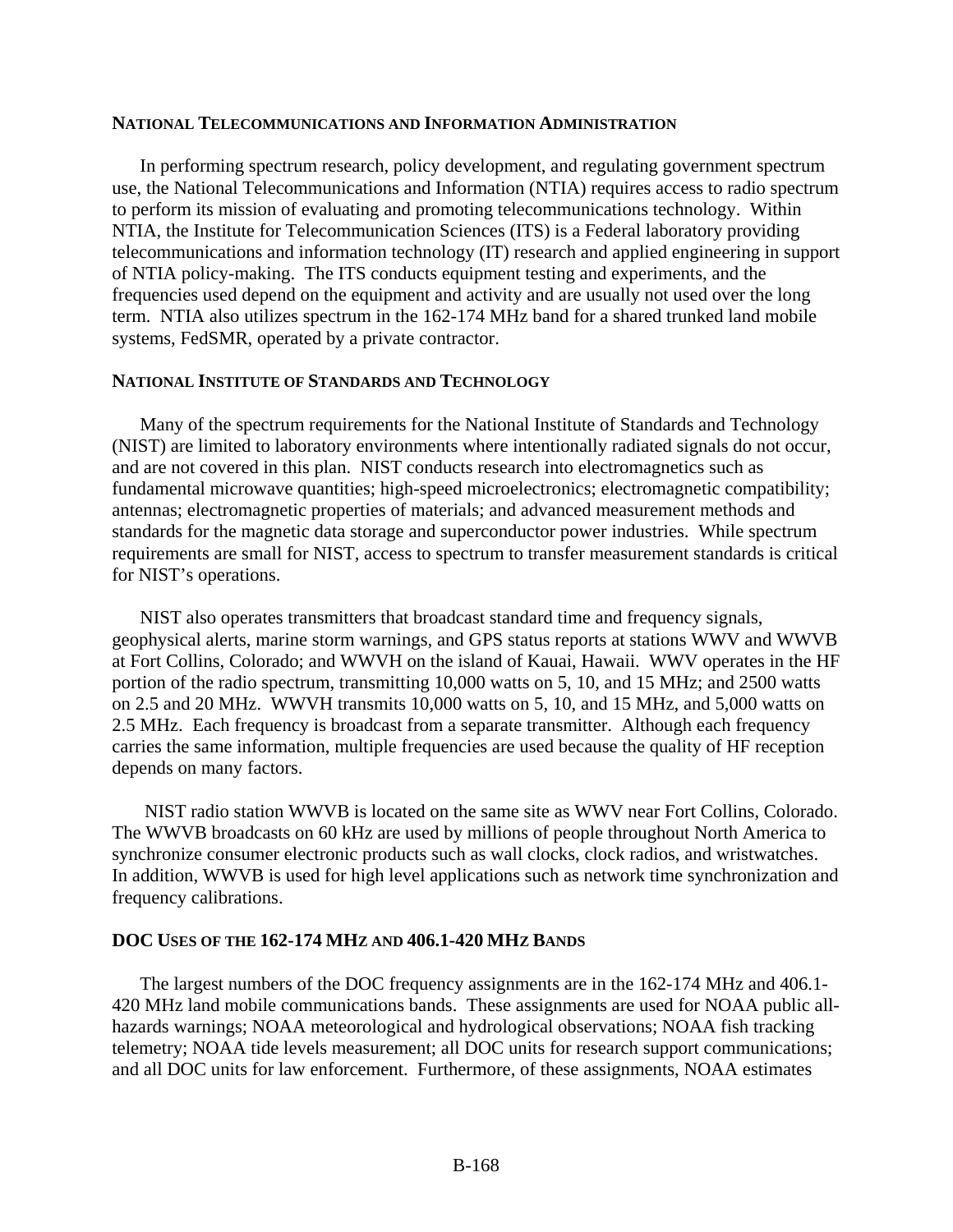that 2,000 sensing transmitters operate in the 162-174 MHz band; and 200 in the 406.1-420 MHz band.

The 406.1-420 MHz band is used for digital trunked land mobile communications operations by the Federal Radio Service Corporation (FedSMR) under contract to NTIA. The frequencies are assigned for operation in five urban areas in the east coast. The purpose of FedSMR is to provide spectrum-efficient trunked radio communications to a number of Federal users that can benefit from multiple talk groups and other features. The number of subscribers is growing, with the number doubling from 2002 to 2004. In Washington, DC, the main users are the Smithsonian Institution, the National Archives, the National Zoo and the United States Holocaust **Memorial** 

The DOC anticipates FedSMR growth will be 20 percent per year for at least the next five years, requiring about three additional channels per year. The FedSMR contractor is working with an equipment manufacturer to develop a digital system operating on 6.25 kHz channels.

# **DOC FUTURE SPECTRUM REQUIREMENTS**

Future requirements include additional spectrum for meteorological satellite data transmission, satellite passive sensing, meteorological radars, telemetry links for control and programming of autonomous vehicles, and wildlife, marine life and fish tracking.

The most significant of the other future requirements are presented below.

## **NEXT GENERATION METEOROLOGICAL SATELLITES**

 NOAA is developing the next generation GOES satellites called the GOES-R that will include improved spacecraft and instrument technologies. This will result in more timely and accurate weather forecasts and improve detection and observations of meteorological phenomena that directly affect public safety, protection of property, and ultimately, economic health and development. The advanced technologies currently planned for GOES-R will also provide new coastal and lightning mapping capabilities. The first launch of a GOES-R series satellite is scheduled for 2012.

The GOES-R series will have significantly higher data rates than the current GOES satellites to transmit data from its atmospheric imager and sounder sensors. The current GOES imager and sounder data rates are 2.6 Mbps for the raw downlink and 2.1 Mbps for the global processed data. These data rates are comfortably handled by the existing allocation. However, for the GOES-R, NOAA/NESDIS will seek to support the significantly higher GOES-R data rates in the existing frequency assignments using higher order modulations and other technologies.

NOAA also is planning a next generation of polar satellites, called the NPOESS. Future polar satellites will require additional spectrum at 460-470 MHz; 7750-7850 MHz; 8025-8400 MHz; and 25.5-27.0 GHz.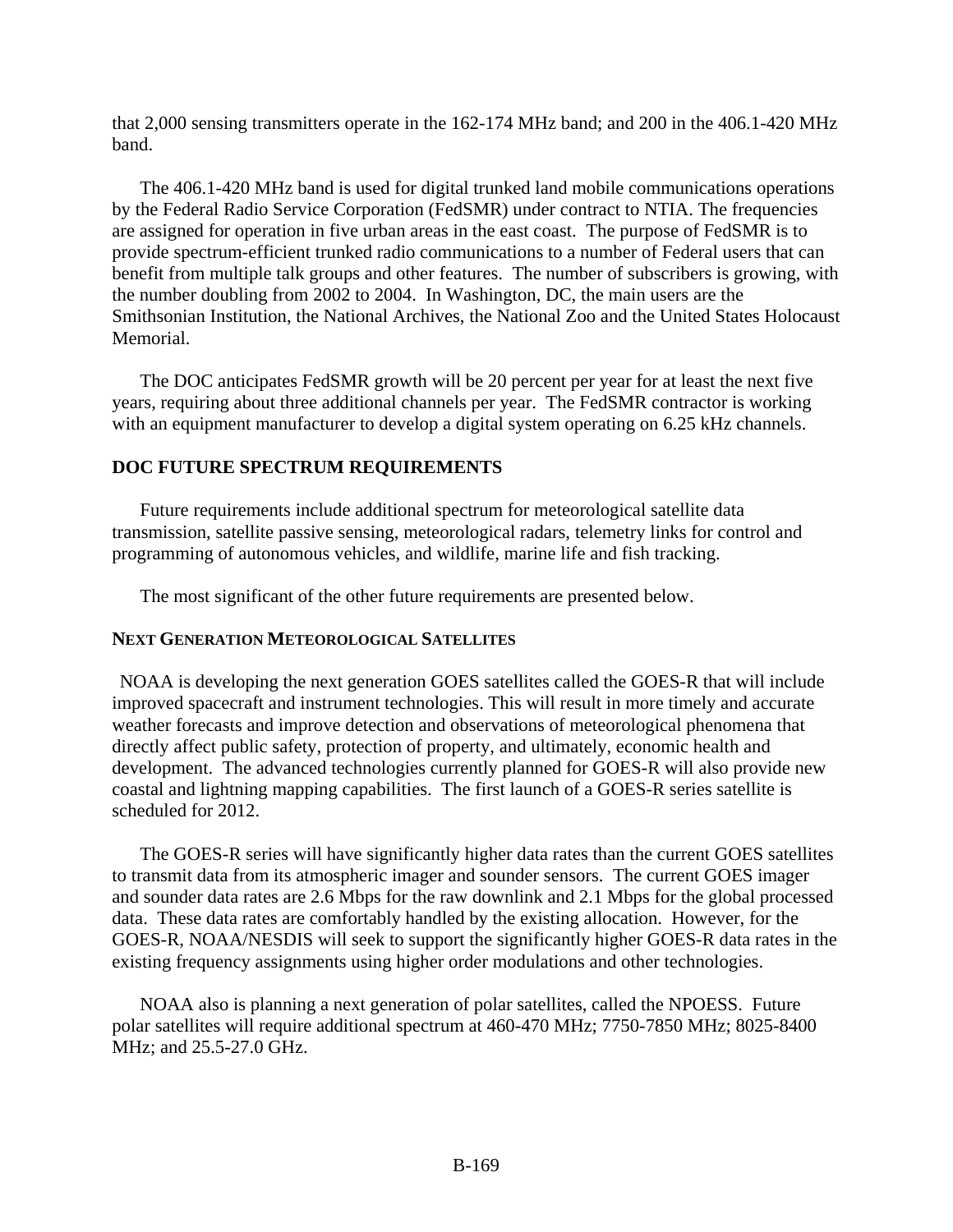#### **MAJOR NEW SPECTRUM REQUIREMENTS IN THE 162-174 MHZ BAND**

The NERON is a new program to install automated climate and weather observing stations every 400 square miles across the nation. Each station records air temperature and precipitation accumulation every five minutes and reports that information every 15 to 60 minutes via the 162- 174 MHz band. This program is the only national climate networks in the world producing observations every five minutes and making them available in real time.

## **ANIMAL AND WILDLIFE TRACKING IN THE 162-174 MHZ AND 406.1-420 MHZ BANDS**

A substantial increase in the use of the land mobile 162-174 MHz and the satellite 406.1-420 MHz bands for animal and fish tracking is forecasted.

## **ALL HAZARDS RADIO WARNINGS VIA COMMERCIAL SATELLITES**

NOAA has a major future requirement for the use of commercial satellites in the 3700-4200 MHz and 5925-6425 MHz bands to send all-hazards warning messages to their NWS sites which broadcasts the messages to the public. This may require the deployment of up to 800 Earth stations.

## **NOAA USE OF NEW TECHNOLOGIES AND FUTURE SPECTRUM NEEDS**

In coordination with the agencies supporting the IEOS Strategic Plan, NOAA will continue to identify new passive sensing bands above 275 GHz. This will allow the International Table of Frequency Allocations to be updated with new passive sensing allocations at frequencies above 275 GHz.

NOAA will continue its investigation of spectrum-efficient techniques for use in transmission of MetSat data. More efficient modulation schemes will allow NOAA to transit more data within limited spectrum. In conjunction with use of more efficient modulation techniques, NOAA supports the WRC-07 Agenda Item 1.2 for identifying additional meteorological satellite spectrum near 18 GHz.

NOAA also supports WRC-07 Agenda Item 1.3, seeking the upgrade of the radiolocation service to primary status in the International Table of Frequency Allocations. The radiolocation allocation upgrade will allow future operational meteorological gap filler radars to be operated on an equal status with other radars in the 9300-9500 MHz band.

NOAA will develop a better understanding of the technology and associated spectrum requirements for wildlife and fish tracking, and telemetry to autonomous vehicles in the future. New frequency allocations and assignments may be needed to address these operations.

NOAA will continue work to identify bands in the 18 to 24 GHz range and 27 to 40 GHz range for operation of meteorological radars in support of atmospheric research.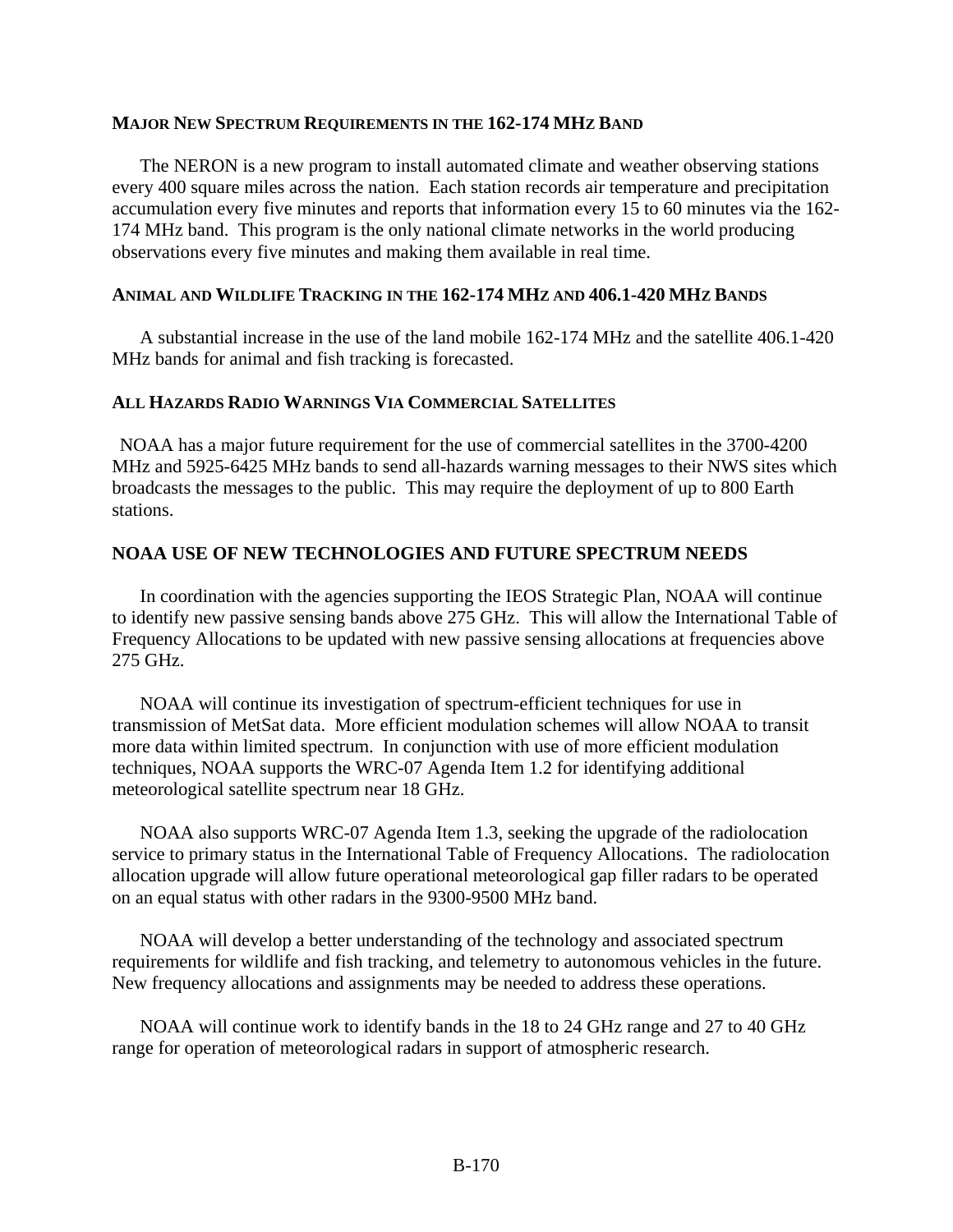#### **SPECTRUM EFFICIENCY IMPROVEMENTS**

DOC strives to implement spectrum efficiency where it is cost effective and consistent with the DOC mission requirements. Some measures implemented by DOC include the use of commercial services, sharing spectrum with commercial services and other Federal agencies, and the use of more efficient modulation techniques and technologies.

#### **COMMERCIAL SERVICES**

DOC uses commercial telecommunication services in cases where the services fully support mission requirements and provide a cost-effective telecommunications solution. Commercial cell phone service and associated data services are used within DOC, reducing the government's reliance on Federal land mobile spectrum. However, the commercial services cannot be used for requirements where operations during disasters or emergencies must be assured, or simultaneous transmission to multiple users is needed.

DOC uses commercial FSS services to provide data connectivity between facilities and to end-users because such service offers a more cost effective solution for data circuits than can be achieved by dedicated Federal Government satellite systems. DOC also has future requirements to transmit data via commercial satellites to support the broadcast of all-hazards warning messages. And, NOAA supports NTIA's efforts to obtain interference protection rights for earth stations operated by Federal agencies in conjunction with commercial satellites.

#### **SPECTRUM SHARING**

DOC increases spectrum efficiency through sharing with other Federal agencies. Many of the atmospheric-observing systems operated by NOAA use highly sensitive receivers that are particularly sensitive to interference. However, NOAA has participated in study efforts where sharing has been found to be feasible.

Sharing of land mobile spectrum is accomplished through FedSMR, and other land mobile trunked radio systems which includes participation by other Federal agencies. DOC may also utilize IWN, and the DOD Pacific Mobile Emergency Radio System.

DOC has participated in many studies on the sharing of spectrum between government operations and commercial operations. Successful sharing scenarios are occasionally identified through cooperative studies between the Federal Government and the commercial sector.

#### **USE OF MORE EFFICIENT TECHNOLOGIES AND MODULATION TECHNIQUES**

The use of more advanced technologies and modulation techniques can, in some cases, greatly increase spectrum efficiency. NOAA is planning the next generation of GOES meteorological satellites. Increased spectrum efficiency is needed to accommodate the higher resolution sensors. Spectrum is not available to provide the necessary bandwidth if current technology is used, and an extensive engineering effort is underway to study the advantages and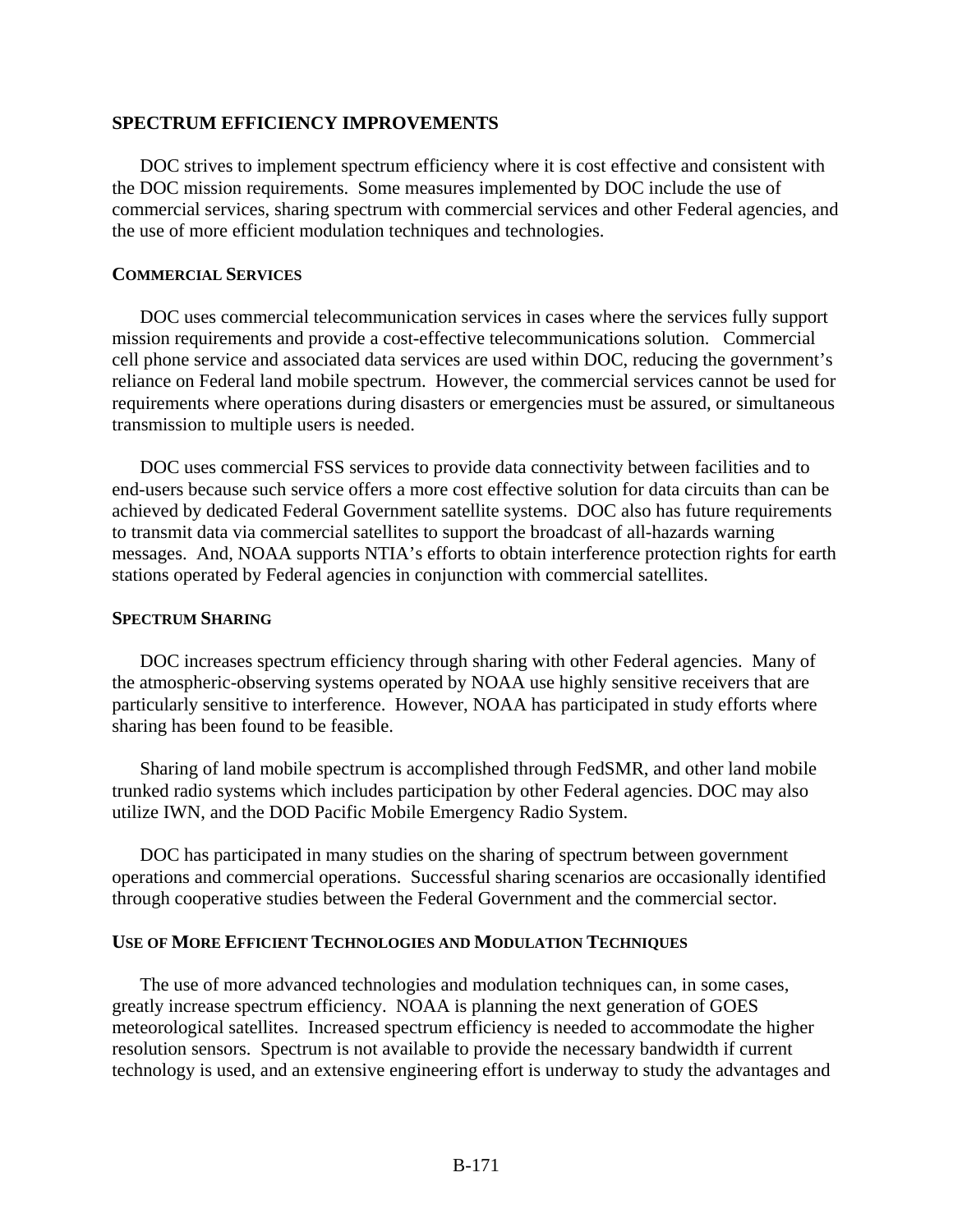disadvantages of more spectrum-efficient modulation schemes, allowing transmission of more data per given bandwidth.

DOC has responded to the NTIA mandate to narrowband radio systems operated in 162-174 MHz by January 1, 2005, and in the band 406.1-420 MHz by January 1, 2008.

NOAA has also begun deployment of the RRS for the U.S. synoptic radiosonde network. Through deployment of Radiosonde Replacement System (RRS), the U.S. synoptic radiosonde spectrum requirements were cut by 50 percent or more, albeit at a per-radiosonde cost increase.

## **DOC USE OF SPECTRUM FOR FEDERAL COG, INTEROPERABILITY AND PUBLIC SAFETY**

 A number of frequency bands that are required for COG, COOP, and interoperability have been identified. DOC uses frequencies for COG as follows: NIST for time and frequency standard transmissions; NOAA maritime operations and marine weather warnings; NTIA SHARES operations in the HF and VHF bands; NOAA meteorological and hydrologic operations; NOAA public all-hazards radio warnings in the 162-174 MHz and 406.1-420 MHz bands; NOAA hurricane reconnaissance aircraft operations in the 225-400 MHz band; NOAA meteorological and hydrologic operations in the 406.1-420 MHz ban; NOAA meteorological radars operating in the 2700-3000 MHz band; and NOAA satellite passive sensing operations in many frequency bands.

 DOC uses frequencies for COOP as follows: Office of the Secretary for emergency communications operations in the HF bands; NTIA SHARES operations in the HF and VHF bands; and NOAA EMWIN network operations in the 162-174 MHz band.

For interoperability, DOC uses frequencies as follows: HF communications by NOAA; HF and VHF supporting NTIA SHARES operations; aeronautical mobile communications in the 118.0-136.975 MHz band; and land mobile radio communications in the 406.1-420 MHz band.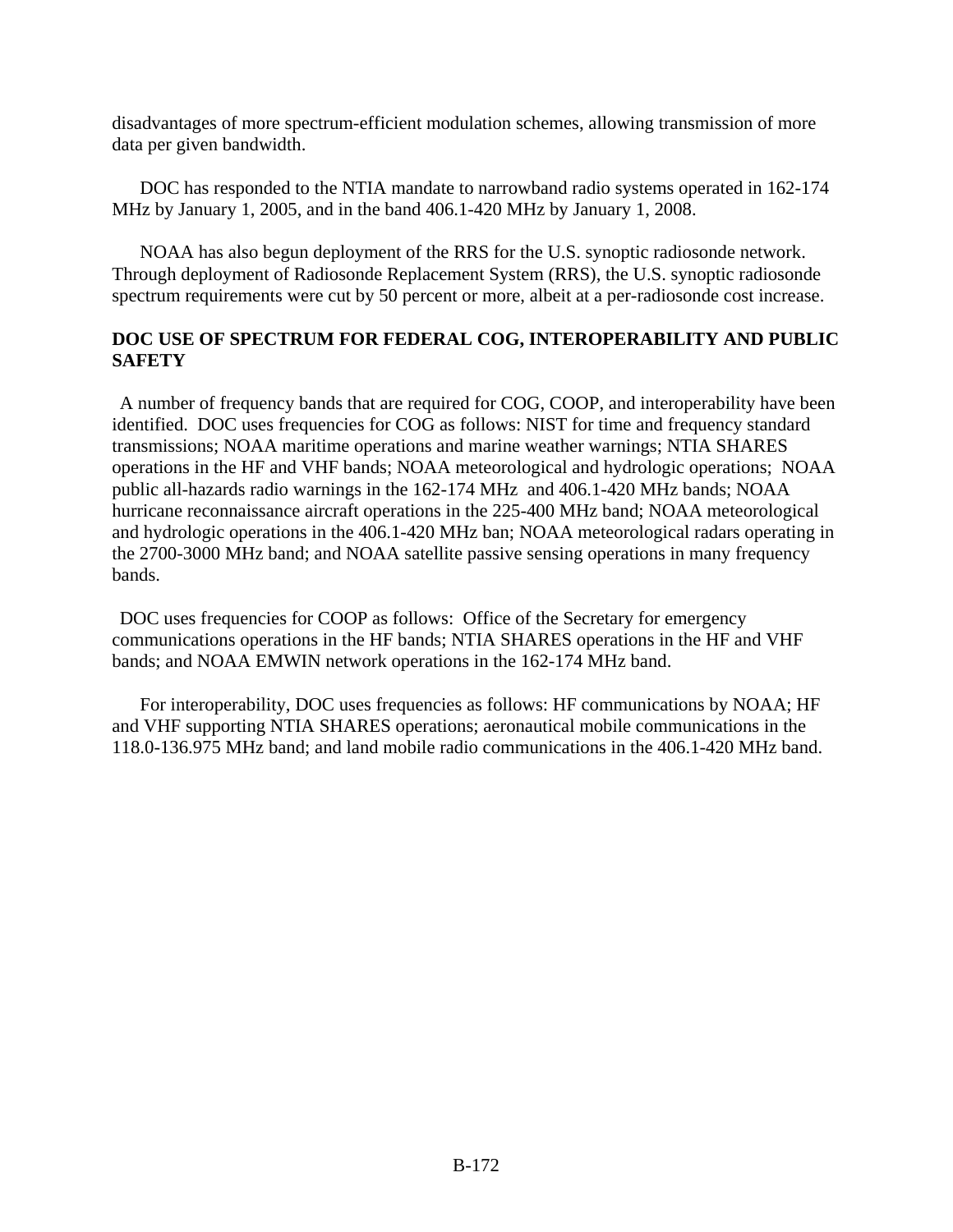# **DEPARTMENT OF DEFENSE**

#### **AGENCY MISSION**

The DOD's mission is to provide the military forces necessary to deter war and to protect the security of the United States.

#### **OVERALL DOD SPECTRUM REQUIREMENTS AND SPECTRUM MANAGEMENT STRATEGY**

The DOD uses more spectrum than any other Federal agency. The combined joint forces need to operate with shared situational awareness, including a detailed shared view of the battlefield. This requires wideband communications systems providing both real and near realtime visibility of the tactical situation to any element based upon inputs selected from sensors and elements in the area of operation. The DOD has a near term and long term vision for this joint fighting force and its spectrum requirements.

The DOD's spectrum strategy is based on a network-centric architectural approach utilizing concepts such as rule-based spectrum management programmed into cognitive software defined radio systems with the operating rules for the specific areas and countries of operation.

The long-term objective of fighting terrorism could find the U.S. forces as part of a multilateral fighting force operating within a country where there is a host government. Unlike previous deployments of troops, the future picture of fighting terrorism is a worldwide effort, working within and under the jurisdiction of an established national entity. The use of electromagnetic spectrum by deployed U.S. and joint forces is likely to be subject to either established or newly-negotiated host country agreements on the use of spectrum. Spectrum use by the U.S. and coalition forces will have to fit within the rules and regulations of the host country and of the ITU region where the country is located.

The Future Combat System (FCS) is a part of the Army's contribution to the joint force. FCS is a networked system comprised of multiple sub-systems connected by a mobile network architecture that will enable levels of joint connectivity, situational awareness and synchronized operations never before realized. The FCS backbone is comprised of the JTRS, an SDR system using both the wideband network waveform and the soldier radio waveform. JTRS uses the network data link and the Warfighter Information Network. This system relies on SDR technologies to achieve the *ad hoc* wideband connectivity, alternate routing and enhanced spectrum management to react flexibly real-time in a fluid theater of operations. To avoid radio frequency interference and other spectrum management challenges with other components of a joint force and/or host-nation systems, FCS must be adaptable to operations in the United States and in all ITU regions and nations. This adaptability will require programming SDRs with the allocation tables and other significant rules for all three ITU regions and specific host nations as required.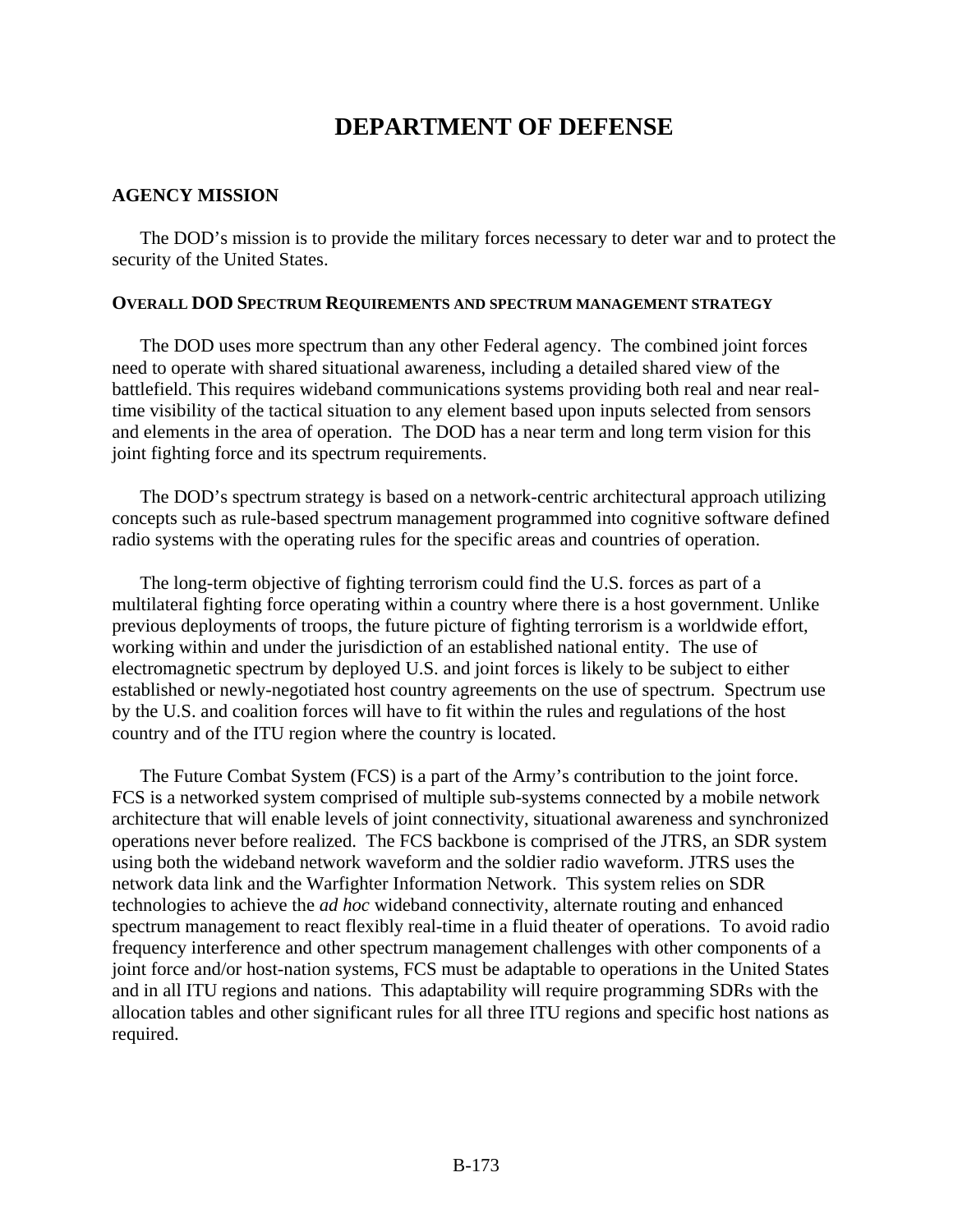# **OVERALL DOD SPECTRUM REQUIREMENTS**

- 1. DOD's expects to have significant spectrum requirements in the bands below 3 GHz because of the ability of the bands to support many of the emerging net-centric capabilities and the implementation of software defined radios such as the JTRS-based communications architectures such as the FCS.
- 2. DOD anticipates additional spectrum requirements in the bands above 3 GHz, where the DOD currently has critical operations that are expected to expand in the future.
- 3. DOD recognizes that future spectrum requirements growth may not be fully supportable without advances in spectrum-utilization technologies and changes in spectrum management concepts and approaches.
- 4. The DOD strategy is a "Network Centric Architecture Vision" consisting of autonomous, self-healing, *ad-hoc* networks, producing a shared information environment, where the spectrum management is performed by the system in accordance with a base set of rules.
- 5. The objective of Network Centric systems of systems is wideband communications conduits, which allow better shared situational awareness of the battlefield. This establishes a spectrum management common picture across the battlefield to allow for immediate capitalization of available spectrum and bandwidth.
- 6. SDRs programmed with rules will dominate the future battlefield.
- 7. The GIG is the globally interconnected end-to-end set of information capabilities that manage and provide information on demand to warfighters, defense policy makers and support personnel. Spectrum use is a principal component of the DOD GIG foundation layer, particularly when extending the GIG down to the lowest echelons. The Global Electromagnetic Spectrum Information System (GEMSIS) is both a near and long term initiative to unify and improve DOD spectrum operations in anticipation of networkcentric operations and associated spectrum requirements.
- 8. The use of DOD and commercial satellite communications spectrum and systems will increase substantially, possibly straining available satellite communications resources.
- 9. There will be increases in DOD radar spectrum requirements, with wider bandwidths and increased anti-jam capabilities.
- 10. Information System Technologies (IST) and Sensors, Electronics and Electronic Warfare (SEEW) will require greater amounts of new spectrum.
- 11. UAS, or UAVs, and the ground counterpart, the UGS, require large amounts of spectrum, especially for video and data links. The UAS and UGS deployments are expected to increase substantially in the future, with correspondingly large amounts of spectrum required.

# **DOD SPECTRUM NEEDS FOR AERONAUTICAL TELEMETRY**

The ITU has recognized the need for additional spectrum for aeronautical telecommand and telemetry via Agenda Item 1.5 of the 2007 WRC, which charges WRC-07 ". . . to consider additional spectrum requirements and possible additional spectrum allocations for aeronautical telecommand and high bit-rate aeronautical telemetry, in accordance with Resolution 230 (WRC-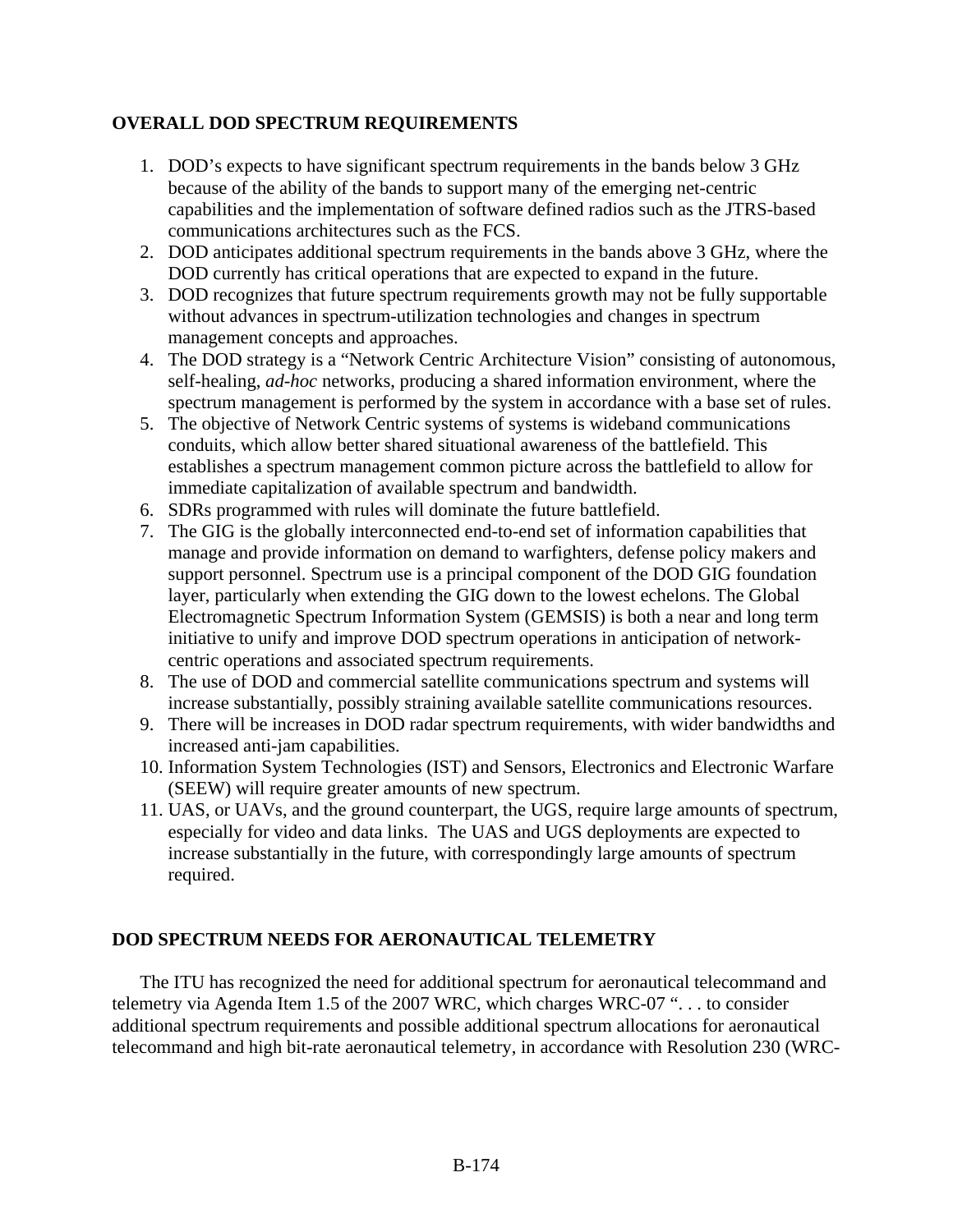03)."<sup>257</sup> The Resolution 230 adopted at the WRC-03 calls for: "[C]onsideration of mobile allocations for use by wideband aeronautical telemetry and associated telecommand."258

The United States' preparations for WRC-07 include several aeronautical telemetry-related documents submitted to ITU-R Working Party (WP) 8B. United States' input document, Document 8B/139-E, addresses potential candidate bands for wideband aeronautical telemetry, concluding that, "[O]f the bands considered, the potential for success in meeting the short to near term spectrum requirements seems greatest in the 4400-4940 MHz and 5925-6700 MHz bands."<sup>259</sup> For long-term requirements, where technology advances are necessary, the preferred bands are 22.5-23.6 GHz, 24.75-25.5 GHz, and 27.0-27.5 GHz.<sup>260</sup> However, the document acknowledges that the five preferred bands have incumbent users with potential spectrum sharing challenges and proposes that further study of the feasibility of sharing between AMT and the incumbent services.<sup>261</sup>

The United States also submitted Document 8B/143-E to address the future spectrum requirements for airborne telemetry. Using queuing analysis and various scenarios, the document concludes that "…even if the most advanced spectrally–efficient modulation techniques were used for telemetering, by the end of 2017, a single aerial vehicle would not have sufficient spectrum to send its data, even assuming all others in the area ceased operation." The study also showed that, given current trends, "no less than 650 MHz would be required for a single test vehicle by the year  $2024$ ."<sup>262</sup> The 650 MHz would be used for safety-related and time-critical information, networked downlink telemetry, video downlinks, and uplink traffic.<sup>263</sup>

## **DOD SPECTRUM NEEDS FOR MOBILE-SATELLITE SERVICE**

 The DOD has requirements for additional MSS spectrum below 3 GHz because atmospheric and foliage penetration losses are relatively low, components are inexpensive, and small, efficient antennas can be used for handheld operations. Tactical and strategic military communications are essential to linking current and growing requirements of the military command, control, communications and intelligence. Operation by commercial MSS systems in the 1525-1559 MHz and 1626.5-1660.5 MHz bands preclude their availability for dedicated Federal systems. Currently, Federal earth stations are allocated on a primary basis for operations with commercial satellites in the 1610- 1626.5 MHz, and 2483.5-2500 MHz bands. NTIA recommended that the FCC make appropriate changes to the Table of Frequency Allocations to extend the Federal MSS earth station only allocation to an allocation that would permit a federal MSS system in the 1615.5-1621.35 MHz, 2483.5-2492 MHz, and 2498-2500 MHz bands in order to satisfy existing and growing Federal MSS spectrum requirements and to enhance

 $257$  Supra note 29.

<sup>&</sup>lt;sup>258</sup> *Id.*, Resolution 230 (WRC-03) (Geneva, 2003).

<sup>259</sup> *Potential Candidate Bands for Wideband Aeronautical Mobile Telemetry (AMT)*, U.S. Input Document 8B/139- E submitted to ITU-R Working Party 8B at 3 (March 30, 2005).<br><sup>260</sup> Id. at 3.

<sup>261</sup> *Id. at 7.*<br><sup>261</sup> *Id.* at 7.<br><sup>262</sup> *Spectrum Requirement for Aeronautical Mobile Telemetry*, United States Input Doc. 8B/143-E, at 5 (March 31, 2005).

<sup>263</sup> *Supra* note 262 at 8.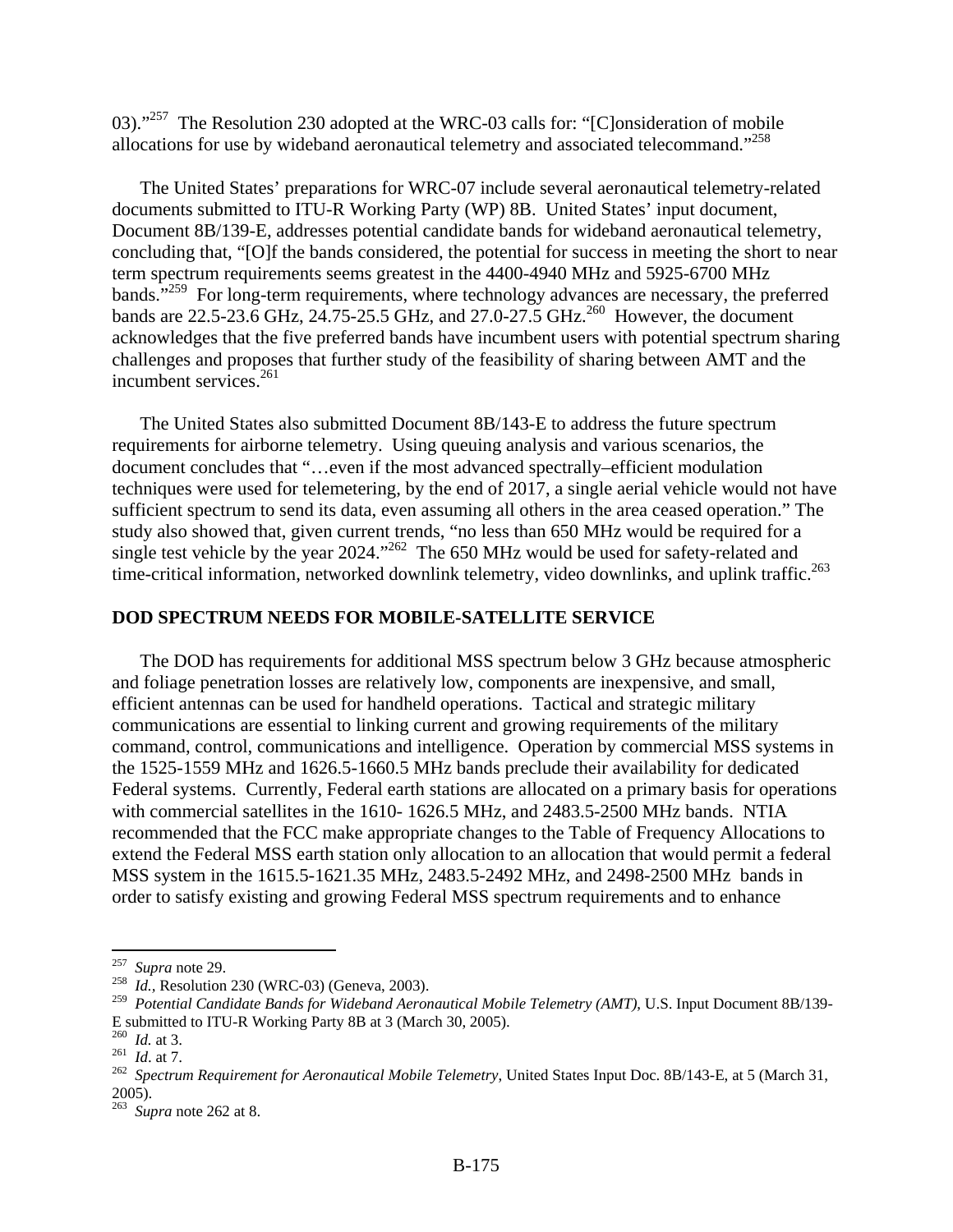communications for national defense, law enforcement, and emergency relief.<sup>264</sup> The Commission did not support this request to change the allocation table but noted its intent to continue to work with NTIA and others in the Federal Government to address spectrum sharing issues in general. $^{265}$ 

## **DOD SPECTRUM CHALLENGES**

DOD is likely to experience delays in funding, procurement and development of DODdedicated advanced systems. Thus, it will continue to rely on commercial communications systems, including mobile, fixed and satellite services. The Transformational Satellite constellations may not be available in the near future due to programmatic and funding constraints. Unlicensed devices, networks, and systems are currently being used to fill immediate operational and tactical needs. While these devices and systems may meet certain requirements, most do not have the level of security required by most DOD systems and may be susceptible to interference.

Other issues relating to implementation of IP-based systems such as IPv6, may cause delays in development of spectrum-dependent systems which must interface with such systems. While DOD has substantial existing systems, they do not provide sufficient wideband communications capacity and other components sufficient to fully support the DOD net-centric objectives.

Because of DOD's need to operate globally, it will continue to face challenges in obtaining host-nation agreements and ensuring that operations outside the U.S. do not conflict with non-DOD systems. Implementation of systems which can operate on a wide range of frequencies, utilizing various waveforms and other technical operating parameters, and which can adapt to their environment, is critical to achieving DOD's long-term vision.

 $\overline{a}$ 

<sup>&</sup>lt;sup>264</sup> NTIA Comments, *supra* note 101.<br><sup>265</sup> Review of the Spectrum Sharing Plan Among Non-Geostationary Satellite Orbit Mobile Satellite Service Systems *in the 1.6/2.4 GHz Bands*, IB Docket No. 02-364, Report and Order, Fourth Report and Order and Further Notice of Proposed Rulemaking, 19 F.C.C.R. 13356, 13390-91 at ¶¶ 78-79 (2004). *See also, MSS Order*, 18 F.C.C.R. 1962 at ¶¶ 174, 235-36 (2003).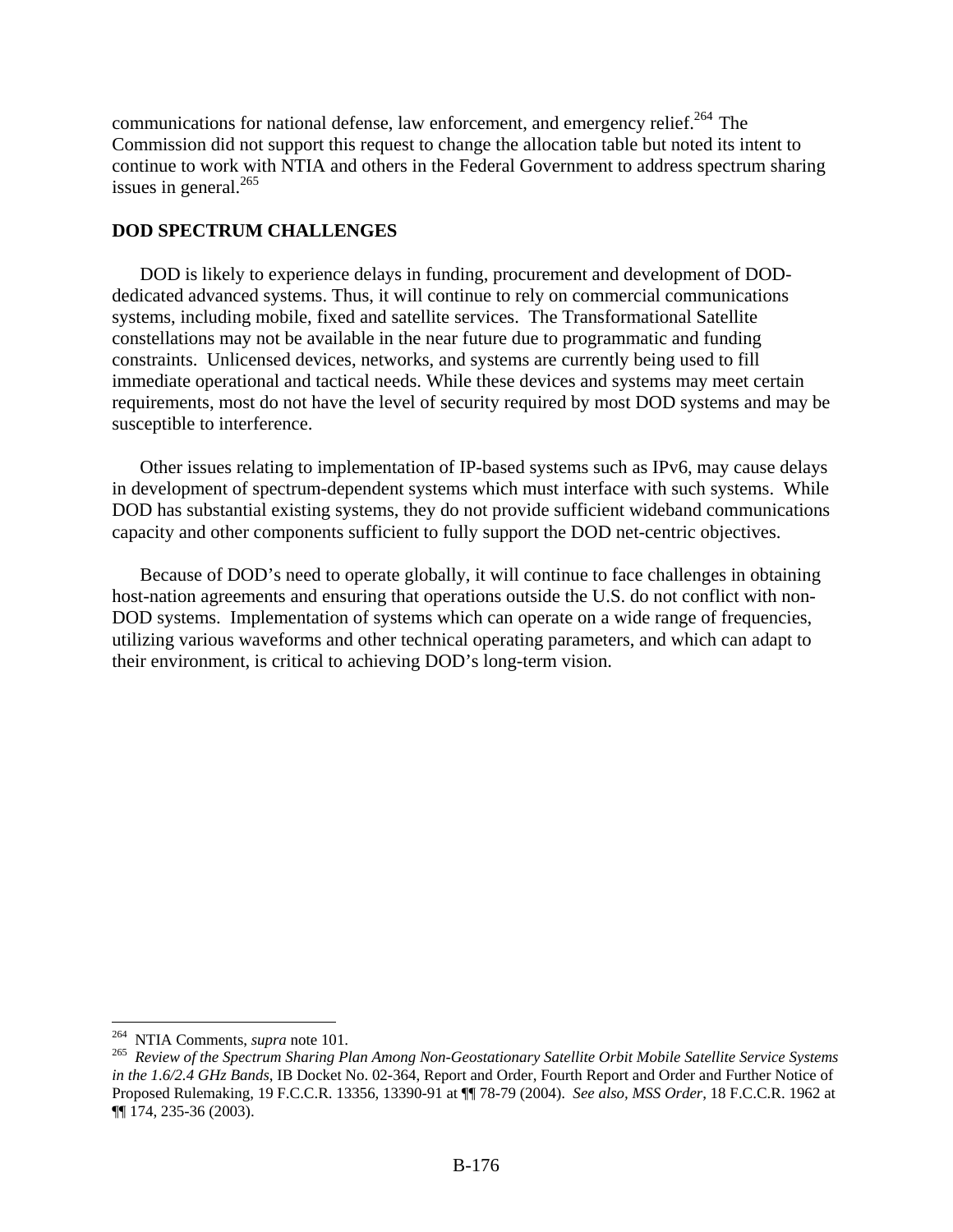# **DEPARTMENT OF ENERGY**

## **AGENCY MISSION**

The mission of the DOE is to advance the national, economic, and energy security of the United States; to promote scientific and technological innovation in support of that mission; and to ensure the environmental cleanup of the national nuclear weapons complex. DOE has four strategic goals toward achieving its mission: 1) defense strategic goal; 2) energy strategic goal; 3) science strategic goal; and 4) environment strategic goal. To achieve these goals, DOE conducts and sponsors research, develops energy technology, markets Federal electrical power and promotes energy conservation. DOE also oversees energy regulatory programs and aspects of the nation's nuclear programs, including assuring safety in missile and weapons testing, and the security and disposal of nuclear materials.

## **DOE SPECTRUM REQUIREMENTS**

DOE operates many wireless communications systems to carry out its mission. These systems include emergency HF systems, point-to-point microwave systems that convey data transmissions across large distances, and land mobile radio communications networks that provide voice communications for DOE's mobile workforce.

The DOE administrations and bureaus with the largest spectrum use are: 1) the National Nuclear Security Administration (NNSA); 2) WAPA; and 3) BPA. Table B-9 presents the three agencies, the most used frequency bands and radiocommunication services.

| Freq. Band (MHz) | <b>Administration</b>               | <b>Function</b>    |
|------------------|-------------------------------------|--------------------|
| 162.01-173.4 MHz | WAPA, BPA                           | Land Mobile        |
| 406-410 MHz      | NNSA Service Center, Nev. Ops. Off. | Land Mobile        |
| 410-420 MHz      | NNSA Service Center, Nev. Ops. Off. | Land Mobile        |
| 932-944 MHz      | BPA, WAPA                           | Microwave Pt-to-Pt |
| 1710-1755 MHz    | WAPA, BPA                           | Microwave Pt-to-Pt |
| 1755-1850 MHz    | WAPA, BPA                           | Microwave Pt-to-Pt |
| 2200-2290 MHz    | <b>NNSA Service Center</b>          | Microwave Pt-to-Pt |
| 7.3-7.45 GHz     | WAPA, BPA                           | Microwave Pt-to-Pt |
| 7.55–7.75 GHz    | BPA, WAPA                           | Microwave Pt-to-Pt |
| 7.75–7.9 GHz     | BPA, WAPA                           | Microwave Pt-to-Pt |
| 8.025-8.175 GHz  | BPA, WAPA                           | Microwave Pt-to-Pt |
| 8.215-8.4 GHz    | <b>BPA, WAPA</b>                    | Microwave Pt-to-Pt |

|  |  |  | Table B-9. Major DOE Spectrum Uses |  |
|--|--|--|------------------------------------|--|
|--|--|--|------------------------------------|--|

## **DOE SPECTRUM REQUIREMENTS BELOW 3 MHZ**

The DOE has frequency assignments below 3 MHz that are used primarily for the DOE Emergency Radio System (ERS) and for aircraft (aerial) tracking. The ERS is located at DOE headquarters and program operations offices throughout the country. The aircraft tracking frequencies are used for the operational safety and control of aircraft involved in: (1) aerial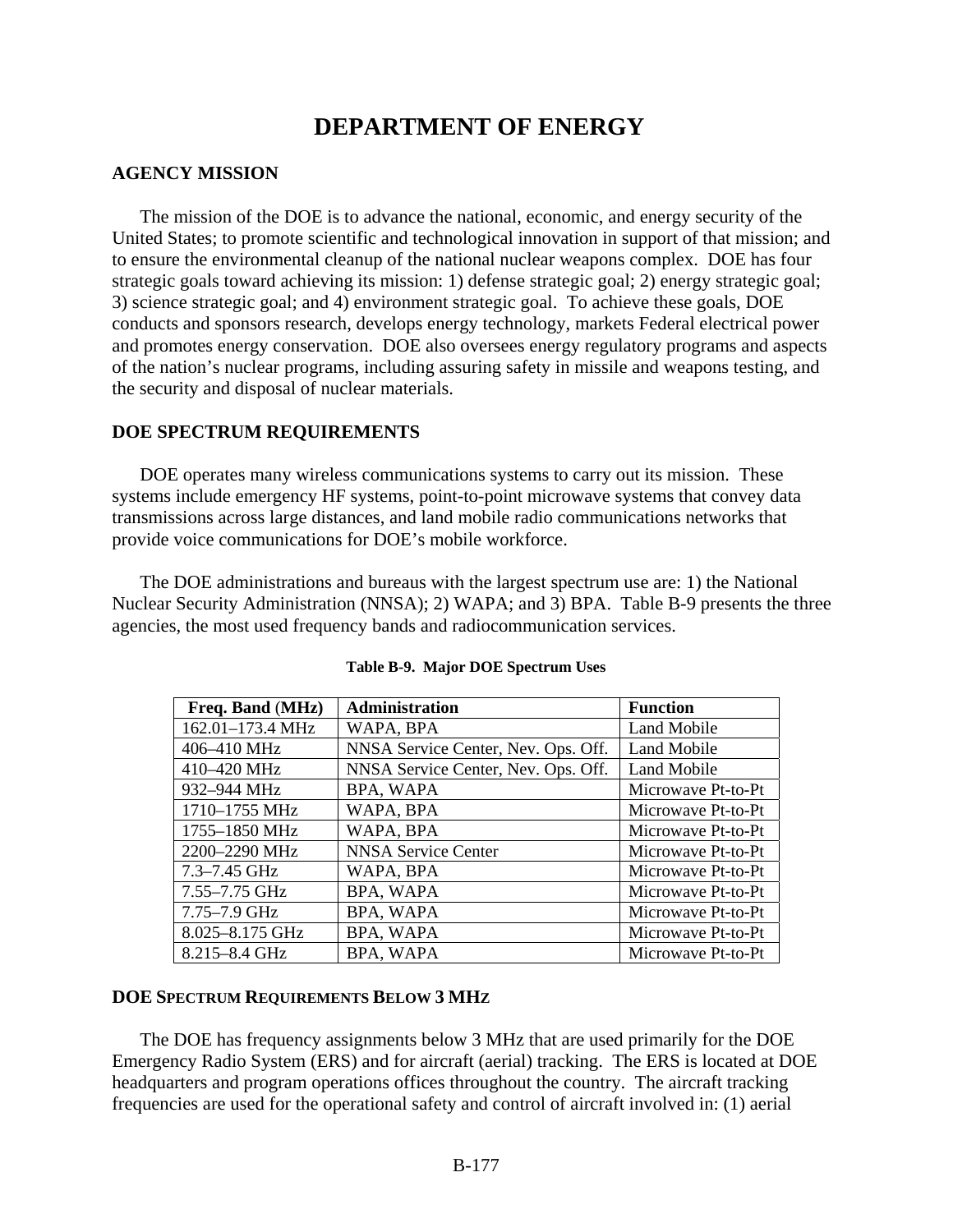tracking and measurement of nuclear radiation; (2) searching for lost nuclear devices and assisting in their recovery; and (3) scientific research in nuclear and related fields. The aerial tracking applications are used nationwide.

### **DOE SPECTRUM REQUIREMENTS IN THE HF BANDS**

DOE has assignments in the HF bands that are used for COOP and COG functions. Examples include the DOE ERS, Emergency Action Coordination Team (EACT) communications, coordination between the Emergency Relocation Center and the EACT, and coordination between the EACT and aircraft involved in the tracking and measurement of nuclear materials. Furthermore, some HF frequencies supplement VHF land mobile coverage when dictated by terrain.

## **DOE SPECTRUM REQUIREMENTS IN THE 162-174 MHZ AND 406.1-420 MHZ BANDS**

DOE has frequency assignments in the 162-174 MHz band used mainly for supporting the DOE electrical power administrations. The bands are used for land mobile communications systems for operations, maintenance, and security of the power grid and facilities.

DOE has a large number of its frequency assignments in the 406.1-420 MHz band. The NNSA sites and facilities primarily use the band for land mobile radio communications for site operations and security. The power administrations also heavily use the band for land mobile radio communications as well as for fixed stations for SCADA applications. The number of assignments in this band has increased over the past ten years.

The NNSA field offices have transitioned from conventional radio systems in the 162-174 MHz band to trunked systems in the 406.1-420 MHz band, accounting for much of the growth. This trend is not expected to continue. Instead, DOE expects a slow decline in the number of assignments as the power administrations move their SCADA applications to other bands. The SCADA applications have data rate requirements that are not able to operate on narrowband channels in the 406.1-420 MHz band.

## **DOE SPECTRUM REQUIREMENTS IN THE 2200–2290 MHZ BAND**

DOE primarily uses the 2200–2290 MHz band for NNSA telemetry support for various research programs. These programs include missile and weapons testing. The use of this band has been fairly consistent over the past few years.

## **BPA SPECTRUM REQUIREMENTS**

The BPA has assignments in the 4400–4940 MHz and 7125–8500 MHz bands for microwave radio-relay networks. The microwave networks are arranged in backbone and spur systems for monitoring, operations, and maintenance of the electrical power grid. The microwave links are also used to close fiber rings when the geographical and topological conditions prevent the use of fiber. BPA also operates SCADA systems in these bands to control the power grid, schedule the system, and monitor customer usage.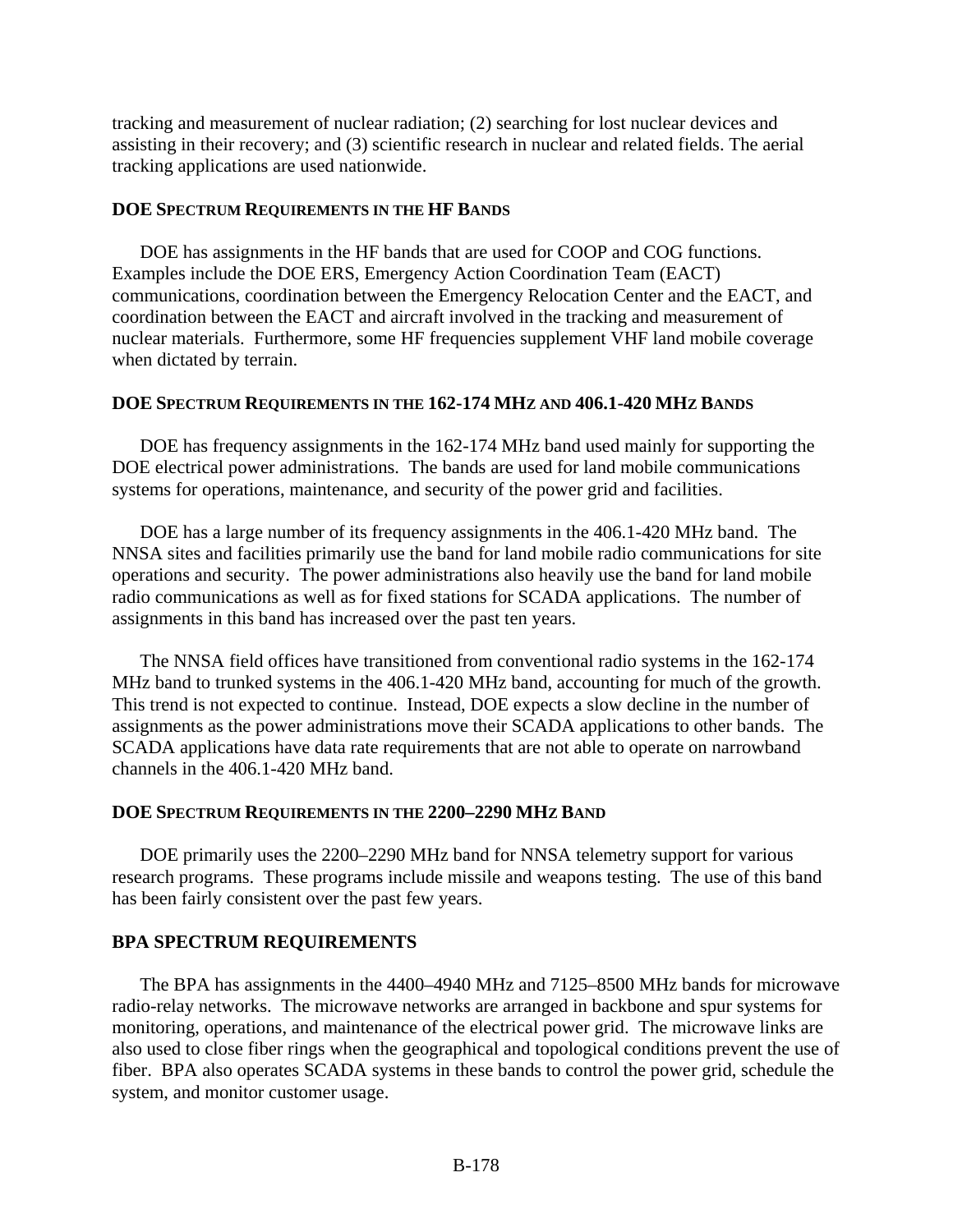BPA's spectrum use in the 7125–8500 MHz has remained steady over the last ten years, but BPA is anticipating additional future requirements in this band resulting from an increase in the amount of data transmitted as more remote control and system monitoring applications are implemented. There also continues to be an increased demand for video monitoring for security purposes. BPA is also strongly considering moving some of its SCADA applications to this band from the 406.1-420 MHz band. The narrowbanding of the 406.1-420 MHz to 12.5 kHz channels does support the data rate required for SCADA applications.

## **WAPA SPECTRUM REQUIREMENTS**

WAPA operates microwave communications networks in the 941–944, 1710–1850, and 7125–8500 MHz bands. These applications are used for control and operation of the power transmission grid.

#### **DOE FUTURE SPECTRUM REQUIREMENTS**

#### **DOE FUTURE SPECTRUM REQUIREMENTS IN THE BAND BELOW 3 MHZ**

There has been an increase in the number of assignments in the bands below 3 MHz as DOE has expanded its ERS. Additionally, the NNSA has seen an increase in the number of temporary assignments used to support new post-nuclear testing activities via aircraft. In particular, the Nevada Test Site has seen a large number of these assignments.

#### **DOE FUTURE SPECTRUM REQUIREMENTS IN THE HF BANDS**

DOE anticipates a slight increase in need for frequencies in the HF fixed bands as the COOP and COG plans are completed.

#### **DOE FUTURE SPECTRUM REQUIREMENTS IN THE 162-174 MHZ BAND**

The DOE anticipates a slight increase in the need for spectrum in the 162-174 MHz band. As the power distribution grid grows to accommodate the demand for electricity, the power administrations will be required to expand their operations and maintenance networks. DOE also has had difficulty in obtaining assignments in the Canadian border area. Additional assignments are needed to address this problem.

#### **DOE OTHER FUTURE SPECTRUM REQUIREMENTS**

BPA's spectrum use in the 4400–4940 MHz band has remained steady over the last five to ten years; however, it is planning to move many operations now in the 1710–1755 MHz band into the 4400-4940 MHz band. The other BPA requirements currently met in the 1710-1755 MHz band will be transitioned to other systems. BPA also plans to use the 4400-4940 MHz band as an alternative when spectrum is not available in the 7125–8500 MHz band.

Additional spectrum will be required by WAPA in the 7125–8500 MHz band to support new electrical power distribution facilities in addition to increasing demand for data from existing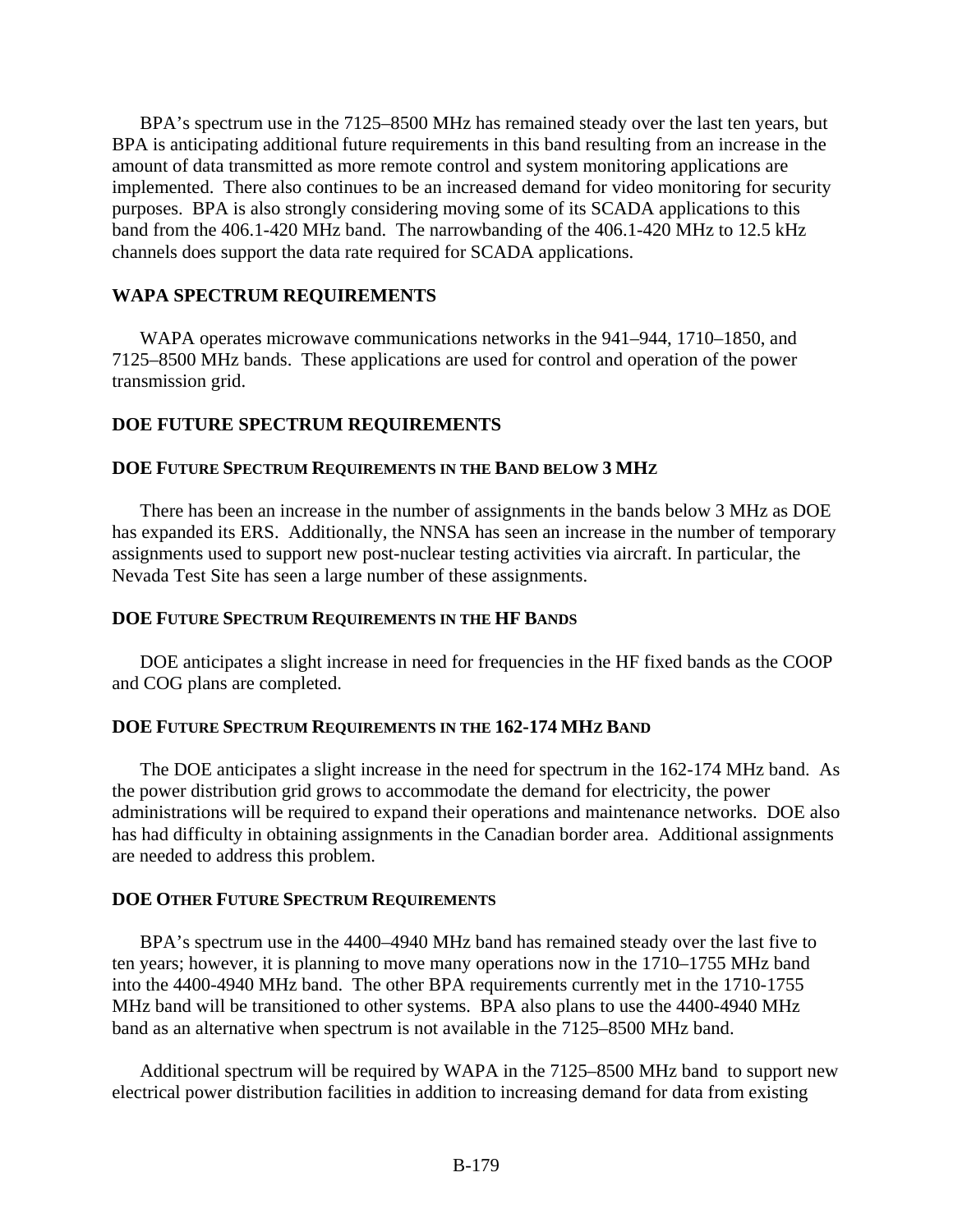facilities. These demands include increased equipment and status monitoring as well as video monitoring for security purposes.

DOE also has requirements for (UWB) systems that will operate in the 1-5 GHz band.

# **DOE USE OF SPECTRUM FOR FEDERAL COG, INTEROPERABILITY AND PUBLIC SAFETY**

The DOE COG minimum essential responsibilities include the protection of our nation's power generation and distribution capabilities and nuclear assets. Spectrum is a vital component of COG planning, ensuring that in the event of a catastrophic emergency, when traditional methods of communication cannot be relied upon, backup systems and communications methods are in place. These backup systems primarily include wireless systems that will be critical in maintaining communications. Local land mobile communications systems, longer-distance HF communications, microwave links, and satellite communications may all be required at some point during the COG process to ensure that DOE can fulfill its minimum essential responsibilities.

The DOE plans to evaluate and revise its COG plans and the resulting spectrum requirements as a continuing part of implementing its strategic goals.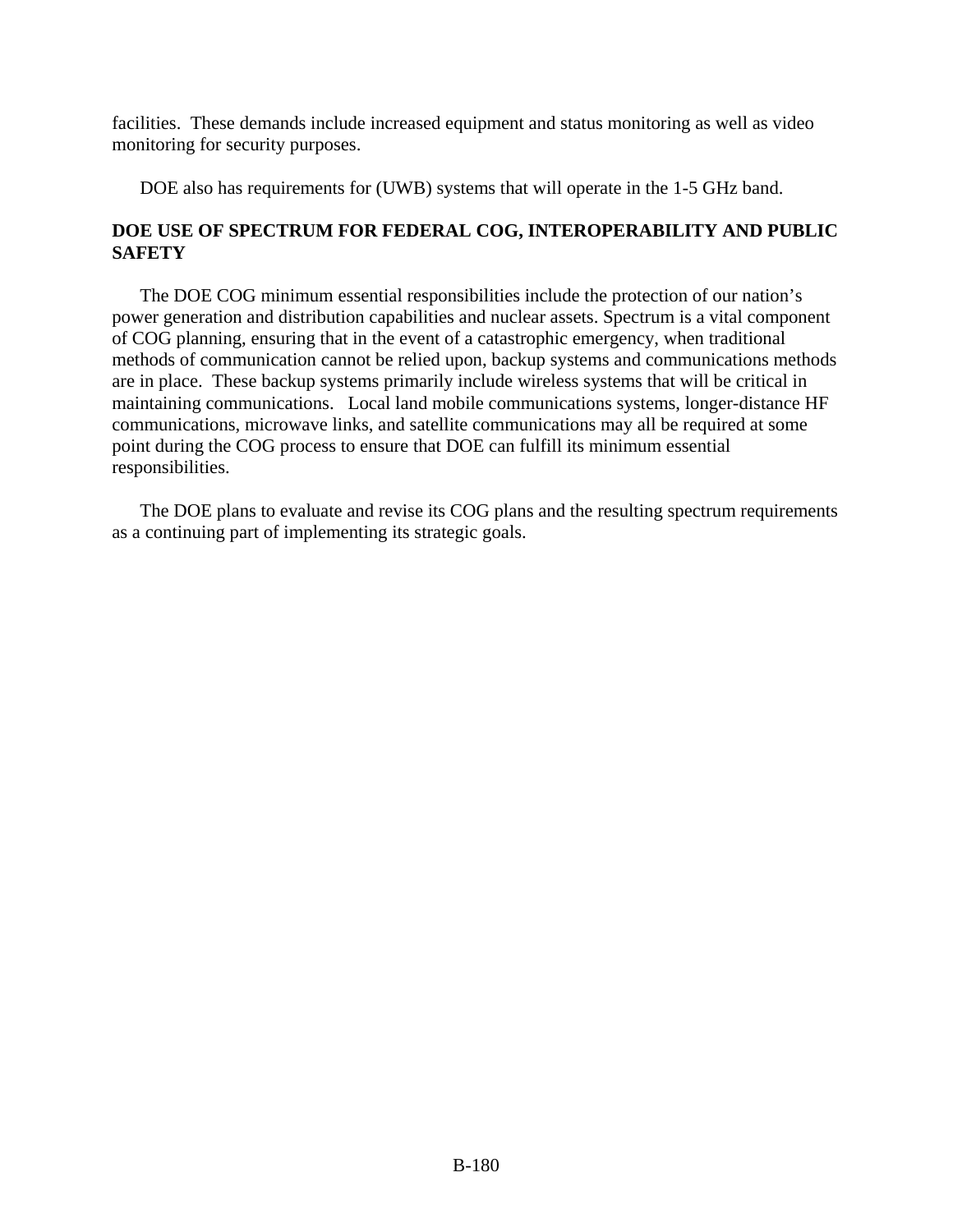# **DEPARTMENT OF HOMELAND SECURITY**

## **AGENCY MISSION**

The mission of the DHS is to: 1) prevent terrorist threats; 2) reduce America's vulnerability to terrorism; 3) minimize the damage and recover from attacks that occur; and 4) respond to and recover from disasters.

# **DHS SPECTRUM REQUIREMENTS**

In addition to the extensive spectrum use by the USCG, the DHS components using the most spectrum are 1) Customs and Border Protection (CPB); 2) ICE; 3) United States Secret Service; 4) the Transportation Security Administration (TSA); and 5) FEMA. The large majority of the assignments of the spectrum use by these top five agencies are for land mobile communications. The DHS units have about 85 percent of its LMR assignments in the 162-174 MHz band; and about 15 percent of its LMR assignments in the 406.1-420 MHz band. Furthermore, DHS uses LMR communications and IWN in conjunction with the DOJ and Treasury for law enforcement. The DHS did not exist when the IWN was designed and developed, and thus DHS did not review the spectrum requirements and planned spectrum use for IWN. Thus, there may be additional DHS spectrum needs for IWN in the future, especially in urban areas and along U.S. borders.

These DHS units have numerous assignments above 3 GHz, most of which are used for the fixed service microwave radio relay systems. These DHS units also have a large number of assignments in the HF bands, split equally between CPB and FEMA.

## **DHS FUTURE SPECTRUM REQUIREMENTS**

DHS, to meet public safety requirements, including interoperability and implementation of broadband capabilities, supports the statutory allocation of 24 megahertz of spectrum in the upper 700 MHz band for public safety use, as well as the FCC's adoption of an upper 700 MHz D Block to be used as part of a 700 MHz Public/Private Partnership to provide wireless broadband services to public safety.

DHS' use of HF spectrum is expected to increase, despite the reduction in HF allocations. DHS believes that further loss of critical HF spectrum resources should be opposed, and if possible additional HF spectrum allocations made to support operational requirements.

## **DHS SPECTRUM FOR FEDERAL COG, INTEROPERABILITY AND PUBLIC SAFETY**

 Enhanced methods for interoperability could result from better policy coordination by the NTIA and the FCC with DHS. The spectrum-related barriers to interoperability include:

1. The lack of adequate spectrum policy at NTIA and FCC to deal with the requirements for interoperability among and between public safety agencies at the Federal, state, local, and tribal levels.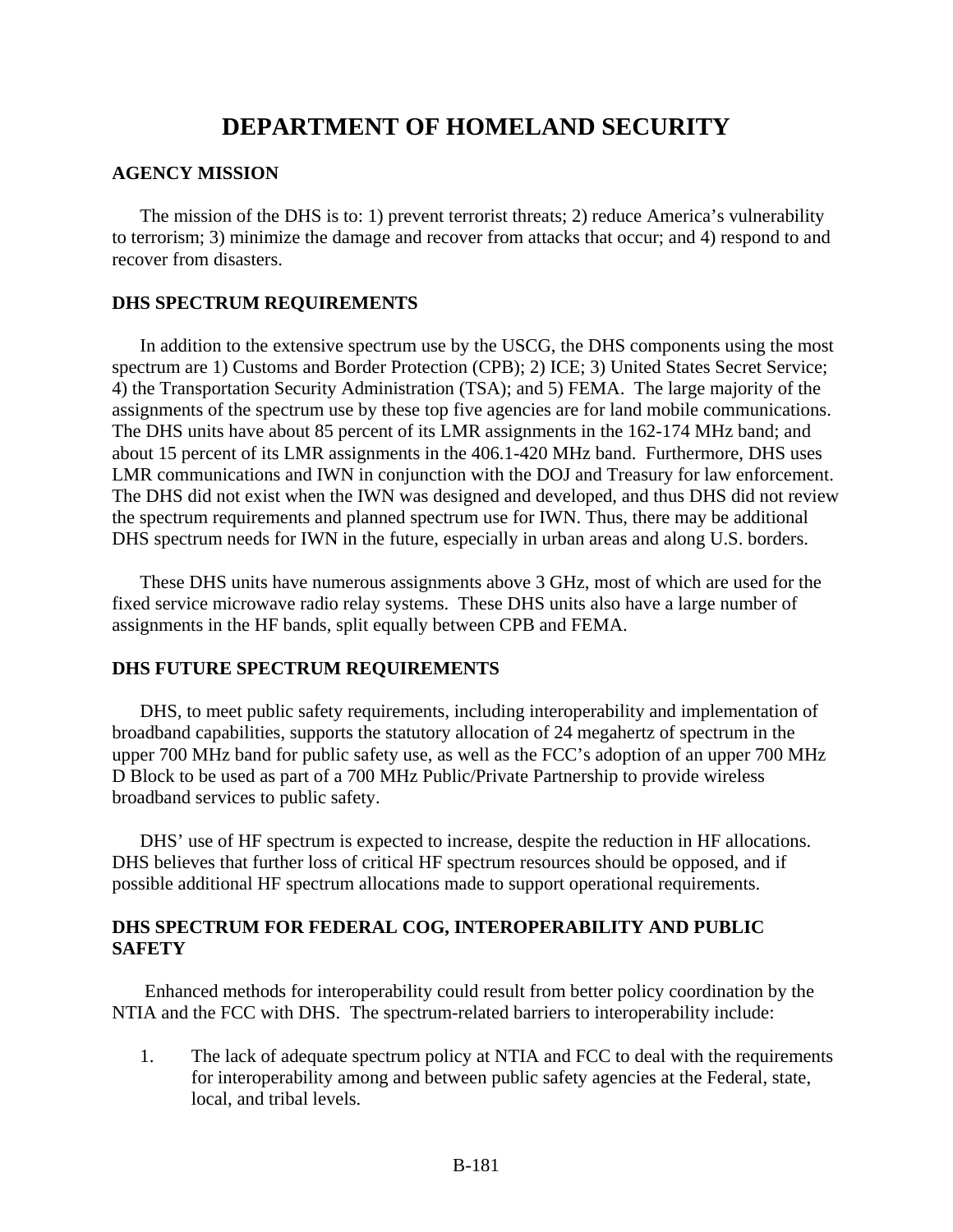- 2. The need to make policy and rules more flexible to provide for less complicated and more timely use of spectrum to resolve immediate and long-term needs.
- 3. The requirement for improved methods of coordination and consistency, to the extent possible, of policy, rules, and plans between NTIA and the FCC.
- 4. The need for commonly adopted technical interoperability standards between NTIA and the FCC.

A primary barrier to improved interoperability among public safety agencies is the lack of flexible frequency or channel plans that allow all public safety agencies to use Federal and non-Federal emergency frequencies without lengthy approval processes. DHS is working with SAFECOM, FPIC, IRAC, NTIA, and the FCC to create a channeling plan including all public safety bands for seamless nationwide incident response.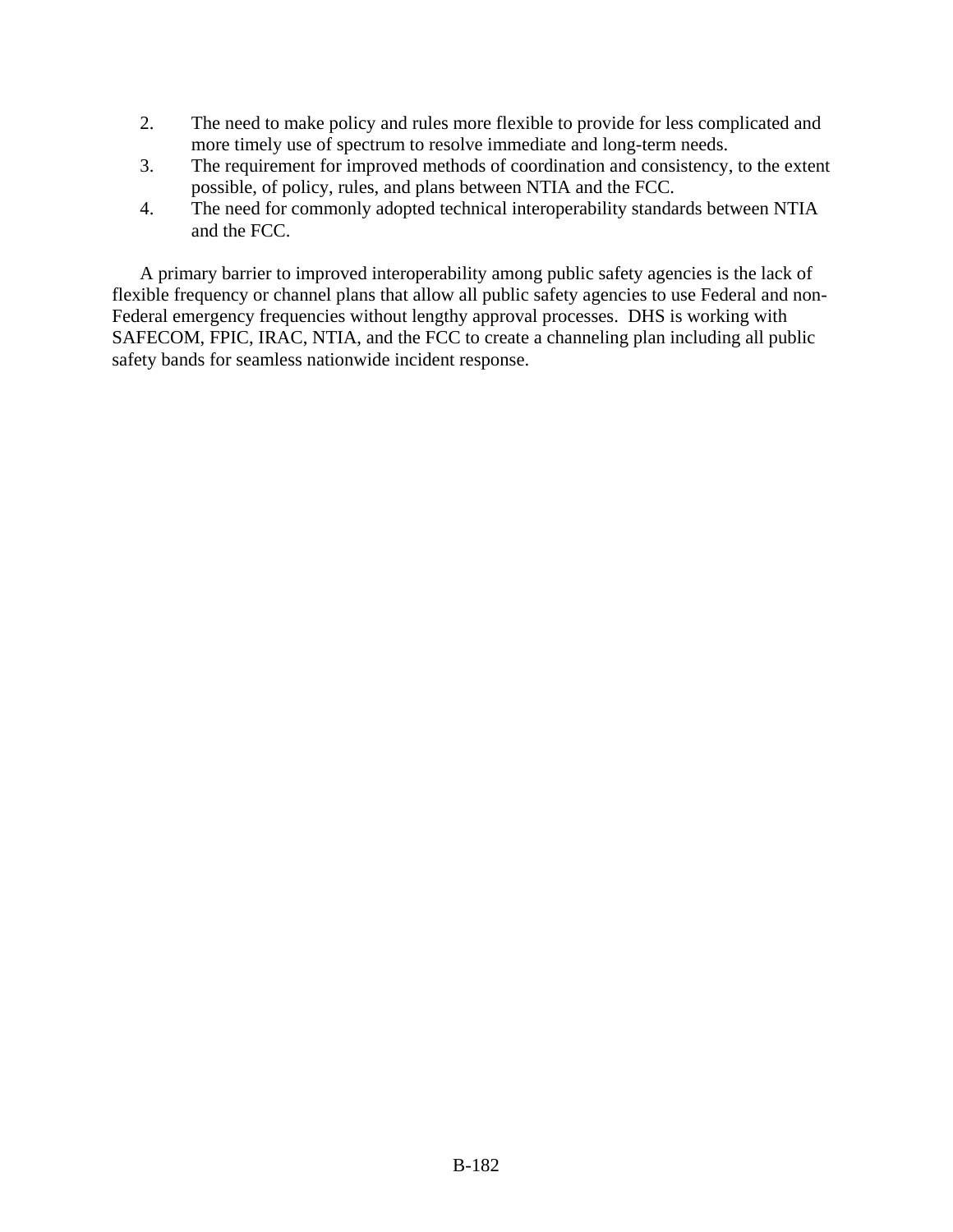# **DEPARTMENT OF INTERIOR**

#### **AGENCY MISSION**

 The mission of the DOI is to protect and provide access to the nation's natural and cultural heritage and honor the trust responsibilities of Indian Tribes and the commitments to island communities. The DOI relies on spectrum-dependent telecommunications technologies and resources in accomplishing its mission.

#### **DOI SPECTRUM REQUIREMENTS**

#### **NATIONAL PARK SERVICE (NPS)**

 The NPS operates all of the nation's national parks which have extensive communications requirements, resulting in the NPS being the largest DOI user of the radio frequency spectrum. The majority of the NPS land mobile communications systems and associated radio frequency assignments are critical to public safety. DOI supports the planning, acquisition and use of radio frequency dependent telecommunications, various electronics equipment and new fixed and mobile "wireless" technologies. These devices are commonly used for public safety and administrative related missions, including support to national programs requiring interoperability of communications for law enforcement, emergency medical services, fires on wild land and on NPS structures, search and rescue, hazardous materials incidents, as well as facility administration and maintenance.

 The NPS uses its numerous radio frequency assignments for over 300 VHF and UHF land mobile communications networks and traveler information systems operating in the AM broadcasting band. It is highly dependent upon microwave backbone systems, video surveillance systems, wildlife tracking systems, and many other communications and electronic systems. To communicate with state and local public safety units, the NPS park security enforcement units also require access to spectrum allocated to non-Federal users.

 The NPS is facing ongoing challenges of greater use of both licensed and non-licensed wireless technologies to support various voice, data and video requirements in the parks and to support the DHS/CPB and DHS/ICE missions.

#### **UNITED STATES GEOLOGICAL SURVEY (USGS)**

 The USGS is the nation's principal earth-science agency, and its basic mission is to provide geologic, topographic, and hydrologic information that contributes to the wise management of the Nation's natural resources and promotes public health, safety, and well being. At the major USGS sites, voice, data, and video may traverse integrated high-speed transport facilities. The USGS uses radio frequency assignments in the VHF/UHF and HF bands to support these scientific missions. The spectrum is used for seismic telemetry for scientific research. Other stations include fixed repeaters, transportable stations for communications by field research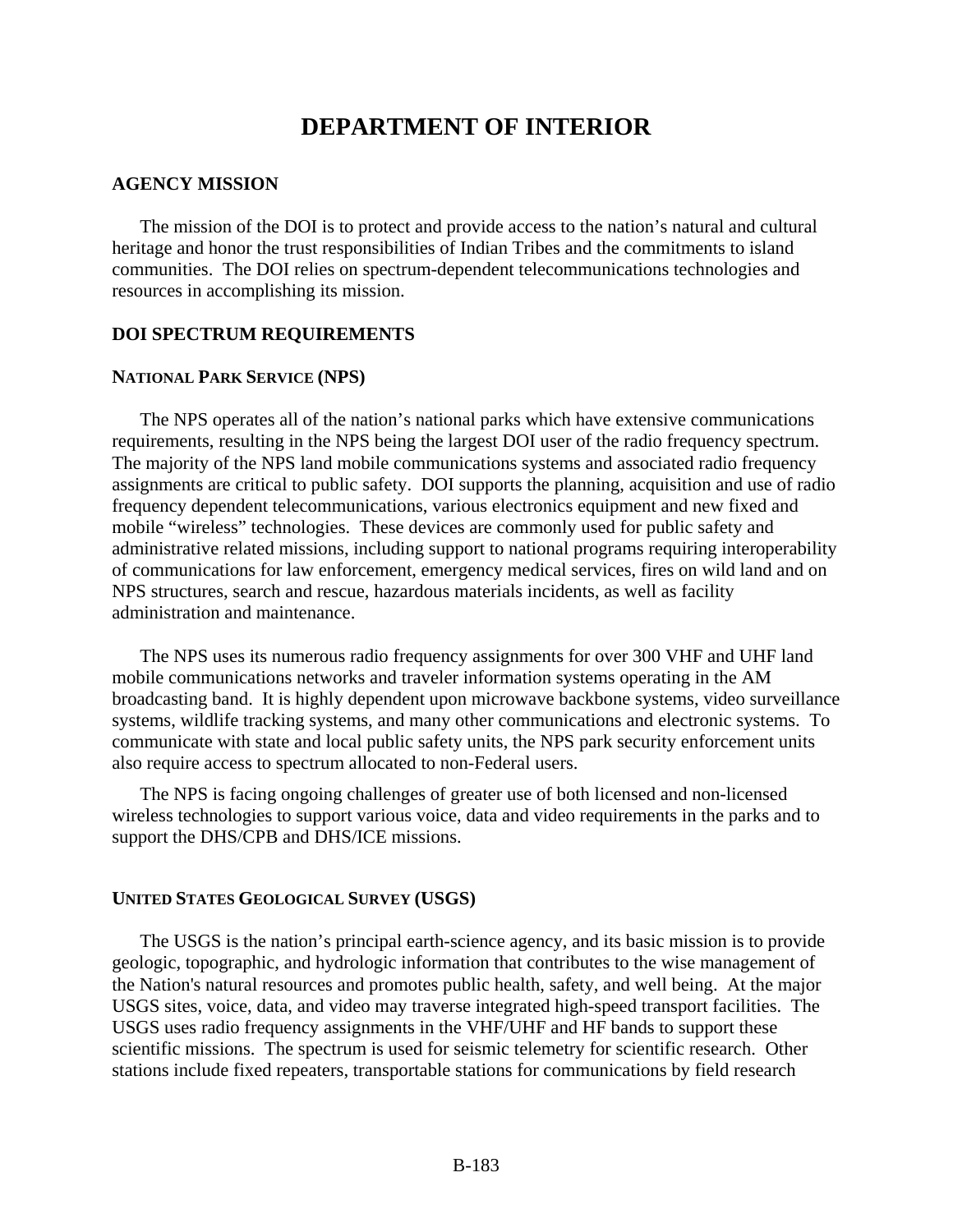parties and to support geological surveys. USGS stations are located throughout the United States.

#### **BUREAU OF LAND MANAGEMENT**

 Bureau of Land Management (BLM) uses its radio frequency assignments in the VHF/UHF and HF bands to support its mission of sustaining the health, diversity and productivity of the public lands. The BLM also communicates with state government units, using non-Federal spectrum. BLM plans to continue the reengineering and consolidation of land mobile radio systems with its partners to reduce spectrum demand and system support, and to improve interoperability with those partners. These new designs will be based on clearly defined business needs for voice and data communications, with priority given to the health and safety of employees. The new capabilities provided by digital technology will also be included to enhance the value of the spectrum BLM and its partners use.

#### **BUREAU OF INDIAN AFFAIRS**

 The Bureau of Indian Affairs (BIA) operates and maintains a national land mobile radio network to service various programmatic functions in support of tribal constituencies including law enforcement services, forest fire management, education, irrigation, and transportation. The services include from emergency response and mutual aid to general administrative requirements. The BIA uses its radio frequency assignments in the VHF/UHF and HF bands to support these missions.

## **BUREAU OF RECLAMATION**

 The mission of the Bureau of Reclamation (BOR) is to manage, develop, and protect water and related resources in an environmentally and economically sound manner. The BOR uses its radio frequency assignments in the 162-174 MHz VHF, 406.1-420 MHz UHF and 1.7 GHz bands to support its missions.

## **US FISH AND WILDLIFE SERVICE**

 USFWS uses its numerous radio frequency assignments to provide the primary communications for resource management, law enforcement and fire management in the National Wildlife Refuges. The USFWS has the responsibility to provide reliable 2-way radio systems for all fire activities, law enforcement, recreation, and other activities.

 The USFWS manages the wildlife telemetry program for the DOI and for other Federal agencies, using interstitial channels between 164 MHz and 174 MHz for dedicated wildlife telemetry use. The USFWS uses 3500-4000 assignments in the 162-174 MHz band, on interstitial channels within the 12.5 KHz channel plan. These are used for tracking migratory birds, four legged mammals, fish, manatees and snakes. Information is used to support environmental and species-related research.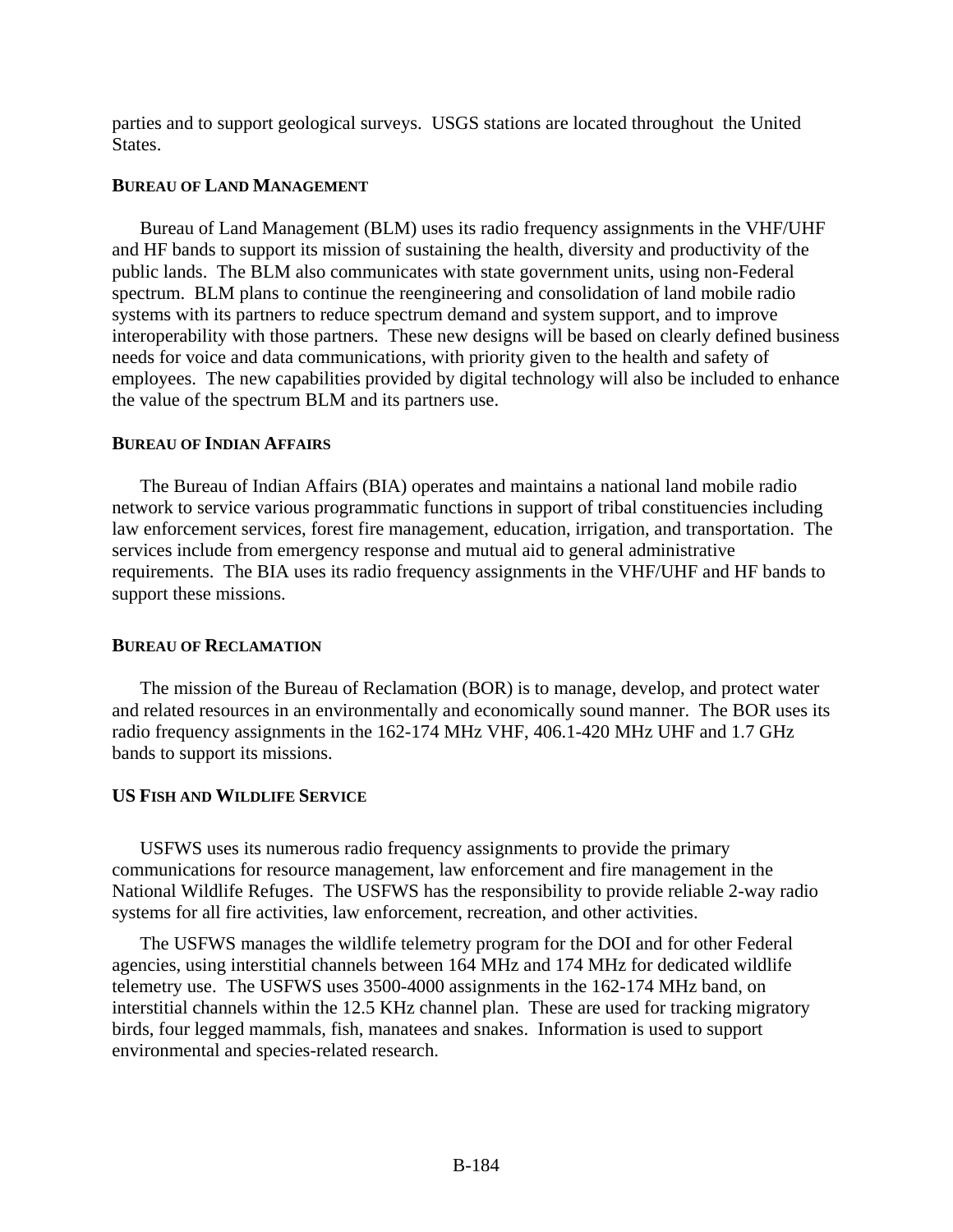### **MINERALS MANAGEMENT SERVICE**

 Minerals and Management Service (MMS) strategic planning initiatives are geared toward providing a unified communications network and management strategy to fit into an evolving distributed computing environment. The MMS uses VHF radio frequencies to support its mission.

### **OFFICE OF THE SECRETARY (OS)**

 The Office of the Secretary (OS) technical wireless management, consulting, and operations are provided for all tenants in the DOI main facilities in Washington, DC, and 53 field offices. OS operations will complete an inventory of all wireless local area networks within the Department's main facilities and develop configuration blueprints for troubleshooting and planning future installations and expansions.

## **DOI FUTURE SPECTRUM REQUIREMENTS**

 The goals of DOI's Spectrum Management Program are to provide radio frequency resources supporting DOI staff in performance of their assigned duties in the most effective manner. In response to increased use of Federal oversight of Federal IT and spectrum management, DOI will implement the following goals for DOI wireless strategy for years 2005 through 2010:

- 1. Maximize radio spectrum efficiency in radio systems throughout the DOI;
- 2. Develop forward looking policies enabling new uses and efficiencies for the user community; and
- 3. Prepare for the worst and deliver the best interoperable radio communications systems and services in support of the DOI public safety mission.

 The DOI has projected future agency requirements for their systems and services. These include the following:

- BIA is expecting 16 percent growth over the next three years in mobile and portable usage in addition to an increased use of satellite services. A similar increase in non-Federal VHF spectrum use also is anticipated, and this is likely to be satisfied through greater use of state frequency band allocations.
- BLM requirements for 162-174 MHz VHF land mobile and for the 406.1-420 MHz UHF fixed service communications will increase. As BLM transitions to P25 standard systems over the next five to seven years, the VHF spectrum needs will increase by 20 percent. The increased backhaul requirements will result in UHF and higher spectrum needs increasing by 30 percent over the same period.
- The USFWS foresees an increase in the number of state-generated spectrum requirements for animal tracking over the next few years. The dependence on spectrum allocated for Federal use has resulted from unavailability of spectrum allocated for non-Federal use.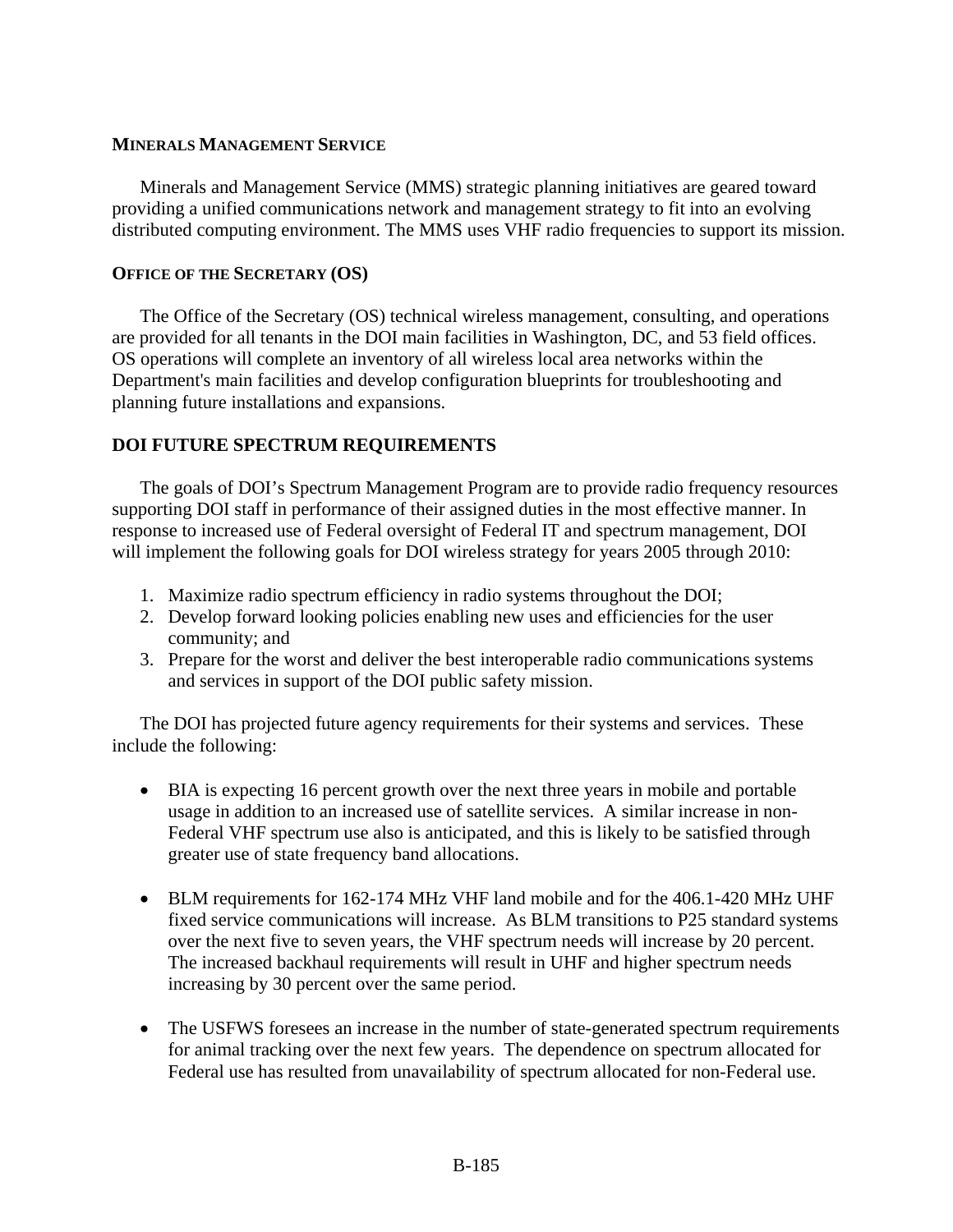Most of the increases will be in the VHF spectrum, except for fish monitoring which requires utilization of 30-300 kHz (LF) spectrum.

- NPS fore sees an increase in licensed and unlicensed wireless technology use in the near future to support various DHS operations.
- The demand for data networking and higher bandwidth transmission services will grow while costs for these services continue to fall.
- There will be increased examination of using state land mobile radio systems on a shared basis which might reduce future demand on spectrum allocated to the Federal Government, especially in Rocky Mountain States.
- Elsewhere, more spectrum-efficient technologies will become increasingly important in radio network design. Most current 162-174 MHz fixed and mobile radio 25 kHz wideband equipment will be phased out between the years 2005-2010, to be replaced by narrowband equipment using 12.5 kHz channel spacing. The 406.1-420 MHz fixed and mobile radio 25 kHz wideband systems will be phased out over the years 2000-2010, to be replaced by equipment also utilizing 12.5 kHz channel spacing.
- Mobile radio networks as well as fixed point-to-point networks will be moved into the highest frequency bands feasible to support the mission requirements. Use of fixed links is expected to be examined in an effort to identify spectrum for new technologies and to assure compliance with policies requiring use of commercial carriers when possible.

# **DOI USE OF NEW TECHNOLOGIES**

 Fiber optics will play an important role in meeting DOI missions currently supported primarily by wireless mobile and fixed links. Fiber also will be used to interconnect with DOI wireless systems, leveraging the use of both wired and wireless technologies. Network design will take into account new technologies, including more spectrum efficient technologies. To the extent feasible, the number of fixed point-to-point radio networks will be reduced to facilitate freeing the spectrum to support new technologies.

# **DOI USE OF SPECTRUM FOR FEDERAL COOP AND COG**

DOI uses frequencies and systems already employed for a variety of its missions for COOP and COG functions and is identifying whether additional systems are required to support COOP and COG.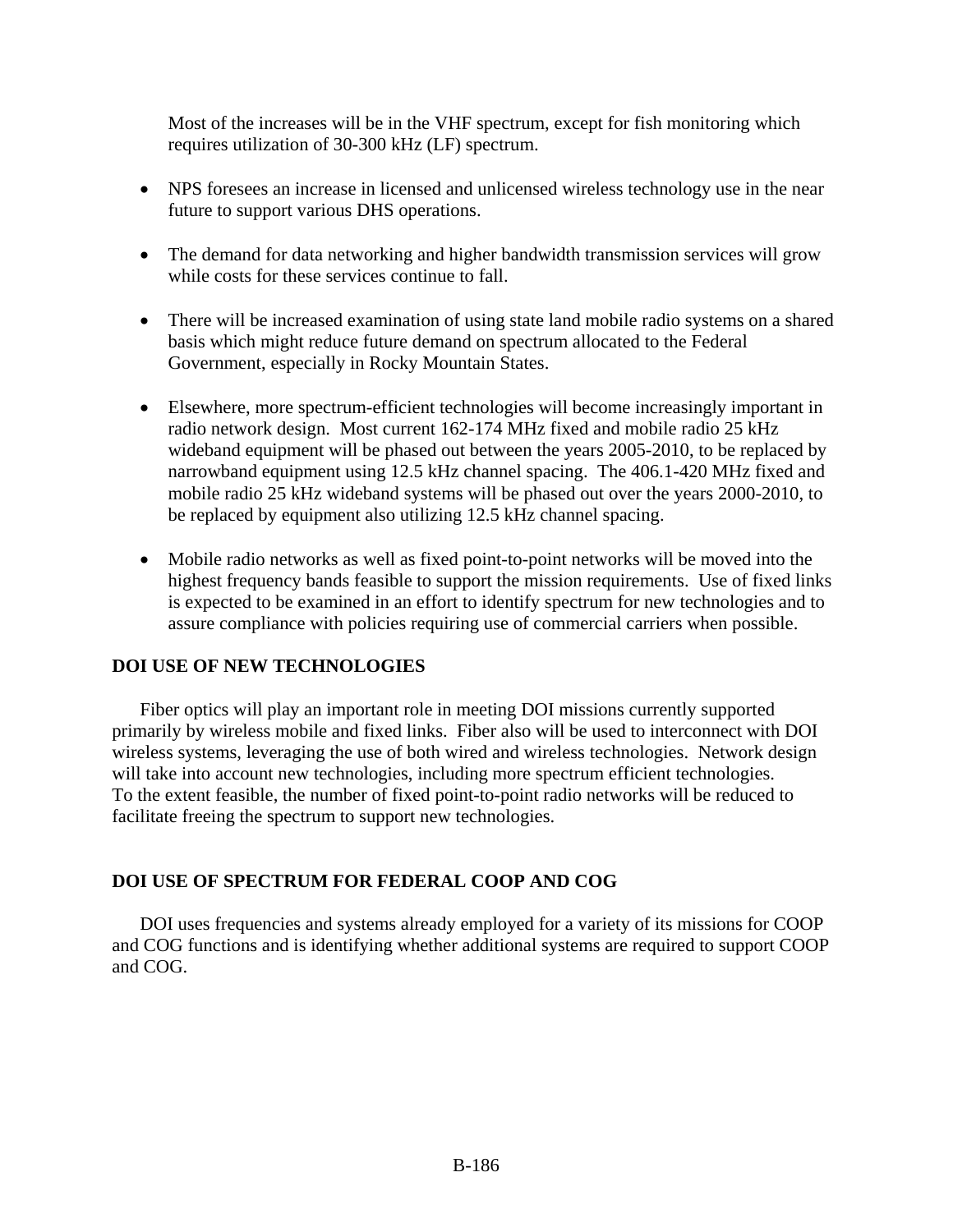# **DEPARTMENT OF JUSTICE**

### **AGENCY MISSION**

DOJ's mission is to enforce the law and defend the interests of the United States according to the law; to ensure public safety against threats foreign and domestic; to provide Federal leadership in preventing and controlling crime; to seek just punishment for those guilty of unlawful behavior; and to ensure fair and impartial administration of justice for all Americans.

 There are several primary bureaus and administrations within the DOJ that have their own spectrum dependent requirements. These organization units have their own complementary, yet independent mission statements, and are engaged in unique activities that drive their own requirements for spectrum use.

## **DOJ SPECTRUM REQUIREMENTS**

 The DOJ organizations with the greatest spectrum use are the Federal Bureau of Investigation (FBI); the Drug Enforcement Administration (DEA); the Bureau of Alcohol, Tobacco, Firearms, and Explosives (ATF); the United States Marshals Service (USMS); and the Bureau of Prisons (BOP). Spectrum use within the DOJ is as diverse as the activities that the organization conducts in support of global law enforcement operations. From HF band assignments, to assignments in the Super High Frequency (SHF) band, the DOJ's access and use of the spectrum is based in many cases on the type and amount of spectrum that is capable of satisfying select mission requirements.

The most significant requirement for spectrum assignments within the DOJ is in direct support of tactical communications. This requirement is predominantly satisfied within the two Federal land mobile frequency bands of 162-174 MHz and 406.1-420 MHz. There is also a critical requirement for interoperability with non-Federal public safety users, which is achieved by frequency and channel sharing, and has necessitated cooperative use of the 150.8-162 MHz and 420-870 MHz bands.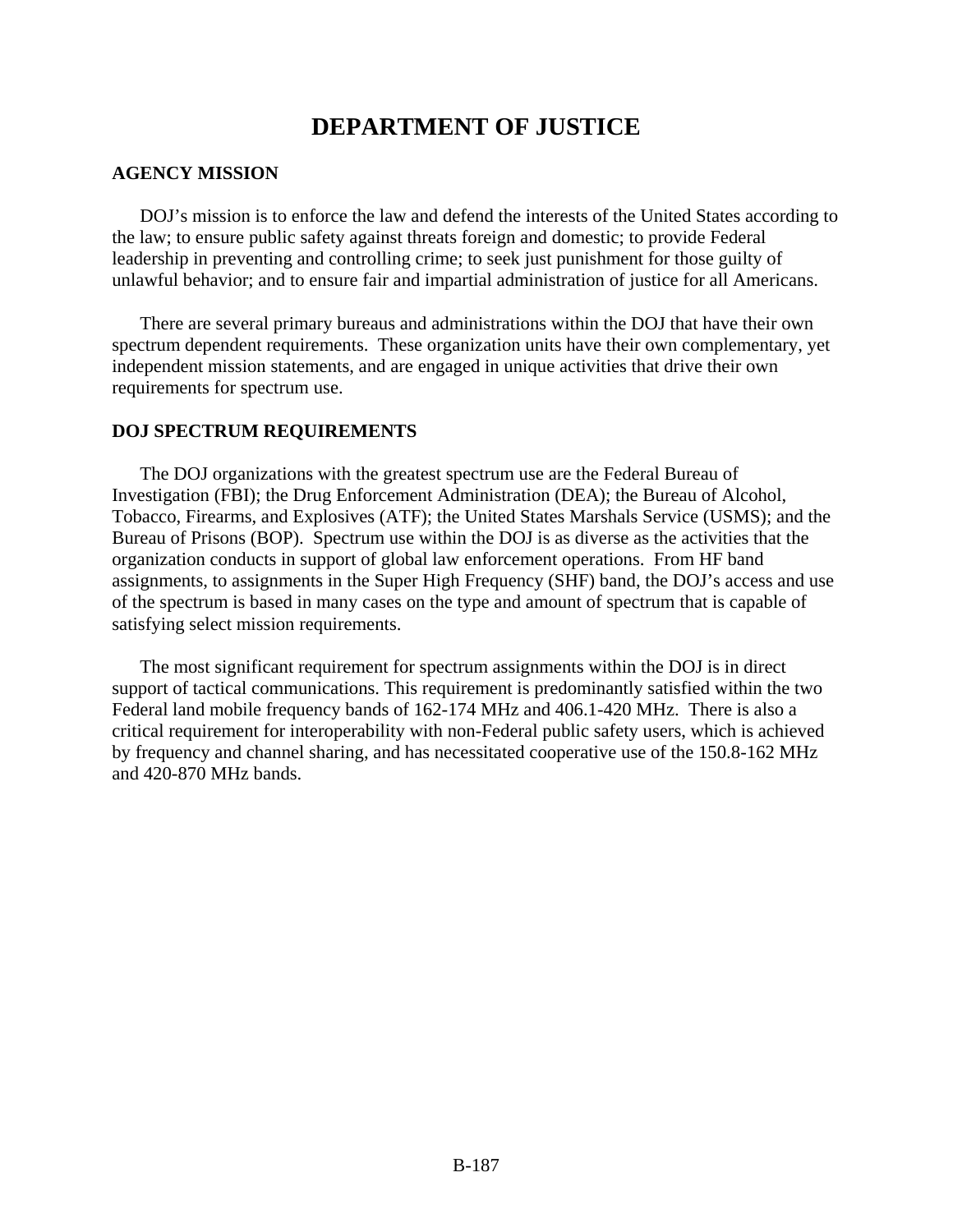Table B-10 provides frequency bands and associated major uses of the larger DOJ agencies.

| <b>Frequency Band</b> | <b>MAIN FUNCTIONS</b>                                                                                                                                                                        |  |
|-----------------------|----------------------------------------------------------------------------------------------------------------------------------------------------------------------------------------------|--|
| 2-30 MHz              | Long haul backup and contingency communications                                                                                                                                              |  |
| 30-88 MHz             | Cooperative support with non-Federal law enforcement<br>agencies                                                                                                                             |  |
| 150.8-162 MHz         | Cooperative support with non-Federal law enforcement<br>agencies                                                                                                                             |  |
| 162-174 MHz           | Primary Land Mobile Radio (LMR) band for day-to-day<br>communications                                                                                                                        |  |
| 406.1-420 MHz         | Voice, data, radio controlled alarms, paging, robot control,<br>camera control, point-to-point links, beacons, vehicle tracking,<br>regular and cross-band repeater operations, and training |  |
| 420-512 MHz           | Cooperative support with non-Federal law enforcement<br>agencies                                                                                                                             |  |
| 512-806 MHz           | Cooperative support with non-Federal law enforcement<br>agencies                                                                                                                             |  |
| 806-870 MHz           | Cooperative support with non-Federal law enforcement<br>agencies                                                                                                                             |  |
| 1000-2000 MHz         | Point to point video links for field offices and special units;<br>Satellite Communications; Cellular Phones                                                                                 |  |
| 2100-2500 MHz         | Point to point video links for video links, search cameras                                                                                                                                   |  |
| 4300-5000 MHz         | Video surveillance operations, airborne surveillance, and<br>concealment operations                                                                                                          |  |
| 7100-7900 MHz         | Audio and Video Microwave in field offices                                                                                                                                                   |  |
| 8100-8500 MHz         | Point to Point video links                                                                                                                                                                   |  |
| 13.750-14.5 MHz       | <b>Satellite Communications</b>                                                                                                                                                              |  |

#### **Table B-10. DOJ Frequency Band Use**

# **DOJ FUTURE SPECTRUM REQUIREMENTS**

The DOJ does not foresee any change in mission, technology, or the environment that would allow it to relinquish any of its frequency assignments, allotments, spectrum access or rights to currently authorized spectrum use.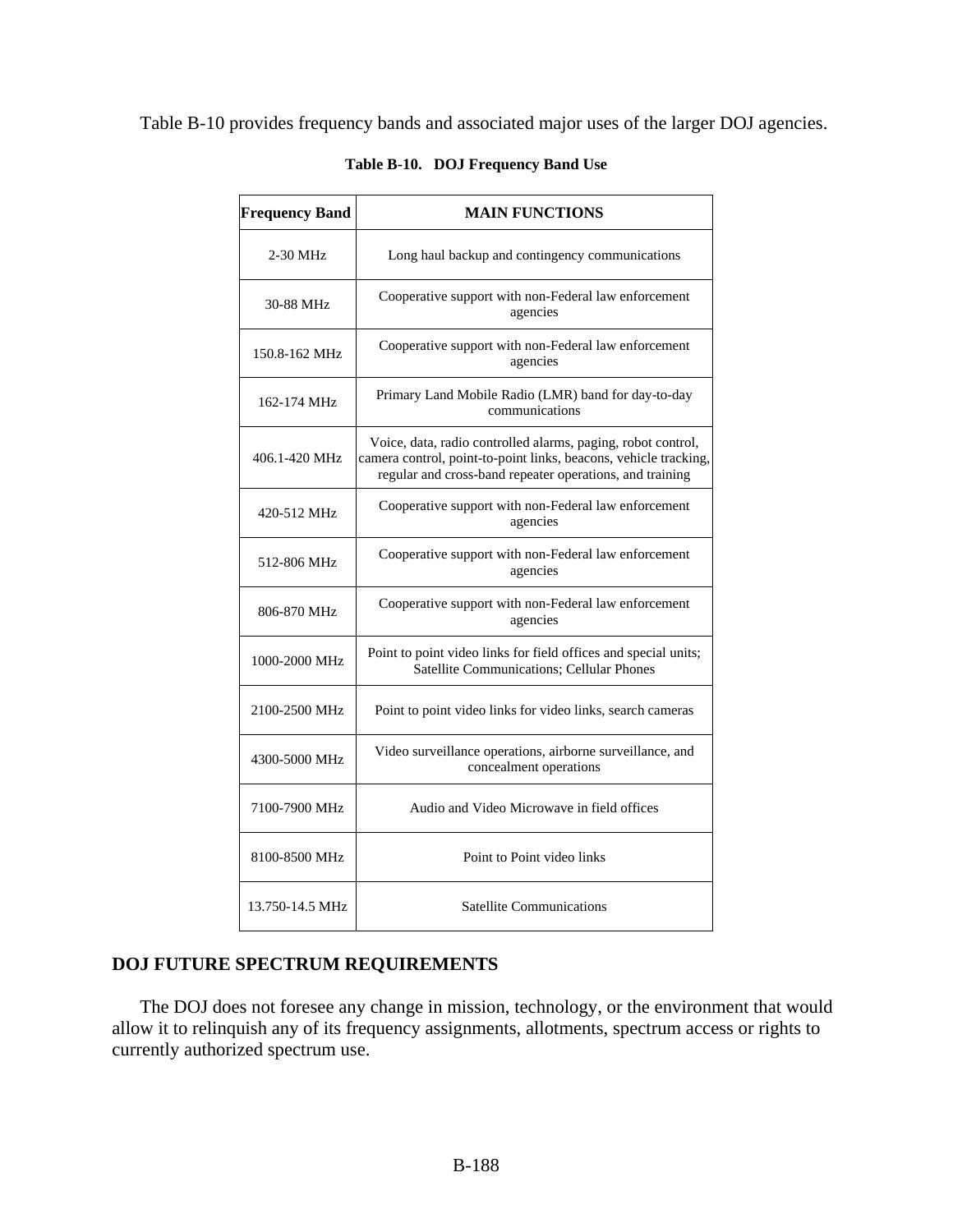Specific future spectrum needs of DOJ include:

- An increase in assignments in the 162-174 MHz and 406.1-420 MHz bands to accommodate significant anticipated growth in tactical communications and surveillance requirements. This increase may be satisfied with technologies that more effectively use the existing spectrum.
- •Expanded use of the 150-162 MHz, 450-470 MHz, and 800 MHz non-Federal bands to support interoperability and sharing operations between Federal law enforcement and state and local law enforcement officials.
- •Expanded and improved use of commercial services, particularly in long haul, tracking, wide area, and high capacity transmission service areas. Primary examples include: SARSAT operating at 406 MHz; the Argos Satellite at 401.65 MHz; INMARSAT, Iridium and Globalstar Satellites; Verizon CDMA cellular services at 800 and 1900 MHz; T-Mobile's cellular GSM services at 900 and 1800 MHz; Mobitex cellular at 400, 800, and 900 MHz; the SMART System at 902 MHz to support DF tracking; GPS (1575 MHz, L1 Frequency); satellite uplinks at 5.9-6.425 GHz and 4.2 GHz for downlink; satellite uplinks from 14 to 14.5 GHz and downlinks between 11.7 and 12.7 GHz bands; and the ISM 2.4 GHz and 5.8 GHz bands in which 802.11/802.16 wireless standards apply.

DOJ's future spectrum requirements will be based upon the following various factors in order to support the agency's missions:

- Robust Wireless Communications
- Data Access and Sharing
- Interoperability
- Rapid Response
- Counter Adversary Role
- Operational Environment

# **DOJ USE OF NEW TECHNOLOGIES**

DOJ's implementation of the new IWN is exploiting modern system and trunking technologies to allow spectrum sharing and reuse between all DOJ component organizations, as well as DHS and Treasury. Based on its IWN implementation in the Seattle, Washington area, the DOJ alone will achieve a 50 percent reduction in the use of spectrum resources, and a 65 percent reduction in 162-174 MHz VHF frequency assignments. The use of IWN also will enable DOJ to achieve narrowbanding.

Future emphasis on technical improvements will predominantly be directed towards increasing operational efficiencies and capacities without the necessity for additional spectrum. Technology advancements have allowed use of spectrum bands above the UHF range, previously unsuitable for mobile and fixed applications. Exploiting higher spectrum bands to support critical law enforcement needs requires continued spectrum analysis, research, and development efforts by industry to ensure availability of suitable technology, equipment and systems. In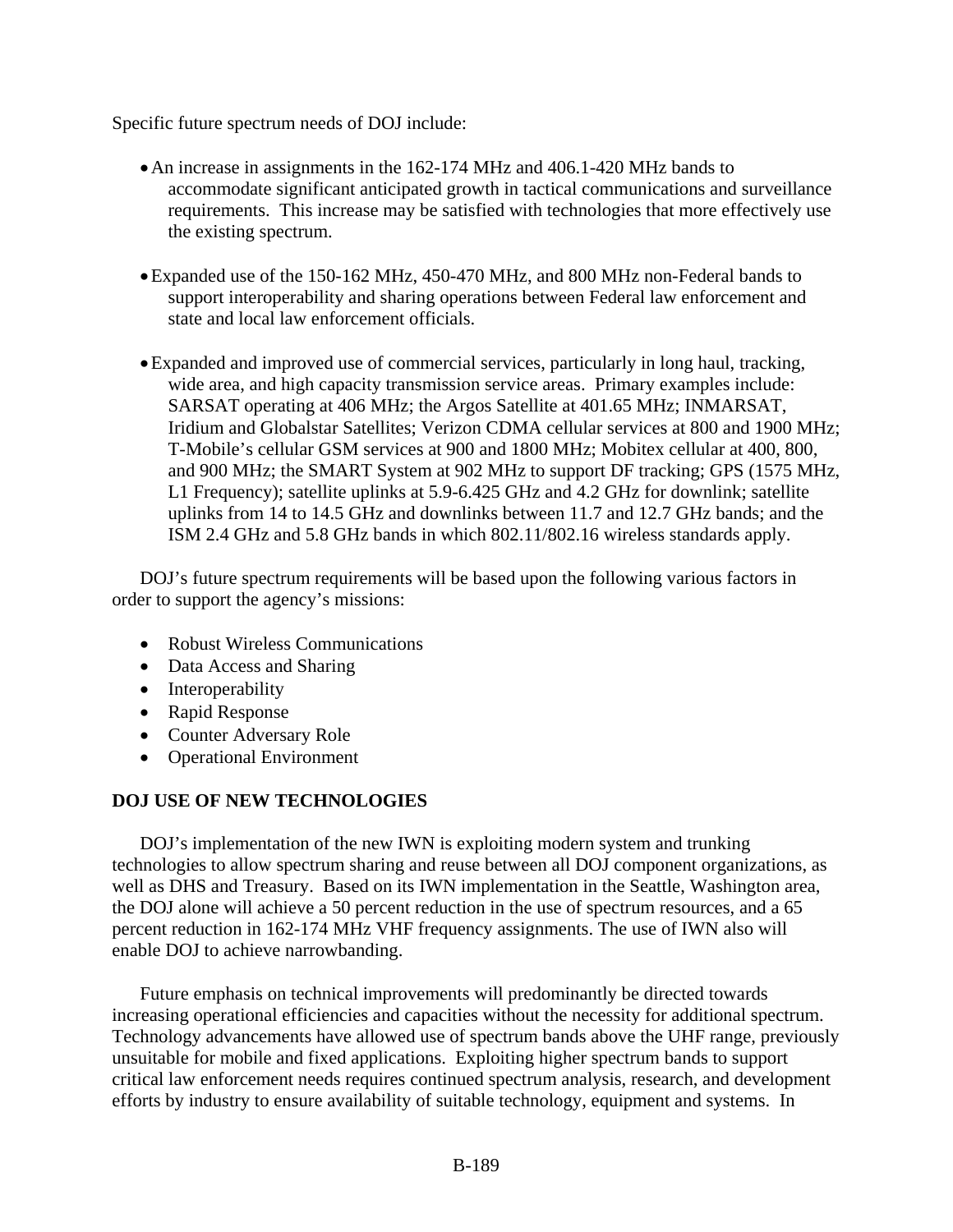addition, "smart" technologies will be pursued that demonstrate the potential for adaptively exploiting available spectrum resources. When intelligent systems are fully mature and suitable to meet DOJ's missions, spectrum can be dynamically accessed to support real time operational requirements.

# **DOJ USE OF SPECTRUM FOR FEDERAL COG, INTEROPERABILITY AND PUBLIC SAFETY**

Since there is no specific spectrum allocation dedicated to COG/COOP activities *per se*, all communications capabilities, regardless of frequency band, that are currently designated, shared, or used by the DOJ are leveraged as necessary in support of the COG/COOP. In addition, since the instantaneous nature of COG/COOP does not allow for detailed system development or spectrum coordination, all existing DOJ system assets are candidates for use. In general, the DOJ will continue to assess communications capabilities to ensure that there are redundancies in wireless system capabilities, across all bands that support existing operations, so that they can be used as necessary to support COG/COOP.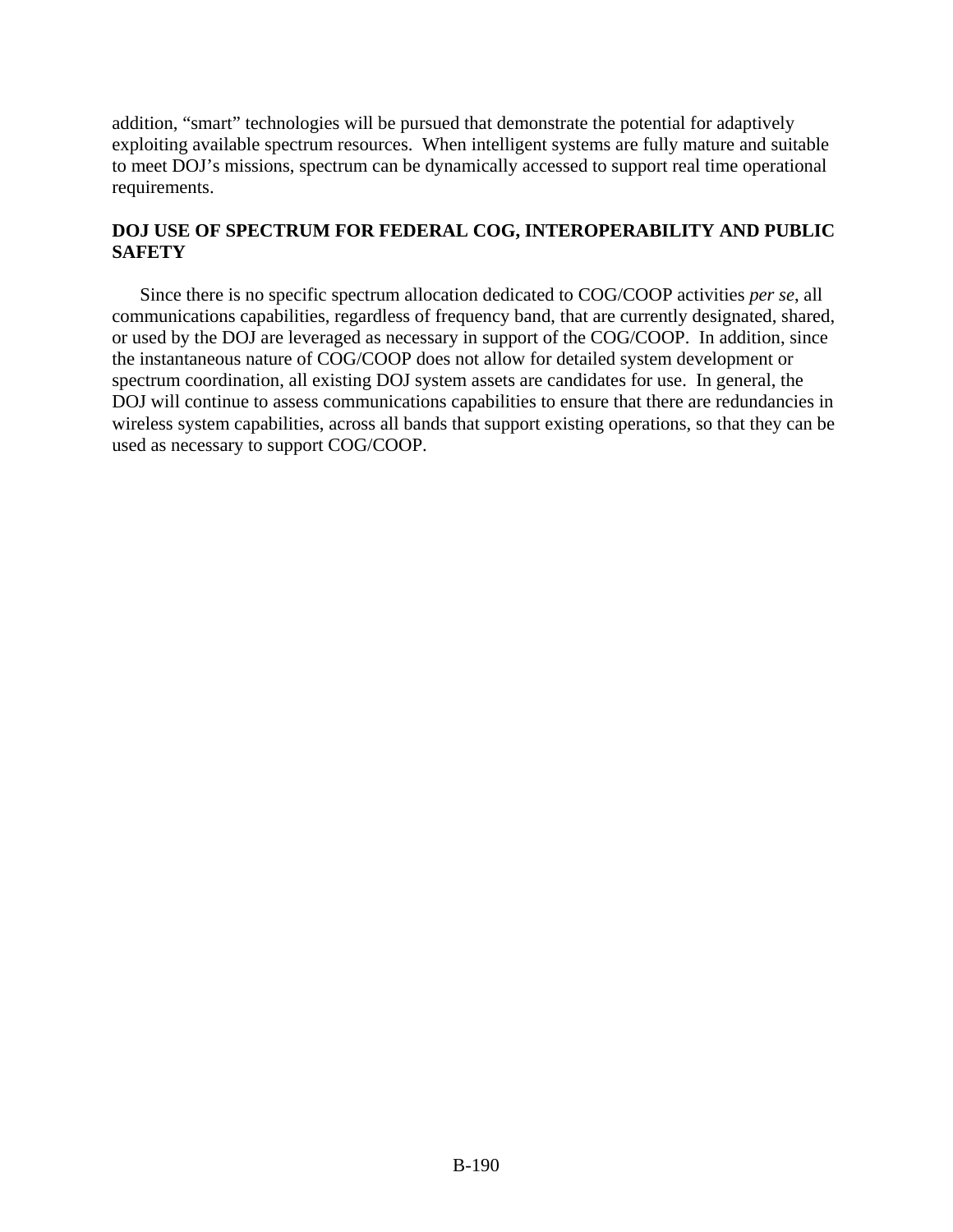# **DEPARTMENT OF STATE**

### **AGENCY MISSION**

 DOS mission is to ensure a more secure, democratic, and prosperous world for the benefit of the American people and the international community.

 DOS also has spectrum management responsibility regarding authorizing foreign governments to operate radio communications systems in the United States such as at embassies in Washington, DC. This responsibility stems from the Communications Act of 1934, as amended, which is reflected in the NTIA Manual as follows:

the Assistant Secretary of Commerce is hereby delegated the authority vested in the Secretary of Commerce under subsection 305(d) of the Communications Act of 1934, as amended, to authorize a foreign government to construct and operate a radio station pursuant to this subsection and the assignment of a frequency for its use shall be made only upon recommendation of the Secretary of State and after consultation with the Attorney General and the Chairperson of the Federal Communications Commission.<sup>266</sup>

#### **DOS SPECTRUM REQUIREMENTS**

 DOS uses spectrum mainly for land mobile communications for security forces at its facilities in the Washington, DC area, New York City, and at other locations. The DOS has assignments in the 162-174 MHz band and in the 406.1-420 MHz band.

#### **EMBASSY SPECTRUM USE**

 The DOS has frequency assignments that are used by foreign embassies located in Washington, DC. There is a common pool of HF frequencies that are used for embassy communications, ranging from about 5.6 MHz to about 26.7 MHz.

## **DOS FUTURE SPECTRUM REQUIREMENTS**

 Over the next ten years, DOS anticipates an annual growth rate of three percent in the number of permanent assignments, except for the 406.1-420 MHz band where 100 new assignments are expected.

 DOS is transitioning its Internet protocol version 4 (IPv4) to IPv6, and DOS believes that the impact of the transition relative to spectrum management requires further analysis by NTIA and the FCC.

 $\overline{a}$ 

<sup>266</sup> NTIA Manual, *supra* note 39 at 1-2.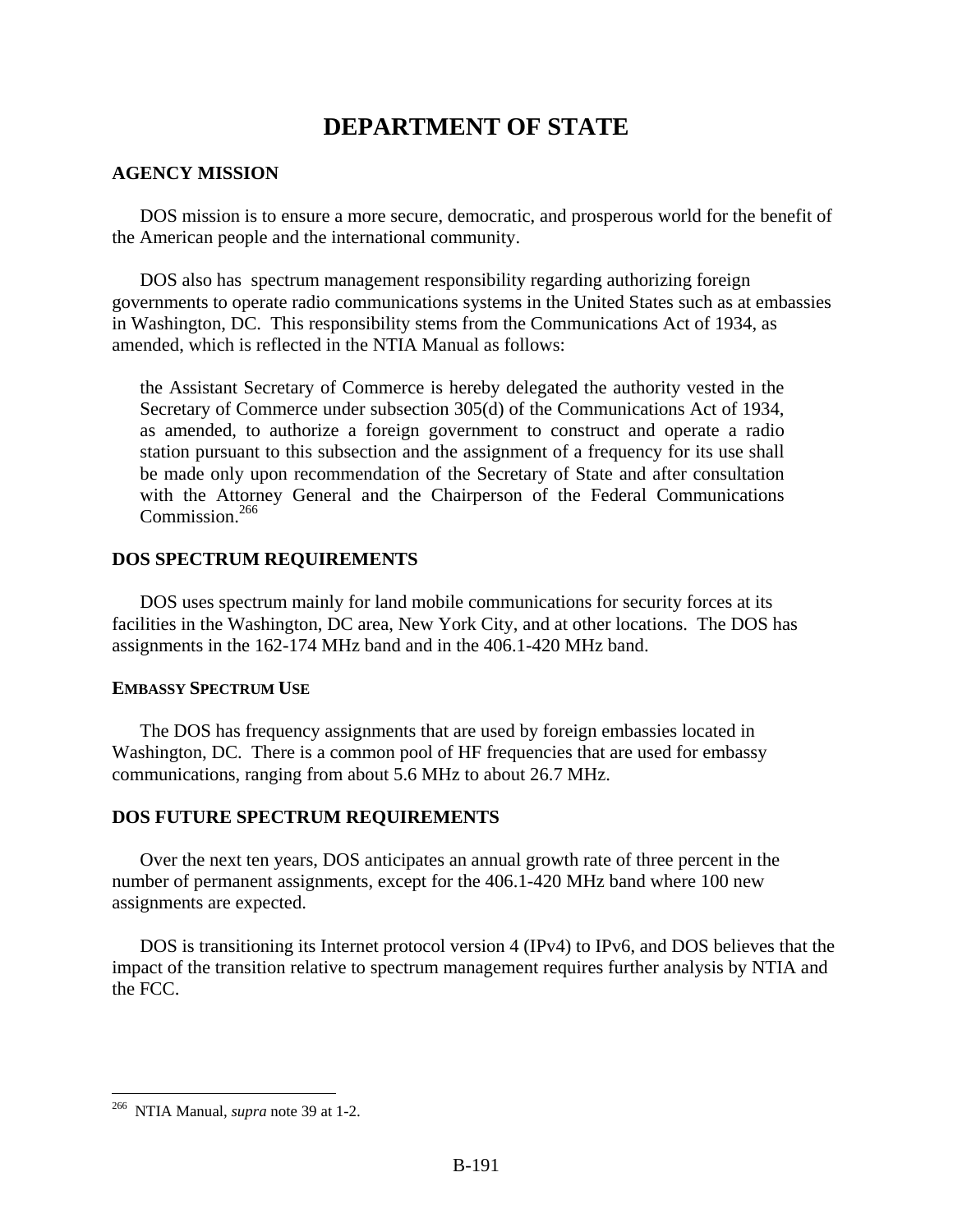# **DEPARTMENT OF TRANSPORTATION**

## **AGENCY MISSION**

 The mission of the DOT is to serve the U.S. by ensuring a fast, safe, efficient, accessible, and convenient transportation system that meets the vital national interests and enhances the quality of life of the people, today and in the future. The DOT has thirteen operating administrations and bureaus, each with its own management and organizational structure. The major spectrum users and DOT spectrum-interested units are: FAA; the Federal Highway Administration (FHWA); the Federal Railroad Administration (FRA); the Maritime Administration (MARAD); the FAA Office of Commercial Space Transportation; and the St. Lawrence Seaway Development Corp (SLSDC). Of these, the FAA is by far the largest DOT spectrum user.

 The FAA mission is to provide the safest, most efficient aerospace system in the world and the FAA vision is to improve the safety and efficiency of aviation, while being responsive to its customers and accountable to the public.

## **FAA SPECTRUM REQUIREMENTS AND USAGE**

The FAA is responsible for providing the national airspace infrastructure by operating the NAS to support the nation's air operations within the United States and certain oceanic areas. This responsibility extends from air traffic control, system security, and safety to international coordination. The FAA is charged with the responsibility of serving the flying public, twentyfour hours a day, and 365 days a year. The FAA also provides a service supporting national security by providing air traffic control and vital information to DOD and law enforcement aircraft.

A key resource for providing these critical safety services to the aviation community is the continuing availability of sufficient radio spectrum to support the air traffic control system. Spectrum integrity and aviation safety are inextricably linked. International spectrum harmonization is necessary to ensure worldwide seamless safe air travel. Thus, the FAA spectrum utilization is harmonized through the ICAO, a United Nations organization. The FAA, sometimes in conjunction with NASA, conducts extensive research into modernizing the systems used in the NAS.

The FAA utilizes spectrum to operate the NAS, which is divided into three main functions:

## *DOT FAA Pilot-to-Controller Communications Spectrum Requirements*

The 2-23 MHz HF band is used for aeronautical mobile communications in oceanic and Alaskan airspaces and the 118-137 MHz VHF band is used to provide pilot-to-controller communications nationwide. The currently used communications system in this VHF band is planned to be replaced by a future mixed system of voice and data. The 225-400 MHz band is used to provide voice communications support to military aircraft.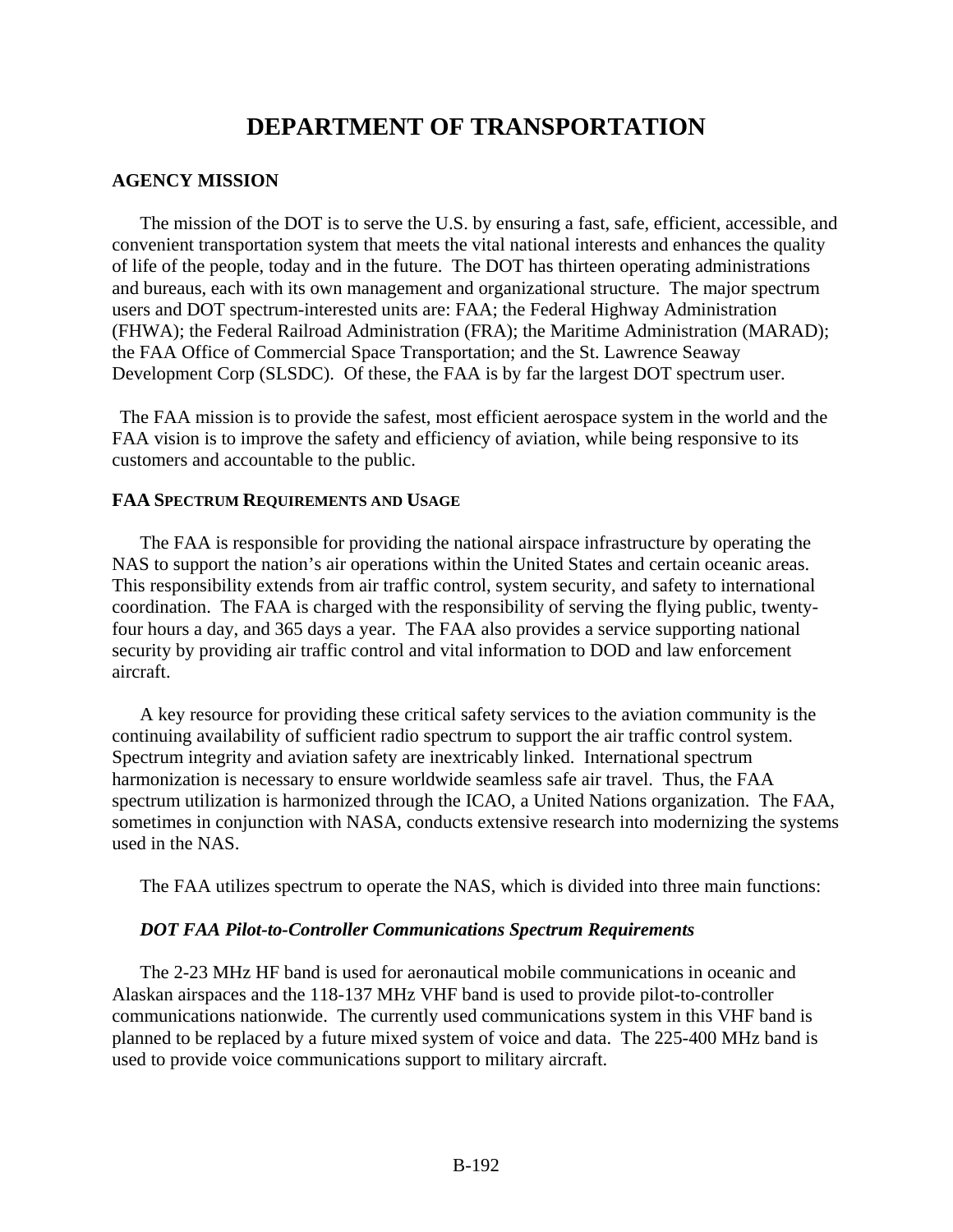The FAA also uses satellite-based systems, and has plans for expanding such communications in the future. The 960-1215 MHz band is used for a satellite-based integrated communications and surveillance system. The 1545-1559 MHz, 1610-1626.5 MHz, and the 1646.5-1660.5 MHz bands are used for commercial satellite links for integrated voice and data communications system. The 2483.5-2500 MHz band also is allocated for non-Federal satellite use that is available on a leased basis.

#### *DOT FAA Aeronautical Radionavigation Spectrum Requirements*

The FAA operates numerous aeronautical radionavigation systems in twelve frequency bands. The ILS system uses the 74.8-75.2 MHz, 328.6-335.4 MHz, and 108.0-117.975 MHz bands. The non-directional beacon system operates in the 190-435 kHz and 510-535 kHz bands. The VOR system uses the 108.0-117.975 MHz band and the DME/TACAN systems operate in the 960-1215 MHz band.

Many of the FAA planned future systems will be GPS-based, using the 1215-1260 MHz and the 1559-1610 MHz bands for the GPS. The 5150-5250 MHz band is needed for future terminal weather surveillance. Some currently operational MLS operations also use the band. The 9.2-10 GHz and 34.7-35.2 GHz bands are being considered for airborne enhanced vision systems for precision landing systems in low-visibility conditions.

#### *DOT FAA Aeronautical Surveillance Spectrum Requirements*

The FAA uses radars for its aeronautical surveillance functions. The band 1215-1390 MHz is used for long-range enroute radars, most of which are joint DOD/FAA radars, and the band 2700-3000 MHz for terminal surveillance and weather radars. The frequencies 1030 MHz and 1090 MHz are used for the ATCRBS aircraft identification system.

The band 5600-5650 MHz is used for terminal Doppler weather radars. The band 5150 – 5250 MHz is the expansion band for the terminal Doppler weather radars. The 9300-9500 MHz and 13.25-13.4 MHz bands are used for airborne weather navigation radars.

The new ASDE-X operates in the 9000-9200 MHz band. The legacy ASDE systems operate in the bands 15.7-16.2 GHz and 24.45-24.65 GHz.

#### **FAA OFFICE OF COMMERCIAL SPACE TRANSPORTATION**

The mission of the FAA Office of Commercial Space Transportation (AST) is to ensure protection of the public, property, and the national security and foreign policy interests of the United States, during commercial launch and reentry activity, and to encourage, facilitate, and promote United States commercial space transportation. The availability of radio spectrum is critical to the commercial space industry for many telecommunications services, ranging from air and space traffic control, communications and telemetry to radionavigation.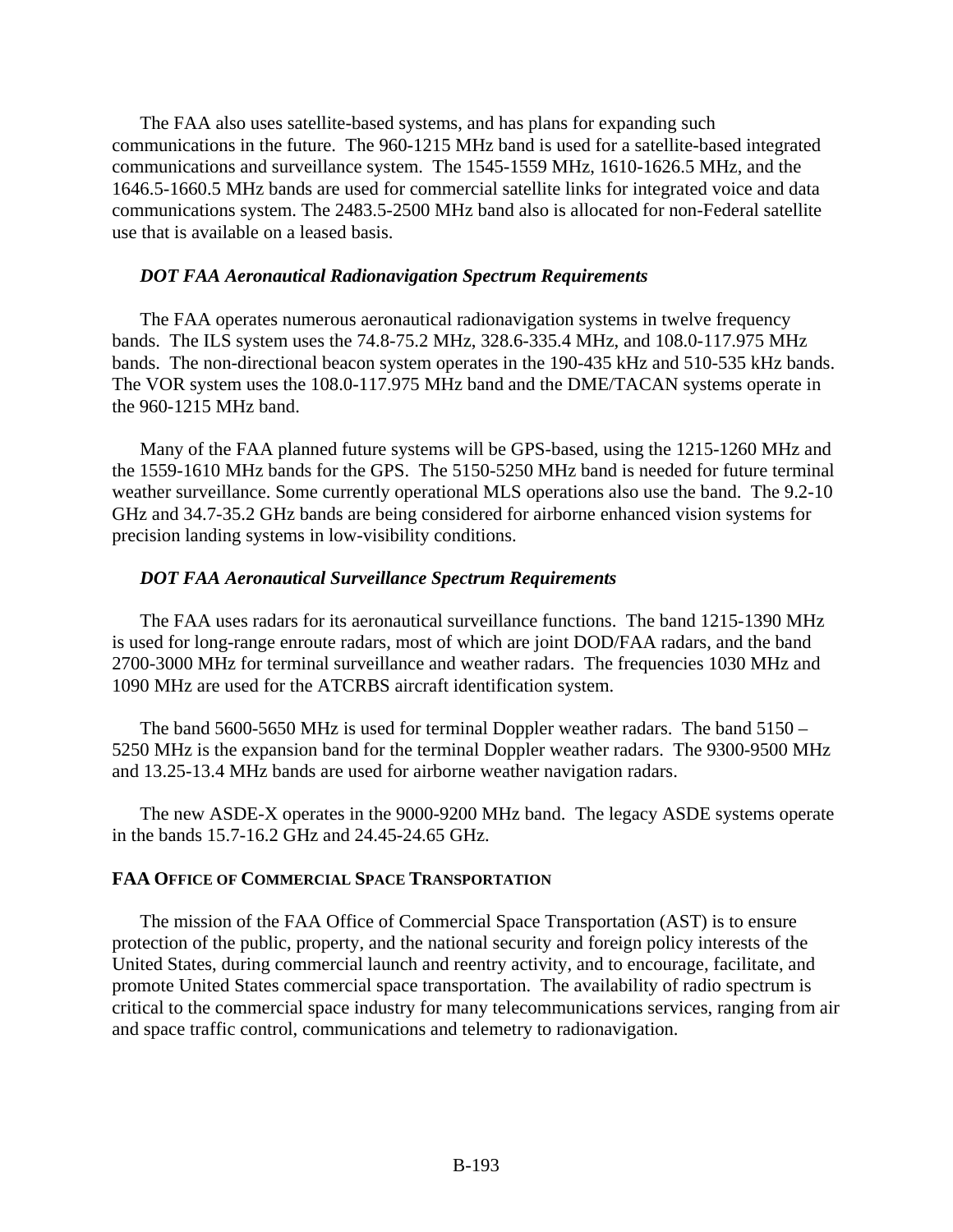The commercial space industry uses the existing rocket launch facilities operated by the United States military agencies. The systems used for range safety, telemetry, and tracking radars operate on frequencies assigned to the military agencies.

#### **ST. LAWRENCE SEAWAY DEVELOPMENT CORP.**

SLSDC and the St. Lawrence Seaway Management Corp. (SLSMC) operate and maintain one of the world's most comprehensive inland navigation systems. Management of the seaway is shared by and coordinated between the United States and Canada, through the SLSDC for the United States, and the SLSMC for Canada. The SLSDC is responsible for the operations and maintenance of the United States portion of the Seaway between Montreal and Lake Erie.

SLSDC and SLSMC employ radar and communications as key parts of the VTS system to monitor the progress of commercial maritime traffic, ensuring thousands of safe and expeditious passages through the Seaway annually.

In the mid-1990s, consistent with IMO requirements and ITU regulations, the SLSDC and SLSMC began to sponsor the development of a GPS-based VTS system using the Seaway AIS at its core.AIS is a shipboard broadcast transponder system operating on 161.025 MHz and 162.025 MHz in the maritime band that is capable of sending and receiving ship information, such as identification, position, heading, speed, ship length, beam, type, draft, and hazardous cargo information, to other ships and to shore.

The SLSDC uses radio frequencies for many other operations and maintenance activities. Frequencies are used by the Office of Lock Operations and Marine Services for maintaining voice communications with vessels transiting the Seaway, for transmitting weather and visibility information from stations along the river, for aids to navigation (*i.e*., RACONS), and for hydrographic surveying operations. The Office of Maintenance utilizes various frequencies to maintain voice communications between work crews.

# **FEDERAL HIGHWAY ADMINISTRATION**

The FHWA use of spectrum is dominated by efforts related to the Intelligent Transportation System (ITS) where it conducts and sponsors extensive research. For example, the FHWA sponsored the research and development of automobile collision avoidance radars for private sector use; however, the FHWA does not operate any of the systems. FHWA also has a Dedicated Short Range Communications (DSRC) program conducting research and development.

The FHWA is currently testing the use of the 220 MHz band for several ITS applications. It also is testing the 902-928 MHz, 5850-5925 MHz, the 6.9 GHz band and the 11, 23, and 31 GHz bands for point-to-point microwave systems. FHWA is testing bands in the 47-77 GHz range for various DSRC applications.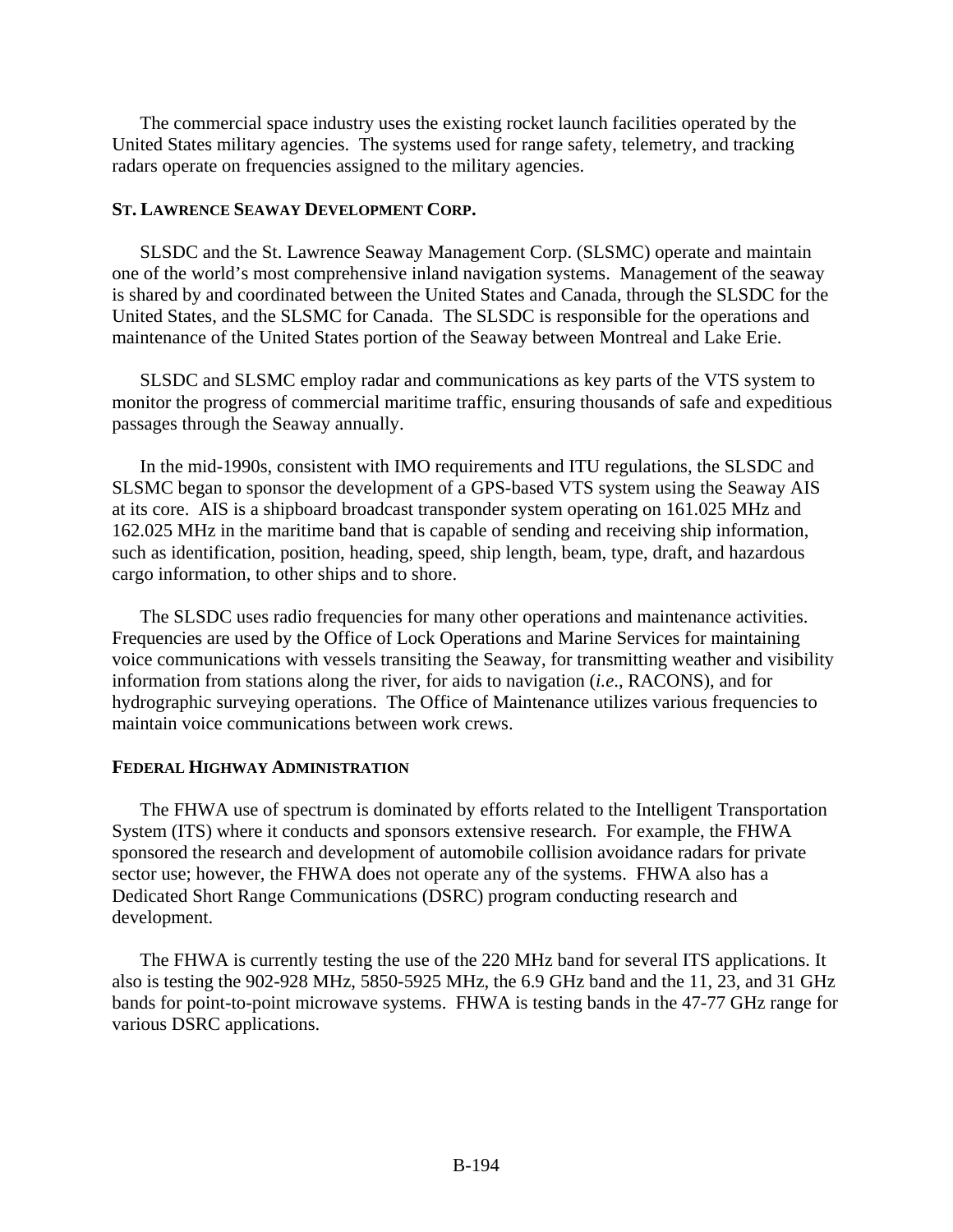#### **FEDERAL RAILROAD ADMINISTRATION**

Spectrum use by the FRA is dominated by efforts related to the development of the Intelligent Railroad System. The spectrum uses are necessary for the implementation of the High-Speed Ground Transportation Act of 1965. The FRA conducts and sponsors research and development, but does not operate the systems. Following development and product availability, the systems will be operated by the private railroad systems.

The FRA research and development efforts include modernization covered under the Positive Train Control Initiative. This initiative combines digital communications, advanced sensor technology and use of the NDGPS operating in the 415-495 kHz band for control and safety enhancements to the nation's rail infrastructure and operations, including Rail Defect Location and Automated Track Surveying.

#### **MARITIME ADMINISTRATION**

The U.S. maritime transportation system utilizes spectrum-dependent systems to support the maritime industry. The DOT/MARAD works with the Coast Guard, and ten other Federal agencies to improve the maritime portion of the national transportation system. President Bush issued the United States Ocean Action Plan on December 17, 2004 to improve the maritime transportation system.

MARAD recognizes the importance of the GMDSS and VHF radio communications as integral components of the worldwide maritime radio communications system.

# **DOT FUTURE SPECTRUM REQUIREMENTS**

#### **FAA**

 $\overline{a}$ 

#### *Aeronautical Radionavigation Service*

The FAA plans on implementing a satellite-based navigation system, based on use of the GPS. The FAA systems are comprised of the WAAS and the LAAS. The WAAS is a major step towards modernizing critical navigation systems to a satellite-based system. The WAAS is designed to provide horizontal and vertical navigation for enroute navigation precision, airport departures, and airport landing approaches in all weather conditions. The key part of the WAAS is the augmentation of the GPS signal from its normal 20 meter accuracy to 1.5-2 meters in both horizontal and vertical directions. Although the WAAS was developed for aviation, it is being used in non-aviation applications such as agriculture, surveying, recreation, and automotive and maritime surface transportation.<sup>267</sup>

The WAAS uses a network of precisely located ground reference stations that collect and process the GPS signals and send the processed signals to WAAS master stations. The WAAS

<sup>&</sup>lt;sup>267</sup> Fact Sheet, "Wide Area Augmentation System," Satellite Navigation Product Teams, FAA, 2005.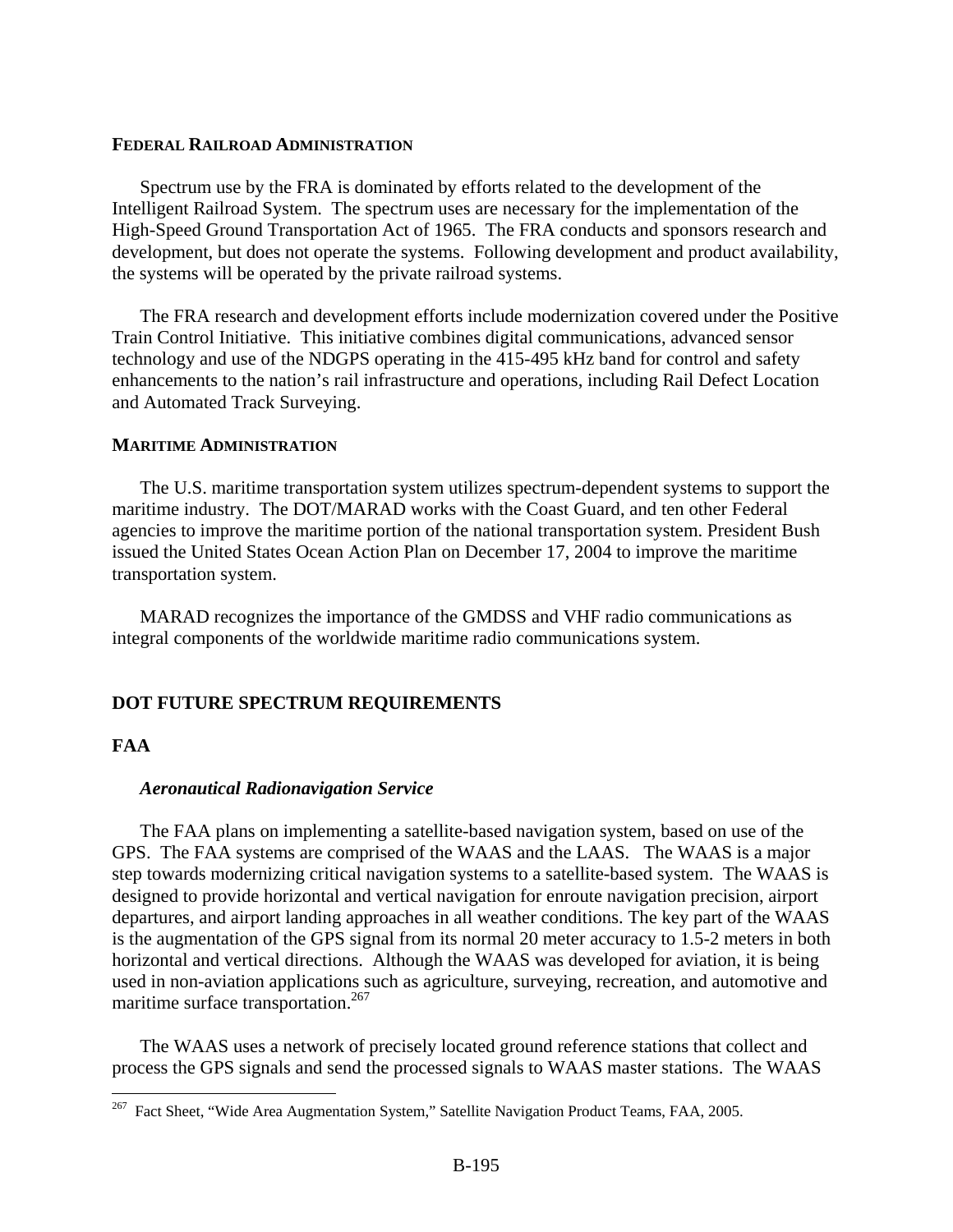master stations develop a WAAS correction signal that is then transmitted to a geostationary satellite and made available to all users who receive it on the satellite's downlink.

The WAAS uses dedicated payloads onboard the Canadian Telesat Anik F1R and the United States Intelsat Galaxy 15 satellites. The RPS is operated by Lockheed Martin under a government contract and FCC licenses. The system operates at L5 on 1166.20-1186.70 MHz, and at L1 at 1565.17-1585.67 MHz.

The WAAS signal has been available since August 2004 and numerous manufacturers have developed WAAS-enabled GPS receivers for the consumer market. There already are millions of non-aviation WAAS-enabled GPS receivers in use.<sup>268</sup>

The FAA's LAAS is expected to provide pilots with safe vertical instrument guidance to heights ranging from less than 200 feet to down to the runway surface. While LAAS is independent of WAAS, it will complement WAAS. The LAAS is expected to augment the GPS with an ultimate configuration that will pinpoint an aircraft's position to one meter or less. The LAAS is also expected to be used by controllers for surface-area navigation to determine the accurate position of all approaching and taxiing aircraft and airport surface vehicles.<sup>269</sup>

The LAAS system consists of three segments: 1) the LAAS Ground Facility or LGF, which provides differential corrections, integrity parameters, and precision approach path point data transmitted to aircraft over a VHF frequency; 2) the space segment, which provides the LGF with the GPS signals; and 3) the airborne subsystem, which applies corrections to the GPS signals.

Table B-11 presents the spectrum required for the LAAS, and the spectrum that will no longer be needed. With respect to GPS modernization the FAA plans to use the new L5 navigation signal at 1176.45 MHz for both the WAAS and LAAS. The LAAS will broadcast GPS corrections and integrity data pertinent to both L1 and L5, and in the event of interference on either L1 or L5, the system will be able to automatically select the unaffected frequency.<sup>270</sup>

The GPS signal as corrected by the LAAS will be transmitted to aircraft on frequencies in the 108-117.975 VHF frequency band.

 $\overline{a}$ 

<sup>268</sup> *Wide Area Augmentation System, supra* note 155.

<sup>269</sup> *Local Area Augmentation System* (LAAS), Satellite Navigation Product Teams, U.S. Dep't. of Transportation, FAA (2004). *See also, supra* note 159.

<sup>270</sup> *GPS Modernization, supra* note 160. *See also, Minimum Operational Performance Standards for GPS/Local Area Augmentation System Airborne Equipment,"* Washington, D.C., RTCA SC-159, WG-4A, DO-253A (Nov. 28, 2001).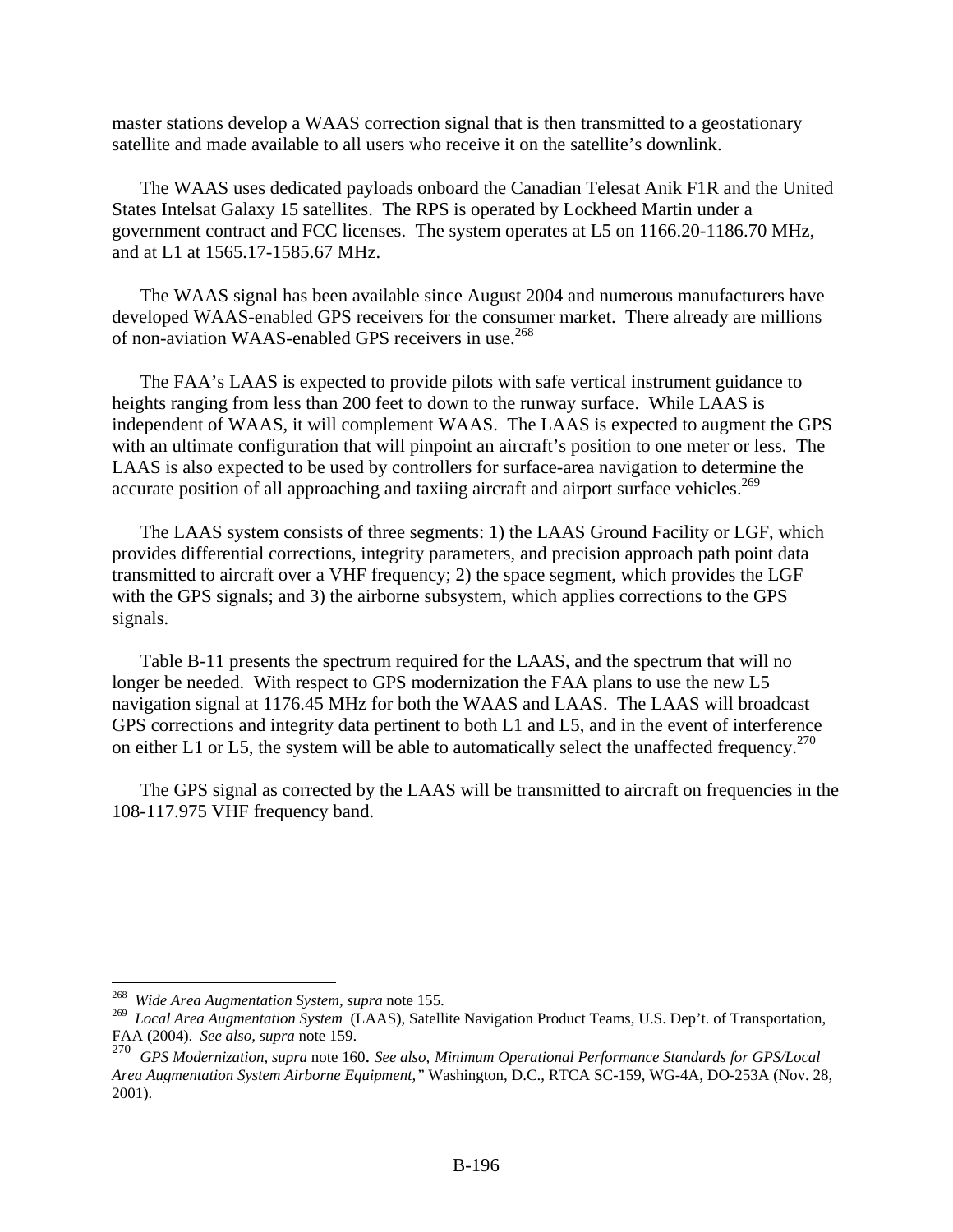| <b>Frequency Band</b> | <b>Applications</b>                                                                                                                     | <b>DOT Remarks</b>                                                                                                                                              |  |
|-----------------------|-----------------------------------------------------------------------------------------------------------------------------------------|-----------------------------------------------------------------------------------------------------------------------------------------------------------------|--|
| 74.8-75.2 MHz         | ILS marker beacons, until LAAS provides<br>full modernized precision landing<br>guidance capability.                                    | No other aeronautical uses are.<br>envisioned for this band after ILS<br>phase out, which is expected no<br>later than 2010.                                    |  |
| 108.0-117.975 MHz     | ILS localizers (until LAAS provides full<br>modernized capability); and LAAS and/or<br>SCAT-1 precision landing guidance<br>capability. | This band is also potentially<br>useful for new satellite<br>communications applications<br>$(e.g., WAAS)$ . ILS phase-out is<br>expected no earlier than 2010. |  |
| 328.6-335.4 MHz       | ILS glide slope (until LAAS provides full<br>modernized capability.) LAAS may use<br>this band. LAAS may use this band.                 | The beginning of ILS phase-out<br>is expected no earlier than 2010.                                                                                             |  |
| 1559-1610 MHz         | LAAS pseudo-satellites.                                                                                                                 | This band is the sole radio<br>spectrum allocated for satellite<br>radionavigation systems.                                                                     |  |
| 5000-5250 MHz         | LAAS may use this band.                                                                                                                 | Band also used by other services.                                                                                                                               |  |

**Table B-11. LAAS Spectrum Needs for Aeronautical Radionavigation** 

#### *Aeronautical Mobile Radiocommunications*

1

In 1995, the ICAO adopted the NEXCOM concept with its all-digital 25 kHz TDMA system (four independent voice or data link circuits on each RF channel). NEXCOM is based on VHF data link mode 3 (VDL-3) which uses TDMA technology to provide four independent communications circuits in one each 25 kHz channel. The four circuits can be any mix of voice or data link circuits. It was previously estimated that the NEXCOM would be implemented and operational in the 2010 time period. However, the FAA NEXCOM program has been deferred and it is estimated that a new system will not begin to be implemented until 2012.

To solve the critical shortage of aeronautical mobile radiocommunication channels in Europe, EUROCONTROL adopted an ICAO-approved interim solution of dividing the 25 kHz channels by three to an 8.33 kHz channel system. This decision required carriers to buy new radios. (By dividing by three, the new European channel plan essentially doubled the available number of channels.) However, it is believed that the 8.33 kHz interim solution will run out of available channels beginning in 2012 or 2013.<sup>271</sup>

The FAA is continuing work on the development of a roadmap for aeronautical mobile communications as part of a joint EUROCONTROL/FAA Future Communications Study that will recommend a future system. Adopting a new all-digital system would require replacement of all FAA and aircraft radios, voice switching equipment, communications lines, and modems. The transition would be a major undertaking, and would require huge amounts of resources. Moving to an all digital technology would require a transition period where both the current DSB-AM and the digital systems would operate in adjacent channels.

<sup>&</sup>lt;sup>271</sup> Meeting Minutes, RTCA, Inc., ATMAC Requirements and Planning Work Group, Future Communications Sub-Group Meeting, April 20, 2005.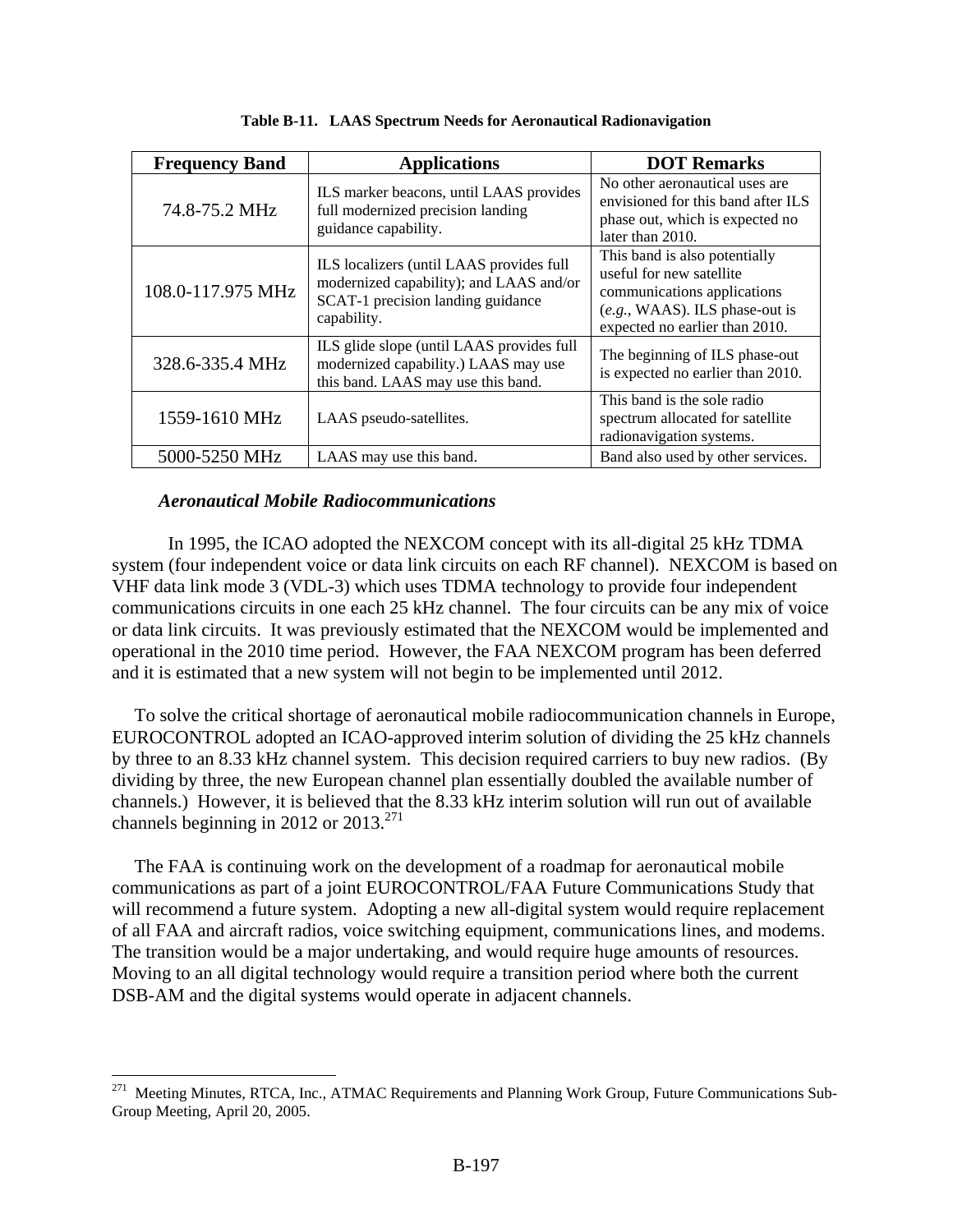#### **DOT FHWA FUTURE SPECTRUM REQUIREMENTS**

There is a need for 5850–5925 MHz for future FHWA applications such as intersection collision avoidance, vehicle safety inspections, rollover warnings, and warnings of approaching emergency vehicles. The FHWA may not operate the deployed systems, and most will be operated by state and local governments.

# **DOT USE OF NEW TECHNOLOGIES**

 As discussed previously, the FAA is planning on new satellite-based radionavigation services and new technology for aeronautical mobile communications. The FAA is also participating in the research and international discussions of using new modulation techniques for air-to-ground communications in the Future Communications Study program.

#### **DOT IDENTIFICATION OF SPECTRUM NO LONGER NEEDED**

 Seven frequency bands are identified by DOT as no longer needed to support its mission requirements: 9-14 kHz; 90-110 kHz; 4400-4500 MHz; 16.2-17.7 GHz; 24.250-24.650 MHz; 25-250-27.5 GHz; and 36-38.6 GHz. The bands 190-435 kHz and 510 – 535 kHz are planned to be used for NDBs in Alaska even after all NDBs in the lower 48 states are decommissioned. And, the band 3500–3650 MHz should be reserved as an expansion band for terminal radars.

# **DOT USE OF SPECTRUM FOR FEDERAL COG, INTEROPERABILITY AND PUBLIC SAFETY**

DOT uses the 3-30 MHz band in support of COG operations.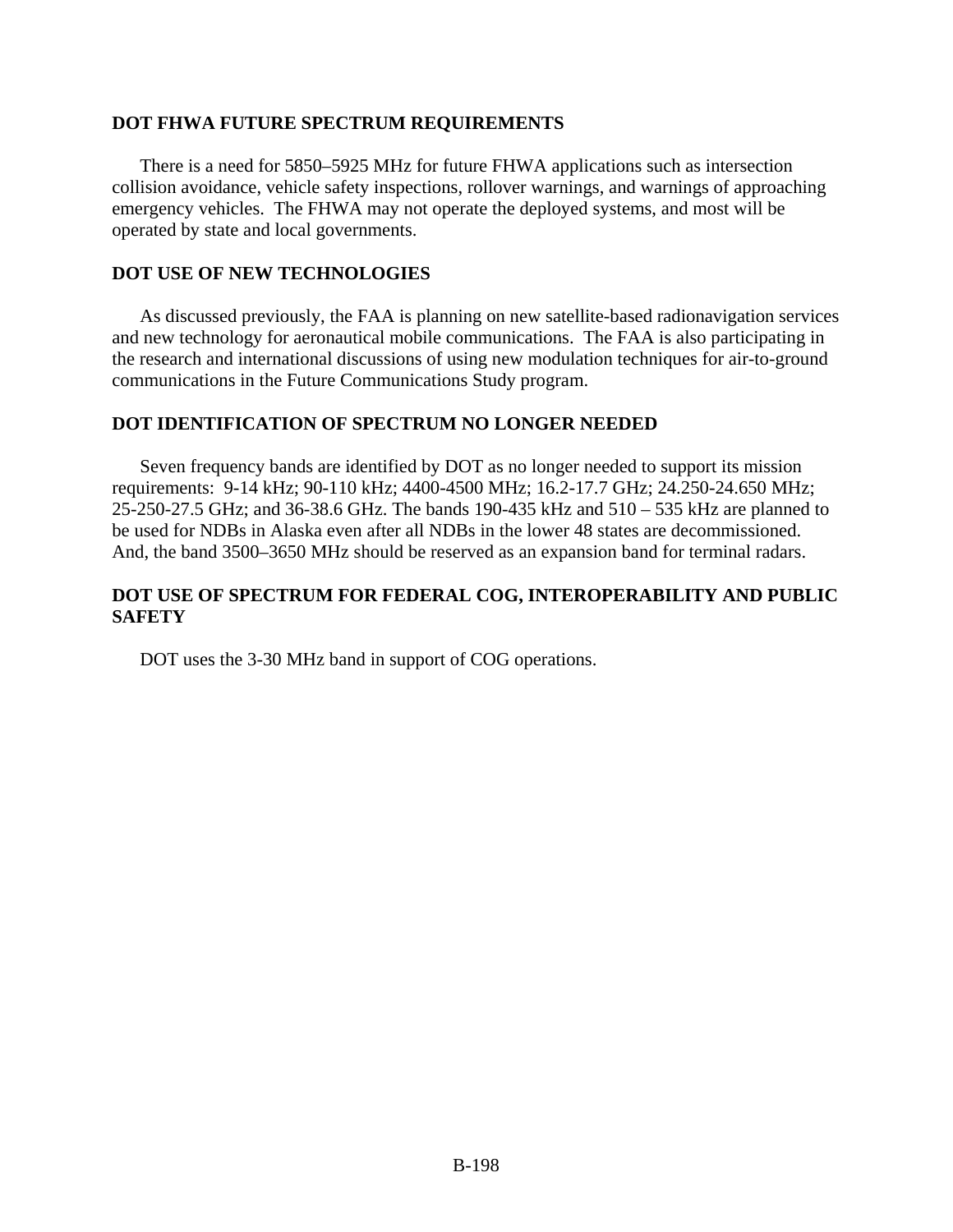# **DEPARTMENT OF TREASURY**

#### **AGENCY MISSION**

The Treasury has the overall mission of promoting the conditions for prosperity and stability in the United States and encouraging prosperity and stability in the rest of the world. It serves as the nation's chief financial agent, collecting taxes, and manufacturing currency and coins; and it is the manager of the national debt. It has five major administrative departments with missions that are supported by spectrum dependent systems as described below.

#### **TREASURY SPECTRUM REQUIREMENTS**

Treasury's main spectrum usage is for land mobile radio communications systems for tactical missions. Voice communication is the main communications mode used by agents to carry out law enforcement, investigative, facilities security and protection, and homeland security related missions. In addition to law enforcement and protection-related missions, land mobile systems are used to provide communications for facility maintenance.

Prior to the formation of the DHS in 2003, Treasury used numerous frequency assignments across all of its bureaus that supported tactical missions. As a result of the creation of DHS, the majority of Treasury's spectrum-user base, including the Secret Service, Border Patrol, and Customs agencies moved to DHS, leaving Treasury with approximately 25 percent of its original frequency assignments. Treasury still maintains government-owned radio communications services to support its tactical missions.

#### **INTERNAL REVENUE SERVICE**

The Internal Revenue Service's Criminal Investigation (IRS-CI) is the IRS law enforcement branch that investigates financial misconduct related to taxes, money laundering, and Bank Secrecy Act violations. The IRS-CI is Treasury's largest communications and spectrum user.

The IRS-CI operates 162-174 MHz narrowband digital communications systems with 250 repeater sites nationwide to support its mission-related activities. The IRS-CI also participates with other Federal and state agencies in money laundering and narcotics investigations to provide state and Federal agencies with financial investigative expertise.

Treasury's IRS operates UHF land mobile communications systems at IRS facilities nationwide to conduct mission-related activities including building security and law enforcement operations.

# **TREASURY INSPECTOR GENERAL FOR TAX ADMINISTRATION**

The Treasury Inspector General for Tax Administration (TIGTA) mission is to provide audit and investigative services that promote integrity in the administration of the internal revenue laws. The TIGTA goals are to detect and deter fraud and abuse in the IRS programs and operations, and to protect IRS against external attempts to corrupt or threaten its employees.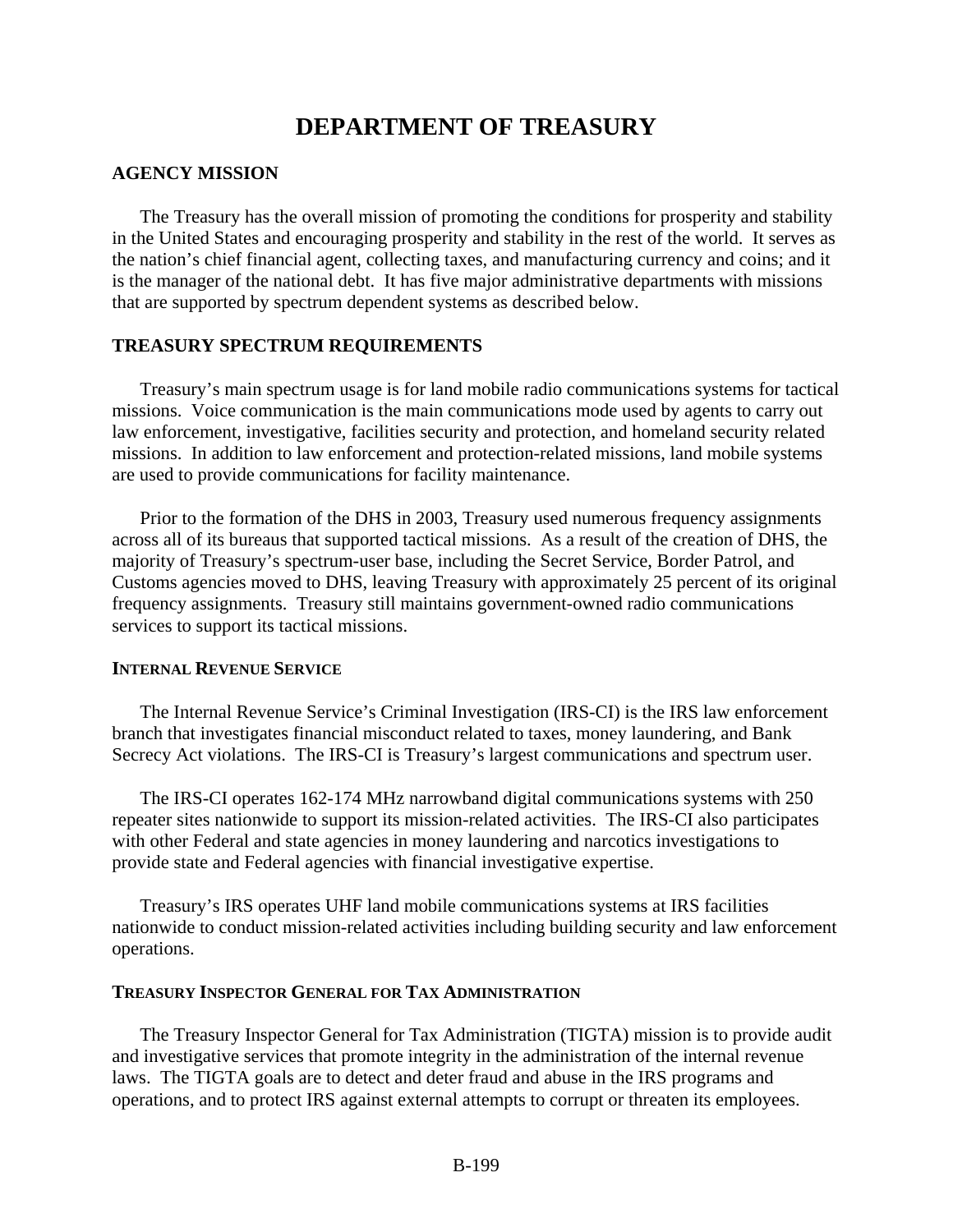TIGTA operates a nationwide 162-174 MHz narrowband digital communications system at forty-six repeater sites to support its investigative and enforcement functions through the United States. For its surveillance activities, TIGTA operates eleven stand-alone video surveillance systems that are deployable as needed.

#### **BUREAU OF ENGRAVING AND PRINTING**

The Bureau of Engraving and Printing (BEP) mission is to design and manufacture highquality security documents that meet customer's requirements for quantity, quality, and performance and deter counterfeiting.

To realize its goal of securing its personnel, facilities, and products, BEP uses governmentowned UHF land mobile radio communications systems for its campus communications systems located in Fort Worth, Texas, and Washington, DC. The communications systems support administrative, investigative, enforcement, and facilities maintenance activities at each BEP facility.

#### **BUREAU OF THE PUBLIC DEBT**

The Bureau of Public Debt's (BPD) mission is to borrow the money needed to operate the Federal Government and to account for the resulting debt.

The BPD operates land mobile communications systems at its Parkersburg, West Virginia facility to support its physical campus security, to direct and dispatch its maintenance personnel, and to direct emergency personnel or first responders.

#### **UNITED STATES MINT**

The United States Mint's mission is to apply world-class business practices in making, selling, and protecting the nation's coinage and assets.

The United States Mint operates six conventional radio communications systems at its campus systems, three VHF and three UHF, to support enforcement operations at its facilities in San Francisco, California; Denver, Colorado; Washington, DC; Fort Knox, Kentucky; Philadelphia, Pennsylvania; and West Point, New York.

# **TREASURY USE OF NEW TECHNOLOGIES**

To date, three Treasury Bureaus – TIGTA, IRS-CI, and OIG have complied with the NTIA narrowbanding mandate. However, other Bureaus, including BEP and United States Mint, are still actively in the process of complying with the mandate and plan to meet the deadlines set by NTIA for implementation.

Use of any other new technologies is not planned.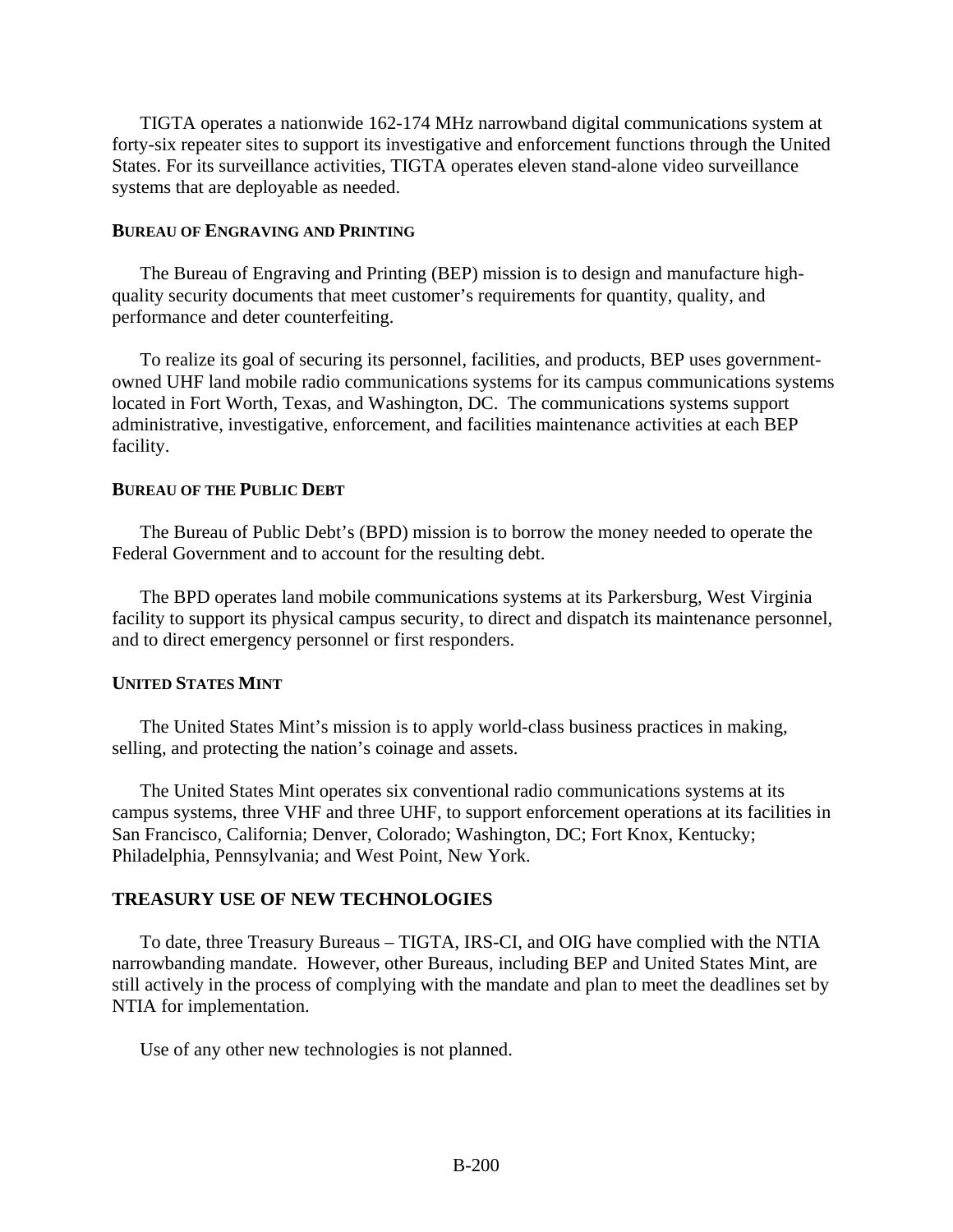#### **SUMMARY OF CURRENT TREASURY SPECTRUM REQUIREMENTS**

The vast majority of the radio assignments belong to two Bureaus - IRS-CI and the TIGTA, comprising approximately 80 percent of all Treasury frequency assignments. Furthermore, approximately 82 percent of Treasury's assignments are located in the 162-174 MHz band, with almost all of the other assignments in the 406.1-420 MHz band.

# **TREASURY FUTURE SPECTRUM REQUIREMENTS**

The IWN, a partnership between DOJ, DHS, and Treasury, is planned to be a nationwide, fully interoperable digital trunking land mobile communications system. The IWN will use the Project 25 standard, operating on narrowband channels in the 162-174 MHz band. The IWN will be scalable to accommodate emerging technologies. As part of its commitment to the IWN, Treasury has developed a business justification through an OMB Exhibit 300 to purchase all equipment required by the Bureaus to operate and interface with the IWN infrastructure. As part of its commitment to the IWN, Treasury has budgeted \$60 million over the next ten years to purchase all equipment required by the Bureaus to operate and interface with the IWN infrastructure.

 TIGTA and IRS-CI have participated in IWN activities, including the efforts in Seattle/Blaine, the Southeast, and the Southwest. TIGTA and IRS-CI plan to fully migrate to the IWN in the future.

In conjunction with the IWN, Treasury plans to improve campus communications infrastructure communications for BEP, United States Mint, and IRS–Facilities, by transitioning from 162-174 MHz spot locations to an exclusively 406.1-420 MHz land mobile infrastructure. Treasury anticipates that this will decrease Treasury's 162-174 MHz spectrum requirements because all three Bureaus will use only 406.1-420 MHz campus communications systems. For these Bureaus to interface with the IWN, Treasury plans to provide a gateway to the IWN for incidents that involve multi-agency communications (*e.g.*, emergencies, law enforcement activities). BEP and United States Mint do not plan to transition to the IWN because they require their current existing systems to provide specific capabilities, including in-building coverage that may be lost if they move to the IWN.

# **TREASURY USE OF SPECTRUM FOR FEDERAL COG, INTEROPERABILITY AND PUBLIC SAFETY**

#### **HF NETWORK**

In addition to the transitioning many Treasury spectrum and wireless requirements to IWN, Treasury is in the process of implementing a Treasury HF network at Treasury Bureau COOP sites for emergency communications, which resulted in the need for additional HF assignments. Treasury has purchased HF radios and obtained sufficient spectrum for current requirements. However, as the system is tested and operational, additional spectrum may be required to ensure adequate capacity for COOP requirements.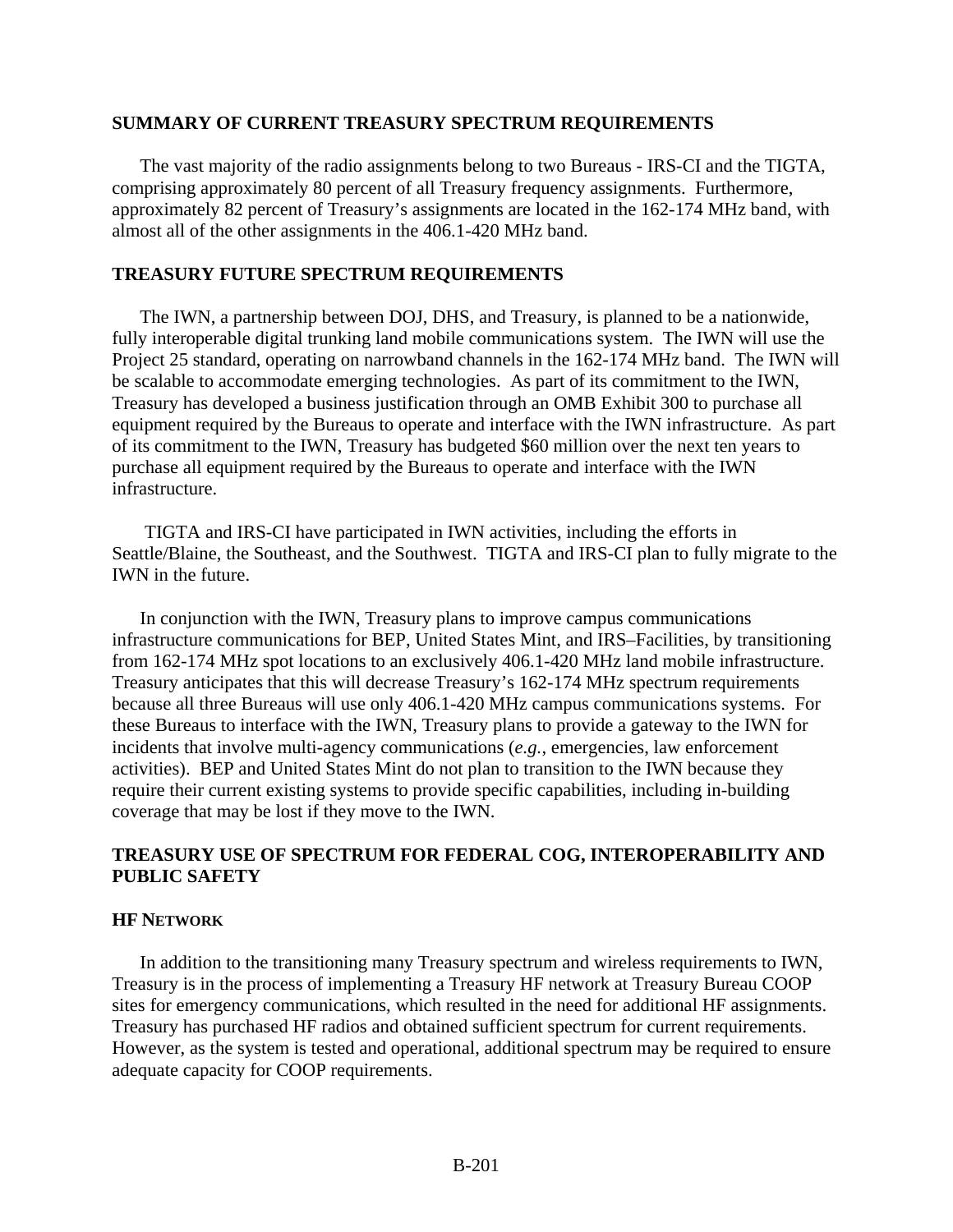# **FEDERAL (TREASURY) COMMON INTEROPERABLE CHANNEL**

In addition to use of the IWN for interoperability, Treasury maintains and promotes an interoperability frequency assignment called the Treasury Common, which is being renamed Federal Common. The Federal Common channel can be shared among all Federal agencies for law enforcement operations as well as for coordination with state and local police in emergency operations.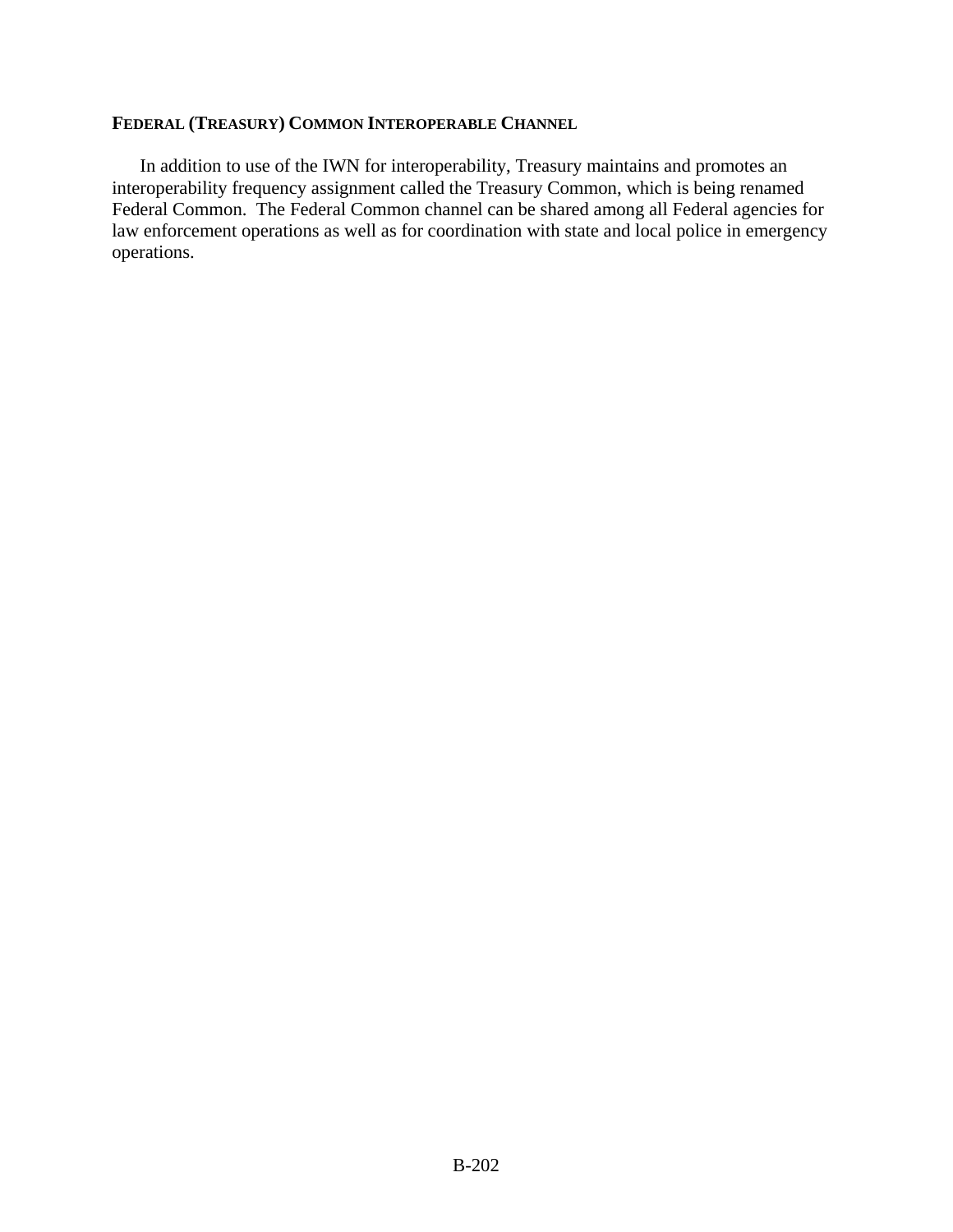# **DEPARTMENT OF VETERANS AFFAIRS**

# **AGENCY MISSION**

 The mission of the VA is to develop and operate programs that benefit military veterans and their families. These programs include the operation of medical centers, clinics, and nursing homes. The VA provides assistance to veterans in the form of pensions, education, rehabilitation, disability payments, home loan guarantees, and it manages the National Cemetery System.

# **VA SPECTRUM REQUIREMENTS**

The VA groups that use spectrum to support their missions are:

- 1. Medical centers, nursing homes, and clinics;
- 2. Public safety/emergency planning teams;
- 3. Senior executives and middle managers; and
- 4. Education/information awareness specialists.

The VA's specific uses of spectrum to support the various missions include:

- 1. Coronary care units use medical telemetry to monitor patient vital signs;
- 2. VA medical centers use unlicensed WiFi systems to administer and track dispensing of drugs using the Bar Code Medication Administration (BCMA) Software package;
- 3. Microwave communications systems link VA centers to satisfy National Fire Protection Code requirements and provide links to local medical colleges; and
- 4. Commercial satellite systems are used to deliver education, information and entertainment content to VA centers. Mobile satellite systems are used for emergency communications means for VA medical centers, regional benefits offices, and senior executives at the VA central office.

 The VA has numerous frequency assignments, with 57 percent in the 162-174 MHz and 406.1- 420 MHz bands that are used for land mobile communications and paging systems. Another 35 percent of the assignments are under the generic mobile allocation, and are used for communications related to medical services such as telemetering a patient's vital signs from an ambulance or medical helicopter.

The VA also has many fixed assignments in various bands for its Emergency Medical Services (EMS) system. These are used to interconnect VA medical centers via point-to-point microwave systems. The VA uses the 1800-1900 MHz, 7125-7250 MHz, 8025-8815 MHz and 14.2-14.4 GHz bands for the microwave links. The VA also uses systems in the 22.55-23.6 GHz band for microwave links for security purposes.

The VA uses the 909-924 MHz band for emergency room telemetry and patient monitors. The 460-470 MHz band is used for coronary patient care telemetry, but these operations will be moved to the 608-614 MHz band.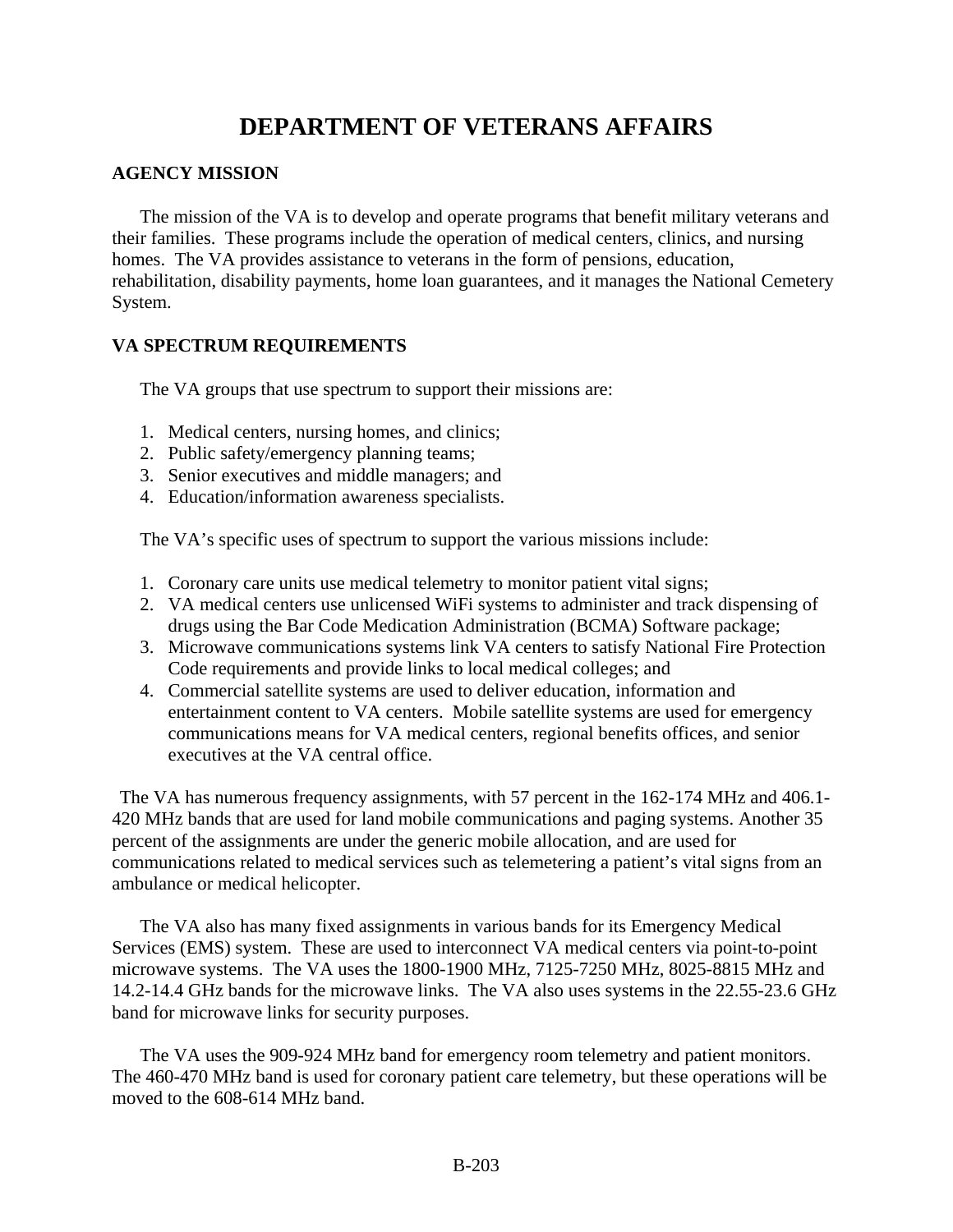# **VA USE OF SPECTRUM ALLOCATED FOR NON-FEDERAL USES AND USE OF COMMERCIAL SERVICES**

 The VA medical centers interconnect with other hospitals, ambulances, and medical facilities operated by private entities, local governments, or non-profit entities. The VA needs to interoperate with these entities to provide for patient care, especially in emergency medical situations. VA operates on non-Federal frequencies in the 138-144 MHz; 157.0375-157.1875 MHz; 152.855-157.0375 MHz; 157.1875-161.575 MHz; 450-460 MHz; and 956.4125 MHz bands for these functions.

The VA also uses commercial cell phones and the Iridium satellite system.

# **VA FUTURE SPECTRUM REQUIREMENTS**

The VA plans to expand the use of presently allocated spectrum but does not foresee any major increases in spectrum requirements. VA plans to complete a HF emergency Long-Haul HF system called the Trans America Radio Program (TARP) which will link all VA facilities.

# **VA USE OF FUTURE TECHNOLOGIES**

The VA will use the following new technologies in the near future:

1. RFID device use is expected to rise significantly, as the VA utilizes new applications, in addition to the BCMA.

2. Ground Penetrating Radar and GPS will be used for locating and mapping cemetery underground irrigation systems and for locating pre-placed crypts.

3. Very Small Aperture Terminal (VSAT) commercial satellite services will be used as backup for long-haul radio systems when the latter are damaged by natural occurrences.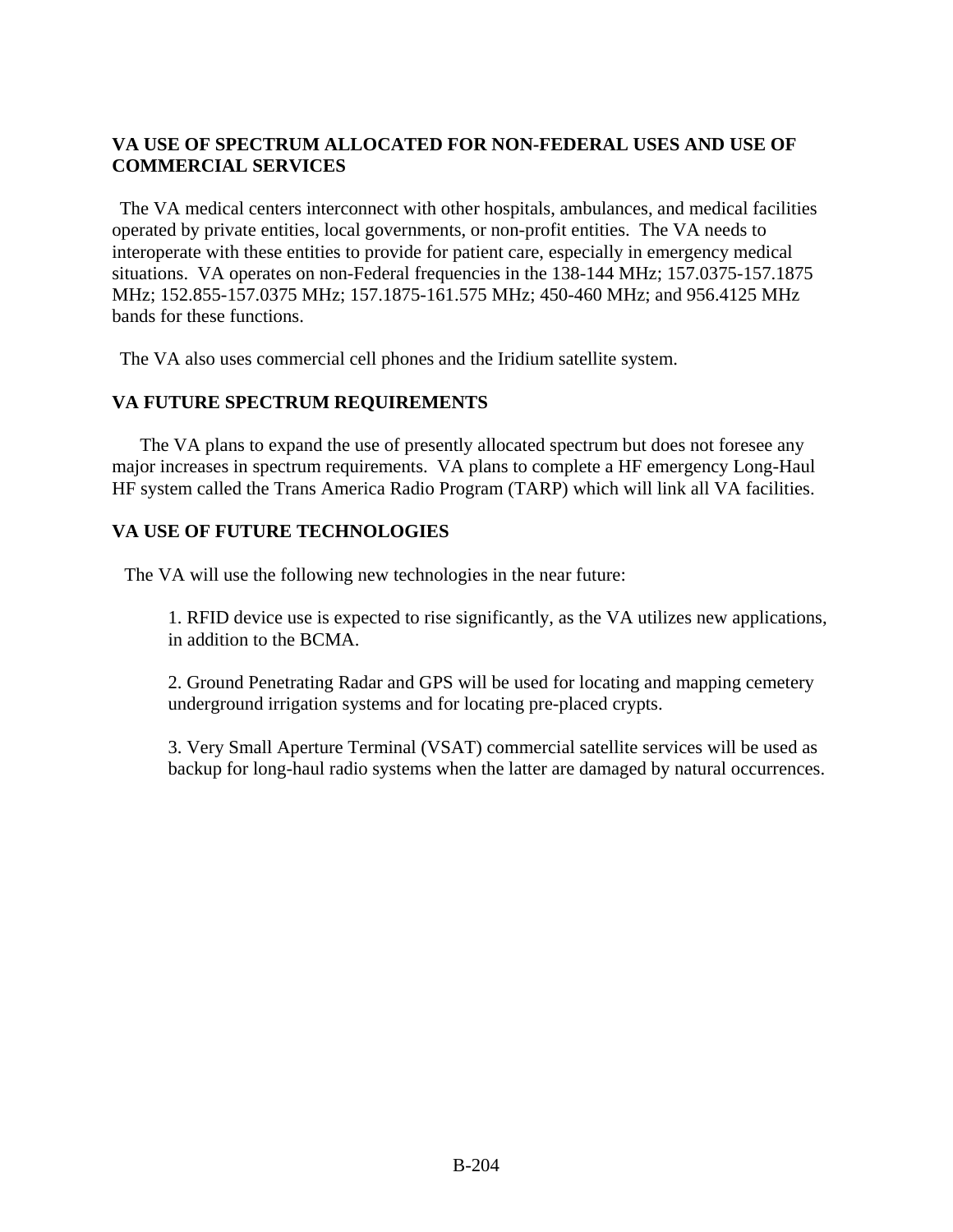# **NATIONAL AERONAUTICS AND SPACE ADMINISTRATION**

# **AGENCY MISSION**

 The mission of NASA is to research the challenges of flight within and outside the Earth's atmosphere, and to ensure that the United States conducts activities in space devoted to peaceful purposes for the benefit of humankind.

# **NASA SPECTRUM REQUIREMENTS**

 NASA has developed and implemented a continually evolving infrastructure of communication systems and networks to support the exploration of space throughout the solar system and beyond, the exploration of our home planetary system including the Earth and its moon, and the environmental and ecological monitoring and sensing of the Earth. NASA communication systems provide the means to control spacecraft and the acquisition and delivery of scientific data obtained by the spacecraft instruments.

The NASA Long Range Electromagnetic Spectrum Forecast (NASA Forecast) presents detailed information on current spectrum requirements, divided into communication system use, sensor system use, and by mission and frequency pairing. These frequency allocation requirements are worldwide in nature, since communication between orbiting objects requires worldwide ground coverage. NASA leads the international efforts to secure operating spectrum for these systems with the ITU, to allow for worldwide participation in United States and space ventures led by other nations.

NASA's main operations are in the space science services, defined by the ITU as: 1) space operations; 2) space research; 3) Earth exploration-satellite; 4) meteorological-satellite; and 5) intersatellite service. NASA also conducts research on radio astronomy, radar astronomy, and radionavigation satellites. Furthermore, NASA space systems require spectrum for transmitting data from the scientific space sensors to Earth. NASA also operates the Wallops Flight Facility for launches of rockets, weather balloons, etc., at Wallops Island, Virginia, where various systems such as radars and telemetry are used to track, telemeter, and safeguard the launches.

NASA has other Federal agency partners to support its activities. For example, NASA maintains a number of standing communications agreements with DOD regarding Space Shuttle operations, including memoranda of agreement with the Air Force and the U.S. Space Command for launch range services in Florida and Vandenberg AFB, California. NASA also partners with the NSF, FAA, DOD, and NOAA for conducting aeronautical and space research and with international and private sector partners.

NASA's scientific spacecraft must be tracked and controlled, and the health, condition, and safety of the spacecraft must be monitored, and the scientific data must be transmitted and received. NASA operates a communications infrastructure that includes the TDRSS, Ground Network (GN), and Deep Space Network (SN). The TDRSS uses communications satellites in the geostationary orbit to relay data from scientific spacecraft to a fixed ground location. The GN operates a number of ground-based tracking facilities to provide direct support to the aircraft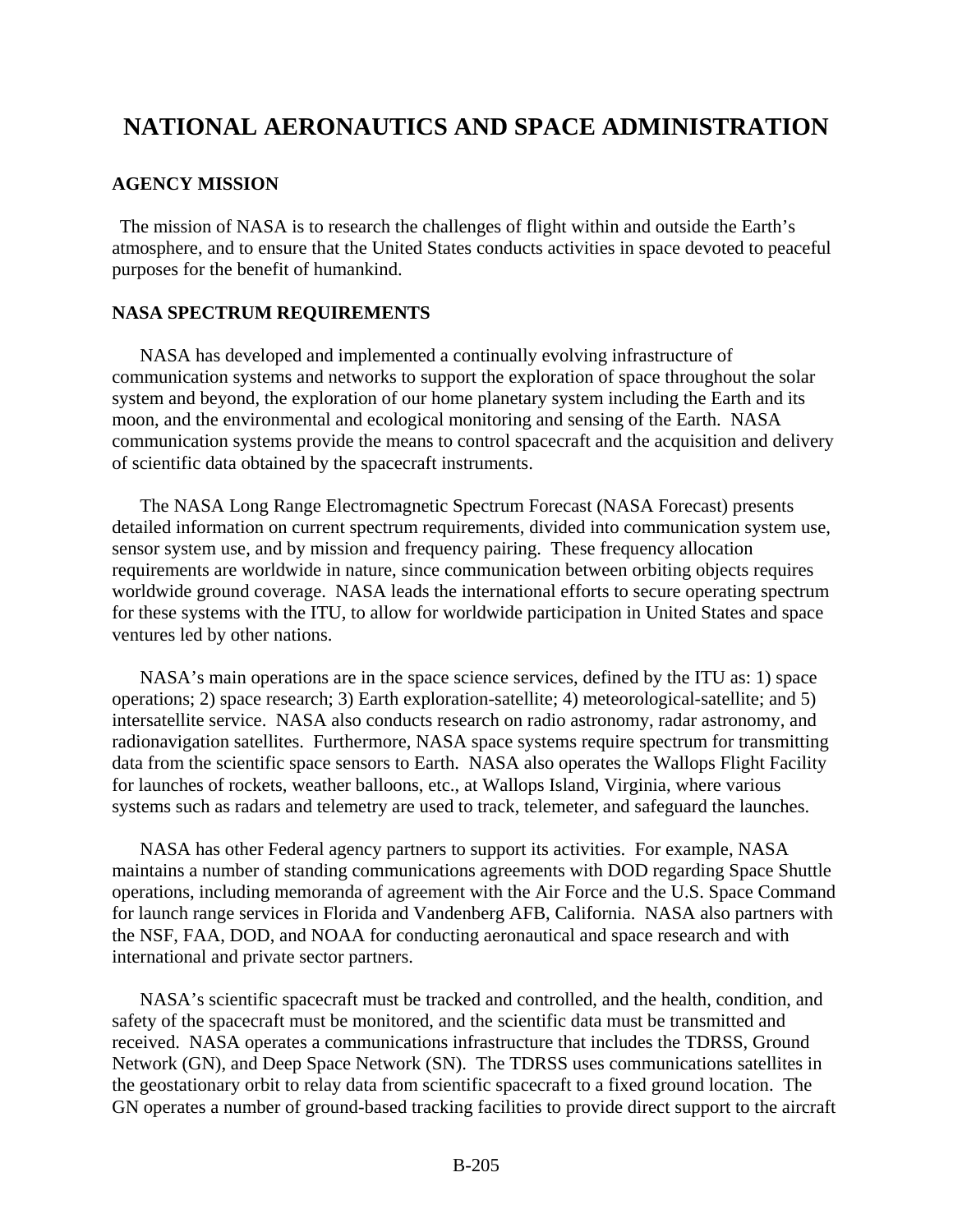without the need for a relay. The DSN is used to support scientific spacecraft whose missions are beyond 2-million kilometers from Earth such as missions to other planets.

NASA operates active and passive space sensors in 42 frequency bands in the spectrum between 5250 MHz and 2.4 THz. The allocations in 38 of the 42 bands are to the EESS, or to the SRS. NASA operates sensors in four bands where there are no allocations to the EESS or SRS. The bands utilized for services not identified with their formal allocations are 33.4-34.2 GHz used on the JASON-1 mission; 64-65 GHz used on the UARS mission; and the 240 GHz, 640 GHz, and 2.4 THz bands used on the AURA mission.

Table B-12 presents the NASA communications spectrum used to obtain data from the scientific space sensors, communicating with astronauts, and sending uplink information and telecommand signals. The spectrum is used for deep space missions, near-Earth satellites and missions, and for satellite networks. NASA reuses many of the same frequency bands such as 2025-2110 MHz for many space missions.

| 137.825-138.0 MHz | Space-to-Earth |
|-------------------|----------------|
| 450 MHz           | Earth-to-Space |
| 2025-2110 MHz     | Earth-to-Space |
| 2110-2120 MHz     | Earth-to-Space |
| 2200-2290 MHz     | Space-to-Earth |
| 7145-7190 MHz     | Earth-to-Space |
| 7190-7235 MHz     | Earth-to-Space |
| 8025-8400 MHz     | Space-to-Earth |
| 8400-8450 MHz     | Space-to-Earth |
| 8450-8500 MHz     | Space-to-Earth |
| 13.4-14.050 MHz*  | Space-to-Earth |
| 14.6-15.25 GHz*   | Earth-to-Space |
| 25.5-27.0 GHz     | Space-to-Space |
| 25.5-27.0 GHz     | Space-to-Earth |
| 31.8-32.3 GHz     | Space-to-Earth |
| 34.2-34.7 GHz     | Earth-to-Space |

**Table B-12. NASA Communications Spectrum Usage** 

\* TDRSS communications satellites.

# **NASA FUTURE SPECTRUM REQUIREMENTS**

 In addition to its current spectrum requirements, NASA has identified additional spectrum requirements to support its overall mission. President Bush has made space travel to the moon and Mars a priority for NASA. To meet this challenge, the NASA forecasts detailed future spectrum requirements necessary to fulfill mission requirements. The NASA spectrum requirements are for operations worldwide in all ITU regions to operate and make available these systems to all countries.

 In the SRS and to augment the allocations provided at the WRC-03 allocation in the 25.5-27.0 GHz band which provided for transmissions from space-to-Earth, NASA needs 500 MHz additional of nearby spectrum in the Earth-to-space direction to support mission data communications and command and control links. This estimate might increase with manned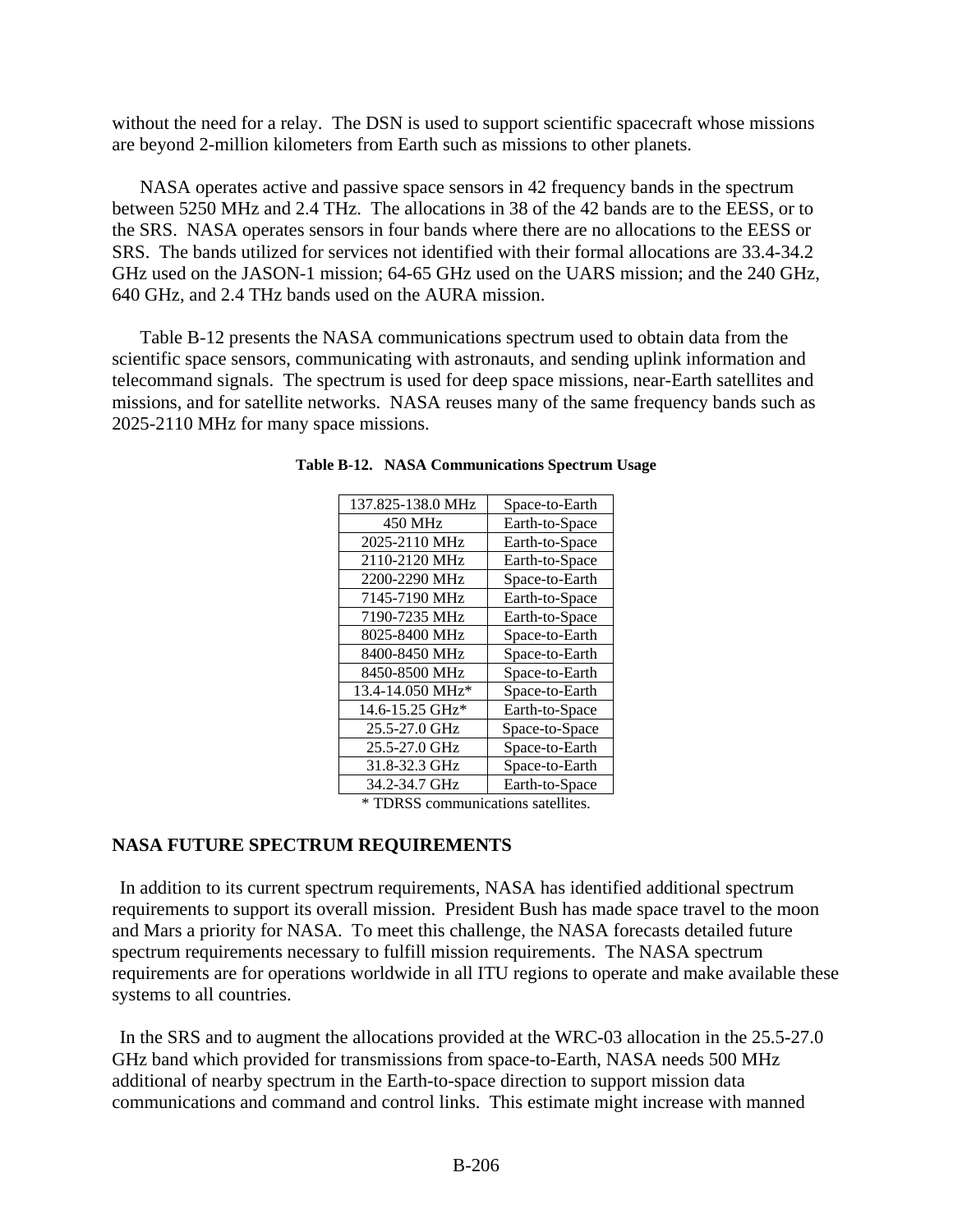missions. NASA believes that this allocation change for additional space-research spectrum may need to be on a future WRC agenda.

In support of NASA's deep space mission space-to-Earth communications, an additional 2.5 GHz is required in bands between 27.5-40 GHz, which NASA believes may need to be on a future WRC agenda. The need for this large projected increase in spectrum requirements to support the missions of the next ten to thirty years, results from:

1. Future United States deep space missions are predicted to require a much higher data rate capability in the range of hundreds of megabits-per-second to support the large amount of onboard generated data. Downlink data rate predictions are:

| Year | Data Rate |
|------|-----------|
| 2010 | 125 Mbps  |
| 2020 | 150 Mbps  |
| 2030 | 1500 Mbps |

2. The number of missions is predicted to increase as more space agencies send missions to explore the solar system and beyond.

NASA expects that the bandwidth needed to support future deep space missions will far exceed the capacity of all existing allocations even after accounting for use of bandwidth efficient techniques.

Access to an additional 1 MHz of spectrum is required in the 100-150 MHz range to support the SAR part of the Microwave Observatory of Subsurface and Subcanopy (MOSS). NASA believes that this requirement for a new primary allocation for this 1 MHz spectrum may also need to be on a future WRC agenda.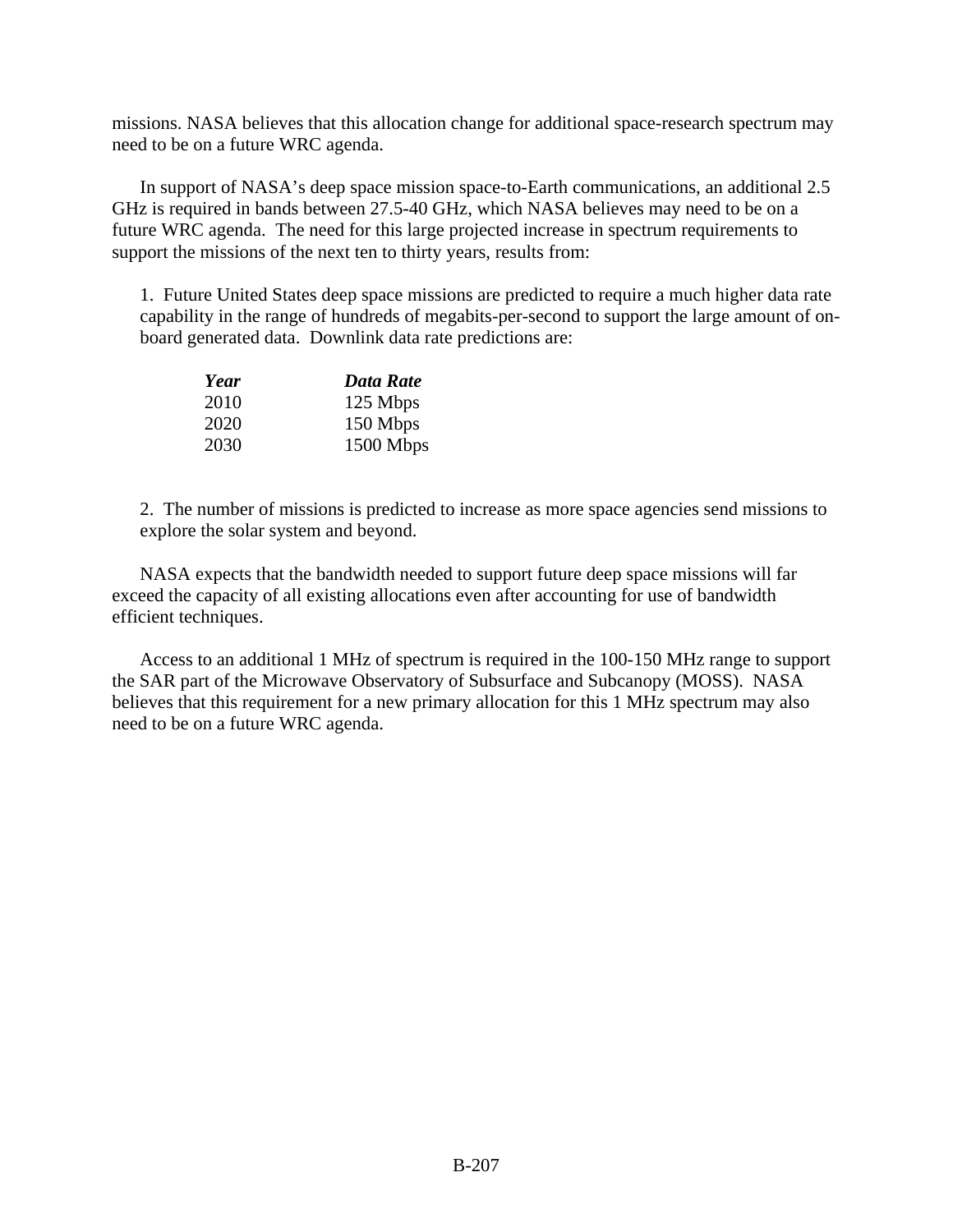# **NATIONAL SCIENCE FOUNDATION**

#### **AGENCY MISSION**

 The mission of the NSF is to promote the progress of science; to advance the national health, prosperity, and welfare; to secure the national defense; and for other purposes. The NSF, a Federal agency created by Congress through the National Science Foundation Act of 1950, is responsible for advancing science and engineering in the United States across a broad and expanding frontier. NSF develops state-of-the-art science and engineering facilities, tools, and other infrastructure that enable discovery, learning, and innovation. Many of these facilities, for example radio telescopes and atmospheric radars, require access to portions of the radio spectrum.

United States scientists also need to access the radio spectrum for data relay or logistical purposes, *e.g*., when carrying out NSF's Antarctic mission, oceanographic research, or wildlife tracking and telemetry. Communications with NSF's Antarctic facilities are inconceivable without appropriate access to certain bands of the radio spectrum. Radio astronomers and other scientists primarily use spectrum in a passive (receive only) mode. Some science applications, such as ionospheric research, may require the use of both passive and active radio techniques.

#### **NSF SPECTRUM REQUIREMENTS**

NSF funds the operation of radio astronomy facilities within the United States and abroad, based on scientific objectives. NSF supports radio astronomy facilities, including the telescopes operated by the NRAO and by NAIC, and contributes to the support of university owned and operated radio astronomy observatories. U.S. radio astronomy facilities, recognized to be among the best and most versatile worldwide, cover practically the entire allocated spectrum. The spectrum coverage extends far beyond the upper limit of currently allocated spectrum (275 GHz), well into the terahertz region. Responding to science requirements, United States radio observatories cover not only the bands allocated to radio astronomy, but also most of the spectrum that is not specifically allocated to radio astronomy. Observations in bands not allocated to radio astronomy are made on an unprotected basis, and at reduced efficiency.

Scientific research often requires access to specific, well-defined parts of the spectrum. For example, radio astronomers cannot always choose the frequencies of their observation, as many of the cosmic signals they study take the form of spectral lines covering a limited frequency range. These lines are generated at characteristic frequencies associated with transitions between quantized energy states of atoms or molecules. In order to obtain the information that the astronomer seeks these spectral lines must be observed at specific frequencies. Radio astronomers also cannot limit their observations to a few bands. For example, establishing the chemical composition and dynamics of interstellar matter requires measurements of many spectral lines across the millimeter wave spectrum. Similar considerations apply to observations of other natural phenomena. In addition, international observing programs or campaigns may necessitate the use of common equipment, and dictate the choice of frequencies for a given experiment.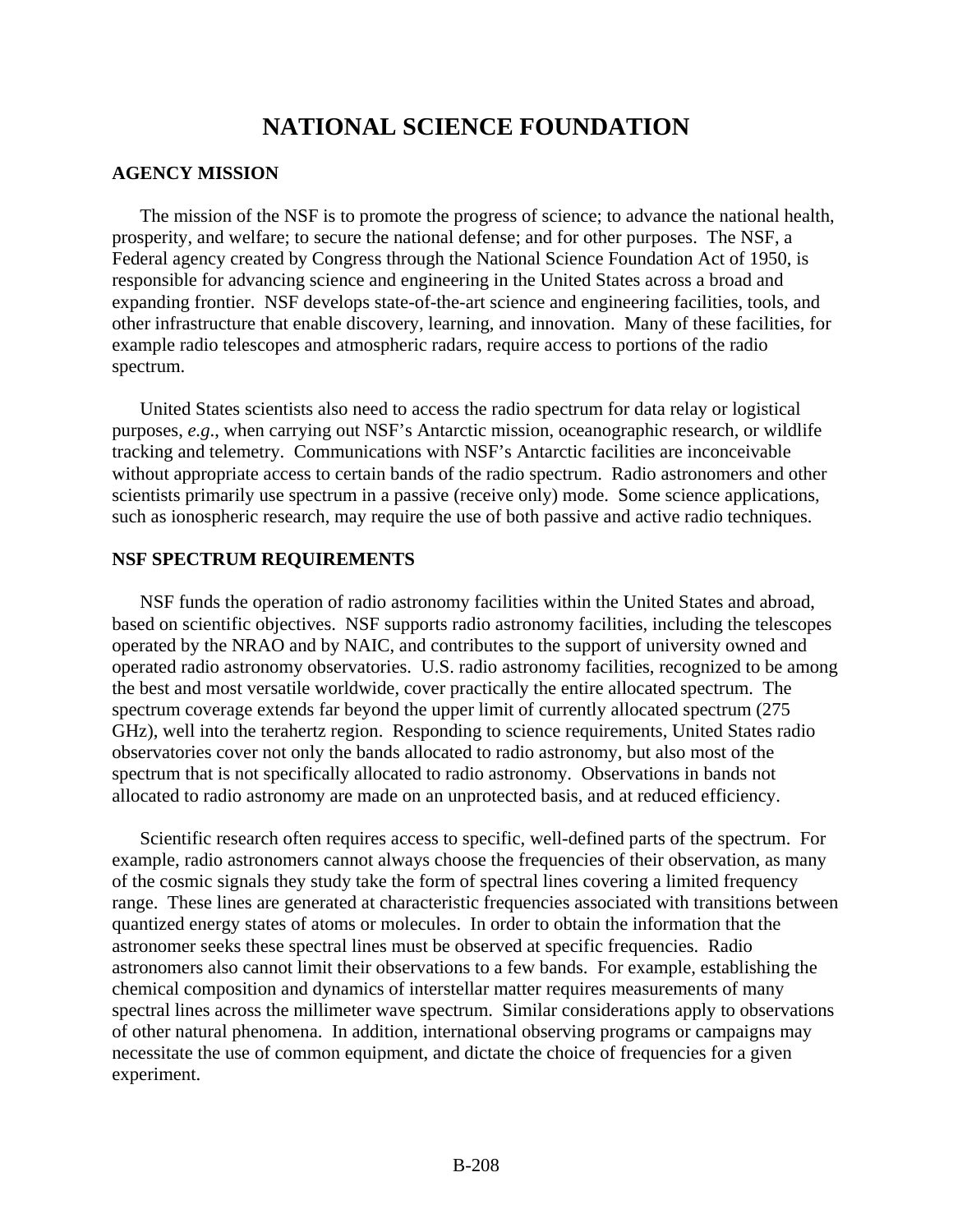Researchers are interested not only in observations in the allocated part of the spectrum, but they are also interested in studies of emissions at frequencies below 9 kHz and above the current 275 GHz upper limit of the allocations. The radio astronomy systems utilized have an enormous range in terms of power. Radio astronomers routinely make observations of cosmic sources with power flux densities at the Earth of  $\sim$  10-30 W m-2 Hz-1 (amounting to  $\sim$  10-24 watts of detected power), and even less. Such observations are among the most sensitive ones made by humans. On the other hand, ionospheric researchers and radar astronomers routinely use some of the most powerful transmitters ever built, beaming effective radiated powers of the order of several terawatts toward distant objects.

Scientists continue to pioneer the use of ever-higher radio frequencies. Astronomical observations up to 1000 GHz and even higher are not unusual. Some of the highest frequency radio instruments have begun to blur the line between radio and infrared detection techniques.

Table B-13 presents the 24 frequency bands that are allocated in the United States solely to services such as radio astronomy that are passive (non-transmitting). No fundamental emissions from other spectrum users should be evident in these bands, at any location in the United States and possessions. However, unwanted spurious or out-of-band emissions and emissions from some weak unlicensed services can impact use of these bands for radio astronomy.

| Table B-13. Frequency Bands Allocated Exclusively in the United States to Radio Astronomy |
|-------------------------------------------------------------------------------------------|
| and Other Passive Services                                                                |

| No. | <b>Frequency Band</b> |
|-----|-----------------------|
| 1.  | 13.36 - 13.41 MHz     |
| 2.  | 25.55 - 25.67 MHz     |
| 3.  | 73 - 74.6 MHz         |
| 4.  | 1400 - 1427 MHz       |
| 5.  | 1660.5 - 1668.4 MHz   |
| 6.  | 2690 - 2700 MHz       |
| 7.  | 4990 - 5000 MHz       |
| 10. | 10.68 - 10.7 GHz      |
| 11. | 15.35 - 15.4 GHz      |
| 12. | 23.6 - 24 GHz         |
| 13. | 31.3 - 31.8 GHz       |
| 14. | 86 - 92 GHz           |
| 15. | 100 - 102 GHz         |
| 16. | 109.5 - 111.8 GHz     |
| 17. | 114.25 - 116 GHz      |
| 18. | 226 - 231.5 GHz       |
| 19. | 250 - 252 GHz         |
| 20. | $148.5 - 151.5$       |
| 21. | 164 - 167 GHz         |
| 23. | 182-186 GHz           |
| 24. | 200 - 209 GHz         |

 Radio astronomy observations are made in 30 other frequency bands shared with other radio services on an equal primary basis in the range from 38 MHz to 275 GHz. Seven other bands in the spectrum range of 37.5 MHz to 250 GHz are used on a secondary basis. The radio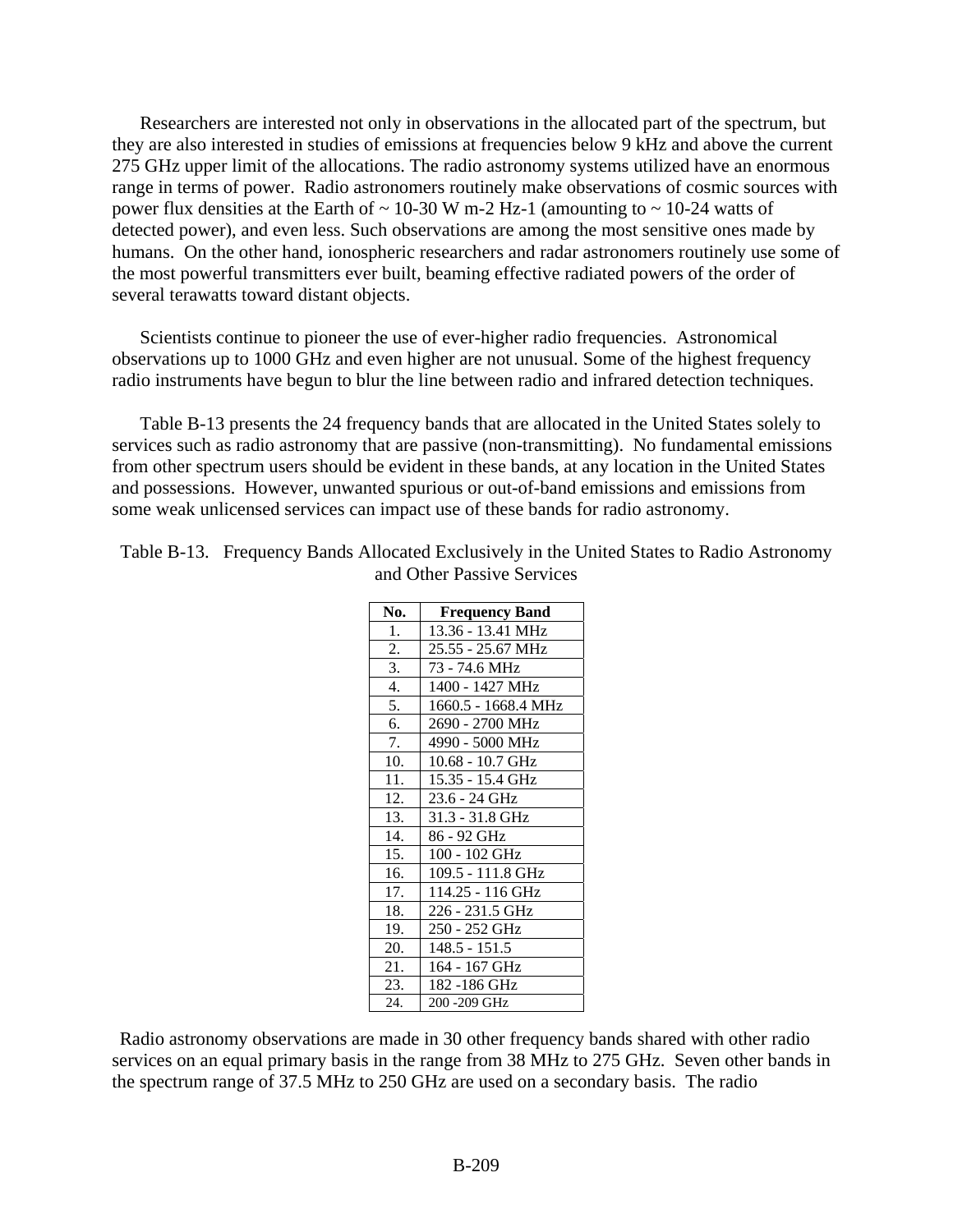astronomy service also operates in 23 other frequency bands in the spectrum range from 1350 MHz to 945 GHz, via a footnote in the Table of Frequency Allocations.

# **NSF FUTURE SPECTRUM REQUIREMENTS**

#### **RADIO ASTRONOMY**

Radio astronomy requirements within the range of currently allocated spectrum are expected to be satisfied during the next decade through interagency coordination for interference mitigation. NSF does not anticipate a requirement for new radio astronomy allocations at frequencies up to 275 GHz. NSF, however, believes that new allocations in the 275 GHz to 1 THz region of the spectrum to radio astronomy and other science services may be needed within a decade. These requirements are due to the intense interest of the astronomy community in millimeter wave observations and the large international investment being made for facilities to observe this spectral region. Spectrum allocations above 1 THz may also become necessary beyond the next decade.

#### **ATMOSPHERIC PHYSICS**

Scientists also make extensive use of the radio spectrum for upper and lower atmospheric research. This requires the use of transmitters—mostly specialized radars—as well as passive systems. The facilities operated by the National Center for Atmospheric Research (NCAR) and by various universities cover the radiolocation service bands in the  $\sim$  40 MHz to 100 GHz range. The requirements of the atmospheric community are expected to remain largely unchanged, and to remain limited to the radiolocation bands in the foreseeable future.

# **NSF USE OF NEW TECHNOLOGIES**

New radio astronomy facilities and observation expansions will occur at several locations:

- 1. The Green Bank, West Virginia telescope will increase its instrumentation to cover entire 100 MHz-110 GHz design range of the antenna;
- 2. The Expanded Very Large Array (EVLA) will add elements and increase spectrum monitoring to cover between 1-50 GHz with a bandwidth of 8 GHz; and
- 3. ALMA will expand to operate in the 30 GHz to 1 THz frequency range.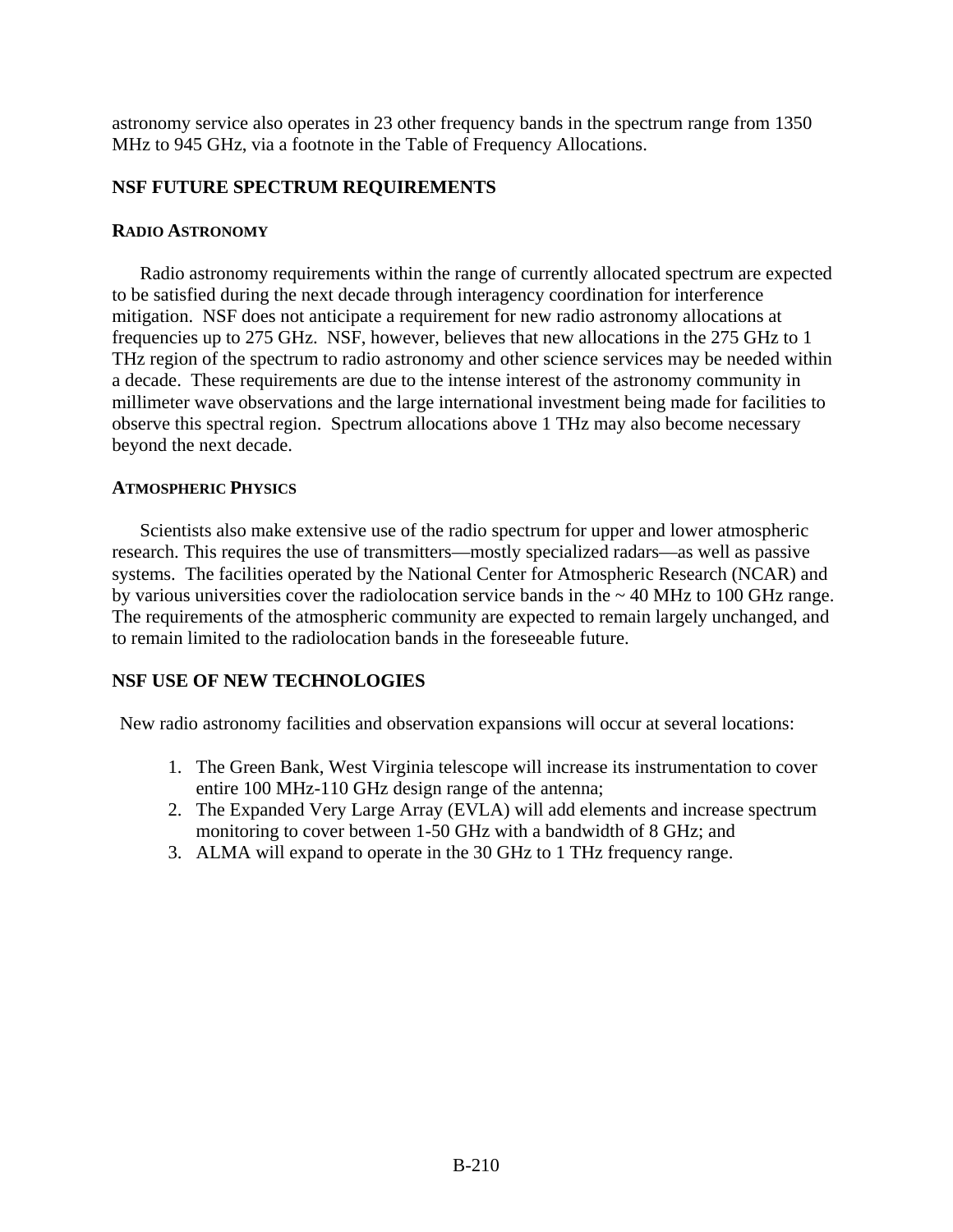# **TENNESSEE VALLEY AUTHORITY**

#### **AGENCY MISSION**

 The TVA mission is to provide affordable and reliable electrical power, to promote sustainable economic development, and to maintain environmental responsibility in the Tennessee Valley region. The TVA is a wholesaler working with its distributors to supply electricity for 8.3 million people and businesses in a seven-state 80,000-square mile service area. In environmental stewardship, TVA manages the Tennessee River System, balancing the benefits of navigation, flood control, power production, water supply, water quality, recreation, and land use. TVA promotes economic development by providing technical assistance, research data, and funding assistance to communities and businesses. The TVA generates electrical power via three nuclear plants, 11 coal-fired plants, 29 hydroelectric plants, six combustion turbine natural gas/oil power plants, and 16 solar energy sites, with over 17,000 miles of electrical transmissions lines. The TVA Strategic Plan indicates that the changing electrical power markets result in more open wholesale markets with larger and longer-distance power flows. The TVA operates 49 dams in the watershed, and manages 11,000 miles of public shoreline to maintain the integrity of the reservoir system. TVA also manages 293,000 acres of public land to support wildlife, recreation, and water quality.

#### **TVA SPECTRUM REQUIREMENTS**

 TVA makes extensive use of radio communications systems and networks that use the spectrum to monitor and control the electrical power flow, maintain electrical grid security, monitor water levels and quality in rivers, reservoirs and dams, and to provide for the environmental stewardship, protection and security of public lands. TVA currently has numerous frequency assignments, with 67 percent in the 162-174 MHz and 406.1-420 MHz bands that are used for land mobile radio communications and for fixed service point-to-point links. The TVA uses a direct load control system with 45,000 receive-only terminals operating on a single frequency in the 162-174 MHz band. There are 22 transmitters operating on a single frequency, sending signals to control transmission system load by turning on and off water heaters and air conditioners in residences and businesses.

The key TVA land mobile radio communications system is its Regional Operations Radio System that provides communications for area operations personnel in their daily operation and maintenance activities for the transmission system throughout the TVA region. This system uses assignments in the 29-50 MHz band where propagation losses are lower to achieve reliable communications over a very large area. The regional system also uses the 162-174 MHz and 406.1-420 MHz bands to interconnect the repeaters and for repeater control links. Commercial communications services are not available in many of the remote areas, so the TVA must operate its own network. TVA uses in-plant LMR communications systems including some trunked systems to provide radio and telephone patching coverage inside and in close proximity to TVA's generating plants. TVA uses a combination of LMR repeaters and simplex portables to operate and maintain its power plants.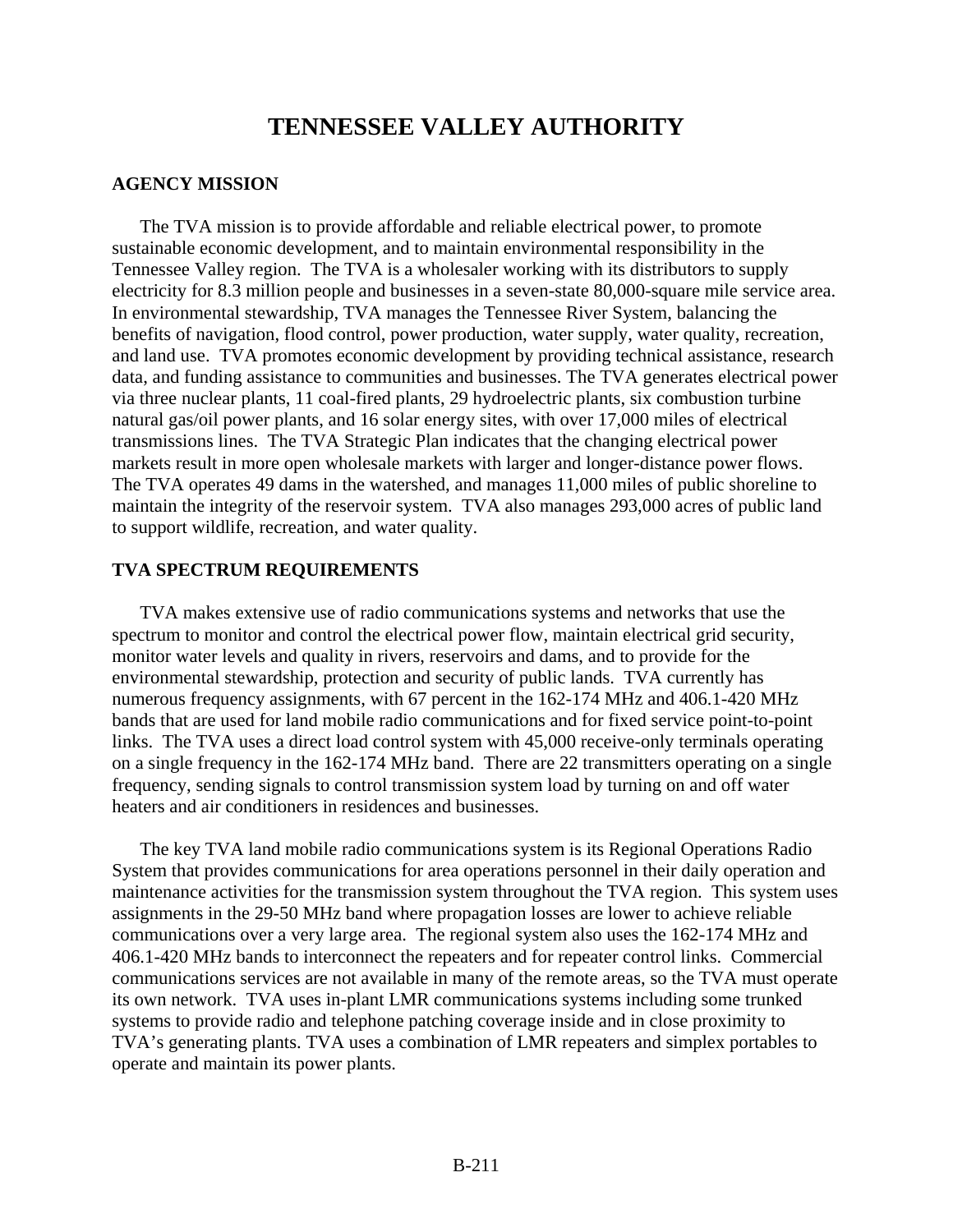The TVA operates its own security police radio system to provide communications for TVA police personnel throughout the TVA service area. The TVA security police use this system to provide security and protection for TVA's plants, facilities and personnel. The network is a 162- 174 MHz repeater system, using the 406.1-420 MHz band for vehicle repeater communications to portable units.

TVA uses various communications systems at its nuclear power plants, some of which support the Nuclear Emergency Operations Center. A VHF radio paging system is used to alert personnel to operate the center. TVA uses a nuclear power emergency preparedness mobile radio communications system operating in the VHF band for various radiological, hydrological, and meteorological purposes. The TVA uses an LMR band for a repeater system interconnecting siren emergency alerting systems at its nuclear power plans. The sirens provide nuclear radiological warnings to residents within ten miles of the nuclear plants.

 In the environmental stewardship part of the TVA mission, the TVA operates a river system operation and environment radio system in the VHF band to provide communications coverage along river areas. The TVA sends rain gauge and stream gauge data via an uplink to the GOES satellite.

#### **MICROWAVE RADIO RELAY COMMUNICATIONS SYSTEMS**

Over the years, TVA has deployed various microwave systems as part of its communication network. The low 24 to 48 channel capacity analog systems are in the 932-955 MHz band and the higher capacity analog systems operate in the 1710-1850 MHz band. Most of the high capacity digital microwave systems are in the 7125-8400 MHz band, with a few assignments for digital systems in the 15 GHz and 22 GHz bands.

#### **COMMERCIAL SERVICES AND UNLICENSED SPECTRUM USE**

TVA is using a commercial cellular system to aid radio communication across its service area. In addition, TVA has partnered with this cellular operator to extend coverage inside all TVA fossil, nuclear, and major office facilities.

TVA has installed unlicensed spread spectrum microwave radio to reach "the last mile" to substations and other facilities. The various microwave systems serve as a backbone for voice, protective relaying, and network control using high-speed data.

#### **TVA FUTURE SPECTRUM REQUIREMENTS**

The TVA will continue to use currently used spectrum for at least the next 10 years. TVA is exploring new technologies for SCADA, including satellites, commercial cell phone networks, and new spread spectrum technologies. Some of the 932-955 MHz analog microwave systems may be upgraded to digital in either the same 900 MHz band, or to the 4400-4900 MHz or the 7125-8400 MHz bands. As part of vacating requirements in 1710-1755 MHz band, TVA is planning to migrate to either the 4400-4990 MHz or 7125-8400 MHz bands.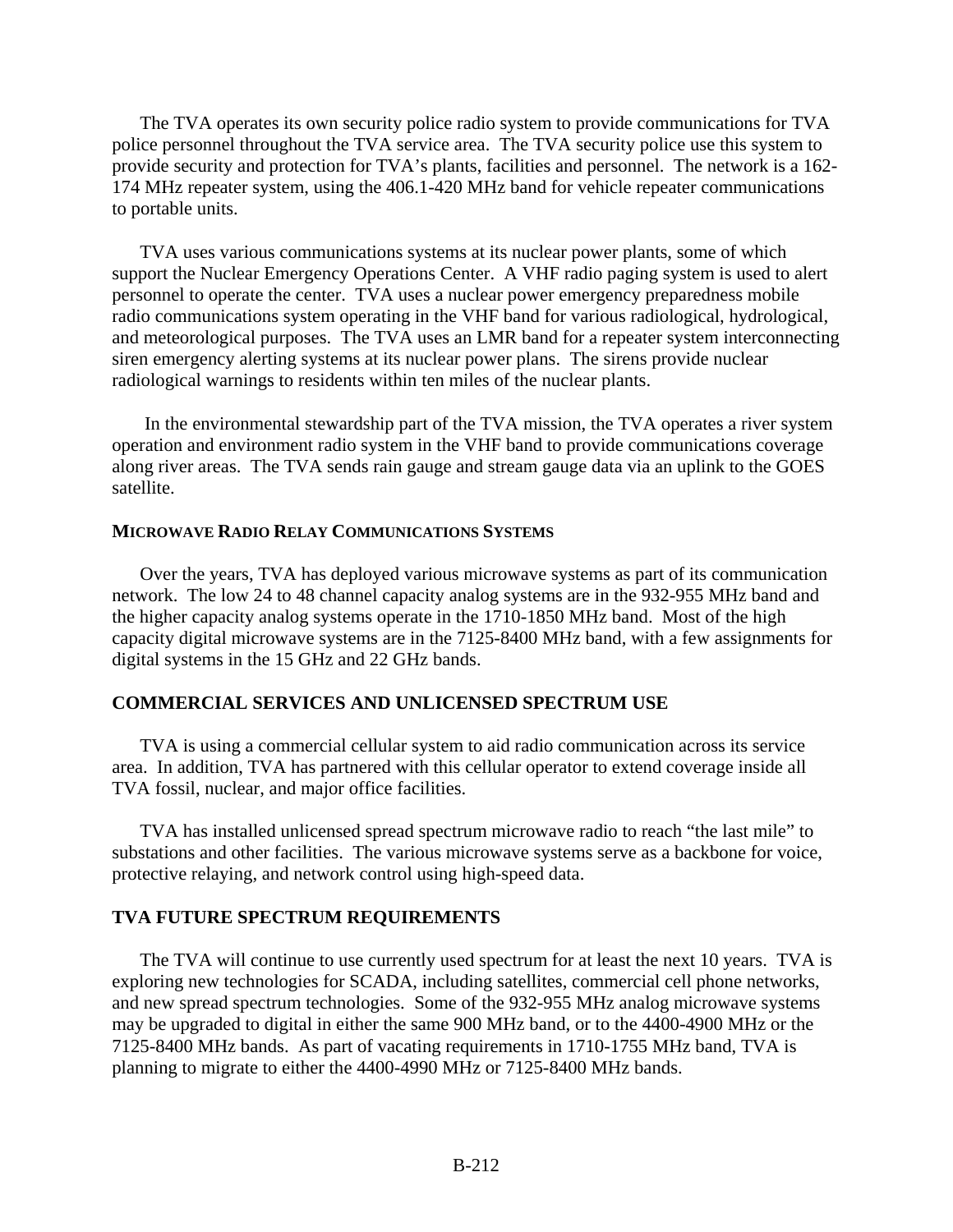# **UNITED STATES COAST GUARD**

#### **AGENCY MISSION**

 The Coast Guard is a military, multi-mission, maritime service charged with reducing America's risk throughout the maritime domain while maximizing safety and accessibility to the economic and recreational benefits of the nation's waterways. As part of the DHS, the Coast Guard is the lead Federal agency for maritime homeland security. The Coast Guard's mission is to protect the public, the environment, and U.S. economic interests – in the nation's ports and waterways, along the coast, on international waters, or in any maritime region as required to support national security.

The Coast Guard participates in the IMO, a United Nations treaty organization concerned with maritime and maritime-related issues. Many of the Coast Guard activities are driven by the IMO treaty and associated regulations and standards. For example, the GMDSS is a set of rules and regulations established in the ITU and IMO that have treaty status, and must be followed in maritime distress and safety operations.

#### **COAST GUARD SPECTRUM REQUIREMENTS**

The Coast Guard requires all present spectrum allocations to continue in order to support its current missions indefinitely and may have additional spectrum requirements for the future.

#### **MARITIME SAFETY**

Maritime safety operations include search and rescue (SAR) operations and marine safety systems for the protection of lives and safety of those at sea. The Coast Guard SAR involves multi-mission stations, cutters, aircraft and boats all linked by essential terrestrial and satellite communications networks using multiple radio frequencies. The Coast Guard's current use of spectrum for the maritime safety mission includes:

- 1. 518 kHz to transmit navigation information to ships;
- 2. 2-30 MHz HF for communications, GMDSS and MF/HF DSC;
- 3. 121.5 MHz for EPIRBS;
- 4. 156-162 MHz for GMDSS, ship-to-shore communications; DSC, and NDRS;
- 5. 162-174 MHz for secure law enforcement (LE) sensitive communications;
- 6. 225-400 MHz for indicating radio beacon aircraft communications and navigation;
- 7. 401-406 MHz for EPIRBS;
- 8. 960-1215 MHz, 1030 MHz, and1090 MHz for aircraft navigation and identification; and
- 9. 2900-3100 MHz and 9200-9500 MHz for land based navigation radars.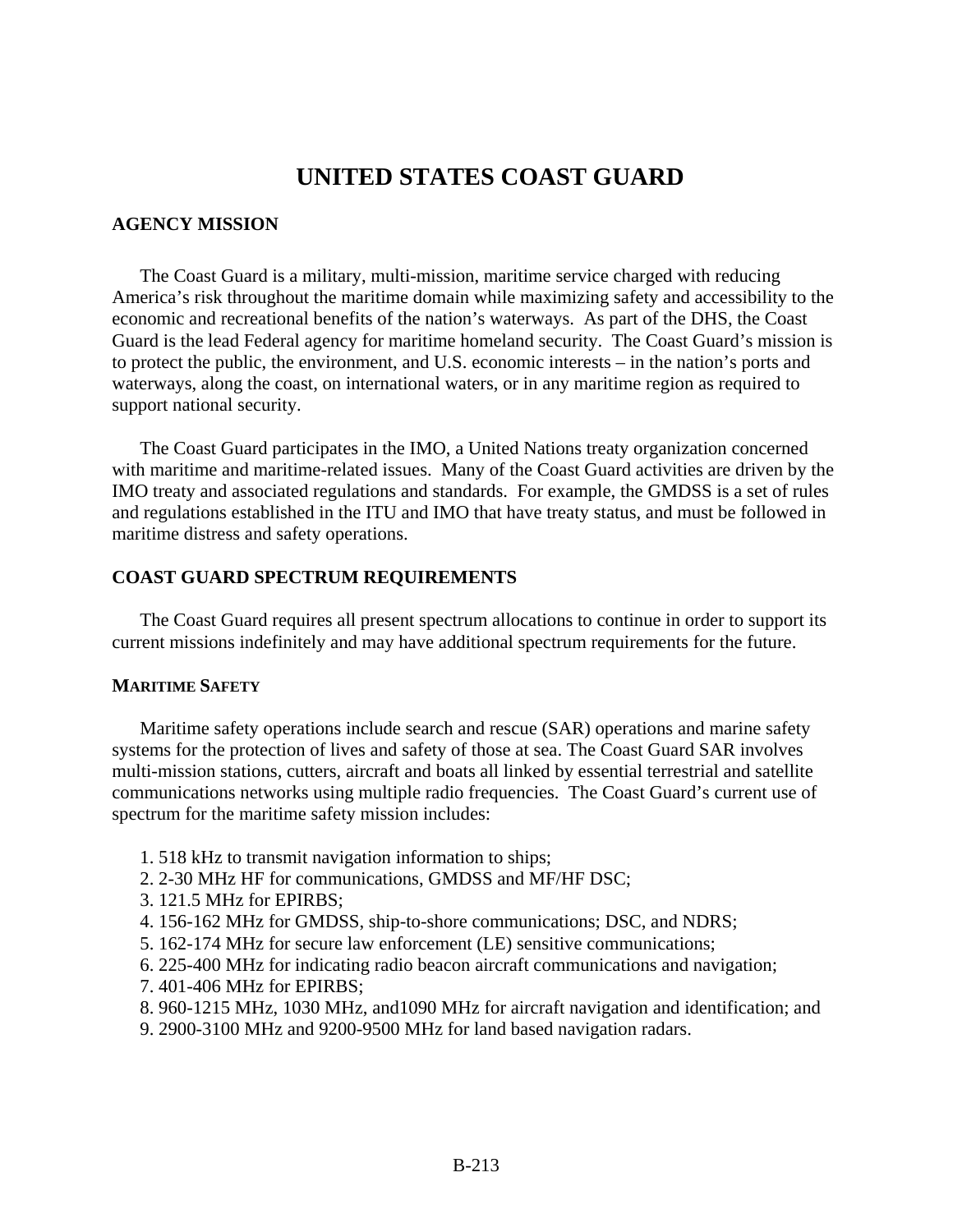# **MARITIME SECURITY**

The Maritime Security mission encompasses the Coast Guard's role as one of the five military services and the role lead Federal agency for Maritime Homeland Security. Additionally, the Coast Guard is the lead Federal agency for maritime drug interdiction and shares lead responsibility for air drug interdiction with DHS/CBP. As the primary maritime law enforcement agency, the Coast Guard is tasked with enforcing immigration law at sea, and with enforcing laws pertaining to U.S. Exclusive Economic Zones, which extend up to 200 miles from U.S. shores. Finally, as the lead agency for Maritime Homeland Security, the Coast Guard is responsible for preventing and protecting against maritime security threats. The Coast Guard's spectrum use for the maritime security mission includes:

- 1. 406.1-420 MHz for inter-ship and intra-ship communications and boarding parties;
- 2. 2900-3100 MHz and 9225-9500 MHz for coastal surveillance radars; and
- 3. 7125-8400 MHz for microwave radio relay to transmit harbor radar video surveillance data.

#### **NATIONAL DEFENSE**

The Coast Guard is one of the five military services that provide essential capabilities to support our national security and national military strategies. This mission is satisfied through the use of spectrum described for other missions.

#### **MARITIME STEWARDSHIP**

Maritime stewardship involves the use of radio Aids to Navigation (AtoN) and waterways management and protection of national resources. The AtoN assists government, commercial and recreational vessels with navigation and alerts them to obstructions and hazards. Maritime stewardship also includes ice operations, including ice breaking activities in the Great Lakes, the Northeast and Polar Regions. The Coast Guard actively protects the marine environment from oil and chemical spills and in clean-up activities in the aftermath of spills. While enforcing living marine resources laws, the Coast Guard protects U.S. economic interests from the coast line through the U.S. Exclusive Economic Zones. The Coast Guard's spectrum use for the maritime stewardship missions include:

- 1. 90-100 kHz for LORAN-C radionavigation;
- 2. 285-325 kHz for DGPS;
- 3. 3-10 MHz for HF command and control;
- 4. 156-174 MHz and 406-420 MHz for VHF/UHF command and control
- 5. 161.975 MHz and 162.025 MHz for AIS;
- 6. 2900-3100 MHz and 9300-9500 MHz for radar beacons in United States waterways and for ship borne radars; and
- 5. 5200-5900, 8750-8850, 9000-9250 and 9300-10000 MHz for airborne radar systems, used for surveillance and navigation.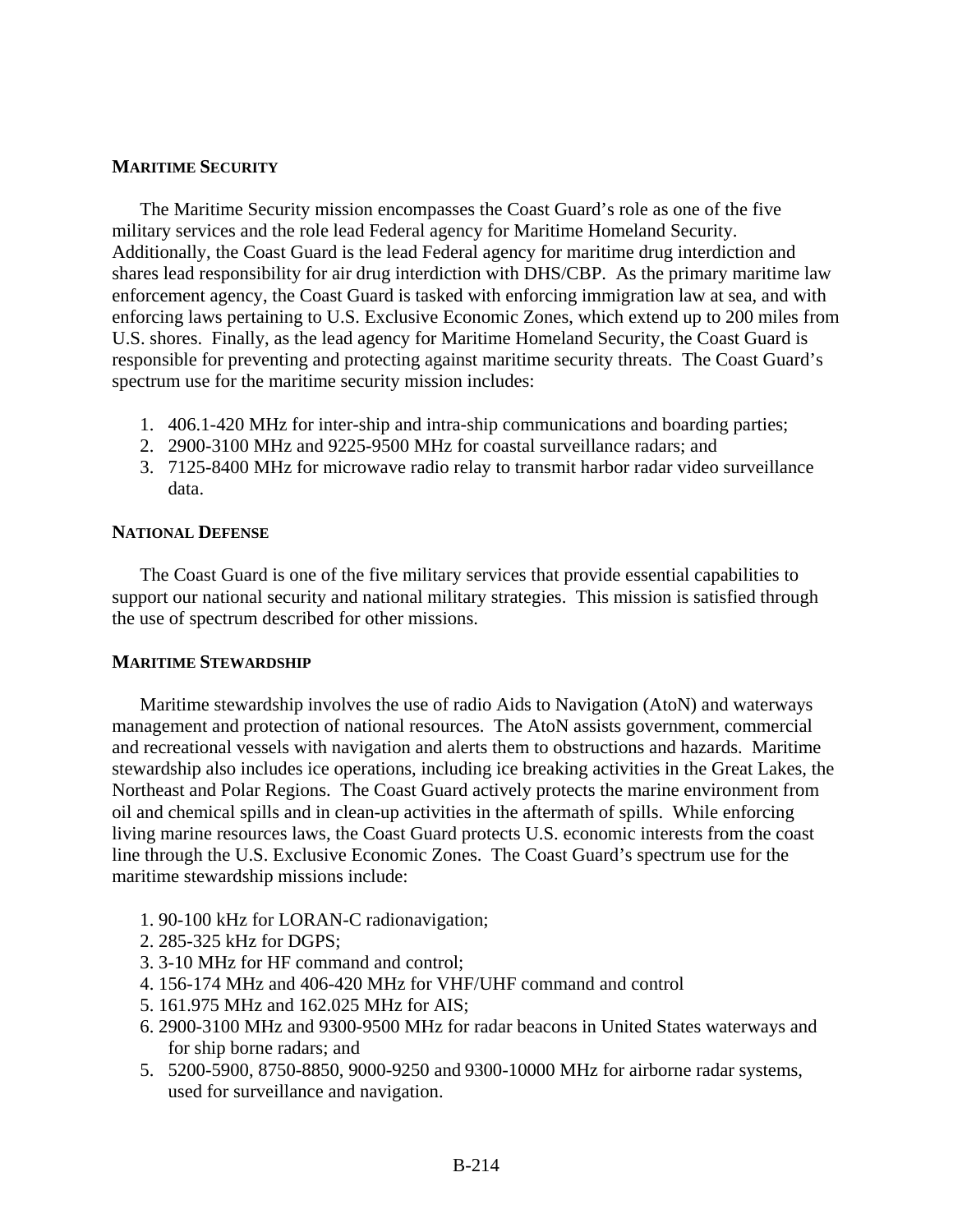# **FUTURE COAST GUARD SPECTRUM REQUIREMENTS**

The future Coast Guard spectrum requirements are based upon the increased missions manifested in three emerging programs: IDS, RESCUE 21, and the MDA Program. The Coast Guard plans to make increased uses of UAVs and tethered radar systems to fulfill various missions. The future spectrum requirements resulting from all three programs, which constitute a major increase in numbers, types, and geographical coverage for Coast Guard missions, are summarized in Table B-14.

| <b>Band</b>        | <b>Additional Bandwidth</b> | <b>Comments</b>                           |
|--------------------|-----------------------------|-------------------------------------------|
|                    | <b>Required</b>             |                                           |
| 285-325 KHz        | 60 KHz                      | Differential GPS nationwide               |
| 3-30 MHz           | 1 MHz                       | Needed for maritime mobile communications |
| 108-137 MHz        | 25 Ch. 8.33 kHz             | Aeronautical mobile communications        |
| 156-162 MHz        | 10 % growth over            | Maritime mobile communications            |
|                    | current needs; other        |                                           |
| 156-162 MHz        | 25 kHz                      | AIS Satellite sensing - long range vessel |
|                    |                             | tracking                                  |
| 156-162 MHz        | Additional channel of       | Additional AIS channel for vessel traffic |
|                    | 25 kHz                      |                                           |
| 156-162 MHz        | 25 kHz                      | Data channel for force tracking           |
| 162-174 MHz        | 12.5 kHz                    | Data channel for force tracking           |
| 162-174 MHz        | 300 % growth over           | Land mobile communications                |
|                    | current needs               |                                           |
| 225-400 MHz        | 25 kHz channels             | Aeronautical mobile communications        |
| 243.855-269.95 MHz | 5 kHz channels              | Mobile satellite downlink                 |
| 292.85-317.325 MHz | 5 kHz channels              | Mobile satellite uplink                   |
| 406.1-420 MHz      | 300 % growth                | Land mobile communications                |
| 700-800 MHz        | <b>30 MHz</b>               | Multi-agency interoperability             |
| 1215-1380 MHz      | TBD*                        | Tethered aerostat radar systems (TARS)    |
| 1525-1559 MHz      | TBD*                        | Commercial mobile satellite uplink        |
| 1610-1660.5        | TBD*                        | Commercial mobile satellite downlink      |
| 2900-3100 MHz      | TBD*                        | <b>TARS</b>                               |
| 7250-7750 MHz      | TBD*                        | Federal fixed satellite downlink          |
| 7900-8400 MHz      | TBD*                        | Federal fixed satellite uplink            |
| 8.5-10.55 GHz      | TBD*                        | Synthetic Aperture Radar (SAR)            |
| 9-10 GHz           | TBD*                        | <b>TARS</b>                               |
| 13.4-14.2 GHz      | TBD*                        | <b>SAR</b>                                |
| 14-14.5 GHz        | TBD*                        | Commercial mobile satellite               |
| 14.4-15.35 GHz     | 5 MHz                       | Mobile tactical common data link (TCDL)   |
| 15.4-17.7 GHz      | TBD*                        | <b>SAR</b>                                |
| Various Bands      | TBD*                        | Point-to-point microwave communications   |

| Table B-14. Summary of Future Additional Coast Guard Spectrum Requirements |  |  |  |  |
|----------------------------------------------------------------------------|--|--|--|--|
|                                                                            |  |  |  |  |

\*TBD-To be determined.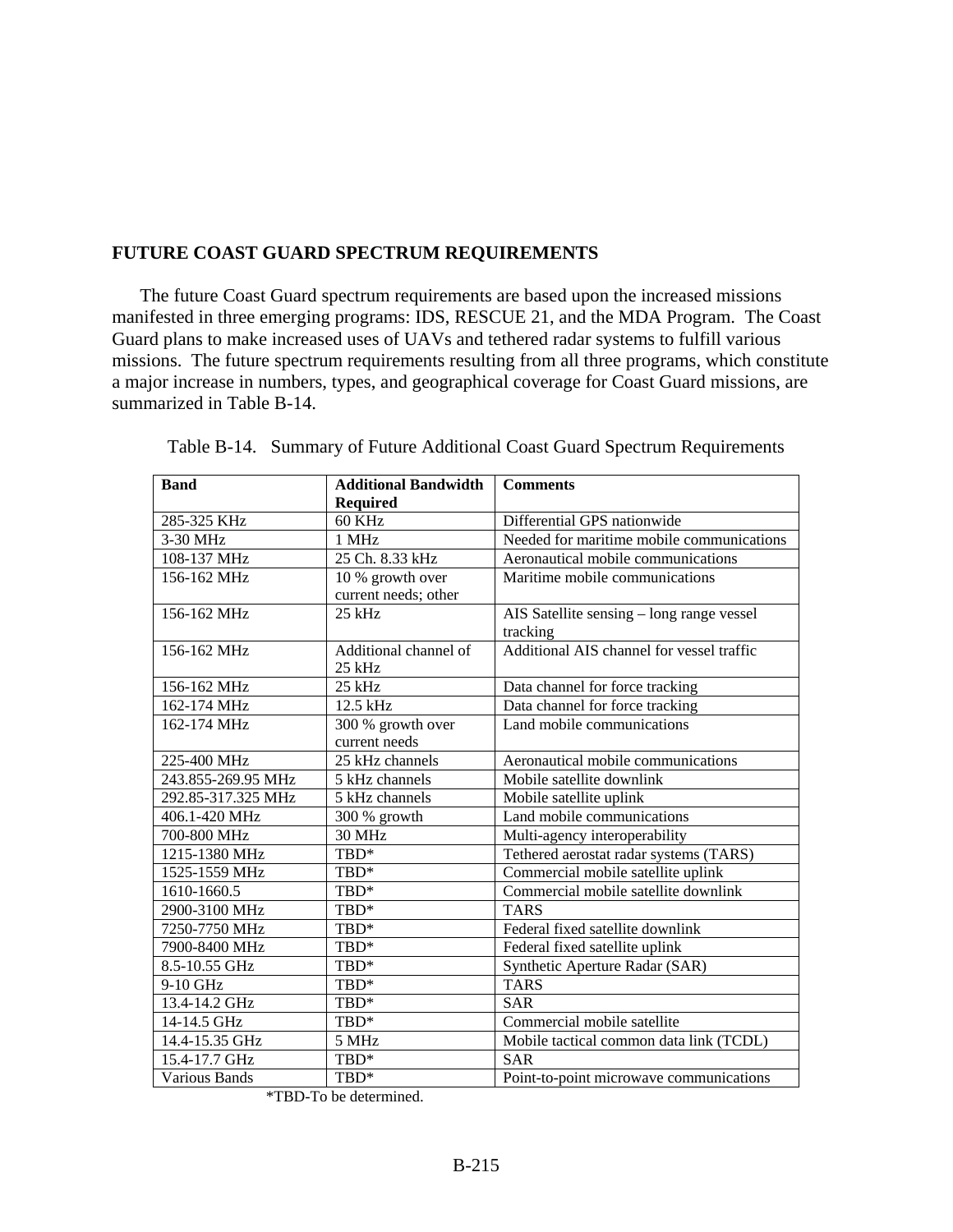Military and commercial satellite communications will be required for high speed data connectivity. The Coast Guard will also use UAVs such as the RQ-4 model that uses many frequency bands including commercial 12/14 GHz satellite links for tactical data. The Coast Guard is also planning an HF radar system for which there are no current spectrum allocations.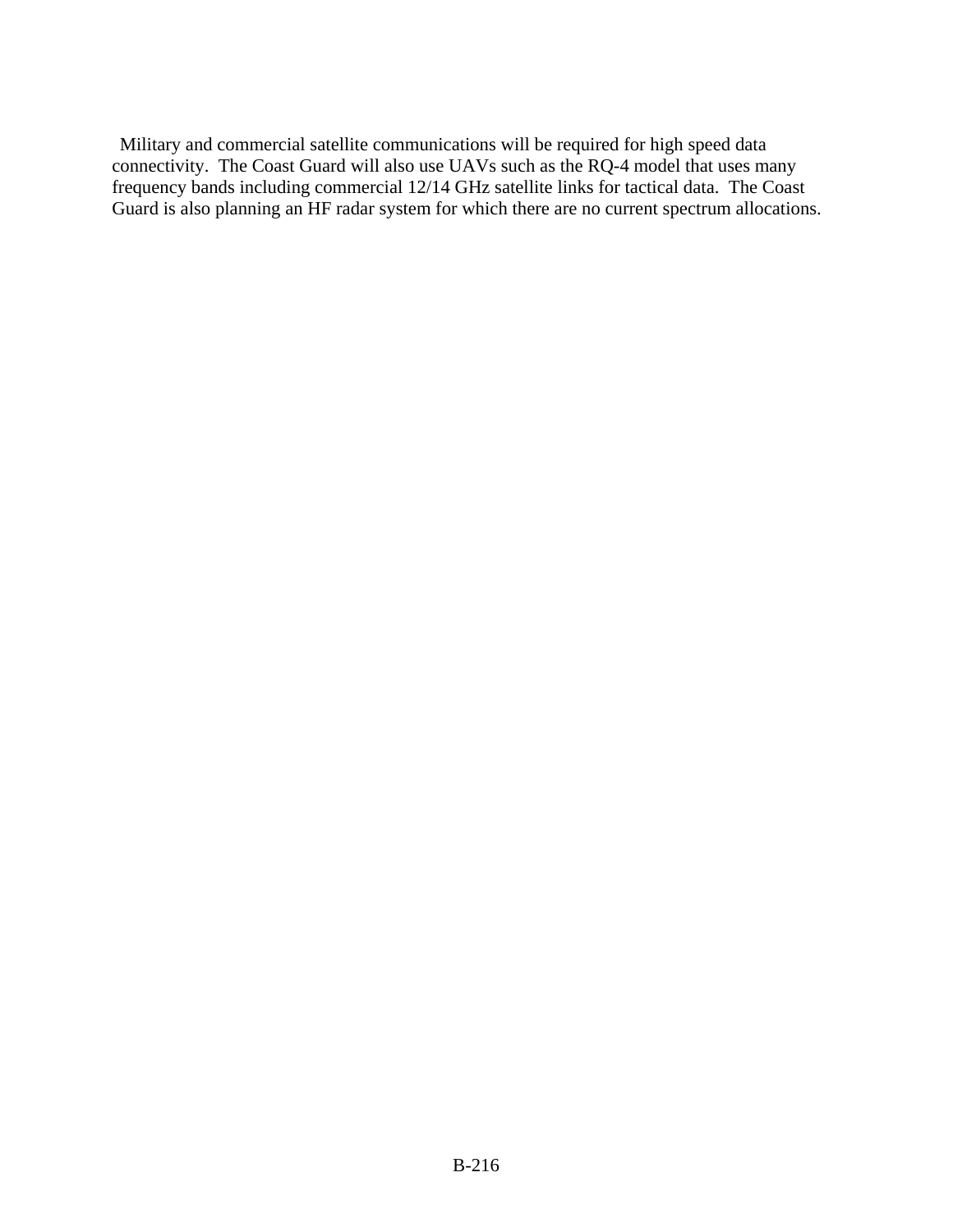# **UNITED STATES POSTAL SERVICE**

#### **AGENCY MISSION**

The mission of the United States Postal Service (USPS) is to bind the country together through the personal, educational, literary, and business correspondence of the people by providing prompt, reliable, and efficient mail service to all communities. The USPS is a semiindependent Federal agency, mandated to be revenue-neutral, with a no-profit break-even objective. In a typical year, the USPS delivers mail to 134 million delivery addresses, including 20 million post office boxes. The USPS currently handles more than 200 billion pieces of mail a year, or five pieces per address per day. It operates out of more than 27,000 facilities. The USPS has over 220,000 vehicles and 300,000 field-type employees that will be considered for radio communications services of various types, including scanners, personal digital assistants (PDAs) and mesh networks. The USPS future plans include mobility communications between its employees and applications via the postal network. The USPS has 750,000 employees, so the effort to provide such communications will be significant.

#### **USPS SPECTRUM REQUIREMENTS**

As shown in Table B-15, the USPS utilizes radio spectrum to support various functions of the USPS operations including:

- •Mail Division's use of land mobile radio systems for operations and maintenance;
- •Mail processing organizations use of large numbers of unlicensed systems to support loading dock operations; and
- Inspection Service's use of spectrum to operate a wireless surveillance system.

Table B-15. Current and Future USPS spectrum usage including bandwidth and frequency allocations

| <b>Frequency Band</b> | <b>Total Bandwidth</b><br><b>Use</b> |                                      |
|-----------------------|--------------------------------------|--------------------------------------|
|                       | <b>Used</b>                          |                                      |
| 162.0-174.0 MHz       | $413$ kHz                            | land mobile communications           |
| 406.1-420.0 MHz       | 588 kHz                              | land mobile communications           |
| 1429.0-1435.0 MHz     | Future use                           | RFID tracking; asset management      |
| 1755.0-1850.0 MHz     | 30 MHz                               | video surveillance                   |
| 5400-5800 MHz         | 24 MHz in future                     | mesh networks                        |
| 14.4-15.35 GHz        | 180 MHz                              | commercial satellite for interoffice |
|                       |                                      | communications                       |

There is extensive use of unlicensed systems as backup communications systems for internal operations at postal facilities. The USPS Spectrum Management office prohibits use of unlicensed family radio and citizen's band radios for critical backup communications.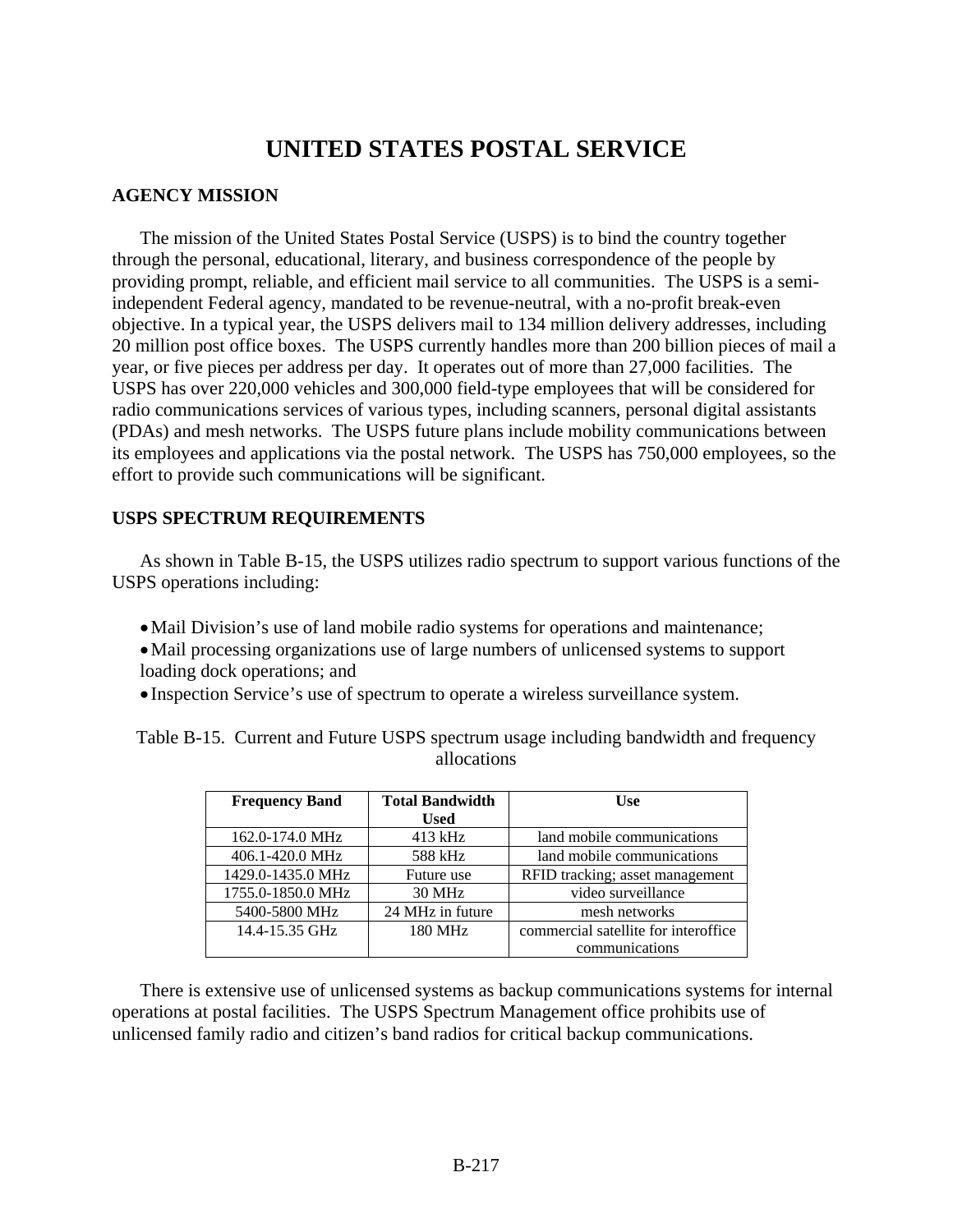#### **USE OF COMMERCIAL SYSTEMS**

 More commercial systems could be used by USPS, depending on logistics and cost. Scanners and PDA use is planned for tracking the postal delivery functions in the field. The USPS already uses commercial satellite VSATs operating in the 14.4-15.35 GHz band for data communications between field offices and the postal network. VSAT use may grow to 7,000- 14,000 terminals.

#### **FUTURE SPECTRUM REQUIREMENTS**

The future USPS requirements in terms of systems, services and spectrum, in addition to the presently utilized spectrum, are:

1. Use of RFID devices, which will track all USPS mobile assets internal and external to the agency facilities. The intention is to use approximately 20 kHz of the 1429-1435 MHz band for RFID tracking and asset management systems.

2. USPS intends to use approximately 24 MHz of the 5400-5800 MHz band for vehicle telematics, data transmissions and vehicle navigation via GPS. This would provide services to over 220,000 vehicles and 300,000 field personnel, augmenting commercial systems where they are cost effective.

3. Future use of VSATs could increase to between 7,000 and 14,000 to support postal network intercommunications voice and data needs.

The first objective of these data communications systems is to provide for mobile vehicular telemetry providing information on vehicle system integrity and GPS systems to maximize routing and fuel efficiency. The spectrum will be also be used to allow for the use of mesh networking devices on mobile platforms and within stationary building elements in large and medium sized cities. These same systems will be used for future wireless data access which would include scanners and PDAs for the delivery function in the field.

# **USPS USE OF NEW TECHNOLOGIES**

The USPS plans on merging its Inspection Service department land mobile radio communications network into the IWN Network. The USPS will continue the use of narrowband technologies within the 162-174 MHz and 406.1-420 MHz bands. The USPS expects to institute a real time delivery confirmation and signature capture capability; however, no specific spectrum has been identified for this capability. The USPS plans to expand its use of GPS in conjunction with other radio communications networks for asset tracking.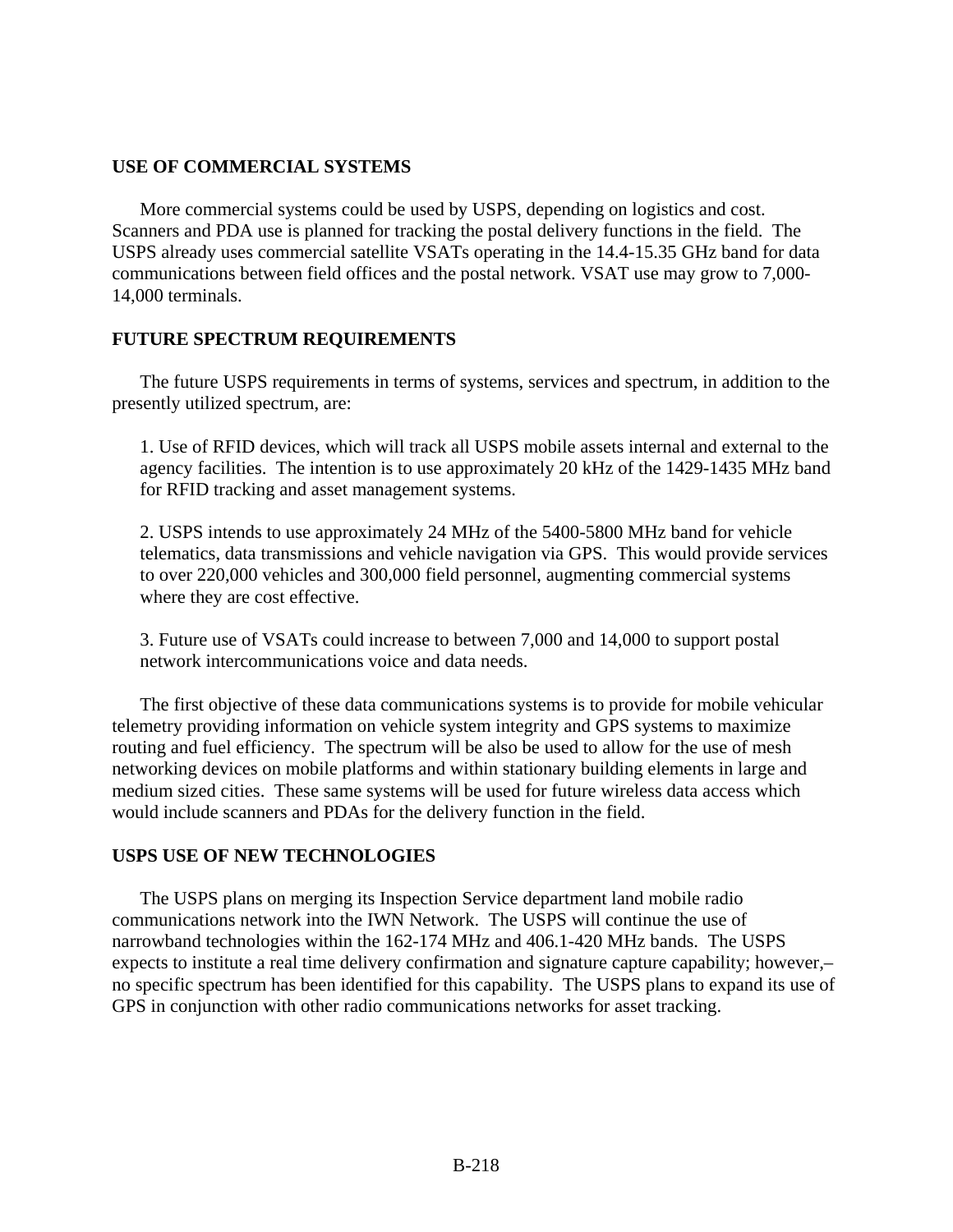# **USPS USE OF SPECTRUM FOR FEDERAL COG, INTEROPERABILITY AND PUBLIC SAFETY**

All of the present allocations would be utilized for COG purposes to ensure that the operations of the USPS system are maintained.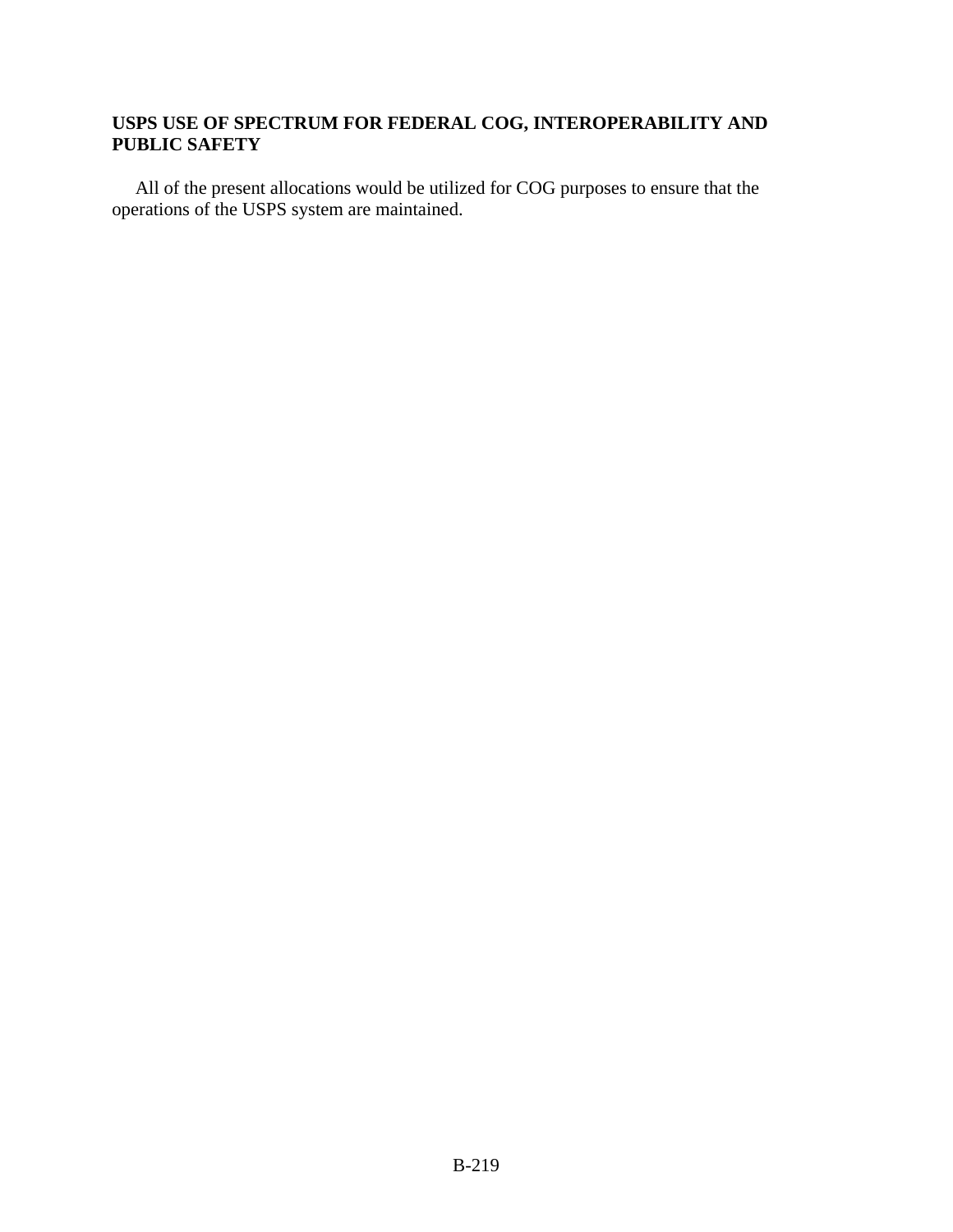# **ANNEX TO APPENDIX B**

# **LIST OF TABLES**

| TABLE B-4. CURRENT METSAT SPECTRUM USE AND FUTURE NOAA METSAT SPECTRUM REQUIREMENTS B-111     |  |
|-----------------------------------------------------------------------------------------------|--|
|                                                                                               |  |
|                                                                                               |  |
|                                                                                               |  |
|                                                                                               |  |
|                                                                                               |  |
|                                                                                               |  |
|                                                                                               |  |
|                                                                                               |  |
| TABLE B-13. FREQUENCY BANDS ALLOCATED EXCLUSIVELY IN THE UNITED STATES TO RADIO ASTRONOMY AND |  |
|                                                                                               |  |
| TABLE B-14. SUMMARY OF FUTURE ADDITIONAL COAST GUARD SPECTRUM REQUIREMENTSB-215               |  |
| TABLE B-15. CURRENT AND FUTURE USPS SPECTRUM USAGE INCLUDING BANDWIDTH AND FREQUENCY          |  |
|                                                                                               |  |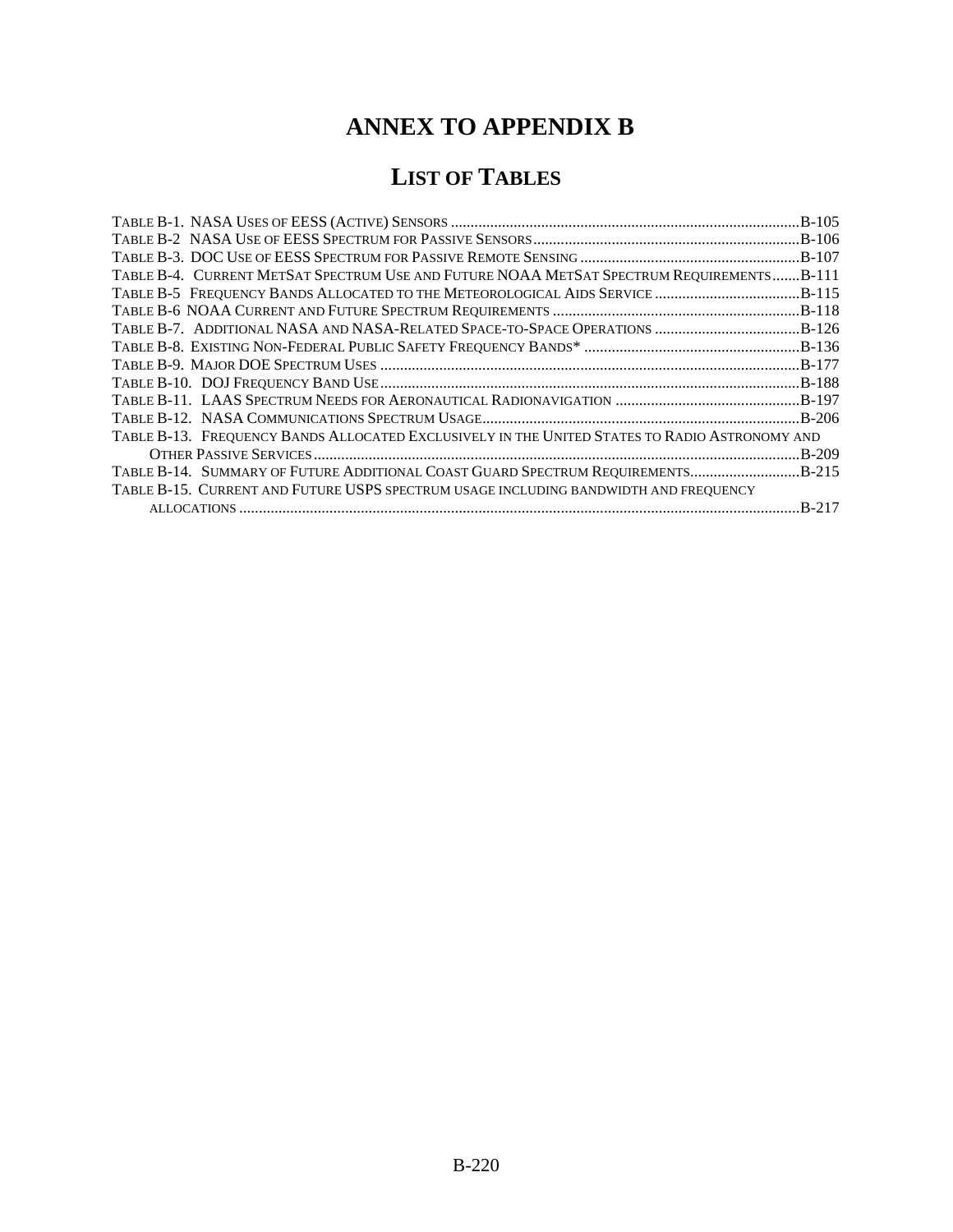# **ACRONYMS AND ABBREVIATIONS**

| <b>ALERT</b>   | <b>Advanced Law Enforcement Response</b>         |
|----------------|--------------------------------------------------|
|                | Technology                                       |
| <b>ALMA</b>    | Atacama Large Millimeter Array                   |
| <b>APHIS</b>   | Animal and Plant Health Inspection Service       |
| <b>BBG</b>     | <b>Broadcasting Board of Governors</b>           |
| <b>BEP</b>     | Bureau of Engraving and Printing                 |
| <b>BOP</b>     | <b>Bureau of Prisons</b>                         |
| C2             | <b>Command and Control</b>                       |
| C2I            | Command, Control, and Intelligence               |
| C <sub>4</sub> | Command, Control, Communications and             |
|                | Computer                                         |
| C4I            | Command, Control, Communications,                |
|                | Computers, and Intelligence                      |
| C4ISR          | Command, Control, Communications,                |
|                | Computers, Intelligence, Surveillance, and       |
|                | Reconnaissance                                   |
| <b>CAF</b>     | <b>Combat Air Forces</b>                         |
| <b>CBP</b>     | <b>Customs and Border Patrol</b>                 |
| <b>CNO</b>     | <b>Chief of Naval Operations</b>                 |
| <b>CONUS</b>   | <b>Continental United States</b>                 |
| <b>DCS</b>     | <b>Defense Communications System</b>             |
| <b>DEA</b>     | Drug Enforcement Administration                  |
| <b>DHHS</b>    | Department of Health and Human Services          |
| <b>DISA</b>    | Defense Information Systems Agency               |
| <b>DOD</b>     | Department of Defense                            |
| <b>DOE</b>     | Department of Energy                             |
| <b>DON</b>     | Department of Navy                               |
| <b>DOS</b>     | Department of State                              |
| <b>DRU</b>     | Direct Reporting Unit                            |
| DS             | <b>Diplomatic Security</b>                       |
| <b>DSCS</b>    | Defense Satellite Communications System          |
| <b>DUITS</b>   | Digital, Ubiquitous, Interoperable, Transparent, |
|                | and Secure                                       |
| EA             | <b>Electronic Attack</b>                         |
| EAF            | <b>Expeditionary Air Force</b>                   |
| <b>ECM</b>     | <b>Electronic Countermeasures</b>                |
| <b>EHF</b>     | Extra high frequency                             |
| <b>EVA</b>     | Extra Vehicular Activity                         |
| <b>FAA</b>     | <b>Federal Aviation Administration</b>           |
| <b>FBI</b>     | Federal Bureau of Investigation                  |
| <b>FCC</b>     | <b>Federal Communications Commission</b>         |
| <b>FEMA</b>    | Federal Emergency Management Agency              |
| <b>FLETC</b>   | Federal Law Enforcement Training Center          |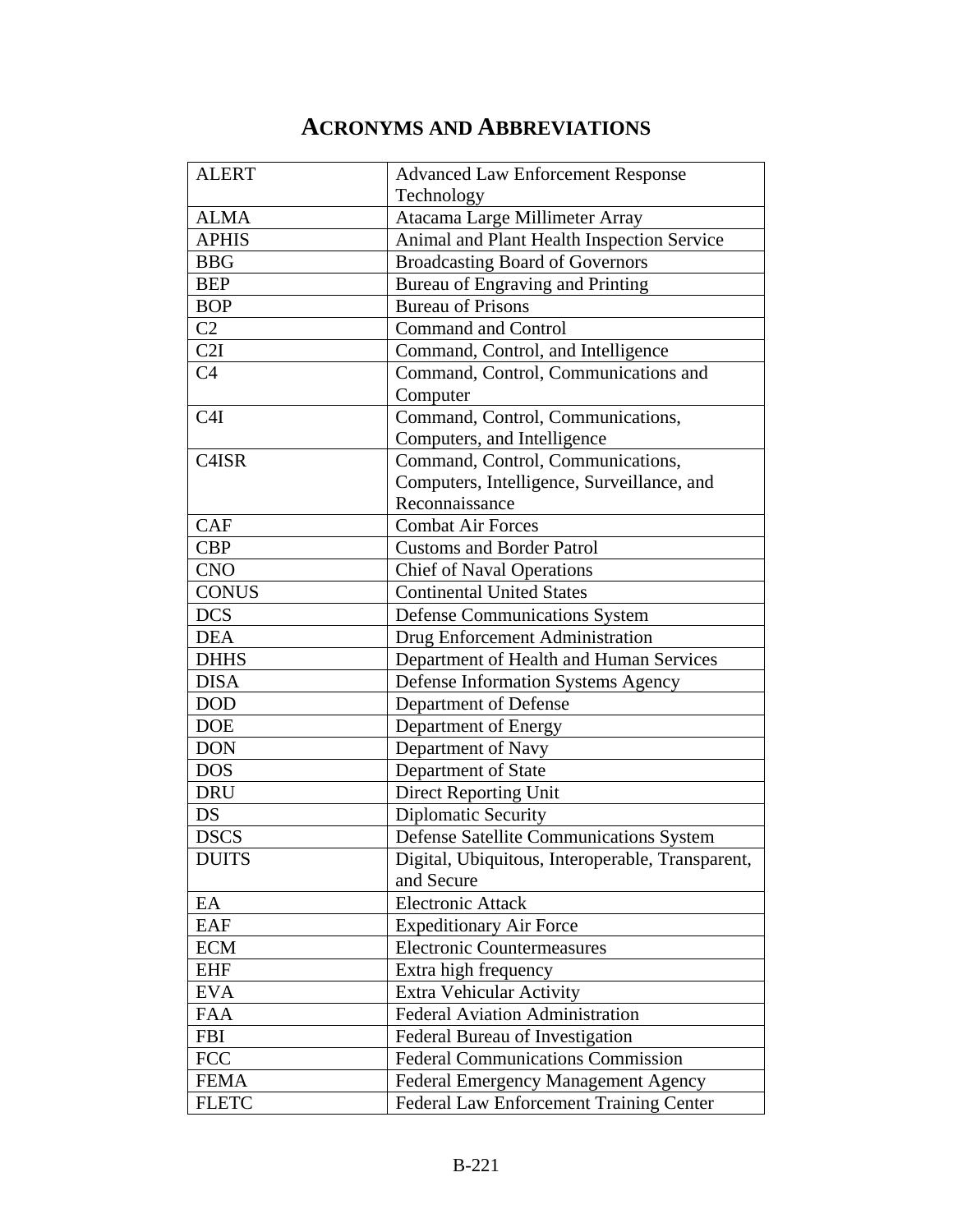| <b>FS</b>           | <b>Fixed Service</b>                            |
|---------------------|-------------------------------------------------|
| <b>FSS</b>          | <b>Fixed-Satellite Service</b>                  |
| <b>FWPC</b>         | Federal Wireless Policy Committee               |
| GHz                 | Gigahertz                                       |
| <b>GOES</b>         | <b>Geostationary Operational Environmental</b>  |
|                     | Satellite                                       |
| <b>GPS</b>          | <b>Global Positioning System</b>                |
| <b>GSA</b>          | <b>General Services Administration</b>          |
| HF                  | <b>High Frequency</b>                           |
| <b>IRAC</b>         | Interdepartment Radio Advisory Committee        |
| <b>ITS</b>          | <b>Intelligent Transportation System</b>        |
| ITU                 | <b>International Telecommunication Union</b>    |
| kHz                 | Kilohertz                                       |
| LE                  | Law enforcement                                 |
| <b>MAJCOM</b>       | Major Command                                   |
| <b>MHz</b>          | Megahertz                                       |
| <b>MSS</b>          | Mobile-Satellite Service                        |
| <b>NAIC</b>         | National Atmosphere and Ionosphere Center       |
| <b>NAS</b>          | National Airspace System                        |
| <b>NASA</b>         | National Aeronautics And Space                  |
|                     | Administration                                  |
| <b>NATO</b>         | North Atlantic Treaty Organization              |
| <b>NAVAIRSYSCOM</b> | Naval Air Systems Command                       |
| <b>NAVEMSCEN</b>    | Naval Electromagnetic Spectrum Center           |
| NAVSEASYSCOM        | Naval Sea Systems Command                       |
| <b>NCAR</b>         | National Center for Atmospheric Research        |
| <b>NCW</b>          | <b>Network Centric Warfare</b>                  |
| <b>NEMS</b>         | <b>National Emergency Management System</b>     |
| <b>NESDIS</b>       | National Environmental Satellite, Data, and     |
|                     | <b>Information Service</b>                      |
| <b>NIH</b>          | National Institute of Health                    |
| <b>NIST</b>         | National Institute of Standards and Technology  |
| <b>NMFS</b>         | <b>National Marine Fisheries Service</b>        |
| <b>NOAA</b>         | National Oceanic and Atmospheric                |
|                     | Administration                                  |
| <b>NOAO</b>         | <b>National Optical Astronomy Observatories</b> |
| <b>NOS</b>          | <b>National Ocean Service</b>                   |
| <b>NRAO</b>         | National Radio Astronomy Observatory            |
| <b>NRCS</b>         | <b>Natural Resources Conservation Service</b>   |
| <b>NSF</b>          | <b>National Science Foundation</b>              |
| <b>NTIA</b>         | National Telecommunications and Information     |
|                     | Administration                                  |
| NTIA-ITS            | NTIA Institute for Telecommunications Science   |
| <b>NTS</b>          | <b>Naval Telecommunications System</b>          |
| <b>NWS</b>          | <b>National Weather Service</b>                 |
|                     |                                                 |